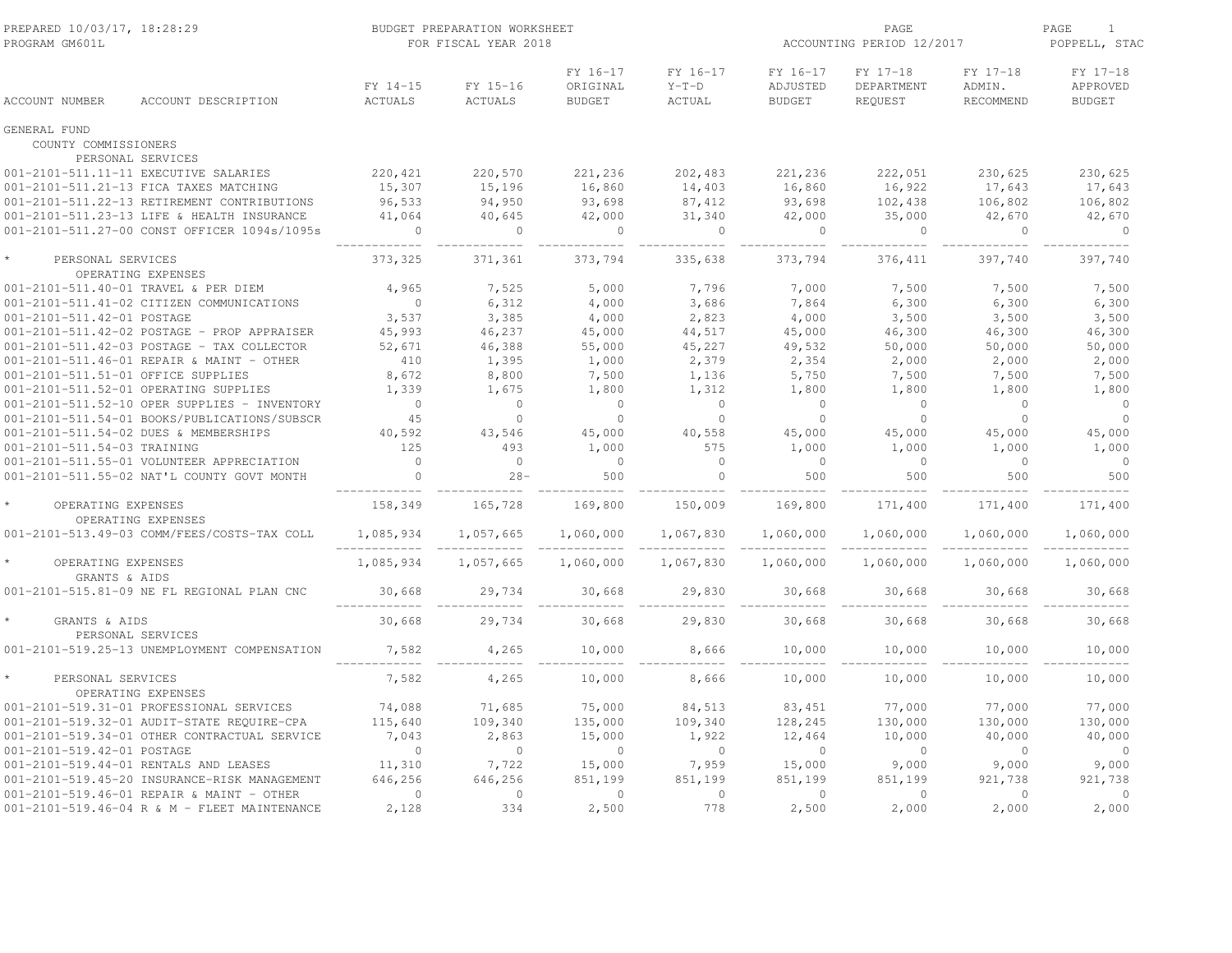| PREPARED 10/03/17, 18:28:29<br>PROGRAM GM601L |                                                                                      |                     | BUDGET PREPARATION WORKSHEET<br>PAGE<br>$\overline{c}$<br>PAGE<br>FOR FISCAL YEAR 2018<br>ACCOUNTING PERIOD 12/2017<br>POPPELL, STAC |                      |                     |                      |                        |                    |                      |
|-----------------------------------------------|--------------------------------------------------------------------------------------|---------------------|--------------------------------------------------------------------------------------------------------------------------------------|----------------------|---------------------|----------------------|------------------------|--------------------|----------------------|
|                                               |                                                                                      | FY 14-15            | FY 15-16                                                                                                                             | FY 16-17<br>ORIGINAL | FY 16-17<br>$Y-T-D$ | FY 16-17<br>ADJUSTED | FY 17-18<br>DEPARTMENT | FY 17-18<br>ADMIN. | FY 17-18<br>APPROVED |
| <b>ACCOUNT NUMBER</b>                         | ACCOUNT DESCRIPTION                                                                  | <b>ACTUALS</b>      | <b>ACTUALS</b>                                                                                                                       | <b>BUDGET</b>        | <b>ACTUAL</b>       | <b>BUDGET</b>        | REQUEST                | <b>RECOMMEND</b>   | <b>BUDGET</b>        |
|                                               | 001-2101-519.47-01 PRINTING & BINDING                                                | 1,162               | 921                                                                                                                                  | 1,500                | 162                 | 1,500                | 1,500                  | 1,500              | 1,500                |
|                                               | 001-2101-519.49-01 CURRENT CHARGES & OBLIG                                           | 27,634              | 4,624                                                                                                                                | 35,000               | 7,137               | 34,000               | 25,000                 | 25,000             | 25,000               |
|                                               | 001-2101-519.49-37 FEES-LAWSUITS OF BCC                                              | $\Omega$            | $\Omega$                                                                                                                             | $\Omega$             | $\Omega$            | $\overline{0}$       | $\Omega$               | $\Omega$           | $\Omega$             |
|                                               | 001-2101-519.49-39 TAX CERTIFICATE COSTS                                             | $\Omega$            | $\Omega$                                                                                                                             | 2,500                | $\Omega$            | 2,500                | 2,500                  | 2,500              | 2,500                |
|                                               | 001-2101-519.49-41 CHECK DEPOSIT SHORTAGE                                            | $\bigcap$           | $\Omega$                                                                                                                             | $\Omega$             | $\Omega$            | $\bigcap$            | $\Omega$               | $\Omega$           | $\Omega$             |
|                                               | 001-2101-519.49-44 WEST PUTNAM ANNEX SUPPORT                                         | 26,139              | 25,839                                                                                                                               | 26,200               | 25,839              | 27,040               | 26,200                 | 26,200             | 26,200               |
|                                               | 001-2101-519.49-45 S. PUTNAM ANNEX SUPPORT                                           | 27.670<br>$\bigcap$ | 27,731<br>$\cap$                                                                                                                     | 27,700<br>$\Omega$   | 27,572<br>$\Omega$  | 27,700<br>$\Omega$   | 27,700<br>$\cap$       | 27,700<br>$\Omega$ | 27,700<br>$\Omega$   |
|                                               | 001-2101-519.49-48 LAWSUITS - SETTLEMENTS<br>001-2101-519.49-50 LEGAL ADVERTISEMENTS |                     |                                                                                                                                      |                      |                     |                      | 12,500                 |                    |                      |
|                                               | 001-2101-519.52-02 GAS, OIL & LUBRICANTS                                             | 12,943              | 12,174<br>411                                                                                                                        | 12,500<br>2,400      | 8,922<br>195        | 12,500<br>1,289      | 500                    | 12,500<br>500      | 12,500<br>500        |
|                                               |                                                                                      | 1,756               |                                                                                                                                      |                      |                     |                      |                        |                    |                      |
| OPERATING EXPENSES<br>CAPITAL OUTLAY          |                                                                                      | 953,769             | 909,900                                                                                                                              | 1,201,499            | 1, 125, 538         | 1,199,388            | 1,175,099              | 1,275,638          | 1,275,638            |
| 001-2101-519.61-01 LAND ACQUISITION           |                                                                                      | 347                 | $\Omega$                                                                                                                             | $\circ$              | $\Omega$            | $\Omega$             | $\circ$                | $\Omega$           | $\Omega$             |
|                                               | 001-2101-519.62-01 BLDGS-CONST & OR IMPROV                                           | $\Omega$            | $\Omega$                                                                                                                             | $\Omega$             | $\Omega$            | $\Omega$             | $\Omega$               | $\Omega$           | $\Omega$             |
|                                               | 001-2101-519.63-01 IMPR OTHER THAN BUILDINGS                                         | $\Omega$            | $\Omega$                                                                                                                             | $\circ$              | $\Omega$            | $\Omega$             | $\Omega$               | $\Omega$           | $\Omega$             |
|                                               | 001-2101-519.64-01 EQUIPMENT-CASH PURCHASE                                           | 2,874               | 1,272                                                                                                                                | 7,500                | 9,611               | 9,611                | 7,500                  | 7,500              | 7,500                |
| CAPITAL OUTLAY<br>DEBT SERVICE                |                                                                                      | 3,221               | 1,272                                                                                                                                | 7,500                | 9,611               | 9,611                | 7,500                  | 7,500              | 7,500                |
|                                               | 001-2101-519.71-02 PRINCIPAL - LOANS                                                 | $\mathbf{0}$        | $\Omega$                                                                                                                             | $\circ$              | $\mathbf{0}$        | $\Omega$             | $\circ$                | $\Omega$           | $\Omega$             |
| 001-2101-519.72-02 INTEREST - LOANS           |                                                                                      | $\circ$             | $\Omega$                                                                                                                             | $\Omega$             | $\Omega$            | $\Omega$             | $\Omega$               | $\Omega$           | $\Omega$             |
| DEBT SERVICE<br>GRANTS & AIDS                 |                                                                                      | $\Omega$            | $\Omega$                                                                                                                             | $\Omega$             | $\Omega$            | $\cap$               | $\Omega$               | $\Omega$           | $\Omega$             |
|                                               | 001-2101-519.81-21 PYMT IN LIEU OF TAXES/PAL                                         | 5,000               | 5,000                                                                                                                                | 5,000                | 5,000               | 5,000                | 5,000                  | 5,000              | 5,000                |
|                                               | 001-2101-519.81-22 PYMT IN LIEU OF TAXES/C C                                         | 5,000               | 5,000                                                                                                                                | 5,000                | 5,000               | 5,000                | 5,000                  | 5,000              | 5,000                |
|                                               | 001-2101-519.82-02 COMMUNITIES IN SCHOOLS                                            | 9,000               | 9,000                                                                                                                                | 9,000                |                     | 9,000                | $\Omega$               |                    | $\Omega$             |
| GRANTS & AIDS<br>NON-OPERATING                |                                                                                      | 19,000              | 19,000                                                                                                                               | 19,000               | 10,000              | 19,000               | 10,000                 | 10,000             | 10,000               |
|                                               | 001-2101-519.93-07 NON-OP-TRSFR-PUT CO SCH                                           | 200,925             | 200,925                                                                                                                              | 200.925              | 200,925             | 200,925              | $\Omega$               | 200.925            | 200,925              |
|                                               | 001-2101-519.93-08 CHILD CARE RESOURCES, INC                                         | $\Omega$            | $\Omega$                                                                                                                             | $\Omega$             | $\Omega$            | $\bigcap$            | $\Omega$               | $\Omega$           | $\Omega$             |
|                                               | 001-2101-519.93-09 VOLUNTEER PROGRAM                                                 |                     | $\Omega$                                                                                                                             | $\Omega$             | $\bigcap$           |                      | $\Omega$               | $\cap$             | $\Omega$             |
| NON-OPERATING                                 | OPERATING EXPENSES                                                                   | 200,925             | 200,925                                                                                                                              | 200,925              | 200,925             | 200,925              | $\circ$                | 200,925            | 200,925              |
|                                               | 001-2101-523.34-22 CONTRACT-HOME DETENTION                                           | 1,213               | $\circ$                                                                                                                              | 1,000                | 92                  | 1,000                | 500                    | 500                | 500                  |
|                                               | 001-2101-523.34-23 CONTRACT-JUVENILE DETENT                                          | $\mathbf{0}$        | $\circ$                                                                                                                              | $\circ$              | $\circ$             | $\Omega$             | $\mathbf{0}$           | $\mathbf 0$        | $\circ$              |
|                                               | 001-2101-523.34-34 DJJ-PRE-TRIAL JUVEN DETEN                                         |                     |                                                                                                                                      | $\cap$               |                     |                      | $\cap$                 | $\cap$             | $\cap$               |
| OPERATING EXPENSES                            | OPERATING EXPENSES                                                                   | 1,213               | $\Omega$                                                                                                                             | 1,000                | 92                  | 1,000                | 500                    | 500                | 500                  |
|                                               | 001-2101-527.34-23 CONTRACT SVCS-MED EXAMIN                                          | 238,455             | 284,470                                                                                                                              | 325,116              | 206,924             | 325,116              | 325,116                | 325,116            | 325, 116             |
|                                               | 001-2101-527.34-26 CONTR-CADAVER TRANSPORT                                           | 31,000              | 22,485                                                                                                                               | 25,000               | 17,135              | 25,000               | 29,000                 | 29,000             | 29,000               |
| OPERATING EXPENSES                            | OPERATING EXPENSES                                                                   | 269,455             | 306,955                                                                                                                              | 350,116              | 224,059             | 350,116              | 354,116                | 354,116            | 354,116              |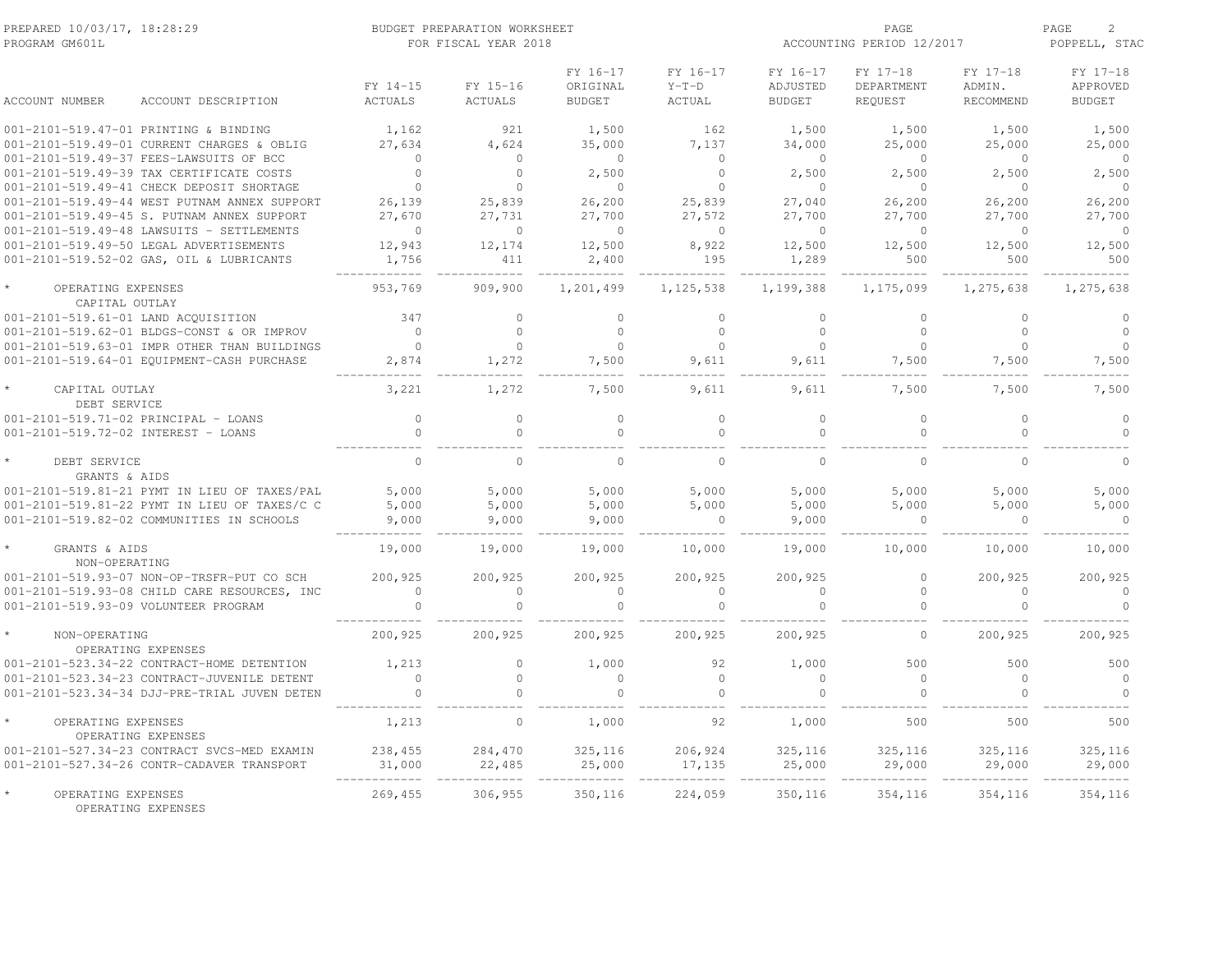| PREPARED 10/03/17, 18:28:29<br>PROGRAM GM601L                      |                            | BUDGET PREPARATION WORKSHEET<br>FOR FISCAL YEAR 2018 |                                       |                                      |                                       | PAGE<br>ACCOUNTING PERIOD 12/2017 |                                        |                                       |  |
|--------------------------------------------------------------------|----------------------------|------------------------------------------------------|---------------------------------------|--------------------------------------|---------------------------------------|-----------------------------------|----------------------------------------|---------------------------------------|--|
| <b>ACCOUNT NUMBER</b><br>ACCOUNT DESCRIPTION                       | FY 14-15<br><b>ACTUALS</b> | FY 15-16<br>ACTUALS                                  | FY 16-17<br>ORIGINAL<br><b>BUDGET</b> | FY 16-17<br>$Y-T-D$<br><b>ACTUAL</b> | FY 16-17<br>ADJUSTED<br><b>BUDGET</b> | FY 17-18<br>DEPARTMENT<br>REQUEST | FY 17-18<br>ADMIN.<br><b>RECOMMEND</b> | FY 17-18<br>APPROVED<br><b>BUDGET</b> |  |
| 001-2101-529.49-49 CRIME PREVENTION PROGRAMS                       | $\circ$                    | $\circ$                                              | $\circ$                               | $\circ$                              | $\circ$                               | $\mathbf{0}$                      | $\Omega$                               | $\Omega$                              |  |
| OPERATING EXPENSES<br>GRANTS & AIDS                                | $\Omega$                   | $\Omega$                                             | $\Omega$                              | $\Omega$                             | $\Omega$                              | $\Omega$                          | $\Omega$                               | $\cap$                                |  |
| 001-2101-529.82-30 CRIME STOPPERS                                  | $\circ$                    | $\circ$                                              | $\circ$                               | $\mathbf{0}$                         | $\cap$                                | $\mathbf{0}$                      | $\cap$                                 | $\cap$                                |  |
| GRANTS & AIDS<br>GRANTS & AIDS                                     | $\Omega$                   | $\Omega$                                             | $\Omega$                              | $\Omega$                             | $\Omega$                              | $\Omega$                          | $\Omega$                               | $\Omega$                              |  |
| 001-2101-537.81-41 SJRWMD-WAV PROGRAM                              | $\Omega$                   | $\circ$                                              | $\circ$                               | $\Omega$                             | $\Omega$                              | $\Omega$                          | $\Omega$                               | $\circ$                               |  |
| 001-2101-537.82-28 RIVER VISIONING-LAND TRST                       | $\Omega$                   | $\Omega$                                             | $\Omega$                              | $\Omega$                             | $\bigcap$                             | $\cap$                            | $\Omega$                               | $\Omega$                              |  |
| 001-2101-537.82-29 ST. JOHNS RIVER ALLIANCE                        | 2,500                      | $\circ$                                              | 2,500                                 | $\Omega$                             | 2,500                                 | $\Omega$                          | $\Omega$                               | $\cap$                                |  |
| GRANTS & AIDS                                                      | 2,500                      | $\cap$                                               | 2,500                                 | $\Omega$                             | 2,500                                 | $\cap$                            | $\Omega$                               | $\Omega$                              |  |
| OPERATING EXPENSES<br>001-2101-538.34-01 OTHER CONTRACTUAL SERVICE | $\circ$                    | $\circ$                                              | $\circ$                               | $\circ$                              | $\circ$                               | $\mathbf{0}$                      | $\cap$                                 | $\Omega$                              |  |
| OPERATING EXPENSES<br>CAPITAL OUTLAY                               | $\Omega$                   | $\Omega$                                             | $\Omega$                              | $\Omega$                             | $\Omega$                              | $\Omega$                          | $\Omega$                               | $\Omega$                              |  |
| 001-2101-544.64-01 EQUIPMENT - CASH PURCHASE                       | $\Omega$                   | $\Omega$                                             | $\Omega$                              | $\Omega$                             | $\Omega$                              | $\Omega$                          | $\Omega$                               | $\Omega$                              |  |
| 001-2101-544.64-02 FTA05-FACILITY IMPROVE.                         | $\Omega$                   | $\Omega$                                             | $\cap$                                | $\Omega$                             | $\bigcap$                             | $\cap$                            | $\cap$                                 | $\Omega$                              |  |
| 001-2101-544.64-03 FTA06-DESGN/BLD RURAL BUS                       | $\Omega$                   | $\Omega$                                             | $\Omega$                              | $\Omega$                             | $\Omega$                              | $\circ$                           | $\Omega$                               | $\Omega$                              |  |
| 001-2101-544.64-04 FTA07-ENG MANUF LW BUS                          |                            | $\cap$                                               | $\cap$                                | $\cap$                               |                                       |                                   | $\cap$                                 |                                       |  |
| CAPITAL OUTLAY<br>GRANTS & AIDS                                    | $\Omega$                   | $\cap$                                               | $\cap$                                | $\Omega$                             |                                       | $\cap$                            | $\cap$                                 |                                       |  |
| 001-2101-544.82-11 RIDE SOLUTION                                   | 30,000                     | 30,000                                               | 30,000                                | 30,000                               | 30,000                                | 30,000                            | 30,000                                 | 30,000                                |  |
| GRANTS & AIDS<br>GRANTS & AIDS                                     | 30,000                     | 30,000                                               | 30,000                                | 30,000                               | 30,000                                | 30,000                            | 30,000                                 | 30,000                                |  |
| 001-2101-549.82-28 HISTORIC MELROSE                                | $\mathbf{0}$               | $\circ$                                              | $\circ$                               | $\circ$                              | $\Omega$                              | $\circ$                           | $\circ$                                | $\Omega$                              |  |
| GRANTS & AIDS<br>OPERATING EXPENSES                                | $\Omega$                   | $\Omega$                                             | $\Omega$                              | $\Omega$                             | $\bigcap$                             | $\Omega$                          | $\Omega$                               | $\Omega$                              |  |
| 001-2101-552.49-02 FAIR AUTHORITY P-CARD                           | $\Omega$                   | $\Omega$                                             | $\Omega$                              | 3,882                                | $\Omega$                              | $\cap$                            | $\Omega$                               |                                       |  |
| OPERATING EXPENSES<br>GRANTS & AIDS                                | $\mathbf{0}$               | $\circ$                                              | $\circ$                               | 3,882                                | $\Omega$                              | $\Omega$                          | $\circ$                                | $\circ$                               |  |
| 001-2101-552.81-27 TAX INCREMENT FIN/PALATKA                       | 183,152                    | 189,017                                              | 195,000                               | 186,438                              | 194,961                               | 190,000                           | 190,000                                | 190,000                               |  |
| 001-2101-552.81-29 TAX INCR. FIN/CRES.CITY                         | 15,775                     | 17,155                                               | 17,000                                | 17,038                               | 17,039                                | 17,100                            | 17,100                                 | 17,100                                |  |
| 001-2101-552.82-27 NORTH FL ECONOMIC DEVELOP                       | $\circ$                    | $\circ$                                              | $\overline{0}$                        | $\circ$                              | $\overline{0}$                        | $\circ$                           | $\circ$                                | $\circ$                               |  |
| GRANTS & AIDS<br>CAPITAL OUTLAY                                    | 198,927                    | 206,172                                              | 212,000                               | 203,476                              | 212,000                               | 207,100                           | 207,100                                | 207,100                               |  |
| 001-2101-572.61-01 LAND                                            | $\circ$                    | $\circ$                                              | $\circ$                               | $\circ$                              | $\bigcap$                             | $\mathbf{0}$                      | $\circ$                                | $\Omega$                              |  |
| CAPITAL OUTLAY<br>GRANTS & AIDS                                    | $\Omega$                   | $\Omega$                                             | $\Omega$                              | $\Omega$                             | $\Omega$                              | $\Omega$                          | $\Omega$                               | $\Omega$                              |  |
| 001-2101-573.82-05 ARTS CNCL OF GREATER PAL                        | 4,000                      | 4,500                                                | 4,000                                 | 4,000                                | 4,000                                 | $\Omega$                          | $\Omega$                               | $\Omega$                              |  |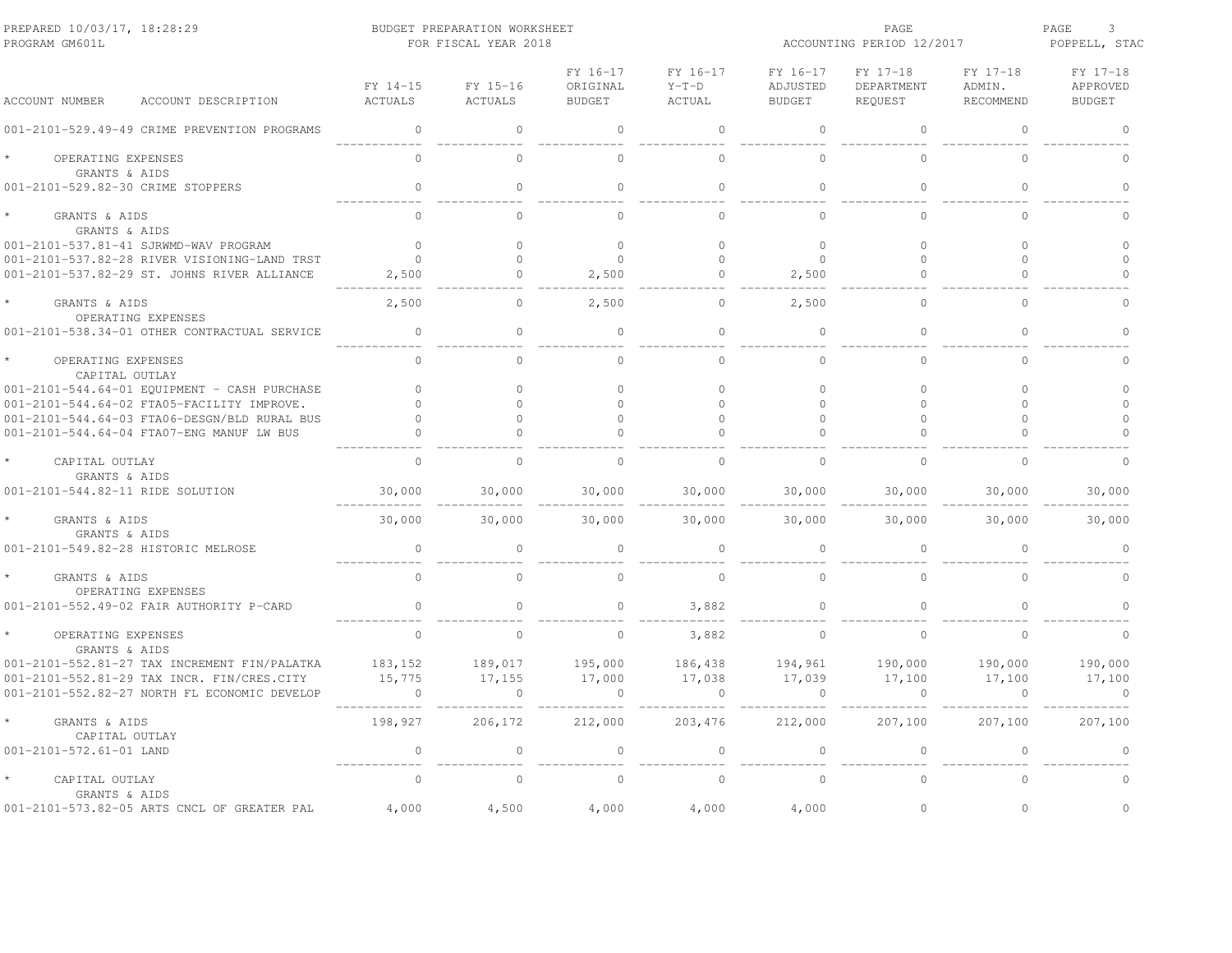| PREPARED 10/03/17, 18:28:29<br>PROGRAM GM601L  |           | BUDGET PREPARATION WORKSHEET<br>FOR FISCAL YEAR 2018 |                      |                     | ACCOUNTING PERIOD 12/2017 | PAGE<br>POPPELL, STAC  |                    |                      |
|------------------------------------------------|-----------|------------------------------------------------------|----------------------|---------------------|---------------------------|------------------------|--------------------|----------------------|
|                                                | FY 14-15  | FY 15-16                                             | FY 16-17<br>ORIGINAL | FY 16-17<br>$Y-T-D$ | FY 16-17<br>ADJUSTED      | FY 17-18<br>DEPARTMENT | FY 17-18<br>ADMIN. | FY 17-18<br>APPROVED |
| ACCOUNT NUMBER<br>ACCOUNT DESCRIPTION          | ACTUALS   | <b>ACTUALS</b>                                       | <b>BUDGET</b>        | ACTUAL              | <b>BUDGET</b>             | REQUEST                | RECOMMEND          | <b>BUDGET</b>        |
| 001-2101-573.82-07 THE SALVATION ARMY          | $\Omega$  |                                                      |                      | $\cap$              |                           |                        | ∩                  |                      |
| 001-2101-573.82-08 COMMUNITY GARDENS           |           |                                                      |                      |                     |                           |                        |                    |                      |
| 001-2101-573.82-09 CONLEE/SNYDER MURAL COMM    | 4,000     |                                                      |                      |                     |                           |                        |                    |                      |
| $\star$<br>GRANTS & AIDS<br>NON-OPERATING      | 8,000     | 4,500                                                | 4,000                | 4,000               | 4,000                     | $\Omega$               |                    |                      |
| 001-2101-581.91-01 BUD TRFR-CLERK TO BOARD     | 1,531,393 | 1,532,102                                            | 1,445,824            | 1,445,824           | 1,445,824                 | $\circ$                | 1,502,102          | 1,502,102            |
| 001-2101-581.91-02 BUD TRFR-CLRK/RCRD RETENT   | $\Omega$  |                                                      | $\Omega$             | $\Omega$            | $\Omega$                  | 1,585,831              | $\Omega$           |                      |
| 001-2101-581.91-21 TRF TO ECONOMIC DEV FUND    | 186,820   | 274,934                                              | 207,515              | 207,515             | 207,515                   | 207,515                | 203,695            | 203,695              |
| 001-2101-581.91-28 TRF-RISK MANAGEMENT FD      | 101,344   | 101,344                                              | 111,299              | 111,299             | 111,299                   | 111,299                | 112,911            | 112,911              |
| 001-2101-581.91-32 TRF-GROUP INSURANCE RES     |           | 383,600                                              | 901,860              | $\bigcap$           | 901,860                   |                        |                    |                      |
| 001-2101-581.91-33 TRF-MISC GRANTS FUND        |           |                                                      |                      |                     |                           |                        |                    |                      |
| 001-2101-581.91-43 TRF-COMM IMPROVEMENT FUND   |           |                                                      |                      |                     |                           |                        |                    |                      |
| $\star$<br>NON-OPERATING<br>OPERATING EXPENSES | 1,819,557 | 2,291,980                                            | 2,666,498            | 1,764,638           | 2,666,498                 | 1,904,645              | 1,818,708          | 1,818,708            |
| 001-2101-711.34-01 OTHER CONTRACTUAL SERVICE   | 169,475   | 142,580                                              | 147,050              | 135,744             | 147,050                   | 145,000                | 145,000            | 145,000              |
| $\star$<br>OPERATING EXPENSES                  | 169,475   | 142,580                                              | 147,050              | 135,744             | 147,050                   | 145,000                | 145,000            | 145,000              |
| $\star\star$<br>COUNTY COMMISSIONERS           | 5,331,900 | 5,742,037                                            | 6,486,350            | 5,303,938           | 6,486,350                 | 5,482,439              | 5,719,295          | 5,719,295            |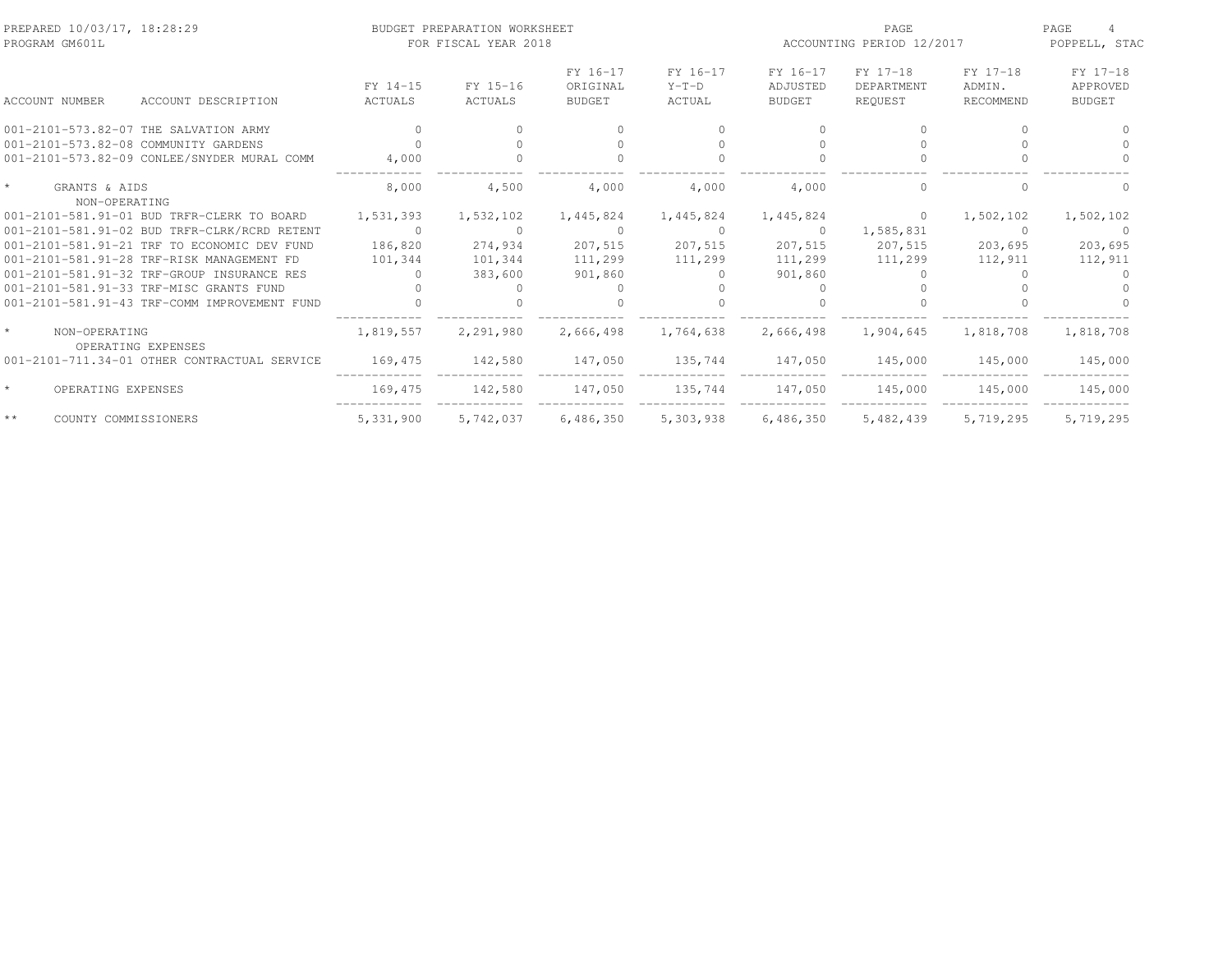| PREPARED 10/03/17, 18:28:29<br>PROGRAM GM601L |                                              |                     | BUDGET PREPARATION WORKSHEET<br>FOR FISCAL YEAR 2018 |                                       |                               |                                       | PAGE<br>ACCOUNTING PERIOD 12/2017 |                                 | PAGE<br>.5<br>POPPELL, STAC           |
|-----------------------------------------------|----------------------------------------------|---------------------|------------------------------------------------------|---------------------------------------|-------------------------------|---------------------------------------|-----------------------------------|---------------------------------|---------------------------------------|
| <b>ACCOUNT NUMBER</b>                         | ACCOUNT DESCRIPTION                          | FY 14-15<br>ACTUALS | FY 15-16<br><b>ACTUALS</b>                           | FY 16-17<br>ORIGINAL<br><b>BUDGET</b> | FY 16-17<br>$Y-T-D$<br>ACTUAL | FY 16-17<br>ADJUSTED<br><b>BUDGET</b> | FY 17-18<br>DEPARTMENT<br>REQUEST | FY 17-18<br>ADMIN.<br>RECOMMEND | FY 17-18<br>APPROVED<br><b>BUDGET</b> |
| COUNTY ATTORNEY                               |                                              |                     |                                                      |                                       |                               |                                       |                                   |                                 |                                       |
| PERSONAL SERVICES                             |                                              |                     |                                                      |                                       |                               |                                       |                                   |                                 |                                       |
|                                               | 001-2104-514.12-11 REGULAR SALARIES & WAGES  | 183,962             | 247,038                                              | 163,125                               | 161,959                       | 163,125                               | 169,595                           | 169,595                         | 169,595                               |
| 001-2104-514.15-11 EXPERIENCE PAY             |                                              | 1,200               | 500                                                  | $\Omega$                              | $\Omega$                      | $\bigcirc$                            | $\Omega$                          | $\Omega$                        | $\Omega$                              |
| 001-2104-514.21-13 FICA TAXES MATCHING        |                                              | 12,350              | 17,331                                               | 11,891                                | 12,177                        | 11,891                                | 12,974                            | 12,974                          | 12,974                                |
|                                               | 001-2104-514.22-13 RETIREMENT CONTRIBUTIONS  | 33,859              | 33,730                                               | 30,630                                | 32,662                        | 30,630                                | 32,787                            | 32,787                          | 32,787                                |
|                                               | 001-2104-514.23-13 LIFE & HEALTH INSURANCE   | 16,443              | 18,575                                               | 14,400                                | 12,183                        | 14,400                                | 14,000                            | 17,068                          | 17,068                                |
| PERSONAL SERVICES                             |                                              | 247,814             | 317,174                                              | 220,046                               | 218,981                       | 220,046                               | 229,356                           | 232, 424                        | 232,424                               |
| OPERATING EXPENSES                            |                                              |                     |                                                      |                                       |                               |                                       |                                   |                                 |                                       |
|                                               | 001-2104-514.31-01 PROFESSIONAL SERVICES     | $\Omega$            | $\Omega$                                             | $\Omega$                              | $\Omega$                      | $\bigcap$                             | $\Omega$                          | $\Omega$                        | $\Omega$                              |
|                                               | 001-2104-514.34-01 OTHER CONTRACTUAL SERVICE | $\Omega$            | $\Omega$                                             | $\Omega$                              | $\Omega$                      | $\Omega$                              | $\Omega$                          | $\Omega$                        | $\Omega$                              |
| 001-2104-514.40-01 TRAVEL & PER DIEM          |                                              | 515                 | 1,520                                                | 1,366                                 | 2,772                         | 1,441                                 | 1,366                             | 1,366                           | 1,366                                 |
|                                               | 001-2104-514.40-02 TRAVEL & PD/LITIGATION    | $\Omega$            | $\Omega$                                             | $\Omega$                              | $\Omega$                      | $\Omega$                              | $\Omega$                          | $\Omega$                        | $\Omega$                              |
|                                               | 001-2104-514.41-01 COMMUNICATION SERVICES    | 875                 | 959                                                  | 875                                   | 546                           | 875                                   | 650                               | 650                             | 650                                   |
| 001-2104-514.42-01 POSTAGE                    |                                              | 118                 | 87                                                   | 300                                   | $\Omega$                      | 225                                   | 240                               | 240                             | 240                                   |
| 001-2104-514.44-01 RENTALS & LEASES           |                                              | $\Omega$            | $\Omega$                                             | $\Omega$                              | $\bigcap$                     | $\bigcap$                             | $\Omega$                          | $\Omega$                        | $\Omega$                              |
| 001-2104-514.47-01 PRINTING & BINDING         |                                              | 124                 | 59                                                   | $\bigcap$                             | $\bigcap$                     |                                       | $\bigcap$                         | $\Omega$                        | $\Omega$                              |
|                                               | 001-2104-514.49-01 CURRENT CHARGES & OBLIG   | 699                 | $\Omega$                                             | $\bigcap$                             | $\bigcap$                     |                                       | $\Omega$                          | $\Omega$                        | $\Omega$                              |
| 001-2104-514.49-37 FEES-LAWSUITS BCC          |                                              | $\Omega$            | $\Omega$                                             | $\cap$                                | $\cap$                        |                                       | $\Omega$                          | $\Omega$                        | $\Omega$                              |
| 001-2104-514.51-01 OFFICE SUPPLIES            |                                              | 255                 | 428                                                  | 500                                   | 14                            | 500                                   | 500                               | 500                             | 500                                   |
| 001-2104-514.52-01 OPERATING SUPPLIES         |                                              | $\Omega$            | 65                                                   | 750                                   | 24                            | 750                                   | 750                               | 750                             | 750                                   |
|                                               | 001-2104-514.52-10 OPER SUPPLIES - INVENTORY | 1,302               | 1,026                                                | $\Omega$                              | $\Omega$                      |                                       | $\Omega$                          | $\Omega$                        | $\Omega$                              |
|                                               | 001-2104-514.54-01 BOOKS/PUBLICATIONS/SUBSCR | 5,302               | 5,869                                                | 6,500                                 | 3,996                         | 6,235                                 | 6,500                             | 6,500                           | 6,500                                 |
|                                               | 001-2104-514.54-02 DUES AND MEMBERSHIPS      | 595                 | 755                                                  | 600                                   | 865                           | 865                                   | 600                               | 600                             | 600                                   |
| 001-2104-514.54-03 TRAINING                   |                                              | $\Omega$            | $\circ$                                              | 1,000                                 | 475                           | 1,000                                 | 750                               | 750                             | 750                                   |
| $\star$<br>OPERATING EXPENSES                 |                                              | 9,785               | 10,768                                               | 11,891                                | 8,692                         | 11,891                                | 11,356                            | 11,356                          | 11,356                                |
| $\star\,\star$<br>COUNTY ATTORNEY             |                                              | 257,599             | 327,942                                              | 231,937                               | 227,673                       | 231,937                               | 240,712                           | 243,780                         | 243,780                               |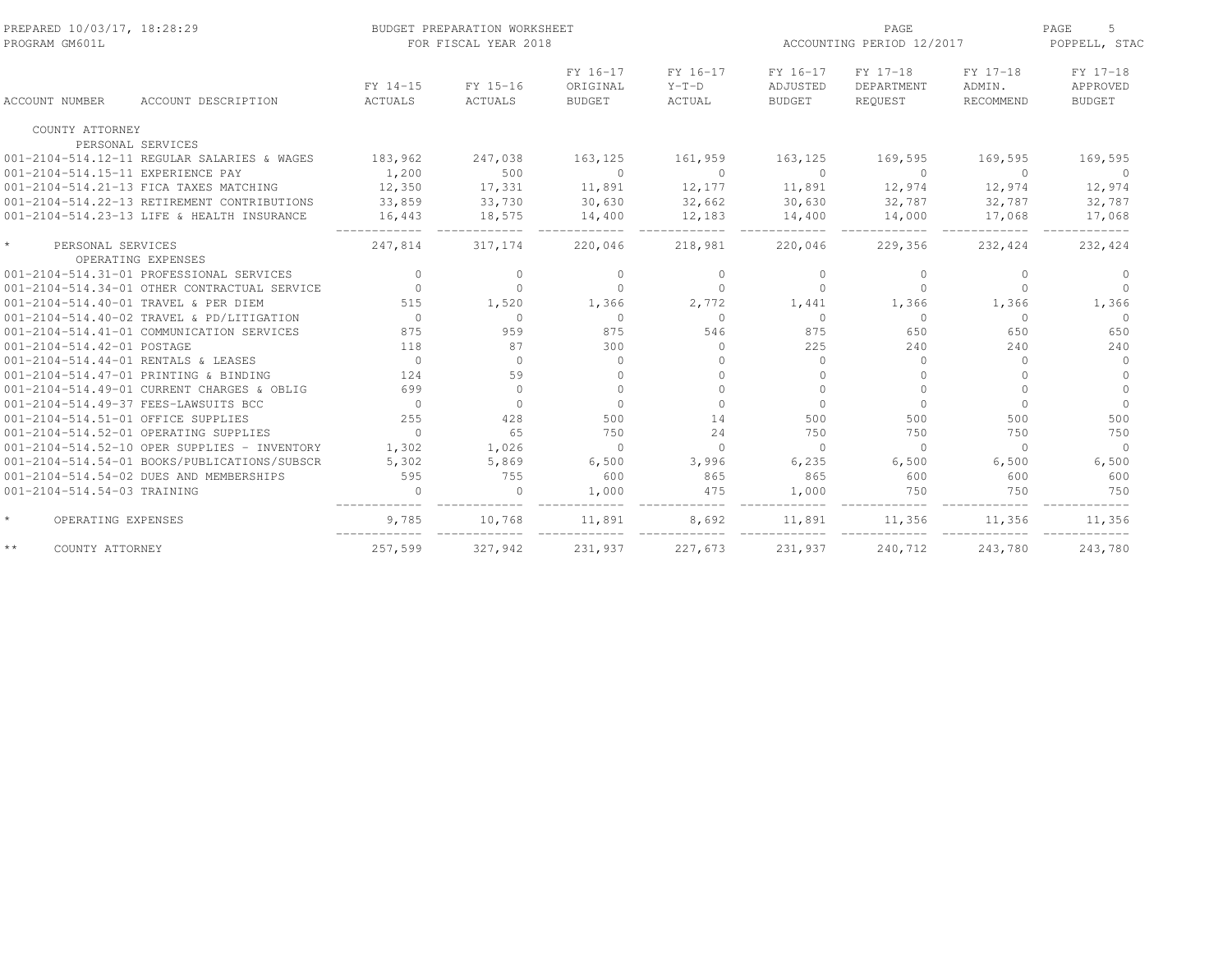| PREPARED 10/03/17, 18:28:29<br>PROGRAM GM601L |                                                                                       |                     | BUDGET PREPARATION WORKSHEET<br>FOR FISCAL YEAR 2018 | PAGE<br>ACCOUNTING PERIOD 12/2017     |                               | PAGE<br>6<br>POPPELL, STAC            |                                   |                                 |                                       |
|-----------------------------------------------|---------------------------------------------------------------------------------------|---------------------|------------------------------------------------------|---------------------------------------|-------------------------------|---------------------------------------|-----------------------------------|---------------------------------|---------------------------------------|
| ACCOUNT NUMBER                                | ACCOUNT DESCRIPTION                                                                   | FY 14-15<br>ACTUALS | FY 15-16<br><b>ACTUALS</b>                           | FY 16-17<br>ORIGINAL<br><b>BUDGET</b> | FY 16-17<br>$Y-T-D$<br>ACTUAL | FY 16-17<br>ADJUSTED<br><b>BUDGET</b> | FY 17-18<br>DEPARTMENT<br>REQUEST | FY 17-18<br>ADMIN.<br>RECOMMEND | FY 17-18<br>APPROVED<br><b>BUDGET</b> |
| COUNTY ADMINISTRATOR                          |                                                                                       |                     |                                                      |                                       |                               |                                       |                                   |                                 |                                       |
| PERSONAL SERVICES                             |                                                                                       |                     |                                                      |                                       |                               |                                       |                                   |                                 |                                       |
| 001-2105-512.11-11 EXECUTIVE SALARIES         |                                                                                       | 162,155             | 163,163                                              | 163,799                               | 86,082                        | 163,799                               | 150,358                           | 150,358                         | 150,358                               |
|                                               | 001-2105-512.12-11 REGULAR SALARIES & WAGES                                           | 186,513             | 219,115                                              | 219,001                               | 217,447                       | 217,901                               | 213,744                           | 213,744                         | 213,744                               |
|                                               | 001-2105-512.13-11 SALARIES & WAGES - OPS                                             | $\Omega$            | $\Omega$                                             | 2,500                                 | 10,350                        | 2,500                                 | 2,500                             | 2,500                           | 2,500                                 |
| 001-2105-512.15-11 EXPERIENCE PAY             |                                                                                       | $\Omega$            | $\bigcap$<br>25,404                                  | $\Omega$                              | 1,700<br>20,678               | 1,100                                 | $\Omega$                          | $\Omega$<br>26,094              | $\Omega$<br>26,094                    |
|                                               | 001-2105-512.21-13 FICA TAXES MATCHING<br>001-2105-512.22-13 RETIREMENT CONTRIBUTIONS | 22,882<br>47,878    | 64,217                                               | 25,650                                | 49,363                        | 25,650                                | 26,094                            | 64,219                          |                                       |
|                                               | 001-2105-512.23-13 LIFE & HEALTH INSURANCE                                            |                     |                                                      | 67,967                                |                               | 67,967                                | 64,219                            |                                 | 64,219                                |
|                                               |                                                                                       | 32,926              | 40,269                                               | 35,800                                | 25,391                        | 35,800                                | 35,000                            | 41,936                          | 41,936                                |
| $\star$<br>PERSONAL SERVICES                  |                                                                                       | 452,354             | 512,168                                              | 514,717                               | 411.011                       | 514,717                               | 491,915                           | 498.851                         | 498,851                               |
|                                               | OPERATING EXPENSES                                                                    |                     |                                                      |                                       |                               |                                       |                                   |                                 |                                       |
|                                               | 001-2105-512.34-01 OTHER CONTRACTUAL SERVICE                                          | $\Omega$            | $\Omega$                                             | 20,000                                | 5,000                         | 20,000                                | 20,000                            | 20,000                          | 20,000                                |
| 001-2105-512.40-01 TRAVEL & PER DIEM          |                                                                                       | $\Omega$            | $\Omega$                                             | 2,500                                 | 1,742                         | 2,500                                 | 2,000                             | 2,000                           | 2,000                                 |
|                                               | 001-2105-512.41-01 COMMUNICATION SERVICES                                             | 1,911               | 3,052                                                | 3,600                                 | 1,278                         | 3,600                                 | 3,600                             | 3,600                           | 3,600                                 |
|                                               | 001-2105-512.46-01 REPAIR & MAINT - OTHER                                             | $\Omega$            | $\cap$                                               | 500                                   | $\circ$                       | 500                                   | 500                               | 500                             | 500                                   |
| 001-2105-512.47-01 PRINTING & BINDING         |                                                                                       | $\Omega$            | $\Omega$                                             | $\circ$                               | $\mathbf{0}$                  | $\overline{0}$                        | $\overline{0}$                    | $\Omega$                        | $\overline{0}$                        |
| 001-2105-512.49-01 CURRENT CHARGES            |                                                                                       | 150                 | $\Omega$                                             | 500                                   | $\circ$                       | 500                                   | 500                               | 500                             | 500                                   |
|                                               | 001-2105-512.49-17 EMPLOYEE RECOGNITION                                               | 1,280               | 1,614                                                | 2,000                                 | 570                           | 2,000                                 | 2,000                             | 2,000                           | 2,000                                 |
| 001-2105-512.51-01 OFFICE SUPPLIES            |                                                                                       | $\mathbf{0}$        | 986                                                  | 1,500                                 | $\circ$                       | 1,500                                 | 1,500                             | 1,500                           | 1,500                                 |
| 001-2105-512.52-01 OPERATING SUPPLIES         |                                                                                       | 37                  | $\bigcap$                                            | 750                                   | $\Omega$                      | 750                                   | 750                               | 750                             | 750                                   |
|                                               | 001-2105-512.52-10 OPER SUPPLIES - INVENTORY                                          | $\Omega$            |                                                      | 2,000                                 | $\Omega$                      | 2,000                                 | 2,000                             | 2,000                           | 2,000                                 |
|                                               | 001-2105-512.54-01 BOOKS/PUBLICATIONS/SUBSCR                                          | $\Omega$            |                                                      | 500                                   | 50                            | 500                                   | 500                               | 500                             | 500                                   |
| 001-2105-512.54-02 DUES & MEMBERSHIPS         |                                                                                       | 260                 | $\Omega$                                             | 1,200                                 | 60                            | 1,200                                 | 1,200                             | 1,200                           | 1,200                                 |
| 001-2105-512.54-03 TRAINING                   |                                                                                       | $\cap$              |                                                      | 2,000                                 | 110                           | 2,000                                 | 2,000                             | 2,000                           | 2,000                                 |
| $\star$<br>OPERATING EXPENSES                 |                                                                                       | 3,638               | 5,652                                                | 37,050                                | 8,810                         | 37,050                                | 36,550                            | 36,550                          | 36,550                                |
| $\star\star$<br>COUNTY ADMINISTRATOR          |                                                                                       | 455,992             | 517,820                                              | 551,767                               | 419,821                       | 551,767                               | 528,465                           | 535,401                         | 535,401                               |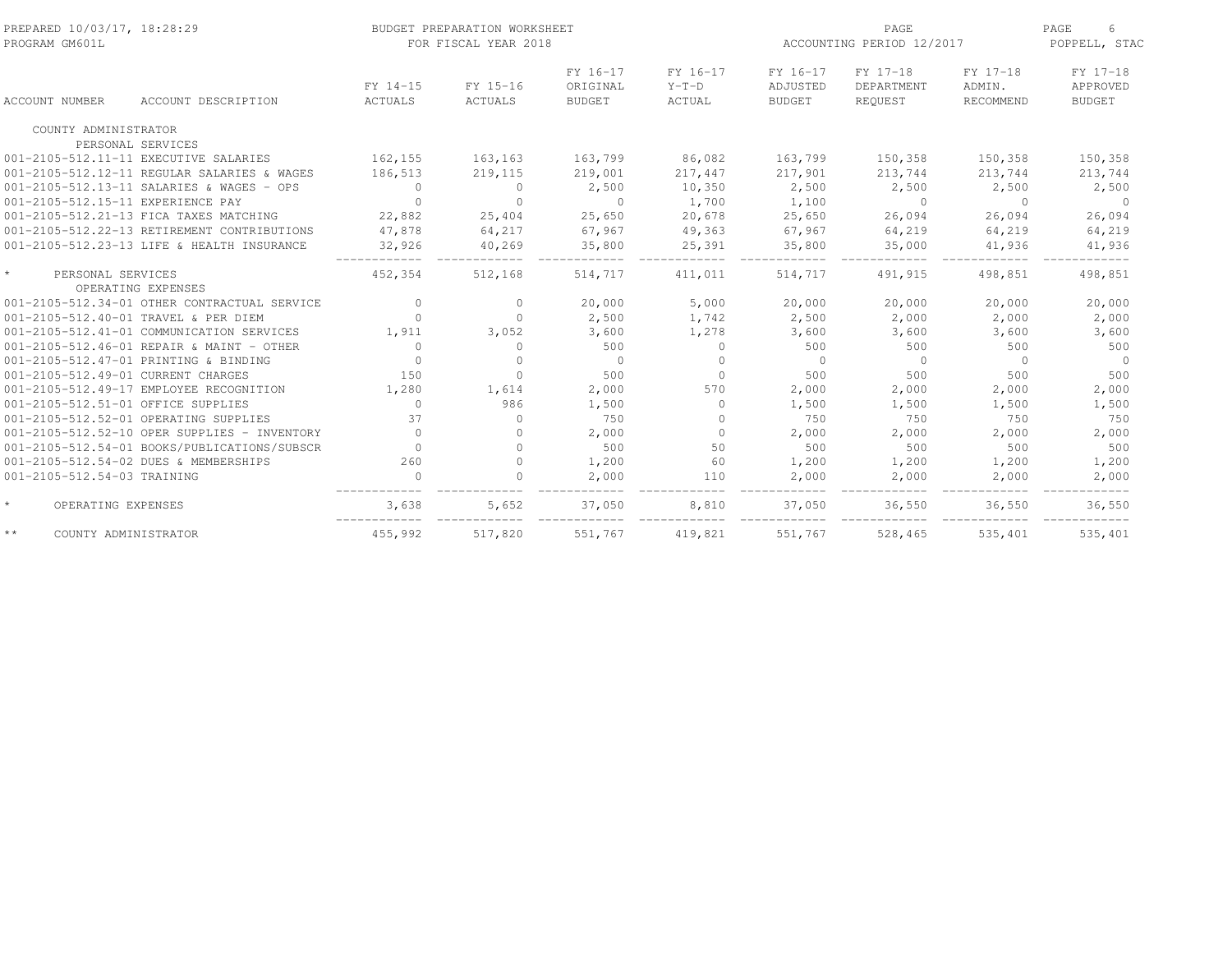| PREPARED 10/03/17, 18:28:29<br>PROGRAM GM601L |                                            |                     | BUDGET PREPARATION WORKSHEET<br>FOR FISCAL YEAR 2018 |                                       | ACCOUNTING PERIOD 12/2017     | PAGE<br>POPPELL, STAC          |                                   |                                 |                                       |
|-----------------------------------------------|--------------------------------------------|---------------------|------------------------------------------------------|---------------------------------------|-------------------------------|--------------------------------|-----------------------------------|---------------------------------|---------------------------------------|
| ACCOUNT NUMBER                                | ACCOUNT DESCRIPTION                        | FY 14-15<br>ACTUALS | FY 15-16<br>ACTUALS                                  | FY 16-17<br>ORIGINAL<br><b>BUDGET</b> | FY 16-17<br>$Y-T-D$<br>ACTUAL | FY 16-17<br>ADJUSTED<br>BUDGET | FY 17-18<br>DEPARTMENT<br>REOUEST | FY 17-18<br>ADMIN.<br>RECOMMEND | FY 17-18<br>APPROVED<br><b>BUDGET</b> |
| DRIVER EDUCATION SUPPORT                      | OPERATING EXPENSES                         |                     |                                                      |                                       |                               |                                |                                   |                                 |                                       |
|                                               | 001-2111-519.49-01 CURRENT CHARGES & OBLIG |                     |                                                      |                                       |                               | $\bigcap$                      | $\Omega$                          |                                 |                                       |
| OPERATING EXPENSES<br>$\star$                 |                                            |                     |                                                      |                                       |                               | $\bigcap$                      | $\bigcap$                         |                                 |                                       |
| $**$                                          | DRIVER EDUCATION SUPPORT                   |                     |                                                      |                                       |                               |                                |                                   |                                 |                                       |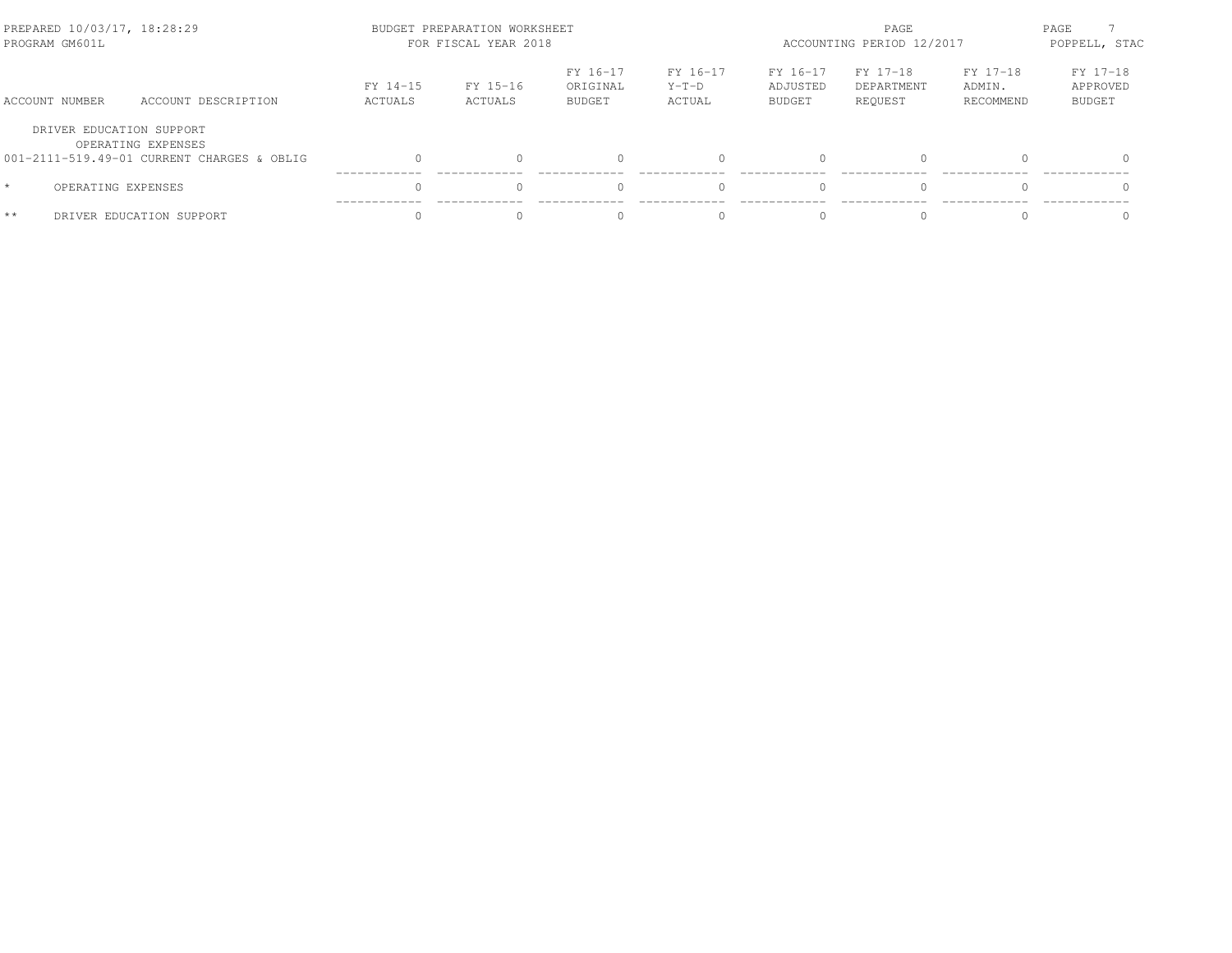| PREPARED 10/03/17, 18:28:29<br>PROGRAM GM601L |                                             |                     | BUDGET PREPARATION WORKSHEET<br>FOR FISCAL YEAR 2018 |                                       | ACCOUNTING PERIOD 12/2017     | PAGE<br>POPPELL, STAC          |                                   |                                 |                                       |
|-----------------------------------------------|---------------------------------------------|---------------------|------------------------------------------------------|---------------------------------------|-------------------------------|--------------------------------|-----------------------------------|---------------------------------|---------------------------------------|
| ACCOUNT NUMBER                                | ACCOUNT DESCRIPTION                         | FY 14-15<br>ACTUALS | FY 15-16<br>ACTUALS                                  | FY 16-17<br>ORIGINAL<br><b>BUDGET</b> | FY 16-17<br>$Y-T-D$<br>ACTUAL | FY 16-17<br>ADJUSTED<br>BUDGET | FY 17-18<br>DEPARTMENT<br>REOUEST | FY 17-18<br>ADMIN.<br>RECOMMEND | FY 17-18<br>APPROVED<br><b>BUDGET</b> |
| CLERK OF COURTS                               | OPERATING EXPENSES                          |                     |                                                      |                                       |                               |                                |                                   |                                 |                                       |
|                                               | 001-2320-604.49-01 CLK OF CRTS P-CARD CHRGS | $\bigcap$           | $\Omega$                                             | $\Omega$                              | 9,296                         | $\cap$                         | $\Omega$                          |                                 | $\Omega$                              |
| $\star$                                       | OPERATING EXPENSES                          | $\Omega$            |                                                      | $\Omega$                              | 9,296                         | $\Omega$                       |                                   |                                 |                                       |
| $**$<br>CLERK OF COURTS                       |                                             | $\cap$              |                                                      | $\Omega$                              | 9,296                         | $\bigcap$                      | $\Omega$                          |                                 |                                       |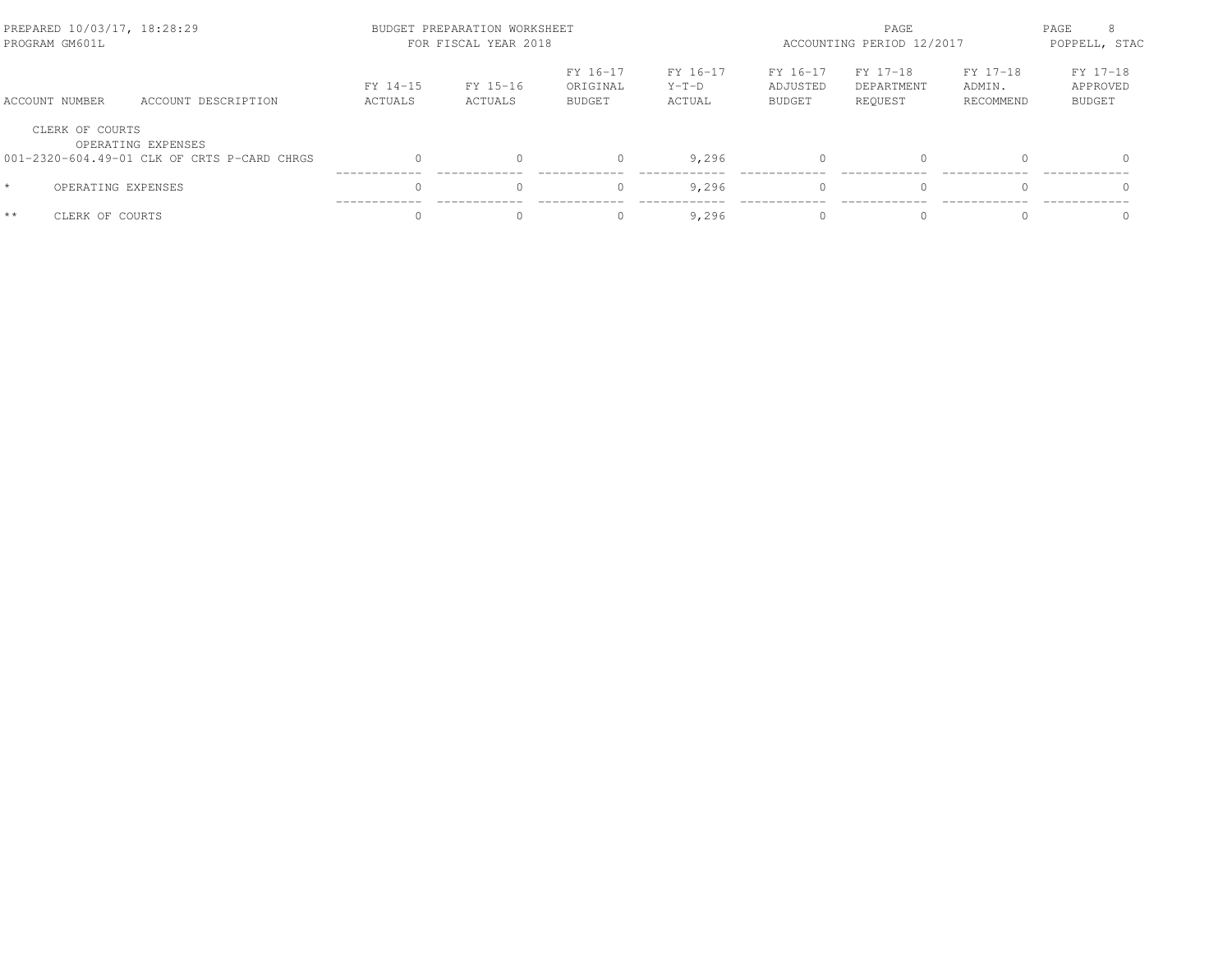| PREPARED 10/03/17, 18:28:29<br>PROGRAM GM601L   |                                                        |                     | BUDGET PREPARATION WORKSHEET<br>FOR FISCAL YEAR 2018 |                                       |                               | ACCOUNTING PERIOD 12/2017             | PAGE<br>POPPELL, STAC             |                                 |                                       |
|-------------------------------------------------|--------------------------------------------------------|---------------------|------------------------------------------------------|---------------------------------------|-------------------------------|---------------------------------------|-----------------------------------|---------------------------------|---------------------------------------|
| ACCOUNT NUMBER                                  | ACCOUNT DESCRIPTION                                    | FY 14-15<br>ACTUALS | FY 15-16<br>ACTUALS                                  | FY 16-17<br>ORIGINAL<br><b>BUDGET</b> | FY 16-17<br>$Y-T-D$<br>ACTUAL | FY 16-17<br>ADJUSTED<br><b>BUDGET</b> | FY 17-18<br>DEPARTMENT<br>REQUEST | FY 17-18<br>ADMIN.<br>RECOMMEND | FY 17-18<br>APPROVED<br><b>BUDGET</b> |
| COURTS ADMINISTRATION                           |                                                        |                     |                                                      |                                       |                               |                                       |                                   |                                 |                                       |
|                                                 | OPERATING EXPENSES                                     |                     |                                                      |                                       |                               |                                       |                                   |                                 |                                       |
|                                                 | 001-2321-605.34-01 OTHER CONTRACTUAL SERVICE           | 455                 | 2,169                                                | 1,000                                 | 140                           | 1,000                                 | 5,000                             | 5,000                           | 5,000                                 |
|                                                 | 001-2321-605.40-01 TRAVEL & PER DIEM                   |                     |                                                      |                                       |                               |                                       |                                   |                                 |                                       |
|                                                 | $001 - 2321 - 605$ , $41 - 01$ COMMUNICATIONS SERVICES |                     |                                                      |                                       |                               |                                       |                                   |                                 |                                       |
| 001-2321-605.42-01 POSTAGE                      |                                                        |                     |                                                      |                                       |                               |                                       |                                   |                                 |                                       |
|                                                 | 001-2321-605.44-01 RENTALS & LEASES                    |                     |                                                      |                                       |                               |                                       |                                   |                                 |                                       |
|                                                 | 001-2321-605.46-01 REPAIR & MAINT - OTHER              |                     |                                                      | 500                                   |                               | 500                                   | 500                               | 500                             | 500                                   |
| 001-2321-605.51-01 OFFICE SUPPLIES              |                                                        |                     |                                                      | 500                                   |                               | 500                                   | 500                               | 500                             | 500                                   |
|                                                 | 001-2321-605.52-01 OPERATING SUPPLIES                  |                     |                                                      | 1,000                                 |                               | 1,000                                 | 1,000                             | 1,000                           | 1,000                                 |
|                                                 | $001-2321-605.52-10$ OPER SUPPLIES - INVENTORY         |                     |                                                      | $\Omega$                              |                               |                                       | $\Omega$                          | $\cap$                          |                                       |
| $\star$<br>OPERATING EXPENSES<br>CAPITAL OUTLAY |                                                        | 455                 | 2,169                                                | 3,000                                 | 140                           | 3,000                                 | 7,000                             | 7,000                           | 7,000                                 |
|                                                 | 001-2321-605.64-01 EQUIPMENT-CASH PURCHASE             |                     |                                                      | $\Omega$                              | $\Omega$                      | $\cap$                                | $\Omega$                          |                                 |                                       |
| $\star$<br>CAPITAL OUTLAY                       |                                                        |                     |                                                      | $\cap$                                |                               |                                       | $\Omega$                          |                                 |                                       |
| $**$                                            | COURTS ADMINISTRATION                                  | 455                 | 2,169                                                | 3,000                                 | 140                           | 3,000                                 | 7,000                             | 7,000                           | 7,000                                 |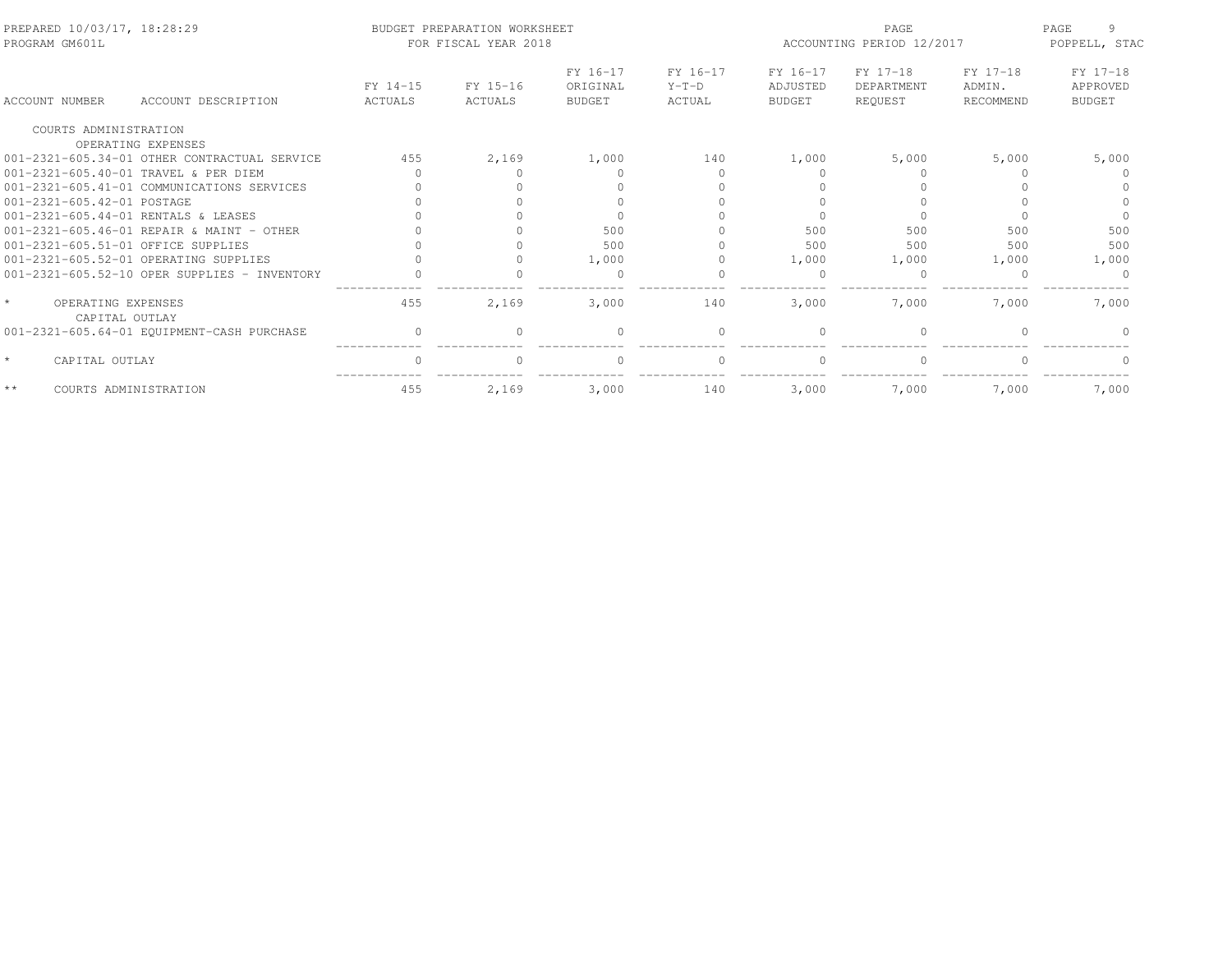| PREPARED 10/03/17, 18:28:29<br>PROGRAM GM601L                      |                            | BUDGET PREPARATION WORKSHEET<br>FOR FISCAL YEAR 2018 |                                       |                               | ACCOUNTING PERIOD 12/2017             | 10<br>PAGE<br>POPPELL, STAC       |                                 |                                       |
|--------------------------------------------------------------------|----------------------------|------------------------------------------------------|---------------------------------------|-------------------------------|---------------------------------------|-----------------------------------|---------------------------------|---------------------------------------|
| ACCOUNT DESCRIPTION<br>ACCOUNT NUMBER                              | FY 14-15<br><b>ACTUALS</b> | FY 15-16<br>ACTUALS                                  | FY 16-17<br>ORIGINAL<br><b>BUDGET</b> | FY 16-17<br>$Y-T-D$<br>ACTUAL | FY 16-17<br>ADJUSTED<br><b>BUDGET</b> | FY 17-18<br>DEPARTMENT<br>REQUEST | FY 17-18<br>ADMIN.<br>RECOMMEND | FY 17-18<br>APPROVED<br><b>BUDGET</b> |
| CIRCUIT COURT                                                      |                            |                                                      |                                       |                               |                                       |                                   |                                 |                                       |
| OPERATING EXPENSES<br>001-2322-616.49-06 CLINICAL EVALUATIONS      | $\bigcap$                  | $\Omega$                                             | $\Omega$                              | $\Omega$                      | $\cap$                                | $\Omega$                          | $\cap$                          |                                       |
| OPERATING EXPENSES                                                 | $\Omega$                   | $\cap$                                               | $\Omega$                              | $\Omega$                      | $\Omega$                              | $\Omega$                          | $\cap$                          | $\Omega$                              |
| OPERATING EXPENSES<br>001-2322-621.49-05 COURT APPOINTED ATTORNEYS | $\bigcap$                  | $\Omega$                                             | 2,000                                 | $\circ$                       | 2,000                                 | 2,000                             | 2,000                           | 2,000                                 |
| $\star$<br>OPERATING EXPENSES                                      | $\Omega$                   | $\Omega$                                             | 2,000                                 | $\circ$                       | 2,000                                 | 2,000                             | 2,000                           | 2,000                                 |
| OPERATING EXPENSES<br>001-2322-629.49-01 OTHER CURRENT CHARGES     | $\Omega$                   | $\Omega$                                             | 500                                   | 150                           | 500                                   | 500                               | 500                             | 500                                   |
| $\star$<br>OPERATING EXPENSES                                      | 0                          | $\circ$                                              | 500                                   | 150                           | 500                                   | 500                               | 500                             | 500                                   |
| OPERATING EXPENSES<br>001-2322-689.49-40 JUVENILE COURT            | $\Omega$                   | $\Omega$                                             | $\Omega$                              | $\Omega$                      | $\Omega$                              | $\Omega$                          | $\cap$                          |                                       |
| $\star$<br>OPERATING EXPENSES                                      |                            |                                                      | $\Omega$                              | $\cap$                        |                                       | $\Omega$                          |                                 |                                       |
| $\star\star$<br>CIRCUIT COURT                                      | $\Omega$                   | $\Omega$                                             | 2,500                                 | 150                           | 2,500                                 | 2,500                             | 2,500                           | 2,500                                 |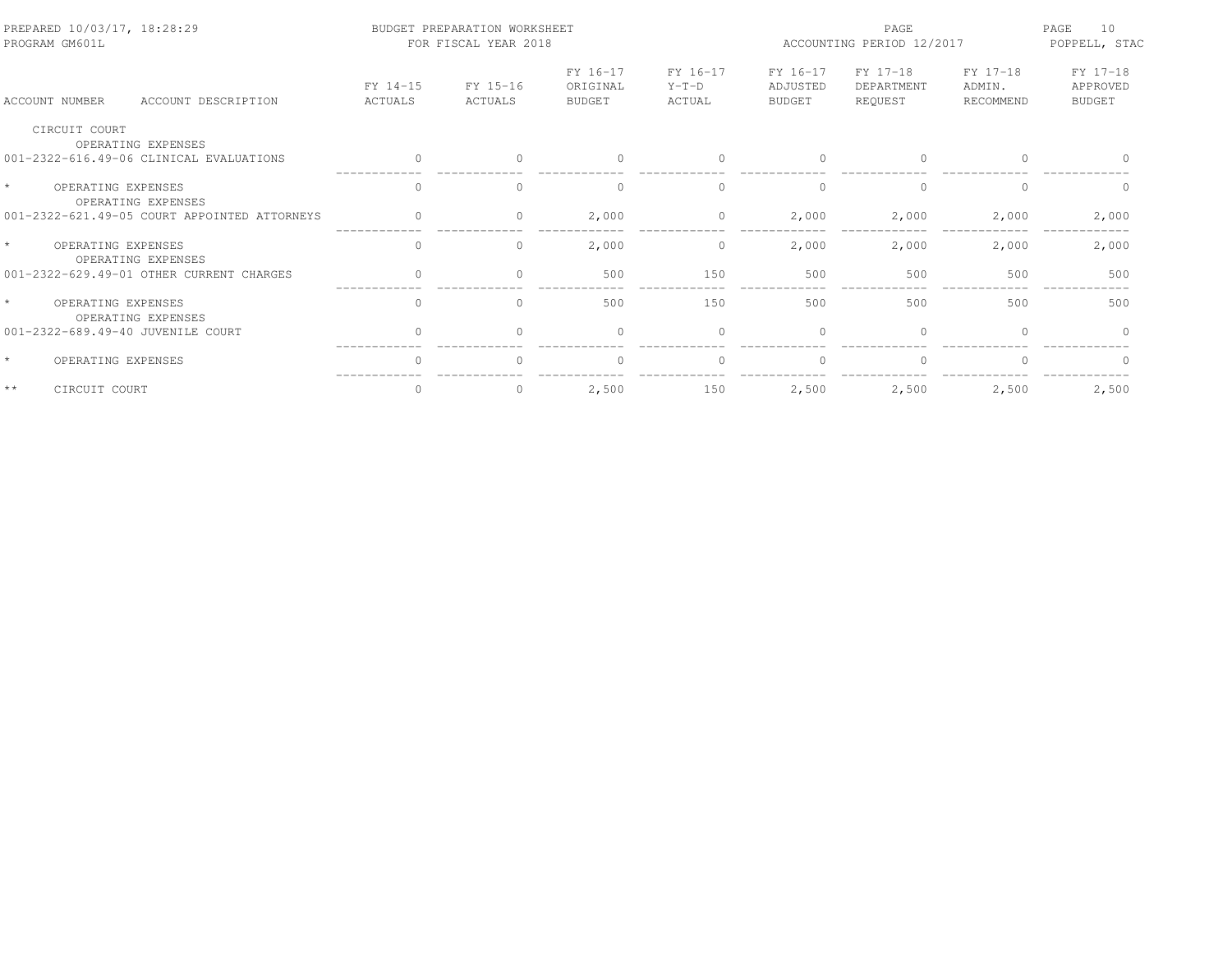| PREPARED 10/03/17, 18:28:29<br>PROGRAM GM601L |                                                |                     | BUDGET PREPARATION WORKSHEET<br>FOR FISCAL YEAR 2018 |                                       |                               | ACCOUNTING PERIOD 12/2017             | PAGE<br>11<br>POPPELL, STAC       |                                 |                                       |
|-----------------------------------------------|------------------------------------------------|---------------------|------------------------------------------------------|---------------------------------------|-------------------------------|---------------------------------------|-----------------------------------|---------------------------------|---------------------------------------|
| ACCOUNT NUMBER                                | ACCOUNT DESCRIPTION                            | FY 14-15<br>ACTUALS | FY 15-16<br>ACTUALS                                  | FY 16-17<br>ORIGINAL<br><b>BUDGET</b> | FY 16-17<br>$Y-T-D$<br>ACTUAL | FY 16-17<br>ADJUSTED<br><b>BUDGET</b> | FY 17-18<br>DEPARTMENT<br>REQUEST | FY 17-18<br>ADMIN.<br>RECOMMEND | FY 17-18<br>APPROVED<br><b>BUDGET</b> |
| STATE ATTORNEY                                |                                                |                     |                                                      |                                       |                               |                                       |                                   |                                 |                                       |
|                                               | OPERATING EXPENSES                             |                     |                                                      |                                       |                               |                                       |                                   |                                 |                                       |
|                                               | 001-2326-602.41-01 COMMUNICATIONS SERVICES     | 9,403               | 7,085                                                | 11,000                                | 5,569                         | 11,000                                | 8,000                             | 8,000                           | 8,000                                 |
|                                               | 001-2326-602.41-02 COURIER/MESSENGER SERVICE   |                     |                                                      |                                       |                               |                                       |                                   |                                 |                                       |
|                                               | 001-2326-602.44-01 RENTALS & LEASES            |                     |                                                      |                                       |                               |                                       |                                   |                                 |                                       |
|                                               | 001-2326-602.49-01 CURRENT CHARGES & OBLIG     |                     |                                                      |                                       |                               |                                       |                                   |                                 |                                       |
|                                               | 001-2326-602.52-01 OPERATING SUPPLIES          | 156                 | 25                                                   | 500                                   |                               | 500                                   | 500                               | 500                             | 500                                   |
|                                               | $001-2326-602.52-10$ OPER SUPPLIES - INVENTORY |                     |                                                      | $\cap$                                |                               |                                       |                                   |                                 |                                       |
| OPERATING EXPENSES<br>CAPITAL OUTLAY          |                                                | 9,559               | 7,110                                                | 11,500                                | 5,569                         | 11,500                                | 8,500                             | 8,500                           | 8,500                                 |
|                                               | 001-2326-602.64-01 EQUIPMENT-CASH PURCHASE     | $\Omega$            | $\Omega$                                             | $\Omega$                              | $\Omega$                      | $\Omega$                              | $\bigcap$                         | $\cap$                          |                                       |
| CAPITAL OUTLAY                                |                                                | $\bigcap$           | $\Omega$                                             | $\Omega$                              | $\Omega$                      | $\bigcap$                             | $\Omega$                          | $\Omega$                        |                                       |
| $**$<br>STATE ATTORNEY                        |                                                | 9,559               | 7,110                                                | 11,500                                | 5,569                         | 11,500                                | 8,500                             | 8,500                           | 8,500                                 |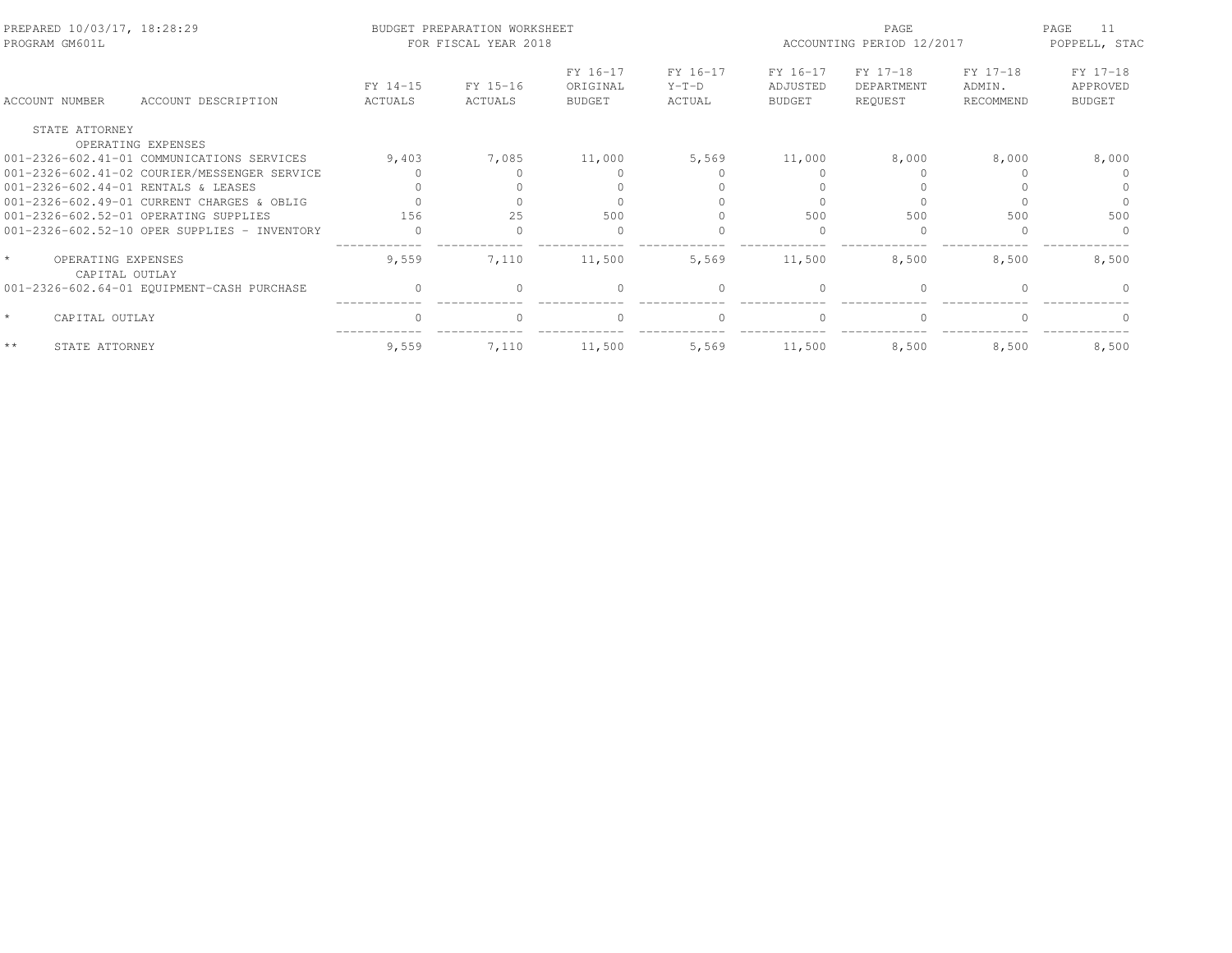| PREPARED 10/03/17, 18:28:29<br>PROGRAM GM601L |                                              |                     | BUDGET PREPARATION WORKSHEET<br>FOR FISCAL YEAR 2018 |                                       |                               | ACCOUNTING PERIOD 12/2017             | PAGE<br>12<br>POPPELL, STAC       |                                 |                                       |
|-----------------------------------------------|----------------------------------------------|---------------------|------------------------------------------------------|---------------------------------------|-------------------------------|---------------------------------------|-----------------------------------|---------------------------------|---------------------------------------|
| ACCOUNT NUMBER                                | ACCOUNT DESCRIPTION                          | FY 14-15<br>ACTUALS | FY 15-16<br>ACTUALS                                  | FY 16-17<br>ORIGINAL<br><b>BUDGET</b> | FY 16-17<br>$Y-T-D$<br>ACTUAL | FY 16-17<br>ADJUSTED<br><b>BUDGET</b> | FY 17-18<br>DEPARTMENT<br>REQUEST | FY 17-18<br>ADMIN.<br>RECOMMEND | FY 17-18<br>APPROVED<br><b>BUDGET</b> |
| PUBLIC DEFENDER                               | OPERATING EXPENSES                           |                     |                                                      |                                       |                               |                                       |                                   |                                 |                                       |
|                                               | 001-2327-603.41-01 COMMUNICATIONS SERVICES   | $\bigcap$           | $\Omega$                                             | 6,520                                 | $\Omega$                      | 6,520                                 | 6,520                             | 6,520                           | 6,520                                 |
|                                               | 001-2327-603.41-02 COURIER/MESSENGER SERVICE |                     |                                                      | 200                                   |                               | 200                                   | 200                               | 200                             | 200                                   |
|                                               | 001-2327-603.49-01 OTHER CURRENT CHARGES     |                     |                                                      | $\Omega$                              |                               | $\Omega$                              |                                   |                                 | $\Omega$                              |
|                                               | 001-2327-603.52-01 OPERATING SUPPLIES        | 2,771               | 766                                                  | 2,000                                 | 409                           | 2,000                                 | 2,000                             | 2,000                           | 2,000                                 |
|                                               | 001-2327-603.52-10 OP SUPPLIES-INVENTORY     |                     | $\Omega$                                             | $\Omega$                              | $\Omega$                      | $\bigcap$                             | $\Omega$                          |                                 |                                       |
| $\star$<br>OPERATING EXPENSES                 | CAPITAL OUTLAY                               | 2,771               | 766                                                  | 8,720                                 | 409                           | 8,720                                 | 8,720                             | 8,720                           | 8,720                                 |
|                                               | 001-2327-603.64-01 EQUIPMENT-CASH PURCHASE   | $\Omega$            |                                                      | $\Omega$                              | $\Omega$                      | $\Omega$                              | $\Omega$                          |                                 |                                       |
| $\star$<br>CAPITAL OUTLAY                     |                                              | $\Omega$            |                                                      | $\Omega$                              | $\Omega$                      | $\bigcap$                             | $\Omega$                          |                                 |                                       |
| $\star\star$<br>PUBLIC DEFENDER               |                                              | 2,771               | 766                                                  | 8,720                                 | 409                           | 8,720                                 | 8,720                             | 8,720                           | 8,720                                 |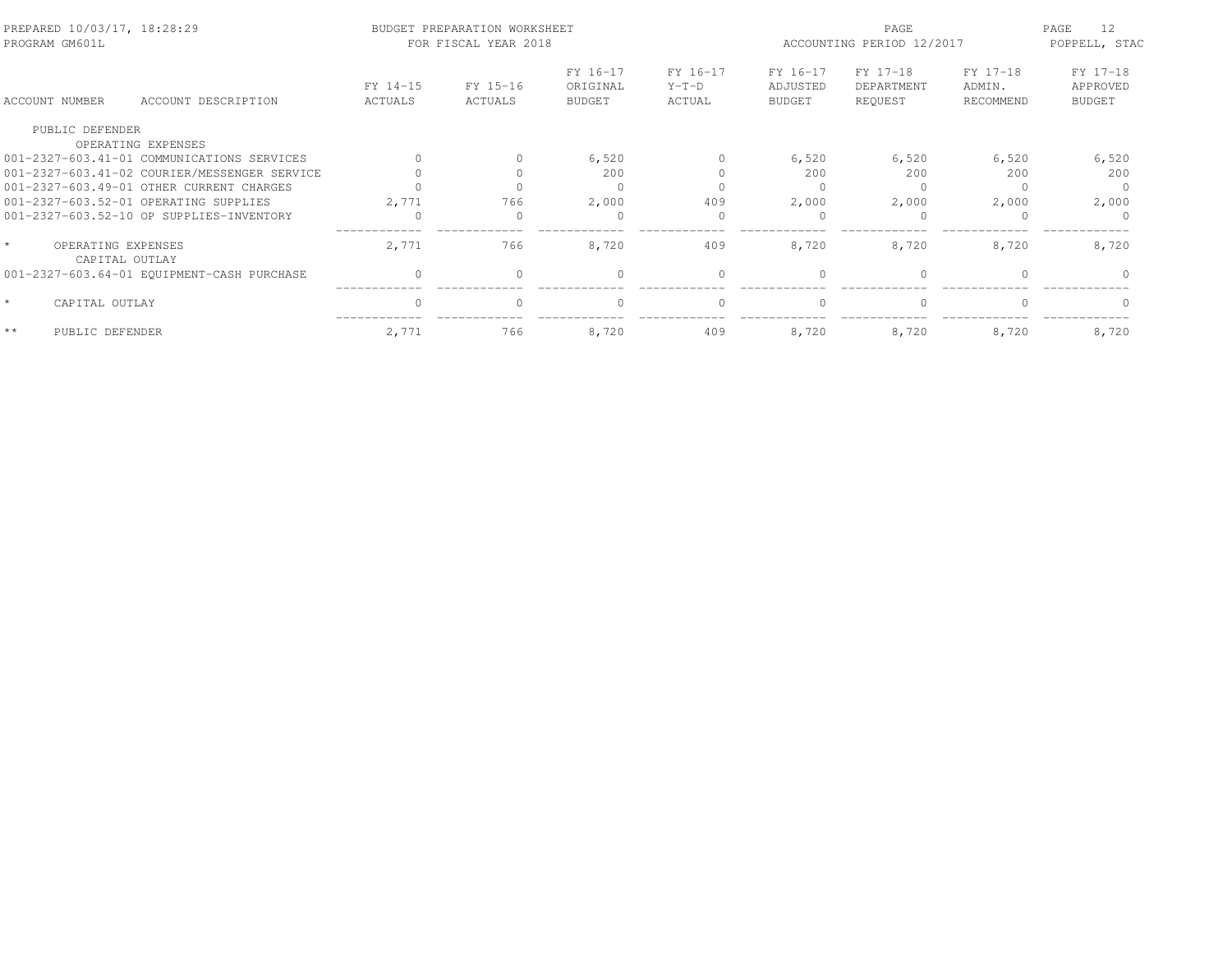| PREPARED 10/03/17, 18:28:29<br>PROGRAM GM601L |                                           |                     | BUDGET PREPARATION WORKSHEET<br>FOR FISCAL YEAR 2018 |                                       | PAGE<br>ACCOUNTING PERIOD 12/2017 |                                       |                                   | PAGE<br>-1.3<br>POPPELL, STAC   |                                       |
|-----------------------------------------------|-------------------------------------------|---------------------|------------------------------------------------------|---------------------------------------|-----------------------------------|---------------------------------------|-----------------------------------|---------------------------------|---------------------------------------|
| ACCOUNT NUMBER                                | ACCOUNT DESCRIPTION                       | FY 14-15<br>ACTUALS | FY 15-16<br>ACTUALS                                  | FY 16-17<br>ORIGINAL<br><b>BUDGET</b> | FY 16-17<br>$Y-T-D$<br>ACTUAL     | FY 16-17<br>ADJUSTED<br><b>BUDGET</b> | FY 17-18<br>DEPARTMENT<br>REQUEST | FY 17-18<br>ADMIN.<br>RECOMMEND | FY 17-18<br>APPROVED<br><b>BUDGET</b> |
| GUARDIAN AD LITEM                             |                                           |                     |                                                      |                                       |                                   |                                       |                                   |                                 |                                       |
|                                               | OPERATING EXPENSES                        |                     |                                                      |                                       |                                   |                                       |                                   |                                 |                                       |
|                                               | 001-2328-685.41-01 COMMUNICATION SERVICES | 1,503               | 1,561                                                | 3,000                                 | 1,815                             | 3,000                                 | 2,600                             | 2,600                           | 2,600                                 |
| 001-2328-685.42-01 POSTAGE                    |                                           | 140                 | 85                                                   | 350                                   | 44                                | 350                                   | 150                               | 150                             | 150                                   |
|                                               | 001-2328-685.44-01 RENTALS & LEASES       | 3,830               | 2,980                                                | 3,500                                 | 2,486                             | 3,500                                 | 3,000                             | 3,000                           | 3,000                                 |
|                                               | 001-2328-685.52-01 OPERATING SUPPLIES     | 2,036               | 2,429                                                | 500                                   | 458                               | 500                                   | 500                               | 500                             | 500                                   |
| $\star$                                       | OPERATING EXPENSES                        | 7,509               | 7,055                                                | 7,350                                 | 4,803                             | 7,350                                 | 6,250                             | 6,250                           | 6,250                                 |
| $**$<br>GUARDIAN AD LITEM                     |                                           | 7,509               | 7,055                                                | 7,350                                 | 4,803                             | 7,350                                 | 6,250                             | 6,250                           | 6,250                                 |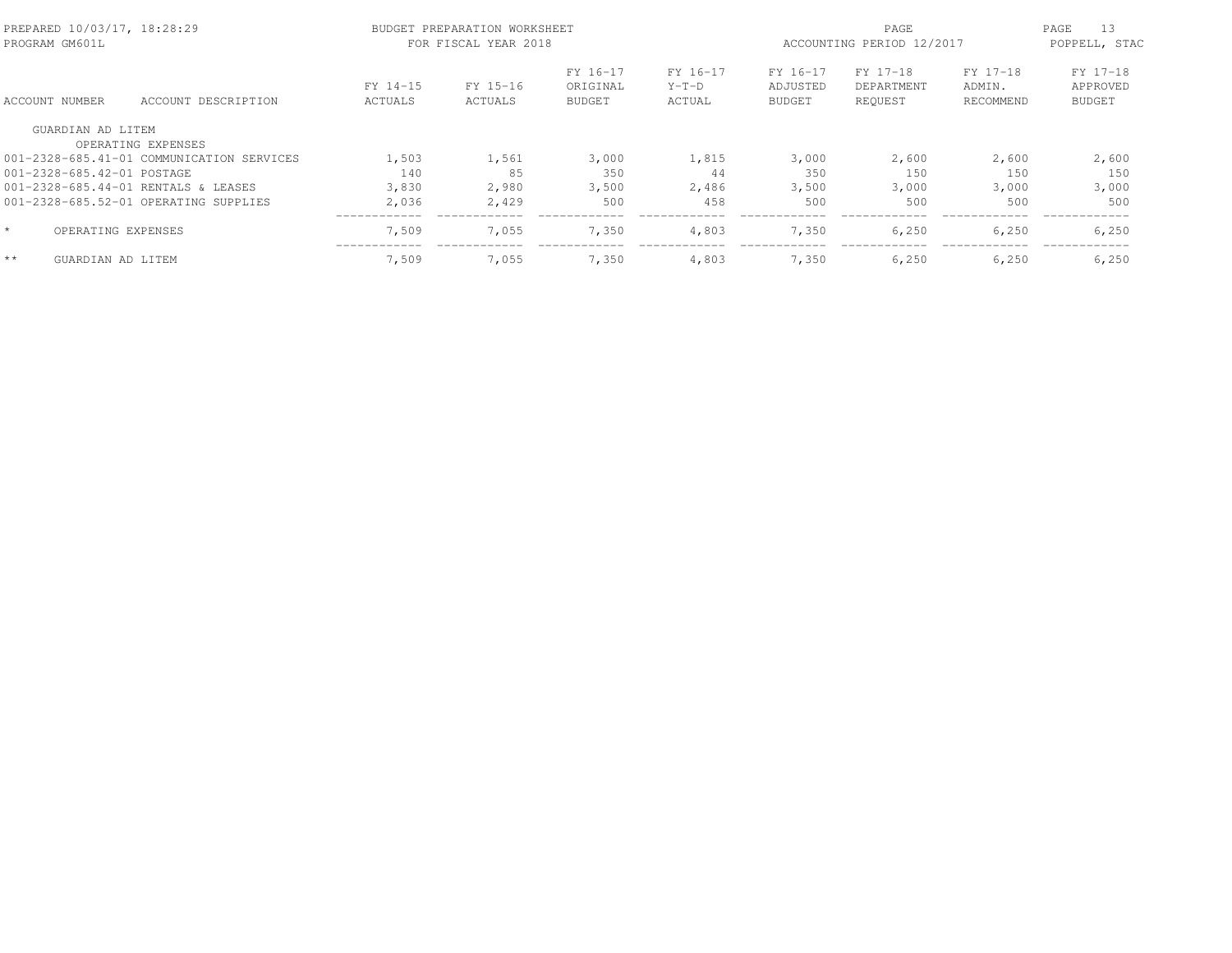| PREPARED 10/03/17, 18:28:29<br>PROGRAM GM601L      |                     | BUDGET PREPARATION WORKSHEET<br>FOR FISCAL YEAR 2018 |                                       |                               | ACCOUNTING PERIOD 12/2017             | PAGE<br>14<br>POPPELL, STAC       |                                 |                                       |
|----------------------------------------------------|---------------------|------------------------------------------------------|---------------------------------------|-------------------------------|---------------------------------------|-----------------------------------|---------------------------------|---------------------------------------|
| ACCOUNT DESCRIPTION<br><b>ACCOUNT NUMBER</b>       | FY 14-15<br>ACTUALS | FY 15-16<br>ACTUALS                                  | FY 16-17<br>ORIGINAL<br><b>BUDGET</b> | FY 16-17<br>$Y-T-D$<br>ACTUAL | FY 16-17<br>ADJUSTED<br><b>BUDGET</b> | FY 17-18<br>DEPARTMENT<br>REOUEST | FY 17-18<br>ADMIN.<br>RECOMMEND | FY 17-18<br>APPROVED<br><b>BUDGET</b> |
| DRUG COURT GRANT PROGRAM<br>NON-OPERATING          |                     |                                                      |                                       |                               |                                       |                                   |                                 |                                       |
| 001-2333-581.91-07 BUD TRF-CLERK/DRUG COURT        | 74,607              | $\circ$                                              | 20,000                                | $\overline{0}$                | 20,000                                | 20,000                            | 20,000                          | 20,000                                |
| $\star$<br>NON-OPERATING<br>PERSONAL SERVICES      | 74,607              | $\Omega$                                             | 20,000                                | $\circ$                       | 20,000                                | 20,000                            | 20,000                          | 20,000                                |
| 001-2333-622.12-11 REGULAR SALARIES & WAGES        | 46,581              | 42,076                                               | 50,000                                | 25,515                        | 41,020                                | 57,530                            | 57,530                          | 57,530                                |
| 001-2333-622.12-12 SALARIES & WAGES-OVERTIME       | $\circ$             | $\Omega$                                             | 320                                   | $\Omega$                      | 320                                   | $\Omega$                          | $\Omega$                        |                                       |
| 001-2333-622.15-11 EXPERIENCE PAY                  |                     | $\cap$                                               | $\cap$                                | $\bigcap$                     | $\cap$                                |                                   | $\cap$                          |                                       |
| 001-2333-622.21-13 FICA TAXES MATCHING             | 3,182               | 2,848                                                | 3,430                                 | 1,955                         | 3,430                                 |                                   |                                 |                                       |
| 001-2333-622.22-13 RETIREMENT CONTRIBUTIONS        | 3,364               | 3,075                                                | 3,500                                 | 1,954                         | 3,500                                 |                                   |                                 |                                       |
| 001-2333-622.23-13 LIFE & HEALTH INSURANCE         | 8,247               | 7,555                                                | 7,600                                 | 5,208                         | 7,600                                 |                                   |                                 |                                       |
| $\star$<br>PERSONAL SERVICES<br>OPERATING EXPENSES | 61,374              | 55,554                                               | 64,850                                | 34,632                        | 55,870                                | 57,530                            | 57,530                          | 57,530                                |
| 001-2333-622.31-02 CONSULTANTS                     | $\overline{0}$      | $\mathbf{0}$                                         | $\Omega$                              | $\overline{0}$                | $\overline{0}$                        | $\circ$                           | $\mathbf 0$                     | $\Omega$                              |
| 001-2333-622.31-03 LABORATORY TESTING              | 28,990              | 23,828                                               | 15,000                                | 16,665                        | 23,980                                | 37,200                            | 37,200                          | 37,200                                |
| 001-2333-622.31-04 SUBSTANCE ABUSE TREATMENT       | 53,170              | 65,804                                               | 68,000                                | 57,349                        | 68,000                                | 33,600                            | 33,600                          | 33,600                                |
| 001-2333-622.40-01 TRAVEL & PER DIEM               | $\circ$             | 1,003                                                | 1,000                                 | 469                           | 1,000                                 | 1,750                             | 1,750                           | 1,750                                 |
| 001-2333-622.41-01 COMMUNICATIONS SERVICES         | 2,105               | 227                                                  | 1,000                                 | $\Omega$                      | 1,000                                 | $\Omega$                          | $\Omega$                        | $\Omega$                              |
| 001-2333-622.42-01 POSTAGE                         | 30                  |                                                      | 200                                   | 6                             | 200                                   | 400                               | 400                             | 400                                   |
| 001-2333-622.49-01 OTHER CURRENT CHARGES           | $\bigcap$           | $\Omega$                                             | 500                                   | $\Omega$                      | 500                                   | $\Omega$                          | $\Omega$                        | $\Omega$                              |
| 001-2333-622.51-01 OFFICE SUPPLIES                 | $\Omega$            | $\Omega$                                             | 500                                   | 28                            | 500                                   | 1,500                             | 1,500                           | 1,500                                 |
| 001-2333-622.52-10 OPER SUPPLIES-INVENTORY         |                     | 2.8                                                  | $\Omega$                              | $\cap$                        |                                       | $\Omega$                          | $\cap$                          | $\cap$                                |
| $\star$<br>OPERATING EXPENSES                      | 84,295              | 90,897                                               | 86,200                                | 74,517                        | 95,180                                | 74,450                            | 74,450                          | 74,450                                |
| $\star$ $\star$<br>DRUG COURT GRANT PROGRAM        | 220,276             | 146,451                                              | 171,050                               | 109,149                       | 171,050                               | 151,980                           | 151,980                         | 151,980                               |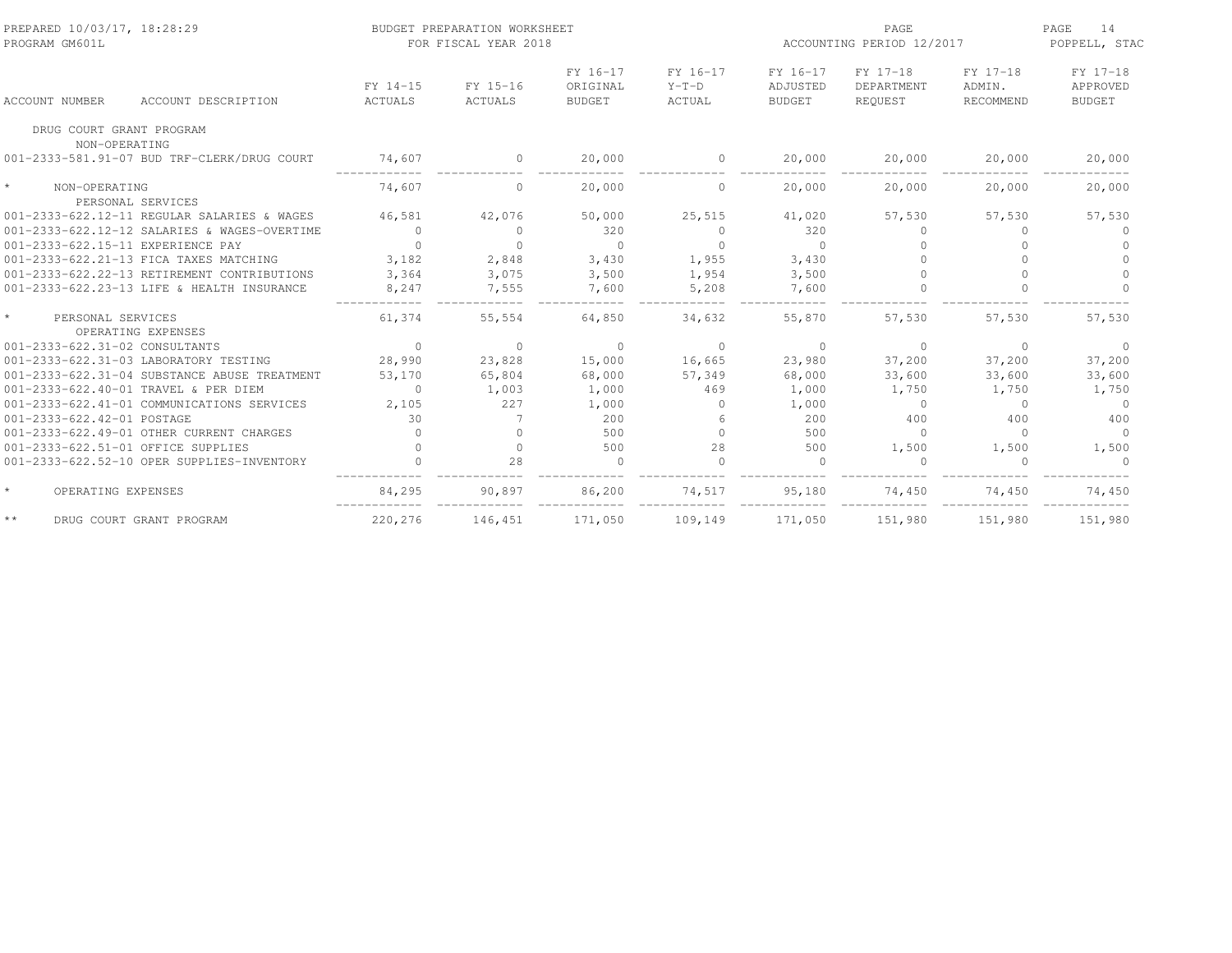| PREPARED 10/03/17, 18:28:29<br>PROGRAM GM601L |                                                             | BUDGET PREPARATION WORKSHEET<br>FOR FISCAL YEAR 2018 | ACCOUNTING PERIOD 12/2017 | PAGE<br>1.5<br>POPPELL, STAC          |                               |                                       |                                   |                                 |                                       |
|-----------------------------------------------|-------------------------------------------------------------|------------------------------------------------------|---------------------------|---------------------------------------|-------------------------------|---------------------------------------|-----------------------------------|---------------------------------|---------------------------------------|
| ACCOUNT NUMBER                                | ACCOUNT DESCRIPTION                                         | FY 14-15<br>ACTUALS                                  | FY 15-16<br>ACTUALS       | FY 16-17<br>ORIGINAL<br><b>BUDGET</b> | FY 16-17<br>$Y-T-D$<br>ACTUAL | FY 16-17<br>ADJUSTED<br><b>BUDGET</b> | FY 17-18<br>DEPARTMENT<br>REOUEST | FY 17-18<br>ADMIN.<br>RECOMMEND | FY 17-18<br>APPROVED<br><b>BUDGET</b> |
| COURT TECHNOLOGY SUPPORT                      | OPERATING EXPENSES<br>001-2336-605.52-01 OPERATING SUPPLIES | 166                                                  | 547                       | 150                                   |                               | 150                                   | 150                               | 150                             | 150                                   |
| $\star$<br>OPERATING EXPENSES                 |                                                             | 166                                                  | 547                       | 150                                   |                               | 150                                   | 150                               | 150                             | 150                                   |
| $**$                                          | COURT TECHNOLOGY SUPPORT                                    | 166                                                  | 547                       | 150                                   |                               | 150                                   | 150                               | 150                             | 150                                   |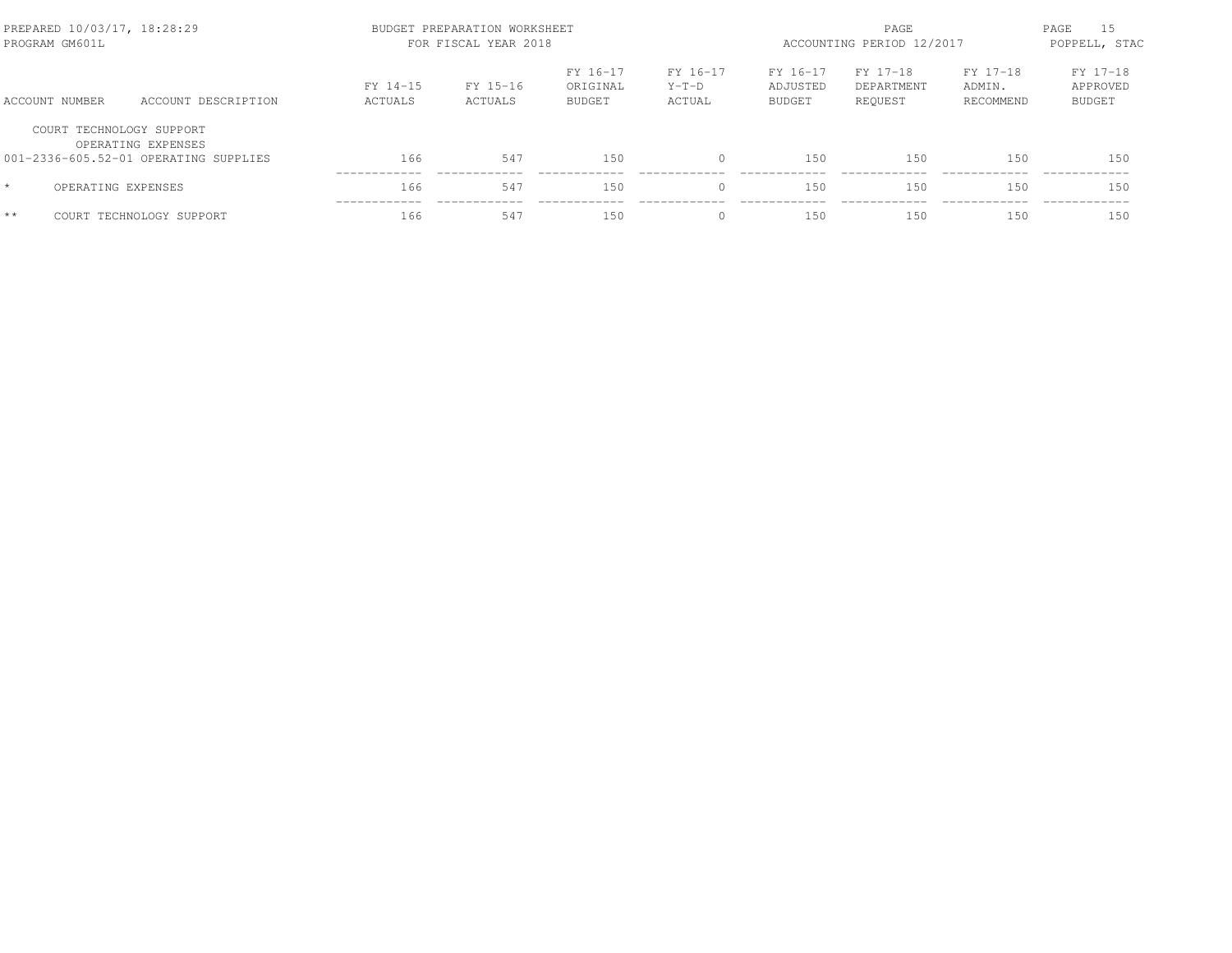| PREPARED 10/03/17, 18:28:29<br>PROGRAM GM601L |                                            |                     | BUDGET PREPARATION WORKSHEET<br>FOR FISCAL YEAR 2018 | PAGE<br>ACCOUNTING PERIOD 12/2017     |                               |                                       | PAGE<br>16<br>POPPELL, STAC       |                                 |                                       |
|-----------------------------------------------|--------------------------------------------|---------------------|------------------------------------------------------|---------------------------------------|-------------------------------|---------------------------------------|-----------------------------------|---------------------------------|---------------------------------------|
| ACCOUNT NUMBER                                | ACCOUNT DESCRIPTION                        | FY 14-15<br>ACTUALS | FY 15-16<br>ACTUALS                                  | FY 16-17<br>ORIGINAL<br><b>BUDGET</b> | FY 16-17<br>$Y-T-D$<br>ACTUAL | FY 16-17<br>ADJUSTED<br><b>BUDGET</b> | FY 17-18<br>DEPARTMENT<br>REOUEST | FY 17-18<br>ADMIN.<br>RECOMMEND | FY 17-18<br>APPROVED<br><b>BUDGET</b> |
| SUPERVISOR OF ELECTIONS<br>CAPITAL OUTLAY     |                                            |                     |                                                      |                                       |                               |                                       |                                   |                                 |                                       |
|                                               | 001-2440-519.64-01 EQUIPMENT-CASH PURCHASE |                     | 378,403                                              |                                       |                               | $\bigcap$                             | $\Omega$                          |                                 | $\Omega$                              |
| CAPITAL OUTLAY<br>$\star$                     |                                            |                     | 378,403                                              |                                       |                               | $\bigcap$                             | $\Omega$                          |                                 | $\Omega$                              |
| $**$                                          | SUPERVISOR OF ELECTIONS                    |                     | 378,403                                              |                                       |                               | $\bigcap$                             | $\Omega$                          |                                 |                                       |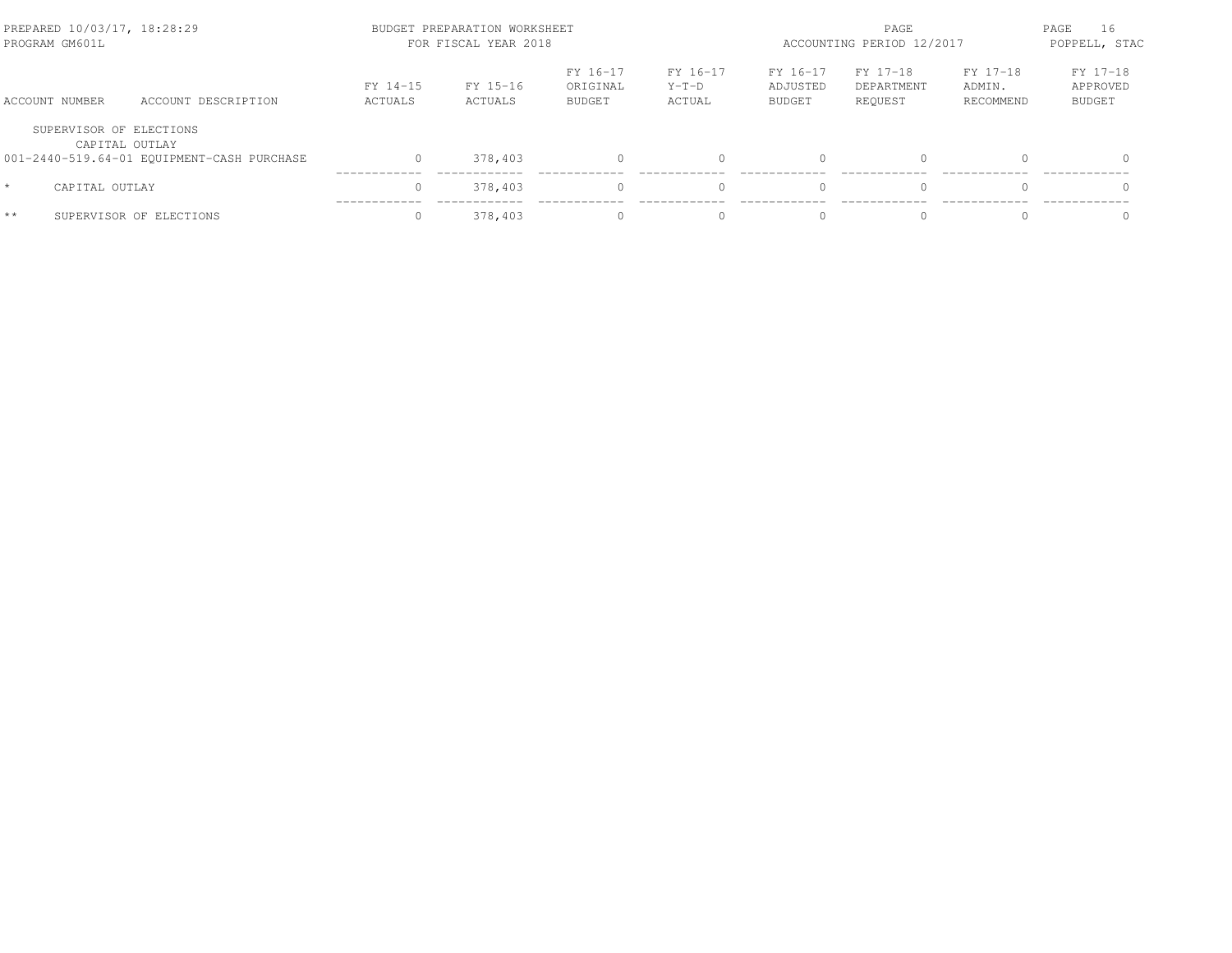| PREPARED 10/03/17, 18:28:29<br>PROGRAM GM601L |                                              |                            | BUDGET PREPARATION WORKSHEET<br>FOR FISCAL YEAR 2018 |                                       | ACCOUNTING PERIOD 12/2017            | PAGE<br>17<br>POPPELL, STAC           |                                   |                                 |                                       |
|-----------------------------------------------|----------------------------------------------|----------------------------|------------------------------------------------------|---------------------------------------|--------------------------------------|---------------------------------------|-----------------------------------|---------------------------------|---------------------------------------|
| ACCOUNT NUMBER                                | ACCOUNT DESCRIPTION                          | FY 14-15<br><b>ACTUALS</b> | FY 15-16<br>ACTUALS                                  | FY 16-17<br>ORIGINAL<br><b>BUDGET</b> | FY 16-17<br>$Y-T-D$<br><b>ACTUAL</b> | FY 16-17<br>ADJUSTED<br><b>BUDGET</b> | FY 17-18<br>DEPARTMENT<br>REQUEST | FY 17-18<br>ADMIN.<br>RECOMMEND | FY 17-18<br>APPROVED<br><b>BUDGET</b> |
| INFO TECHNOLOGY/GEN SVCS                      | PERSONAL SERVICES                            |                            |                                                      |                                       |                                      |                                       |                                   |                                 |                                       |
|                                               | 001-2551-519.12-11 REGULAR SALARIES & WAGES  | 809,294                    | 841, 313                                             | 753,589                               | 771,086                              | 753,589                               | 843,261                           | 843,261                         | 843,261                               |
|                                               | 001-2551-519.12-12 SALARY/WAGES - OVERTIME   | $\mathbf{1}$               | 37                                                   | $\Omega$                              | 3,047                                | 685                                   | $\Omega$                          | $\Omega$                        | $\Omega$                              |
|                                               | 001-2551-519.12-13 SAL & WAGES-ART V SUPPORT | $\Omega$                   | $\Omega$                                             | 10,000                                | $\Omega$                             | 10,000                                | 10,000                            | 10,000                          | 10,000                                |
|                                               | 001-2551-519.13-11 SALARIES & WAGES - OPS    | $\Omega$                   | 3,909                                                | 10,000                                | 6,414                                | 10,000                                | 10,000                            | 10,000                          | 10,000                                |
| 001-2551-519.15-11 EXPERIENCE PAY             |                                              | 1,300                      | 600                                                  | 1,300                                 | $\Omega$                             | 1,300                                 | 1,300                             | 1,300                           | 1,300                                 |
|                                               | 001-2551-519.21-13 FICA TAXES MATCHING       | 59,964                     | 62,643                                               | 59,180                                | 57,869                               | 58,495                                | 66,040                            | 66,040                          | 66,040                                |
|                                               | 001-2551-519.22-13 RETIREMENT CONTRIBUTIONS  | 72,995                     | 69,555                                               | 70,846                                | 71,991                               | 70,846                                | 80,878                            | 80,878                          | 80,878                                |
|                                               | 001-2551-519.23-13 LIFE & HEALTH INSURANCE   | 137,255                    | 146,660                                              | 112,000                               | 113,381                              | 112,000                               | 133,000                           | 153,612                         | 153,612                               |
| PERSONAL SERVICES                             | OPERATING EXPENSES                           | 1,080,809                  | 1,124,717                                            | 1,016,915                             | 1,023,788                            | 1,016,915                             | 1,144,479                         | 1,165,091                       | 1,165,091                             |
|                                               | 001-2551-519.31-03 COMPUTER CONSULTANT       | $\Omega$                   | $\Omega$                                             | $\Omega$                              | $\Omega$                             | $\bigcap$                             | $\Omega$                          | $\Omega$                        | $\Omega$                              |
|                                               | 001-2551-519.34-01 OTHER CONTRACTUAL SERVICE | 59,732                     | 7,611                                                | 50,000                                | 22,993                               | 50,000                                | 60,000                            | 60,000                          | 60,000                                |
|                                               | 001-2551-519.40-01 TRAVEL & PER DIEM         | 5,607                      | 2,724                                                | 6,500                                 | 120                                  | 5,500                                 | 6,500                             | 6,500                           | 6,500                                 |
|                                               | 001-2551-519.41-01 COMMUNICATION SERVICES    | 5,270                      | 5,191                                                | 6,000                                 | 2,007                                | 6,000                                 | 84,000                            | 84,000                          | 84,000                                |
|                                               | 001-2551-519.41-10 COMM SERVICES - ARTICLE V | $\Omega$                   | $\Omega$                                             | $\overline{0}$                        | $\Omega$                             | $\Omega$                              | $\mathbf{0}$                      | $\circ$                         | $\circ$                               |
| 001-2551-519.42-01 POSTAGE                    |                                              | 2                          | 18                                                   | 500                                   | 189                                  | 500                                   | 500                               | 500                             | 500                                   |
|                                               | 001-2551-519.44-01 RENTALS AND LEASES        | 84                         | 88                                                   | 88                                    | $\Omega$                             | 88                                    | 90                                | 90                              | 90                                    |
|                                               | 001-2551-519.46-01 REPAIR & MAINT - OTHER    | 429,333                    | 366,613                                              | 335,650                               | 314,489                              | 335,650                               | 397,550                           | 397,550                         | 397,550                               |
|                                               | 001-2551-519.46-04 R & M - FLEET MAINTENANCE | 31                         | 1,241                                                | 1,200                                 | 36                                   | 1,200                                 | 2,000                             | 2,000                           | 2,000                                 |
|                                               | 001-2551-519.46-10 R & M - ARTICLE V         | $\cap$                     | $\circ$                                              | $\overline{0}$                        | $\mathbf{0}$                         | $\circ$                               | $\circ$                           | $\circ$                         | $\circ$                               |
|                                               | 001-2551-519.47-01 PRINTING & BINDING        | $\Omega$                   | $\Omega$                                             | 500                                   | $\Omega$                             | 500                                   | 1,200                             | 1,200                           | 1,200                                 |
|                                               | 001-2551-519.47-02 REPRODUCTION SERVICES     | $\Omega$                   | $\circ$                                              | $\circ$                               | $\Omega$                             | $\Omega$                              | $\mathbf{0}$                      | $\circ$                         | $\circ$                               |
|                                               | 001-2551-519.49-01 CURRENT CHARGES & OBLIG   | 94                         | $\Omega$                                             | $\Omega$                              | $\Omega$                             | $\Omega$                              | $\Omega$                          | $\Omega$                        | $\Omega$                              |
| 001-2551-519.51-01 OFFICE SUPPLIES            |                                              | 373                        | 1,701                                                | 800                                   | 1,146                                | 1,800                                 | 800                               | 800                             | 800                                   |
|                                               | 001-2551-519.52-01 OPERATING SUPPLIES        | 32,487                     | 39,404                                               | 40,000                                | 30,443                               | 40,000                                | 35,000                            | 35,000                          | 35,000                                |
|                                               | 001-2551-519.52-02 GAS, OIL & LUBRICANTS     | 352                        | 258                                                  | 750                                   | 286                                  | 750                                   | 2,000                             | 2,000                           | 2,000                                 |
|                                               | 001-2551-519.52-10 OPER SUPPLIES - INVENTORY | 8,796                      | 2,676                                                | 4,000                                 | 3,990                                | 4,000                                 | 32,000                            | 32,000                          | 32,000                                |
|                                               | 001-2551-519.54-01 BOOKS/PUBLICATIONS/SUBSCR | $\circ$                    | $\circ$                                              | 400                                   | 294                                  | 400                                   | 400                               | 400                             | 400                                   |
|                                               | 001-2551-519.54-02 DUES & MEMBERSHIPS        | $\mathbf{0}$               | 1,023                                                | 1,100                                 | $\circ$                              | 1,100                                 | 1,200                             | 1,200                           | 1,200                                 |
| 001-2551-519.54-03 TRAINING                   |                                              | 1,569                      | 655                                                  | 5,000                                 | 5,192                                | 5,000                                 | 5,000                             | 5,000                           | 5,000                                 |
| OPERATING EXPENSES                            |                                              | 543,730                    | 429,203                                              | 452,488                               | 381,185                              | 452,488                               | 628,240                           | 628,240                         | 628,240                               |
| CAPITAL OUTLAY                                | 001-2551-519.64-01 EQUIPMENT-CASH PURCHASE   | 40,501                     | 54,571                                               | $\circ$                               | $\circ$                              | $\bigcap$                             | 65,000                            | 65,000                          | 65,000                                |
|                                               | 001-2551-519.64-02 EQUIPMENT-LEASE PURCHASE  | $\circ$                    | $\Omega$                                             | 50,000                                | $\mathbf{0}$                         | 50,000                                | 55,000                            | $\circ$                         | $\Omega$                              |
|                                               | 001-2551-519.64-04 COMPUTER HARDWARE         | 59,471                     | 114,005                                              | 292,596                               | 230,995                              | 292,596                               | 100,400                           | 100,400                         | 100,400                               |
| 001-2551-519.68-01 SOFTWARE                   |                                              | $\circ$                    | $\circ$                                              | $\circ$                               | $\circ$                              | $\circ$                               | $\circ$                           | 55,000                          | 55,000                                |
| CAPITAL OUTLAY<br>DEBT SERVICE                |                                              | 99,972                     | 168,576                                              | 342,596                               | 230,995                              | 342,596                               | 220,400                           | 220,400                         | 220,400                               |
|                                               | 001-2551-519.71-05 PRINCIPAL-LEASE PURCHASE  | $\Omega$                   | $\Omega$                                             | $\Omega$                              | $\Omega$                             | $\Omega$                              | $\Omega$                          | $\Omega$                        | $\Omega$                              |
|                                               | 001-2551-519.72-05 INTEREST-LEASE PURCHASE   | $\mathbf{0}$               | $\circ$                                              | $\Omega$                              | $\mathbf{0}$                         | $\circ$                               | $\mathbb O$                       | $\mathbf 0$                     | $\circ$                               |
| DEBT SERVICE                                  |                                              | $\bigcap$                  | $\Omega$                                             | $\cap$                                | $\cap$                               | $\Omega$                              | $\bigcap$                         | $\Omega$                        | $\Omega$                              |
|                                               |                                              |                            |                                                      |                                       |                                      |                                       |                                   |                                 |                                       |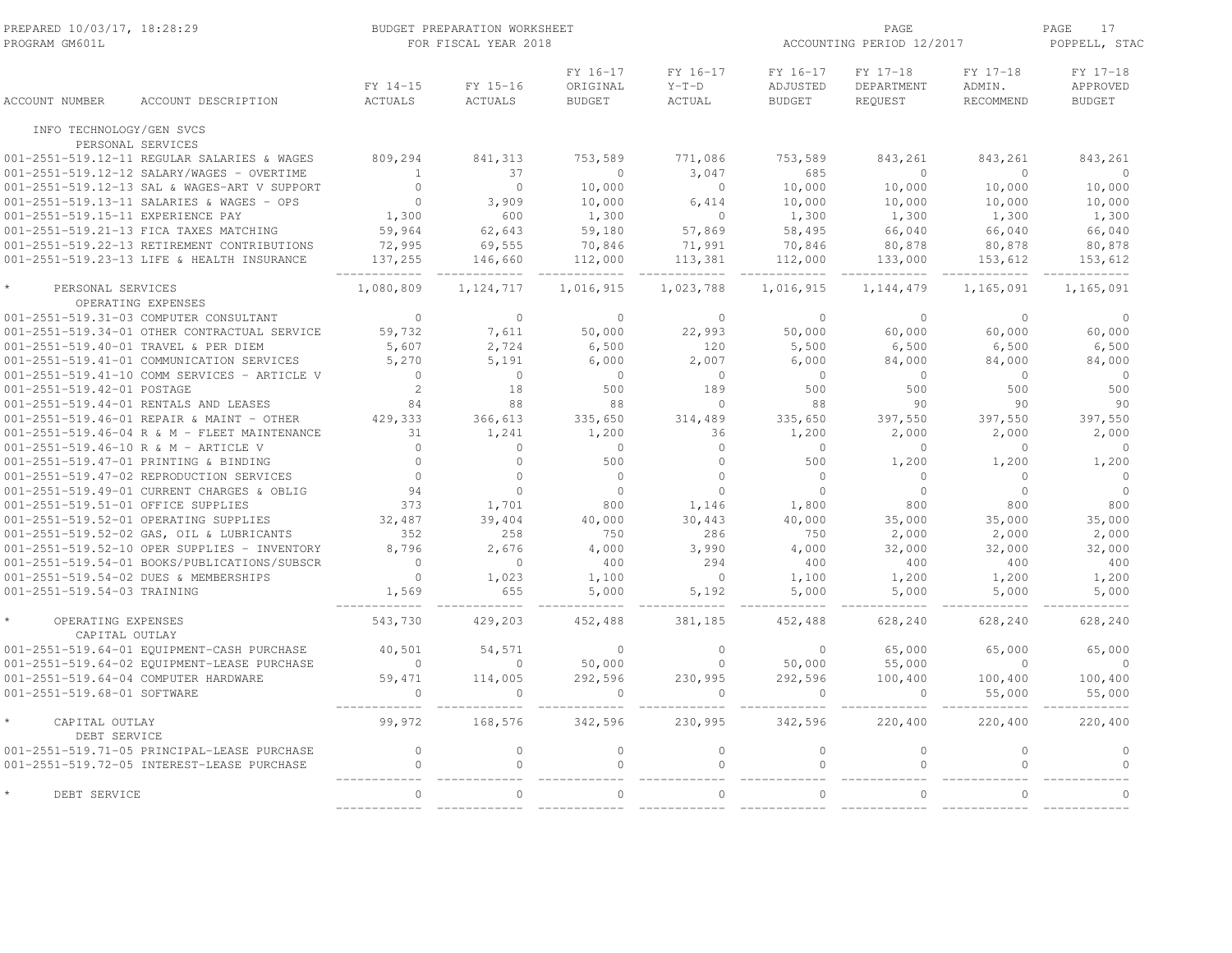| PREPARED 10/03/17, 18:28:29<br>PROGRAM GM601L |                |                          | BUDGET PREPARATION WORKSHEET<br>FOR FISCAL YEAR 2018 |                            |                                       |                               |                                       | PAGE<br>ACCOUNTING PERIOD 12/2017 |                                 |                                       |
|-----------------------------------------------|----------------|--------------------------|------------------------------------------------------|----------------------------|---------------------------------------|-------------------------------|---------------------------------------|-----------------------------------|---------------------------------|---------------------------------------|
|                                               | ACCOUNT NUMBER | ACCOUNT DESCRIPTION      | FY 14-15<br>ACTUALS                                  | FY 15-16<br><b>ACTUALS</b> | FY 16-17<br>ORIGINAL<br><b>BUDGET</b> | FY 16-17<br>$Y-T-D$<br>ACTUAL | FY 16-17<br>ADJUSTED<br><b>BUDGET</b> | FY 17-18<br>DEPARTMENT<br>REOUEST | FY 17-18<br>ADMIN.<br>RECOMMEND | FY 17-18<br>APPROVED<br><b>BUDGET</b> |
| $**$                                          |                | INFO TECHNOLOGY/GEN SVCS | 1,724,511                                            | 1,722,496                  | 1,811,999                             | 1,635,968                     | 1,811,999                             | 1,993,119                         | 2,013,731                       | 2,013,731                             |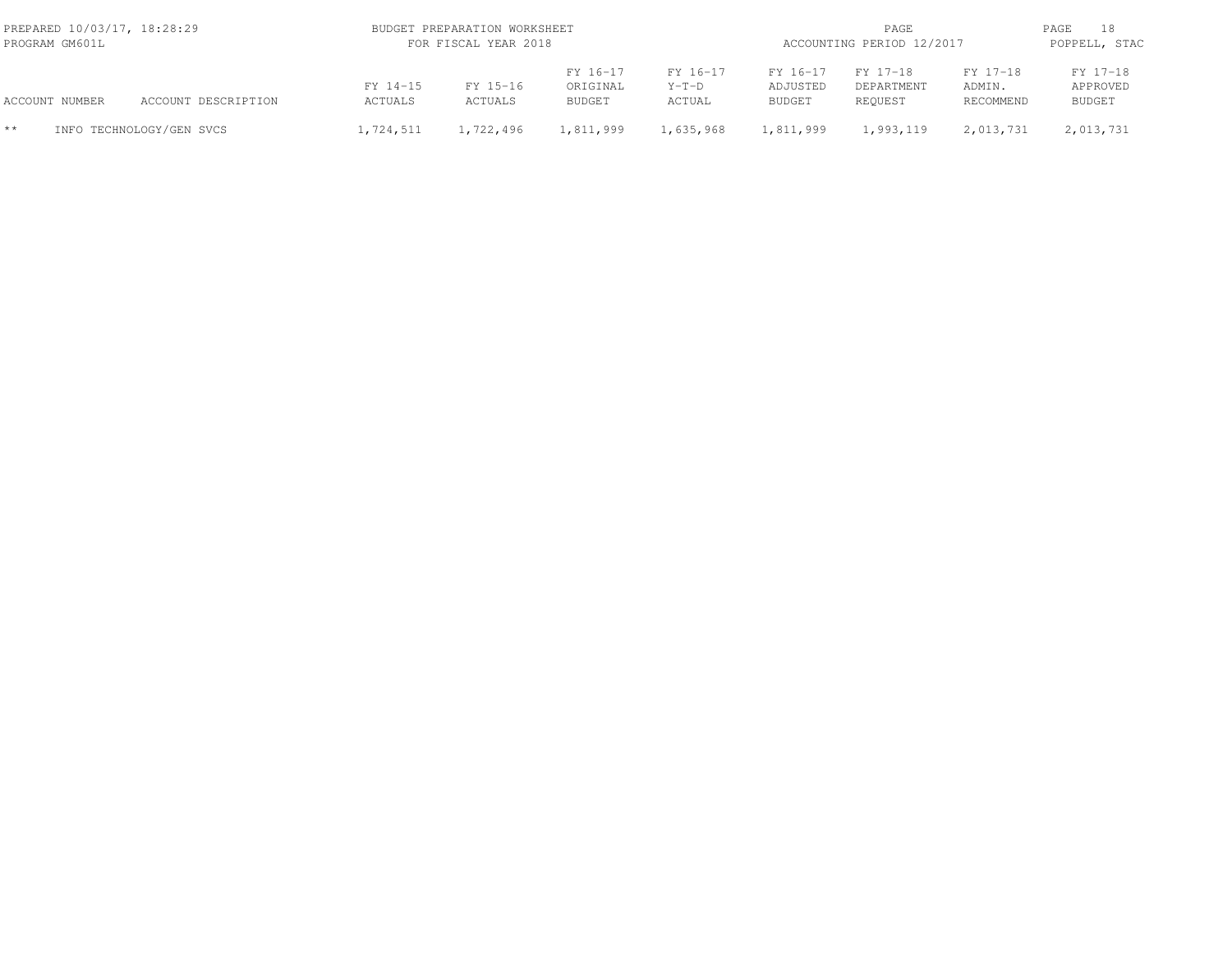| PREPARED 10/03/17, 18:28:29<br>PROGRAM GM601L      | BUDGET PREPARATION WORKSHEET<br>FOR FISCAL YEAR 2018 |                            |                                       |                                      |                                       | PAGE<br>ACCOUNTING PERIOD 12/2017 |                                        |                                       |  |
|----------------------------------------------------|------------------------------------------------------|----------------------------|---------------------------------------|--------------------------------------|---------------------------------------|-----------------------------------|----------------------------------------|---------------------------------------|--|
| ACCOUNT DESCRIPTION<br><b>ACCOUNT NUMBER</b>       | FY 14-15<br>ACTUALS                                  | FY 15-16<br><b>ACTUALS</b> | FY 16-17<br>ORIGINAL<br><b>BUDGET</b> | FY 16-17<br>$Y-T-D$<br><b>ACTUAL</b> | FY 16-17<br>ADJUSTED<br><b>BUDGET</b> | FY 17-18<br>DEPARTMENT<br>REQUEST | FY 17-18<br>ADMIN.<br><b>RECOMMEND</b> | FY 17-18<br>APPROVED<br><b>BUDGET</b> |  |
| HUMAN RESOURCES                                    |                                                      |                            |                                       |                                      |                                       |                                   |                                        |                                       |  |
| PERSONAL SERVICES                                  |                                                      |                            |                                       |                                      |                                       |                                   |                                        |                                       |  |
| 001-2552-519.12-11 REGULAR SALARIES & WAGES        | 145,979                                              | 165,386                    | 162,701                               | 179,834                              | 162,701                               | 126,162                           | 126,162                                | 126,162                               |  |
| 001-2552-519.12-12 SALARY/WAGES - OVERTIME         | 975                                                  | 839                        | 1,500                                 | 3,371                                | 1,500                                 | 500                               | 1,500                                  | 1,500                                 |  |
| 001-2552-519.13-11 SALARIES & WAGES - OPS          | 3,259                                                | 279                        | $\circ$                               | $\circ$                              | $\overline{0}$                        | $\circ$                           | $\circ$                                | $\circ$                               |  |
| 001-2552-519.15-11 EXPERIENCE PAY                  | $\circ$                                              | $\circ$                    | $\circ$                               | $\circ$                              | $\overline{0}$                        | $\mathbf{0}$                      | $\circ$                                | $\circ$                               |  |
| 001-2552-519.21-13 FICA TAXES MATCHING             | 10,169                                               | 11,570                     | 12,447                                | 13,099                               | 12,447                                | 9,651                             | 9,651                                  | 9,651                                 |  |
| 001-2552-519.22-13 RETIREMENT CONTRIBUTIONS        | 20,621                                               | 22,390                     | 22,629                                | 23,926                               | 22,629                                | 20,719                            | 20,719                                 | 20,719                                |  |
| 001-2552-519.23-13 LIFE & HEALTH INSURANCE         | 27,268                                               | 28,931                     | 28,000                                | 20,933                               | 28,000                                | 20,300                            | 24,749                                 | 24,749                                |  |
| $\star$<br>PERSONAL SERVICES<br>OPERATING EXPENSES | 208,271                                              | 229,395                    | 227,277                               | 241,163                              | 227,277                               | 177,332                           | 182,781                                | 182,781                               |  |
| 001-2552-519.31-01 PROFESSIONAL SERVICES           | 3,439                                                | 10,281                     | 8,000                                 | 916                                  | 7,104                                 | 8,000                             | 8,000                                  | 8,000                                 |  |
| 001-2552-519.31-04 EMPLOYEE PHYSICALS              | 10,016                                               | 6,191                      | 4,000                                 | 8,109                                | 9,600                                 | 9,000                             | 9,000                                  | 9,000                                 |  |
| 001-2552-519.34-01 OTHER CONTRACTUAL SERVICE       | $\circ$                                              | $\circ$                    | $\circ$                               | $\circ$                              | $\overline{0}$                        | $\circ$                           | $\circ$                                | $\circ$                               |  |
| 001-2552-519.40-01 TRAVEL & PER DIEM               | $\mathbb O$                                          | $\circ$                    | 400                                   | $\circ$                              | 400                                   | 400                               | 400                                    | 400                                   |  |
| 001-2552-519.41-01 COMMUNICATION SERVICES          | 674                                                  | 708                        | 500                                   | 552                                  | 671                                   | 1,000                             | 1,000                                  | 1,000                                 |  |
| 001-2552-519.42-01 POSTAGE                         | 770                                                  | 936                        | 300                                   | 811                                  | 600                                   | 1,000                             | 1,000                                  | 1,000                                 |  |
| 001-2552-519.44-01 RENTALS AND LEASES              | 1,454                                                | 1,230                      | 1,704                                 | 1,886                                | 1,704                                 | 2,500                             | 2,500                                  | 2,500                                 |  |
| 001-2552-519.46-01 REPAIR & MAINT - OTHER          | $\circ$                                              | $\circ$                    | $\circ$                               | $\circ$                              | $\mathbf{0}$                          | $\circ$                           | $\circ$                                | $\circ$                               |  |
| 001-2552-519.46-04 R & M - FLEET MAINTENANCE       | $\mathbf{0}$                                         | $\circ$                    | $\Omega$                              | $\mathbf{0}$                         | $\mathbf 0$                           | $\mathbf{0}$                      | $\circ$                                | $\circ$                               |  |
| 001-2552-519.47-01 PRINTING & BINDING              | 100                                                  | $\circ$                    | $\Omega$                              | $\circ$                              | $\mathbf{0}$                          | $\circ$                           | $\circ$                                | $\circ$                               |  |
| 001-2552-519.49-01 CURRENT CHARGES & OBLIG         | 6,604                                                | 6,107                      | 5,000                                 | 4,297                                | 5,000                                 | 6,000                             | 6,000                                  | 6,000                                 |  |
| 001-2552-519.51-01 OFFICE SUPPLIES                 | 6,495                                                | 6,736                      | 3,400                                 | 922                                  | 3,400                                 | 1,000                             | 1,000                                  | 1,000                                 |  |
| 001-2552-519.52-01 OPERATING SUPPLIES              | 1,595                                                | $\circ$                    | 1,600                                 | 513                                  | 1,600                                 | 1,600                             | 1,600                                  | 1,600                                 |  |
| 001-2552-519.52-02 GAS, OIL & LUBRICANTS           | $\mathbf{0}$                                         | $\circ$                    | $\circ$                               | $\circ$                              | $\mathbf{0}$                          | $\circ$                           | $\circ$                                | $\circ$                               |  |
| 001-2552-519.52-10 OPER SUPPLIES - INVENTORY       | 1,383                                                | 2,372                      | 2,800                                 | $\circ$                              | 2,800                                 | 2,800                             | 2,800                                  | 2,800                                 |  |
| 001-2552-519.54-01 BOOKS/PUBLICATIONS/SUBSCR       | 88                                                   | 88                         | 1,000                                 | 608                                  | 1,000                                 | 100                               | 100                                    | 100                                   |  |
| 001-2552-519.54-02 DUES & MEMBERSHIPS              | 131                                                  | 135                        | 200                                   | 325                                  | 325                                   | 325                               | 325                                    | 325                                   |  |
| 001-2552-519.54-03 TRAINING                        | $\Omega$                                             | $\circ$                    | 4,500                                 | $\circ$                              | 4,200                                 | 4,500                             | 4,500                                  | 4,500                                 |  |
| 001-2552-519.54-04 TRAINING/EAP TUITION            | 6,646                                                | 1,500                      | 7,000                                 | $\circ$                              | 2,000                                 | 7,000                             | 7,000                                  | 7,000                                 |  |
|                                                    |                                                      |                            |                                       |                                      |                                       |                                   |                                        |                                       |  |
| $\star$<br>OPERATING EXPENSES<br>NON-OPERATING     | 39,395                                               | 36,284                     | 40,404                                | 18,939                               | 40,404                                | 45,225                            | 45,225                                 | 45,225                                |  |
| 001-2552-581.91-32 TRF-GROUP INSURANCE RES         | 55,032                                               | 52,975                     | 55,920                                | 56,611                               | 55,920                                | $\circ$                           | 55,920                                 | 55,920                                |  |
| $\star$<br>NON-OPERATING                           | 55,032                                               | 52,975                     | 55,920                                | 56,611                               | 55,920                                | $\Omega$                          | 55,920                                 | 55,920                                |  |
| $\star\star$<br>HUMAN RESOURCES                    | 302,698                                              | 318,654                    | 323,601                               | 316,713                              | 323,601                               | 222,557                           | 283,926                                | 283,926                               |  |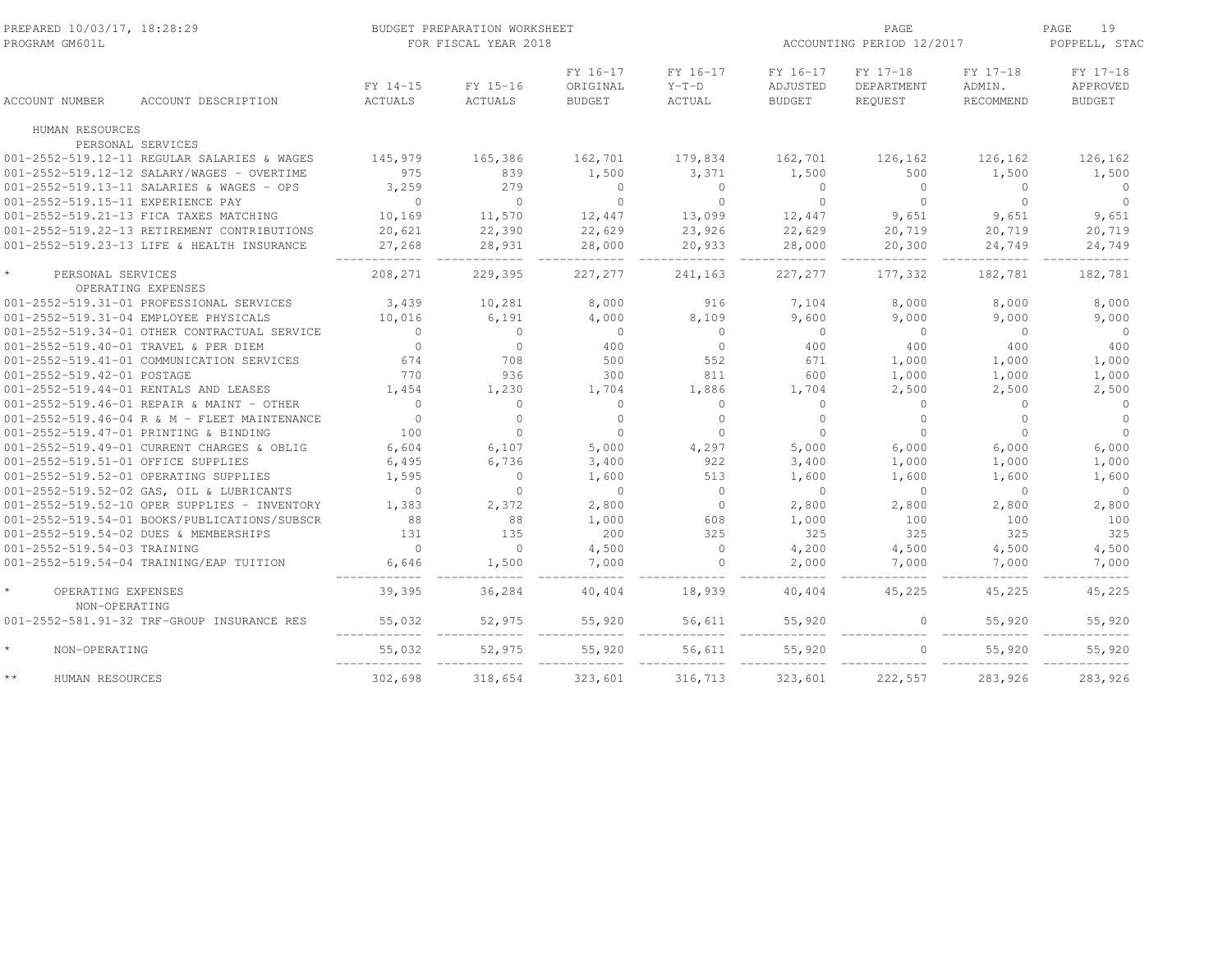| PREPARED 10/03/17, 18:28:29<br>PROGRAM GM601L |                     | BUDGET PREPARATION WORKSHEET<br>FOR FISCAL YEAR 2018 |                                       | ACCOUNTING PERIOD 12/2017     | 20<br>PAGE<br>POPPELL, STAC           |                                   |                                 |                                       |
|-----------------------------------------------|---------------------|------------------------------------------------------|---------------------------------------|-------------------------------|---------------------------------------|-----------------------------------|---------------------------------|---------------------------------------|
| <b>ACCOUNT NUMBER</b><br>ACCOUNT DESCRIPTION  | FY 14-15<br>ACTUALS | FY 15-16<br>ACTUALS                                  | FY 16-17<br>ORIGINAL<br><b>BUDGET</b> | FY 16-17<br>$Y-T-D$<br>ACTUAL | FY 16-17<br>ADJUSTED<br><b>BUDGET</b> | FY 17-18<br>DEPARTMENT<br>REQUEST | FY 17-18<br>ADMIN.<br>RECOMMEND | FY 17-18<br>APPROVED<br><b>BUDGET</b> |
| GEN SVCS/COUNTY BUILDINGS                     |                     |                                                      |                                       |                               |                                       |                                   |                                 |                                       |
| PERSONAL SERVICES                             |                     |                                                      |                                       |                               |                                       |                                   |                                 |                                       |
| 001-2553-519.12-11 REGULAR SALARIES & WAGES   | 203, 477            | 193,300                                              | 205,812                               | 197,513                       | 205,812                               | 207,900                           | 207,900                         | 207,900                               |
| 001-2553-519.12-12 SALARY/WAGES - OVERTIME    | 1,343               | 437                                                  | 1,000                                 | 1,497                         | 1,000                                 | 1,000                             | 1,000                           | 1,000                                 |
| 001-2553-519.13-11 SALARIES & WAGES - OPS     | $\overline{0}$      | $\overline{0}$                                       | $\Omega$                              | $\circ$                       | $\overline{0}$                        | $\circ$                           | $\circ$                         | $\overline{0}$                        |
| 001-2553-519.15-11 EXPERIENCE PAY             | 1,800               | 1,400                                                | 2,500                                 | 1,000                         | 2,500                                 | 2,500                             | 2,500                           | 2,500                                 |
| 001-2553-519.21-13 FICA TAXES MATCHING        | 14,636              | 14,013                                               | 15,821                                | 14,436                        | 15,821                                | 15,951                            | 15,981                          | 15,981                                |
| 001-2553-519.22-13 RETIREMENT CONTRIBUTIONS   | 16,377              | 16,482                                               | 17,829                                | 18,568                        | 17,829                                | 18,920                            | 18,920                          | 18,920                                |
| 001-2553-519.23-13 LIFE & HEALTH INSURANCE    | 53,348              | 46,495                                               | 45,500                                | 43,691                        | 45,500                                | 45,500                            | 55,471                          | 55,471                                |
| PERSONAL SERVICES<br>OPERATING EXPENSES       | 290,981             | 272,127                                              | 288,462                               | 276,705                       | 288,462                               | 291,771                           | 301,772                         | 301,772                               |
| 001-2553-519.31-01 PROFESSIONAL SERVICES      | $\circ$             | $\circ$                                              | $\Omega$                              | $\circ$                       | $\Omega$                              | $\Omega$                          | $\Omega$                        | $\overline{0}$                        |
| 001-2553-519.34-01 OTHER CONTRACTUAL SERVICE  | 351,535             | 351,838                                              | 400,000                               | 347,670                       | 400,000                               | 400,000                           | 400,000                         | 400,000                               |
| 001-2553-519.34-23 UNIFORM RENTALS-EMPLOYER   | $\circ$             | $\Omega$                                             | $\Omega$                              | $\Omega$                      | $\Omega$                              | $\circ$                           | $\Omega$                        | $\Omega$                              |
| 001-2553-519.40-01 TRAVEL & PER DIEM          | $\Omega$            | $\Omega$                                             | $\Omega$                              | $\Omega$                      | $\Omega$                              | $\Omega$                          | $\Omega$                        | $\circ$                               |
| 001-2553-519.41-01 COMMUNICATION SERVICES     | 212,845             | 223,548                                              | 315,000                               | 216,200                       | 315,000                               | 315,000                           | 315,000                         | 315,000                               |
| 001-2553-519.41-10 COMM SERVICES - ARTICLE V  | $\Omega$            | $\Omega$                                             | $\Omega$                              | $\Omega$                      | $\Omega$                              | $\Omega$                          | $\Omega$                        | $\Omega$                              |
| 001-2553-519.43-01 UTILITIES                  | 412,612             | 404,586                                              | 450,000                               | 367,694                       | 450,000                               | 450,000                           | 450,000                         | 450,000                               |
| 001-2553-519.43-04 GARBAGE                    | 8,169               | 7,931                                                | 11,000                                | 8,427                         | 11,000                                | 11,000                            | 11,000                          | 11,000                                |
| 001-2553-519.43-10 UTILITY SVCS - ARTICLE V   | 47,834              | 42,399                                               | 60,000                                | 40,097                        | 60,000                                | 60,000                            | 60,000                          | 60,000                                |
| 001-2553-519.44-01 RENTALS AND LEASES         | $\overline{0}$      | $\circ$                                              | 750                                   | $\overline{0}$                | 750                                   | 750                               | 750                             | 750                                   |
| 001-2553-519.46-01 REPAIR & MAINT - OTHER     | 11,075              | 1,559                                                | 4,200                                 | 2,406                         | 4,200                                 | 4,200                             | 4,200                           | 4,200                                 |
| 001-2553-519.46-02 BUILDINGS & GROUNDS-R & M  | 83,654              | 85,857                                               | 140,000                               | 64,802                        | 97,000                                | 140,000                           | 140,000                         | 140,000                               |
| 001-2553-519.46-03 AIR CONDITIONING - R & M   | 50,188              | 50,388                                               | 50,000                                | 106,354                       | 93,000                                | 50,000                            | 50,000                          | 50,000                                |
| 001-2553-519.46-04 R & M - FLEET MAINTENANCE  | 6,740               | 8,316                                                | 8,000                                 | 10,521                        | 8,000                                 | 8,000                             | 8,000                           | 8,000                                 |
| 001-2553-519.46-10 R & M - ARTICLE V          | 27,276              | 10,979                                               | 30,000                                | 23,281                        | 30,000                                | 30,000                            | 30,000                          | 30,000                                |
| 001-2553-519.49-01 CURRENT CHARGES & OBLIG    | 1                   | 239                                                  | 300                                   | 20                            | 300                                   | 300                               | 300                             | 300                                   |
| 001-2553-519.52-01 OPERATING SUPPLIES         | 24,697              | 21,100                                               | 36,200                                | 24,163                        | 36,200                                | 36,200                            | 36,200                          | 36,200                                |
| 001-2553-519.52-02 GAS, OIL & LUBRICANTS      | 9,307               | 7,772                                                | 11,000                                | 6,329                         | 11,000                                | 11,000                            | 11,000                          | 11,000                                |
| 001-2553-519.52-10 OPER SUPPLIES - INVENTORY  | $\mathbf{0}$        | 1,322                                                | $\circ$                               | $\circ$                       | $\Omega$                              | $\circ$                           | $\Omega$                        | $\circ$                               |
| 001-2553-519.54-01 BOOKS/PUBLICATIONS/SUBSCR  | $\circ$             | $\Omega$                                             | $\circ$                               | $\Omega$                      | $\Omega$                              | $\Omega$                          | $\Omega$                        | $\circ$                               |
| 001-2553-519.54-02 DUES & MEMBERSHIPS         | $\mathbf{0}$        | $\circ$                                              | $\Omega$                              | $\mathbf{0}$                  | $\Omega$                              | $\Omega$                          | $\Omega$                        | $\circ$                               |
| 001-2553-519.54-03 TRAINING                   | $\Omega$            | $\Omega$                                             | $\Omega$                              | $\Omega$                      | $\Omega$                              | $\Omega$                          | $\Omega$                        | $\Omega$                              |
| OPERATING EXPENSES<br>CAPITAL OUTLAY          | 1,245,933           | 1,217,834                                            | 1,516,450                             | 1,217,964                     | 1,516,450                             | 1,516,450                         | 1,516,450                       | 1,516,450                             |
| 001-2553-519.62-01 BLDGS-CONST & OR IMPROV    | 17                  | $\circ$                                              | 20,000                                | $\circ$                       | 20,000                                | 20,000                            | 20,000                          | 20,000                                |
| 001-2553-519.63-01 IMPR OTHER THAN BUILDINGS  | $\mathbb O$         | $\circ$                                              | $\circ$                               | $\circ$                       | $\circ$                               | $\circ$                           | $\circ$                         | $\circ$                               |
| 001-2553-519.64-01 EOUIPMENT-CASH PURCHASE    | $\circ$             | $\circ$                                              | $\circ$                               | $\circ$                       | $\circ$                               | $\mathbf{0}$                      | $\circ$                         | $\circ$                               |
| CAPITAL OUTLAY<br>DEBT SERVICE                | 17                  | $\circ$                                              | 20,000                                | $\circ$                       | 20,000                                | 20,000                            | 20,000                          | 20,000                                |
| 001-2553-519.71-05 PRINCIPAL-LEASE PURCHASE   | $\circ$             | $\circ$                                              | $\circ$                               | $\circ$                       | $\circ$                               | $\circ$                           | $\circ$                         | $\circ$                               |
| 001-2553-519.72-05 INTEREST-LEASE PURCHASE    | $\mathbb O$         | $\circ$                                              | $\Omega$                              | $\mathbf{0}$                  | $\circ$                               | $\circ$                           | $\Omega$                        | $\circ$                               |
|                                               |                     |                                                      |                                       |                               |                                       |                                   |                                 |                                       |
| DEBT SERVICE                                  | $\Omega$            | $\Omega$                                             | $\cap$                                | $\Omega$                      | $\Omega$                              | $\bigcap$                         | $\cap$                          | $\Omega$                              |
|                                               |                     |                                                      |                                       |                               |                                       |                                   |                                 |                                       |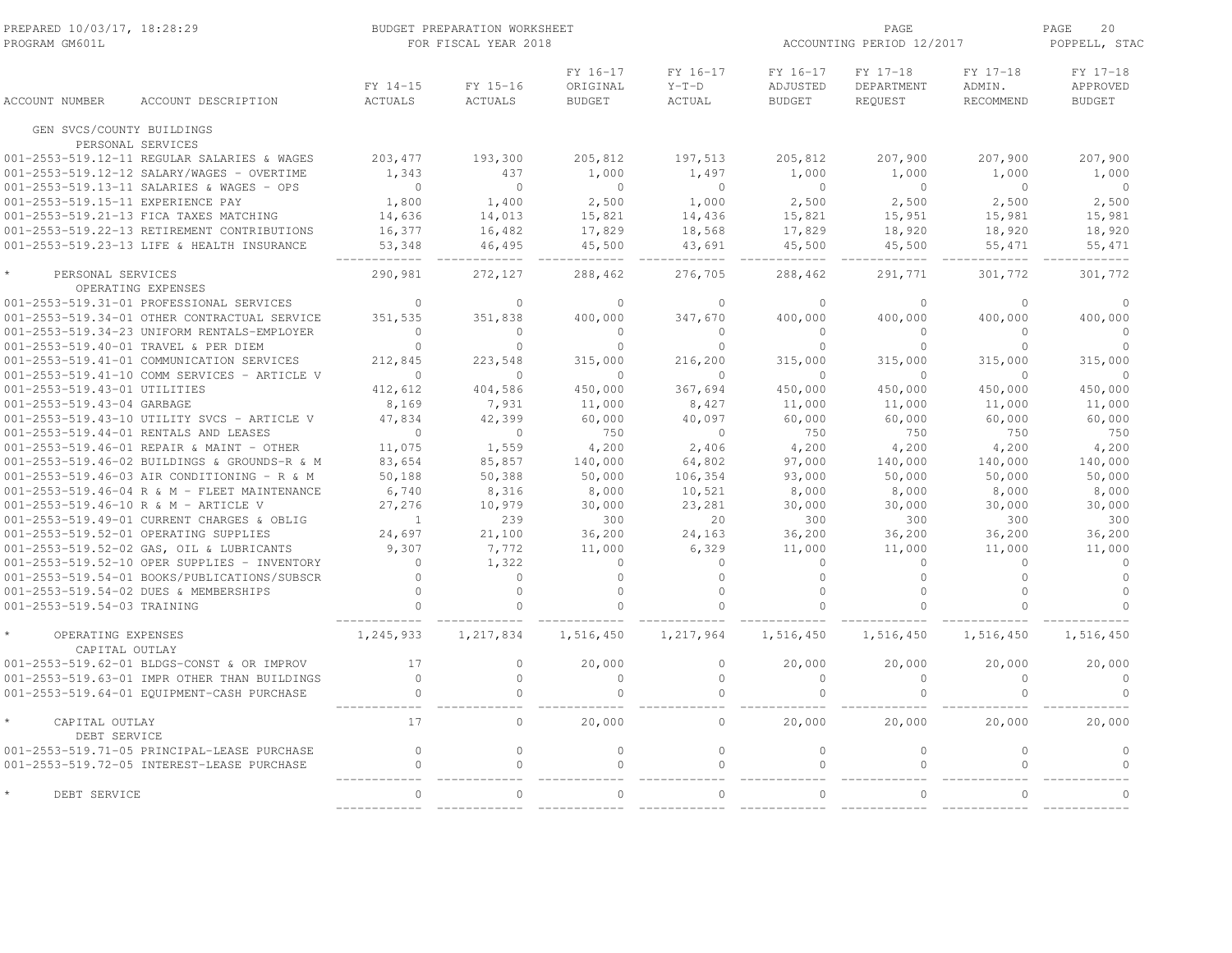| PREPARED 10/03/17, 18:28:29<br>PROGRAM GM601L |                |                           |                     | BUDGET PREPARATION WORKSHEET<br>FOR FISCAL YEAR 2018 |                                       | ACCOUNTING PERIOD 12/2017     | 21<br>PAGE<br>POPPELL, STAC           |                                   |                                 |                                       |
|-----------------------------------------------|----------------|---------------------------|---------------------|------------------------------------------------------|---------------------------------------|-------------------------------|---------------------------------------|-----------------------------------|---------------------------------|---------------------------------------|
|                                               | ACCOUNT NUMBER | ACCOUNT DESCRIPTION       | FY 14-15<br>ACTUALS | FY 15-16<br><b>ACTUALS</b>                           | FY 16-17<br>ORIGINAL<br><b>BUDGET</b> | FY 16-17<br>$Y-T-D$<br>ACTUAL | FY 16-17<br>ADJUSTED<br><b>BUDGET</b> | FY 17-18<br>DEPARTMENT<br>REOUEST | FY 17-18<br>ADMIN.<br>RECOMMEND | FY 17-18<br>APPROVED<br><b>BUDGET</b> |
| $**$                                          |                | GEN SVCS/COUNTY BUILDINGS | 1,536,931           | 1,489,961                                            | 1,824,912                             | 1,494,669                     | 1,824,912                             | 1,828,221                         | 1,838,222                       | 1,838,222                             |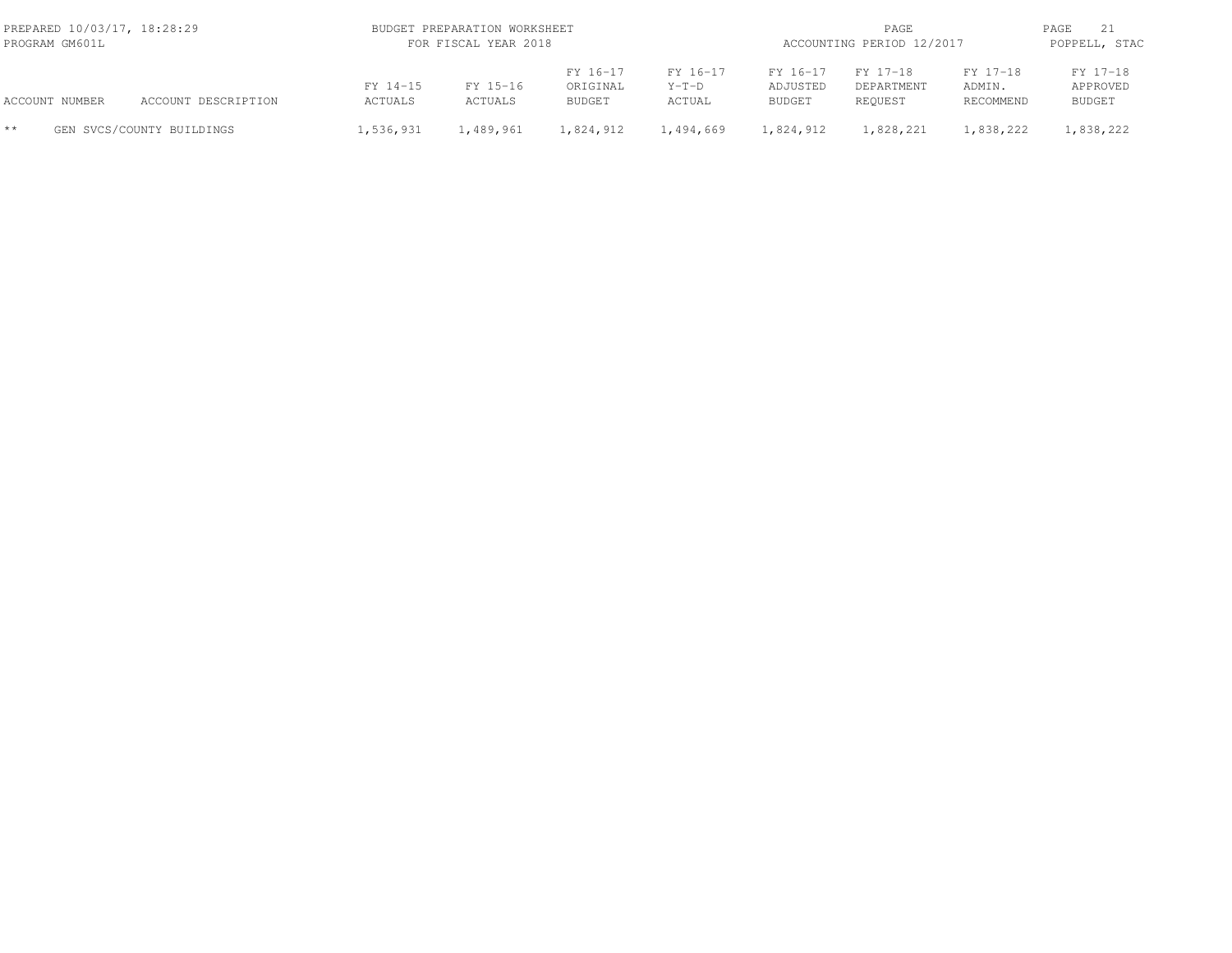| PREPARED 10/03/17, 18:28:29<br>PROGRAM GM601L |                                              |                            | BUDGET PREPARATION WORKSHEET<br>FOR FISCAL YEAR 2018 |                                       |                               | ACCOUNTING PERIOD 12/2017             | PAGE<br>22<br>POPPELL, STAC       |                                 |                                       |
|-----------------------------------------------|----------------------------------------------|----------------------------|------------------------------------------------------|---------------------------------------|-------------------------------|---------------------------------------|-----------------------------------|---------------------------------|---------------------------------------|
| ACCOUNT NUMBER                                | ACCOUNT DESCRIPTION                          | FY 14-15<br><b>ACTUALS</b> | FY 15-16<br><b>ACTUALS</b>                           | FY 16-17<br>ORIGINAL<br><b>BUDGET</b> | FY 16-17<br>$Y-T-D$<br>ACTUAL | FY 16-17<br>ADJUSTED<br><b>BUDGET</b> | FY 17-18<br>DEPARTMENT<br>REQUEST | FY 17-18<br>ADMIN.<br>RECOMMEND | FY 17-18<br>APPROVED<br><b>BUDGET</b> |
| WELFARE ADMINISTRATION                        |                                              |                            |                                                      |                                       |                               |                                       |                                   |                                 |                                       |
|                                               | OPERATING EXPENSES                           |                            |                                                      |                                       |                               |                                       |                                   |                                 |                                       |
|                                               | 001-2554-562.49-23 MEDICAL CARE /HCRA        | 290,560                    | 271,347                                              | 291,024                               | 266,956                       | 291,024                               | 291,888                           | 291,888                         | 291,888                               |
|                                               | 001-2554-562.49-24 MEDICAID / HOSPITALS      | 1,233,604                  | 1,484,527                                            | 1,050,000                             | 1,537,288                     | 1,050,000                             | 1,500,000                         | 1,557,137                       | 1,557,137                             |
|                                               | 001-2554-562.49-25 MEDICAID / NURSING HOMES  | $\sim$ 0                   | $\overline{0}$                                       | $\Omega$                              | $\bigcirc$                    | $\overline{0}$                        | $\Omega$                          | $\bigcirc$                      | $\overline{0}$                        |
| 001-2554-562.49-26 MEDICAID / HMO             |                                              | 83,333                     | 83,333                                               | 170,000                               | 76,389                        | 170,000                               | 170,000                           | 170,000                         | 170,000                               |
| OPERATING EXPENSES<br>GRANTS & AIDS           |                                              | 1,607,497                  | 1,839,207                                            | 1,511,024                             | 1,880,633                     | 1,511,024                             | 1,961,888                         | 2,019,025                       | 2,019,025                             |
|                                               | 001-2554-562.82-16 CHU/HEALTHY KIDS PROGRAM  | $\Omega$                   | $\Omega$                                             | $\Omega$                              | $\Omega$                      | $\overline{0}$                        | $\Omega$                          | $\Omega$                        | $\Omega$                              |
|                                               | 001-2554-562.82-17 COUNTY HEALTH UNIT        | 240,000                    | 240,000                                              | 229,200                               | 240,000                       | 229,200                               | 229,200                           | 229,200                         | 229,200                               |
|                                               | 001-2554-562.82-19 CHU/1-TIME CAPITAL OUTLAY | $\Omega$                   | $\Omega$                                             | $\Omega$                              | $\Omega$                      | $\bigcirc$                            | $\Omega$                          | $\Omega$                        | $\Omega$                              |
| GRANTS & AIDS<br>GRANTS & AIDS                |                                              | 240,000                    | 240,000                                              | 229,200                               | 240,000                       | 229,200                               | 229,200                           | 229,200                         | 229,200                               |
|                                               | 001-2554-563.81-08 WELL FLORIDA COUNCIL      | 2,000                      | $\circ$                                              | 2,000                                 | $\overline{0}$                | 2,000                                 | 2,000                             | 2,000                           | 2,000                                 |
|                                               | 001-2554-563.82-10 PUTNAM BEHAVIOR HLTHCARE  | 215,300                    | 233,242                                              | 150,000                               | 132,058                       | 150,000                               | 150,000                           | 150,000                         | 150,000                               |
|                                               | 001-2554-563.82-11 BAKER ACT TRANSPORT       | 135,635                    | 126,803                                              | 115,000                               | 133,153                       | 115,000                               | 115,000                           | 115,000                         | 115,000                               |
|                                               | 001-2554-563.82-13 MERIDIAN BEHAV HEALTHCARE | 40,000                     | 40,000                                               | 48,533                                | 48,533                        | 48,533                                | 48,553                            | 48,533                          | 48,533                                |
| GRANTS & AIDS                                 | OPERATING EXPENSES                           | 392,935                    | 400,045                                              | 315,533                               | 313,744                       | 315,533                               | 315,553                           | 315,533                         | 315,533                               |
| 001-2554-564.40-01 TRAVEL & PER DIEM          |                                              | $\Omega$                   | $\Omega$                                             | $\Omega$                              | $\Omega$                      | $\Omega$                              | $\Omega$                          | $\Omega$                        | $\Omega$                              |
|                                               | 001-2554-564.49-21 MEDICAL/PAUPER EXPENSES   | 10,373                     | 16,377                                               | 20,000                                | 16,000                        | 20,000                                | 10,500                            | 10,500                          | 10,500                                |
|                                               | 001-2554-564.49-26 PED-CHILD PROTECTION PROG | 3,000                      | $\Omega$                                             | 8,500                                 | $\Omega$                      | 8,500                                 | $\Omega$                          | $\Omega$                        | $\Omega$                              |
|                                               | 001-2554-564.49-50 LEGAL ADVERTISEMENTS      | $\circ$                    | $\circ$                                              | $\circ$                               | $\circ$                       | $\Omega$                              | $\circ$                           | $\circ$                         | $\overline{0}$                        |
| 001-2554-564.54-03 TRAINING                   |                                              | $\Omega$                   | $\Omega$                                             | $\Omega$                              | $\bigcap$                     | $\Omega$                              | $\Omega$                          | $\cap$                          |                                       |
| OPERATING EXPENSES<br>GRANTS & AIDS           |                                              | 13,373                     | 16,377                                               | 28,500                                | 16,000                        | 28,500                                | 10,500                            | 10,500                          | 10,500                                |
|                                               | 001-2554-564.82-18 SUWANEE RIVER ECON COUNCL | 4,000                      | 4,000                                                | 4,000                                 | 4,000                         | 4,000                                 | 400                               | 4,000                           | 4,000                                 |
| GRANTS & AIDS<br>GRANTS & AIDS                |                                              | 4,000                      | 4,000                                                | 4,000                                 | 4,000                         | 4,000                                 | 400                               | 4,000                           | 4,000                                 |
|                                               | 001-2554-569.82-13 LEE CONLEE HOUSE, INC     | 9,612                      | 9,612                                                | 9,612                                 | 9,612                         | 9,612                                 | 9,612                             | 9,612                           | 9,612                                 |
|                                               | 001-2554-569.82-19 C.C. WOMENS CIVIC ASSOC   | $\circ$                    | $\Omega$                                             | $\Omega$                              | $\circ$                       | $\Omega$                              | $\circ$                           | $\circ$                         | $\Omega$                              |
| 001-2554-569.82-21 YMCA ASSISTANCE            |                                              | 10,000                     | 10,000                                               | 10,000                                | 10,000                        | 10,000                                | 10,000                            | 10,000                          | 10,000                                |
|                                               | 001-2554-569.82-23 A WOMENS RESOURCE CENTER  |                            |                                                      |                                       |                               |                                       |                                   |                                 | $\Omega$                              |
| $\star$<br>GRANTS & AIDS                      |                                              | 19,612                     | 19,612                                               | 19,612                                | 19,612                        | 19,612                                | 19,612                            | 19,612                          | 19,612                                |
| $\star\star$<br>WELFARE ADMINISTRATION        |                                              | 2, 277, 417                | 2,519,241                                            | 2,107,869                             | 2,473,989                     | 2,107,869                             | 2,537,153                         | 2,597,870                       | 2,597,870                             |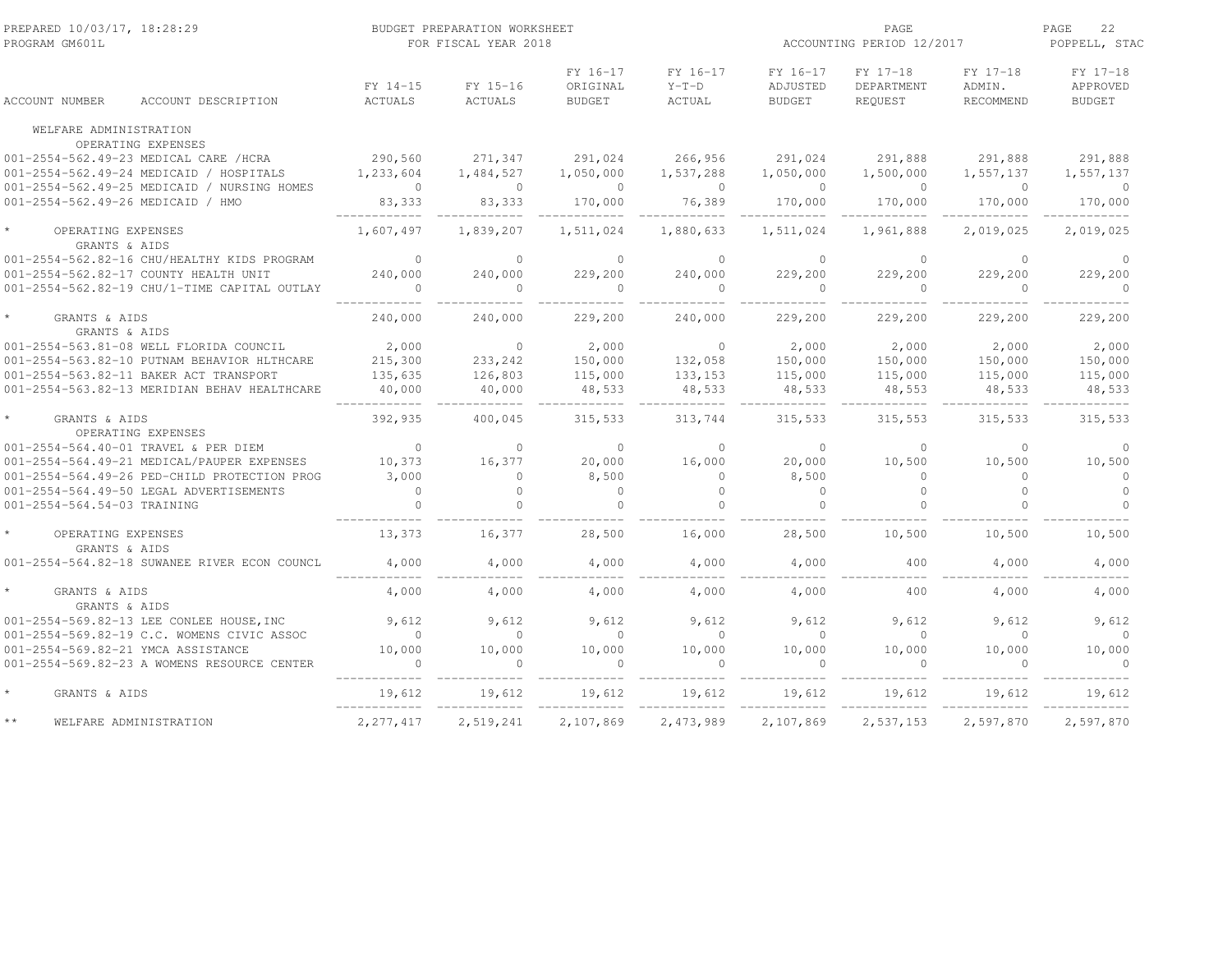| PREPARED 10/03/17, 18:28:29<br>PROGRAM GM601L   |                                              |                     | BUDGET PREPARATION WORKSHEET<br>FOR FISCAL YEAR 2018 |                                       |                               | ACCOUNTING PERIOD 12/2017             | PAGE<br>23<br>POPPELL, STAC       |                                 |                                       |
|-------------------------------------------------|----------------------------------------------|---------------------|------------------------------------------------------|---------------------------------------|-------------------------------|---------------------------------------|-----------------------------------|---------------------------------|---------------------------------------|
| <b>ACCOUNT NUMBER</b>                           | ACCOUNT DESCRIPTION                          | FY 14-15<br>ACTUALS | FY 15-16<br>ACTUALS                                  | FY 16-17<br>ORIGINAL<br><b>BUDGET</b> | FY 16-17<br>$Y-T-D$<br>ACTUAL | FY 16-17<br>ADJUSTED<br><b>BUDGET</b> | FY 17-18<br>DEPARTMENT<br>REQUEST | FY 17-18<br>ADMIN.<br>RECOMMEND | FY 17-18<br>APPROVED<br><b>BUDGET</b> |
| CHILD ADVOCACY CENTER                           |                                              |                     |                                                      |                                       |                               |                                       |                                   |                                 |                                       |
|                                                 | OPERATING EXPENSES                           |                     |                                                      |                                       |                               |                                       |                                   |                                 |                                       |
|                                                 | 001-2557-569.31-01 PROFESSIONAL SERVICES     |                     |                                                      |                                       |                               |                                       |                                   |                                 |                                       |
|                                                 | 001-2557-569.34-01 OTHER CONTRACTUAL SERVICE |                     |                                                      |                                       |                               |                                       |                                   |                                 |                                       |
|                                                 | 001-2557-569.40-01 TRAVEL & PER DIEM         |                     |                                                      |                                       |                               |                                       |                                   |                                 |                                       |
|                                                 | 001-2557-569.41-01 COMMUNICATION SERVICES    |                     |                                                      |                                       |                               |                                       |                                   |                                 |                                       |
| 001-2557-569.42-01 POSTAGE                      |                                              |                     |                                                      |                                       |                               |                                       |                                   |                                 |                                       |
| 001-2557-569.43-01 UTILITIES                    |                                              |                     |                                                      |                                       |                               |                                       |                                   |                                 |                                       |
|                                                 | 001-2557-569.49-01 CURRENT CHARGES & OBLIG   | 1,538               |                                                      |                                       |                               |                                       |                                   |                                 |                                       |
| 001-2557-569.51-01 OFFICE SUPPLIES              |                                              |                     |                                                      |                                       |                               |                                       |                                   |                                 |                                       |
|                                                 | 001-2557-569.52-01 OPERATING SUPPLIES        |                     |                                                      |                                       |                               |                                       |                                   |                                 |                                       |
| $\star$<br>OPERATING EXPENSES<br>CAPITAL OUTLAY |                                              | 1,538               | 0                                                    |                                       | $\circ$                       |                                       | $\circ$                           | $\Omega$                        |                                       |
| 001-2557-569.62-01 BUILDINGS                    |                                              |                     |                                                      |                                       |                               |                                       | $\bigcap$                         |                                 |                                       |
|                                                 | 001-2557-569.64-01 EQUIPMENT-CASH PURCHASE   |                     |                                                      |                                       |                               |                                       |                                   |                                 |                                       |
| $\star$<br>CAPITAL OUTLAY                       |                                              |                     |                                                      |                                       |                               |                                       |                                   |                                 |                                       |
| $\star\star$<br>CHILD ADVOCACY CENTER           |                                              | 1,538               | $\Omega$                                             |                                       | $\Omega$                      |                                       | $\Omega$                          |                                 |                                       |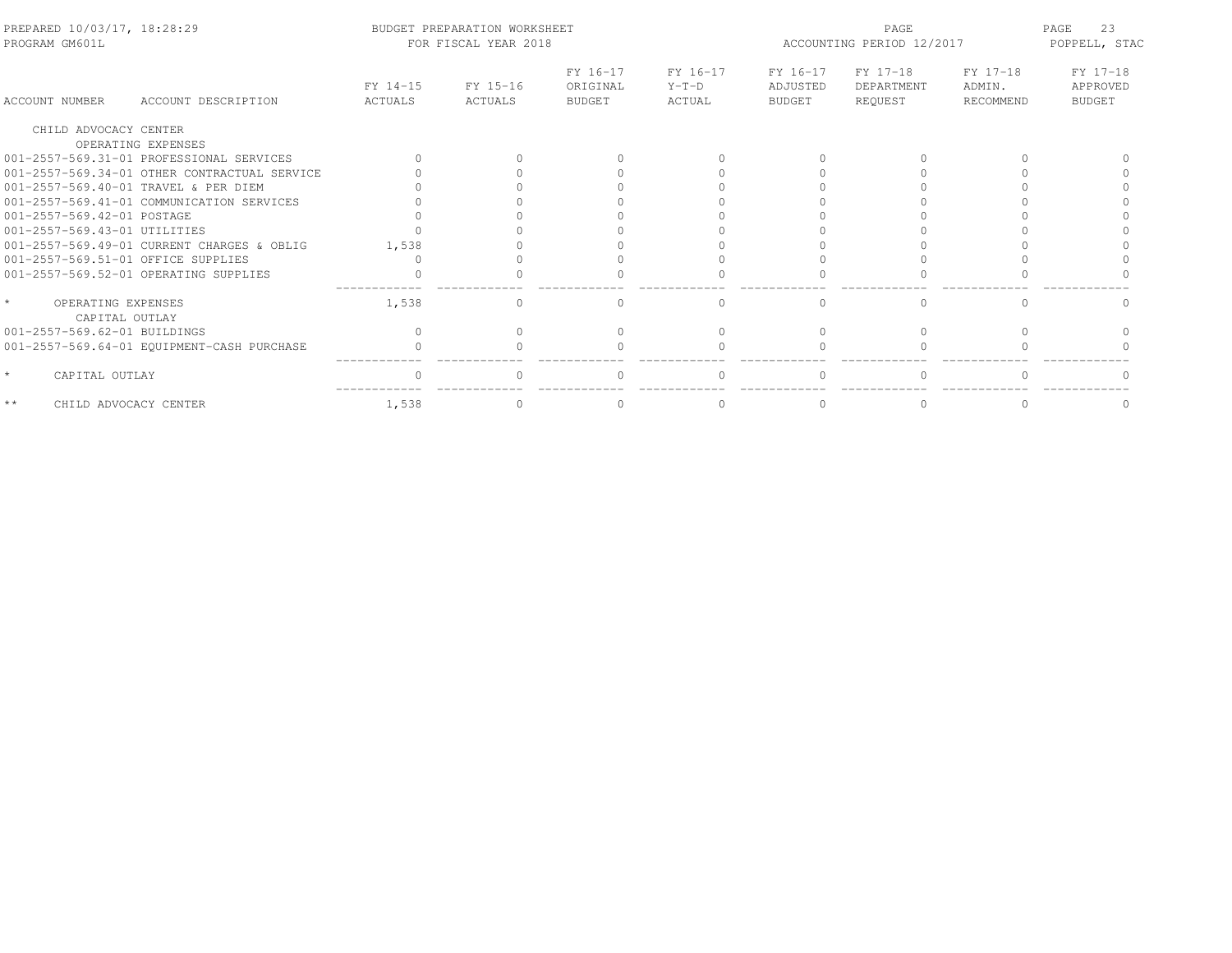| PREPARED 10/03/17, 18:28:29<br>PROGRAM GM601L   | BUDGET PREPARATION WORKSHEET<br>FOR FISCAL YEAR 2018                               |                            |                     |                                       |                               |                                       | PAGE<br>ACCOUNTING PERIOD 12/2017 |                                 |                                       |  |
|-------------------------------------------------|------------------------------------------------------------------------------------|----------------------------|---------------------|---------------------------------------|-------------------------------|---------------------------------------|-----------------------------------|---------------------------------|---------------------------------------|--|
| <b>ACCOUNT NUMBER</b>                           | ACCOUNT DESCRIPTION                                                                | FY 14-15<br><b>ACTUALS</b> | FY 15-16<br>ACTUALS | FY 16-17<br>ORIGINAL<br><b>BUDGET</b> | FY 16-17<br>$Y-T-D$<br>ACTUAL | FY 16-17<br>ADJUSTED<br><b>BUDGET</b> | FY 17-18<br>DEPARTMENT<br>REQUEST | FY 17-18<br>ADMIN.<br>RECOMMEND | FY 17-18<br>APPROVED<br><b>BUDGET</b> |  |
| GEN SVCS/PURCHASING                             |                                                                                    |                            |                     |                                       |                               |                                       |                                   |                                 |                                       |  |
|                                                 | PERSONAL SERVICES                                                                  |                            |                     |                                       |                               |                                       |                                   |                                 |                                       |  |
|                                                 | 001-2558-513.12-11 REGULAR SALARIES & WAGES                                        | 147,263                    | 128,155             | 139,359                               | 138,665                       | 139,359                               | 142,069                           | 142,069                         | 142,069                               |  |
| 001-2558-513.12-12 OVERTIME                     |                                                                                    | $\circ$                    | 0                   | $\circ$                               | $\circ$                       | $\mathbf{0}$                          | $\circ$                           | $\mathbf 0$                     | $\circ$                               |  |
|                                                 | 001-2558-513.13-11 SALARIES & WAGES - OPS                                          | $\Omega$                   | $\Omega$            | $\Omega$                              | $\circ$                       | $\Omega$                              | $\mathbf{0}$                      | $\circ$                         | $\circ$                               |  |
| 001-2558-513.15-11 EXPERIENCE PAY               |                                                                                    | 1,000                      | 1,000               | 600                                   | 600                           | 600                                   | 600                               | 600                             | 600                                   |  |
|                                                 | 001-2558-513.21-13 FICA TAXES MATCHING                                             | 10,774                     | 9,580               | 10,661                                | 10,304                        | 10,661                                | 10,868                            | 10,868                          | 10,868                                |  |
|                                                 | 001-2558-513.22-13 RETIREMENT CONTRIBUTIONS                                        | 10,948                     | 9,457               | 10,567                                | 10,621                        | 10,567                                | 11,408                            | 11,408                          | 11,408                                |  |
|                                                 | 001-2558-513.23-13 LIFE & HEALTH INSURANCE                                         | 28,756                     | 26,323              | 24,900                                | 23,530                        | 24,900                                | 24,500                            | 29,869                          | 29,869                                |  |
| $\star$<br>PERSONAL SERVICES                    |                                                                                    | 198,741                    | 174,515             | 186,087                               | 183,720                       | 186,087                               | 189,445                           | 194,814                         | 194,814                               |  |
|                                                 | OPERATING EXPENSES                                                                 |                            |                     |                                       |                               |                                       |                                   |                                 |                                       |  |
|                                                 | 001-2558-513.34-23 UNIFORM RENTAL-EMPLOYER                                         | $\Omega$                   | $\Omega$            | $\Omega$                              | $\Omega$                      | $\Omega$                              | $\Omega$                          | $\Omega$                        | $\Omega$                              |  |
|                                                 | 001-2558-513.40-01 TRAVEL & PER DIEM                                               | 1,019                      | $\Omega$<br>$\circ$ | $\Omega$<br>$\Omega$                  | $\Omega$                      | $\Omega$<br>$\cap$                    | $\Omega$                          | $\Omega$<br>$\circ$             | $\Omega$                              |  |
|                                                 | 001-2558-513.41-01 COMMUNICATIONS SERVICES                                         | $\mathbf{0}$<br>31         | 43                  |                                       | $\circ$<br>177                | 400                                   | $\circ$                           |                                 | $\circ$<br>100                        |  |
| 001-2558-513.42-01 POSTAGE                      |                                                                                    | $\Omega$                   | $\Omega$            | 400<br>$\Omega$                       | $\Omega$                      | $\Omega$                              | 400<br>$\overline{0}$             | 100<br>$\Omega$                 | $\Omega$                              |  |
| 001-2558-513.43-01 UTILITIES                    |                                                                                    |                            |                     |                                       |                               |                                       |                                   |                                 |                                       |  |
|                                                 | 001-2558-513.44-01 RENTALS AND LEASES<br>001-2558-513.46-01 REPAIR & MAINT - OTHER | 1,135<br>$\mathbf{0}$      | 1,976<br>$\Omega$   | 3,250<br>$\Omega$                     | 1,892<br>$\circ$              | 3,250<br>$\Omega$                     | 3,250<br>$\mathbf{0}$             | 2,000<br>$\Omega$               | 2,000<br>$\Omega$                     |  |
|                                                 | 001-2558-513.46-04 R & M - FLEET MAINTENANCE                                       | 396                        | 53                  | 1,500                                 | 224                           | 1,500                                 | 1,500                             | 1,500                           | 1,500                                 |  |
|                                                 | 001-2558-513.46-08 R & M - CENTRAL STORES                                          | $\Omega$                   | $\circ$             | $\Omega$                              | $\circ$                       | $\cap$                                | $\mathbf{0}$                      | $\Omega$                        | $\Omega$                              |  |
|                                                 | 001-2558-513.47-01 PRINTING & BINDING                                              | $\bigcap$                  | 111                 | 600                                   | 231                           | 600                                   | 600                               | 150                             | 150                                   |  |
|                                                 | 001-2558-513.49-01 CEN STORES/OFF RD FUEL TX                                       | 590                        | $\Omega$            | $\Omega$                              | $\Omega$                      | $\Omega$                              | $\mathbf{0}$                      | $\Omega$                        | $\Omega$                              |  |
|                                                 | 001-2558-513.49-04 CS P-CARD FLOW THROUGH                                          | $\Omega$                   | $\Omega$            | $\Omega$                              | $\Omega$                      | $\cap$                                | $\Omega$                          | $\cap$                          | $\Omega$                              |  |
| 001-2558-513.49-22 OUTSIDE VENDORS              |                                                                                    | 2,131                      | 3,044               | $\Omega$                              | $144-$                        | $\cap$                                | $\Omega$                          | $\Omega$                        | $\Omega$                              |  |
| 001-2558-513.51-01 OFFICE SUPPLIES              |                                                                                    | 677                        | 1,028               | 2,000                                 | 915                           | 2,000                                 | 2,000                             | 1,500                           | 1,500                                 |  |
|                                                 | 001-2558-513.52-01 OPERATING SUPPLIES                                              | 1,063                      | 203                 | 3,500                                 | $\circ$                       | 3,500                                 | 3,500                             | 1,500                           | 1,500                                 |  |
|                                                 | 001-2558-513.52-02 GAS, OIL & LUBRICANTS                                           | 507                        | 250                 | 900                                   | 614                           | 900                                   | 900                               | 900                             | 900                                   |  |
|                                                 | 001-2558-513.52-09 CEN STRS/OBSOLETE INVNTRY                                       | 3.566                      | $\Omega$            | $\Omega$                              | $\Omega$                      | $\Omega$                              | $\mathbf{0}$                      | $\Omega$                        | $\circ$                               |  |
|                                                 | 001-2558-513.52-10 OPER SUPPLIES - INVENTORY                                       | $\Omega$                   | $\Omega$            | $\Omega$                              | $274-$                        | $\Omega$                              | $\mathbf{0}$                      | $\circ$                         | $\Omega$                              |  |
|                                                 | 001-2558-513.54-01 BOOKS/PUBLICATIONS/SUBSCR                                       | 94                         | 446                 | 250                                   | 94                            | 250                                   | 250                               | 500                             | 500                                   |  |
|                                                 | 001-2558-513.54-02 DUES & MEMBERSHIPS                                              | $\circ$                    | $\circ$             | $\Omega$                              | $\mathbf{0}$                  | $\Omega$                              | $\mathbf{0}$                      | $\Omega$                        | $\circ$                               |  |
| 001-2558-513.54-03 TRAINING                     |                                                                                    | $\Omega$                   | $\Omega$            | $\Omega$                              | $\Omega$                      | $\cap$                                | $\Omega$                          | $\Omega$                        | $\Omega$                              |  |
| $\star$<br>OPERATING EXPENSES<br>CAPITAL OUTLAY |                                                                                    | 11,209                     | 7,154               | 12,400                                | 3,729                         | 12,400                                | 12,400                            | 8,150                           | 8,150                                 |  |
|                                                 | 001-2558-513.63-01 IMPR OTHER THAN BUILDINGS                                       | $\circ$                    | 0                   | $\mathbf 0$                           | $\circ$                       | $\Omega$                              | $\circ$                           | $\Omega$                        | $\circ$                               |  |
|                                                 | 001-2558-513.64-01 EQUIPMENT-CASH PURCHASE                                         | $\circ$                    | $\Omega$            | $\Omega$                              | $\Omega$                      |                                       | $\Omega$                          | $\Omega$                        | $\cap$                                |  |
| $\star$<br>CAPITAL OUTLAY                       |                                                                                    | $\Omega$                   | $\cap$              |                                       | $\cap$                        |                                       | U                                 |                                 | $\cap$                                |  |
| $* *$<br>GEN SVCS/PURCHASING                    |                                                                                    | 209,950                    | 181,669             | 198,487                               | 187,449                       | 198,487                               | 201,845                           | 202,964                         | 202,964                               |  |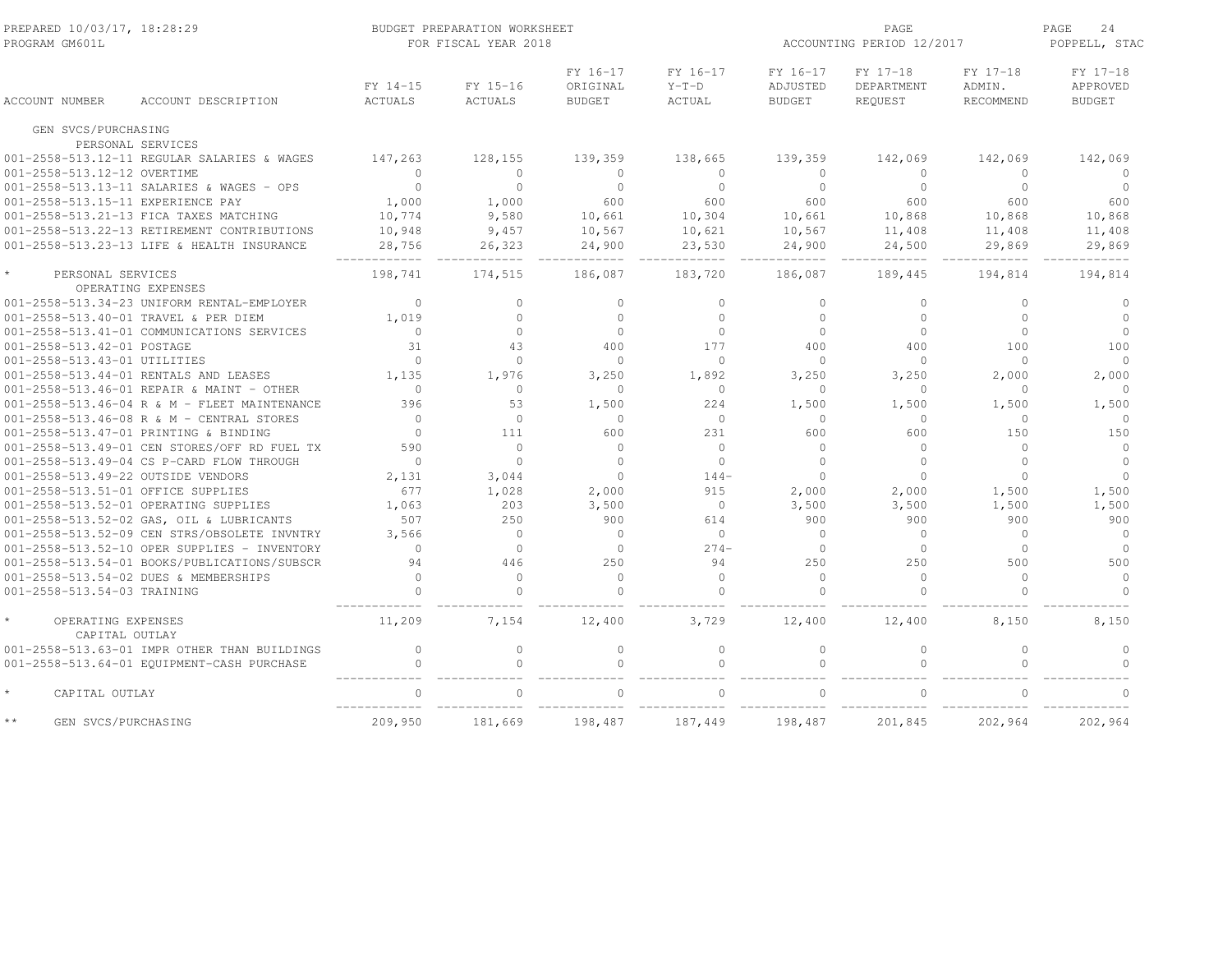| PREPARED 10/03/17, 18:28:29<br>PROGRAM GM601L      |                     | BUDGET PREPARATION WORKSHEET<br>FOR FISCAL YEAR 2018 |                                       |                               | ACCOUNTING PERIOD 12/2017             | PAGE<br>25<br>POPPELL, STAC       |                                 |                                       |
|----------------------------------------------------|---------------------|------------------------------------------------------|---------------------------------------|-------------------------------|---------------------------------------|-----------------------------------|---------------------------------|---------------------------------------|
| ACCOUNT NUMBER<br>ACCOUNT DESCRIPTION              | FY 14-15<br>ACTUALS | FY 15-16<br>ACTUALS                                  | FY 16-17<br>ORIGINAL<br><b>BUDGET</b> | FY 16-17<br>$Y-T-D$<br>ACTUAL | FY 16-17<br>ADJUSTED<br><b>BUDGET</b> | FY 17-18<br>DEPARTMENT<br>REOUEST | FY 17-18<br>ADMIN.<br>RECOMMEND | FY 17-18<br>APPROVED<br><b>BUDGET</b> |
| VETERANS SERVICE                                   |                     |                                                      |                                       |                               |                                       |                                   |                                 |                                       |
| PERSONAL SERVICES                                  |                     |                                                      |                                       |                               |                                       |                                   |                                 |                                       |
| 001-2991-553.12-11 REGULAR SALARIES & WAGES        | 71,067              | 65,011                                               | 65,565                                | 60,316                        | 64,965                                | 65,967                            | 65,565                          | 65,565                                |
| 001-2991-553.12-12 OVERTIME                        | $\Omega$            | $\Omega$                                             | $\Omega$                              | 650                           | $\Omega$                              | $\Omega$                          | 700                             | 700                                   |
| 001-2991-553.13-11 SALARIES & WAGES - OPS          | $\Omega$            | $\Omega$                                             | $\Omega$                              | 1,090                         | 600                                   | 600                               | $\Omega$                        | $\Omega$                              |
| 001-2991-553.15-11 EXPERIENCE PAY                  | $\Omega$            | $\Omega$                                             | 700                                   | $\bigcirc$                    | 700                                   | 700                               | $\Omega$                        | $\Omega$                              |
| 001-2991-553.21-13 FICA TAXES MATCHING             | 5,255               | 4,787                                                | 5,016                                 | 4,628                         | 5,016                                 | 5,046                             | 5,016                           | 5,016                                 |
| 001-2991-553.22-13 RETIREMENT CONTRIBUTIONS        | 4,840               | 3,627                                                | 4,972                                 | 3,510                         | 4,972                                 | 5,297                             | 5,265                           | 5,265                                 |
| 001-2991-553.23-13 LIFE & HEALTH INSURANCE         | 14,739              | 15,905                                               | 14,000                                | 9,367                         | 14,000                                | 14,000                            | 17,068                          | 17,068                                |
| $\star$<br>PERSONAL SERVICES<br>OPERATING EXPENSES | 95,901              | 89,330                                               | 90,253                                | 79,561                        | 90,253                                | 91,610                            | 93,614                          | 93,614                                |
| 001-2991-553.40-01 TRAVEL & PER DIEM               | 4,323               | 4,484                                                | 4,308                                 | 5,535                         | 4,308                                 | 4,484                             | 4,494                           | 4,494                                 |
| 001-2991-553.42-01 POSTAGE                         | 739                 | 1,415                                                | 800                                   | 879                           | 800                                   | 800                               | 1,200                           | 1,200                                 |
| 001-2991-553.44-01 RENTALS AND LEASES              | 1,460               | 1,796                                                | 3,075                                 | 694                           | 3,075                                 | 3,075                             | 2,500                           | 2,500                                 |
| 001-2991-553.46-01 REPAIR & MAINT - OTHER          | $\circ$             | $\circ$                                              | 700                                   | $\overline{0}$                | 700                                   | 700                               | 500                             | 500                                   |
| $001-2991-553.46-04$ R & M - FLEET MAINTENANCE     | $\circ$             | 1,414                                                | 400                                   | 126                           | 400                                   | 400                               | 500                             | 500                                   |
| 001-2991-553.47-01 PRINTING & BINDING              | 108                 | 59                                                   | 100                                   | $\Omega$                      | 100                                   | 100                               | 100                             | 100                                   |
| 001-2991-553.51-01 OFFICE SUPPLIES                 | 1,108               | $\Omega$                                             | 700                                   | 200                           | 700                                   | 700                               | 500                             | 500                                   |
| 001-2991-553.52-01 OPERATING SUPPLIES              | 1,319               | 146                                                  | 1,200                                 | 88                            | 1,200                                 | 1,200                             | 1,200                           | 1,200                                 |
| 001-2991-553.52-02 GAS, OIL & LUBRICANTS           | 605                 | 582                                                  | 700                                   | 379                           | 700                                   | 700                               | 700                             | 700                                   |
| 001-2991-553.52-10 OPER SUPPLIES - INVENTORY       | $\Omega$            | $\Omega$                                             | 200                                   | $\Omega$                      | 200                                   | 200                               | $\Omega$                        | $\overline{0}$                        |
| 001-2991-553.54-01 BOOKS/PUBLICATIONS/SUBSCR       | $\circ$             | $\Omega$                                             | $\circ$                               | $\Omega$                      | $\bigcirc$                            | 100                               | $\Omega$                        | $\Omega$                              |
| 001-2991-553.54-02 DUES & MEMBERSHIPS              | $\Omega$            | $\Omega$                                             | 450                                   | $\Omega$                      | 450                                   | 450                               | 400                             | 400                                   |
| 001-2991-553.54-03 TRAINING                        |                     | 159                                                  | 950                                   | $\bigcap$                     | 950                                   | 950                               | 950                             | 950                                   |
| $\star$<br>OPERATING EXPENSES<br>CAPITAL OUTLAY    | 9,662               | 10,055                                               | 13,583                                | 7,901                         | 13,583                                | 13,859                            | 13,044                          | 13,044                                |
| 001-2991-553.64-01 EQUIPMENT-CASH PURCHASE         | $\circ$             | $\Omega$                                             | $\bigcap$                             | $\Omega$                      | $\bigcap$                             | $\mathbf{0}$                      | $\Omega$                        | $\Omega$                              |
| $\star$<br>CAPITAL OUTLAY                          | $\mathbf{0}$        | $\Omega$                                             | $\Omega$                              | $\mathbf{0}$                  |                                       | $\mathbf{0}$                      | $\Omega$                        | $\Omega$                              |
| $\star\star$<br>VETERANS SERVICE                   | 105,563             | 99,385                                               | 103,836                               | 87,462                        | 103,836                               | 105,469                           | 106,658                         | 106,658                               |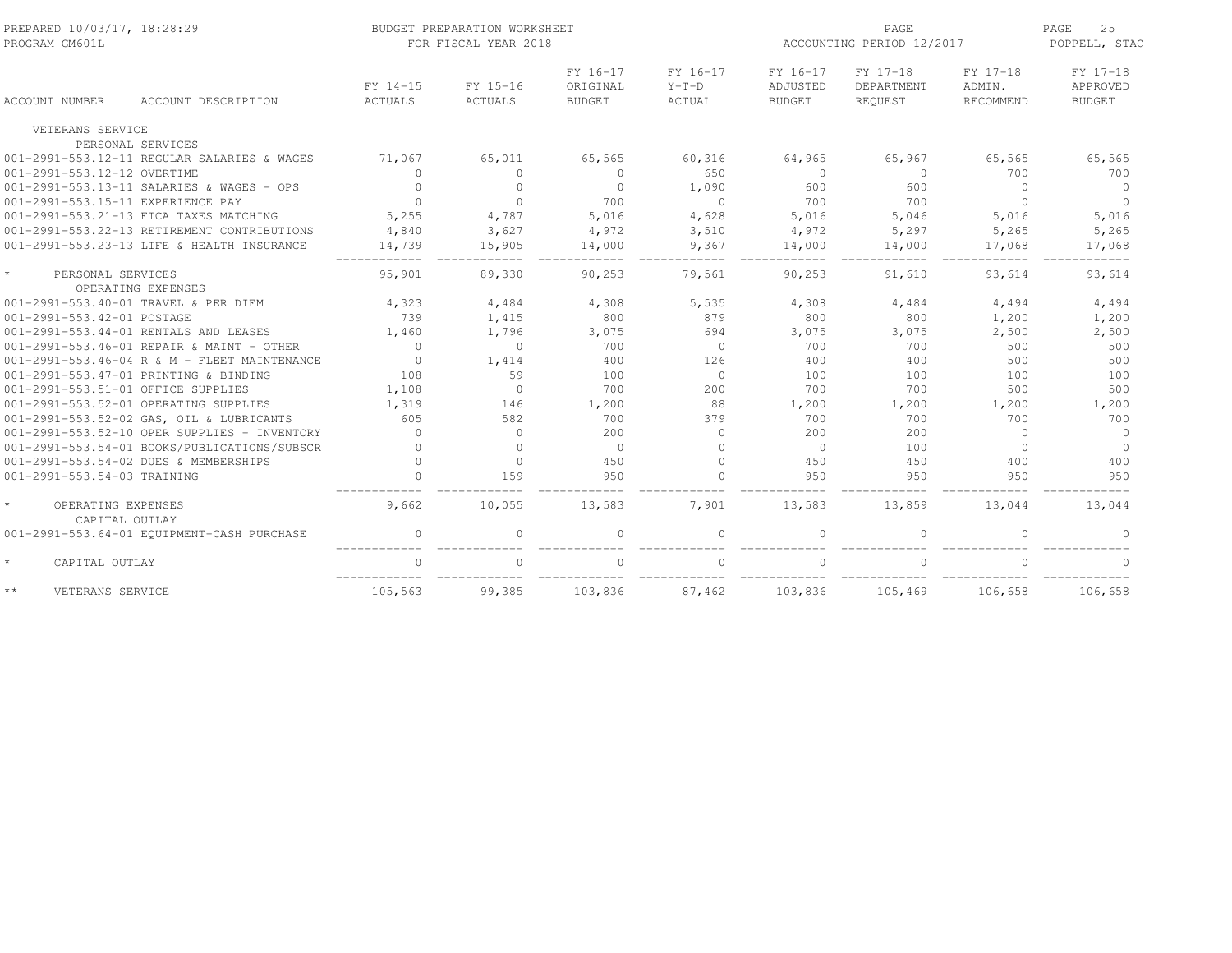| PREPARED 10/03/17, 18:28:29<br>PROGRAM GM601L                                           |                            | BUDGET PREPARATION WORKSHEET<br>FOR FISCAL YEAR 2018 |                                       |                               |                                       | PAGE<br>ACCOUNTING PERIOD 12/2017        |                                 | 26<br>PAGE<br>POPPELL, STAC           |
|-----------------------------------------------------------------------------------------|----------------------------|------------------------------------------------------|---------------------------------------|-------------------------------|---------------------------------------|------------------------------------------|---------------------------------|---------------------------------------|
| ACCOUNT DESCRIPTION<br><b>ACCOUNT NUMBER</b>                                            | FY 14-15<br><b>ACTUALS</b> | FY 15-16<br><b>ACTUALS</b>                           | FY 16-17<br>ORIGINAL<br><b>BUDGET</b> | FY 16-17<br>$Y-T-D$<br>ACTUAL | FY 16-17<br>ADJUSTED<br><b>BUDGET</b> | FY 17-18<br>DEPARTMENT<br><b>REQUEST</b> | FY 17-18<br>ADMIN.<br>RECOMMEND | FY 17-18<br>APPROVED<br><b>BUDGET</b> |
| P & D/BLDGS & INSPECTIONS                                                               |                            |                                                      |                                       |                               |                                       |                                          |                                 |                                       |
| PERSONAL SERVICES                                                                       |                            |                                                      |                                       |                               |                                       |                                          |                                 |                                       |
| 001-3440-524.12-11 REGULAR SALARIES & WAGES                                             | 676,381<br>73              | 709,382<br>$\circ$                                   | 728,136<br>1,500                      | 607,278                       | 728,136<br>2,981                      | 652,453<br>1,500                         | 657,967                         | 657,967                               |
| 001-3440-524.12-12 SALARIES/WAGES-OVERTIME<br>001-3440-524.13-11 SALARIES & WAGES - OPS | 9,653                      | 8,982                                                | $\Omega$                              | 5,681<br>480                  | $\overline{0}$                        | $\Omega$                                 | 1,500<br>$\circ$                | 1,500<br>$\overline{0}$               |
| 001-3440-524.15-11 EXPERIENCE PAY                                                       | 3,300                      | 1,300                                                | 3,500                                 | 1,900                         | 3,500                                 | 3,500                                    | 3,500                           | 3,500                                 |
| 001-3440-524.21-13 FICA TAXES MATCHING                                                  | 50,281                     | 52,986                                               | 55,702                                | 44,821                        | 54,221                                | 49,913                                   | 50,335                          | 50,335                                |
| 001-3440-524.22-13 RETIREMENT CONTRIBUTIONS                                             | 48,364                     | 50,495                                               | 57,849                                | 50,739                        | 57,849                                | 55,493                                   | 55,936                          | 55,936                                |
| 001-3440-524.23-13 LIFE & HEALTH INSURANCE                                              | 126,735                    | 138,916                                              | 126,000                               | 97,547                        | 126,000                               | 112,000                                  | 145,078                         | 145,078                               |
| PERSONAL SERVICES                                                                       | 914,787                    | 962,061                                              | 972,687                               | 808,446                       | 972,687                               | 874,859                                  | 914,316                         | 914,316                               |
| OPERATING EXPENSES                                                                      |                            |                                                      |                                       |                               |                                       |                                          |                                 |                                       |
| 001-3440-524.31-01 PROFESSIONAL SERVICES                                                | $\Omega$                   | $\circ$                                              | 500                                   | $\Omega$                      | $\mathbf{0}$                          | $\circ$                                  | $\Omega$                        | $\overline{0}$                        |
| 001-3440-524.34-01 OTHER CONTRACTUAL SERVICE                                            | $\Omega$                   | 400                                                  | $\circ$                               | $\mathbf{0}$                  | $\mathbf{0}$                          | $\mathbf{0}$                             | $\circ$                         | $\Omega$                              |
| 001-3440-524.34-27 CONTR SVCS.-BLDG DEMOLISH                                            | $\circ$                    | $\mathbf{0}$                                         | $\Omega$                              | $\Omega$                      | $\Omega$                              | $\Omega$                                 | $\Omega$                        | $\Omega$                              |
| 001-3440-524.40-01 TRAVEL & PER DIEM                                                    | 4,069                      | 8,271                                                | 3,500                                 | 6,336                         | 4,000                                 | 3,500                                    | 3,500                           | 3,500                                 |
| 001-3440-524.41-01 COMMUNICATIONS SERVICES                                              | 10,855                     | 7,997                                                | 8,096                                 | 7,422                         | 8,596                                 | 9,000                                    | 500                             | 500                                   |
| 001-3440-524.42-01 POSTAGE                                                              | 2,187                      | 1,940                                                | 3,250                                 | 2,860                         | 3,250                                 | 3,250                                    | 3,250                           | 3,250                                 |
| 001-3440-524.44-01 RENTALS AND LEASES                                                   | 4,935                      | 5,156                                                | 3,000                                 | 3,623                         | 4,000                                 | 4,500                                    | 4,500                           | 4,500                                 |
| 001-3440-524.46-01 REPAIR & MAINT - OTHER                                               | $\circ$                    | $\circ$                                              | $\circ$                               | $\circ$                       | $\mathbf{0}$                          | $\mathbf{0}$                             | $\circ$                         | $\overline{0}$                        |
| 001-3440-524.46-04 R & M - FLEET MAINTENANCE                                            | 16,253                     | 9,734                                                | 13,000                                | 8,020                         | 13,000                                | 13,600                                   | 12,000                          | 12,000                                |
| 001-3440-524.47-01 PRINTING & BINDING                                                   | 1,429                      | 718                                                  | 2,700                                 | 238                           | 2,700                                 | 2,700                                    | 2,500                           | 2,500                                 |
| 001-3440-524.49-01 CURRENT CHARGES & OBLIG                                              | 2,695                      | 2,695                                                | 2,700                                 | 2,695                         | 2,700                                 | 2,700                                    | 2,700                           | 2,700                                 |
| 001-3440-524.49-16 BLDG INSPECT IMPROVEMENTS                                            | $\overline{4}$             | $\circ$                                              | 600                                   | $\circ$                       | 600                                   | $\Omega$                                 | $\Omega$                        | $\overline{0}$                        |
| 001-3440-524.49-50 LEGAL ADVERTISEMENTS                                                 | 531                        | 352                                                  | 2,000                                 | 36                            | 2,000                                 | $\mathbf{0}$                             | 500                             | 500                                   |
| 001-3440-524.51-01 OFFICE SUPPLIES                                                      | 2,408                      | 6,463                                                | 8,000                                 | 6,024                         | 8,000                                 | 7,596                                    | 7,596                           | 7,596                                 |
| 001-3440-524.52-01 OPERATING SUPPLIES                                                   | 13,360                     | 20,795                                               | 9,500                                 | 7,865                         | 6,500                                 | 9,000                                    | 8,000                           | 8,000                                 |
| 001-3440-524.52-02 GAS, OIL & LUBRICANTS                                                | 15,060                     | 8,871                                                | 15,500                                | 7,715                         | 15,500                                | 16,500                                   | 10,000                          | 10,000                                |
| 001-3440-524.52-10 OPER SUPPLIES - INVENTORY                                            | 3,119                      | 3,983                                                | 3,500                                 | 14,836                        | 17,161                                | 3,650                                    | 3,500                           | 3,500                                 |
| 001-3440-524.54-01 BOOKS/PUBLICATIONS/SUBSCR                                            | 5,852                      | 1,404                                                | 5,000                                 | 30                            | 3,000                                 | 5,000                                    | 4,500                           | 4,500                                 |
| 001-3440-524.54-02 DUES & MEMBERSHIPS                                                   | 2,973                      | 7,465                                                | 3,045                                 | 2,874                         | 3,545                                 | 3,045                                    | 3,045                           | 3,045                                 |
| 001-3440-524.54-03 TRAINING                                                             | 4,490                      | 7,545                                                | 10,000                                | 7,445                         | 6,339                                 | 9,850                                    | 21,800                          | 21,800                                |
| OPERATING EXPENSES<br>CAPITAL OUTLAY                                                    | 90,220                     | 93,789                                               | 93,891                                | 78,019                        | 100,891                               | 93,891                                   | 87,891                          | 87,891                                |
| 001-3440-524.64-01 EQUIPMENT-CASH PURCHASE                                              | $\circ$                    | $\circ$                                              | $\Omega$                              | $\circ$                       | $\Omega$                              | $\mathbf{0}$                             | $\Omega$                        | $\Omega$                              |
| $\star$<br>CAPITAL OUTLAY                                                               | $\Omega$                   | $\Omega$                                             |                                       | $\Omega$                      | $\cap$                                | $\Omega$                                 | $\cap$                          | $\Omega$                              |
| $\star$ $\star$<br>P & D/BLDGS & INSPECTIONS                                            | 1,005,007                  | 1,055,850                                            | 1,066,578                             | 886,465                       | 1,073,578                             | 968,750                                  | 1,002,207                       | 1,002,207                             |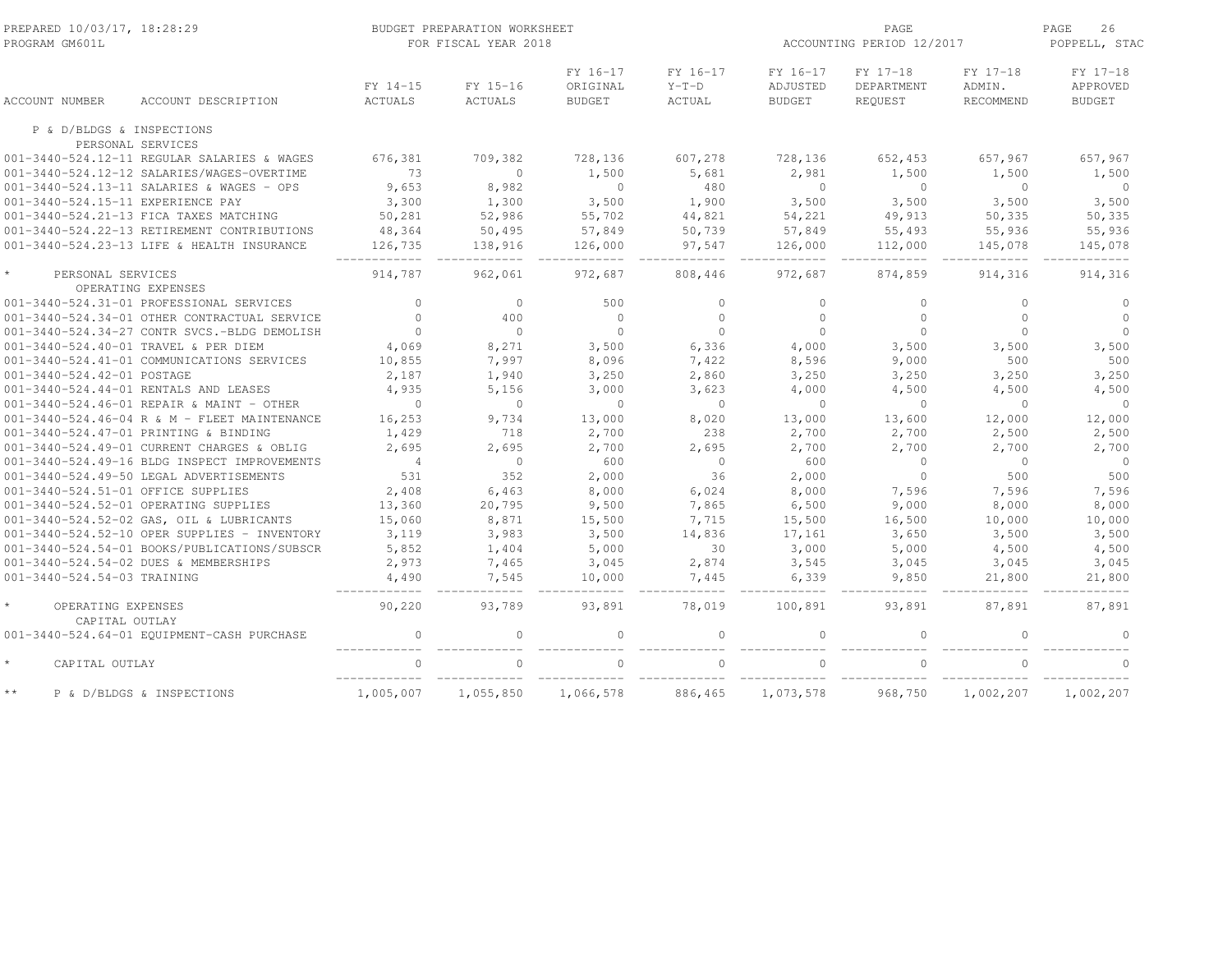| PREPARED 10/03/17, 18:28:29<br>PROGRAM GM601L   |                     | BUDGET PREPARATION WORKSHEET<br>FOR FISCAL YEAR 2018 |                                       |                               |                                       | PAGE<br>ACCOUNTING PERIOD 12/2017 |                                 | PAGE<br>27<br>POPPELL, STAC           |
|-------------------------------------------------|---------------------|------------------------------------------------------|---------------------------------------|-------------------------------|---------------------------------------|-----------------------------------|---------------------------------|---------------------------------------|
| <b>ACCOUNT NUMBER</b><br>ACCOUNT DESCRIPTION    | FY 14-15<br>ACTUALS | FY 15-16<br>ACTUALS                                  | FY 16-17<br>ORIGINAL<br><b>BUDGET</b> | FY 16-17<br>$Y-T-D$<br>ACTUAL | FY 16-17<br>ADJUSTED<br><b>BUDGET</b> | FY 17-18<br>DEPARTMENT<br>REQUEST | FY 17-18<br>ADMIN.<br>RECOMMEND | FY 17-18<br>APPROVED<br><b>BUDGET</b> |
| P & D/ZONING & ADMIN                            |                     |                                                      |                                       |                               |                                       |                                   |                                 |                                       |
| PERSONAL SERVICES                               |                     |                                                      |                                       |                               |                                       |                                   |                                 |                                       |
| 001-3441-515.12-11 REGULAR SALARIES & WAGES     | 280,446             | 280,241                                              | 282,541                               | 261,784                       | 282,541                               | 259,826                           | 259,826                         | 259,826                               |
| 001-3441-515.12-12 SALARY/WAGES - OVERTIME      | $\Omega$            | 61                                                   | $\Omega$                              | 5,008                         | $\Omega$                              | $\Omega$                          | $\Omega$                        | $\Omega$                              |
| 001-3441-515.13-11 SALARIES & WAGES - OPS       | $\Omega$            | $\Omega$                                             | $\Omega$                              | $\Omega$                      | $\Omega$                              | $\Omega$                          | $\Omega$                        | $\Omega$                              |
| 001-3441-515.15-11 EXPERIENCE PAY               | 700                 | 1,600                                                | 1,600                                 | 1,300                         | 1,600                                 | 1,600                             | 1,600                           | 1,600                                 |
| 001-3441-515.21-13 FICA TAXES MATCHING          | 20,384              | 20,578                                               | 21,614                                | 19,916                        | 21,614                                | 19,877                            | 19,877                          | 19,877                                |
| 001-3441-515.22-13 RETIREMENT CONTRIBUTIONS     | 32,599              | 32,857                                               | 33,654                                | 33,733                        | 33,654                                | 33,663                            | 33,633                          | 33,633                                |
| 001-3441-515.23-13 LIFE & HEALTH INSURANCE      | 41,058              | 40,024                                               | 32,100                                | 27,073                        | 32,100                                | 28,000                            | 34,136                          | 34,136                                |
| PERSONAL SERVICES<br>OPERATING EXPENSES         | 375,187             | 375,361                                              | 371,509                               | 348,814                       | 371,509                               | 342,966                           | 349,072                         | 349,072                               |
| 001-3441-515.31-01 PROFESSIONAL SERVICES        | 71,454              | 38,040                                               | 60,000                                | 24,350                        | 50,392                                | 58,000                            | 58,000                          | 58,000                                |
| 001-3441-515.31-02 COMPREHENSIVE PLANNING GR    | $\circ$             | $\circ$                                              | $\Omega$                              | $\circ$                       | $\circ$                               | $\Omega$                          | $\Omega$                        | $\overline{0}$                        |
| 001-3441-515.40-01 TRAVEL & PER DIEM            | 2,667               | 1,158                                                | 2,500                                 | 1,833                         | 2,500                                 | 2,500                             | 2,200                           | 2,200                                 |
| 001-3441-515.40-02 TRAVEL & PD - ZONING ADJ     | 2,520               | 4,530                                                | 3,850                                 | 1,470                         | 3,850                                 | 3,850                             | 3,500                           | 3,500                                 |
| 001-3441-515.40-04 TRAVEL & PD - PLAN COMM      | 3,480               | 2,610                                                | 3,600                                 | 840                           | 3,600                                 | 3,600                             | 3,400                           | 3,400                                 |
| 001-3441-515.41-01 COMMUNICATION SERVICES       | 628                 | 582                                                  | 1,200                                 | 638                           | 1,200                                 | 1,200                             | 500                             | 500                                   |
| 001-3441-515.42-01 POSTAGE                      | 2,204               | 2,695                                                | 3,000                                 | 2,231                         | 3,000                                 | 3,000                             | 2,750                           | 2,750                                 |
| 001-3441-515.44-01 RENTALS & LEASES             | 2,821               | 2,627                                                | 6,000                                 | 2,871                         | 6,000                                 | 6,000                             | 3,000                           | 3,000                                 |
| 001-3441-515.46-01 REPAIR & MAINT - OTHER       | $\overline{0}$      | $\circ$                                              | 750                                   | $\mathbf{0}$                  | $\overline{0}$                        | $\Omega$                          | $\Omega$                        | $\circ$                               |
| 001-3441-515.46-04 R & M - FLEET MAINTENANCE    | 104                 | 1,092                                                | 750                                   | $\Omega$                      | 750                                   | 1,500                             | 1,200                           | 1,200                                 |
| 001-3441-515.47-01 PRINTING & BINDING           | 161                 | 84                                                   | 2,500                                 | 1,360                         | 2,500                                 | 2,500                             | 500                             | 500                                   |
| 001-3441-515.49-01 CURRENT CHARGES & OBLIG      | $\Omega$            | $\Omega$                                             | 500                                   | $\Omega$                      | 500                                   | $\Omega$                          | $\Omega$                        | $\Omega$                              |
| 001-3441-515.49-11 CURRENT CHGS-COMP PLAN       | $\Omega$            | $\Omega$                                             | $\Omega$                              | $\Omega$                      | $\Omega$                              | $\Omega$                          | $\Omega$                        | $\Omega$                              |
| 001-3441-515.49-50 LEGAL ADVERTISEMENTS         | 6,533               | 8,626                                                | 8,500                                 | 8,487                         | 9,700                                 | 9,000                             | 8,750                           | 8,750                                 |
| 001-3441-515.51-01 OFFICE SUPPLIES              | 6,011               | 4,114                                                | 3,000                                 | 1,006                         | 5,000                                 | 5,000                             | 4,000                           | 4,000                                 |
| 001-3441-515.52-01 OPERATING SUPPLIES           | 3,735               | 2,471                                                | 3,000                                 | 1,977                         | 3,000                                 | 3,000                             | 3,000                           | 3,000                                 |
| 001-3441-515.52-02 GAS, OIL, & LUBRICANTS       | 362                 | 281                                                  | 1,200                                 | 200                           | 1,200                                 | 1,200                             | 750                             | 750                                   |
| 001-3441-515.52-10 OPER SUPPLIES - INVENTORY    | 1,716               | 5,339                                                | 3,000                                 | 1,798                         | 3,158                                 | 3,000                             | 2,000                           | 2,000                                 |
| 001-3441-515.54-01 BOOKS/PUBLICATIONS/SUBSCR    | 110                 | $\circ$                                              | 805                                   | $\circ$                       | 805                                   | 805                               | 805                             | 805                                   |
| 001-3441-515.54-02 DUES & MEMBERSHIPS           | 1,901               | 88                                                   | 1,300                                 | $\circ$                       | 1,300                                 | 1,300                             | 1,300                           | 1,300                                 |
| 001-3441-515.54-03 TRAINING                     | 741                 | 70                                                   | 2,500                                 | $\Omega$                      | 2,500                                 | 2,500                             | 2,500                           | 2,500                                 |
| $\star$<br>OPERATING EXPENSES<br>CAPITAL OUTLAY | 107,148             | 74,407                                               | 107,955                               | 49,061                        | 100,955                               | 107,955                           | 98,155                          | 98,155                                |
| 001-3441-515.64-01 EQUIPMENT - CASH PURCHASE    | $\circ$             | $\Omega$                                             | $\Omega$                              | $\Omega$                      |                                       | $\mathbf{0}$                      | $\Omega$                        |                                       |
| $\star$<br>CAPITAL OUTLAY                       | $\Omega$            | $\cap$                                               |                                       |                               |                                       | $\cap$                            |                                 | $\Omega$                              |
| $\star\star$<br>P & D/ZONING & ADMIN            | 482,335             | 449,768                                              | 479,464                               | 397,875                       | 472,464                               | 450,921                           | 447,227                         | 447,227                               |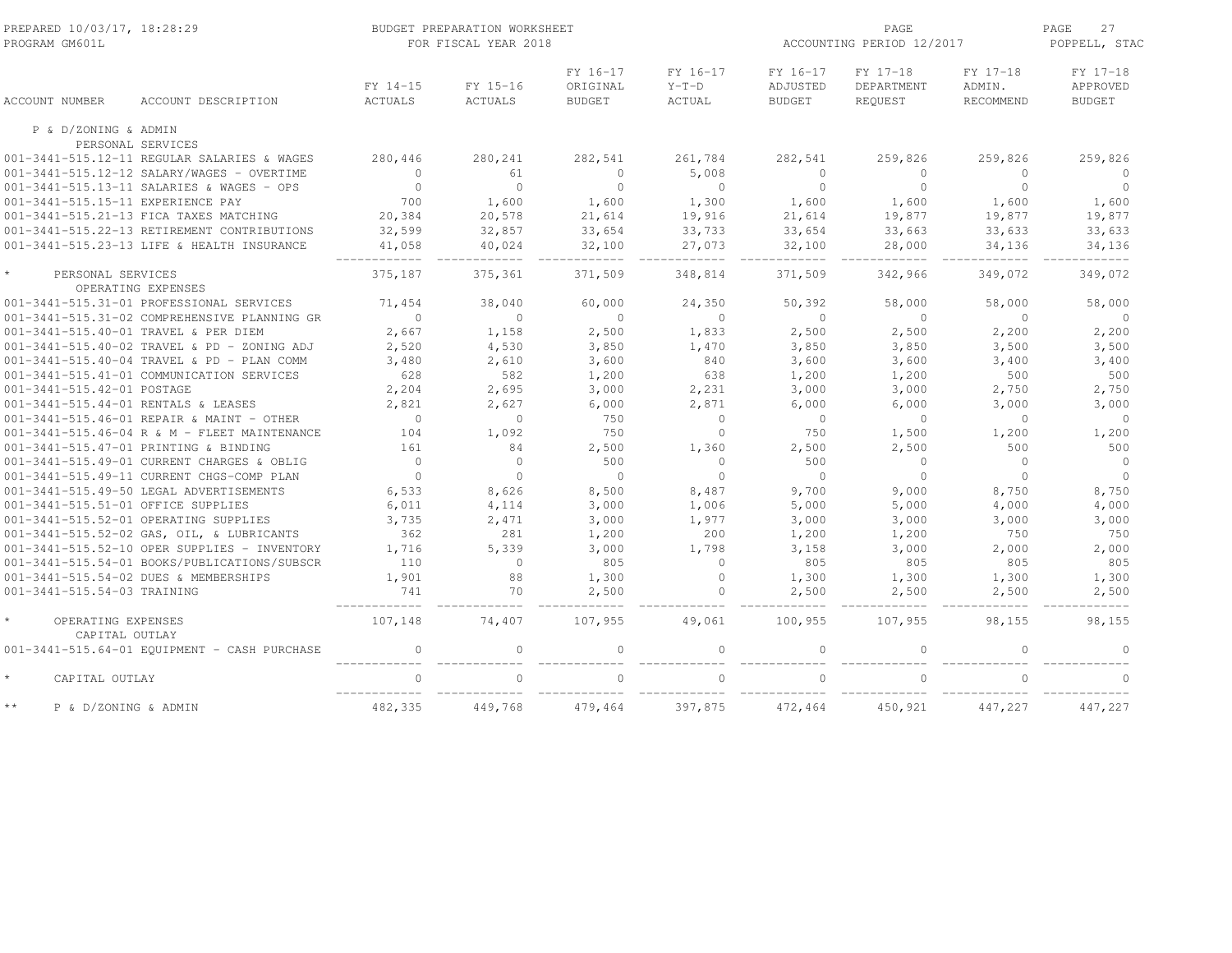| PREPARED 10/03/17, 18:28:29<br>PROGRAM GM601L      |                     | BUDGET PREPARATION WORKSHEET<br>FOR FISCAL YEAR 2018 |                                       |                               |                                       | PAGE<br>ACCOUNTING PERIOD 12/2017 |                                 | PAGE<br>28<br>POPPELL, STAC           |
|----------------------------------------------------|---------------------|------------------------------------------------------|---------------------------------------|-------------------------------|---------------------------------------|-----------------------------------|---------------------------------|---------------------------------------|
| <b>ACCOUNT NUMBER</b><br>ACCOUNT DESCRIPTION       | FY 14-15<br>ACTUALS | FY 15-16<br><b>ACTUALS</b>                           | FY 16-17<br>ORIGINAL<br><b>BUDGET</b> | FY 16-17<br>$Y-T-D$<br>ACTUAL | FY 16-17<br>ADJUSTED<br><b>BUDGET</b> | FY 17-18<br>DEPARTMENT<br>REQUEST | FY 17-18<br>ADMIN.<br>RECOMMEND | FY 17-18<br>APPROVED<br><b>BUDGET</b> |
| P & D/CODES ENFORCEMENT                            |                     |                                                      |                                       |                               |                                       |                                   |                                 |                                       |
| PERSONAL SERVICES                                  |                     |                                                      |                                       |                               |                                       |                                   |                                 |                                       |
| 001-3442-529.12-11 REGULAR SALARIES & WAGES        | 94,743              | 115,240                                              | 120,103                               | 134,170                       | 119,204                               | 143,802                           | 126,520                         | 126,520                               |
| 001-3442-529.12-12 SALARIES & WAGES-OVERTIME       | 787                 | 3,786                                                | $\Omega$                              | 4,410                         | 899                                   | $\Omega$                          | $\Omega$                        |                                       |
| 001-3442-529.13-11 SALARIES & WAGES-OPS            | $\Omega$            | $\Omega$                                             | $\circ$                               | $\circ$                       | $\Omega$                              | $\Omega$                          | $\Omega$                        | $\Omega$                              |
| 001-3442-529.15-11 EXPERIENCE PAY                  | $\Omega$            | 600                                                  | $\Omega$                              | 600                           | $\Omega$                              | $\cap$                            | $\Omega$                        | $\Omega$                              |
| 001-3442-529.21-13 FICA TAXES MATCHING             | 6,482               | 8,785                                                | 9,188                                 | 9,881                         | 9,188                                 | 11,001                            | 9,679                           | 9,679                                 |
| 001-3442-529.22-13 RETIREMENT CONTRIBUTIONS        | 6,884               | 8,720                                                | 9,107                                 | 10,632                        | 9,107                                 | 11,547                            | 10,160                          | 10,160                                |
| 001-3442-529.23-13 LIFE & HEALTH INSURANCE         | 24,438              | 30,196                                               | 28,000                                | 31,021                        | 28,000                                | 35,000                            | 34,136                          | 34,136                                |
| $\star$<br>PERSONAL SERVICES<br>OPERATING EXPENSES | 133,334             | 167,327                                              | 166,398                               | 190,714                       | 166,398                               | 201,350                           | 180,495                         | 180,495                               |
| 001-3442-529.31-01 PROFESSIONAL SERVICES           | 5,713               | 5,400                                                | 5,000                                 | 4,550                         | 6,500                                 | 6,500                             | 5,400                           | 5,400                                 |
| 001-3442-529.34-01 OTHER CONTRACTUAL SERVICE       | $\bigcap$           | $\Omega$                                             | $\Omega$                              | $\Omega$                      | $\Omega$                              | $\bigcap$                         | $\Omega$                        | $\Omega$                              |
| 001-3442-529.34-27 CONTR SVCS.-BLDG DEMOLIT        | 52,370              | 38,785                                               | 25,000                                | 15,000                        | 24,800                                | 25,000                            | 25,000                          | 25,000                                |
| 001-3442-529.40-01 TRAVEL & PER DIEM               | 2,564               | 1,107                                                | 3,250                                 | 610                           | 3,250                                 | 3,250                             | 3,000                           | 3,000                                 |
| 001-3442-529.41-01 COMMUNICATIONS SERVICES         | 6,574               | 4,718                                                | 5,000                                 | 2,768                         | 5,000                                 | 5,000                             | 500                             | 500                                   |
| 001-3442-529.42-01 POSTAGE                         | 4,031               | 6,467                                                | 6,000                                 | 3,149                         | 6,000                                 | 6,000                             | 6,000                           | 6,000                                 |
| 001-3442-529.44-01 RENTALS AND LEASES              | 3,764               | 4,312                                                | 4,200                                 | 4,032                         | 4,200                                 | 3,600                             | 3,600                           | 3,600                                 |
| 001-3442-529.46-01 REPAIR & MAINT - OTHER          | $\circ$             | $\Omega$                                             | $\circ$                               | $\circ$                       | $\Omega$                              | $\Omega$                          | $\Omega$                        | $\circ$                               |
| 001-3442-529.46-04 R&M - FLEET MAINTENANCE         | $\Omega$            | $\circ$                                              | 4,000                                 | $\circ$                       | 4,000                                 | 4,000                             | 1,000                           | 1,000                                 |
| 001-3442-529.47-01 PRINTING AND BINDING            | 944                 | 2,136                                                | 1,000                                 | 732                           | 1,200                                 | 1,200                             | 1,200                           | 1,200                                 |
| 001-3442-529.49-01 CURRENT CHARGES & OBLIG         | $\Omega$            | $\Omega$                                             | 500                                   | $\Omega$                      | 500                                   | $\Omega$                          | $\Omega$                        | $\Omega$                              |
| 001-3442-529.49-50 LEGAL ADVERTISEMENTS            | 51                  | $\Omega$                                             | 500                                   | $\Omega$                      | $\Omega$                              | $\Omega$                          | $\Omega$                        | $\Omega$                              |
| 001-3442-529.51-01 OFFICE SUPPLIES                 | 1,043               | 3,471                                                | 2,500                                 | 1,755                         | 2,500                                 | 2,500                             | 2,500                           | 2,500                                 |
| 001-3442-529.52-01 OPERATING SUPPLIES              | 229                 | 188                                                  | 2,000                                 | 358                           | 2,000                                 | 2,000                             | 1,000                           | 1,000                                 |
| 001-3442-529.52-02 GAS, OIL & LUBRICANTS           | 5,543               | 6,519                                                | 7,500                                 | 4,580                         | 6,500                                 | 6,800                             | 6,800                           | 6,800                                 |
| 001-3442-529.52-10 OPER SUPPLIES - INVENTORY       | 2,167               | 1,518                                                | 3,000                                 | $\circ$                       | 3,000                                 | 3,000                             | 1,800                           | 1,800                                 |
| 001-3442-529.54-01 BOOKS/PUBLICATIONS/SUBSCR       | $\Omega$            | $\Omega$                                             | $\circ$                               | $\circ$                       | $\Omega$                              | $\Omega$                          | $\Omega$                        | $\overline{0}$                        |
| 001-3442-529.54-02 DUES & MEMBERSHIPS              | 35                  | 60                                                   | 325                                   | 95                            | 325                                   | 325                               | 325                             | 325                                   |
| 001-3442-529.54-03 TRAINING                        | 1,095               | $\circ$                                              | 2,200                                 | 605                           | 2,200                                 | 2,800                             | 2,800                           | 2,800                                 |
|                                                    |                     |                                                      |                                       |                               |                                       |                                   |                                 |                                       |
| $\star$<br>OPERATING EXPENSES                      | 86,123              | 74,681                                               | 71,975                                | 38,234                        | 71,975                                | 71,975                            | 60,925                          | 60,925                                |
| CAPITAL OUTLAY                                     |                     |                                                      |                                       |                               |                                       |                                   |                                 |                                       |
| 001-3442-529.64-01 EQUIPMENT CASH PURCHASE         | $\mathbf{0}$        | 0                                                    | $\Omega$                              | $\Omega$                      | $\Omega$                              | $\mathbf{0}$                      | $\Omega$                        | $\Omega$                              |
| $\star$<br>CAPITAL OUTLAY                          | $\cap$              | $\cap$                                               | $\cap$                                | $\cap$                        |                                       | $\cap$                            | $\cap$                          | $\Omega$                              |
| $\star\star$<br>P & D/CODES ENFORCEMENT            | 219,457             | 242,008                                              | 238,373                               | 228,948                       | 238,373                               | 273,325                           | 241,420                         | 241,420                               |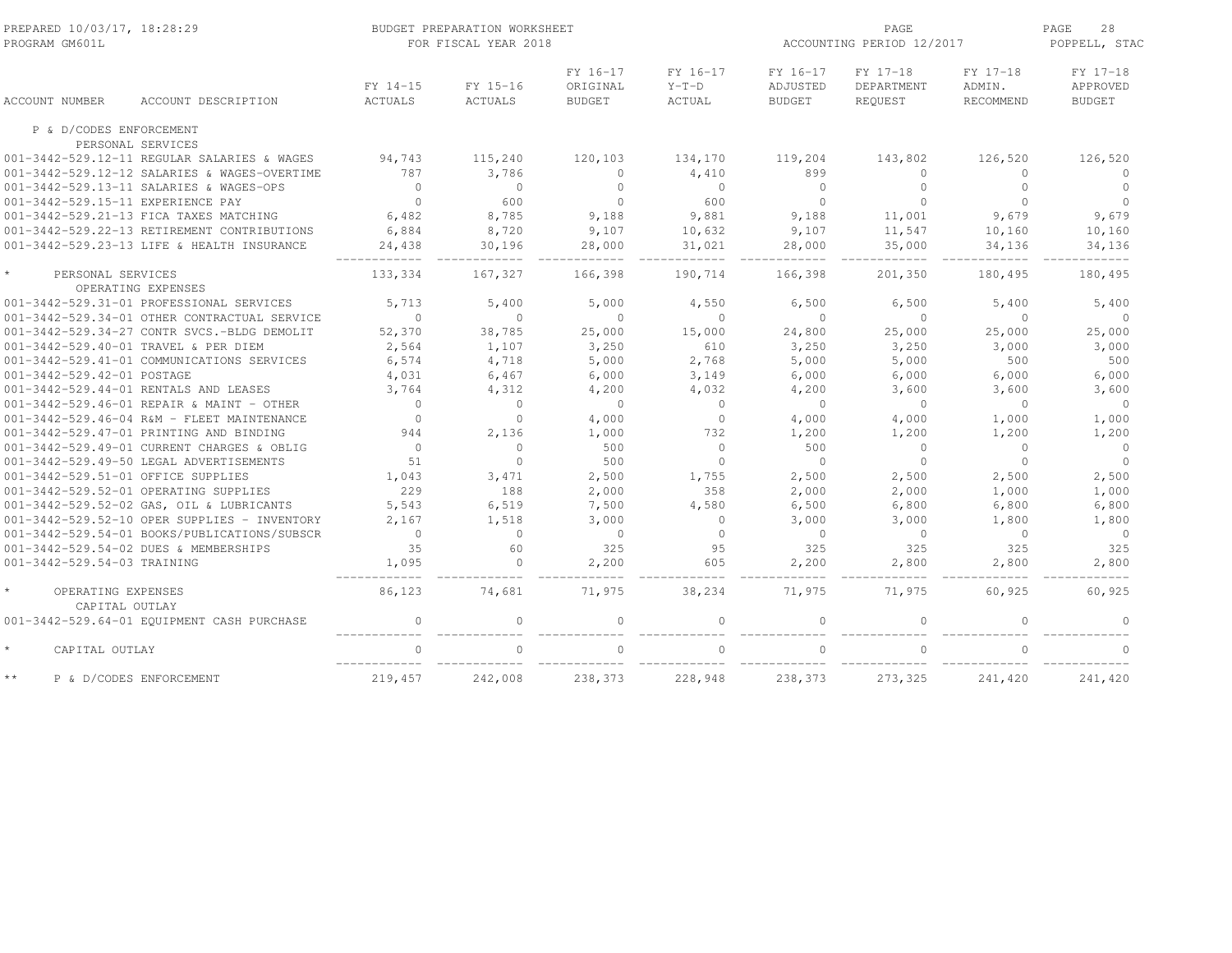| PREPARED 10/03/17, 18:28:29<br>PROGRAM GM601L      |                            | BUDGET PREPARATION WORKSHEET<br>FOR FISCAL YEAR 2018 |                                       |                               | PAGE<br>ACCOUNTING PERIOD 12/2017     |                                   |                                 |                                       |
|----------------------------------------------------|----------------------------|------------------------------------------------------|---------------------------------------|-------------------------------|---------------------------------------|-----------------------------------|---------------------------------|---------------------------------------|
| <b>ACCOUNT NUMBER</b><br>ACCOUNT DESCRIPTION       | FY 14-15<br><b>ACTUALS</b> | FY 15-16<br><b>ACTUALS</b>                           | FY 16-17<br>ORIGINAL<br><b>BUDGET</b> | FY 16-17<br>$Y-T-D$<br>ACTUAL | FY 16-17<br>ADJUSTED<br><b>BUDGET</b> | FY 17-18<br>DEPARTMENT<br>REQUEST | FY 17-18<br>ADMIN.<br>RECOMMEND | FY 17-18<br>APPROVED<br><b>BUDGET</b> |
|                                                    |                            |                                                      |                                       |                               |                                       |                                   |                                 |                                       |
| ANIMAL CONTROL                                     |                            |                                                      |                                       |                               |                                       |                                   |                                 |                                       |
| PERSONAL SERVICES                                  |                            |                                                      |                                       |                               |                                       |                                   |                                 |                                       |
| 001-3445-529.12-11 REGULAR SALARIES & WAGES        | 194,521                    | 170,604                                              | 194,713                               | 167,684                       | 194,713                               | 194,713                           | 197,608                         | 197,608                               |
| 001-3445-529.12-12 SALARIES & WAGES-OVERTIME       | 8,018                      | 8,180                                                | 5,000                                 | 10,727                        | 5,000                                 | 5,000                             | 5,000                           | 5,000                                 |
| 001-3445-529.13-11 SALARIES & WAGES-OPS            | 2,164                      | 20,415                                               | 27,000                                | 7,558                         | 27,000                                | 27,000                            | 25,000                          | 25,000                                |
| 001-3445-529.15-11 EXPERIENCE PAY                  | 1,000                      | 1,300                                                | 1,300                                 | 400                           | 1,300                                 | 1,300                             | 1,300                           | 1,300                                 |
| 001-3445-529.21-13 FICA TAXES MATCHING             | 15,029                     | 14,908                                               | 17,344                                | 13,867                        | 17,344                                | 17,344                            | 17,412                          | 17,412                                |
| 001-3445-529.22-13 RETIREMENT CONTRIBUTIONS        | 14,462                     | 12,856                                               | 15,143                                | 13,658                        | 15,143                                | 16,037                            | 16,269                          | 16,269                                |
| 001-3445-529.23-13 LIFE & HEALTH INSURANCE         | 59,082                     | 42,336                                               | 56,000                                | 41,884                        | 56,000                                | 56,000                            | 68,272                          | 68,272                                |
| $\star$<br>PERSONAL SERVICES<br>OPERATING EXPENSES | 294,276                    | 270,599                                              | 316,500                               | 255,778                       | 316,500                               | 317,394                           | 330,861                         | 330,861                               |
| 001-3445-529.31-01 PROFESSIONAL SERVICES           | 340                        | 14,506                                               | 23,000                                | 7,843                         | 22,400                                | 22,400                            | 22,400                          | 22,400                                |
| 001-3445-529.34-01 OTHER CONTRACTUAL SERVICE       | 2,850                      | 10,664                                               | 6,000                                 | 1,084                         | 6,000                                 | 6,000                             | 5,000                           | 5,000                                 |
| 001-3445-529.40-01 TRAVEL & PER DIEM               | 1,753                      | 1,628                                                | 3,500                                 | 1,160                         | 3,500                                 | 3,500                             | 2,000                           | 2,000                                 |
| 001-3445-529.41-01 COMMUNICATIONS SERVICES         | 6,704                      | 8,531                                                | 9,000                                 | 7,234                         | 9,000                                 | 9,000                             | 500                             | 500                                   |
| 001-3445-529.42-01 POSTAGE                         | 1,861                      | 349                                                  | 1,000                                 | 325                           | 1,000                                 | 1,000                             | 1,000                           | 1,000                                 |
| 001-3445-529.44-01 RENTALS AND LEASES              | 260                        | 1,574                                                | 1,100                                 | 2,316                         | 2,525                                 | 2,250                             | 2,250                           | 2,250                                 |
| 001-3445-529.46-01 REPAIR & MAINT - OTHER          | $\Omega$                   | $\Omega$                                             | $\Omega$                              | $\circ$                       | $\Omega$                              | $\Omega$                          | $\Omega$                        | $\Omega$                              |
| 001-3445-529.46-04 R&M - FLEET MAINTENANCE         | 8,198                      | 11,581                                               | 12,000                                | 7,906                         | 12,000                                | 12,000                            | 14,000                          | 14,000                                |
| 001-3445-529.47-01 PRINTING AND BINDING            | 768                        | 590                                                  | 1,000                                 | 654                           | 1,000                                 | 1,000                             | 750                             | 750                                   |
| 001-3445-529.49-01 CURRENT CHARGES & OBLIG         | 891                        | 4,824                                                | $\mathbf{0}$                          | $\circ$                       | $\mathbf{0}$                          | $\circ$                           | $\circ$                         | $\circ$                               |
| 001-3445-529.49-50 LEGAL ADVERTISEMENTS            | 255                        | 82                                                   | 1,000                                 | $\circ$                       | 1,000                                 | 1,000                             | 275                             | 275                                   |
| 001-3445-529.51-01 OFFICE SUPPLIES                 | 613                        | 2,299                                                | 6,000                                 | 2,697                         | 6,000                                 | 5,275                             | 5,275                           | 5,275                                 |
| 001-3445-529.52-01 OPERATING SUPPLIES              | 47,113                     | 49,619                                               | 61,000                                | 22,037                        | 60,375                                | 60,375                            | 52,000                          | 52,000                                |
| 001-3445-529.52-02 GAS, OIL & LUBRICANTS           | 16,302                     | 9,668                                                | 11,000                                | 9,631                         | 11,000                                | 11,000                            | 10,000                          | 10,000                                |
| 001-3445-529.52-10 OPER SUPPLIES - INVENTORY       | $\mathbf{0}$               | 0                                                    | 5,000                                 | $\circ$                       | 4,800                                 | 4,800                             | 4,500                           | 4,500                                 |
| 001-3445-529.54-01 BOOKS/PUBLICATIONS/SUBSCR       | $\mathbf{0}$               | $\circ$                                              | 1,000                                 | $\circ$                       | 1,000                                 | 1,000                             | 500                             | 500                                   |
| 001-3445-529.54-02 DUES & MEMBERSHIPS              | 235                        | 255                                                  | 2,000                                 | 55                            | 2,000                                 | 2,000                             | 750                             | 750                                   |
| 001-3445-529.54-03 TRAINING                        | 1,141                      | 535                                                  | 4,000                                 | $\mathbf{0}$                  | 4,000                                 | 4,000                             | 2,000                           | 2,000                                 |
| $\star$<br>OPERATING EXPENSES<br>CAPITAL OUTLAY    | 89,284                     | 116,705                                              | 147,600                               | 62,942                        | 147,600                               | 146,600                           | 123,200                         | 123,200                               |
| 001-3445-529.64-01 EQUIPMENT CASH PURCHASE         | $\circ$                    | 0                                                    | $\Omega$                              | 0                             | $\Omega$                              | $\mathbf{0}$                      | $\circ$                         | $\Omega$                              |
| $\star$<br>CAPITAL OUTLAY                          | $\Omega$                   | $\Omega$                                             | $\cap$                                | $\Omega$                      |                                       | $\Omega$                          | $\cap$                          | $\Omega$                              |
|                                                    |                            |                                                      |                                       |                               |                                       |                                   |                                 |                                       |
| $\star\star$<br>ANIMAL CONTROL                     | 383,560                    | 387,304                                              | 464,100                               | 318,720                       | 464,100                               | 463,994                           | 454,061                         | 454,061                               |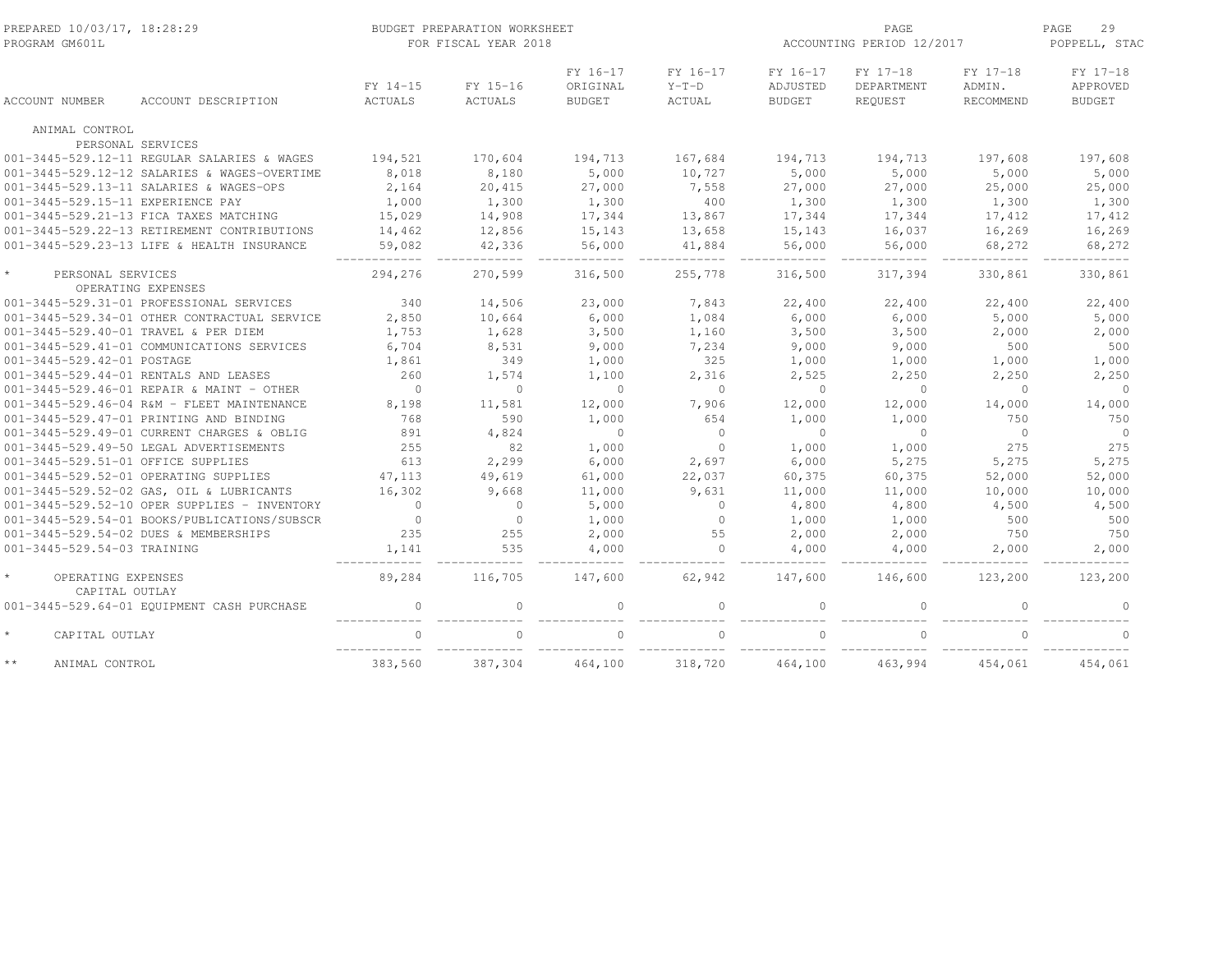| PREPARED 10/03/17, 18:28:29<br>PROGRAM GM601L      |                                              |                     | BUDGET PREPARATION WORKSHEET<br>FOR FISCAL YEAR 2018 |                                       | ACCOUNTING PERIOD 12/2017     | PAGE<br>30<br>POPPELL, STAC           |                                   |                                 |                                       |
|----------------------------------------------------|----------------------------------------------|---------------------|------------------------------------------------------|---------------------------------------|-------------------------------|---------------------------------------|-----------------------------------|---------------------------------|---------------------------------------|
| <b>ACCOUNT NUMBER</b>                              | ACCOUNT DESCRIPTION                          | FY 14-15<br>ACTUALS | FY 15-16<br><b>ACTUALS</b>                           | FY 16-17<br>ORIGINAL<br><b>BUDGET</b> | FY 16-17<br>$Y-T-D$<br>ACTUAL | FY 16-17<br>ADJUSTED<br><b>BUDGET</b> | FY 17-18<br>DEPARTMENT<br>REQUEST | FY 17-18<br>ADMIN.<br>RECOMMEND | FY 17-18<br>APPROVED<br><b>BUDGET</b> |
|                                                    |                                              |                     |                                                      |                                       |                               |                                       |                                   |                                 |                                       |
| EMERGENCY SERVICES<br>PERSONAL SERVICES            |                                              |                     |                                                      |                                       |                               |                                       |                                   |                                 |                                       |
|                                                    | 001-3991-525.12-11 REGULAR SALARIES & WAGES  | 193,195             | 170,320                                              | 219,484                               | 170,906                       | 219,484                               | 219,484                           | 107,601                         | 107,601                               |
| 001-3991-525.12-12 SALARIES/WAGES - OT             |                                              | 466                 | 566                                                  | $\Omega$                              | 8,928                         | 3,134                                 | $\circ$                           | $\Omega$                        | $\Omega$                              |
| 001-3991-525.13-11 SALARIES & WAGES - OPS          |                                              | $\Omega$            | 1,268                                                | $\Omega$                              | $\Omega$                      | $\Omega$                              | $\Omega$                          | $\Omega$                        | $\Omega$                              |
| 001-3991-525.15-11 EXPERIENCE PAY                  |                                              | 264                 | $\Omega$                                             | 200                                   | $\circ$                       | 200                                   | 200                               | 200                             | 200                                   |
| 001-3991-525.21-13 FICA TAXES MATCHING             |                                              | 13,824              | 12,355                                               | 16,791                                | 13,425                        | 16,791                                | 16,791                            | 8,232                           | 8,232                                 |
|                                                    | 001-3991-525.22-13 RETIREMENT CONTRIBUTIONS  | 27,234              | 24,112                                               | 29,997                                | 22,780                        | 29,997                                | 29,997                            | 13,908                          | 13,908                                |
|                                                    | 001-3991-525.23-13 LIFE & HEALTH INSURANCE   | 31,388              | 27,925                                               | 32,620                                | 25,101                        | 29,486                                | 32,620                            | 21,335                          | 21,335                                |
|                                                    |                                              |                     |                                                      |                                       |                               |                                       |                                   |                                 |                                       |
| $\star$<br>PERSONAL SERVICES<br>OPERATING EXPENSES |                                              | 266,371             | 236,546                                              | 299,092                               | 241,140                       | 299,092                               | 299,092                           | 151,276                         | 151,276                               |
|                                                    | 001-3991-525.34-01 OTHER CONTRACTUAL SERVICE | $354-$              | 231                                                  | 1,000                                 | 92                            | 260                                   | 1,000                             | 1,000                           | 1,000                                 |
| 001-3991-525.40-01 TRAVEL & PER DIEM               |                                              | 3,768               | 2,598                                                | 2,500                                 | 1,374                         | 2,500                                 | 2,500                             | 2,500                           | 2,500                                 |
| 001-3991-525.41-01 COMMUNICATION SERVICES          |                                              | 3,022               | 2,055                                                | 3,300                                 | 1,549                         | 3,214                                 | 3,400                             | 2,500                           | 2,500                                 |
| 001-3991-525.42-01 POSTAGE                         |                                              | 210                 | 244                                                  | 500                                   | 92                            | 500                                   | 500                               | 500                             | 500                                   |
| 001-3991-525.44-01 RENTALS AND LEASES              |                                              | 1,505               | 1,225                                                | 2,500                                 | 1,309                         | 1,696                                 | 2,500                             | 2,000                           | 2,000                                 |
| 001-3991-525.46-01 REPAIR & MAINT - OTHER          |                                              | 17,956              | 9,749                                                | 3,500                                 | 9,965                         | 13,530                                | 6,000                             | 10,000                          | 10,000                                |
|                                                    | 001-3991-525.46-04 R & M - FLEET MAINTENANCE | 10,474              | 7,640                                                | 14,000                                | 2,288                         | 6,970                                 | 7,500                             | 7,600                           | 7,600                                 |
| 001-3991-525.46-13 R & M - COMM EQUIPMENT          |                                              | 27,000              | 28,222                                               | 29,322                                | 29,317                        | 29,322                                | 29,322                            | 29,322                          | 29,322                                |
| 001-3991-525.47-01 PRINTING & BINDING              |                                              | $\Omega$            | $\Omega$                                             | 250                                   | $\Omega$                      | 250                                   | 250                               | $\Omega$                        | $\overline{0}$                        |
|                                                    | 001-3991-525.49-01 CURRENT CHARGES & OBLIG   | 271                 | 276                                                  | 2,000                                 | 20                            | $\overline{0}$                        | 2,000                             | $\circ$                         | $\Omega$                              |
| 001-3991-525.51-01 OFFICE SUPPLIES                 |                                              | 1,905               | 1,335                                                | 2,500                                 | 899                           | 2,500                                 | 2,500                             | 1,500                           | 1,500                                 |
| 001-3991-525.52-01 OPERATING SUPPLIES              |                                              | 12,257              | 4,615                                                | 8,500                                 | 13,700                        | 8,500                                 | 12,000                            | 12,000                          | 12,000                                |
| 001-3991-525.52-02 GAS, OIL & LUBRICANTS           |                                              | 1,892               | 2,137                                                | 3,400                                 | 6,679                         | 8,030                                 | 3,400                             | 3,400                           | 3,400                                 |
|                                                    | 001-3991-525.52-10 OPER SUPPLIES - INVENTORY | $\Omega$            | $\Omega$                                             | 4,000                                 | $\circ$                       | $\Omega$                              | 4,000                             | 4,000                           | 4,000                                 |
|                                                    | 001-3991-525.54-01 BOOKS/PUBLICATIONS/SUBSCR | $\mathbf{0}$        | $\circ$                                              | 100                                   | $\circ$                       | 100                                   | 100                               | 100                             | 100                                   |
| 001-3991-525.54-02 DUES & MEMBERSHIPS              |                                              | 535                 | 230                                                  | 250                                   | 335                           | 250                                   | 400                               | 400                             | 400                                   |
| 001-3991-525.54-03 TRAINING                        |                                              | 348                 | 865                                                  | 500                                   | 300                           | 500                                   | 750                               | 750                             | 750                                   |
| $\star$<br>OPERATING EXPENSES<br>CAPITAL OUTLAY    |                                              | 80,789              | 61,422                                               | 78,122                                | 67,919                        | 78,122                                | 78,122                            | 77,572                          | 77,572                                |
| 001-3991-525.63-01 IMPRV OTHER THAN BLDGS          |                                              | $\circ$             | $\circ$                                              | 10,000                                | $\circ$                       | 10,000                                | 10,000                            | 10,000                          | 10,000                                |
|                                                    | 001-3991-525.64-01 EQUIPMENT-CASH PURCHASE   | $\mathbf{0}$        | $\Omega$                                             | $\Omega$                              | $\Omega$                      | $\cap$                                | $\Omega$                          | $\cap$                          | $\Omega$                              |
| $\star$<br>CAPITAL OUTLAY                          |                                              | $\Omega$            | $\Omega$                                             | 10,000                                | $\Omega$                      | 10,000                                | 10,000                            | 10,000                          | 10,000                                |
| $\star\star$<br>EMERGENCY SERVICES                 |                                              | 347,160             | 297,968                                              | 387,214                               | 309,059                       | 387,214                               | 387,214                           | 238,848                         | 238,848                               |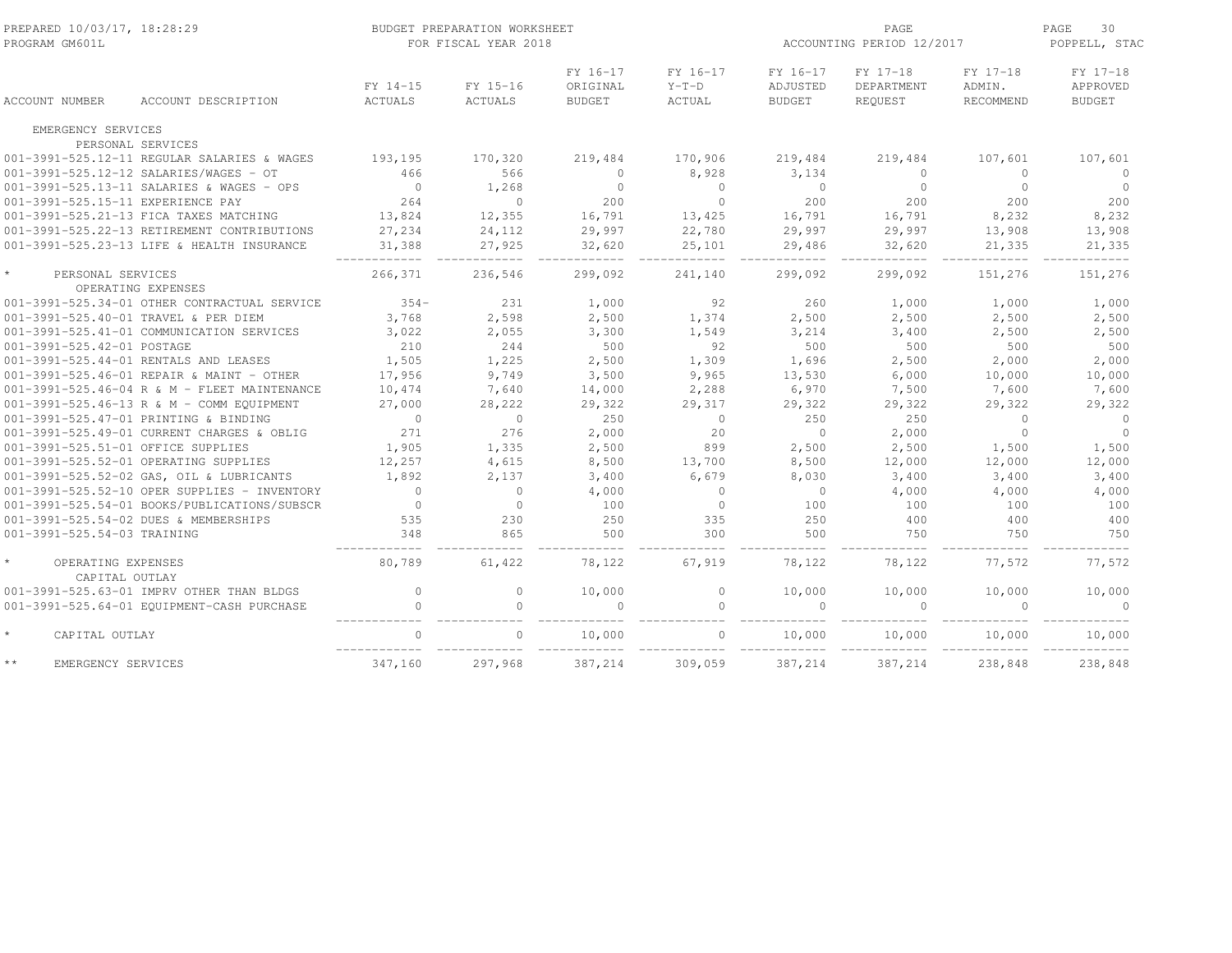| PREPARED 10/03/17, 18:28:29<br>PROGRAM GM601L      |                                              |                            | BUDGET PREPARATION WORKSHEET<br>FOR FISCAL YEAR 2018 | ACCOUNTING PERIOD 12/2017             | PAGE<br>31<br>POPPELL, STAC   |                                       |                                   |                                 |                                       |
|----------------------------------------------------|----------------------------------------------|----------------------------|------------------------------------------------------|---------------------------------------|-------------------------------|---------------------------------------|-----------------------------------|---------------------------------|---------------------------------------|
| ACCOUNT NUMBER                                     | ACCOUNT DESCRIPTION                          | FY 14-15<br><b>ACTUALS</b> | FY 15-16<br>ACTUALS                                  | FY 16-17<br>ORIGINAL<br><b>BUDGET</b> | FY 16-17<br>$Y-T-D$<br>ACTUAL | FY 16-17<br>ADJUSTED<br><b>BUDGET</b> | FY 17-18<br>DEPARTMENT<br>REOUEST | FY 17-18<br>ADMIN.<br>RECOMMEND | FY 17-18<br>APPROVED<br><b>BUDGET</b> |
| SOG ASSESSMENT PROGRAM                             |                                              |                            |                                                      |                                       |                               |                                       |                                   |                                 |                                       |
| PERSONAL SERVICES                                  |                                              |                            |                                                      |                                       |                               |                                       |                                   |                                 |                                       |
|                                                    | 001-3994-529.12-11 REGULAR SALARIES & WAGES  | 65,554                     | 54,904                                               | 63,192                                | 58,445                        | 63,192                                | 63,192                            | 59,557                          | 59,557                                |
|                                                    | 001-3994-529.12-12 SALARIES & WAGES-OVERTIME | $\Omega$                   | $\Omega$                                             | $\Omega$                              | 6,078                         | 378                                   | $\Omega$                          | $\bigcap$                       | $\Omega$                              |
| 001-3994-529.15-11 EXPERIENCE PAY                  |                                              | 250                        | 400                                                  | $\Omega$                              | $\Omega$                      | $\Omega$                              | $\Omega$                          | $\Omega$                        | $\Omega$                              |
| 001-3994-529.21-13 FICA TAXES MATCHING             |                                              | 4,974                      | 4,107                                                | 4,834                                 | 5,110                         | 4,720                                 | 4,834                             | 4,556                           | 4,556                                 |
|                                                    | 001-3994-529.22-13 RETIREMENT CONTRIBUTIONS  | 13,214                     | 12,154                                               | 14,346                                | 9,343                         | 14,082                                | 14,346                            | 8,154                           | 8,154                                 |
|                                                    | 001-3994-529.23-13 LIFE & HEALTH INSURANCE   | 12,393                     | 9,520                                                | 10,800                                | 10,786                        | 10,800                                | 10,800                            | 12,801                          | 12,801                                |
| $\star$<br>PERSONAL SERVICES<br>OPERATING EXPENSES |                                              | 96,385                     | 81,085                                               | 93,172                                | 89,762                        | 93,172                                | 93,172                            | 85,068                          | 85,068                                |
| 001-3994-529.40-01 TRAVEL & PER DIEM               |                                              | 1,521                      | 1,557                                                | 1,000                                 | 1,893                         | 1,000                                 | 1,500                             | 1,550                           | 1,550                                 |
|                                                    | 001-3994-529.41-01 COMMUNICATIONS SERVICES   | 1,458                      | 1,085                                                | 1,500                                 | 991                           | 1,500                                 | 1,500                             | 1,500                           | 1,500                                 |
| 001-3994-529.42-01 POSTAGE                         |                                              | $\Omega$                   | $\Omega$                                             | 50                                    | $\Omega$                      | 50                                    | 200                               | $\Omega$                        | $\Omega$                              |
| 001-3994-529.46-01 REPAIR & MAINT - OTHER          |                                              | 2,192                      | 50                                                   | 200                                   | 110                           | 200                                   | 200                               | $\Omega$                        | $\Omega$                              |
|                                                    | 001-3994-529.46-04 R&M - FLEET MAINTENANCE   | 1,616                      | 953                                                  | 1,450                                 | 5,774                         | 1,450                                 | 1,450                             | 1,450                           | 1,450                                 |
| 001-3994-529.46-13 R & M - COMM EQUIPMENT          |                                              | $\Omega$                   | $\Omega$                                             | 150                                   | $\circ$                       | 150                                   | 150                               | $\Omega$                        | $\overline{0}$                        |
| 001-3994-529.51-01 OFFICE SUPPLIES                 |                                              | $\Omega$                   | 2.1                                                  | 250                                   | $\Omega$                      | 250                                   | 250                               | 250                             | 250                                   |
| 001-3994-529.52-01 OPERATING SUPPLIES              |                                              | 3,246                      | 2,779                                                | 5,725                                 | 2,458                         | 5,725                                 | 6,000                             | 3,000                           | 3,000                                 |
| 001-3994-529.52-02 GAS, OIL & LUBRICANTS           |                                              | 5,308                      | 2,650                                                | 4,750                                 | 3,156                         | 4,750                                 | 4,750                             | 4,750                           | 4,750                                 |
|                                                    | 001-3994-529.52-10 OPER SUPPLIES - INVENTORY | 2,043                      | $\Omega$                                             | 3,500                                 | 2,626                         | 3,500                                 | 4,500                             | 4,000                           | 4,000                                 |
| 001-3994-529.54-03 TRAINING                        |                                              | 195                        | 430                                                  | 750                                   | 720                           | 750                                   | 850                               | 850                             | 850                                   |
| $\star$<br>OPERATING EXPENSES<br>CAPITAL OUTLAY    |                                              | 17,579                     | 9,525                                                | 19,325                                | 17,728                        | 19,325                                | 21,350                            | 17,350                          | 17,350                                |
|                                                    | 001-3994-529.64-01 EQUIPMENT CASH PURCHASE   | $\Omega$                   | 4,263                                                | $\circ$                               | $\circ$                       |                                       | 35,000                            | 35,000                          | 35,000                                |
| $\star$<br>CAPITAL OUTLAY                          |                                              |                            | 4,263                                                |                                       |                               |                                       | 35,000                            | 35,000                          | 35,000                                |
| $\star\star$<br>SOG ASSESSMENT PROGRAM             |                                              | 113,964                    | 94,873                                               | 112,497                               | 107,490                       | 112,497                               | 149,522                           | 137,418                         | 137,418                               |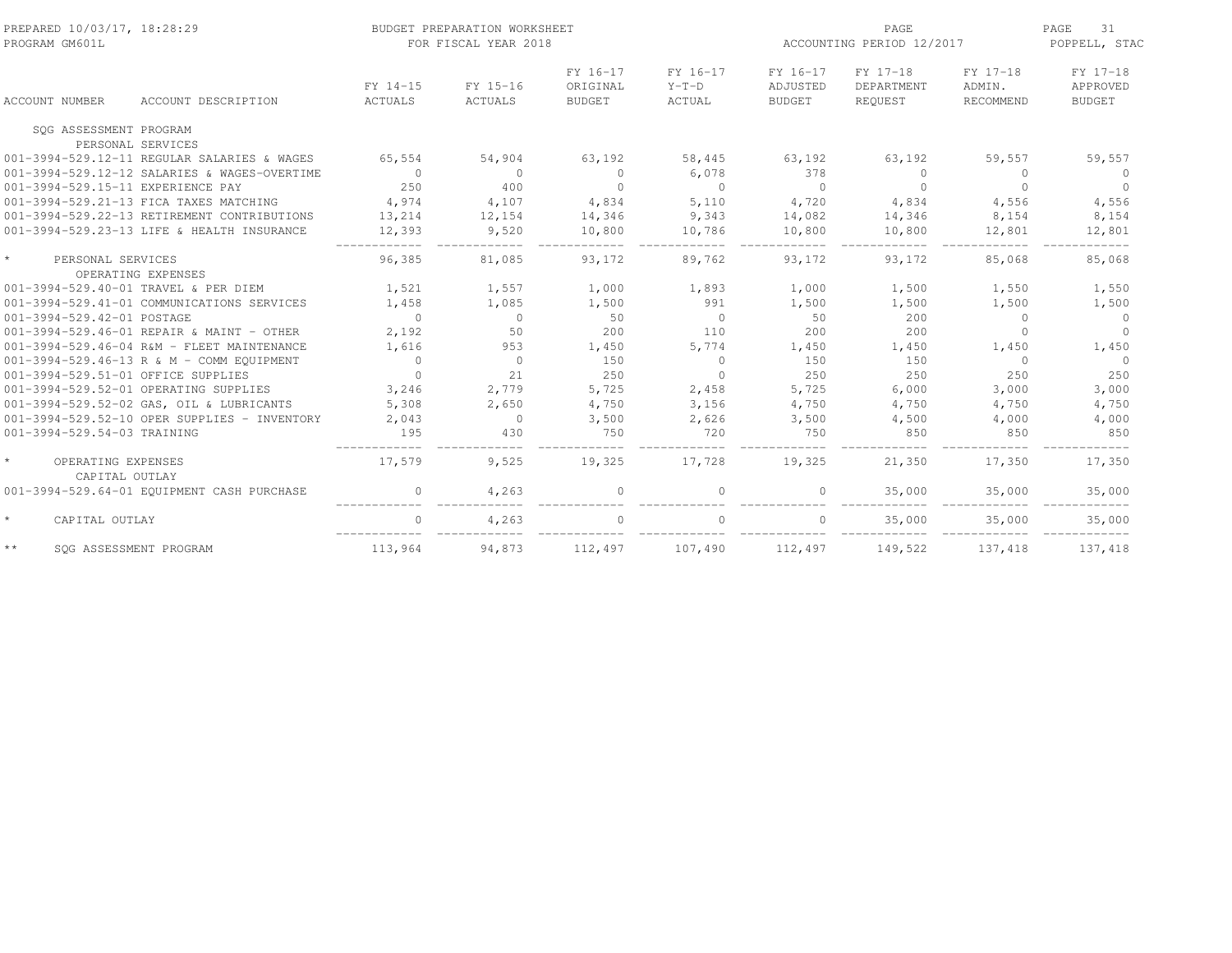| PREPARED 10/03/17, 18:28:29<br>PROGRAM GM601L   |                                              |                     | BUDGET PREPARATION WORKSHEET<br>FOR FISCAL YEAR 2018 |                                       |                               | ACCOUNTING PERIOD 12/2017             | 32<br>PAGE<br>POPPELL, STAC       |                                 |                                       |
|-------------------------------------------------|----------------------------------------------|---------------------|------------------------------------------------------|---------------------------------------|-------------------------------|---------------------------------------|-----------------------------------|---------------------------------|---------------------------------------|
| <b>ACCOUNT NUMBER</b>                           | ACCOUNT DESCRIPTION                          | FY 14-15<br>ACTUALS | FY 15-16<br><b>ACTUALS</b>                           | FY 16-17<br>ORIGINAL<br><b>BUDGET</b> | FY 16-17<br>$Y-T-D$<br>ACTUAL | FY 16-17<br>ADJUSTED<br><b>BUDGET</b> | FY 17-18<br>DEPARTMENT<br>REQUEST | FY 17-18<br>ADMIN.<br>RECOMMEND | FY 17-18<br>APPROVED<br><b>BUDGET</b> |
| SANIT/MOSOUITO CONTROL                          |                                              |                     |                                                      |                                       |                               |                                       |                                   |                                 |                                       |
|                                                 | OPERATING EXPENSES                           |                     |                                                      |                                       |                               |                                       |                                   |                                 |                                       |
|                                                 | 001-4212-562.31-01 PROFESSIONAL SERVICES     | $\Omega$            | 500                                                  | $\Omega$                              | $\Omega$                      | $\Omega$                              | $\Omega$                          | $\Omega$                        |                                       |
|                                                 | 001-4212-562.34-01 OTHER CONTRACTUAL SERVICE | 72,180              | 41,296                                               | 102,345                               | 69,809                        | 101,745                               | 342,345                           | 132,345                         | 132,345                               |
| 001-4212-562.40-01 TRAVEL & PER DIEM            |                                              | $\bigcap$           | 568                                                  | 500                                   | 366                           | 600                                   | 600                               | 600                             | 600                                   |
| 001-4212-562.42-01 POSTAGE                      |                                              |                     | 7                                                    | 25                                    | 497                           | 625                                   | 25                                | 2.5                             | 25                                    |
|                                                 | 001-4212-562.44-01 RENTALS AND LEASES        | 30                  | $\Omega$                                             | $\Omega$                              | $\circ$                       | $\bigcirc$                            | $\circ$                           | $\Omega$                        | $\Omega$                              |
|                                                 | 001-4212-562.46-01 REPAIR & MAINT - OTHER    | 306                 | 407                                                  | 500                                   | 272                           | 500                                   | 500                               | 500                             | 500                                   |
|                                                 | 001-4212-562.46-04 R & M - FLEET MAINTENANCE | $\cap$              | $\cap$                                               | 500                                   | $\bigcap$                     | 500                                   | 500                               | 500                             | 500                                   |
|                                                 | 001-4212-562.47-01 PRINTING & BINDING        |                     | $\cap$                                               | $\Omega$                              | $\cap$                        | $\Omega$                              | $\mathbf{0}$                      | $\Omega$                        | $\Omega$                              |
|                                                 | 001-4212-562.49-01 CURRENT CHARGES & OBLIG   |                     | $\cap$                                               | $\cap$                                | $\Omega$                      |                                       | $\Omega$                          | $\cap$                          | $\Omega$                              |
| 001-4212-562.51-01 OFFICE SUPPLIES              |                                              |                     | 78                                                   | 100                                   | 104                           | 100                                   | 100                               | 100                             | 100                                   |
|                                                 | 001-4212-562.52-01 OPERATING SUPPLIES        | 2,931               | 6,362                                                | 5,500                                 | 4,282                         | 5,500                                 | 5,500                             | 5,500                           | 5,500                                 |
|                                                 | 001-4212-562.52-02 GAS, OIL & LUBRICANTS     | $\mathbf{0}$        | 1,133                                                | 3,000                                 | 2,580                         | 3,000                                 | 3,000                             | 3,000                           | 3,000                                 |
| 001-4212-562.52-03 SIGNS & MARKINGS             |                                              | $\Omega$            | $\cap$                                               | $\Omega$                              | $\Omega$                      | $\Omega$                              | $\Omega$                          | $\Omega$                        | $\Omega$                              |
|                                                 | 001-4212-562.52-04 INSECTICIDES & PESTICIDES | 12,380              | 1,147                                                | 1,000                                 | $\bigcap$                     | 1,000                                 | 1,000                             | 1,000                           | 1,000                                 |
|                                                 | 001-4212-562.52-10 OPER SUPPLIES - INVENTORY | $\Omega$            | $\Omega$                                             | $\Omega$                              |                               | $\cap$                                | $\Omega$                          | $\Omega$                        | $\Omega$                              |
|                                                 | 001-4212-562.54-02 DUES & MEMBERSHIPS        | 171                 | 139                                                  | 100                                   | $\cap$                        | 100                                   | 200                               | 200                             | 200                                   |
| 001-4212-562.54-03 TRAINING                     |                                              | 50                  | 300                                                  | 700                                   | 510                           | 600                                   | 700                               | 700                             | 700                                   |
| $\star$<br>OPERATING EXPENSES<br>CAPITAL OUTLAY |                                              | 88,053              | 51,937                                               | 114,270                               | 78,420                        | 114,270                               | 354,470                           | 144,470                         | 144,470                               |
|                                                 | 001-4212-562.64-01 EQUIPMENT-CASH PURCHASE   | $\mathbf{0}$        | $\cap$                                               |                                       | $\Omega$                      | $\bigcap$                             | $\mathbf{0}$                      | $\cap$                          |                                       |
| $\star$<br>CAPITAL OUTLAY                       |                                              |                     |                                                      |                                       |                               |                                       |                                   |                                 |                                       |
| $\star\,\star$<br>SANIT/MOSQUITO CONTROL        |                                              | 88,053              | 51,937                                               | 114,270                               | 78,420                        | 114,270                               | 354,470                           | 144,470                         | 144,470                               |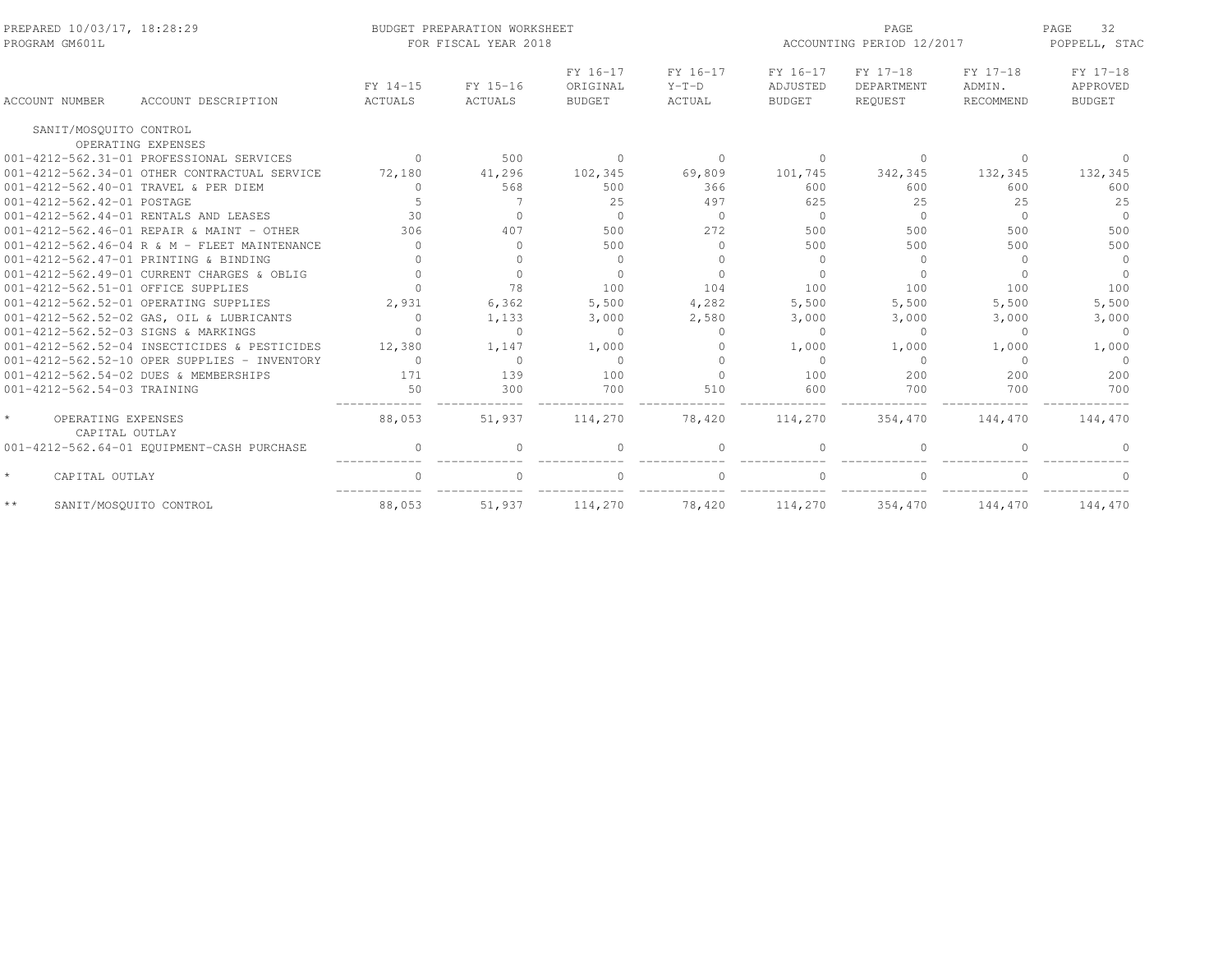| PREPARED 10/03/17, 18:28:29<br>PROGRAM GM601L |                                              |                 | BUDGET PREPARATION WORKSHEET<br>FOR FISCAL YEAR 2018 |                 |                 |                 | PAGE<br>ACCOUNTING PERIOD 12/2017 |                               | PAGE<br>33<br>POPPELL, STAC |
|-----------------------------------------------|----------------------------------------------|-----------------|------------------------------------------------------|-----------------|-----------------|-----------------|-----------------------------------|-------------------------------|-----------------------------|
|                                               |                                              |                 |                                                      | FY 16-17        | FY 16-17        | FY 16-17        | FY 17-18                          | FY 17-18                      | FY 17-18                    |
|                                               |                                              | FY 14-15        | FY 15-16                                             | ORIGINAL        | $Y-T-D$         | ADJUSTED        | DEPARTMENT                        | ADMIN.                        | APPROVED                    |
| ACCOUNT NUMBER                                | ACCOUNT DESCRIPTION                          | <b>ACTUALS</b>  | ACTUALS                                              | <b>BUDGET</b>   | <b>ACTUAL</b>   | <b>BUDGET</b>   | REQUEST                           | RECOMMEND                     | <b>BUDGET</b>               |
| EMS                                           |                                              |                 |                                                      |                 |                 |                 |                                   |                               |                             |
| PERSONAL SERVICES                             |                                              |                 |                                                      |                 |                 |                 |                                   |                               |                             |
|                                               | 001-5105-526.12-11 REGULAR SALARIES & WAGES  | 2,127,254       | 1,988,776                                            | 2,023,389       | 1,947,451       | 2,023,389       | 2,023,389                         | 1,969,478                     | 1,969,478                   |
|                                               | 001-5105-526.12-12 SALARY/WAGES - OVERTIME   | 1,072,780       | 1,010,260                                            | 771,630         | 1,186,482       | 771,630         | 771,630                           | 776,487                       | 776,487                     |
|                                               | 001-5105-526.13-11 SALARIES & WAGES - OPS    | 75,849          | 67,067                                               | 257,754         | 80,450          | 257,754         | 257,754                           | 257,754                       | 257,754                     |
| 001-5105-526.15-01 CLOTHING ALLOWANCE         |                                              | 12,625          | 16,453                                               | 15,000          | 3,047           | 15,000          | 15,000                            | 15,000                        | 15,000                      |
| 001-5105-526.15-11 EXPERIENCE PAY             |                                              | 6,700           | 8,344                                                | 8,000           | 6,571           | 8,000           | 8,000                             | 8,000                         | 8,000                       |
| 001-5105-526.21-13 FICA TAXES MATCHING        |                                              | 243,898         | 229,771                                              | 250,979         | 243,038         | 250,979         | 250,979                           | 250,057                       | 250,057                     |
|                                               | 001-5105-526.22-13 RETIREMENT CONTRIBUTIONS  | 610,139         | 616,806                                              | 643,086         | 655,785         | 643,086         | 643,086                           | 682,352                       | 682,352                     |
|                                               | 001-5105-526.23-13 LIFE & HEALTH INSURANCE   | 510,207         | 468,455                                              | 476,000         | 397,353         | 476,000         | 476,000                           | 580, 312<br>. _ _ _ _ _ _ _ _ | 580,312<br>--------         |
| PERSONAL SERVICES                             |                                              | 4,659,452       | 4,405,932                                            | 4,445,838       | 4,520,177       | 4,445,838       | 4,445,838                         | 4,539,440                     | 4,539,440                   |
| OPERATING EXPENSES                            |                                              |                 |                                                      |                 |                 |                 |                                   |                               |                             |
|                                               | 001-5105-526.31-01 PROFESSIONAL SERVICES     | 613             | 792                                                  | $\Omega$        | $\Omega$        | $\Omega$        | $\Omega$                          | $\Omega$                      | $\Omega$                    |
| 001-5105-526.34-01 CONTRACTUAL SERVICE        |                                              | 14,753          | 19,926                                               | 20,000          | 15,717          | 20,000          | 20,000                            | 20,000                        | 20,000                      |
| 001-5105-526.40-01 TRAVEL & PER DIEM          | 001-5105-526.41-01 COMMUNICATION SERVICES    | 4,540<br>12,497 | 1,004<br>11,176                                      | 5,000<br>13,500 | 1,568<br>11,131 | 5,000<br>13,500 | 5,000<br>13,500                   | 4,500<br>14,000               | 4,500                       |
| 001-5105-526.42-01 POSTAGE                    |                                              | 9,838           | 8,045                                                | 8,000           | 7,235           | 8,000           | 8,000                             | 8,100                         | 14,000<br>8,100             |
| 001-5105-526.43-01 UTILITIES                  |                                              | 5,526           | 5,798                                                | 6,000           | 4,983           | 6,000           | 6,000                             | 6,000                         | 6,000                       |
| 001-5105-526.44-01 RENTALS AND LEASES         |                                              | 8,457           | 8,925                                                | 10,400          | 8,622           | 10,400          | 13,400                            | 13,400                        | 13,400                      |
|                                               | 001-5105-526.46-01 REPAIR & MAINT - OTHER    | 28,699          | 23,142                                               | 33,000          | 24,973          | 33,000          | 33,000                            | 30,000                        | 30,000                      |
|                                               | 001-5105-526.46-04 R & M - FLEET MAINTENANCE | 286,383         | 197,344                                              | 202,000         | 154,363         | 202,000         | 202,000                           | 225,000                       | 225,000                     |
|                                               | 001-5105-526.46-13 R & M - COMM MAINTENANCE  | 1,635           | 1,785                                                | 4,500           | 3,147           | 4,500           | 4,500                             | 3,600                         | 3,600                       |
| 001-5105-526.47-01 PRINTING & BINDING         |                                              | 2,478           | 1,855                                                | 2,500           | 382             | 2,500           | 2,500                             | 2,000                         | 2,000                       |
|                                               | 001-5105-526.49-01 CURRENT CHARGES & OBLIG   | 11,339          | 1,856                                                | 15,000          | 8,763           | 15,000          | 15,000                            | 12,500                        | 12,500                      |
|                                               | 001-5105-526.49-61 EMS EXPLORERS POST 811    | 130             | 148                                                  | 1,951           | 68              | 1,951           | 2,383                             | 2,383                         | 2,383                       |
|                                               | 001-5105-526.49-62 EMS CHILD PASS SAFETY     | 50              | $\Omega$                                             | 300             | $\circ$         | 300             | 300                               | 300                           | 300                         |
| 001-5105-526.51-01 OFFICE SUPPLIES            |                                              | 5,745           | 8,124                                                | 6,500           | 5,847           | 6,500           | 6,500                             | 6,000                         | 6,000                       |
| 001-5105-526.52-01 OPERATING SUPPLIES         |                                              | 51,721          | 84,020                                               | 60,000          | 51,477          | 55,900          | 55,900                            | 55,000                        | 55,000                      |
|                                               | 001-5105-526.52-02 GAS, OIL & LUBRICANTS     | 173, 173        | 134,059                                              | 240,000         | 163,351         | 240,000         | 240,000                           | 200,000                       | 200,000                     |
| 001-5105-526.52-05 MEDICAL SUPPLIES           |                                              | 142,751         | 164,334                                              | 145,000         | 146,961         | 145,000         | 145,000                           | 145,000                       | 145,000                     |
|                                               | 001-5105-526.52-10 OPER SUPPLIES - INVENTORY | 2,357           | 2,452                                                | 25,000          | 10,647          | 25,000          | 25,000                            | 20,000                        | 20,000                      |
|                                               | 001-5105-526.54-01 BOOKS/PUBLICATIONS/SUBSCR | 88              | 88                                                   | 500             | 273             | 500             | 500                               | 400                           | 400                         |
| 001-5105-526.54-02 DUES & MEMBERSHIPS         |                                              | 995             | 1,370                                                | 1,500           | 1,025           | 1,500           | 1,500                             | 1,500                         | 1,500                       |
| 001-5105-526.54-03 TRAINING                   |                                              | 3,719           | 780                                                  | 4,500           | 6,295           | 8,600           | 8,600                             | 8,600                         | 8,600                       |
|                                               | 001-5105-526.54-05 PARA/TRAINING/EAP TUITION | $\Omega$        | $\Omega$                                             | $\circ$         | $\mathbf{0}$    | $\Omega$        | $\overline{0}$                    | $\circ$                       | $\Omega$                    |
| OPERATING EXPENSES<br>CAPITAL OUTLAY          |                                              | 767,487         | 677,023                                              | 805,151         | 626,828         | 805,151         | 808,583                           | 778,283                       | 778,283                     |
|                                               | 001-5105-526.62-01 BLDGS-CONSTR & /OR IMPROV | $\mathbf{0}$    | $\circ$                                              | 30,000          | 3,440           | 30,000          | 45,000                            | 30,000                        | 30,000                      |
|                                               | 001-5105-526.63-01 IMPR OTHER THAN BUILDINGS | $\Omega$        | $\Omega$                                             | $\Omega$        | $\circ$         | $\Omega$        | $\Omega$                          | $\Omega$                      | $\Omega$                    |
|                                               | 001-5105-526.64-01 EQUIPMENT-CASH PURCHASE   | 534,763         | 137,506                                              | $\circ$         | $\circ$         | $\mathbf{0}$    | 658,000                           | $\circ$                       | $\circ$                     |
| 001-5105-526.64-04 COMPUTER HARDWARE          |                                              | $\circ$         | $\Omega$                                             | $\circ$         | $\Omega$        | $\Omega$        | $\Omega$                          | $\Omega$                      | $\Omega$                    |
| 001-5105-526.68-01 SOFTWARE                   |                                              | $\bigcap$       | 25,580                                               | 55,000          | $\bigcap$       | 55,000          | 55,000                            | 55,000                        | 55,000                      |
|                                               |                                              |                 |                                                      |                 |                 |                 |                                   |                               |                             |
| CAPITAL OUTLAY<br>DEBT SERVICE                |                                              | 534,763         | 163,086                                              | 85,000          | 3,440           | 85,000          | 758,000                           | 85,000                        | 85,000                      |
|                                               | 001-5105-526.71-05 PRINCIPAL-LEASE PURCHASE  | $\circ$         | $\circ$                                              | $\circ$         | $\circ$         | $\circ$         | $\mathbf{0}$                      | $\circ$                       | $\circ$                     |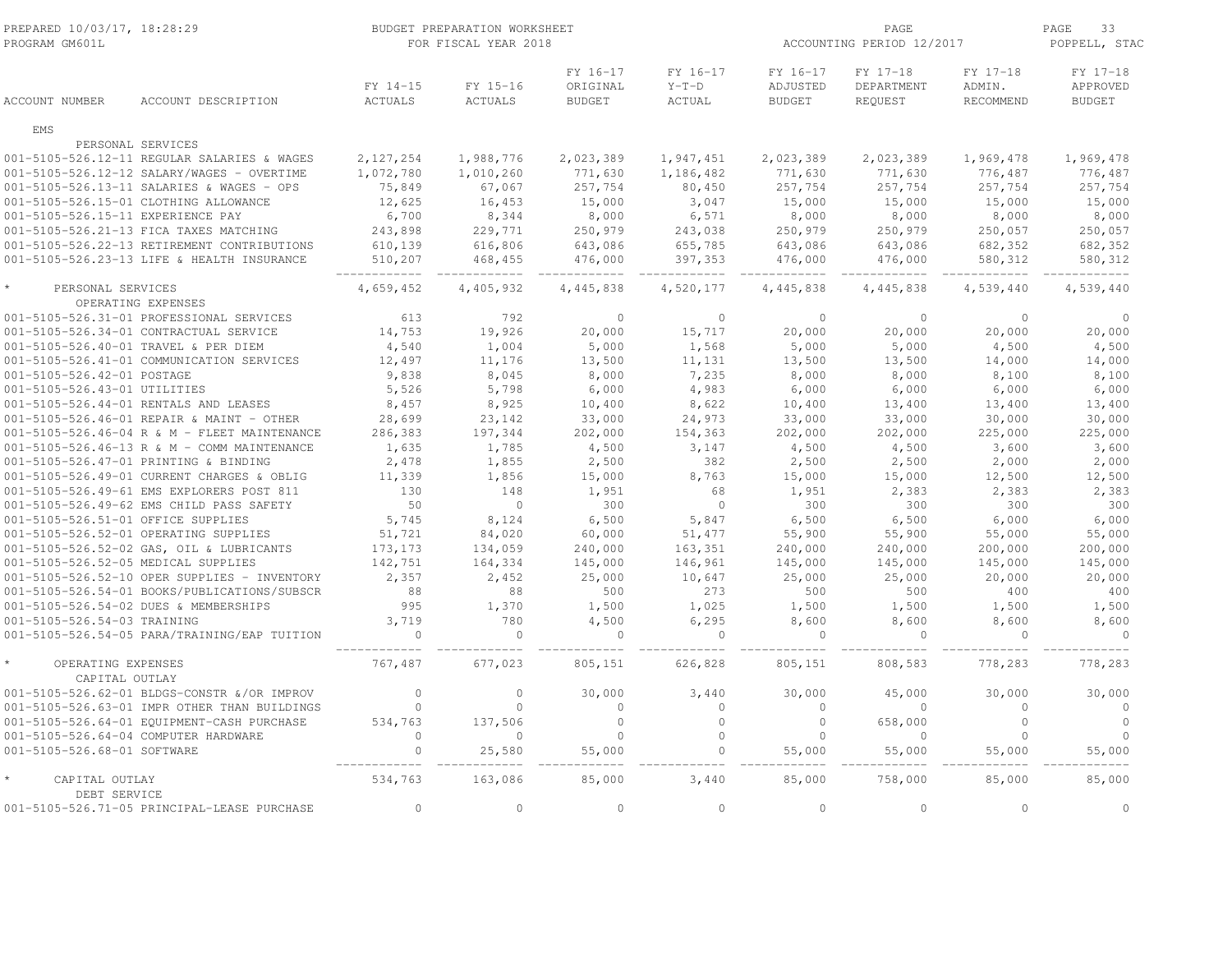| PREPARED 10/03/17, 18:28:29<br>PROGRAM GM601L |                                            | BUDGET PREPARATION WORKSHEET<br>FOR FISCAL YEAR 2018 |                     |                                |                               | ACCOUNTING PERIOD 12/2017             | 34<br>PAGE<br>POPPELL, STAC       |                                 |                                       |
|-----------------------------------------------|--------------------------------------------|------------------------------------------------------|---------------------|--------------------------------|-------------------------------|---------------------------------------|-----------------------------------|---------------------------------|---------------------------------------|
| ACCOUNT NUMBER                                | ACCOUNT DESCRIPTION                        | FY 14-15<br>ACTUALS                                  | FY 15-16<br>ACTUALS | FY 16-17<br>ORIGINAL<br>BUDGET | FY 16-17<br>$Y-T-D$<br>ACTUAL | FY 16-17<br>ADJUSTED<br><b>BUDGET</b> | FY 17-18<br>DEPARTMENT<br>REQUEST | FY 17-18<br>ADMIN.<br>RECOMMEND | FY 17-18<br>APPROVED<br><b>BUDGET</b> |
|                                               | 001-5105-526.72-05 INTEREST-LEASE PURCHASE |                                                      | 0.                  |                                |                               | $\bigcap$                             | $\Omega$                          |                                 |                                       |
| $\star$<br>DEBT SERVICE                       |                                            |                                                      |                     |                                |                               | $\bigcap$                             |                                   |                                 |                                       |
| $**$<br>EMS                                   |                                            | 5,961,702                                            | 5,246,041           | 5,335,989                      | 5,150,445                     | 5,335,989                             | 6,012,421                         | 5,402,723                       | 5,402,723                             |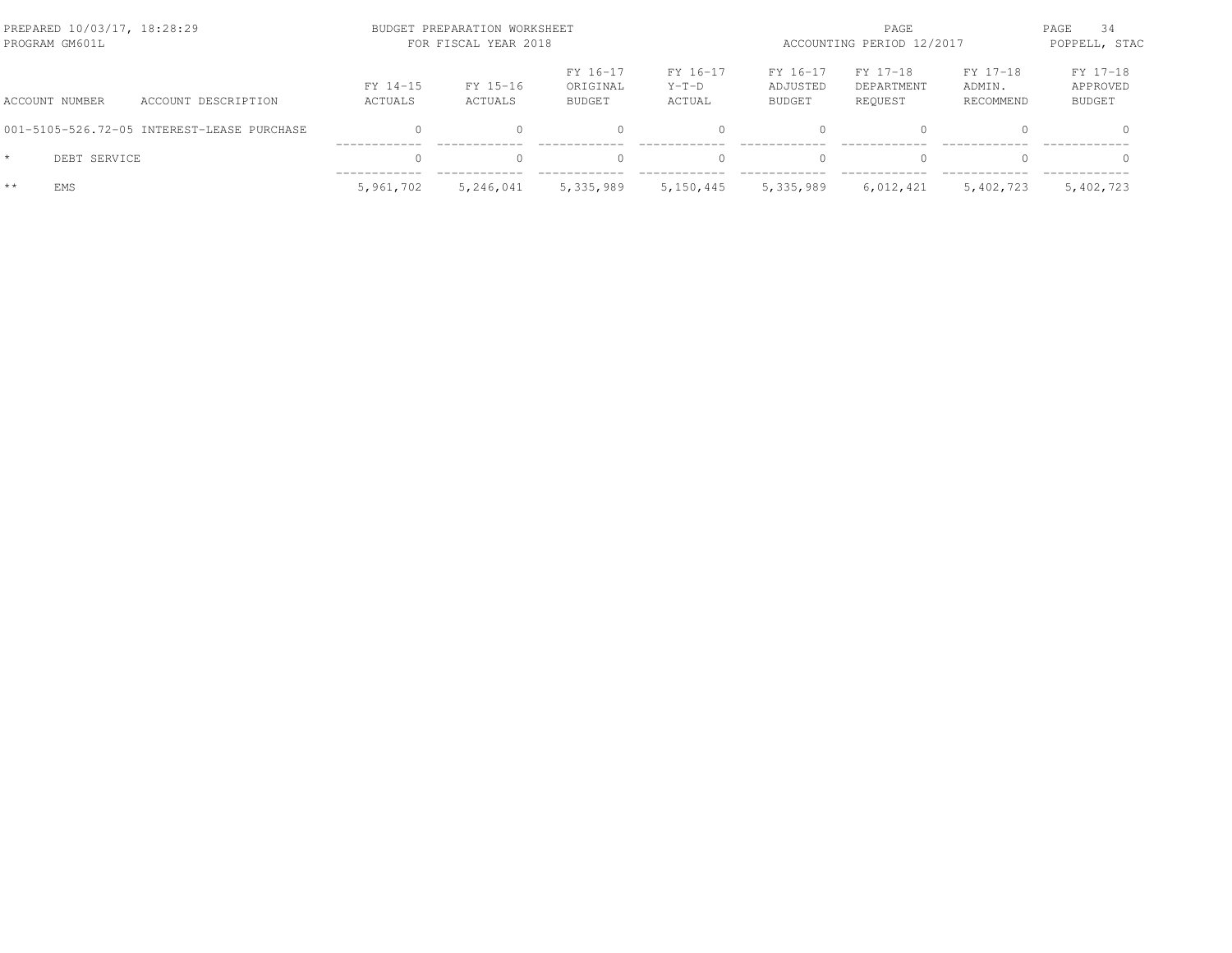| PREPARED 10/03/17, 18:28:29<br>PROGRAM GM601L |                                            |                     | BUDGET PREPARATION WORKSHEET<br>FOR FISCAL YEAR 2018 | ACCOUNTING PERIOD 12/2017             | 35<br>PAGE<br>POPPELL, STAC   |                                |                                   |                                 |                                       |
|-----------------------------------------------|--------------------------------------------|---------------------|------------------------------------------------------|---------------------------------------|-------------------------------|--------------------------------|-----------------------------------|---------------------------------|---------------------------------------|
| ACCOUNT NUMBER                                | ACCOUNT DESCRIPTION                        | FY 14-15<br>ACTUALS | FY 15-16<br>ACTUALS                                  | FY 16-17<br>ORIGINAL<br><b>BUDGET</b> | FY 16-17<br>$Y-T-D$<br>ACTUAL | FY 16-17<br>ADJUSTED<br>BUDGET | FY 17-18<br>DEPARTMENT<br>REOUEST | FY 17-18<br>ADMIN.<br>RECOMMEND | FY 17-18<br>APPROVED<br><b>BUDGET</b> |
| SHERIFF-P-CARD CHARGES                        | OPERATING EXPENSES                         |                     |                                                      |                                       |                               |                                |                                   |                                 |                                       |
|                                               | 001-5210-521.49-01 CURRENT CHARGES & OBLIG | $\bigcap$           | $\cap$                                               | $\cup$                                | $748-$                        | $\cap$                         | $\Omega$                          |                                 | $\Omega$                              |
| $\star$                                       | OPERATING EXPENSES                         | $\cap$              |                                                      | $\Omega$                              | $748-$                        | $\bigcap$                      |                                   |                                 |                                       |
| $**$                                          | SHERIFF-P-CARD CHARGES                     |                     |                                                      | $\Omega$                              | $748-$                        | $\bigcap$                      | $\cap$                            |                                 |                                       |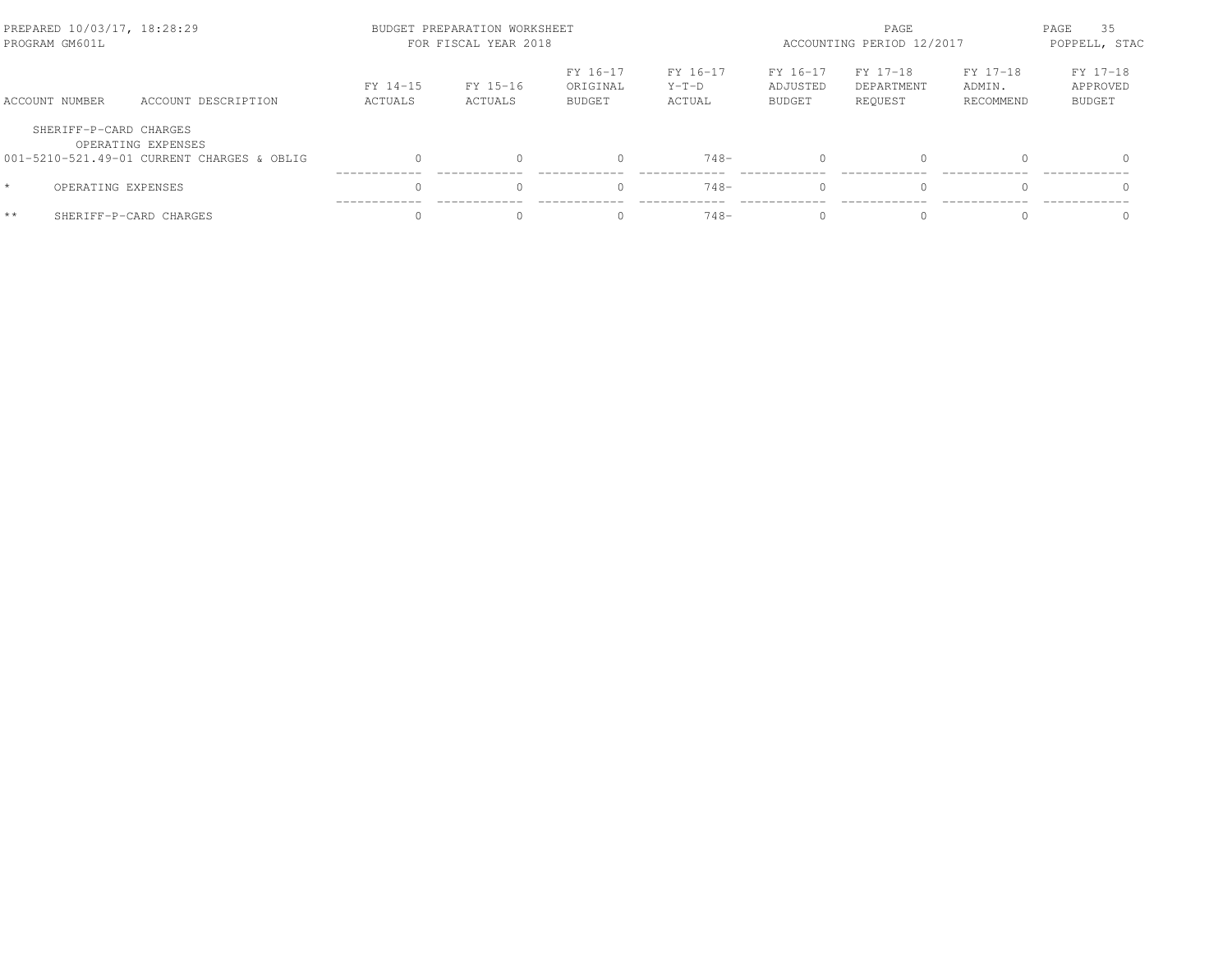| PREPARED 10/03/17, 18:28:29<br>PROGRAM GM601L |                                                                  |                            | PAGE                |                                       |                                |                                       |                                   | ACCOUNTING PERIOD 12/2017<br>FOR FISCAL YEAR 2018 |                                       |  |  | BUDGET PREPARATION WORKSHEET |  |  |  | PAGE<br>36<br>POPPELL, STAC |
|-----------------------------------------------|------------------------------------------------------------------|----------------------------|---------------------|---------------------------------------|--------------------------------|---------------------------------------|-----------------------------------|---------------------------------------------------|---------------------------------------|--|--|------------------------------|--|--|--|-----------------------------|
| ACCOUNT NUMBER                                | ACCOUNT DESCRIPTION                                              | FY 14-15<br>ACTUALS        | FY 15-16<br>ACTUALS | FY 16-17<br>ORIGINAL<br><b>BUDGET</b> | FY 16-17<br>$Y-T-D$<br>ACTUAL  | FY 16-17<br>ADJUSTED<br><b>BUDGET</b> | FY 17-18<br>DEPARTMENT<br>REQUEST | FY 17-18<br>ADMIN.<br>RECOMMEND                   | FY 17-18<br>APPROVED<br><b>BUDGET</b> |  |  |                              |  |  |  |                             |
| PARKS & RECREATION                            |                                                                  |                            |                     |                                       |                                |                                       |                                   |                                                   |                                       |  |  |                              |  |  |  |                             |
|                                               | PERSONAL SERVICES<br>001-6101-572.12-11 REGULAR SALARIES & WAGES | 365,999                    | 340,637             | 360,275                               | 323,244                        | 360,275                               | 36,027,500                        | 334,559                                           | 334,559                               |  |  |                              |  |  |  |                             |
|                                               | 001-6101-572.12-12 SALARY/WAGES-OVERTIME                         | 372                        | 958                 | 2,500                                 | 563                            | 2,500                                 | 2,500                             | 2,500                                             | 2,500                                 |  |  |                              |  |  |  |                             |
|                                               | 001-6101-572.13-11 SALARIES & WAGES - OPS                        | 75,631                     | 66,512              | 78,500                                | 65,228                         | 78,500                                | 78,500                            | 78,500                                            | 78,500                                |  |  |                              |  |  |  |                             |
| 001-6101-572.15-11 EXPERIENCE PAY             |                                                                  | 2,400                      | 2,200               | 2,500                                 | 2,300                          | 2,500                                 | 2,500                             | 2,500                                             | 2,500                                 |  |  |                              |  |  |  |                             |
|                                               | 001-6101-572.21-13 FICA TAXES MATCHING                           | 32,289                     | 29,951              | 33,758                                | 28,841                         | 33,758                                | 33,758                            | 31,140                                            | 31,140                                |  |  |                              |  |  |  |                             |
|                                               | 001-6101-572.22-13 RETIREMENT CONTRIBUTIONS                      | 26,475                     | 25,066              | 27,507                                | 24,878                         | 27,507                                | 27,507                            | 27,066                                            | 27,066                                |  |  |                              |  |  |  |                             |
|                                               | 001-6101-572.23-13 LIFE & HEALTH INSURANCE                       | 93,963                     | 92,777              | 84,000                                | 73,951                         | 84,000                                | 84,000                            | 85,340                                            | 85,340                                |  |  |                              |  |  |  |                             |
| PERSONAL SERVICES                             |                                                                  | 597,129                    | 558,101             | 589,040                               | 519,005                        | 589,040                               | 36, 256, 265                      | 561,605                                           | 561,605                               |  |  |                              |  |  |  |                             |
|                                               | OPERATING EXPENSES                                               |                            |                     |                                       |                                |                                       |                                   |                                                   |                                       |  |  |                              |  |  |  |                             |
|                                               | 001-6101-572.31-01 PROFESSIONAL SERVICES                         | $\Omega$                   | $\mathbf{0}$        | $\Omega$                              | $\Omega$                       | $\Omega$                              | $\Omega$                          | $\Omega$                                          | $\Omega$                              |  |  |                              |  |  |  |                             |
|                                               | 001-6101-572.34-01 OTHER CONTRACTUAL SERVICE                     | 37,917                     | 29,620              | 50,000                                | 42,615                         | 50,000                                | 55,600                            | 55,600                                            | 55,600                                |  |  |                              |  |  |  |                             |
|                                               | 001-6101-572.34-02 CONTRACT SVCS - OFFICIALS                     | $\mathbf 0$<br>$\mathbf 0$ | $\circ$<br>$\circ$  | $\circ$<br>$\circ$                    | $\mathbf{0}$<br>$\overline{0}$ | $\circ$<br>$\overline{0}$             | $\circ$<br>$\mathbf{0}$           | $\mathbf{0}$<br>$\circ$                           | $\circ$<br>$\circ$                    |  |  |                              |  |  |  |                             |
| 001-6101-572.34-23 UNIFORM RENTAL             | 001-6101-572.40-01 TRAVEL & PER DIEM                             | 1,588                      | 1,578               | 3,500                                 | 1,027                          | 3,500                                 | 3,500                             | 3,500                                             | 3,500                                 |  |  |                              |  |  |  |                             |
|                                               | 001-6101-572.41-01 COMMUNICATIONS SERVICES                       | 7,555                      | 6,358               | 8,000                                 | 5,102                          | 8,000                                 | 8,000                             | 1,251                                             | 1,251                                 |  |  |                              |  |  |  |                             |
| 001-6101-572.42-01 POSTAGE                    |                                                                  | 172                        | 62                  | 250                                   | 190                            | 250                                   | 250                               | 250                                               | 250                                   |  |  |                              |  |  |  |                             |
| 001-6101-572.43-01 UTILITIES                  |                                                                  | 92,863                     | 98,277              | 95,000                                | 93,329                         | 100,000                               | 95,000                            | 95,000                                            | 95,000                                |  |  |                              |  |  |  |                             |
| 001-6101-572.44-01 RENTALS & LEASES           |                                                                  | 12,144                     | 14,246              | 11,500                                | 14,518                         | 17,000                                | 11,500                            | 11,500                                            | 11,500                                |  |  |                              |  |  |  |                             |
|                                               | 001-6101-572.46-01 REPAIR & MAINT - OTHER                        | 5,273                      | 5,139               | 5,000                                 | $\circ$                        | 5,000                                 | 5,000                             | 5,000                                             | 5,000                                 |  |  |                              |  |  |  |                             |
|                                               | 001-6101-572.46-04 R & M - FLEET MAINTENANCE                     | 33,668                     | 26,423              | 30,000                                | 17,631                         | 30,000                                | 30,000                            | 30,000                                            | 30,000                                |  |  |                              |  |  |  |                             |
|                                               | 001-6101-572.46-11 MAINTENANCE - PARKS                           | 103,167                    | 70,831              | 94,500                                | 56,084                         | 89,500                                | 94,500                            | 89,500                                            | 89,500                                |  |  |                              |  |  |  |                             |
|                                               | 001-6101-572.47-01 PRINTING & BINDING                            | 466                        | 60                  | 500                                   | $\overline{0}$                 | 500                                   | 500                               | 500                                               | 500                                   |  |  |                              |  |  |  |                             |
|                                               | 001-6101-572.49-01 CURRENT CHARGES & OBLIG                       | 686                        | 536                 | 500                                   | 243                            | 500                                   | 500                               | 500                                               | 500                                   |  |  |                              |  |  |  |                             |
|                                               | 001-6101-572.49-59 YOUTH ORGANIZATION SUPPRT                     | 6,500                      | 8,000               | 10,000                                | 4,500                          | 4,500                                 | 4,400                             | $\Omega$                                          | $\Omega$                              |  |  |                              |  |  |  |                             |
| 001-6101-572.51-01 OFFICE SUPPLIES            |                                                                  | 3,739                      | 4,417               | 4,000                                 | 3,070                          | 4,000                                 | 4,000                             | 4,000                                             | 4,000                                 |  |  |                              |  |  |  |                             |
|                                               | 001-6101-572.52-01 OPERATING SUPPLIES                            | 24,146                     | 38,712              | 33,000                                | 31,334                         | 33,000                                | 33,000                            | 33,000                                            | 33,000                                |  |  |                              |  |  |  |                             |
|                                               | 001-6101-572.52-02 GAS, OIL & LUBRICANTS                         | 21,283                     | 15,752              | 20,000                                | 11,684                         | 20,000                                | 20,000                            | 20,000                                            | 20,000                                |  |  |                              |  |  |  |                             |
| 001-6101-572.52-03 SIGNS & MARKINGS           |                                                                  | 685                        | 966                 | 2,500                                 | 1,415                          | 2,500                                 | 2,500                             | 2,500                                             | 2,500                                 |  |  |                              |  |  |  |                             |
|                                               | 001-6101-572.52-06 SUPPLIES-AQUATICS                             | 29,912                     | 31,095              | 30,000                                | 18,820                         | 30,000                                | 30,000                            | 30,000                                            | 30,000                                |  |  |                              |  |  |  |                             |
|                                               | 001-6101-572.52-07 SUPPLIES-ATHLETIC EQUIP                       | 50,143                     | 62,906              | 58,000                                | 56,897                         | 58,000                                | 58,000                            | 53,000                                            | 53,000                                |  |  |                              |  |  |  |                             |
|                                               | 001-6101-572.52-10 OPER SUPPLIES - INVENTORY                     | 6,424                      | 5,556               | 12,000                                | 3,653                          | 12,000                                | 12,000                            | 10,000                                            | 10,000                                |  |  |                              |  |  |  |                             |
|                                               | 001-6101-572.54-01 BOOKS/PUBS/SUBSCRIPTIONS                      | 139                        | $\circ$             | $\circ$                               | $\mathbf{0}$                   | $\overline{0}$                        | $\mathbf{0}$                      | $\circ$                                           | $\overline{0}$                        |  |  |                              |  |  |  |                             |
|                                               | 001-6101-572.54-02 DUES AND MEMBERSHIPS                          | 1,410                      | 1,335               | 1,150                                 | 1,255                          | 1,150                                 | 1,150                             | 1,150                                             | 1,150                                 |  |  |                              |  |  |  |                             |
| 001-6101-572.54-03 TRAINING                   |                                                                  | 810                        | 600                 | 2,000                                 | 1,204                          | 2,000                                 | 2,000                             | 2,000                                             | 2,000                                 |  |  |                              |  |  |  |                             |
|                                               | 001-6101-572.55-02 SR. CITIZENS CTR-PALATKA                      | 12,031                     | 743                 | $\circ$                               | $\circ$                        | $\overline{0}$                        | $\mathbf{0}$                      | $\circ$                                           | $\circ$                               |  |  |                              |  |  |  |                             |
|                                               | 001-6101-572.55-03 SR. CITIZENS CTR-BOSTWICK                     | 10,625                     | 165                 | $\circ$                               | $\mathbb O$                    | $\overline{0}$                        | $\mathbb O$                       | $\circ$                                           | $\circ$                               |  |  |                              |  |  |  |                             |
|                                               | 001-6101-572.55-04 COMMUNITY IMPROVEMENTS                        | $\mathbf{0}$               | 25,861              | 30,000                                | 28,123                         | 30,000                                | 30,000                            | 20,000                                            | 20,000                                |  |  |                              |  |  |  |                             |
| OPERATING EXPENSES                            |                                                                  | 463,346                    | 449,238             | 501,400                               | 392,694                        | 501,400                               | 501,400                           | 468,251                                           | 468,251                               |  |  |                              |  |  |  |                             |
| CAPITAL OUTLAY<br>001-6101-572.61-01 LAND     |                                                                  | 2,977                      | $\Omega$            | $\Omega$                              | $\circ$                        | $\Omega$                              | $\circ$                           | $\Omega$                                          | $\Omega$                              |  |  |                              |  |  |  |                             |
|                                               | 001-6101-572.62-01 BLDGS-CONST & OR IMPROV                       | $\mathbb O$                | $\circ$             | $\circ$                               | $\circ$                        | $\circ$                               | $\circ$                           | $\circ$                                           | $\circ$                               |  |  |                              |  |  |  |                             |
|                                               | 001-6101-572.63-01 IMPR OTHER THAN BUILDINGS                     | 69,376                     | 45,495              | 260,000                               | 5,503                          | 260,000                               | 260,000                           | 260,000                                           | 260,000                               |  |  |                              |  |  |  |                             |
|                                               | 001-6101-572.63-05 JOHNSON COMMUNITY PARK                        | $\mathbf{0}$               | $\circ$             | $\circ$                               | $\mathbf{0}$                   | 50,000                                | $\mathbf{0}$                      | 50,000                                            | 50,000                                |  |  |                              |  |  |  |                             |
|                                               | 001-6101-572.64-01 EQUIPMENT-CASH PURCHASE                       | $\mathbf{0}$               | 13,079              | $\circ$                               | $\mathbf 0$                    | $\mathbf{0}$                          | $\circ$                           | $\circ$                                           | $\circ$                               |  |  |                              |  |  |  |                             |
|                                               |                                                                  |                            |                     |                                       |                                |                                       |                                   |                                                   |                                       |  |  |                              |  |  |  |                             |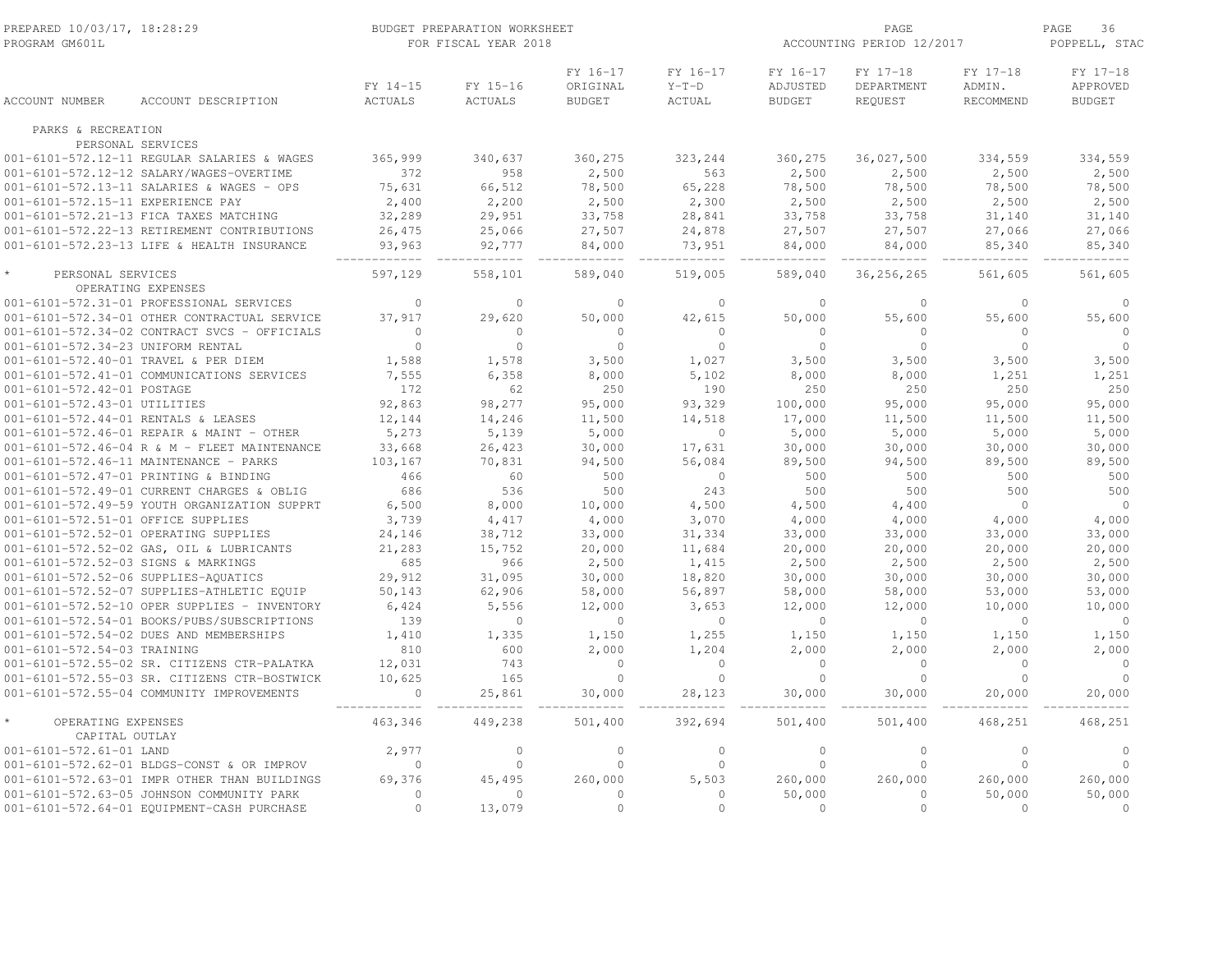| PREPARED 10/03/17, 18:28:29<br>PROGRAM GM601L |                     |                     | BUDGET PREPARATION WORKSHEET<br>FOR FISCAL YEAR 2018 |                                       |                               |                                       |                                   | PAGE<br>ACCOUNTING PERIOD 12/2017 |                                       |  |  |
|-----------------------------------------------|---------------------|---------------------|------------------------------------------------------|---------------------------------------|-------------------------------|---------------------------------------|-----------------------------------|-----------------------------------|---------------------------------------|--|--|
| ACCOUNT NUMBER                                | ACCOUNT DESCRIPTION | FY 14-15<br>ACTUALS | FY 15-16<br>ACTUALS                                  | FY 16-17<br>ORIGINAL<br><b>BUDGET</b> | FY 16-17<br>$Y-T-D$<br>ACTUAL | FY 16-17<br>ADJUSTED<br><b>BUDGET</b> | FY 17-18<br>DEPARTMENT<br>REOUEST | FY 17-18<br>ADMIN.<br>RECOMMEND   | FY 17-18<br>APPROVED<br><b>BUDGET</b> |  |  |
| CAPITAL OUTLAY                                |                     | 72,353              | 58,574                                               | 260,000                               | 5,503                         | 310,000                               | 260,000                           | 310,000                           | 310,000                               |  |  |
| $* *$<br>PARKS & RECREATION                   |                     | 1,132,828           | 1,065,913                                            | 1,350,440                             | 917,202                       | 1,400,440                             | 37,017,665                        | 1,339,856                         | 1,339,856                             |  |  |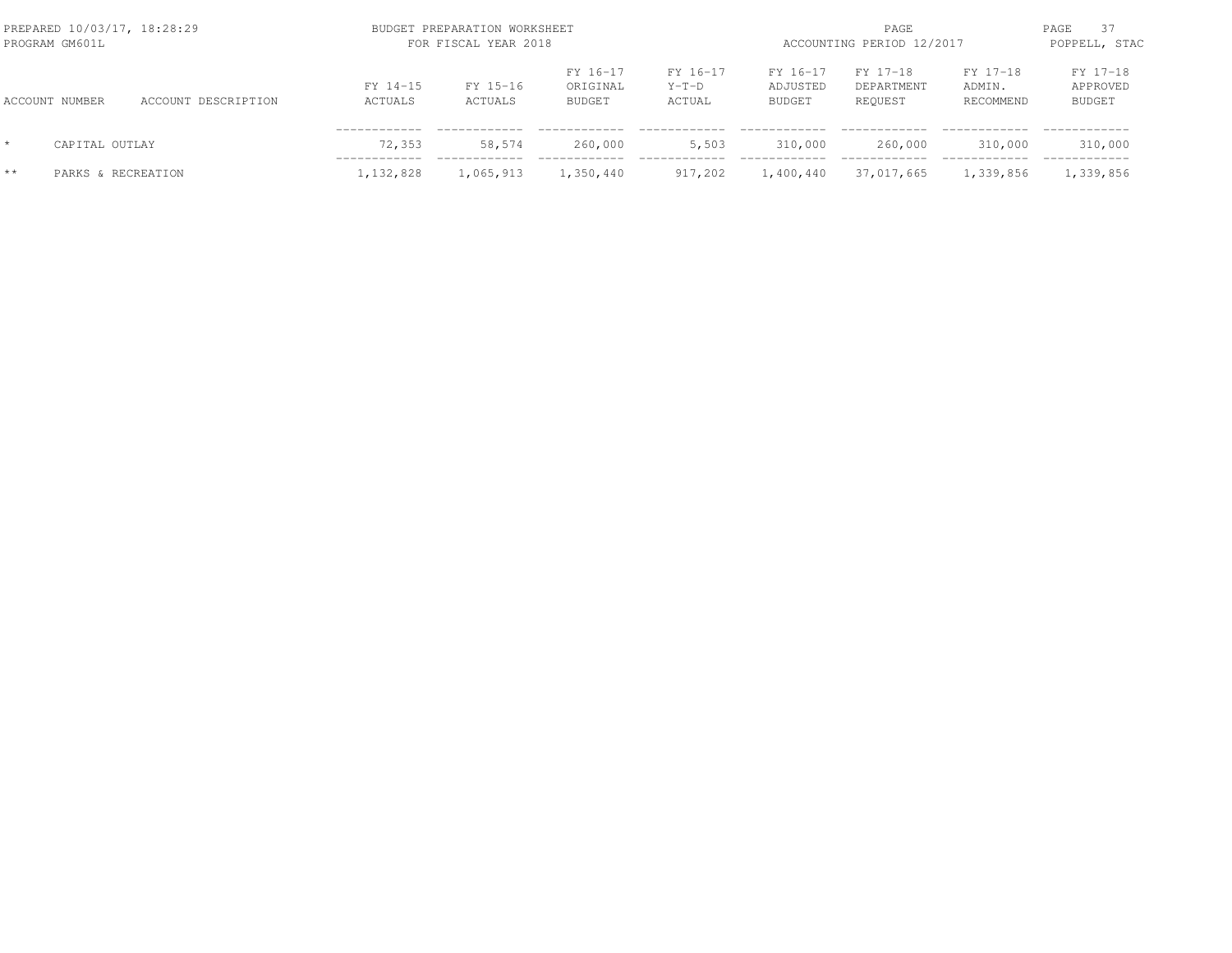| PREPARED 10/03/17, 18:28:29<br>PROGRAM GM601L |                                              |                            | BUDGET PREPARATION WORKSHEET<br>FOR FISCAL YEAR 2018 |                                       | ACCOUNTING PERIOD 12/2017     | 38<br>PAGE<br>POPPELL, STAC           |                                   |                                 |                                       |
|-----------------------------------------------|----------------------------------------------|----------------------------|------------------------------------------------------|---------------------------------------|-------------------------------|---------------------------------------|-----------------------------------|---------------------------------|---------------------------------------|
| ACCOUNT NUMBER                                | ACCOUNT DESCRIPTION                          | FY 14-15<br><b>ACTUALS</b> | FY 15-16<br><b>ACTUALS</b>                           | FY 16-17<br>ORIGINAL<br><b>BUDGET</b> | FY 16-17<br>$Y-T-D$<br>ACTUAL | FY 16-17<br>ADJUSTED<br><b>BUDGET</b> | FY 17-18<br>DEPARTMENT<br>REQUEST | FY 17-18<br>ADMIN.<br>RECOMMEND | FY 17-18<br>APPROVED<br><b>BUDGET</b> |
| COUNTY LIBRARY SYSTEM                         |                                              |                            |                                                      |                                       |                               |                                       |                                   |                                 |                                       |
|                                               | PERSONAL SERVICES                            |                            |                                                      |                                       |                               |                                       |                                   |                                 |                                       |
|                                               | 001-6212-571.12-11 REGULAR SALARIES & WAGES  | 336,877                    | 279,525                                              | 377,020                               | 337,201                       | 377,020                               | 377,020                           | 367,840                         | 367,840                               |
|                                               | 001-6212-571.12-12 SALARIES/WAGES-OVERTIME   | $\Omega$                   | $\circ$                                              | $\Omega$                              | 13                            | $\Omega$                              | $\Omega$                          | $\circ$                         | $\circ$                               |
|                                               | 001-6212-571.13-11 SALARIES & WAGES - OPS    | 57,568                     | 58,315                                               | 56,892                                | 42,064                        | 56,892                                | 56,892                            | 55,631                          | 55,631                                |
| 001-6212-571.15-11 EXPERIENCE PAY             |                                              | 4,400                      | 3,900                                                | 4,000                                 | 3,000                         | 4,000                                 | 4,000                             | 4,000                           | 4,000                                 |
|                                               | 001-6212-571.21-13 FICA TAXES MATCHING       | 28,216                     | 30,000                                               | 33,194                                | 27,483                        | 33,194                                | 33,194                            | 32,418                          | 32,418                                |
|                                               | 001-6212-571.22-13 RETIREMENT CONTRIBUTIONS  | 29,479                     | 29,981                                               | 31,819                                | 26,673                        | 31,819                                | 31,819                            | 29,538                          | 29,538                                |
|                                               | 001-6212-571.23-13 LIFE & HEALTH INSURANCE   | 89,303                     | 92,502                                               | 91,000                                | 70,256                        | 91,000                                | 91,000                            | 104,542                         | 104,542                               |
| $\star$<br>PERSONAL SERVICES                  | OPERATING EXPENSES                           | 545,843                    | 494,223                                              | 593,925                               | 506,690                       | 593,925                               | 593,925                           | 593,969                         | 593,969                               |
|                                               | 001-6212-571.34-01 OTHER CONTRACTUAL SERVICE | 6,308                      | 2,568                                                | 8,000                                 | 39                            | 7,000                                 | 7,000                             | 7,000                           | 7,000                                 |
|                                               | 001-6212-571.40-01 TRAVEL & PER DIEM         | 2,276                      | 338                                                  | $\Omega$                              | 678                           | $\bigcap$                             | $\circ$                           | 1,000                           | 1,000                                 |
|                                               | 001-6212-571.41-01 COMMUNICATION SERVICES    | $\Omega$                   | $\Omega$                                             | $\Omega$                              | $\Omega$                      | $\bigcap$                             | $\Omega$                          | $\Omega$                        | $\overline{0}$                        |
| 001-6212-571.42-01 POSTAGE                    |                                              | 308                        | 52                                                   | $\Omega$                              | 17                            | $\bigcap$                             | 308                               | 50                              | 50                                    |
|                                               | 001-6212-571.44-01 RENTALS AND LEASES        | 14,049                     | 70,118                                               | 75,914                                | 65,607                        | 75,914                                | 75,914                            | 72,000                          | 72,000                                |
|                                               | 001-6212-571.46-01 REPAIR & MAINT - OTHER    | 1,290                      | 4,445                                                | 4,000                                 | 4,787                         | 5,000                                 | 4,000                             | 4,000                           | 4,000                                 |
|                                               | 001-6212-571.46-04 R & M - FLEET MAINTENANCE | 537                        | 2,263                                                | 1,700                                 | 1,160                         | 1,700                                 | 1,700                             | 1,700                           | 1,700                                 |
|                                               | 001-6212-571.47-01 PRINTING & BINDING        | $\circ$                    | $\circ$                                              | $\circ$                               | $\circ$                       | $\overline{0}$                        | $\circ$                           | $\circ$                         | $\overline{0}$                        |
|                                               | 001-6212-571.49-01 CURRENT CHARGES & OBLIG   | 99                         | $\circ$                                              | 250                                   | $\circ$                       | 250                                   | 250                               | 100                             | 100                                   |
| 001-6212-571.51-01 OFFICE SUPPLIES            |                                              | 1,461                      | $\circ$                                              | 1,000                                 | 18                            | 1,000                                 | 1,000                             | 1,000                           | 1,000                                 |
|                                               | 001-6212-571.52-01 OPERATING SUPPLIES        | 5,262                      | 910                                                  | 1,500                                 | 666                           | 1,500                                 | 1,500                             | 1,500                           | 1,500                                 |
|                                               | 001-6212-571.52-02 GAS, OIL & LUBRICANTS     | 1,613                      | 1,861                                                | 1,500                                 | 1,066                         | 1,500                                 | 1,500                             | 1,500                           | 1,500                                 |
|                                               | 001-6212-571.52-10 OPER SUPPLIES - INVENTORY | 856                        | 0                                                    | $\circ$                               | $\Omega$                      | $\Omega$                              | $\circ$                           | $\circ$                         | $\overline{0}$                        |
|                                               | 001-6212-571.54-02 DUES & MEMBERSHIPS        | $\mathbf{0}$               | $\Omega$                                             | $\Omega$                              | $\Omega$                      | $\Omega$                              | $\Omega$                          | $\circ$                         | $\circ$                               |
| 001-6212-571.54-03 TRAINING                   |                                              | $\circ$                    | $\Omega$                                             | $\Omega$                              | $\Omega$                      | $\Omega$                              | $\mathbf{0}$                      | $\Omega$                        | $\Omega$                              |
| OPERATING EXPENSES<br>CAPITAL OUTLAY          |                                              | 34,059                     | 82,555                                               | 93,864                                | 74,038                        | 93,864                                | 93,172                            | 89,850                          | 89,850                                |
|                                               | 001-6212-571.63-01 IMPR OTHER THAN BUILDINGS | $\mathbf{0}$               | $\circ$                                              | $\Omega$                              | $\circ$                       | $\Omega$                              | $\circ$                           | $\Omega$                        | $\circ$                               |
|                                               | 001-6212-571.64-01 EQUIPMENT-CASH PURCHASE   | $\Omega$                   | $\Omega$                                             | $\Omega$                              | $\Omega$                      | $\Omega$                              | $\circ$                           | $\Omega$                        | $\Omega$                              |
|                                               | 001-6212-571.66-01 BOOKS, PUB & LIB MATERIAL | 17,373                     | 18,835                                               | $\cap$                                | $\cap$                        |                                       |                                   |                                 |                                       |
| $\star$<br>CAPITAL OUTLAY<br>NON-OPERATING    |                                              | 17,373                     | 18,835                                               | $\cap$                                | $\Omega$                      |                                       | $\Omega$                          | $\cap$                          | $\cap$                                |
|                                               | 001-6212-571.91-40 TRANSFER TO FUND 160      | $\Omega$                   | $\Omega$                                             |                                       | $\Omega$                      |                                       | $\Omega$                          | $\cap$                          |                                       |
| $\star$<br>NON-OPERATING                      |                                              |                            |                                                      |                                       |                               |                                       |                                   |                                 |                                       |
| $\star\star$                                  | COUNTY LIBRARY SYSTEM                        | 597,275                    | 595,613                                              | 687,789                               | 580,728                       | 687,789                               | 687,097                           | 683,819                         | 683,819                               |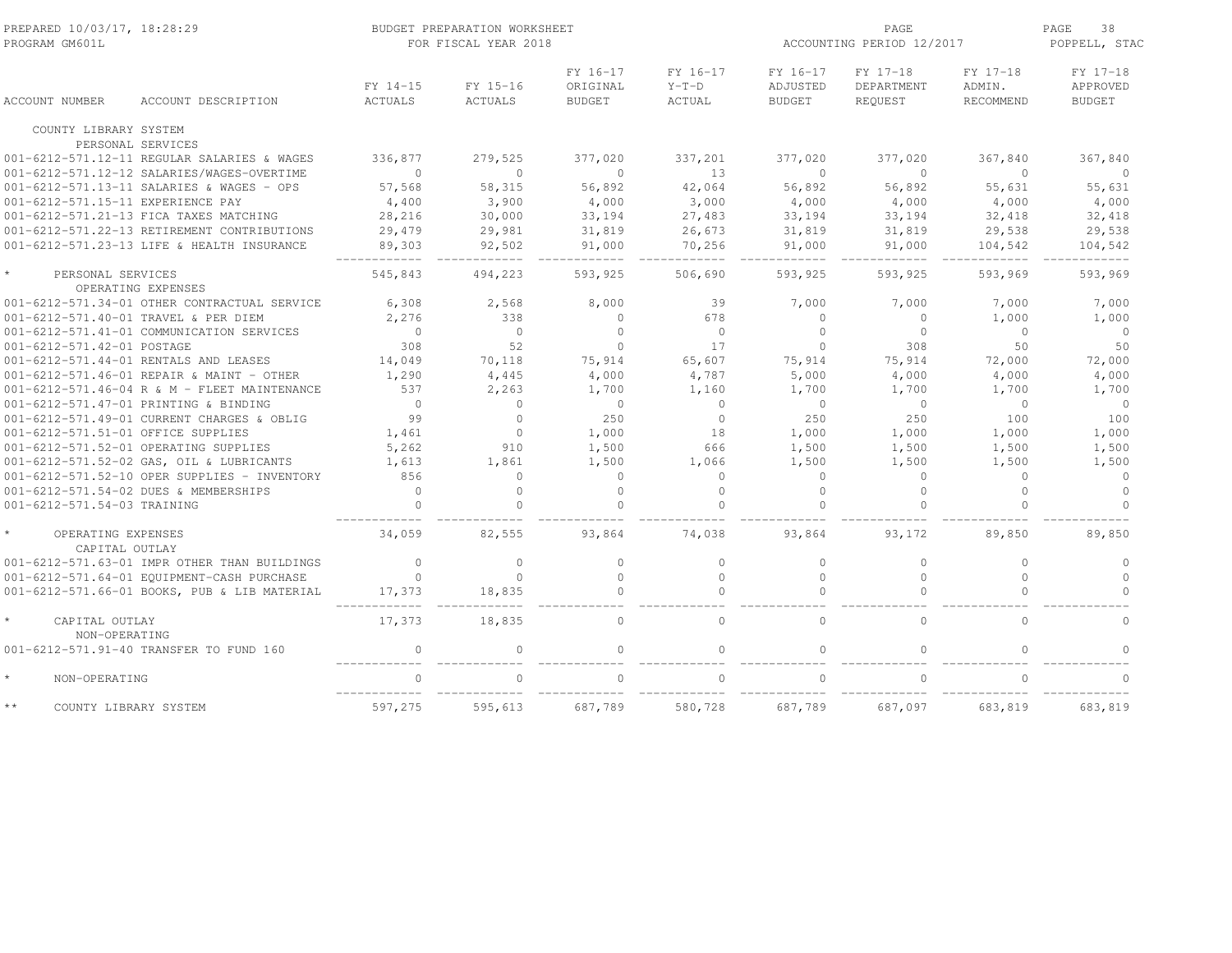| PREPARED 10/03/17, 18:28:29<br>PROGRAM GM601L |                                              |                            | BUDGET PREPARATION WORKSHEET<br>FOR FISCAL YEAR 2018 |                                       | ACCOUNTING PERIOD 12/2017            | 39<br>PAGE<br>POPPELL, STAC           |                                   |                                 |                                       |
|-----------------------------------------------|----------------------------------------------|----------------------------|------------------------------------------------------|---------------------------------------|--------------------------------------|---------------------------------------|-----------------------------------|---------------------------------|---------------------------------------|
| <b>ACCOUNT NUMBER</b>                         | ACCOUNT DESCRIPTION                          | FY 14-15<br><b>ACTUALS</b> | FY 15-16<br><b>ACTUALS</b>                           | FY 16-17<br>ORIGINAL<br><b>BUDGET</b> | FY 16-17<br>$Y-T-D$<br><b>ACTUAL</b> | FY 16-17<br>ADJUSTED<br><b>BUDGET</b> | FY 17-18<br>DEPARTMENT<br>REQUEST | FY 17-18<br>ADMIN.<br>RECOMMEND | FY 17-18<br>APPROVED<br><b>BUDGET</b> |
| AGRICULTURE EXTENSION                         |                                              |                            |                                                      |                                       |                                      |                                       |                                   |                                 |                                       |
|                                               | PERSONAL SERVICES                            |                            |                                                      |                                       |                                      |                                       |                                   |                                 |                                       |
|                                               | 001-6302-537.12-11 REGULAR SALARIES & WAGES  | 174,326                    | 169,100                                              | 163,434                               | 169,346                              | 163,434                               | 166,004                           | 166,004                         | 166,004                               |
|                                               | 001-6302-537.12-12 SALARY/WAGES-OVERTIME     | $\Omega$                   | $\Omega$                                             | $\Omega$                              | 107                                  | $\Omega$                              | 200                               | 200                             | 200                                   |
|                                               | 001-6302-537.13-11 SALARIES & WAGES - OPS    | 18,577                     | 10,832                                               | 22,660                                | 6,710                                | 22,660                                | 18,000                            | 18,000                          | 18,000                                |
| 001-6302-537.15-11 EXPERIENCE PAY             |                                              | 1,400                      | 1,000                                                | 1,400                                 | 1,100                                | 1,400                                 | 1,800                             | 1,800                           | 1,800                                 |
|                                               | 001-6302-537.21-13 FICA TAXES MATCHING       | 12,425                     | 11,525                                               | 15,070                                | 12,932                               | 15,070                                | 15,070                            | 15,070                          | 15,070                                |
|                                               | 001-6302-537.22-13 RETIREMENT CONTRIBUTIONS  | 10,605                     | 10,003                                               | 14,318                                | 12,317                               | 14,318                                | 14,318                            | 14,318                          | 14,318                                |
|                                               | 001-6302-537.23-13 LIFE & HEALTH INSURANCE   | 54,353                     | 51,779                                               | 49,000                                | 44,915                               | 49,000                                | 49,000                            | 59,738                          | 59,738                                |
| PERSONAL SERVICES                             | OPERATING EXPENSES                           | 271,686                    | 254,239                                              | 265,882                               | 247,427                              | 265,882                               | 264,392                           | 275,130                         | 275,130                               |
|                                               | 001-6302-537.31-01 PROFESSIONAL SERVICES     | $\mathbf{0}$               | $\circ$                                              | $\circ$                               | $\circ$                              | $\overline{0}$                        | $\circ$                           | $\Omega$                        | $\overline{0}$                        |
|                                               | 001-6302-537.31-05 HASTINGS RESEARCH PROJECT | 45,000                     | 45,000                                               | 45,000                                | 45,000                               | 45,000                                | 45,000                            | $\circ$                         | $\overline{0}$                        |
|                                               | 001-6302-537.40-01 TRAVEL & PER DIEM         | 3,044                      | 3,406                                                | 8,161                                 | 4,662                                | 8,161                                 | 7,074                             | 7,074                           | 7,074                                 |
|                                               | 001-6302-537.41-01 COMMUNICATIONS SERVICES   | 788                        | 351                                                  | 900                                   | $\circ$                              | $\overline{0}$                        | $\Omega$                          | $\Omega$                        | $\overline{0}$                        |
| 001-6302-537.42-01 POSTAGE                    |                                              | 5                          | $\Omega$                                             | 300                                   | 139                                  | 300                                   | 300                               | 300                             | 300                                   |
| 001-6302-537.43-01 UTILITIES                  |                                              | 11,349                     | 11,817                                               | 14,000                                | 12,502                               | 12,400                                | 13,720                            | 13,720                          | 13,720                                |
| 001-6302-537.43-04 GARBAGE                    |                                              | 1,685                      | 1,636                                                | 1,900                                 | 1,650                                | 1,900                                 | 1,900                             | 1,900                           | 1,900                                 |
|                                               | 001-6302-537.44-01 RENTALS AND LEASES        | 5,868                      | 6,891                                                | 7,250                                 | 5,474                                | 7,250                                 | 7,050                             | 7,050                           | 7,050                                 |
|                                               | 001-6302-537.46-01 REPAIR & MAINT - OTHER    | 540                        | $\Omega$                                             | 1,500                                 | 569                                  | 1,500                                 | 1,500                             | 1,200                           | 1,200                                 |
|                                               | 001-6302-537.46-04 R & M - FLEET MAINTENANCE | 1,873                      | 110                                                  | 1,500                                 | 1,258                                | 1,500                                 | 1,500                             | 1,500                           | 1,500                                 |
|                                               | 001-6302-537.49-01 CURRENT CHARGES & OBLIG   | 2,604                      | 2,500                                                | 5,600                                 | 5,224                                | 5,600                                 | 5,600                             | 5,600                           | 5,600                                 |
| 001-6302-537.51-01 OFFICE SUPPLIES            |                                              | 3,524                      | 3,227                                                | 3,000                                 | 3,737                                | 4,200                                 | 2,500                             | 2,500                           | 2,500                                 |
|                                               | 001-6302-537.52-01 OPERATING SUPPLIES        | 6,907                      | 7,176                                                | 6,500                                 | 6,534                                | 8,500                                 | 6,500                             | 6,500                           | 6,500                                 |
|                                               | 001-6302-537.52-02 GAS, OIL & LUBRICANTS     | 933                        | 296                                                  | 1,200                                 | 305                                  | 1,200                                 | 1,000                             | 800                             | 800                                   |
|                                               | 001-6302-537.52-10 OPER SUPPLIES - INVENTORY | 6,469                      | 3,213                                                | 3,000                                 | $\circ$                              | 2,000                                 | 3,000                             | 2,500                           | 2,500                                 |
|                                               | 001-6302-537.54-01 BOOKS/PUBLICATIONS/SUBSCR | 1,771                      | 568                                                  | 1,800                                 | 1,793                                | 2,100                                 | 1,800                             | 1,800                           | 1,800                                 |
|                                               | 001-6302-537.54-02 DUES & MEMBERSHIPS        | 370                        | 593                                                  | 700                                   | 624                                  | 700                                   | 700                               | 700                             | 700                                   |
| 001-6302-537.54-03 TRAINING                   |                                              | 3,472                      | 2,131                                                | 2,660                                 | 2,205                                | 2,660                                 | 2,510                             | 2,510                           | 2,510                                 |
| OPERATING EXPENSES<br>CAPITAL OUTLAY          |                                              | 96,202                     | 88,915                                               | 104,971                               | 91,676                               | 104,971                               | 101,654                           | 55,654                          | 55,654                                |
|                                               | 001-6302-537.63-01 IMPR OTHER THAN BUILDINGS | $\circ$                    | 5,682                                                | $\circ$                               | $\circ$                              | $\overline{0}$                        | $\circ$                           | $\circ$                         | $\circ$                               |
|                                               | 001-6302-537.64-01 EQUIPMENT-CASH PURCHASE   | $\mathbb O$                | $\Omega$                                             | 6,000                                 | 5,185                                | 6,000                                 | $\mathbf{0}$                      | $\Omega$                        | $\circ$                               |
|                                               |                                              |                            |                                                      |                                       |                                      |                                       |                                   |                                 |                                       |
| CAPITAL OUTLAY<br>GRANTS & AIDS               |                                              | $\circ$                    | 5,682                                                | 6,000                                 | 5,185                                | 6,000                                 | $\Omega$                          | $\Omega$                        | $\mathbf 0$                           |
|                                               | 001-6302-537.81-26 SOIL & WATER CONSERVATION | 3,745                      | 5,185                                                | 5,800                                 | 5,755                                | 5,800                                 | 5,800                             | 5,800                           | 5,800                                 |
| GRANTS & AIDS                                 |                                              | 3,745                      | 5,185                                                | 5,800                                 | 5,755                                | 5,800                                 | 5,800                             | 5,800                           | 5,800                                 |
| $\star\star$                                  | AGRICULTURE EXTENSION                        | 371,633                    | 354,021                                              | 382,653                               | 350,043                              | 382,653                               | 371,846                           | 336,584                         | 336,584                               |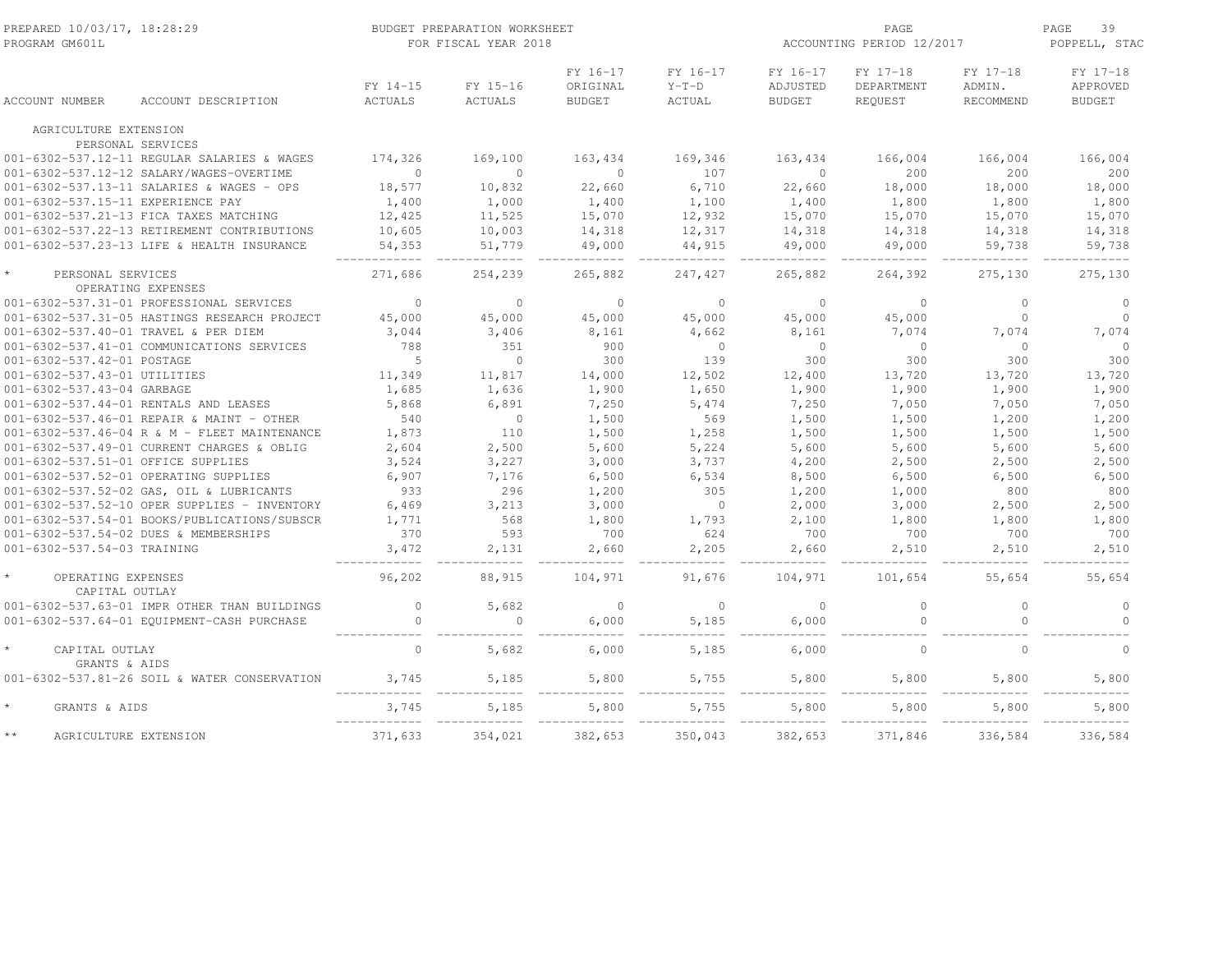| PREPARED 10/03/17, 18:28:29<br>PROGRAM GM601L |                     | BUDGET PREPARATION WORKSHEET<br>FOR FISCAL YEAR 2018 |                                       |                               | ACCOUNTING PERIOD 12/2017             | PAGE<br>40<br>POPPELL, STAC       |                                 |                                       |
|-----------------------------------------------|---------------------|------------------------------------------------------|---------------------------------------|-------------------------------|---------------------------------------|-----------------------------------|---------------------------------|---------------------------------------|
| <b>ACCOUNT NUMBER</b><br>ACCOUNT DESCRIPTION  | FY 14-15<br>ACTUALS | FY 15-16<br>ACTUALS                                  | FY 16-17<br>ORIGINAL<br><b>BUDGET</b> | FY 16-17<br>$Y-T-D$<br>ACTUAL | FY 16-17<br>ADJUSTED<br><b>BUDGET</b> | FY 17-18<br>DEPARTMENT<br>REQUEST | FY 17-18<br>ADMIN.<br>RECOMMEND | FY 17-18<br>APPROVED<br><b>BUDGET</b> |
| TRANSFERS/RESERVES/MISC<br>NON-OPERATING      |                     |                                                      |                                       |                               |                                       |                                   |                                 |                                       |
| 001-9999-581.91-05 BUD TRFR-SUPER OF ELECT    | 890,000             | 943,000                                              | 922,825                               | 922,825                       | 922,825                               | $\circ$                           | 901,000                         | 901,000                               |
| 001-9999-581.91-06 BUD TRFR-PROP APPRAISER    | 1,672,118           | 1,681,643                                            | 1,737,477                             | 1,737,477                     | 1,737,477                             | $\Omega$                          | 1,826,975                       | 1,826,975                             |
| 001-9999-581.91-07 BUD TRF-CLERK/DRUG COURT   | $\Omega$            | $\Omega$                                             | $\Omega$                              | $\Omega$                      | $\Omega$                              |                                   | $\Omega$                        | $\Omega$                              |
| 001-9999-581.91-08 BUD TRFR-GENERAL FUND      | $\cap$              | $\Omega$                                             | $\cap$                                | $\Omega$                      | $\Omega$                              |                                   | $\cap$                          |                                       |
| 001-9999-581.91-09 BUDGET TRSF-REG WATER FD   |                     |                                                      |                                       |                               |                                       |                                   |                                 |                                       |
| 001-9999-581.91-10 BUD TRFR-SHERIFF-PERS SVC  |                     |                                                      |                                       | $\Omega$                      |                                       |                                   | $\cap$                          |                                       |
| 001-9999-581.91-11 BUD TRFR-SHERIFF-OP EXP    |                     |                                                      |                                       | $\bigcap$                     |                                       |                                   | $\cap$                          |                                       |
| 001-9999-581.91-12 BUD TRFR-SHERIFF-OCO       |                     |                                                      |                                       | $\Omega$                      |                                       |                                   |                                 |                                       |
| 001-9999-581.91-13 BUD TRFR-SHERIFF-DEBT SVC  |                     |                                                      |                                       | $\cap$                        |                                       |                                   |                                 |                                       |
| 001-9999-581.91-14 BUD TRFR-SHERIFF-RESERVE   | $\cap$              |                                                      |                                       | $\cap$                        |                                       |                                   | $\cap$                          |                                       |
| 001-9999-581.91-15 TRF TO TRANSPORTATION FD   | 1,191,830           | 1,314,830                                            | 410,464                               | 410,464                       | 410,464                               |                                   | 375,000                         | 375,000                               |
| 001-9999-581.91-18 TRFR-MISC. GRANTS FUND     | $\Omega$            | $\bigcap$                                            | $\Omega$                              | $\Omega$                      | $\bigcap$                             |                                   | $\Omega$                        | $\Omega$                              |
| 001-9999-581.91-19 TRF-CAPITAL PROJECTS FD    | $\Omega$            | $\Omega$                                             | $\cap$                                | $\Omega$                      |                                       |                                   | $\cap$                          |                                       |
| 001-9999-581.91-40 E.PUTNAM WATER/WW GRANTS   | 150,000             | 60,000                                               | 60,000                                | 60,000                        | 60,000                                | $\cup$                            | 60,000                          | 60,000                                |
| 001-9999-581.91-41 TRF - WATER UTILITIES FD   | $\Omega$            | 30,666                                               | $\Omega$                              | $\Omega$                      | $\bigcap$                             | $\Omega$                          | $\Omega$                        | $\Omega$                              |
| 001-9999-581.91-46 TRANSFER-COMM. IMPR FUND   | 83,127              | 267,847                                              | 76,400                                | 76,400                        | 76,400                                | $\Omega$                          | 76,400                          | 76,400                                |
| 001-9999-581.91-50 BUD TRFR-SHERIFF-COUNTY    | 18,304,821          | 18,723,493                                           | 18,567,490                            | 18,567,490                    | 18,567,490                            | $\Omega$                          | 19, 469, 773                    | 19,469,773                            |
| 001-9999-581.91-51 BUD TRFR-SHERIFF-GRANTS    | 669,498             | 664,202                                              | 621,543                               | 656,439                       | 656,439                               | $\cap$                            | 575,164                         | 575,164                               |
| 001-9999-581.91-52 RISK MANAGEMENT FUND       | $\bigcap$           | $\Omega$                                             | $\Omega$                              | $\bigcap$                     | $\cap$                                |                                   | $\cap$                          |                                       |
| 001-9999-581.91-53 BUD TRFR-FLEET MAINT FUND  | $\Omega$            | 238,380                                              | $\Omega$                              | $\Omega$                      | $\Omega$                              | $\Omega$                          | $\Omega$                        | $\Omega$                              |
| 001-9999-581.91-54 TRANSFER TO JAIL DEBT SVC  |                     |                                                      |                                       |                               |                                       |                                   |                                 |                                       |
| NON-OPERATING<br>NON-OPERATING                | 22,961,394          | 23,924,061                                           | 22,396,199                            | 22,431,095                    | 22,431,095                            | $\Omega$                          | 23, 284, 312                    | 23, 284, 312                          |
| 001-9999-598.99-01 RESERVE FOR CONT-REGULAR   | $\mathbf{0}$        | $\mathbf{0}$                                         | 200,000                               | $\circ$                       | 200,000                               | 500,000                           | 910,425                         | 910,425                               |
| 001-9999-598.99-12 RESTR RESERVE-CAP OUTLAY   | $\Omega$            | $\Omega$                                             | $\Omega$                              | $\Omega$                      | $\Omega$                              | $\Omega$                          | $\cap$                          | $\cap$                                |
| $\star$<br>NON-OPERATING                      | $\mathbf{0}$        | $\circ$                                              | 200,000                               | $\circ$                       | 200,000                               | 500,000                           | 910,425                         | 910,425                               |
| $**$<br>TRANSFERS/RESERVES/MISC               | 22,961,394          | 23,924,061                                           | 22,596,199                            | 22,431,095                    | 22,631,095                            | 500,000                           | 24, 194, 737                    | 24, 194, 737                          |
| $***$<br>GENERAL FUND                         | 46,109,203          | 47,227,063                                           | 47,060,594                            | 44,032,940                    | 47, 145, 490                          | 60,962,305                        | 48, 350, 317                    | 48, 350, 317                          |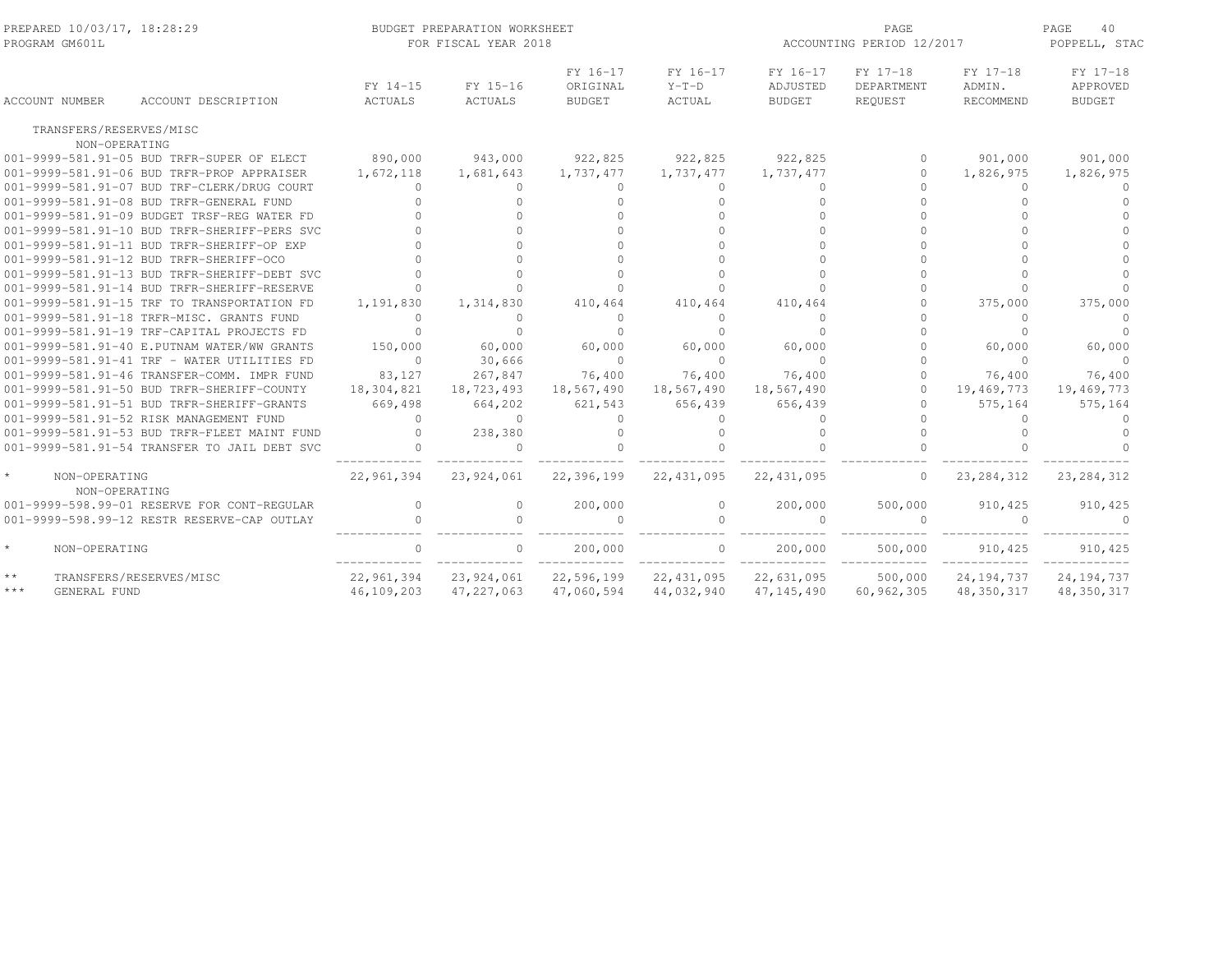| FY 16-17<br>FY 17-18<br>FY 17-18<br>FY 16-17<br>FY 16-17<br>FY 17-18<br>$Y-T-D$<br>ADMIN.<br>APPROVED<br>FY 14-15<br>FY 15-16<br>ORIGINAL<br>ADJUSTED<br>DEPARTMENT<br>ACTUAL<br><b>BUDGET</b><br>RECOMMEND<br>ACCOUNT NUMBER<br>ACCOUNT DESCRIPTION<br>ACTUALS<br><b>ACTUALS</b><br><b>BUDGET</b><br>REQUEST<br><b>BUDGET</b><br>TRANSPORTATION FUND<br>PUBLIC WKS/ADMIN & ENGIN<br>PERSONAL SERVICES<br>667,029<br>101-4101-541.12-11 REGULAR SALARIES & WAGES<br>656,949<br>670,584<br>639,376<br>670,584<br>670,584<br>653,121<br>653,121<br>146<br>1,996<br>2,500<br>5,704<br>2,500<br>2,500<br>2,500<br>2,500<br>101-4101-541.12-12 SALARY/WAGES - OVERTIME<br>101-4101-541.13-11 SALARIES & WAGES - OPS<br>$\Omega$<br>2,000<br>2,000<br>2,000<br>2,000<br>$\Omega$<br>$\circ$<br>2,000<br>2,500<br>2,400<br>3,000<br>2,900<br>3,000<br>3,000<br>3,000<br>101-4101-541.15-11 EXPERIENCE PAY<br>3,000<br>47,489<br>47,191<br>51,644<br>46,978<br>51,644<br>50,308<br>101-4101-541.21-13 FICA TAXES MATCHING<br>51,644<br>50,308<br>101-4101-541.22-13 RETIREMENT CONTRIBUTIONS<br>66,473<br>62,983<br>67,980<br>69,382<br>67,980<br>67,980<br>70,299<br>70,299<br>101-4101-541.23-13 LIFE & HEALTH INSURANCE<br>99,959<br>101,965<br>101,500<br>98,950<br>101,500<br>101,500<br>119,476<br>119,476<br>883,596<br>899,208<br>863,290<br>899,208<br>899,208<br>900,704<br>900,704<br>PERSONAL SERVICES<br>873,484<br>OPERATING EXPENSES<br>101-4101-541.31-01 PROFESSIONAL SERVICES<br>1,642<br>4,150<br>15,000<br>14,947<br>15,000<br>105,000<br>15,000<br>15,000<br>101-4101-541.34-01 OTHER CONTRACTUAL SERVICE<br>62,130<br>56,250<br>65,000<br>62,467<br>65,000<br>65,000<br>62,500<br>62,500<br>43,985<br>43,925<br>44,400<br>42,882<br>44,400<br>49,400<br>45,000<br>45,000<br>101-4101-541.34-05 CONTRACT SERV-FERRY OPERA<br>101-4101-541.34-06 CONTRACT SERV-RAIL CROSS<br>43,782<br>44,009<br>43,000<br>42,071<br>43,000<br>43,000<br>43,000<br>43,000<br>101-4101-541.34-19 CONTRACT SERV-ROAD STRIPE<br>51,588<br>5,415<br>60,000<br>57,651<br>60,000<br>60,000<br>60,000<br>60,000<br>502<br>101-4101-541.34-23 UNIFORM RENTALS-EMPLOYER<br>$\mathbf{0}$<br>$\circ$<br>$\circ$<br>$\circ$<br>$\circ$<br>$\circ$<br>$\overline{0}$<br>101-4101-541.34-24 CONTR-TRAFFIC SIG MAINT<br>$\circ$<br>$\mathbf{0}$<br>$\circ$<br>$\mathbf{0}$<br>$\circ$<br>40,375<br>34,335<br>$\circ$<br>101-4101-541.34-25 CONTRACT-INMATE CREWS<br>143,743<br>201,239<br>174,012<br>174,012<br>174,012<br>172,491<br>174,012<br>174,012<br>2,302<br>2,218<br>4,500<br>2,620<br>4,500<br>4,000<br>3,500<br>3,500<br>101-4101-541.40-01 TRAVEL & PER DIEM<br>9,263<br>10,233<br>9,200<br>10,006<br>9,200<br>9,200<br>9,200<br>9,200<br>101-4101-541.41-01 COMMUNICATION SERVICES<br>101-4101-541.42-01 POSTAGE<br>995<br>792<br>2,000<br>1,437<br>2,000<br>1,500<br>1,000<br>1,000<br>19,474<br>20,020<br>22,000<br>101-4101-541.43-01 UTILITIES<br>18,586<br>22,000<br>22,000<br>21,500<br>21,500<br>89,829<br>101-4101-541.43-07 UTIL-TRAF CONTROL DEVICES<br>102,043<br>90,000<br>95,716<br>90,000<br>90,000<br>90,000<br>90,000<br>101-4101-541.44-01 RENTALS AND LEASES<br>2,270<br>2,835<br>10,500<br>5,283<br>10,500<br>10,500<br>10,500<br>10,500<br>101-4101-541.45-20 INSURANCE-RISK MANAGEMENT<br>180,981<br>180,981<br>230,834<br>230,834<br>230,834<br>230,834<br>233,000<br>233,000<br>401<br>499<br>1,500<br>1,500<br>1,500<br>101-4101-541.46-01 REPAIR & MAINT - OTHER<br>65<br>1,000<br>1,000<br>13,445<br>10,676<br>12,000<br>8,947<br>12,000<br>11,000<br>101-4101-541.46-04 R & M - FLEET MAINTENANCE<br>12,000<br>12,000<br>101-4101-541.46-13 R & M - COMM EQUIPMENT<br>11,195<br>11,289<br>11,300<br>11,302<br>11,300<br>11,300<br>11,300<br>11,300<br>101-4101-541.47-01 PRINTING & BINDING<br>452<br>629<br>750<br>750<br>750<br>700<br>700<br>$\circ$<br>3,500<br>101-4101-541.49-01 CURRENT CHARGES & OBLIG<br>1,572<br>1,527<br>3,500<br>44,597<br>3,500<br>3,000<br>3,000<br>800<br>101-4101-541.49-17 SAFETY RECOGNITION<br>$\mathbf 0$<br>$\circ$<br>800<br>800<br>300<br>300<br>$\mathbf{0}$<br>2,574<br>2,000<br>2,000<br>101-4101-541.51-01 OFFICE SUPPLIES<br>2,741<br>2,000<br>1,750<br>1,750<br>1,102<br>18,953<br>28,913<br>19,000<br>12,000<br>101-4101-541.52-01 OPERATING SUPPLIES<br>18,000<br>12,000<br>12,000<br>12,000<br>63,194<br>62,013<br>64,000<br>51,428<br>64,000<br>64,000<br>64,000<br>64,000<br>101-4101-541.52-03 SIGNS & MARKINGS<br>$\mathbf{0}$<br>101-4101-541.52-07 ROAD NAME SIGNS E 9-1-1<br>$\circ$<br>$\circ$<br>$\circ$<br>$\circ$<br>$\circ$<br>$\mathbf{0}$<br>$\mathbf 0$<br>101-4101-541.52-09 OPERATING SUPP-TRAFFIC<br>1,297<br>1,323<br>1,250<br>1,198<br>1,250<br>6,250<br>5,800<br>5,800<br>$\overline{0}$<br>101-4101-541.52-10 OPER SUPPLIES - INVENTORY<br>4,237<br>$\circ$<br>4,500<br>$\circ$<br>4,500<br>1,000<br>1,000<br>200<br>1,500<br>101-4101-541.54-01 BOOKS/PUBLICATIONS/SUBSCR<br>$\Omega$<br>400<br>410<br>400<br>400<br>400<br>5,877<br>7,365<br>6,900<br>5,673<br>6,900<br>5,000<br>101-4101-541.54-02 DUES & MEMBERSHIPS<br>5,000<br>5,000<br>101-4101-541.54-03 TRAINING<br>1,310<br>2,776<br>4,500<br>2,655<br>4,500<br>4,500<br>3,000<br>3,000<br>817,066<br>895,846<br>898,346<br>889,462<br>889,462<br>OPERATING EXPENSES<br>827,785<br>913,281<br>993,046<br>CAPITAL OUTLAY<br>101-4101-541.61-01 LAND<br>2,555<br>$\circ$<br>$\circ$<br>$\circ$<br>$\circ$<br>$\circ$<br>$\Omega$<br>$\Omega$<br>$\circ$<br>101-4101-541.64-01 EQUIPMENT-CASH PURCHASE<br>$\circ$<br>31,701<br>$\circ$<br>791,033<br>752,936<br>$\circ$<br>$\circ$ | PREPARED 10/03/17, 18:28:29<br>PROGRAM GM601L |  | BUDGET PREPARATION WORKSHEET<br>FOR FISCAL YEAR 2018 |  | ACCOUNTING PERIOD 12/2017 | PAGE<br>41<br>POPPELL, STAC |  |  |
|--------------------------------------------------------------------------------------------------------------------------------------------------------------------------------------------------------------------------------------------------------------------------------------------------------------------------------------------------------------------------------------------------------------------------------------------------------------------------------------------------------------------------------------------------------------------------------------------------------------------------------------------------------------------------------------------------------------------------------------------------------------------------------------------------------------------------------------------------------------------------------------------------------------------------------------------------------------------------------------------------------------------------------------------------------------------------------------------------------------------------------------------------------------------------------------------------------------------------------------------------------------------------------------------------------------------------------------------------------------------------------------------------------------------------------------------------------------------------------------------------------------------------------------------------------------------------------------------------------------------------------------------------------------------------------------------------------------------------------------------------------------------------------------------------------------------------------------------------------------------------------------------------------------------------------------------------------------------------------------------------------------------------------------------------------------------------------------------------------------------------------------------------------------------------------------------------------------------------------------------------------------------------------------------------------------------------------------------------------------------------------------------------------------------------------------------------------------------------------------------------------------------------------------------------------------------------------------------------------------------------------------------------------------------------------------------------------------------------------------------------------------------------------------------------------------------------------------------------------------------------------------------------------------------------------------------------------------------------------------------------------------------------------------------------------------------------------------------------------------------------------------------------------------------------------------------------------------------------------------------------------------------------------------------------------------------------------------------------------------------------------------------------------------------------------------------------------------------------------------------------------------------------------------------------------------------------------------------------------------------------------------------------------------------------------------------------------------------------------------------------------------------------------------------------------------------------------------------------------------------------------------------------------------------------------------------------------------------------------------------------------------------------------------------------------------------------------------------------------------------------------------------------------------------------------------------------------------------------------------------------------------------------------------------------------------------------------------------------------------------------------------------------------------------------------------------------------------------------------------------------------------------------------------------------------------------------------------------------------------------------------------------------------------------------------------------------------------------------------------------------------------------------------------------------------------------------------------------------------------------------------------------------------------------------------------------------------------------------------------------------------------------------------------------------------------------------------------------------------------------------------------------------------------------------------------------------------------------------------------------------------------------------------------------------------------------------------------------------------------------------------------------------------------------------------------------------------------------------------------------------------------------------------------------------------------------------------------------------------------------------------------|-----------------------------------------------|--|------------------------------------------------------|--|---------------------------|-----------------------------|--|--|
|                                                                                                                                                                                                                                                                                                                                                                                                                                                                                                                                                                                                                                                                                                                                                                                                                                                                                                                                                                                                                                                                                                                                                                                                                                                                                                                                                                                                                                                                                                                                                                                                                                                                                                                                                                                                                                                                                                                                                                                                                                                                                                                                                                                                                                                                                                                                                                                                                                                                                                                                                                                                                                                                                                                                                                                                                                                                                                                                                                                                                                                                                                                                                                                                                                                                                                                                                                                                                                                                                                                                                                                                                                                                                                                                                                                                                                                                                                                                                                                                                                                                                                                                                                                                                                                                                                                                                                                                                                                                                                                                                                                                                                                                                                                                                                                                                                                                                                                                                                                                                                                                                                                                                                                                                                                                                                                                                                                                                                                                                                                                                                                                                                      |                                               |  |                                                      |  |                           |                             |  |  |
|                                                                                                                                                                                                                                                                                                                                                                                                                                                                                                                                                                                                                                                                                                                                                                                                                                                                                                                                                                                                                                                                                                                                                                                                                                                                                                                                                                                                                                                                                                                                                                                                                                                                                                                                                                                                                                                                                                                                                                                                                                                                                                                                                                                                                                                                                                                                                                                                                                                                                                                                                                                                                                                                                                                                                                                                                                                                                                                                                                                                                                                                                                                                                                                                                                                                                                                                                                                                                                                                                                                                                                                                                                                                                                                                                                                                                                                                                                                                                                                                                                                                                                                                                                                                                                                                                                                                                                                                                                                                                                                                                                                                                                                                                                                                                                                                                                                                                                                                                                                                                                                                                                                                                                                                                                                                                                                                                                                                                                                                                                                                                                                                                                      |                                               |  |                                                      |  |                           |                             |  |  |
|                                                                                                                                                                                                                                                                                                                                                                                                                                                                                                                                                                                                                                                                                                                                                                                                                                                                                                                                                                                                                                                                                                                                                                                                                                                                                                                                                                                                                                                                                                                                                                                                                                                                                                                                                                                                                                                                                                                                                                                                                                                                                                                                                                                                                                                                                                                                                                                                                                                                                                                                                                                                                                                                                                                                                                                                                                                                                                                                                                                                                                                                                                                                                                                                                                                                                                                                                                                                                                                                                                                                                                                                                                                                                                                                                                                                                                                                                                                                                                                                                                                                                                                                                                                                                                                                                                                                                                                                                                                                                                                                                                                                                                                                                                                                                                                                                                                                                                                                                                                                                                                                                                                                                                                                                                                                                                                                                                                                                                                                                                                                                                                                                                      |                                               |  |                                                      |  |                           |                             |  |  |
|                                                                                                                                                                                                                                                                                                                                                                                                                                                                                                                                                                                                                                                                                                                                                                                                                                                                                                                                                                                                                                                                                                                                                                                                                                                                                                                                                                                                                                                                                                                                                                                                                                                                                                                                                                                                                                                                                                                                                                                                                                                                                                                                                                                                                                                                                                                                                                                                                                                                                                                                                                                                                                                                                                                                                                                                                                                                                                                                                                                                                                                                                                                                                                                                                                                                                                                                                                                                                                                                                                                                                                                                                                                                                                                                                                                                                                                                                                                                                                                                                                                                                                                                                                                                                                                                                                                                                                                                                                                                                                                                                                                                                                                                                                                                                                                                                                                                                                                                                                                                                                                                                                                                                                                                                                                                                                                                                                                                                                                                                                                                                                                                                                      |                                               |  |                                                      |  |                           |                             |  |  |
|                                                                                                                                                                                                                                                                                                                                                                                                                                                                                                                                                                                                                                                                                                                                                                                                                                                                                                                                                                                                                                                                                                                                                                                                                                                                                                                                                                                                                                                                                                                                                                                                                                                                                                                                                                                                                                                                                                                                                                                                                                                                                                                                                                                                                                                                                                                                                                                                                                                                                                                                                                                                                                                                                                                                                                                                                                                                                                                                                                                                                                                                                                                                                                                                                                                                                                                                                                                                                                                                                                                                                                                                                                                                                                                                                                                                                                                                                                                                                                                                                                                                                                                                                                                                                                                                                                                                                                                                                                                                                                                                                                                                                                                                                                                                                                                                                                                                                                                                                                                                                                                                                                                                                                                                                                                                                                                                                                                                                                                                                                                                                                                                                                      |                                               |  |                                                      |  |                           |                             |  |  |
|                                                                                                                                                                                                                                                                                                                                                                                                                                                                                                                                                                                                                                                                                                                                                                                                                                                                                                                                                                                                                                                                                                                                                                                                                                                                                                                                                                                                                                                                                                                                                                                                                                                                                                                                                                                                                                                                                                                                                                                                                                                                                                                                                                                                                                                                                                                                                                                                                                                                                                                                                                                                                                                                                                                                                                                                                                                                                                                                                                                                                                                                                                                                                                                                                                                                                                                                                                                                                                                                                                                                                                                                                                                                                                                                                                                                                                                                                                                                                                                                                                                                                                                                                                                                                                                                                                                                                                                                                                                                                                                                                                                                                                                                                                                                                                                                                                                                                                                                                                                                                                                                                                                                                                                                                                                                                                                                                                                                                                                                                                                                                                                                                                      |                                               |  |                                                      |  |                           |                             |  |  |
|                                                                                                                                                                                                                                                                                                                                                                                                                                                                                                                                                                                                                                                                                                                                                                                                                                                                                                                                                                                                                                                                                                                                                                                                                                                                                                                                                                                                                                                                                                                                                                                                                                                                                                                                                                                                                                                                                                                                                                                                                                                                                                                                                                                                                                                                                                                                                                                                                                                                                                                                                                                                                                                                                                                                                                                                                                                                                                                                                                                                                                                                                                                                                                                                                                                                                                                                                                                                                                                                                                                                                                                                                                                                                                                                                                                                                                                                                                                                                                                                                                                                                                                                                                                                                                                                                                                                                                                                                                                                                                                                                                                                                                                                                                                                                                                                                                                                                                                                                                                                                                                                                                                                                                                                                                                                                                                                                                                                                                                                                                                                                                                                                                      |                                               |  |                                                      |  |                           |                             |  |  |
|                                                                                                                                                                                                                                                                                                                                                                                                                                                                                                                                                                                                                                                                                                                                                                                                                                                                                                                                                                                                                                                                                                                                                                                                                                                                                                                                                                                                                                                                                                                                                                                                                                                                                                                                                                                                                                                                                                                                                                                                                                                                                                                                                                                                                                                                                                                                                                                                                                                                                                                                                                                                                                                                                                                                                                                                                                                                                                                                                                                                                                                                                                                                                                                                                                                                                                                                                                                                                                                                                                                                                                                                                                                                                                                                                                                                                                                                                                                                                                                                                                                                                                                                                                                                                                                                                                                                                                                                                                                                                                                                                                                                                                                                                                                                                                                                                                                                                                                                                                                                                                                                                                                                                                                                                                                                                                                                                                                                                                                                                                                                                                                                                                      |                                               |  |                                                      |  |                           |                             |  |  |
|                                                                                                                                                                                                                                                                                                                                                                                                                                                                                                                                                                                                                                                                                                                                                                                                                                                                                                                                                                                                                                                                                                                                                                                                                                                                                                                                                                                                                                                                                                                                                                                                                                                                                                                                                                                                                                                                                                                                                                                                                                                                                                                                                                                                                                                                                                                                                                                                                                                                                                                                                                                                                                                                                                                                                                                                                                                                                                                                                                                                                                                                                                                                                                                                                                                                                                                                                                                                                                                                                                                                                                                                                                                                                                                                                                                                                                                                                                                                                                                                                                                                                                                                                                                                                                                                                                                                                                                                                                                                                                                                                                                                                                                                                                                                                                                                                                                                                                                                                                                                                                                                                                                                                                                                                                                                                                                                                                                                                                                                                                                                                                                                                                      |                                               |  |                                                      |  |                           |                             |  |  |
|                                                                                                                                                                                                                                                                                                                                                                                                                                                                                                                                                                                                                                                                                                                                                                                                                                                                                                                                                                                                                                                                                                                                                                                                                                                                                                                                                                                                                                                                                                                                                                                                                                                                                                                                                                                                                                                                                                                                                                                                                                                                                                                                                                                                                                                                                                                                                                                                                                                                                                                                                                                                                                                                                                                                                                                                                                                                                                                                                                                                                                                                                                                                                                                                                                                                                                                                                                                                                                                                                                                                                                                                                                                                                                                                                                                                                                                                                                                                                                                                                                                                                                                                                                                                                                                                                                                                                                                                                                                                                                                                                                                                                                                                                                                                                                                                                                                                                                                                                                                                                                                                                                                                                                                                                                                                                                                                                                                                                                                                                                                                                                                                                                      |                                               |  |                                                      |  |                           |                             |  |  |
|                                                                                                                                                                                                                                                                                                                                                                                                                                                                                                                                                                                                                                                                                                                                                                                                                                                                                                                                                                                                                                                                                                                                                                                                                                                                                                                                                                                                                                                                                                                                                                                                                                                                                                                                                                                                                                                                                                                                                                                                                                                                                                                                                                                                                                                                                                                                                                                                                                                                                                                                                                                                                                                                                                                                                                                                                                                                                                                                                                                                                                                                                                                                                                                                                                                                                                                                                                                                                                                                                                                                                                                                                                                                                                                                                                                                                                                                                                                                                                                                                                                                                                                                                                                                                                                                                                                                                                                                                                                                                                                                                                                                                                                                                                                                                                                                                                                                                                                                                                                                                                                                                                                                                                                                                                                                                                                                                                                                                                                                                                                                                                                                                                      |                                               |  |                                                      |  |                           |                             |  |  |
|                                                                                                                                                                                                                                                                                                                                                                                                                                                                                                                                                                                                                                                                                                                                                                                                                                                                                                                                                                                                                                                                                                                                                                                                                                                                                                                                                                                                                                                                                                                                                                                                                                                                                                                                                                                                                                                                                                                                                                                                                                                                                                                                                                                                                                                                                                                                                                                                                                                                                                                                                                                                                                                                                                                                                                                                                                                                                                                                                                                                                                                                                                                                                                                                                                                                                                                                                                                                                                                                                                                                                                                                                                                                                                                                                                                                                                                                                                                                                                                                                                                                                                                                                                                                                                                                                                                                                                                                                                                                                                                                                                                                                                                                                                                                                                                                                                                                                                                                                                                                                                                                                                                                                                                                                                                                                                                                                                                                                                                                                                                                                                                                                                      |                                               |  |                                                      |  |                           |                             |  |  |
|                                                                                                                                                                                                                                                                                                                                                                                                                                                                                                                                                                                                                                                                                                                                                                                                                                                                                                                                                                                                                                                                                                                                                                                                                                                                                                                                                                                                                                                                                                                                                                                                                                                                                                                                                                                                                                                                                                                                                                                                                                                                                                                                                                                                                                                                                                                                                                                                                                                                                                                                                                                                                                                                                                                                                                                                                                                                                                                                                                                                                                                                                                                                                                                                                                                                                                                                                                                                                                                                                                                                                                                                                                                                                                                                                                                                                                                                                                                                                                                                                                                                                                                                                                                                                                                                                                                                                                                                                                                                                                                                                                                                                                                                                                                                                                                                                                                                                                                                                                                                                                                                                                                                                                                                                                                                                                                                                                                                                                                                                                                                                                                                                                      |                                               |  |                                                      |  |                           |                             |  |  |
|                                                                                                                                                                                                                                                                                                                                                                                                                                                                                                                                                                                                                                                                                                                                                                                                                                                                                                                                                                                                                                                                                                                                                                                                                                                                                                                                                                                                                                                                                                                                                                                                                                                                                                                                                                                                                                                                                                                                                                                                                                                                                                                                                                                                                                                                                                                                                                                                                                                                                                                                                                                                                                                                                                                                                                                                                                                                                                                                                                                                                                                                                                                                                                                                                                                                                                                                                                                                                                                                                                                                                                                                                                                                                                                                                                                                                                                                                                                                                                                                                                                                                                                                                                                                                                                                                                                                                                                                                                                                                                                                                                                                                                                                                                                                                                                                                                                                                                                                                                                                                                                                                                                                                                                                                                                                                                                                                                                                                                                                                                                                                                                                                                      |                                               |  |                                                      |  |                           |                             |  |  |
|                                                                                                                                                                                                                                                                                                                                                                                                                                                                                                                                                                                                                                                                                                                                                                                                                                                                                                                                                                                                                                                                                                                                                                                                                                                                                                                                                                                                                                                                                                                                                                                                                                                                                                                                                                                                                                                                                                                                                                                                                                                                                                                                                                                                                                                                                                                                                                                                                                                                                                                                                                                                                                                                                                                                                                                                                                                                                                                                                                                                                                                                                                                                                                                                                                                                                                                                                                                                                                                                                                                                                                                                                                                                                                                                                                                                                                                                                                                                                                                                                                                                                                                                                                                                                                                                                                                                                                                                                                                                                                                                                                                                                                                                                                                                                                                                                                                                                                                                                                                                                                                                                                                                                                                                                                                                                                                                                                                                                                                                                                                                                                                                                                      |                                               |  |                                                      |  |                           |                             |  |  |
|                                                                                                                                                                                                                                                                                                                                                                                                                                                                                                                                                                                                                                                                                                                                                                                                                                                                                                                                                                                                                                                                                                                                                                                                                                                                                                                                                                                                                                                                                                                                                                                                                                                                                                                                                                                                                                                                                                                                                                                                                                                                                                                                                                                                                                                                                                                                                                                                                                                                                                                                                                                                                                                                                                                                                                                                                                                                                                                                                                                                                                                                                                                                                                                                                                                                                                                                                                                                                                                                                                                                                                                                                                                                                                                                                                                                                                                                                                                                                                                                                                                                                                                                                                                                                                                                                                                                                                                                                                                                                                                                                                                                                                                                                                                                                                                                                                                                                                                                                                                                                                                                                                                                                                                                                                                                                                                                                                                                                                                                                                                                                                                                                                      |                                               |  |                                                      |  |                           |                             |  |  |
|                                                                                                                                                                                                                                                                                                                                                                                                                                                                                                                                                                                                                                                                                                                                                                                                                                                                                                                                                                                                                                                                                                                                                                                                                                                                                                                                                                                                                                                                                                                                                                                                                                                                                                                                                                                                                                                                                                                                                                                                                                                                                                                                                                                                                                                                                                                                                                                                                                                                                                                                                                                                                                                                                                                                                                                                                                                                                                                                                                                                                                                                                                                                                                                                                                                                                                                                                                                                                                                                                                                                                                                                                                                                                                                                                                                                                                                                                                                                                                                                                                                                                                                                                                                                                                                                                                                                                                                                                                                                                                                                                                                                                                                                                                                                                                                                                                                                                                                                                                                                                                                                                                                                                                                                                                                                                                                                                                                                                                                                                                                                                                                                                                      |                                               |  |                                                      |  |                           |                             |  |  |
|                                                                                                                                                                                                                                                                                                                                                                                                                                                                                                                                                                                                                                                                                                                                                                                                                                                                                                                                                                                                                                                                                                                                                                                                                                                                                                                                                                                                                                                                                                                                                                                                                                                                                                                                                                                                                                                                                                                                                                                                                                                                                                                                                                                                                                                                                                                                                                                                                                                                                                                                                                                                                                                                                                                                                                                                                                                                                                                                                                                                                                                                                                                                                                                                                                                                                                                                                                                                                                                                                                                                                                                                                                                                                                                                                                                                                                                                                                                                                                                                                                                                                                                                                                                                                                                                                                                                                                                                                                                                                                                                                                                                                                                                                                                                                                                                                                                                                                                                                                                                                                                                                                                                                                                                                                                                                                                                                                                                                                                                                                                                                                                                                                      |                                               |  |                                                      |  |                           |                             |  |  |
|                                                                                                                                                                                                                                                                                                                                                                                                                                                                                                                                                                                                                                                                                                                                                                                                                                                                                                                                                                                                                                                                                                                                                                                                                                                                                                                                                                                                                                                                                                                                                                                                                                                                                                                                                                                                                                                                                                                                                                                                                                                                                                                                                                                                                                                                                                                                                                                                                                                                                                                                                                                                                                                                                                                                                                                                                                                                                                                                                                                                                                                                                                                                                                                                                                                                                                                                                                                                                                                                                                                                                                                                                                                                                                                                                                                                                                                                                                                                                                                                                                                                                                                                                                                                                                                                                                                                                                                                                                                                                                                                                                                                                                                                                                                                                                                                                                                                                                                                                                                                                                                                                                                                                                                                                                                                                                                                                                                                                                                                                                                                                                                                                                      |                                               |  |                                                      |  |                           |                             |  |  |
|                                                                                                                                                                                                                                                                                                                                                                                                                                                                                                                                                                                                                                                                                                                                                                                                                                                                                                                                                                                                                                                                                                                                                                                                                                                                                                                                                                                                                                                                                                                                                                                                                                                                                                                                                                                                                                                                                                                                                                                                                                                                                                                                                                                                                                                                                                                                                                                                                                                                                                                                                                                                                                                                                                                                                                                                                                                                                                                                                                                                                                                                                                                                                                                                                                                                                                                                                                                                                                                                                                                                                                                                                                                                                                                                                                                                                                                                                                                                                                                                                                                                                                                                                                                                                                                                                                                                                                                                                                                                                                                                                                                                                                                                                                                                                                                                                                                                                                                                                                                                                                                                                                                                                                                                                                                                                                                                                                                                                                                                                                                                                                                                                                      |                                               |  |                                                      |  |                           |                             |  |  |
|                                                                                                                                                                                                                                                                                                                                                                                                                                                                                                                                                                                                                                                                                                                                                                                                                                                                                                                                                                                                                                                                                                                                                                                                                                                                                                                                                                                                                                                                                                                                                                                                                                                                                                                                                                                                                                                                                                                                                                                                                                                                                                                                                                                                                                                                                                                                                                                                                                                                                                                                                                                                                                                                                                                                                                                                                                                                                                                                                                                                                                                                                                                                                                                                                                                                                                                                                                                                                                                                                                                                                                                                                                                                                                                                                                                                                                                                                                                                                                                                                                                                                                                                                                                                                                                                                                                                                                                                                                                                                                                                                                                                                                                                                                                                                                                                                                                                                                                                                                                                                                                                                                                                                                                                                                                                                                                                                                                                                                                                                                                                                                                                                                      |                                               |  |                                                      |  |                           |                             |  |  |
|                                                                                                                                                                                                                                                                                                                                                                                                                                                                                                                                                                                                                                                                                                                                                                                                                                                                                                                                                                                                                                                                                                                                                                                                                                                                                                                                                                                                                                                                                                                                                                                                                                                                                                                                                                                                                                                                                                                                                                                                                                                                                                                                                                                                                                                                                                                                                                                                                                                                                                                                                                                                                                                                                                                                                                                                                                                                                                                                                                                                                                                                                                                                                                                                                                                                                                                                                                                                                                                                                                                                                                                                                                                                                                                                                                                                                                                                                                                                                                                                                                                                                                                                                                                                                                                                                                                                                                                                                                                                                                                                                                                                                                                                                                                                                                                                                                                                                                                                                                                                                                                                                                                                                                                                                                                                                                                                                                                                                                                                                                                                                                                                                                      |                                               |  |                                                      |  |                           |                             |  |  |
|                                                                                                                                                                                                                                                                                                                                                                                                                                                                                                                                                                                                                                                                                                                                                                                                                                                                                                                                                                                                                                                                                                                                                                                                                                                                                                                                                                                                                                                                                                                                                                                                                                                                                                                                                                                                                                                                                                                                                                                                                                                                                                                                                                                                                                                                                                                                                                                                                                                                                                                                                                                                                                                                                                                                                                                                                                                                                                                                                                                                                                                                                                                                                                                                                                                                                                                                                                                                                                                                                                                                                                                                                                                                                                                                                                                                                                                                                                                                                                                                                                                                                                                                                                                                                                                                                                                                                                                                                                                                                                                                                                                                                                                                                                                                                                                                                                                                                                                                                                                                                                                                                                                                                                                                                                                                                                                                                                                                                                                                                                                                                                                                                                      |                                               |  |                                                      |  |                           |                             |  |  |
|                                                                                                                                                                                                                                                                                                                                                                                                                                                                                                                                                                                                                                                                                                                                                                                                                                                                                                                                                                                                                                                                                                                                                                                                                                                                                                                                                                                                                                                                                                                                                                                                                                                                                                                                                                                                                                                                                                                                                                                                                                                                                                                                                                                                                                                                                                                                                                                                                                                                                                                                                                                                                                                                                                                                                                                                                                                                                                                                                                                                                                                                                                                                                                                                                                                                                                                                                                                                                                                                                                                                                                                                                                                                                                                                                                                                                                                                                                                                                                                                                                                                                                                                                                                                                                                                                                                                                                                                                                                                                                                                                                                                                                                                                                                                                                                                                                                                                                                                                                                                                                                                                                                                                                                                                                                                                                                                                                                                                                                                                                                                                                                                                                      |                                               |  |                                                      |  |                           |                             |  |  |
|                                                                                                                                                                                                                                                                                                                                                                                                                                                                                                                                                                                                                                                                                                                                                                                                                                                                                                                                                                                                                                                                                                                                                                                                                                                                                                                                                                                                                                                                                                                                                                                                                                                                                                                                                                                                                                                                                                                                                                                                                                                                                                                                                                                                                                                                                                                                                                                                                                                                                                                                                                                                                                                                                                                                                                                                                                                                                                                                                                                                                                                                                                                                                                                                                                                                                                                                                                                                                                                                                                                                                                                                                                                                                                                                                                                                                                                                                                                                                                                                                                                                                                                                                                                                                                                                                                                                                                                                                                                                                                                                                                                                                                                                                                                                                                                                                                                                                                                                                                                                                                                                                                                                                                                                                                                                                                                                                                                                                                                                                                                                                                                                                                      |                                               |  |                                                      |  |                           |                             |  |  |
|                                                                                                                                                                                                                                                                                                                                                                                                                                                                                                                                                                                                                                                                                                                                                                                                                                                                                                                                                                                                                                                                                                                                                                                                                                                                                                                                                                                                                                                                                                                                                                                                                                                                                                                                                                                                                                                                                                                                                                                                                                                                                                                                                                                                                                                                                                                                                                                                                                                                                                                                                                                                                                                                                                                                                                                                                                                                                                                                                                                                                                                                                                                                                                                                                                                                                                                                                                                                                                                                                                                                                                                                                                                                                                                                                                                                                                                                                                                                                                                                                                                                                                                                                                                                                                                                                                                                                                                                                                                                                                                                                                                                                                                                                                                                                                                                                                                                                                                                                                                                                                                                                                                                                                                                                                                                                                                                                                                                                                                                                                                                                                                                                                      |                                               |  |                                                      |  |                           |                             |  |  |
|                                                                                                                                                                                                                                                                                                                                                                                                                                                                                                                                                                                                                                                                                                                                                                                                                                                                                                                                                                                                                                                                                                                                                                                                                                                                                                                                                                                                                                                                                                                                                                                                                                                                                                                                                                                                                                                                                                                                                                                                                                                                                                                                                                                                                                                                                                                                                                                                                                                                                                                                                                                                                                                                                                                                                                                                                                                                                                                                                                                                                                                                                                                                                                                                                                                                                                                                                                                                                                                                                                                                                                                                                                                                                                                                                                                                                                                                                                                                                                                                                                                                                                                                                                                                                                                                                                                                                                                                                                                                                                                                                                                                                                                                                                                                                                                                                                                                                                                                                                                                                                                                                                                                                                                                                                                                                                                                                                                                                                                                                                                                                                                                                                      |                                               |  |                                                      |  |                           |                             |  |  |
|                                                                                                                                                                                                                                                                                                                                                                                                                                                                                                                                                                                                                                                                                                                                                                                                                                                                                                                                                                                                                                                                                                                                                                                                                                                                                                                                                                                                                                                                                                                                                                                                                                                                                                                                                                                                                                                                                                                                                                                                                                                                                                                                                                                                                                                                                                                                                                                                                                                                                                                                                                                                                                                                                                                                                                                                                                                                                                                                                                                                                                                                                                                                                                                                                                                                                                                                                                                                                                                                                                                                                                                                                                                                                                                                                                                                                                                                                                                                                                                                                                                                                                                                                                                                                                                                                                                                                                                                                                                                                                                                                                                                                                                                                                                                                                                                                                                                                                                                                                                                                                                                                                                                                                                                                                                                                                                                                                                                                                                                                                                                                                                                                                      |                                               |  |                                                      |  |                           |                             |  |  |
|                                                                                                                                                                                                                                                                                                                                                                                                                                                                                                                                                                                                                                                                                                                                                                                                                                                                                                                                                                                                                                                                                                                                                                                                                                                                                                                                                                                                                                                                                                                                                                                                                                                                                                                                                                                                                                                                                                                                                                                                                                                                                                                                                                                                                                                                                                                                                                                                                                                                                                                                                                                                                                                                                                                                                                                                                                                                                                                                                                                                                                                                                                                                                                                                                                                                                                                                                                                                                                                                                                                                                                                                                                                                                                                                                                                                                                                                                                                                                                                                                                                                                                                                                                                                                                                                                                                                                                                                                                                                                                                                                                                                                                                                                                                                                                                                                                                                                                                                                                                                                                                                                                                                                                                                                                                                                                                                                                                                                                                                                                                                                                                                                                      |                                               |  |                                                      |  |                           |                             |  |  |
|                                                                                                                                                                                                                                                                                                                                                                                                                                                                                                                                                                                                                                                                                                                                                                                                                                                                                                                                                                                                                                                                                                                                                                                                                                                                                                                                                                                                                                                                                                                                                                                                                                                                                                                                                                                                                                                                                                                                                                                                                                                                                                                                                                                                                                                                                                                                                                                                                                                                                                                                                                                                                                                                                                                                                                                                                                                                                                                                                                                                                                                                                                                                                                                                                                                                                                                                                                                                                                                                                                                                                                                                                                                                                                                                                                                                                                                                                                                                                                                                                                                                                                                                                                                                                                                                                                                                                                                                                                                                                                                                                                                                                                                                                                                                                                                                                                                                                                                                                                                                                                                                                                                                                                                                                                                                                                                                                                                                                                                                                                                                                                                                                                      |                                               |  |                                                      |  |                           |                             |  |  |
|                                                                                                                                                                                                                                                                                                                                                                                                                                                                                                                                                                                                                                                                                                                                                                                                                                                                                                                                                                                                                                                                                                                                                                                                                                                                                                                                                                                                                                                                                                                                                                                                                                                                                                                                                                                                                                                                                                                                                                                                                                                                                                                                                                                                                                                                                                                                                                                                                                                                                                                                                                                                                                                                                                                                                                                                                                                                                                                                                                                                                                                                                                                                                                                                                                                                                                                                                                                                                                                                                                                                                                                                                                                                                                                                                                                                                                                                                                                                                                                                                                                                                                                                                                                                                                                                                                                                                                                                                                                                                                                                                                                                                                                                                                                                                                                                                                                                                                                                                                                                                                                                                                                                                                                                                                                                                                                                                                                                                                                                                                                                                                                                                                      |                                               |  |                                                      |  |                           |                             |  |  |
|                                                                                                                                                                                                                                                                                                                                                                                                                                                                                                                                                                                                                                                                                                                                                                                                                                                                                                                                                                                                                                                                                                                                                                                                                                                                                                                                                                                                                                                                                                                                                                                                                                                                                                                                                                                                                                                                                                                                                                                                                                                                                                                                                                                                                                                                                                                                                                                                                                                                                                                                                                                                                                                                                                                                                                                                                                                                                                                                                                                                                                                                                                                                                                                                                                                                                                                                                                                                                                                                                                                                                                                                                                                                                                                                                                                                                                                                                                                                                                                                                                                                                                                                                                                                                                                                                                                                                                                                                                                                                                                                                                                                                                                                                                                                                                                                                                                                                                                                                                                                                                                                                                                                                                                                                                                                                                                                                                                                                                                                                                                                                                                                                                      |                                               |  |                                                      |  |                           |                             |  |  |
|                                                                                                                                                                                                                                                                                                                                                                                                                                                                                                                                                                                                                                                                                                                                                                                                                                                                                                                                                                                                                                                                                                                                                                                                                                                                                                                                                                                                                                                                                                                                                                                                                                                                                                                                                                                                                                                                                                                                                                                                                                                                                                                                                                                                                                                                                                                                                                                                                                                                                                                                                                                                                                                                                                                                                                                                                                                                                                                                                                                                                                                                                                                                                                                                                                                                                                                                                                                                                                                                                                                                                                                                                                                                                                                                                                                                                                                                                                                                                                                                                                                                                                                                                                                                                                                                                                                                                                                                                                                                                                                                                                                                                                                                                                                                                                                                                                                                                                                                                                                                                                                                                                                                                                                                                                                                                                                                                                                                                                                                                                                                                                                                                                      |                                               |  |                                                      |  |                           |                             |  |  |
|                                                                                                                                                                                                                                                                                                                                                                                                                                                                                                                                                                                                                                                                                                                                                                                                                                                                                                                                                                                                                                                                                                                                                                                                                                                                                                                                                                                                                                                                                                                                                                                                                                                                                                                                                                                                                                                                                                                                                                                                                                                                                                                                                                                                                                                                                                                                                                                                                                                                                                                                                                                                                                                                                                                                                                                                                                                                                                                                                                                                                                                                                                                                                                                                                                                                                                                                                                                                                                                                                                                                                                                                                                                                                                                                                                                                                                                                                                                                                                                                                                                                                                                                                                                                                                                                                                                                                                                                                                                                                                                                                                                                                                                                                                                                                                                                                                                                                                                                                                                                                                                                                                                                                                                                                                                                                                                                                                                                                                                                                                                                                                                                                                      |                                               |  |                                                      |  |                           |                             |  |  |
|                                                                                                                                                                                                                                                                                                                                                                                                                                                                                                                                                                                                                                                                                                                                                                                                                                                                                                                                                                                                                                                                                                                                                                                                                                                                                                                                                                                                                                                                                                                                                                                                                                                                                                                                                                                                                                                                                                                                                                                                                                                                                                                                                                                                                                                                                                                                                                                                                                                                                                                                                                                                                                                                                                                                                                                                                                                                                                                                                                                                                                                                                                                                                                                                                                                                                                                                                                                                                                                                                                                                                                                                                                                                                                                                                                                                                                                                                                                                                                                                                                                                                                                                                                                                                                                                                                                                                                                                                                                                                                                                                                                                                                                                                                                                                                                                                                                                                                                                                                                                                                                                                                                                                                                                                                                                                                                                                                                                                                                                                                                                                                                                                                      |                                               |  |                                                      |  |                           |                             |  |  |
|                                                                                                                                                                                                                                                                                                                                                                                                                                                                                                                                                                                                                                                                                                                                                                                                                                                                                                                                                                                                                                                                                                                                                                                                                                                                                                                                                                                                                                                                                                                                                                                                                                                                                                                                                                                                                                                                                                                                                                                                                                                                                                                                                                                                                                                                                                                                                                                                                                                                                                                                                                                                                                                                                                                                                                                                                                                                                                                                                                                                                                                                                                                                                                                                                                                                                                                                                                                                                                                                                                                                                                                                                                                                                                                                                                                                                                                                                                                                                                                                                                                                                                                                                                                                                                                                                                                                                                                                                                                                                                                                                                                                                                                                                                                                                                                                                                                                                                                                                                                                                                                                                                                                                                                                                                                                                                                                                                                                                                                                                                                                                                                                                                      |                                               |  |                                                      |  |                           |                             |  |  |
|                                                                                                                                                                                                                                                                                                                                                                                                                                                                                                                                                                                                                                                                                                                                                                                                                                                                                                                                                                                                                                                                                                                                                                                                                                                                                                                                                                                                                                                                                                                                                                                                                                                                                                                                                                                                                                                                                                                                                                                                                                                                                                                                                                                                                                                                                                                                                                                                                                                                                                                                                                                                                                                                                                                                                                                                                                                                                                                                                                                                                                                                                                                                                                                                                                                                                                                                                                                                                                                                                                                                                                                                                                                                                                                                                                                                                                                                                                                                                                                                                                                                                                                                                                                                                                                                                                                                                                                                                                                                                                                                                                                                                                                                                                                                                                                                                                                                                                                                                                                                                                                                                                                                                                                                                                                                                                                                                                                                                                                                                                                                                                                                                                      |                                               |  |                                                      |  |                           |                             |  |  |
|                                                                                                                                                                                                                                                                                                                                                                                                                                                                                                                                                                                                                                                                                                                                                                                                                                                                                                                                                                                                                                                                                                                                                                                                                                                                                                                                                                                                                                                                                                                                                                                                                                                                                                                                                                                                                                                                                                                                                                                                                                                                                                                                                                                                                                                                                                                                                                                                                                                                                                                                                                                                                                                                                                                                                                                                                                                                                                                                                                                                                                                                                                                                                                                                                                                                                                                                                                                                                                                                                                                                                                                                                                                                                                                                                                                                                                                                                                                                                                                                                                                                                                                                                                                                                                                                                                                                                                                                                                                                                                                                                                                                                                                                                                                                                                                                                                                                                                                                                                                                                                                                                                                                                                                                                                                                                                                                                                                                                                                                                                                                                                                                                                      |                                               |  |                                                      |  |                           |                             |  |  |
|                                                                                                                                                                                                                                                                                                                                                                                                                                                                                                                                                                                                                                                                                                                                                                                                                                                                                                                                                                                                                                                                                                                                                                                                                                                                                                                                                                                                                                                                                                                                                                                                                                                                                                                                                                                                                                                                                                                                                                                                                                                                                                                                                                                                                                                                                                                                                                                                                                                                                                                                                                                                                                                                                                                                                                                                                                                                                                                                                                                                                                                                                                                                                                                                                                                                                                                                                                                                                                                                                                                                                                                                                                                                                                                                                                                                                                                                                                                                                                                                                                                                                                                                                                                                                                                                                                                                                                                                                                                                                                                                                                                                                                                                                                                                                                                                                                                                                                                                                                                                                                                                                                                                                                                                                                                                                                                                                                                                                                                                                                                                                                                                                                      |                                               |  |                                                      |  |                           |                             |  |  |
|                                                                                                                                                                                                                                                                                                                                                                                                                                                                                                                                                                                                                                                                                                                                                                                                                                                                                                                                                                                                                                                                                                                                                                                                                                                                                                                                                                                                                                                                                                                                                                                                                                                                                                                                                                                                                                                                                                                                                                                                                                                                                                                                                                                                                                                                                                                                                                                                                                                                                                                                                                                                                                                                                                                                                                                                                                                                                                                                                                                                                                                                                                                                                                                                                                                                                                                                                                                                                                                                                                                                                                                                                                                                                                                                                                                                                                                                                                                                                                                                                                                                                                                                                                                                                                                                                                                                                                                                                                                                                                                                                                                                                                                                                                                                                                                                                                                                                                                                                                                                                                                                                                                                                                                                                                                                                                                                                                                                                                                                                                                                                                                                                                      |                                               |  |                                                      |  |                           |                             |  |  |
|                                                                                                                                                                                                                                                                                                                                                                                                                                                                                                                                                                                                                                                                                                                                                                                                                                                                                                                                                                                                                                                                                                                                                                                                                                                                                                                                                                                                                                                                                                                                                                                                                                                                                                                                                                                                                                                                                                                                                                                                                                                                                                                                                                                                                                                                                                                                                                                                                                                                                                                                                                                                                                                                                                                                                                                                                                                                                                                                                                                                                                                                                                                                                                                                                                                                                                                                                                                                                                                                                                                                                                                                                                                                                                                                                                                                                                                                                                                                                                                                                                                                                                                                                                                                                                                                                                                                                                                                                                                                                                                                                                                                                                                                                                                                                                                                                                                                                                                                                                                                                                                                                                                                                                                                                                                                                                                                                                                                                                                                                                                                                                                                                                      |                                               |  |                                                      |  |                           |                             |  |  |
|                                                                                                                                                                                                                                                                                                                                                                                                                                                                                                                                                                                                                                                                                                                                                                                                                                                                                                                                                                                                                                                                                                                                                                                                                                                                                                                                                                                                                                                                                                                                                                                                                                                                                                                                                                                                                                                                                                                                                                                                                                                                                                                                                                                                                                                                                                                                                                                                                                                                                                                                                                                                                                                                                                                                                                                                                                                                                                                                                                                                                                                                                                                                                                                                                                                                                                                                                                                                                                                                                                                                                                                                                                                                                                                                                                                                                                                                                                                                                                                                                                                                                                                                                                                                                                                                                                                                                                                                                                                                                                                                                                                                                                                                                                                                                                                                                                                                                                                                                                                                                                                                                                                                                                                                                                                                                                                                                                                                                                                                                                                                                                                                                                      |                                               |  |                                                      |  |                           |                             |  |  |
|                                                                                                                                                                                                                                                                                                                                                                                                                                                                                                                                                                                                                                                                                                                                                                                                                                                                                                                                                                                                                                                                                                                                                                                                                                                                                                                                                                                                                                                                                                                                                                                                                                                                                                                                                                                                                                                                                                                                                                                                                                                                                                                                                                                                                                                                                                                                                                                                                                                                                                                                                                                                                                                                                                                                                                                                                                                                                                                                                                                                                                                                                                                                                                                                                                                                                                                                                                                                                                                                                                                                                                                                                                                                                                                                                                                                                                                                                                                                                                                                                                                                                                                                                                                                                                                                                                                                                                                                                                                                                                                                                                                                                                                                                                                                                                                                                                                                                                                                                                                                                                                                                                                                                                                                                                                                                                                                                                                                                                                                                                                                                                                                                                      |                                               |  |                                                      |  |                           |                             |  |  |
|                                                                                                                                                                                                                                                                                                                                                                                                                                                                                                                                                                                                                                                                                                                                                                                                                                                                                                                                                                                                                                                                                                                                                                                                                                                                                                                                                                                                                                                                                                                                                                                                                                                                                                                                                                                                                                                                                                                                                                                                                                                                                                                                                                                                                                                                                                                                                                                                                                                                                                                                                                                                                                                                                                                                                                                                                                                                                                                                                                                                                                                                                                                                                                                                                                                                                                                                                                                                                                                                                                                                                                                                                                                                                                                                                                                                                                                                                                                                                                                                                                                                                                                                                                                                                                                                                                                                                                                                                                                                                                                                                                                                                                                                                                                                                                                                                                                                                                                                                                                                                                                                                                                                                                                                                                                                                                                                                                                                                                                                                                                                                                                                                                      |                                               |  |                                                      |  |                           |                             |  |  |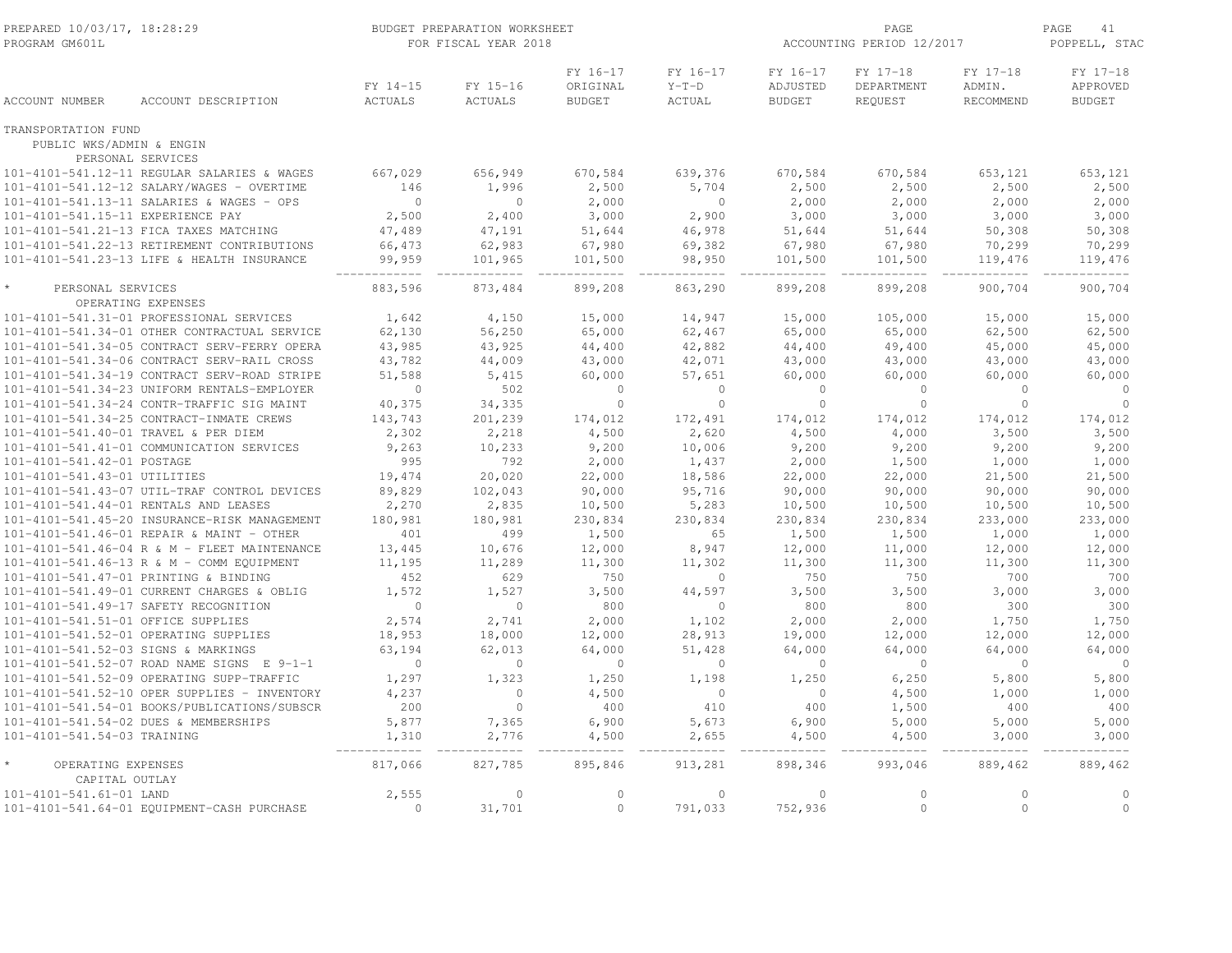| PREPARED 10/03/17, 18:28:29<br>PROGRAM GM601L |                     | BUDGET PREPARATION WORKSHEET<br>FOR FISCAL YEAR 2018 |                                       |                               | PAGE<br>ACCOUNTING PERIOD 12/2017     |                                   |                                 | 42<br>PAGE<br>POPPELL, STAC           |
|-----------------------------------------------|---------------------|------------------------------------------------------|---------------------------------------|-------------------------------|---------------------------------------|-----------------------------------|---------------------------------|---------------------------------------|
| ACCOUNT NUMBER<br>ACCOUNT DESCRIPTION         | FY 14-15<br>ACTUALS | FY 15-16<br>ACTUALS                                  | FY 16-17<br>ORIGINAL<br><b>BUDGET</b> | FY 16-17<br>$Y-T-D$<br>ACTUAL | FY 16-17<br>ADJUSTED<br><b>BUDGET</b> | FY 17-18<br>DEPARTMENT<br>REQUEST | FY 17-18<br>ADMIN.<br>RECOMMEND | FY 17-18<br>APPROVED<br><b>BUDGET</b> |
| CAPITAL OUTLAY<br>DEBT SERVICE                | 2,555               | 31,701                                               | $\mathbf{0}$                          | 791,033                       | 752,936                               | $\bigcap$                         |                                 |                                       |
| 101-4101-541.71-05 PRINCIPAL-LEASE PURCHASE   |                     |                                                      |                                       |                               | $\Omega$                              | $\circ$                           | 118,183                         | 118,183                               |
| 101-4101-541.72-05 INTEREST-LEASE PURCHASE    |                     |                                                      |                                       |                               |                                       | 0                                 | 18,754                          | 18,754                                |
| $\star$<br>DEBT SERVICE<br>NON-OPERATING      |                     |                                                      | $\Omega$                              | $\Omega$                      | $\Omega$                              | 0                                 | 136,937                         | 136,937                               |
| 101-4101-581.91-32 TRF-GROUP INSURANCE RES    | $\bigcap$           | 48,985                                               |                                       |                               |                                       |                                   |                                 |                                       |
| 101-4101-581.91-45 TRANSFER TO GENERAL FUND   |                     |                                                      |                                       |                               |                                       |                                   |                                 |                                       |
| 101-4101-581.91-53 BUD TRFR-FLEET MAINT FUND  |                     | 288,175                                              |                                       |                               |                                       |                                   |                                 |                                       |
| $\star$<br>NON-OPERATING                      | $\mathbf{0}$        | 337,160                                              | $\Omega$                              | $\Omega$                      |                                       |                                   |                                 |                                       |
| $\star\star$<br>PUBLIC WKS/ADMIN & ENGIN      | 1,703,217           | 2,070,130                                            | 1,795,054                             | 2,567,604                     | 2,550,490                             | 1,892,254                         | 1,927,103                       | 1,927,103                             |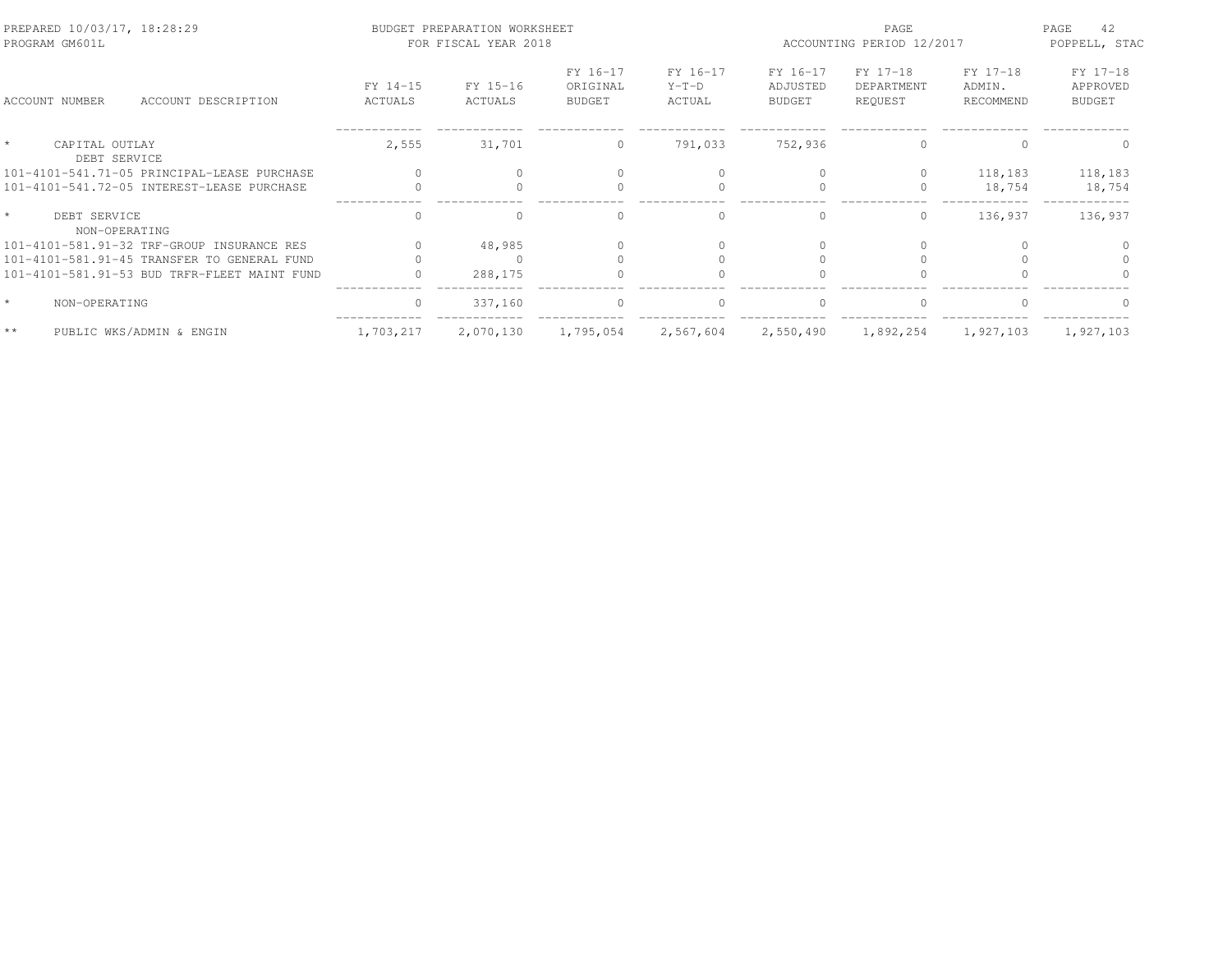| PREPARED 10/03/17, 18:28:29<br>PROGRAM GM601L |                                                                                       |                            | BUDGET PREPARATION WORKSHEET<br>FOR FISCAL YEAR 2018 |                                       | ACCOUNTING PERIOD 12/2017            | PAGE<br>43<br>POPPELL, STAC           |                                   |                                 |                                       |
|-----------------------------------------------|---------------------------------------------------------------------------------------|----------------------------|------------------------------------------------------|---------------------------------------|--------------------------------------|---------------------------------------|-----------------------------------|---------------------------------|---------------------------------------|
| ACCOUNT NUMBER                                | ACCOUNT DESCRIPTION                                                                   | FY 14-15<br><b>ACTUALS</b> | FY 15-16<br>ACTUALS                                  | FY 16-17<br>ORIGINAL<br><b>BUDGET</b> | FY 16-17<br>$Y-T-D$<br><b>ACTUAL</b> | FY 16-17<br>ADJUSTED<br><b>BUDGET</b> | FY 17-18<br>DEPARTMENT<br>REQUEST | FY 17-18<br>ADMIN.<br>RECOMMEND | FY 17-18<br>APPROVED<br><b>BUDGET</b> |
|                                               |                                                                                       |                            |                                                      |                                       |                                      |                                       |                                   |                                 |                                       |
| PUBLIC WKS/RDS & BRIDGES<br>PERSONAL SERVICES |                                                                                       |                            |                                                      |                                       |                                      |                                       |                                   |                                 |                                       |
|                                               | 101-4102-541.12-11 REGULAR SALARIES & WAGES                                           | 1,218,367                  | 1,215,187                                            | 1,441,837                             | 1,229,159                            | 1,441,837                             | 1,441,837                         | 1,393,780                       | 1,393,780                             |
|                                               | 101-4102-541.12-12 SALARY/WAGES - OVERTIME                                            | 13,502                     | 4,658                                                | 20,000                                | 27,370                               | 20,000                                | 20,000                            | 18,000                          | 18,000                                |
|                                               | 101-4102-541.13-11 SALARIES & WAGES - OPS                                             | $\circ$                    | $\circ$                                              | $\overline{0}$                        | $\circ$                              | $\overline{0}$                        | $\circ$                           | $\circ$                         | $\circ$                               |
| 101-4102-541.15-11 EXPERIENCE PAY             |                                                                                       | 16,700                     | 16,100                                               | 18,500                                | 14,500                               | 18,500                                | 18,500                            | 18,500                          | 18,500                                |
|                                               | 101-4102-541.21-13 FICA TAXES MATCHING                                                | 88,224                     | 86,941                                               | 111,830                               | 91,249                               | 111,830                               | 111,830                           | 108,001                         | 108,001                               |
|                                               | 101-4102-541.22-13 RETIREMENT CONTRIBUTIONS                                           | 97,478                     | 91,973                                               | 114,083                               | 97,879                               | 114,083                               | 114,083                           | 113,366                         | 113,366                               |
|                                               | 101-4102-541.23-13 LIFE & HEALTH INSURANCE                                            | 370,465                    | 360,235                                              | 365,750                               | 316,042                              | 365,750                               | 365,750                           | 435,234                         | 435,234                               |
| PERSONAL SERVICES                             | OPERATING EXPENSES                                                                    | 1,804,736                  | 1,775,094                                            | 2,072,000                             | 1,776,199                            | 2,072,000                             | 2,072,000                         | 2,086,881                       | 2,086,881                             |
|                                               | 101-4102-541.34-01 OTHER CONTRACTUAL SERVICE                                          | 23,469                     | 33,279                                               | 40,000                                | 20,098                               | 40,000                                | 40,000                            | 30,000                          | 30,000                                |
|                                               | 101-4102-541.34-02 CONTR SVC-AREA 4 GRADING                                           | $\Omega$                   | $\Omega$                                             | $\Omega$                              | $\overline{0}$                       | $\Omega$                              | $\mathbf{0}$                      | $\Omega$                        | $\overline{0}$                        |
|                                               | 101-4102-541.34-04 CONTR SVC-STATE ROAD 207                                           | 13                         | $\circ$                                              | $\circ$                               | $\mathbf{0}$                         | $\circ$                               | $\mathbf{0}$                      | $\circ$                         | $\circ$                               |
|                                               | 101-4102-541.34-08 CONTR SVC-CHURCH LK GRAD                                           | 1,528                      | 1,172                                                | 4,000                                 | 1,172                                | 4,000                                 | 4,000                             | 2,000                           | 2,000                                 |
|                                               | 101-4102-541.34-10 CONTR SVC-FOREST RDS GRAD                                          | 49,924                     | 48,059                                               | 50,000                                | 14,314                               | 50,000                                | 10,000                            | 10,000                          | 10,000                                |
| 101-4102-541.34-18 MOWING CONTRACTS           |                                                                                       | 118,484                    | 81,140                                               | 2,416                                 | 1,810                                | 2,416                                 | $\mathbf{0}$                      | 2,416                           | 2,416                                 |
|                                               | 101-4102-541.34-23 UNIFORM RENTALS-EMPLOYER                                           | 21,733                     | 14,256                                               | 19,000                                | 18,922                               | 19,000                                | 19,000                            | 19,000                          | 19,000                                |
| 101-4102-541.40-01 TRAVEL & PER DIEM          |                                                                                       | 573                        | 473                                                  | 2,800                                 | $\overline{0}$                       | 2,800                                 | 2,800                             | 1,500                           | 1,500                                 |
| 101-4102-541.44-01 RENTALS AND LEASES         |                                                                                       | 58,834                     | 7,781                                                | 87,367                                | 83,347                               | 87,367                                | 87,367                            | 87,367                          | 87,367                                |
|                                               | 101-4102-541.44-02 GRADER LEASE CONTRACT<br>101-4102-541.46-01 REPAIR & MAINT - OTHER | 175,183<br>4,072           | 201,605<br>13,067                                    | 208,525<br>30,000                     | 208,524                              | 208,525                               | 345,465                           | 208,525                         | 208,525<br>10,000                     |
|                                               | 101-4102-541.46-04 R & M - FLEET MAINTENANCE                                          | 428,706                    | 377,584                                              | 390,000                               | 4,519<br>312,080                     | 24,400<br>390,000                     | 24,400<br>390,000                 | 10,000<br>425,000               | 425,000                               |
|                                               | 101-4102-541.46-05 FDOT-LAP-CR20A SIGN/MARK                                           | $\mathbf{0}$               | $\circ$                                              | $\circ$                               | $\overline{0}$                       | $\circ$                               | $\mathbb O$                       | $\circ$                         | $\circ$                               |
|                                               | 101-4102-541.49-01 CURRENT CHARGES & OBLIG                                            | 23,498                     | 20,598                                               | 21,000                                | $\overline{0}$                       | 18,500                                | 21,000                            | 21,000                          | 21,000                                |
| 101-4102-541.52-01 OPERATING SUPPLIES         |                                                                                       | 30,828                     | 35,754                                               | 40,000                                | 37,450                               | 40,000                                | 50,000                            | 40,000                          | 40,000                                |
|                                               | 101-4102-541.52-02 GAS, OIL & LUBRICANTS                                              | 315,755                    | 239,788                                              | 300,000                               | 203,854                              | 300,000                               | 300,000                           | 260,000                         | 260,000                               |
|                                               | 101-4102-541.52-10 OPER SUPPLIES - INVENTORY                                          | 5,650                      | 8,427                                                | 20,000                                | 13,489                               | 14,000                                | 20,000                            | 14,000                          | 14,000                                |
|                                               | 101-4102-541.53-01 MATERIALS-BITUMINOUS                                               | 45,594                     | 44,141                                               | 60,000                                | 27,184                               | 60,000                                | 60,000                            | 45,000                          | 45,000                                |
| 101-4102-541.53-02 MATERIALS-CULVERT          |                                                                                       | 68,622                     | 61,095                                               | 120,000                               | 21,605                               | 120,000                               | 150,000                           | 75,000                          | 75,000                                |
| 101-4102-541.53-03 MATERIALS-OTHER            |                                                                                       | 299,146                    | 275,520                                              | 310,000                               | 233,952                              | 296,000                               | 280,000                           | 281,634                         | 281,634                               |
|                                               | 101-4102-541.54-01 BOOKS/PUBLICATIONS/SUBSCR                                          | 50                         | 256                                                  | 250                                   | 100                                  | 250                                   | 250                               | 250                             | 250                                   |
| 101-4102-541.54-03 TRAINING                   |                                                                                       | 2,525                      | $\overline{0}$                                       | 4,000                                 | 1,499                                | 4,000                                 | 4,000                             | 2,500                           | 2,500                                 |
| OPERATING EXPENSES<br>CAPITAL OUTLAY          |                                                                                       | 1,674,187                  | 1,463,995                                            | 1,709,358                             | 1,203,919                            | 1,681,258                             | 1,808,282                         | 1,535,192                       | 1,535,192                             |
|                                               | 101-4102-541.62-01 BLDGS-CONST & OR IMPROV                                            | $\mathbf{0}$               | $\circ$                                              | $\circ$                               | $\mathbf{0}$                         | 8,000                                 | $\mathbf{0}$                      | $\circ$                         | $\circ$                               |
|                                               | 101-4102-541.63-01 IMPR OTHER THAN BUILDINGS                                          | $\mathbf{0}$               | $\circ$                                              | $\circ$                               | $\mathbf{0}$                         | $\circ$                               | $\circ$                           | $\circ$                         | $\circ$                               |
|                                               | 101-4102-541.64-01 EQUIPMENT-CASH PURCHASE                                            | 22,376                     | 52,660                                               | 230,000                               | 107,647                              | 110,663                               | $\circ$                           | $\circ$                         | $\circ$                               |
|                                               | 101-4102-541.64-02 EQUIPMENT-LEASE PURCHASE                                           | $\Omega$                   | $\Omega$                                             | $\Omega$                              | $\Omega$                             | $\Omega$                              | $\Omega$                          | $\Omega$                        | $\Omega$                              |
|                                               | 101-4102-541.68-41 WESTOVER/CAMPBELL REPAIRS                                          | $\mathbf{0}$               | $\Omega$                                             | $\circ$                               | $\mathbf 0$                          | $\Omega$                              | $\circ$                           | $\circ$                         | $\cap$                                |
| CAPITAL OUTLAY<br>DEBT SERVICE                |                                                                                       | 22,376                     | 52,660                                               | 230,000                               | 107,647                              | 118,663                               | $\Omega$                          | $\Omega$                        | $\Omega$                              |
|                                               | 101-4102-541.71-05 PRINCIPAL-LEASE PURCHASE                                           | $\mathbb O$                | $\circ$                                              | $\circ$                               | 125,619                              | 125,620                               | $\mathbb O$                       | 125,620                         | 125,620                               |
|                                               | 101-4102-541.72-05 INTEREST-LEASE PURCHASE                                            | $\mathbf{0}$               | $\circ$                                              | $\circ$                               | 11,317                               | 11,317                                | $\circ$                           | 11,320                          | 11,320                                |
|                                               |                                                                                       |                            |                                                      |                                       |                                      |                                       |                                   |                                 |                                       |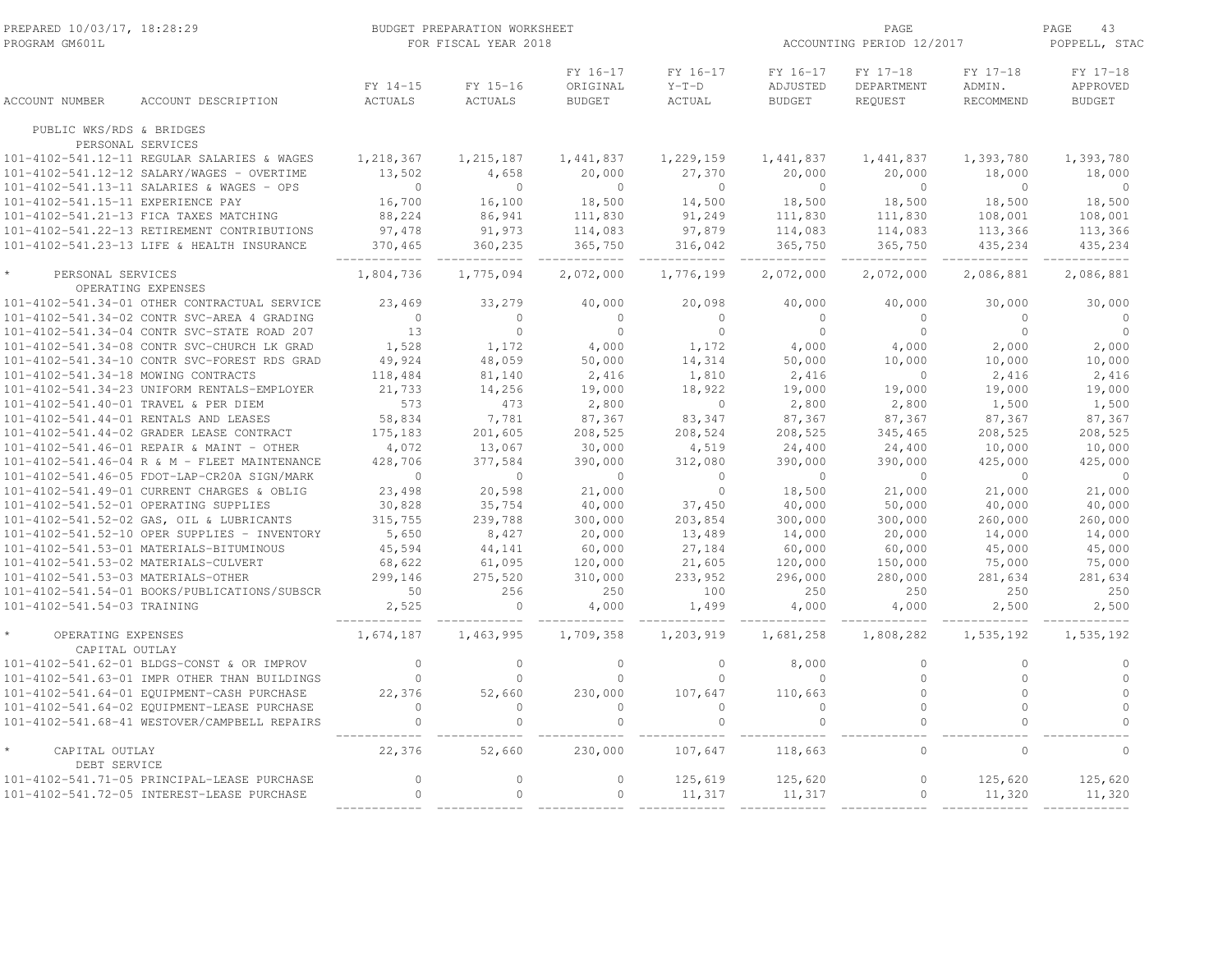| PREPARED 10/03/17, 18:28:29<br>PROGRAM GM601L |                |                          |                     | BUDGET PREPARATION WORKSHEET<br>FOR FISCAL YEAR 2018 |                                       | ACCOUNTING PERIOD 12/2017     | 44<br>PAGE<br>POPPELL, STAC           |                                   |                                 |                                       |
|-----------------------------------------------|----------------|--------------------------|---------------------|------------------------------------------------------|---------------------------------------|-------------------------------|---------------------------------------|-----------------------------------|---------------------------------|---------------------------------------|
|                                               | ACCOUNT NUMBER | ACCOUNT DESCRIPTION      | FY 14-15<br>ACTUALS | FY 15-16<br>ACTUALS                                  | FY 16-17<br>ORIGINAL<br><b>BUDGET</b> | FY 16-17<br>$Y-T-D$<br>ACTUAL | FY 16-17<br>ADJUSTED<br><b>BUDGET</b> | FY 17-18<br>DEPARTMENT<br>REOUEST | FY 17-18<br>ADMIN.<br>RECOMMEND | FY 17-18<br>APPROVED<br><b>BUDGET</b> |
|                                               | DEBT SERVICE   |                          | $\Omega$            | 0                                                    |                                       | 136,936                       | 136,937                               | 0                                 | 136,940                         | 136,940                               |
| $**$                                          |                | PUBLIC WKS/RDS & BRIDGES | 3,501,299           | 3,291,749                                            | 4,011,358                             | 3, 224, 701                   | 4,008,858                             | 3,880,282                         | 3,759,013                       | 3,759,013                             |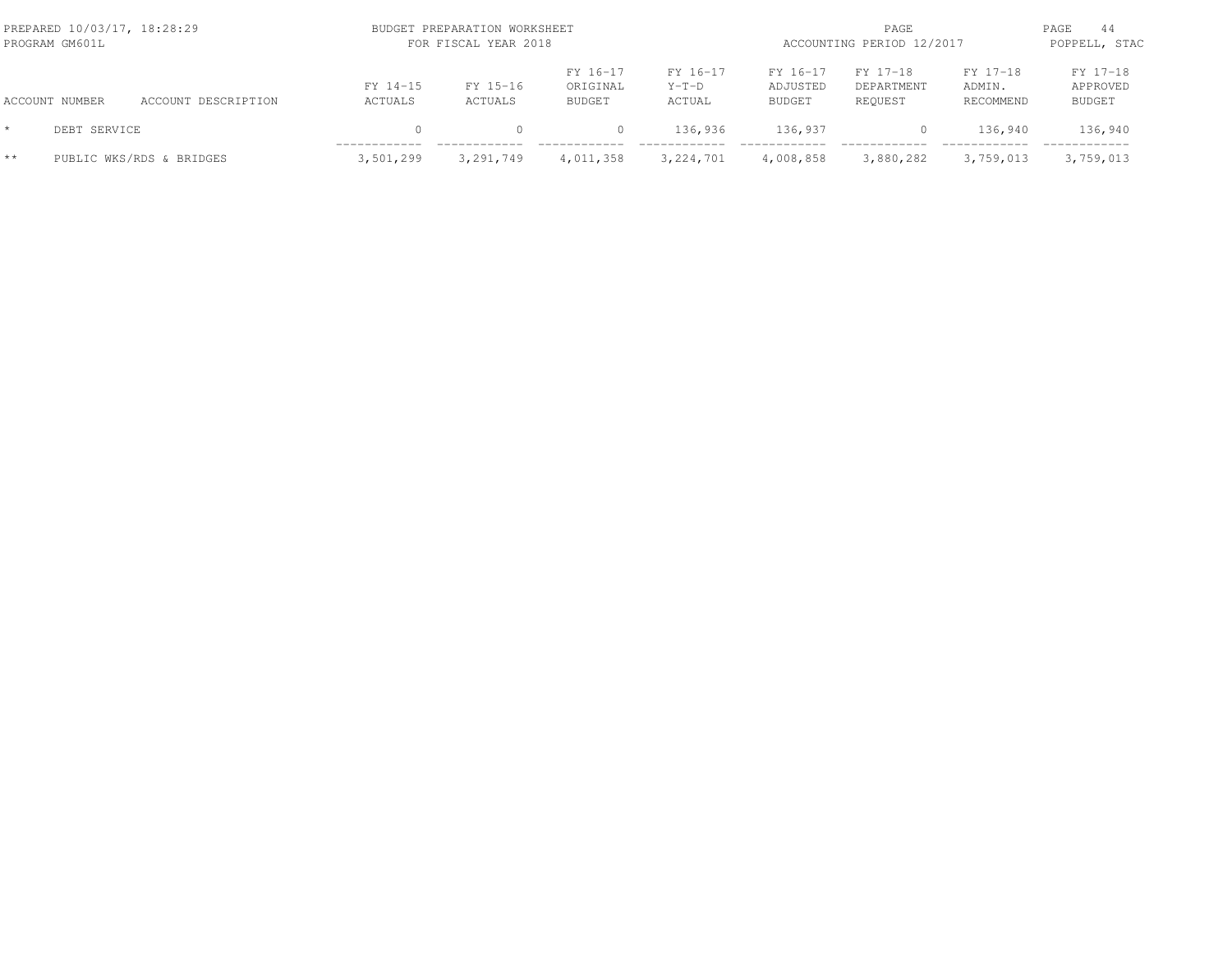| PREPARED 10/03/17, 18:28:29<br>PROGRAM GM601L |                     |                                                                                                                                                                                                                                                                                                                                        |                     |                                       |                                                      | PAGE<br>ACCOUNTING PERIOD 12/2017     |                                   |                                 | 45<br>PAGE<br>POPPELL, STAC           |
|-----------------------------------------------|---------------------|----------------------------------------------------------------------------------------------------------------------------------------------------------------------------------------------------------------------------------------------------------------------------------------------------------------------------------------|---------------------|---------------------------------------|------------------------------------------------------|---------------------------------------|-----------------------------------|---------------------------------|---------------------------------------|
| ACCOUNT NUMBER                                | ACCOUNT DESCRIPTION | FY 14-15<br>ACTUALS                                                                                                                                                                                                                                                                                                                    | FY 15-16<br>ACTUALS | FY 16-17<br>ORIGINAL<br><b>BUDGET</b> | FY 16-17<br>$Y-T-D$<br>ACTUAL                        | FY 16-17<br>ADJUSTED<br><b>BUDGET</b> | FY 17-18<br>DEPARTMENT<br>REOUEST | FY 17-18<br>ADMIN.<br>RECOMMEND | FY 17-18<br>APPROVED<br><b>BUDGET</b> |
|                                               |                     |                                                                                                                                                                                                                                                                                                                                        |                     |                                       |                                                      |                                       |                                   |                                 |                                       |
|                                               |                     |                                                                                                                                                                                                                                                                                                                                        |                     |                                       |                                                      |                                       |                                   |                                 |                                       |
|                                               |                     | 29,827                                                                                                                                                                                                                                                                                                                                 | 29,827              | 30,183                                | 30,183                                               | 30,183                                | $\mathbf{0}$                      | 30,300                          | 30,300                                |
|                                               |                     | 29,827                                                                                                                                                                                                                                                                                                                                 | 29,827              | 30,183                                | 30,183                                               | 30,183                                | $\circ$                           | 30,300                          | 30, 300                               |
|                                               |                     |                                                                                                                                                                                                                                                                                                                                        |                     | $\Omega$                              | $\bigcap$                                            |                                       | $\Omega$                          | 375,000                         | 375,000                               |
|                                               |                     |                                                                                                                                                                                                                                                                                                                                        |                     | $\Omega$                              | $\Omega$                                             |                                       | $\cap$                            |                                 |                                       |
|                                               |                     | $\Omega$                                                                                                                                                                                                                                                                                                                               | $\Omega$            | $\mathbf{0}$                          | $\mathbf{0}$                                         | $\mathbf{0}$                          | 0                                 | 375,000                         | 375,000                               |
|                                               |                     | 29,827<br>5, 234, 343                                                                                                                                                                                                                                                                                                                  | 29,827<br>5,391,706 | 30,183<br>5,836,595                   | 30,183<br>5,822,488                                  | 30,183<br>6,589,531                   | $\mathbf{0}$<br>5,772,536         | 405,300<br>6,091,416            | 405,300<br>6,091,416                  |
|                                               |                     | TRANSFERS/RESERVES/MISC<br>NON-OPERATING<br>101-9999-581.91-25 TRF-ROAD PROJECTS FUND<br>101-9999-581.91-28 TRF-RISK MANAGEMENT FD<br>NON-OPERATING<br>NON-OPERATING<br>101-9999-598.99-01 RESERVE FOR CONT-REGULAR<br>101-9999-598.99-30 RESERVE-EMPLOYEE PROGRAMS<br>NON-OPERATING<br>TRANSFERS/RESERVES/MISC<br>TRANSPORTATION FUND |                     |                                       | BUDGET PREPARATION WORKSHEET<br>FOR FISCAL YEAR 2018 |                                       |                                   |                                 |                                       |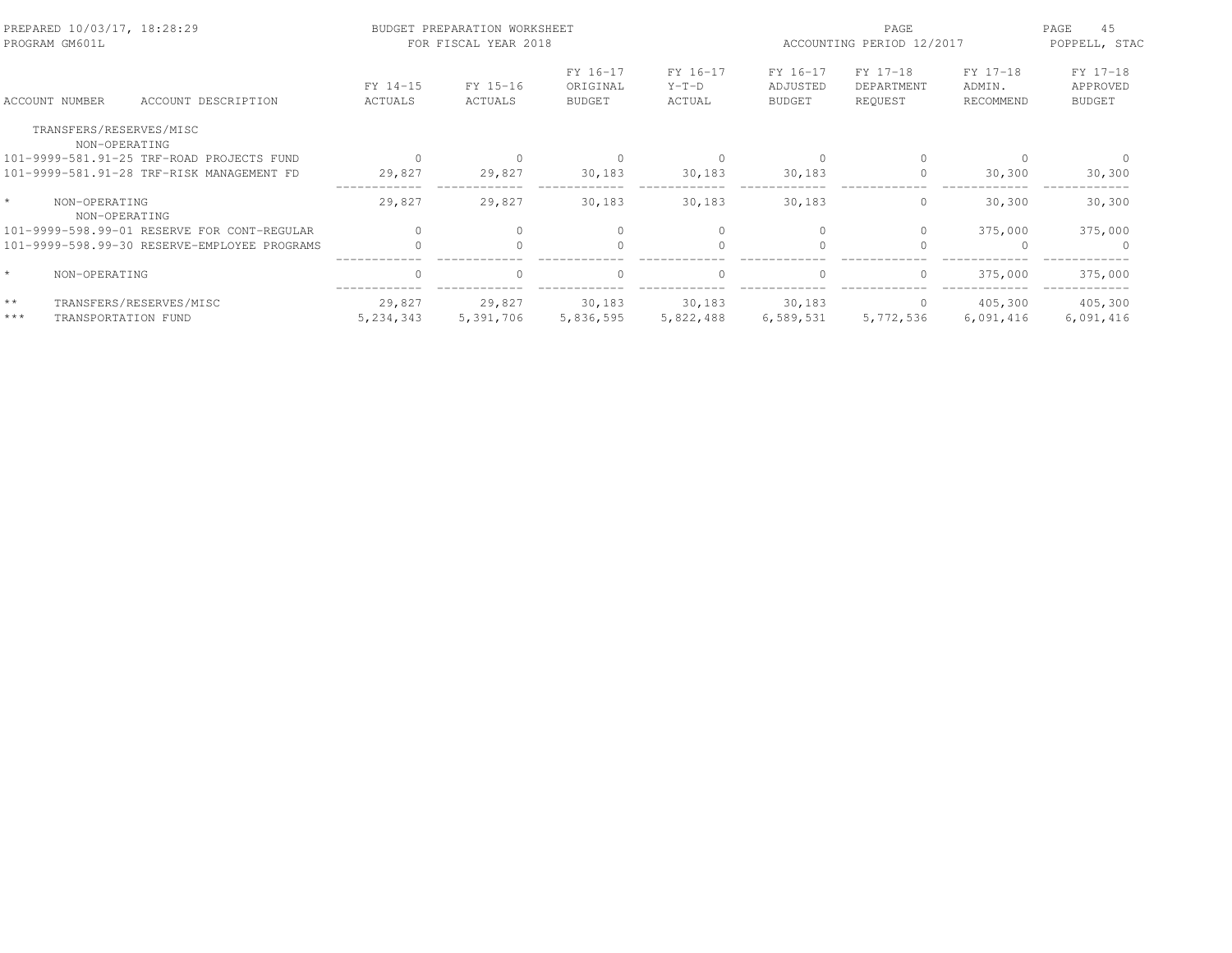| PREPARED 10/03/17, 18:28:29<br>PROGRAM GM601L |                                              |                     | BUDGET PREPARATION WORKSHEET<br>FOR FISCAL YEAR 2018 |                                       |                               | ACCOUNTING PERIOD 12/2017             | PAGE<br>46<br>POPPELL, STAC       |                                 |                                       |
|-----------------------------------------------|----------------------------------------------|---------------------|------------------------------------------------------|---------------------------------------|-------------------------------|---------------------------------------|-----------------------------------|---------------------------------|---------------------------------------|
| <b>ACCOUNT NUMBER</b>                         | ACCOUNT DESCRIPTION                          | FY 14-15<br>ACTUALS | FY 15-16<br>ACTUALS                                  | FY 16-17<br>ORIGINAL<br><b>BUDGET</b> | FY 16-17<br>$Y-T-D$<br>ACTUAL | FY 16-17<br>ADJUSTED<br><b>BUDGET</b> | FY 17-18<br>DEPARTMENT<br>REOUEST | FY 17-18<br>ADMIN.<br>RECOMMEND | FY 17-18<br>APPROVED<br><b>BUDGET</b> |
| FISHING FUND                                  |                                              |                     |                                                      |                                       |                               |                                       |                                   |                                 |                                       |
| FISHING IMPROVEMENT                           |                                              |                     |                                                      |                                       |                               |                                       |                                   |                                 |                                       |
|                                               | OPERATING EXPENSES                           |                     |                                                      |                                       |                               |                                       |                                   |                                 |                                       |
|                                               | 114-6305-537.31-01 PROFESSIONAL SERVICES     | $\Omega$            | $\circ$                                              | 7,500                                 | $\overline{0}$                | 7,500                                 | 7,500                             | 7,500                           | 7,500                                 |
|                                               | 114-6305-537.34-01 OTHER CONTRACTUAL SERVICE | $\overline{0}$      | 1,522                                                | 25,000                                | 3,970                         | 25,000                                | 21,000                            | 25,000                          | 25,000                                |
| 114-6305-537.43-01 UTILITIES                  |                                              | 470                 | 439                                                  | 600                                   | 414                           | 600                                   | 600                               | 600                             | 600                                   |
| 114-6305-537.43-04 GARBAGE                    |                                              | $\bigcap$           | $\Omega$                                             | $\overline{0}$                        | $\Omega$                      | $\overline{0}$                        | 4,000                             | 4,000                           | 4,000                                 |
|                                               | 114-6305-537.44-01 RENTALS AND LEASES        | 1,740               | 4,260                                                | 1,700                                 | 3,840                         | 1,700                                 | 1,700                             | 1,700                           | 1,700                                 |
|                                               | 114-6305-537.46-01 REPAIR & MAINT - OTHER    | 15,618              | 2,631                                                | 8,500                                 | 4,951                         | 8,500                                 | 8,500                             | 8,500                           | 8,500                                 |
|                                               | 114-6305-537.46-04 R & M - FLEET MAINTENANCE | 647                 | $\Omega$                                             | $\circ$                               | $\circ$                       | $\circ$                               | $\circ$                           | $\circ$                         | $\overline{0}$                        |
|                                               | 114-6305-537.49-01 CURRENT CHARGES & OBLIG   | $\Omega$            | $\Omega$                                             | $\Omega$                              | $\Omega$                      | $\Omega$                              | $\Omega$                          | $\Omega$                        | $\Omega$                              |
|                                               | 114-6305-537.52-01 OPERATING SUPPLIES        | $\Omega$            | $\Omega$                                             | 1,000                                 | $\Omega$                      | 1,000                                 | 1,000                             | 1,000                           | 1,000                                 |
| 114-6305-537.52-03 SIGNS & MARKINGS           |                                              |                     | $\Omega$                                             | 2,500                                 | $\Omega$                      | 2,500                                 | 2,500                             | 2,500                           | 2,500                                 |
|                                               | 114-6305-537.52-10 OPER SUPPLIES - INVENTORY |                     |                                                      | $\circ$                               | $\Omega$                      | $\Omega$                              | $\overline{0}$                    | $\Omega$                        | $\Omega$                              |
| $\star$<br>OPERATING EXPENSES                 |                                              | 18,475              | 8,852                                                | 46,800                                | 13,175                        | 46,800                                | 46,800                            | 50,800                          | 50,800                                |
| CAPITAL OUTLAY                                | 114-6305-537.63-01 IMPR OTHER THAN BUILDINGS | 140,000             | $\Omega$                                             | 75,000                                | $\Omega$                      | 75,000                                | 75,000                            | 175,000                         | 175,000                               |
|                                               | 114-6305-537.63-02 BROWN'S LANDING BOAT RAMP | $\Omega$            | $\Omega$                                             | $\Omega$                              | $\Omega$                      | $\Omega$                              | $\Omega$                          | $\Omega$                        | $\Omega$                              |
|                                               | 114-6305-537.63-03 WELAKA BOAT RAMP & DOCK   |                     | $\cap$                                               | $\cap$                                | $\Omega$                      |                                       |                                   | $\Omega$                        | $\Omega$                              |
|                                               | 114-6305-537.63-04 VETERAN'S MEMORIAL PIER   |                     | $\cap$                                               | $\cap$                                | $\bigcap$                     |                                       |                                   | $\cap$                          | $\cap$                                |
|                                               | 114-6305-537.63-05 DERELICT VESSEL REMOVAL   | $\Omega$            | $\Omega$                                             | $\mathbf{0}$                          | 33,764                        | 40,373                                | $\mathbf{0}$                      | $\Omega$                        | $\Omega$                              |
|                                               | 114-6305-537.64-01 EQUIPMENT-CASH PURCHASE   |                     |                                                      | $\cap$                                |                               |                                       |                                   |                                 |                                       |
| $\star$<br>CAPITAL OUTLAY<br>NON-OPERATING    |                                              | 140,000             | $\Omega$                                             | 75,000                                | 33,764                        | 115,373                               | 75,000                            | 175,000                         | 175,000                               |
|                                               | 114-6305-598.99-01 RESERVE FOR CONT-REGULAR  | $\Omega$            | 0                                                    | 12,000                                | $\circ$                       | 12,000                                | 12,000                            | 7,250                           | 7,250                                 |
|                                               | 114-6305-598.99-12 RESTR RESERVE-CAP OUTLAY  | $\Omega$            | $\cap$                                               | $\cap$                                | $\Omega$                      | $\cap$                                | $\Omega$                          | $\Omega$                        | $\Omega$                              |
|                                               |                                              |                     |                                                      |                                       |                               |                                       |                                   |                                 |                                       |
| $\star$<br>NON-OPERATING                      |                                              | $\mathbf{0}$        | $\circ$                                              | 12,000                                | $\circ$                       | 12,000                                | 12,000                            | 7,250                           | 7,250                                 |
| $\star\star$<br>FISHING IMPROVEMENT           |                                              | 158,475             | 8,852                                                | 133,800                               | 46,939                        | 174,173                               | 133,800                           | 233,050                         | 233,050                               |
| $***$<br>FISHING FUND                         |                                              | 158,475             | 8,852                                                | 133,800                               | 46,939                        | 174,173                               | 133,800                           | 233,050                         | 233,050                               |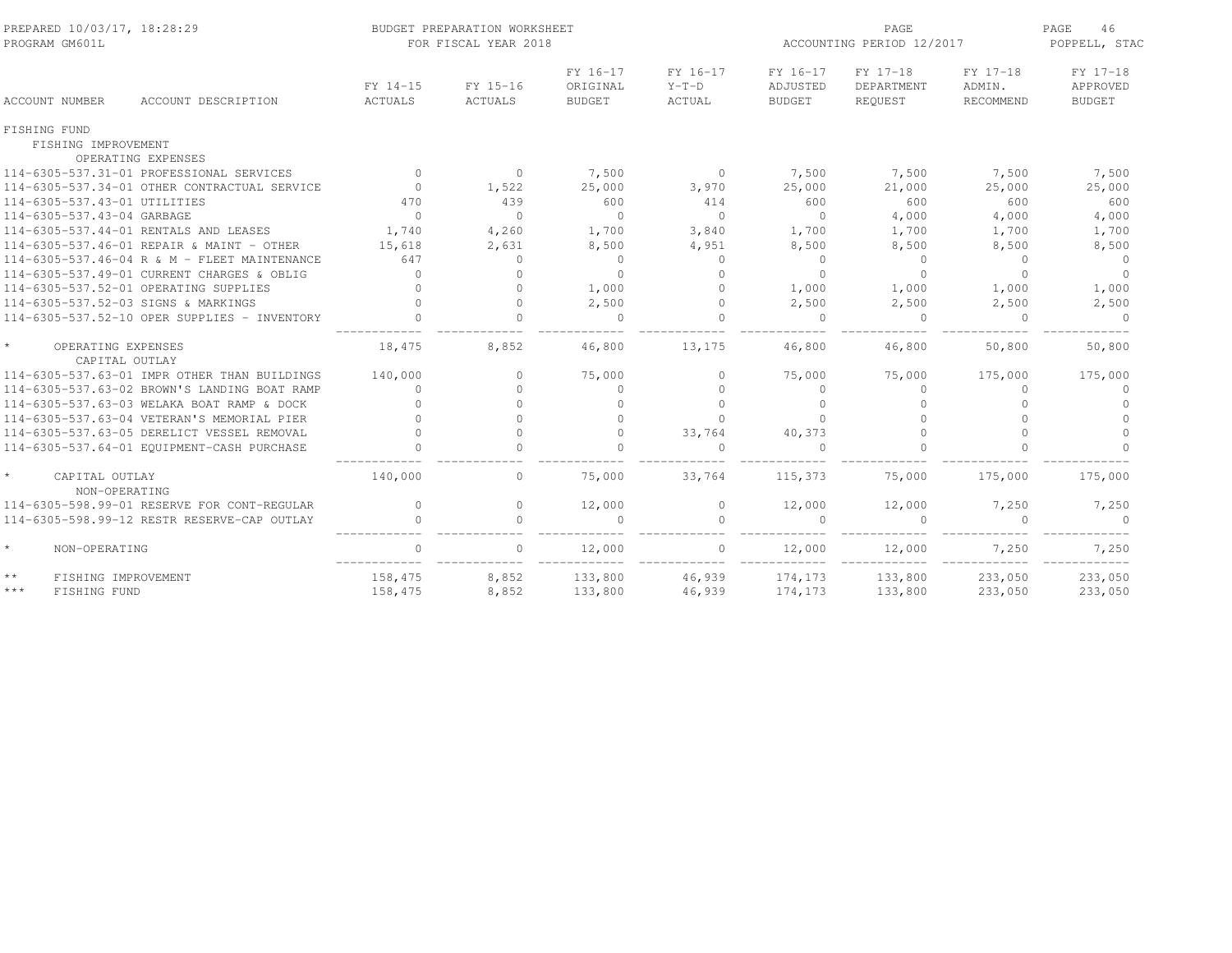| PREPARED 10/03/17, 18:28:29<br>PROGRAM GM601L |                                              |                     | BUDGET PREPARATION WORKSHEET<br>FOR FISCAL YEAR 2018 |                                       |                               | PAGE<br>ACCOUNTING PERIOD 12/2017     |                                   |                                 | PAGE<br>47<br>POPPELL, STAC           |  |
|-----------------------------------------------|----------------------------------------------|---------------------|------------------------------------------------------|---------------------------------------|-------------------------------|---------------------------------------|-----------------------------------|---------------------------------|---------------------------------------|--|
| <b>ACCOUNT NUMBER</b>                         | ACCOUNT DESCRIPTION                          | FY 14-15<br>ACTUALS | FY 15-16<br>ACTUALS                                  | FY 16-17<br>ORIGINAL<br><b>BUDGET</b> | FY 16-17<br>$Y-T-D$<br>ACTUAL | FY 16-17<br>ADJUSTED<br><b>BUDGET</b> | FY 17-18<br>DEPARTMENT<br>REQUEST | FY 17-18<br>ADMIN.<br>RECOMMEND | FY 17-18<br>APPROVED<br><b>BUDGET</b> |  |
| FIRE TAXING UNIT                              |                                              |                     |                                                      |                                       |                               |                                       |                                   |                                 |                                       |  |
| CRESCENT CITY VFD                             |                                              |                     |                                                      |                                       |                               |                                       |                                   |                                 |                                       |  |
|                                               | OPERATING EXPENSES                           |                     |                                                      |                                       |                               |                                       |                                   |                                 |                                       |  |
|                                               | 118-3203-522.41-01 COMMUNICATION SERVICES    | 5,198               | 4,269                                                | 4,870                                 | 3,732                         | 4,870                                 | $\Omega$                          | 4,870                           | 4,870                                 |  |
| 118-3203-522.42-01 POSTAGE                    |                                              | $\bigcap$           | $\Omega$                                             | $\Omega$                              | $\Omega$                      | $\Omega$                              | $\bigcap$                         | $\cap$                          | $\Omega$                              |  |
| 118-3203-522.43-01 UTILITIES                  |                                              | 6,588               | 5,765                                                | 5,800                                 | 5,205                         | 5,800                                 | $\bigcap$                         | 5,801                           | 5,801                                 |  |
|                                               | 118-3203-522.44-01 RENTALS AND LEASES        | $\Omega$            | $\Omega$                                             | $\Omega$                              | $\Omega$                      | $\Omega$                              | $\bigcap$                         | $\Omega$                        | $\Omega$                              |  |
|                                               | 118-3203-522.46-01 REPAIR & MAINT - OTHER    | 1,425               | 1,953                                                | 1,521                                 | 1,425                         | 1,521                                 | $\Omega$                          | 1,521                           | 1,521                                 |  |
|                                               | 118-3203-522.46-02 REPAIR & MAINTENANCE      | $\Omega$            | $\Omega$                                             | $\Omega$                              | $\bigcap$                     | $\cap$                                | $\bigcap$                         | $\cap$                          | $\Omega$                              |  |
|                                               | 118-3203-522.46-04 R & M - FLEET MAINTENANCE |                     | 343                                                  | 192                                   |                               | 192                                   |                                   | 192                             | 192                                   |  |
|                                               | 118-3203-522.46-13 R & M - COMM EQUIPMENT    | 249                 | $\Omega$                                             | 304                                   |                               | 304                                   |                                   | 304                             | 304                                   |  |
|                                               | 118-3203-522.49-01 CURRENT CHARGES & OBLIG   | $\Omega$            | $\Omega$                                             |                                       |                               | 7                                     |                                   |                                 |                                       |  |
|                                               | 118-3203-522.49-60 VFD OPERATING EXPENSES    |                     | $\cap$                                               | $\Omega$                              |                               | $\Omega$                              |                                   |                                 | $\Omega$                              |  |
| 118-3203-522.51-01 OFFICE SUPPLIES            |                                              |                     | 79                                                   | $\cap$                                |                               | $\Omega$                              |                                   |                                 |                                       |  |
|                                               | 118-3203-522.52-01 OPERATING SUPPLIES        | 26,895              | 22,273                                               | 26,923                                | 26,059                        | 26,923                                |                                   | 26,923                          | 26,923                                |  |
|                                               | 118-3203-522.52-02 GAS, OIL LUBRICANTS       | 6,664               | 5,970                                                | 8,033                                 | 6,804                         | 8,033                                 | $\bigcap$                         | 8,033                           | 8,033                                 |  |
|                                               | 118-3203-522.52-10 OPER SUPPLIES - INVENTORY | 4,327               | 3,590                                                | 3,715                                 | 1,006                         | 3,715                                 | $\Omega$                          | 3,715                           | 3,715                                 |  |
| 118-3203-522.54-03 TRAINING                   |                                              |                     | $\Omega$                                             | $\Omega$                              |                               |                                       |                                   |                                 |                                       |  |
| OPERATING EXPENSES<br>CAPITAL OUTLAY          |                                              | 51,346              | 44,242                                               | 51,365                                | 44,231                        | 51,365                                | $\circ$                           | 51,366                          | 51,366                                |  |
|                                               | 118-3203-522.64-01 EQUIPMENT-CASH PURCHASE   | $\circ$             | 3,080                                                | $\circ$                               | $\mathbf{0}$                  | $\Omega$                              | $\Omega$                          |                                 | $\Omega$                              |  |
| $\star$<br>CAPITAL OUTLAY                     |                                              | $\Omega$            | 3,080                                                | $\Omega$                              | $\Omega$                      |                                       | $\Omega$                          |                                 |                                       |  |
| $\star\,\star$<br>CRESCENT CITY VFD           |                                              | 51,346              | 47,322                                               | 51,365                                | 44,231                        | 51,365                                | $\circ$                           | 51,366                          | 51,366                                |  |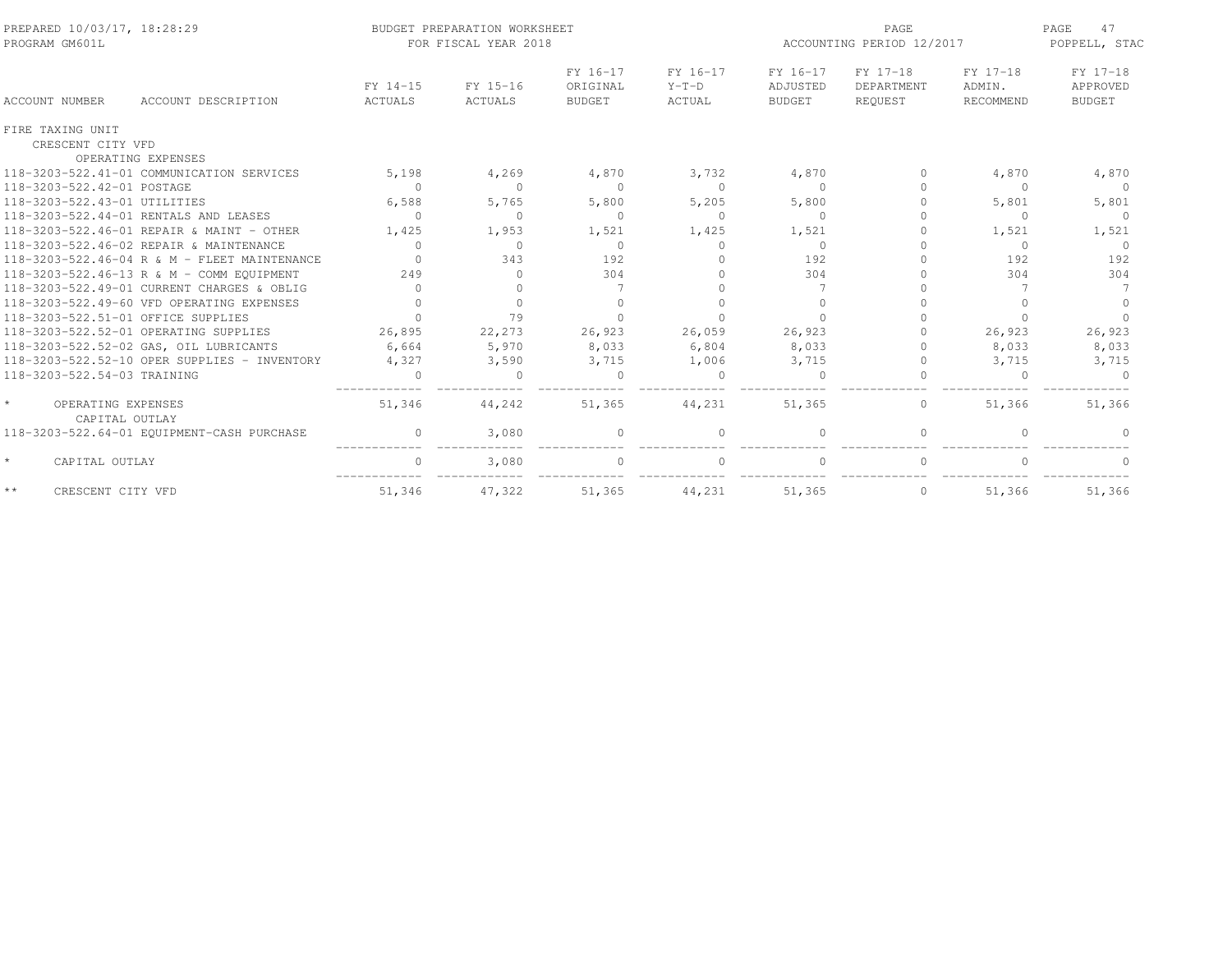| PREPARED 10/03/17, 18:28:29<br>PROGRAM GM601L   |                                              |                            | BUDGET PREPARATION WORKSHEET<br>FOR FISCAL YEAR 2018 |                                       |                               | PAGE<br>ACCOUNTING PERIOD 12/2017     |                                   |                                        | PAGE<br>48<br>POPPELL, STAC           |  |
|-------------------------------------------------|----------------------------------------------|----------------------------|------------------------------------------------------|---------------------------------------|-------------------------------|---------------------------------------|-----------------------------------|----------------------------------------|---------------------------------------|--|
| <b>ACCOUNT NUMBER</b>                           | ACCOUNT DESCRIPTION                          | FY 14-15<br><b>ACTUALS</b> | FY 15-16<br><b>ACTUALS</b>                           | FY 16-17<br>ORIGINAL<br><b>BUDGET</b> | FY 16-17<br>$Y-T-D$<br>ACTUAL | FY 16-17<br>ADJUSTED<br><b>BUDGET</b> | FY 17-18<br>DEPARTMENT<br>REQUEST | FY 17-18<br>ADMIN.<br><b>RECOMMEND</b> | FY 17-18<br>APPROVED<br><b>BUDGET</b> |  |
|                                                 |                                              |                            |                                                      |                                       |                               |                                       |                                   |                                        |                                       |  |
| INTERLACHEN VFD                                 |                                              |                            |                                                      |                                       |                               |                                       |                                   |                                        |                                       |  |
| OPERATING EXPENSES                              |                                              |                            |                                                      |                                       |                               |                                       |                                   |                                        |                                       |  |
|                                                 | 118-3204-522.41-01 COMMUNICATION SERVICES    | 3,651                      | 4,341                                                | 4,658                                 | 3,513                         | 4,658                                 | $\bigcap$                         | 4,658                                  | 4,658                                 |  |
| 118-3204-522.42-01 POSTAGE                      |                                              | $\Omega$                   | $\Omega$                                             | $\Omega$                              | $\circ$                       | $\bigcap$                             | $\Omega$                          | $\Omega$                               | $\Omega$                              |  |
| 118-3204-522.43-01 UTILITIES                    |                                              | 3,912                      | 3,210                                                | 4,327                                 | 2,873                         | 4,327                                 |                                   | 4,327                                  | 4,327                                 |  |
| 118-3204-522.44-01 RENTALS AND LEASES           |                                              | $\Omega$                   | $\Omega$                                             | $\Omega$                              | $\Omega$                      |                                       |                                   | $\Omega$                               | $\Omega$                              |  |
|                                                 | 118-3204-522.46-01 REPAIR & MAINT - OTHER    | 1,704                      | 2,004                                                | 2,517                                 | 3,012                         | 3,517                                 |                                   | 2,517                                  | 2,517                                 |  |
|                                                 | 118-3204-522.46-04 R & M - FLEET MAINTENANCE | 2.01                       | $\Omega$                                             | 85                                    | $\Omega$                      | 85                                    |                                   | 85                                     | 85                                    |  |
|                                                 | 118-3204-522.46-13 R & M - COMM EQUIPMENT    | 260                        | 424                                                  | 477                                   | $\bigcap$                     | 477                                   |                                   | 477                                    | 477                                   |  |
|                                                 | 118-3204-522.49-01 CURRENT CHARGES & OBLIG   | $\Omega$                   | $\Omega$                                             | $\Omega$                              |                               | $\Omega$                              |                                   | $\cap$                                 | $\Omega$                              |  |
|                                                 | 118-3204-522.49-59 VFD-PRIOR YEAR CARRYOVER  | 359                        | $\Omega$                                             | 120                                   | $\Omega$                      | 120                                   |                                   |                                        |                                       |  |
|                                                 | 118-3204-522.49-60 VFD OPERATING EXPENSES    | $\cap$                     | $\cap$                                               | $\Omega$                              | $\Omega$                      | $\cap$                                |                                   | $\cap$                                 |                                       |  |
| 118-3204-522.52-01 OPERATING SUPPLIES           |                                              | 21,435                     | 20,124                                               | 13,302                                | 6.450                         | 12,302                                |                                   | 13,303                                 | 13,303                                |  |
| 118-3204-522.52-02 GAS, OIL LUBRICANTS          |                                              | 6,155                      | 3,293                                                | 8,051                                 | 6,552                         | 8,051                                 |                                   | 8,051                                  | 8,051                                 |  |
|                                                 | 118-3204-522.52-10 OPER SUPPLIES - INVENTORY | 2,315                      | $\Omega$                                             | 1,262                                 | $\Omega$                      | 1,262                                 |                                   | 1,262                                  | 1,262                                 |  |
| 118-3204-522.54-03 TRAINING                     |                                              | $\cap$                     |                                                      | $\Omega$                              |                               |                                       |                                   | $\cap$                                 | $\cap$                                |  |
| $\star$<br>OPERATING EXPENSES<br>CAPITAL OUTLAY |                                              | 39,992                     | 33,396                                               | 34,799                                | 22,400                        | 34,799                                | $\mathbf{0}$                      | 34,680                                 | 34,680                                |  |
|                                                 | 118-3204-522.64-01 EQUIPMENT-CASH PURCHASE   | $\bigcap$                  | $\Omega$                                             | $\Omega$                              | $\Omega$                      | $\bigcap$                             | $\Omega$                          | $\Omega$                               |                                       |  |
|                                                 | 118-3204-522.64-02 EQUIPMENT-LEASE PURCHASE  | $\Omega$                   | $\cap$                                               |                                       | $\Omega$                      |                                       | $\Omega$                          |                                        |                                       |  |
| $\star$<br>CAPITAL OUTLAY                       |                                              | $\cap$                     | $\cap$                                               |                                       | $\bigcap$                     |                                       | $\Omega$                          |                                        |                                       |  |
| $\star\star$<br>INTERLACHEN VFD                 |                                              | 39,992                     | 33,396                                               | 34,799                                | 22,400                        | 34,799                                | $\circ$                           | 34,680                                 | 34,680                                |  |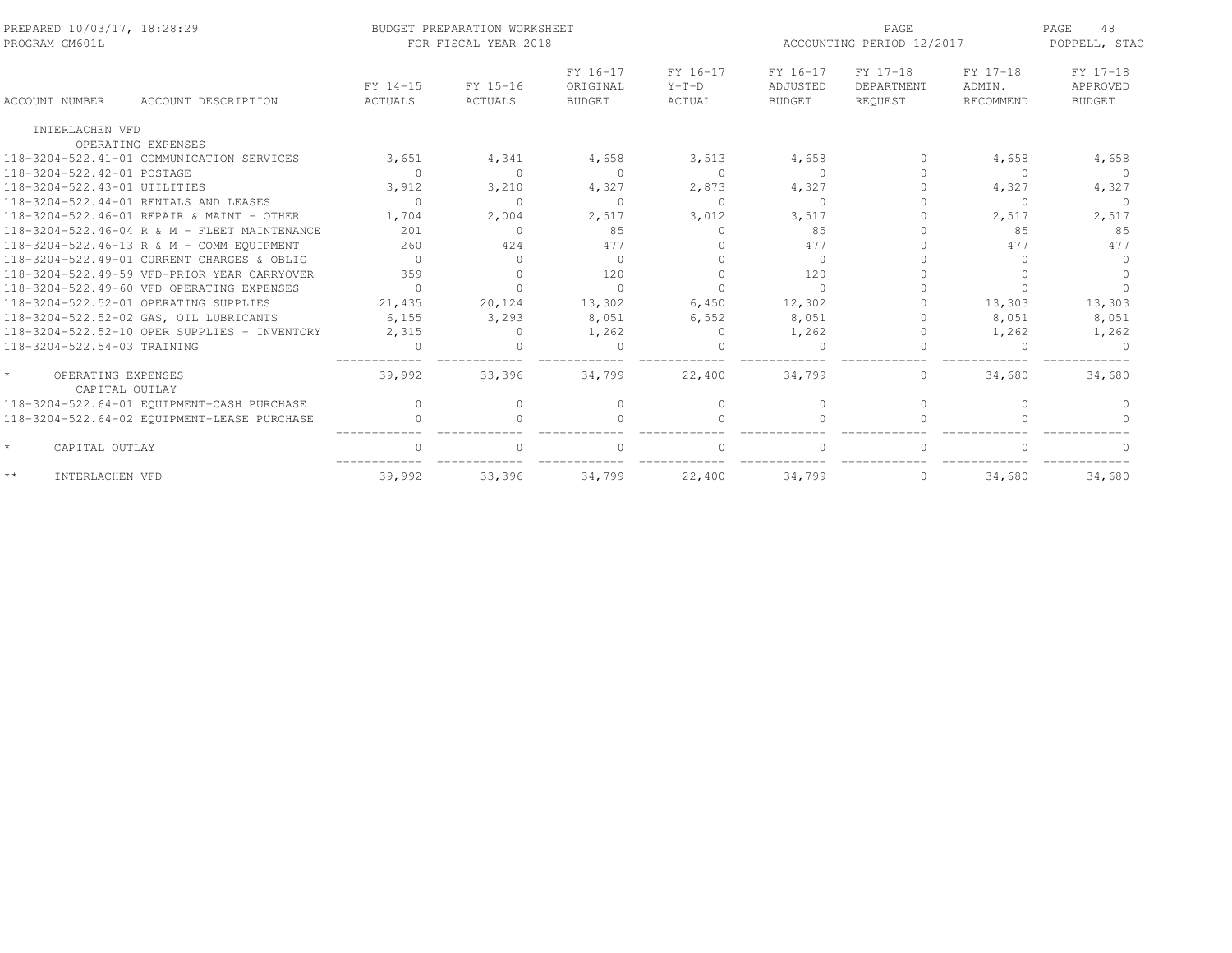| PROGRAM GM601L                       | PREPARED 10/03/17, 18:28:29                  |              | BUDGET PREPARATION WORKSHEET<br>FOR FISCAL YEAR 2018 |                      |                     | PAGE.<br>ACCOUNTING PERIOD 12/2017 |                        |                    | PAGE<br>49<br>POPPELL, STAC |  |
|--------------------------------------|----------------------------------------------|--------------|------------------------------------------------------|----------------------|---------------------|------------------------------------|------------------------|--------------------|-----------------------------|--|
|                                      |                                              | FY 14-15     | FY 15-16                                             | FY 16-17<br>ORIGINAL | FY 16-17<br>$Y-T-D$ | FY 16-17<br>ADJUSTED               | FY 17-18<br>DEPARTMENT | FY 17-18<br>ADMIN. | FY 17-18<br>APPROVED        |  |
| ACCOUNT NUMBER                       | ACCOUNT DESCRIPTION                          | ACTUALS      | ACTUALS                                              | <b>BUDGET</b>        | ACTUAL              | <b>BUDGET</b>                      | REOUEST                | RECOMMEND          | <b>BUDGET</b>               |  |
| SOUTHWEST VFD                        |                                              |              |                                                      |                      |                     |                                    |                        |                    |                             |  |
|                                      | OPERATING EXPENSES                           |              |                                                      |                      |                     |                                    |                        |                    |                             |  |
|                                      | 118-3205-522.41-01 COMMUNICATION SERVICES    | 1,901        | 1,763                                                | 1,855                | 1,053               | 1,156                              | $\bigcap$              | 1,855              | 1,855                       |  |
| 118-3205-522.42-01 POSTAGE           |                                              | $\mathbf{0}$ | $\Omega$                                             | $\Omega$             | $\circ$             | $\bigcap$                          | $\Omega$               | $\Omega$           | $\Omega$                    |  |
| 118-3205-522.43-01 UTILITIES         |                                              | 4,628        | 5,455                                                | 3,470                | 4,525               | 4,500                              | $\Omega$               | 3,469              | 3,469                       |  |
|                                      | 118-3205-522.44-01 RENTALS AND LEASES        | 1,882        | 1,906                                                | 1,834                | 1,560               | 1,734                              |                        | 1,834              | 1,834                       |  |
|                                      | 118-3205-522.46-01 REPAIR & MAINT - OTHER    | 156          | 1,051                                                | 554                  | 311                 | 554                                |                        | 554                | 554                         |  |
|                                      | 118-3205-522.46-04 R & M - FLEET MAINTENANCE | 827          | $\Omega$                                             | 442                  | 467                 | 442                                |                        | 441                | 441                         |  |
|                                      | 118-3205-522.46-13 R & M - COMM EQUIPMENT    | 2,251        | $\cap$                                               | 946                  | 96                  | 346                                |                        | 946                | 946                         |  |
|                                      | 118-3205-522.49-01 CURRENT CHARGES & OBLIG   | $\bigcap$    |                                                      | $\Omega$             | $\bigcap$           |                                    |                        | $\cap$             | $\Omega$                    |  |
|                                      | 118-3205-522.49-59 VFD-PRIOR YEAR CARRYOVER  |              |                                                      |                      | $\bigcap$           |                                    |                        |                    | $\Omega$                    |  |
|                                      | 118-3205-522.49-60 VFD OPERATING EXPENSES    |              |                                                      | $\Omega$             | $\bigcap$           |                                    |                        | $\cap$             | $\cap$                      |  |
|                                      | 118-3205-522.52-01 OPERATING SUPPLIES        | 8,780        | 13,285                                               | 8,908                | 8,764               | 8,627                              |                        | 8,908              | 8,908                       |  |
|                                      | 118-3205-522.52-02 GAS, OIL LUBRICANTS       | 5,954        | 7,358                                                | 4,962                | 7,360               | 6,262                              |                        | 4,962              | 4,962                       |  |
|                                      | 118-3205-522.52-10 OPER SUPPLIES - INVENTORY | $\bigcap$    | 1,496                                                | 650                  | $\Omega$            |                                    |                        | 650                | 650                         |  |
| 118-3205-522.54-03 TRAINING          |                                              |              | $\Omega$                                             | $\Omega$             | $\cap$              |                                    |                        |                    | $\cap$                      |  |
| OPERATING EXPENSES<br>CAPITAL OUTLAY |                                              | 26,379       | 32,314                                               | 23,621               | 24,136              | 23,621                             | $\Omega$               | 23,619             | 23,619                      |  |
|                                      | 118-3205-522.62-01 BLDGS-CONST & OR IMPROV   | $\Omega$     | $\Omega$                                             | $\Omega$             | $\Omega$            | $\bigcap$                          | $\Omega$               | $\bigcap$          |                             |  |
|                                      | 118-3205-522.64-01 EQUIPMENT-CASH PURCHASE   | 8,000        |                                                      |                      |                     |                                    |                        |                    |                             |  |
| $\star$<br>CAPITAL OUTLAY            |                                              | 8,000        | $\cap$                                               |                      | $\cap$              |                                    | $\cap$                 |                    |                             |  |
| $\star\star$<br>SOUTHWEST VFD        |                                              | 34,379       | 32,314                                               | 23,621               | 24,136              | 23,621                             | $\circ$                | 23,619             | 23,619                      |  |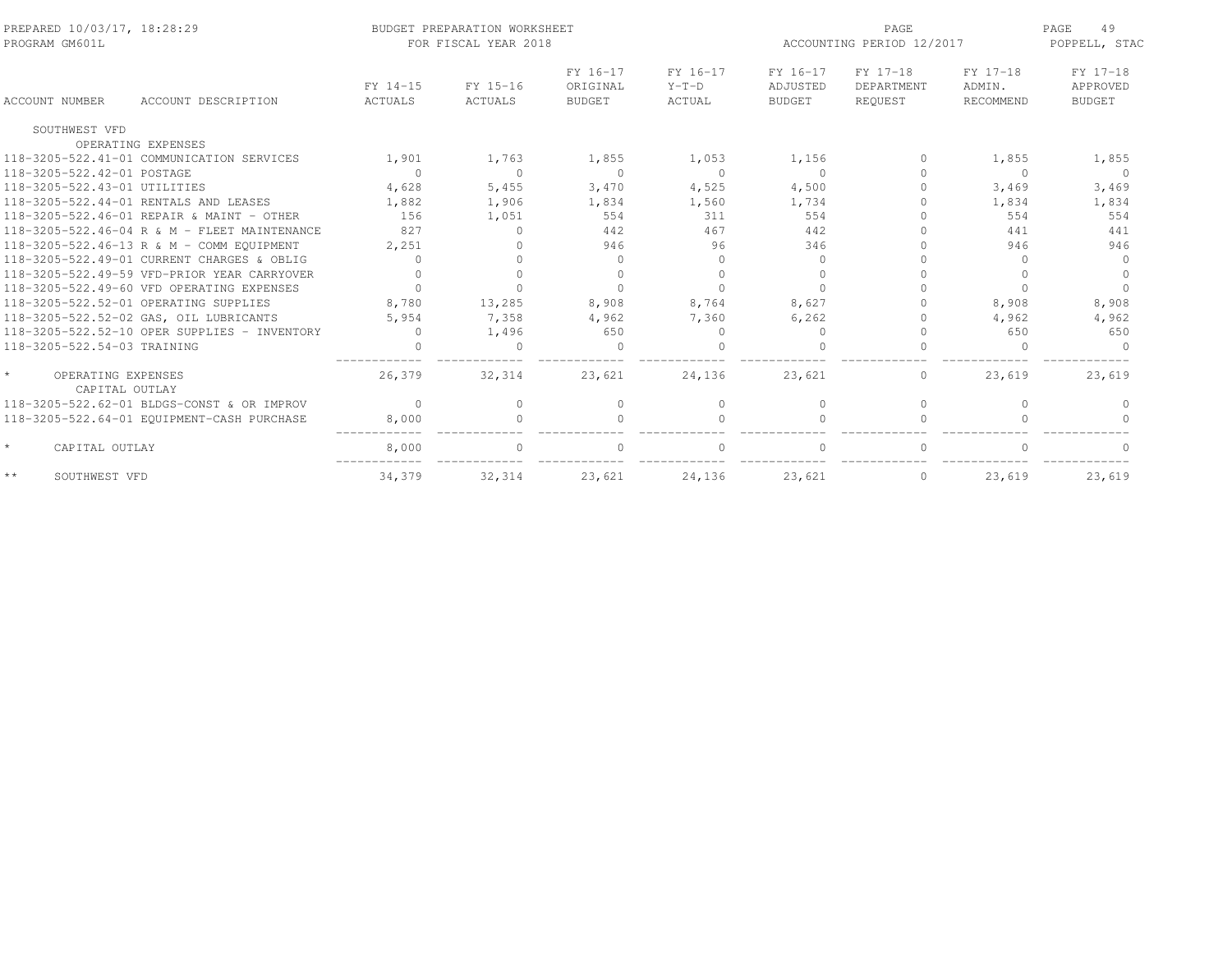| PREPARED 10/03/17, 18:28:29<br>PROGRAM GM601L |                                              |                     | BUDGET PREPARATION WORKSHEET<br>FOR FISCAL YEAR 2018 |                                       | ACCOUNTING PERIOD 12/2017     |                                       | 50<br>PAGE<br>POPPELL, STAC       |                                 |                                       |
|-----------------------------------------------|----------------------------------------------|---------------------|------------------------------------------------------|---------------------------------------|-------------------------------|---------------------------------------|-----------------------------------|---------------------------------|---------------------------------------|
| <b>ACCOUNT NUMBER</b>                         | ACCOUNT DESCRIPTION                          | FY 14-15<br>ACTUALS | FY 15-16<br>ACTUALS                                  | FY 16-17<br>ORIGINAL<br><b>BUDGET</b> | FY 16-17<br>$Y-T-D$<br>ACTUAL | FY 16-17<br>ADJUSTED<br><b>BUDGET</b> | FY 17-18<br>DEPARTMENT<br>REOUEST | FY 17-18<br>ADMIN.<br>RECOMMEND | FY 17-18<br>APPROVED<br><b>BUDGET</b> |
| EAST PALATKA VFD                              |                                              |                     |                                                      |                                       |                               |                                       |                                   |                                 |                                       |
| OPERATING EXPENSES                            |                                              |                     |                                                      |                                       |                               |                                       |                                   |                                 |                                       |
| 118-3206-522.40-01 TRAVEL & PER DIEM          |                                              | $\bigcap$           | $\Omega$                                             | $\Omega$                              | $\Omega$                      | $\bigcap$                             | $\bigcap$                         | $\Omega$                        |                                       |
|                                               | 118-3206-522.41-01 COMMUNICATION SERVICES    | 2,162               | $280 -$                                              | 1,300                                 | 142                           | 1,300                                 |                                   | 1,300                           | 1,300                                 |
| 118-3206-522.42-01 POSTAGE                    |                                              | $\overline{0}$      | $\Omega$                                             | $\Omega$                              | $\Omega$                      | $\Omega$                              |                                   | $\Omega$                        | $\Omega$                              |
| 118-3206-522.43-01 UTILITIES                  |                                              | 3,643               | 3,810                                                | 3,781                                 | 3,209                         | 3,781                                 |                                   | 3,781                           | 3,781                                 |
| 118-3206-522.44-01 RENTALS AND LEASES         |                                              | 1,278               | 1,168                                                | 1,223                                 | 1,140                         | 1,223                                 |                                   | 1,223                           | 1,223                                 |
|                                               | 118-3206-522.46-01 REPAIR & MAINT - OTHER    | 1,088               | 1,365                                                | 742                                   | $\Omega$                      | 742                                   |                                   | 743                             | 743                                   |
|                                               | 118-3206-522.46-04 R & M - FLEET MAINTENANCE | 179                 | $\Omega$                                             | 333                                   |                               | 333                                   |                                   | 333                             | 333                                   |
|                                               | 118-3206-522.46-13 R & M - COMM EOUIPMENT    | 140                 | 340                                                  | 797                                   |                               | 797                                   |                                   | 798                             | 798                                   |
|                                               | 118-3206-522.49-01 CURRENT CHARGES & OBLIG   | $\bigcap$           | $\Omega$                                             | $\Omega$                              | $\bigcap$                     | $\Omega$                              |                                   | $\cap$                          | $\Omega$                              |
|                                               | 118-3206-522.49-60 VFD OPERATING EXPENSES    | $\bigcap$           | $\Omega$                                             | 200                                   |                               | 200                                   |                                   |                                 |                                       |
| 118-3206-522.52-01 OPERATING SUPPLIES         |                                              | 13,612              | 5,041                                                | 13,473                                | 9,628                         | 13,473                                |                                   | 13,473                          | 13,473                                |
| 118-3206-522.52-02 GAS, OIL LUBRICANTS        |                                              | 6,661               | 6,250                                                | 8,417                                 | 6,190                         | 8,417                                 |                                   | 8,417                           | 8,417                                 |
|                                               | 118-3206-522.52-10 OPER SUPPLIES - INVENTORY | $\bigcap$           | 10,536                                               | 630                                   | 3,473                         | 630                                   |                                   | 630                             | 630                                   |
| 118-3206-522.54-03 TRAINING                   |                                              |                     | $\Omega$                                             | $\Omega$                              | $\Omega$                      | $\Omega$                              |                                   | $\cap$                          | $\Omega$                              |
| OPERATING EXPENSES<br>CAPITAL OUTLAY          |                                              | 28,763              | 28,230                                               | 30,896                                | 23,782                        | 30,896                                | $\Omega$                          | 30,698                          | 30,698                                |
|                                               | 118-3206-522.64-01 EQUIPMENT-CASH PURCHASE   |                     |                                                      |                                       | $\Omega$                      |                                       |                                   |                                 |                                       |
| $\star$<br>CAPITAL OUTLAY                     |                                              | $\cap$              | $\cap$                                               | $\Omega$                              | $\bigcap$                     |                                       | $\bigcap$                         | $\cap$                          |                                       |
| $\star$ $\star$<br>EAST PALATKA VFD           |                                              | 28,763              | 28,230                                               | 30,896                                | 23,782                        | 30,896                                | $\circ$                           | 30,698                          | 30,698                                |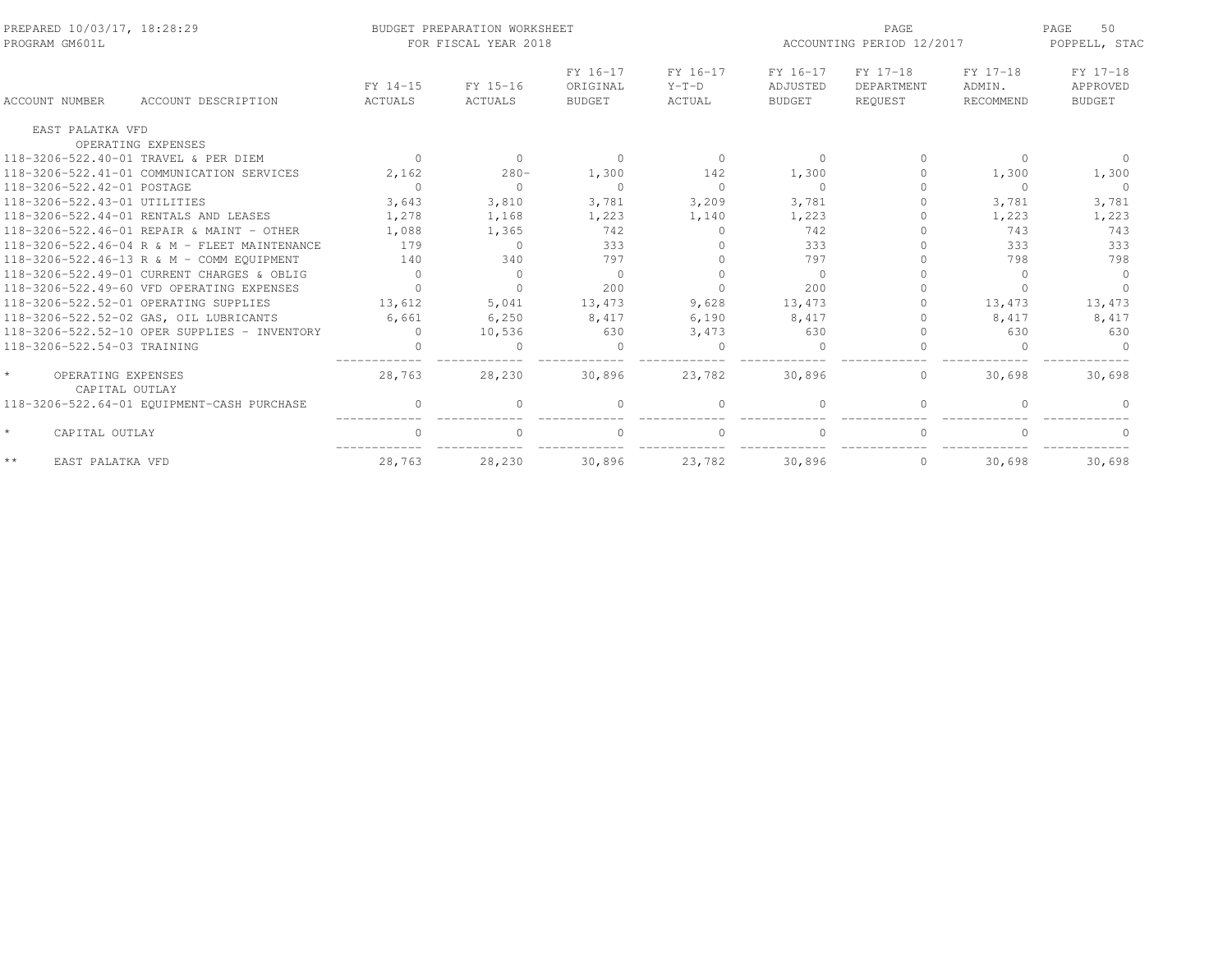| PREPARED 10/03/17, 18:28:29<br>PROGRAM GM601L |                                              |                     | BUDGET PREPARATION WORKSHEET<br>FOR FISCAL YEAR 2018 |                                       | PAGE<br>ACCOUNTING PERIOD 12/2017 |                                       |                                   | 51<br>PAGE<br>POPPELL, STAC     |                                       |
|-----------------------------------------------|----------------------------------------------|---------------------|------------------------------------------------------|---------------------------------------|-----------------------------------|---------------------------------------|-----------------------------------|---------------------------------|---------------------------------------|
| <b>ACCOUNT NUMBER</b>                         | ACCOUNT DESCRIPTION                          | FY 14-15<br>ACTUALS | FY 15-16<br>ACTUALS                                  | FY 16-17<br>ORIGINAL<br><b>BUDGET</b> | FY 16-17<br>$Y-T-D$<br>ACTUAL     | FY 16-17<br>ADJUSTED<br><b>BUDGET</b> | FY 17-18<br>DEPARTMENT<br>REQUEST | FY 17-18<br>ADMIN.<br>RECOMMEND | FY 17-18<br>APPROVED<br><b>BUDGET</b> |
| GEORGETOWN-FRUITLAND VFD                      |                                              |                     |                                                      |                                       |                                   |                                       |                                   |                                 |                                       |
|                                               | OPERATING EXPENSES                           |                     |                                                      |                                       |                                   |                                       |                                   |                                 |                                       |
|                                               | 118-3209-522.41-01 COMMUNICATION SERVICES    | 2,386               | 2,572                                                | 2,367                                 | 2,414                             | 3,280                                 |                                   | 2,367                           | 2,367                                 |
| 118-3209-522.42-01 POSTAGE                    |                                              | $\Omega$            | $\Omega$                                             | $\Omega$                              | $\Omega$                          | $\bigcap$                             |                                   | $\Omega$                        | $\Omega$                              |
| 118-3209-522.43-01 UTILITIES                  |                                              | 1,893               | 1,890                                                | 1,844                                 | 2,002                             | 1,844                                 |                                   | 1,845                           | 1,845                                 |
|                                               | 118-3209-522.44-01 RENTALS AND LEASES        | $\Omega$            | <sup>0</sup>                                         | $\Omega$                              | $\bigcap$                         | $\bigcap$                             |                                   | $\Omega$                        | $\cap$                                |
|                                               | 118-3209-522.46-01 REPAIR & MAINT - OTHER    | 276                 |                                                      | 92                                    | 65                                | 92                                    |                                   | 92                              | 92                                    |
|                                               | 118-3209-522.46-04 R & M - FLEET MAINTENANCE | 1,279               | $\Omega$                                             | 426                                   | $\Omega$                          | 426                                   |                                   | 426                             | 426                                   |
|                                               | 118-3209-522.46-13 R & M - COMM EOUIPMENT    | 27                  | 587                                                  | 557                                   | 60                                | 557                                   |                                   | 557                             | 557                                   |
|                                               | 118-3209-522.49-01 CURRENT CHARGES & OBLIG   | $\bigcap$           | $\Omega$                                             | $\Omega$                              | $\Omega$                          | $\Omega$                              |                                   | $\cap$                          | $\Omega$                              |
|                                               | 118-3209-522.49-60 VFD OPERATING EXPENSES    | $\Omega$            | $\cap$                                               | $\cap$                                |                                   |                                       |                                   |                                 |                                       |
|                                               | 118-3209-522.52-01 OPERATING SUPPLIES        | 9,365               | 5,745                                                | 6,389                                 | 3,068                             | 6,389                                 |                                   | 6,389                           | 6,389                                 |
|                                               | 118-3209-522.52-02 GAS, OIL LUBRICANTS       | 5,232               | 4,475                                                | 5,787                                 | 4,919                             | 5,787                                 |                                   | 5,787                           | 5,787                                 |
|                                               | 118-3209-522.52-10 OPER SUPPLIES - INVENTORY | $\mathbf{0}$        | 3,678                                                | 1,261                                 | $\Omega$                          | 348                                   |                                   | 1,261                           | 1,261                                 |
| 118-3209-522.54-03 TRAINING                   |                                              |                     |                                                      |                                       |                                   |                                       |                                   |                                 |                                       |
| OPERATING EXPENSES<br>CAPITAL OUTLAY          |                                              | 20,458              | 18,947                                               | 18,723                                | 12,528                            | 18,723                                | $\Omega$                          | 18.724                          | 18,724                                |
|                                               | 118-3209-522.64-01 EQUIPMENT-CASH PURCHASE   | $\Omega$            | $\Omega$                                             | $\Omega$                              | $\Omega$                          |                                       | $\cap$                            |                                 |                                       |
| $\star$<br>CAPITAL OUTLAY                     |                                              | $\Omega$            | $\Omega$                                             | $\Omega$                              | $\Omega$                          |                                       | $\cap$                            |                                 | $\Omega$                              |
| $\star\,\star$                                | GEORGETOWN-FRUITLAND VFD                     | 20,458              | 18,947                                               | 18,723                                | 12,528                            | 18,723                                | $\mathbf{0}$                      | 18,724                          | 18,724                                |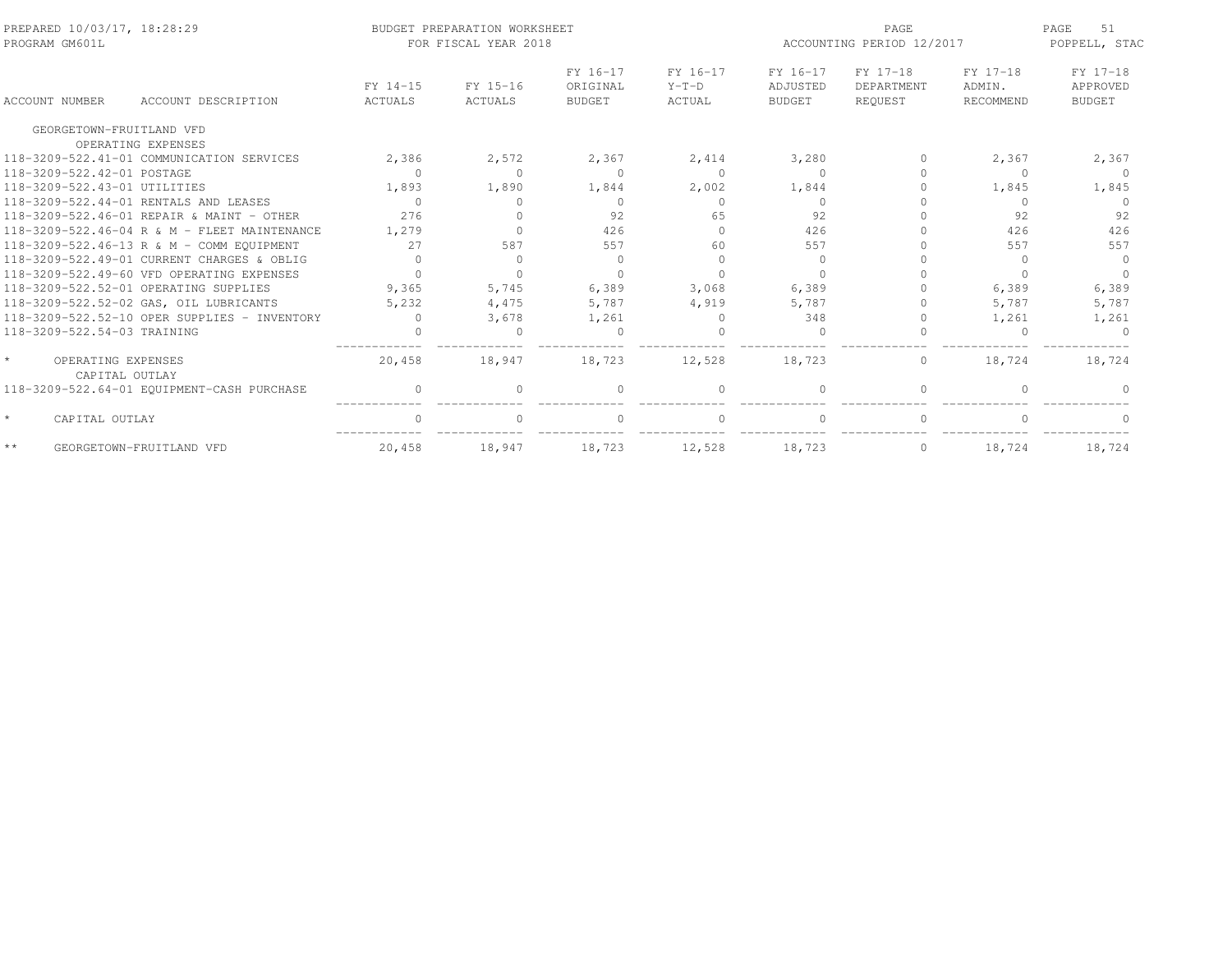| PREPARED 10/03/17, 18:28:29<br>PROGRAM GM601L   |                                              |                     | BUDGET PREPARATION WORKSHEET<br>FOR FISCAL YEAR 2018 |                                       |                               | PAGE<br>ACCOUNTING PERIOD 12/2017     |                                   |                                 | 52<br>PAGE<br>POPPELL, STAC           |  |
|-------------------------------------------------|----------------------------------------------|---------------------|------------------------------------------------------|---------------------------------------|-------------------------------|---------------------------------------|-----------------------------------|---------------------------------|---------------------------------------|--|
| <b>ACCOUNT NUMBER</b>                           | ACCOUNT DESCRIPTION                          | FY 14-15<br>ACTUALS | FY 15-16<br>ACTUALS                                  | FY 16-17<br>ORIGINAL<br><b>BUDGET</b> | FY 16-17<br>$Y-T-D$<br>ACTUAL | FY 16-17<br>ADJUSTED<br><b>BUDGET</b> | FY 17-18<br>DEPARTMENT<br>REQUEST | FY 17-18<br>ADMIN.<br>RECOMMEND | FY 17-18<br>APPROVED<br><b>BUDGET</b> |  |
| POMONA PARK-LAKE COMO VFD                       |                                              |                     |                                                      |                                       |                               |                                       |                                   |                                 |                                       |  |
|                                                 | OPERATING EXPENSES                           |                     |                                                      |                                       |                               |                                       |                                   |                                 |                                       |  |
|                                                 | 118-3210-522.41-01 COMMUNICATION SERVICES    | 6,912               | 6,429                                                | 5,184                                 | 5,134                         | 5,134                                 |                                   | 5,184                           | 5,184                                 |  |
| 118-3210-522.42-01 POSTAGE                      |                                              | $\Omega$            | $\Omega$                                             | $\Omega$                              | $\Omega$                      | $\Omega$                              |                                   | $\Omega$                        | $\Omega$                              |  |
| 118-3210-522.43-01 UTILITIES                    |                                              | 1,267               | 1,351                                                | 1,492                                 | 1,372                         | 1,492                                 |                                   | 1,492                           | 1,492                                 |  |
|                                                 | 118-3210-522.44-01 RENTALS AND LEASES        | 2,187               | 2,389                                                | 2,046                                 | 2,210                         | 2,046                                 |                                   | 2,046                           | 2,046                                 |  |
|                                                 | 118-3210-522.46-01 REPAIR & MAINT - OTHER    | 266                 | 193                                                  | 405                                   | 358                           | 455                                   |                                   | 405                             | 405                                   |  |
|                                                 | 118-3210-522.46-04 R & M - FLEET MAINTENANCE | $\bigcap$           | $\Omega$                                             | $\Omega$                              | $\Omega$                      | $\Omega$                              |                                   | $\Omega$                        | $\cap$                                |  |
|                                                 | 118-3210-522.46-13 R & M - COMM EOUIPMENT    | $\cap$              | 56                                                   | 19                                    | $\bigcap$                     | 19                                    |                                   | 19                              | 19                                    |  |
|                                                 | 118-3210-522.49-01 CURRENT CHARGES & OBLIG   | $\cap$              | $\Omega$                                             | $\Omega$                              | $\Omega$                      | $\Omega$                              |                                   | $\Omega$                        | $\Omega$                              |  |
|                                                 | 118-3210-522.49-60 VFD OPERATING EXPENSES    |                     | $\cap$                                               | $\cap$                                |                               |                                       |                                   |                                 |                                       |  |
|                                                 | 118-3210-522.52-01 OPERATING SUPPLIES        | 15,049              | 4,022                                                | 7,986                                 | 8,260                         | 8,766                                 |                                   | 7,987                           | 7,987                                 |  |
|                                                 | 118-3210-522.52-02 GAS, OIL LUBRICANTS       | 2,101               | 2,020                                                | 3,980                                 | 2,490                         | 3,200                                 |                                   | 3,980                           | 3,980                                 |  |
|                                                 | 118-3210-522.52-10 OPER SUPPLIES - INVENTORY | $\Omega$            |                                                      | $\Omega$                              |                               |                                       |                                   |                                 |                                       |  |
| 118-3210-522.54-03 TRAINING                     |                                              |                     |                                                      |                                       |                               |                                       |                                   |                                 |                                       |  |
| $\star$<br>OPERATING EXPENSES<br>CAPITAL OUTLAY |                                              | 27,782              | 16,460                                               | 21, 112                               | 19.824                        | 21,112                                | $\Omega$                          | 21,113                          | 21,113                                |  |
|                                                 | 118-3210-522.64-01 EQUIPMENT-CASH PURCHASE   | $\Omega$            |                                                      | $\Omega$                              | $\bigcap$                     |                                       | $\Omega$                          |                                 |                                       |  |
| $\star$<br>CAPITAL OUTLAY                       |                                              | $\bigcap$           | $\Omega$                                             | $\Omega$                              | $\Omega$                      |                                       | $\cap$                            |                                 | $\Omega$                              |  |
| $\star\,\star$                                  | POMONA PARK-LAKE COMO VFD                    | 27,782              | 16,460                                               | 21, 112                               | 19,824                        | 21,112                                | $\mathbf{0}$                      | 21,113                          | 21,113                                |  |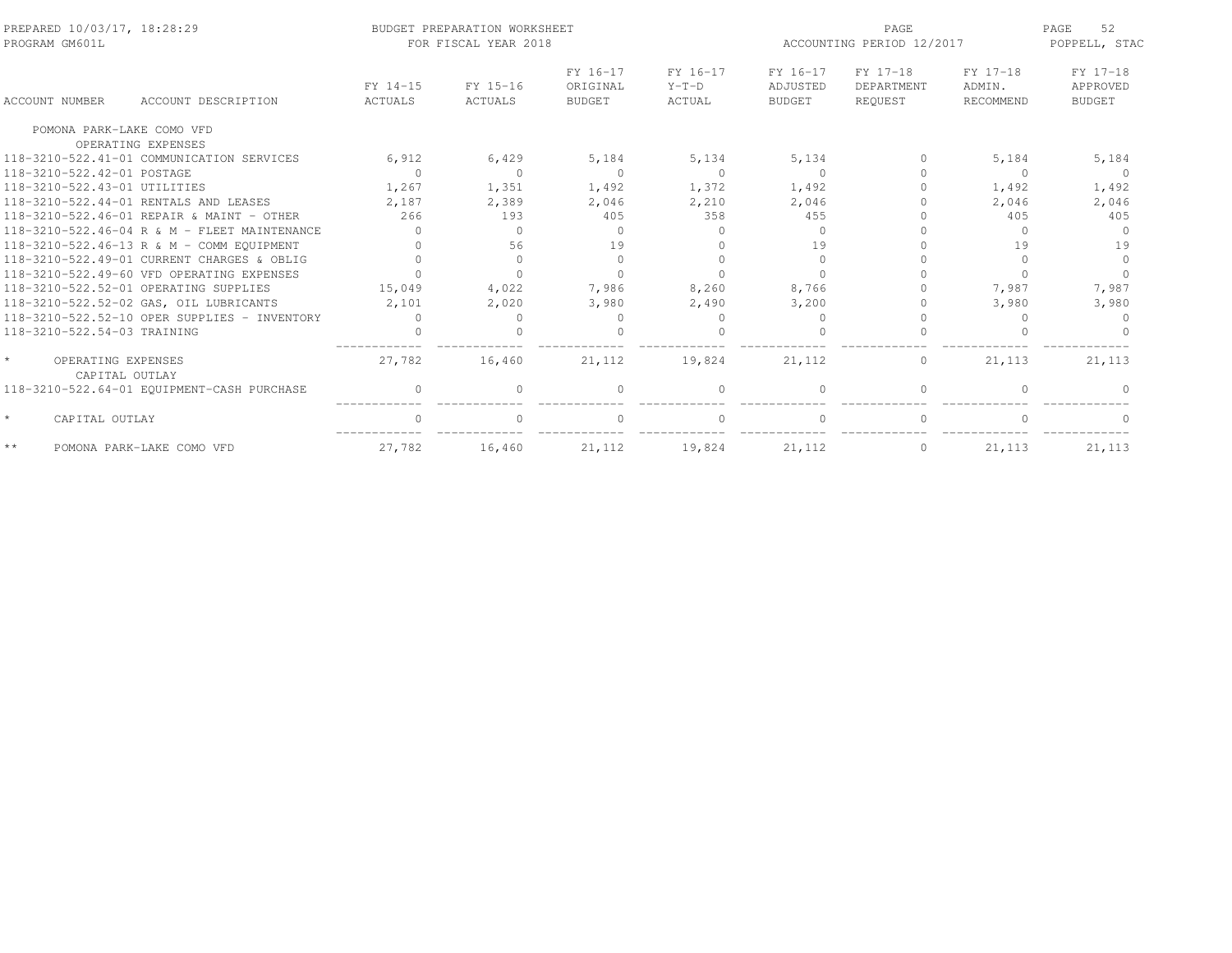| PREPARED 10/03/17, 18:28:29<br>PROGRAM GM601L |                            | BUDGET PREPARATION WORKSHEET<br>FOR FISCAL YEAR 2018 |                                       | ACCOUNTING PERIOD 12/2017            | 53<br>PAGE<br>POPPELL, STAC           |                                   |                                 |                                              |
|-----------------------------------------------|----------------------------|------------------------------------------------------|---------------------------------------|--------------------------------------|---------------------------------------|-----------------------------------|---------------------------------|----------------------------------------------|
| ACCOUNT DESCRIPTION<br><b>ACCOUNT NUMBER</b>  | FY 14-15<br><b>ACTUALS</b> | FY 15-16<br><b>ACTUALS</b>                           | FY 16-17<br>ORIGINAL<br><b>BUDGET</b> | FY 16-17<br>$Y-T-D$<br><b>ACTUAL</b> | FY 16-17<br>ADJUSTED<br><b>BUDGET</b> | FY 17-18<br>DEPARTMENT<br>REQUEST | FY 17-18<br>ADMIN.<br>RECOMMEND | FY 17-18<br><b>APPROVED</b><br><b>BUDGET</b> |
|                                               |                            |                                                      |                                       |                                      |                                       |                                   |                                 |                                              |
| VFD ADMIN.-FIRE CONTROL<br>PERSONAL SERVICES  |                            |                                                      |                                       |                                      |                                       |                                   |                                 |                                              |
| 118-3211-522.12-11 REGULAR SALARIES & WAGES   | 147,671                    | 153,581                                              | 139,489                               | 99,200                               | 139,489                               | 139,489                           | 141,089                         | 141,089                                      |
| 118-3211-522.12-12 SALARIES/WAGES - OVERTIME  | 2,886                      | 4,080                                                | 5,000                                 | 5,743                                | 5,000                                 | 5,000                             | 5,000                           | 5,000                                        |
| 118-3211-522.13-11 SALARIES & WAGES-OPS       | 12,906                     | 12,687                                               | 15,000                                | 12,636                               | 15,000                                | 15,000                            | 15,000                          | 15,000                                       |
| 118-3211-522.15-11 EXPERIENCE PAY             | 1,386                      | 1,400                                                | 1,000                                 | 600                                  | 1,000                                 | 1,000                             | 1,000                           | 1,000                                        |
| 118-3211-522.21-13 FICA TAXES MATCHING        | 12,702                     | 12,824                                               | 10,747                                | 9,081                                | 10,747                                | 10,747                            | 10,870                          | 10,870                                       |
| 118-3211-522.22-13 RETIREMENT CONTRIBUTIONS   | 25,840                     | 22,444                                               | 19,401                                | 17,174                               | 19,401                                | 19,401                            | 20,645                          | 20,645                                       |
| 118-3211-522.23-13 HEALTH INSURANCE           | 30,111                     | 31,324                                               | 26,880                                | 19,190                               | 26,880                                | 26,880                            | 34,136                          | 34,136                                       |
| PERSONAL SERVICES<br>OPERATING EXPENSES       | 233,502                    | 238,340                                              | 217,517                               | 163,624                              | 217,517                               | 217,517                           | 227,740                         | 227,740                                      |
| 118-3211-522.31-01 PROFESSIONAL SERVICES      | $\mathbf{0}$               | $\circ$                                              | $\circ$                               | $\mathbf{0}$                         | $\mathbf{0}$                          | $\circ$                           | $\circ$                         | $\circ$                                      |
| 118-3211-522.31-04 EMPLOYEE PHYSICALS         | $\Omega$                   | $\Omega$                                             | $\Omega$                              | $\circ$                              | $\Omega$                              | $\mathbf{0}$                      | $\Omega$                        | $\Omega$                                     |
| 118-3211-522.32-01 AUDIT-STATE REQUIRE-CPA    | $\mathbf{0}$               | $\circ$                                              | $\circ$                               | $\mathbf 0$                          | $\mathbf{0}$                          | $\mathbf{0}$                      | $\circ$                         | $\Omega$                                     |
| 118-3211-522.34-01 OTHER CONTRACTUAL SERVICE  | 27,895                     | 27,816                                               | 30,000                                | 27,768                               | 30,000                                | 30,000                            | 30,000                          | 30,000                                       |
| 118-3211-522.40-01 TRAVEL & PER DIEM          | 4,832                      | 1,606                                                | 6,000                                 | 96                                   | 6,000                                 | 6,000                             | 6,000                           | 6,000                                        |
| 118-3211-522.41-01 COMMUNICATION SERVICES     | 5,486                      | 4,190                                                | 5,000                                 | 3,421                                | 5,000                                 | 5,000                             | 5,000                           | 5,000                                        |
| 118-3211-522.42-01 POSTAGE                    | 1,457                      | 815                                                  | 1,500                                 | 728                                  | 1,500                                 | 1,250                             | 1,250                           | 1,250                                        |
| 118-3211-522.44-01 RENTALS AND LEASES         | 1,805                      | 1,577                                                | 2,000                                 | 1,423                                | 2,000                                 | 2,450                             | 2,450                           | 2,450                                        |
| 118-3211-522.45-20 INSURANCE-RISK MANAGEMENT  | $\overline{0}$             | $\circ$                                              | $\Omega$                              | $\circ$                              | $\Omega$                              | $\circ$                           | $\circ$                         | $\Omega$                                     |
| 118-3211-522.46-01 REPAIR & MAINT - OTHER     | 5,949                      | 2,774                                                | 7,500                                 | 6,175                                | 7,500                                 | 7,500                             | 7,500                           | 7,500                                        |
| 118-3211-522.46-04 R & M - FLEET MAINTENANCE  | 8,097                      | 8,196                                                | 7,500                                 | 12,729                               | 7,500                                 | 7,500                             | 7,500                           | 7,500                                        |
| 118-3211-522.46-13 R & M - COMM EQUIPMENT     | 7,460                      | 20,655                                               | 15,000                                | 8,842                                | 15,000                                | 15,000                            | 15,000                          | 15,000                                       |
| 118-3211-522.49-01 CURRENT CHARGES & OBLIG    | $\circ$                    | 647                                                  | 1,500                                 | $\circ$                              | 1,500                                 | 1,500                             | 1,500                           | 1,500                                        |
| 118-3211-522.49-03 COMM/FEES/COSTS-TAX COLL   | 43,097                     | 61,603                                               | 35,800                                | 62,478                               | 35,800                                | 55,235                            | 55,235                          | 55,235                                       |
| 118-3211-522.49-50 LEGAL ADVERTISEMENTS       | $\circ$                    | $\circ$                                              | 250                                   | $\circ$                              | 250                                   | 250                               | 250                             | 250                                          |
| 118-3211-522.51-01 OFFICE SUPPLIES            | 3,539                      | 2,096                                                | 3,000                                 | 431                                  | 3,000                                 | 3,000                             | 3,000                           | 3,000                                        |
| 118-3211-522.52-01 OPERATING SUPPLIES         | 56,828                     | 28,415                                               | 39,500                                | 35,386                               | 39,000                                | 39,500                            | 39,500                          | 39,500                                       |
| 118-3211-522.52-02 GAS, OIL LUBRICANTS        | 3.359                      | 2,632                                                | 6,500                                 | 2,410                                | 6,500                                 | 6,500                             | 6,500                           | 6,500                                        |
| 118-3211-522.52-10 OPER SUPPLIES - INVENTORY  | $\circ$                    | 1,980                                                | 7,500                                 | 2,626                                | 7,500                                 | 7,500                             | 7,500                           | 7,500                                        |
| 118-3211-522.54-01 BOOKS/PUBLICATIONS/SUBSCR  | 1,863                      | 1,404                                                | 1,500                                 | 1,836                                | 2,000                                 | 1,500                             | 1,500                           | 1,500                                        |
| 118-3211-522.54-02 DUES & MEMBERSHIPS         | 724                        | 514                                                  | 750                                   | 419                                  | 750                                   | 750                               | 750                             | 750                                          |
| 118-3211-522.54-03 TRAINING                   | 13,275                     | 13,402                                               | 5,250                                 | 10,559                               | 12,250                                | 10,000                            | 10,000                          | 10,000                                       |
| OPERATING EXPENSES<br>CAPITAL OUTLAY          | 185,666                    | 180,322                                              | 176,050                               | 177,327                              | 183,050                               | 200,435                           | 200,435                         | 200,435                                      |
| 118-3211-522.62-01 BLDGS-CONST & OR IMPROV    | $\mathbf{0}$               | $\Omega$                                             | $\circ$                               | $\mathbf{0}$                         | $\mathbf{0}$                          | $\circ$                           | $\circ$                         | $\circ$                                      |
| 118-3211-522.63-01 IMPR OTHER THAN BUILDINGS  | $\mathbf{0}$               | $\circ$                                              | $\circ$                               | $\mathbf{0}$                         | $\mathbf{0}$                          | $\mathbf{0}$                      | $\circ$                         | $\Omega$                                     |
| 118-3211-522.64-01 EQUIPMENT-CASH PURCHASE    | 32,606                     | 4,263                                                | 60,000                                | $\circ$                              | 53,000                                | 60,000                            | 60,000                          | 60,000                                       |
| 118-3211-522.64-02 EQUIPMENT-LEASE PURCHASE   | $\circ$                    | $\Omega$                                             | $\Omega$                              | $\Omega$                             | $\Omega$                              | $\Omega$                          | $\Omega$                        | $\Omega$                                     |
| 118-3211-522.64-04 COMPUTER HARDWARE          | $\mathbf{0}$               | $\circ$                                              | $\Omega$                              | $\mathbf{0}$                         | $\Omega$                              | $\mathbf{0}$                      | $\circ$                         | $\Omega$                                     |
| CAPITAL OUTLAY<br>DEBT SERVICE                | 32,606                     | 4,263                                                | 60,000                                | $\Omega$                             | 53,000                                | 60,000                            | 60,000                          | 60,000                                       |
| 118-3211-522.71-05 PRINCIPAL-LEASE PURCHASE   | $\mathbb O$                | $\circ$                                              | $\circ$                               | $\mathbb O$                          | $\circ$                               | $\mathbb O$                       | $\circ$                         | $\circ$                                      |
| 118-3211-522.72-05 INTEREST-LEASE PURCHASE    | $\circ$                    | $\circ$                                              | $\Omega$                              | $\Omega$                             | $\Omega$                              | $\mathbf{0}$                      | $\circ$                         | $\Omega$                                     |
|                                               |                            |                                                      |                                       |                                      |                                       |                                   |                                 |                                              |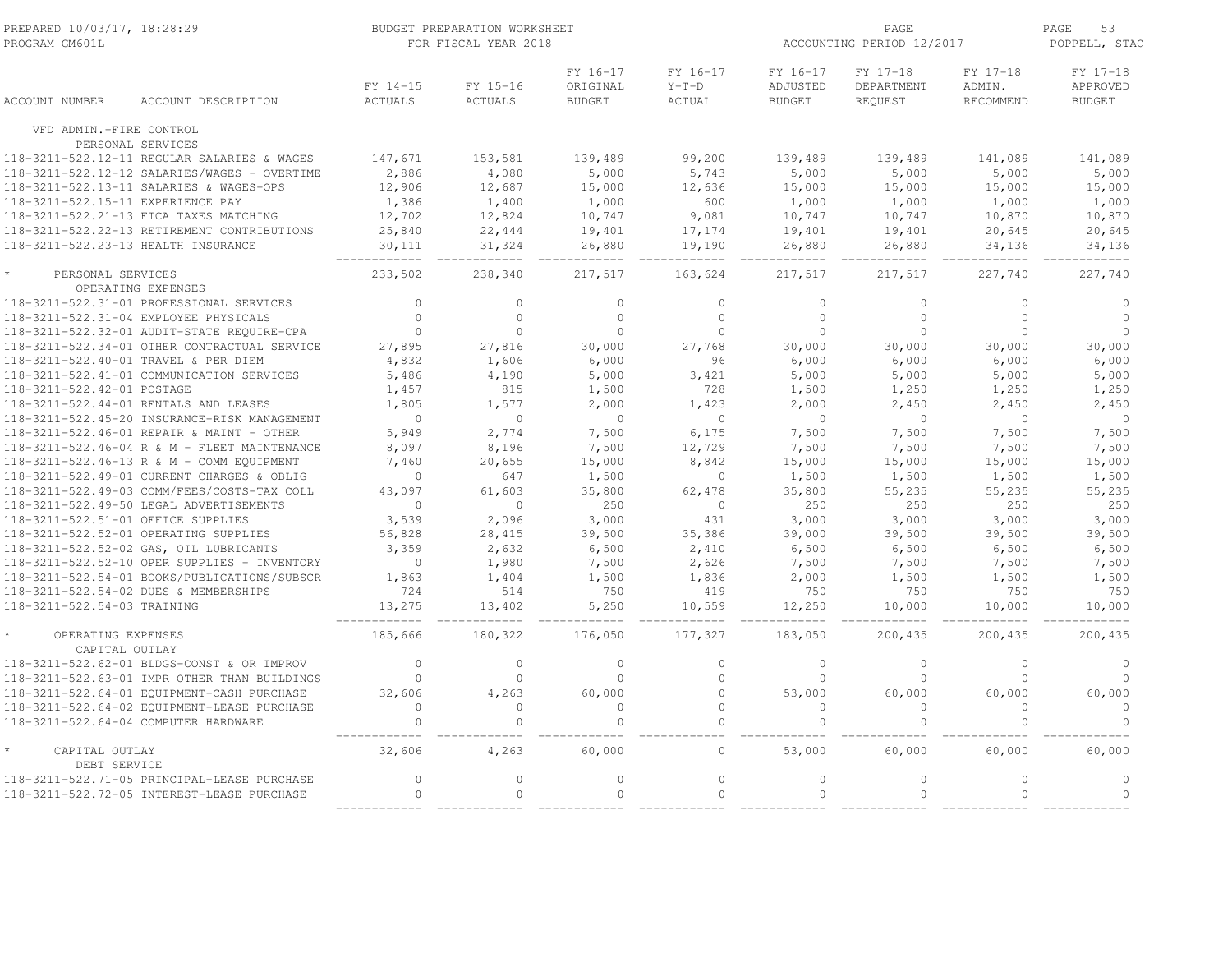| PREPARED 10/03/17, 18:28:29<br>PROGRAM GM601L              |                     | BUDGET PREPARATION WORKSHEET<br>FOR FISCAL YEAR 2018 |                                       |                               |                                       | PAGE<br>ACCOUNTING PERIOD 12/2017 |                                 |                                       |
|------------------------------------------------------------|---------------------|------------------------------------------------------|---------------------------------------|-------------------------------|---------------------------------------|-----------------------------------|---------------------------------|---------------------------------------|
| ACCOUNT NUMBER<br>ACCOUNT DESCRIPTION                      | FY 14-15<br>ACTUALS | FY 15-16<br>ACTUALS                                  | FY 16-17<br>ORIGINAL<br><b>BUDGET</b> | FY 16-17<br>$Y-T-D$<br>ACTUAL | FY 16-17<br>ADJUSTED<br><b>BUDGET</b> | FY 17-18<br>DEPARTMENT<br>REQUEST | FY 17-18<br>ADMIN.<br>RECOMMEND | FY 17-18<br>APPROVED<br><b>BUDGET</b> |
| $\star$<br>DEBT SERVICE                                    |                     |                                                      |                                       |                               |                                       |                                   |                                 |                                       |
| NON-OPERATING<br>118-3211-581.91-28 TRF-RISK MANAGEMENT FD | $\circ$             | 33,547                                               | $\mathbf 0$                           | $\Omega$                      |                                       |                                   |                                 |                                       |
| $\star$<br>NON-OPERATING<br>NON-OPERATING                  | $\Omega$            | 33,547                                               | $\Omega$                              | $\Omega$                      | $\cap$                                | $\cap$                            |                                 |                                       |
| 118-3211-598.99-01 RESERVE FOR CONT-REGULAR                |                     |                                                      |                                       |                               |                                       |                                   | 49,066                          | 49,066                                |
| 118-3211-598.99-12 RESTR RESERVE-CAP OUTLAY                |                     |                                                      |                                       |                               |                                       |                                   |                                 |                                       |
| 118-3211-598.99-13 RESERVE-AGENCY ALLOCATION               |                     |                                                      |                                       |                               | 355,071                               |                                   |                                 |                                       |
| 118-3211-598.99-15 RESERVE-VFD ALLOCATION                  |                     |                                                      |                                       |                               |                                       |                                   |                                 |                                       |
| $\star$<br>NON-OPERATING                                   |                     |                                                      | $\Omega$                              | $\Omega$                      | 355,071                               | $\mathbf{0}$                      | 49,066                          | 49,066                                |
| $**$<br>VFD ADMIN.-FIRE CONTROL                            | 451,774             | 456,472                                              | 453,567                               | 340,951                       | 808,638                               | 477,952                           | 537,241                         | 537,241                               |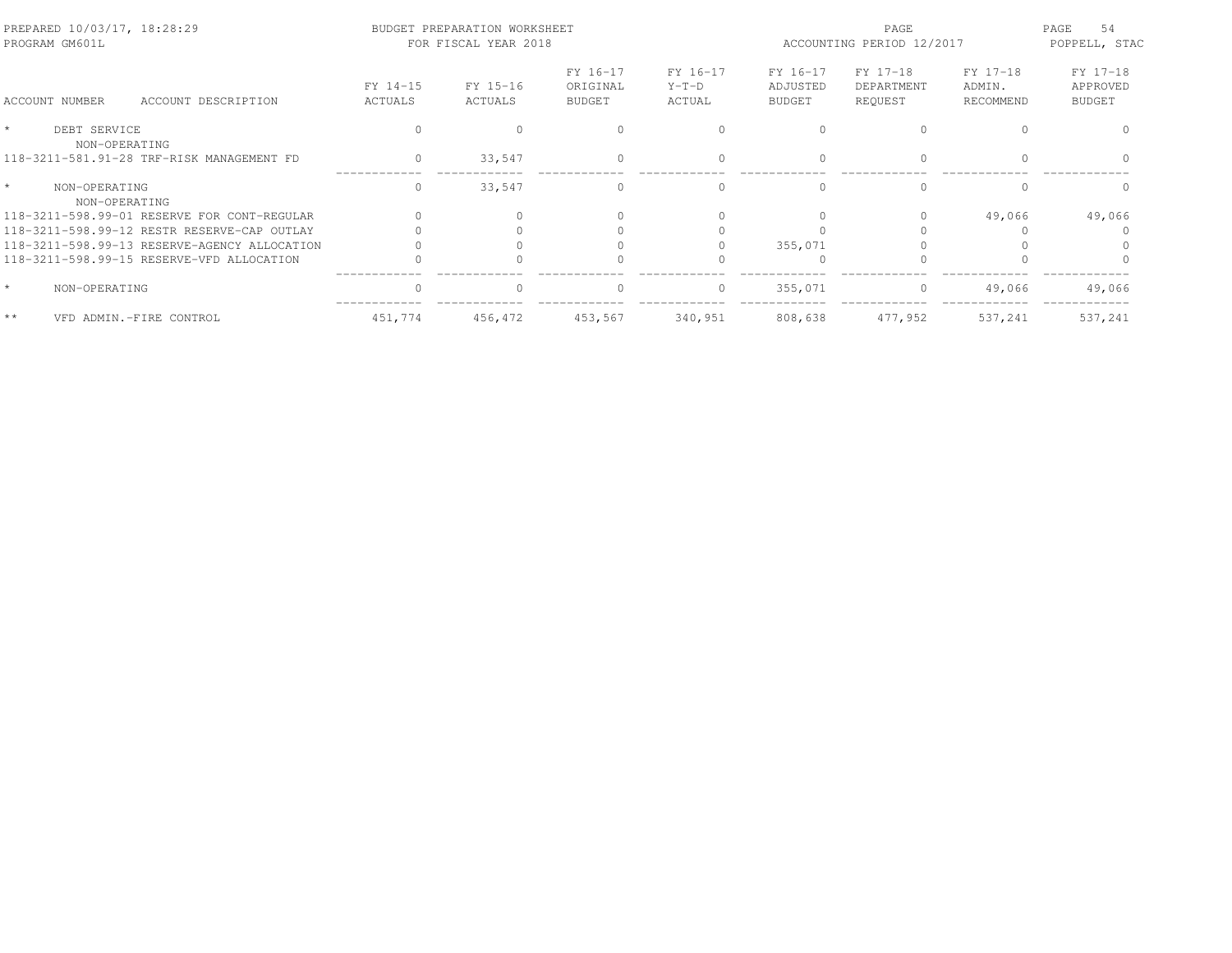| PREPARED 10/03/17, 18:28:29<br>PROGRAM GM601L   |                                              |          | BUDGET PREPARATION WORKSHEET<br>FOR FISCAL YEAR 2018 |                      | PAGE<br>ACCOUNTING PERIOD 12/2017 |                      |                        | 55<br>PAGE<br>POPPELL, STAC |                      |
|-------------------------------------------------|----------------------------------------------|----------|------------------------------------------------------|----------------------|-----------------------------------|----------------------|------------------------|-----------------------------|----------------------|
|                                                 |                                              | FY 14-15 | FY 15-16                                             | FY 16-17<br>ORIGINAL | FY 16-17<br>$Y-T-D$               | FY 16-17<br>ADJUSTED | FY 17-18<br>DEPARTMENT | FY 17-18<br>ADMIN.          | FY 17-18<br>APPROVED |
| <b>ACCOUNT NUMBER</b>                           | ACCOUNT DESCRIPTION                          | ACTUALS  | <b>ACTUALS</b>                                       | <b>BUDGET</b>        | <b>ACTUAL</b>                     | <b>BUDGET</b>        | REQUEST                | RECOMMEND                   | <b>BUDGET</b>        |
| WELAKA VFD                                      |                                              |          |                                                      |                      |                                   |                      |                        |                             |                      |
|                                                 | OPERATING EXPENSES                           |          |                                                      |                      |                                   |                      |                        |                             |                      |
|                                                 | 118-3212-522.41-01 COMMUNICATION SERVICES    | 1,449    | 1,402                                                | 2,270                | 1,642                             | 2,270                | 0                      | 2,270                       | 2,270                |
| 118-3212-522.42-01 POSTAGE                      |                                              |          |                                                      |                      |                                   |                      |                        |                             |                      |
| 118-3212-522.43-01 UTILITIES                    |                                              |          |                                                      |                      |                                   |                      |                        |                             |                      |
|                                                 | 118-3212-522.46-01 REPAIR & MAINT - OTHER    |          |                                                      |                      |                                   |                      |                        |                             |                      |
|                                                 | 118-3212-522.46-04 R & M - FLEET MAINTENANCE |          |                                                      |                      |                                   |                      |                        |                             |                      |
|                                                 | 118-3212-522.46-13 R & M - COMM EQUIPMENT    |          |                                                      | 439                  |                                   | 439                  |                        | 439                         | 439                  |
|                                                 | 118-3212-522.49-01 CURRENT CHARGES & OBLIG   |          |                                                      | $\Omega$             |                                   |                      |                        | $\cap$                      | $\Omega$             |
|                                                 | 118-3212-522.49-60 VFD OPERATING EXPENSES    |          |                                                      | $\cap$               | $\bigcap$                         |                      |                        | $\cap$                      |                      |
|                                                 | 118-3212-522.52-01 OPERATING SUPPLIES        | 9,891    | 8,477                                                | 9,088                | 7,586                             | 9,088                |                        | 9,088                       | 9,088                |
|                                                 | 118-3212-522.52-02 GAS, OIL LUBRICANTS       | 112      | $1,280-$                                             | 1,074                | 144                               | 1,074                |                        | 1,074                       | 1,074                |
|                                                 | 118-3212-522.52-10 OPER SUPPLIES - INVENTORY | 1,251    | 4,025                                                | 1,132                | $\Omega$                          | 1,132                |                        | 1,132                       | 1,132                |
| 118-3212-522.54-03 TRAINING                     |                                              |          |                                                      |                      |                                   |                      |                        |                             |                      |
| $\star$<br>OPERATING EXPENSES<br>CAPITAL OUTLAY |                                              | 12,703   | 12,624                                               | 14,003               | 9,372                             | 14,003               | $\circ$                | 14,003                      | 14,003               |
|                                                 | 118-3212-522.62-01 BLDGS-CONST & OR IMPROV   | $\Omega$ | $\bigcap$                                            | $\mathbf{0}$         | $\Omega$                          | $\Omega$             | $\Omega$               |                             |                      |
|                                                 | 118-3212-522.64-01 EQUIPMENT-CASH PURCHASE   |          |                                                      |                      |                                   |                      |                        |                             |                      |
| $\star$<br>CAPITAL OUTLAY                       |                                              | $\cap$   | $\cap$                                               | $\Omega$             | $\bigcap$                         |                      | $\bigcap$              | ∩                           |                      |
| $\star\,\star$<br>WELAKA VFD                    |                                              | 12,703   | 12,624                                               | 14,003               | 9,372                             | 14,003               | $\mathbf{0}$           | 14,003                      | 14,003               |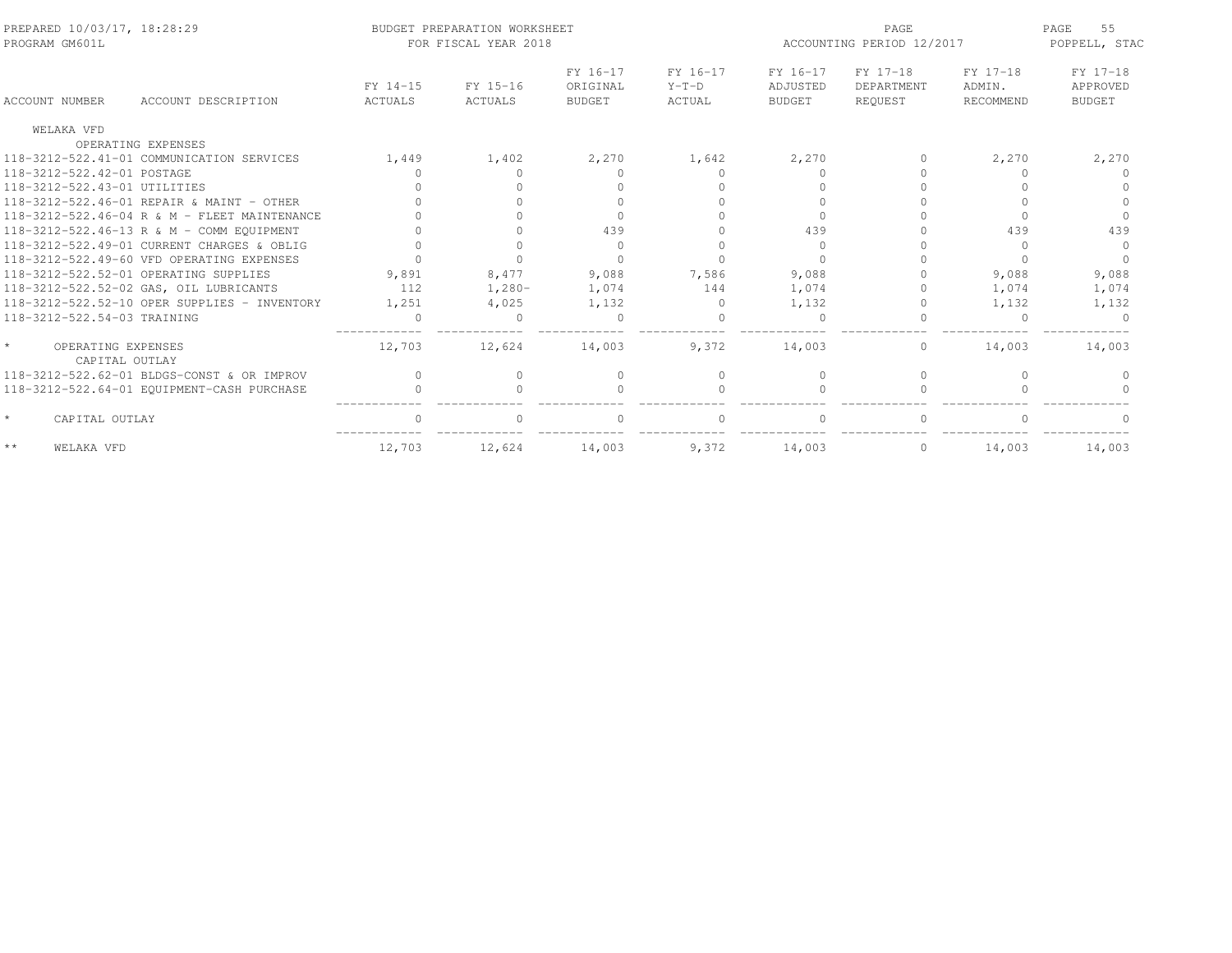| PREPARED 10/03/17, 18:28:29<br>PROGRAM GM601L   | <b>PAGE</b><br>BUDGET PREPARATION WORKSHEET<br>FOR FISCAL YEAR 2018<br>ACCOUNTING PERIOD 12/2017 |           |          | 56<br>PAGE<br>POPPELL, STAC |                     |                      |                        |                    |                      |
|-------------------------------------------------|--------------------------------------------------------------------------------------------------|-----------|----------|-----------------------------|---------------------|----------------------|------------------------|--------------------|----------------------|
|                                                 |                                                                                                  | FY 14-15  | FY 15-16 | FY 16-17<br>ORIGINAL        | FY 16-17<br>$Y-T-D$ | FY 16-17<br>ADJUSTED | FY 17-18<br>DEPARTMENT | FY 17-18<br>ADMIN. | FY 17-18<br>APPROVED |
| ACCOUNT NUMBER                                  | ACCOUNT DESCRIPTION                                                                              | ACTUALS   | ACTUALS  | <b>BUDGET</b>               | ACTUAL              | <b>BUDGET</b>        | REQUEST                | RECOMMEND          | <b>BUDGET</b>        |
| HOLLISTER VFD                                   |                                                                                                  |           |          |                             |                     |                      |                        |                    |                      |
|                                                 | OPERATING EXPENSES                                                                               |           |          |                             |                     |                      |                        |                    |                      |
|                                                 | 118-3213-522.41-01 COMMUNICATION SERVICES                                                        | 1,905     | 1,740    | 1,854                       | 1,594               | 1,854                | $\bigcap$              | 1,854              | 1,854                |
| 118-3213-522.42-01 POSTAGE                      |                                                                                                  | $\circ$   | $\Omega$ | $\Omega$                    | $\Omega$            | $\Omega$             | $\Omega$               | $\Omega$           | $\Omega$             |
| 118-3213-522.43-01 UTILITIES                    |                                                                                                  | 3,155     | 2,849    | 2,643                       | 1,705               | 2,643                | $\cap$                 | 2,643              | 2,643                |
|                                                 | 118-3213-522.44-01 RENTALS AND LEASES                                                            | 1,200     | 1,200    | 1,200                       | 1,200               | 1,200                |                        | 1,200              | 1,200                |
|                                                 | 118-3213-522.46-01 REPAIR & MAINT - OTHER                                                        | 65        | $\Omega$ | 192                         | 0                   | 192                  |                        | 192                | 192                  |
|                                                 | 118-3213-522.46-04 R & M - FLEET MAINTENANCE                                                     | $\Omega$  | $\Omega$ | 112                         | $\Omega$            | 112                  |                        | 112                | 112                  |
|                                                 | 118-3213-522.46-13 R & M - COMM EQUIPMENT                                                        | 799       |          | 479                         | 319                 | 479                  |                        | 479                | 479                  |
|                                                 | 118-3213-522.49-01 CURRENT CHARGES & OBLIG                                                       | $\Omega$  |          | $\Omega$                    | $\Omega$            | $\Omega$             |                        | $\cap$             | $\Omega$             |
|                                                 | 118-3213-522.49-60 VFD OPERATING EXPENSES                                                        | $\Omega$  |          | $\cap$                      | $\bigcap$           | $\Omega$             |                        | $\Omega$           | $\Omega$             |
|                                                 | 118-3213-522.52-01 OPERATING SUPPLIES                                                            | 806       | 4,071    | 3,396                       | 1,138               | 3,396                |                        | 3,396              | 3,396                |
|                                                 | 118-3213-522.52-02 GAS, OIL LUBRICANTS                                                           | 2,056     | 1,095    | 2,470                       | 1,410               | 2,470                |                        | 2,471              | 2,471                |
|                                                 | 118-3213-522.52-10 OPER SUPPLIES - INVENTORY                                                     | 1,700     | $\Omega$ | 932                         | 1,212               | 932                  |                        | 933                | 933                  |
| 118-3213-522.54-03 TRAINING                     |                                                                                                  | $\Omega$  |          | $\Omega$                    | $\Omega$            | $\Omega$             |                        | $\cap$             |                      |
| $\star$<br>OPERATING EXPENSES<br>CAPITAL OUTLAY |                                                                                                  | 11,686    | 10,955   | 13,278                      | 8,578               | 13,278               | $\Omega$               | 13,280             | 13,280               |
|                                                 | 118-3213-522.62-01 BLDGS-CONST & OR IMPROV                                                       | $\bigcap$ | $\Omega$ | $\cap$                      | $\bigcap$           | $\bigcap$            | $\bigcap$              | $\cap$             |                      |
|                                                 | 118-3213-522.63-01 IMPR OTHER THAN BUILDINGS                                                     |           |          |                             | $\cap$              | $\cap$               | $\cap$                 |                    |                      |
|                                                 | 118-3213-522.64-01 EQUIPMENT-CASH PURCHASE                                                       |           |          |                             |                     |                      |                        |                    |                      |
| $\star$<br>CAPITAL OUTLAY                       |                                                                                                  | $\Omega$  |          |                             |                     |                      | $\cap$                 |                    |                      |
| $\star\star$<br>HOLLISTER VFD                   |                                                                                                  | 11,686    | 10,955   | 13,278                      | 8,578               | 13,278               | $\circ$                | 13,280             | 13,280               |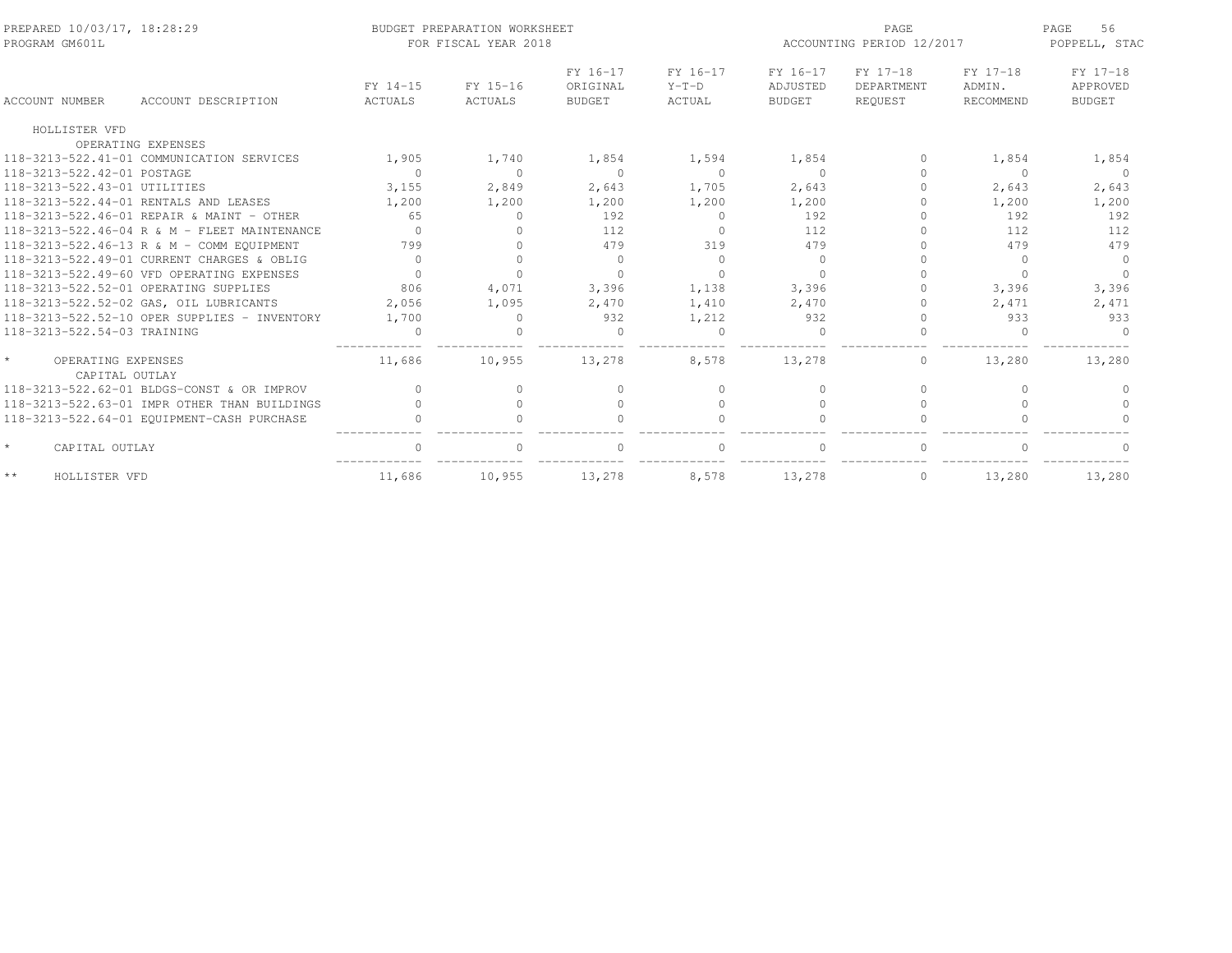| PREPARED 10/03/17, 18:28:29<br>PROGRAM GM601L   |                                              |                     | BUDGET PREPARATION WORKSHEET<br>FOR FISCAL YEAR 2018 |                                       | PAGE<br>ACCOUNTING PERIOD 12/2017 |                                       |                                   | 57<br>PAGE<br>POPPELL, STAC     |                                       |
|-------------------------------------------------|----------------------------------------------|---------------------|------------------------------------------------------|---------------------------------------|-----------------------------------|---------------------------------------|-----------------------------------|---------------------------------|---------------------------------------|
| <b>ACCOUNT NUMBER</b>                           | ACCOUNT DESCRIPTION                          | FY 14-15<br>ACTUALS | FY 15-16<br>ACTUALS                                  | FY 16-17<br>ORIGINAL<br><b>BUDGET</b> | FY 16-17<br>$Y-T-D$<br>ACTUAL     | FY 16-17<br>ADJUSTED<br><b>BUDGET</b> | FY 17-18<br>DEPARTMENT<br>REQUEST | FY 17-18<br>ADMIN.<br>RECOMMEND | FY 17-18<br>APPROVED<br><b>BUDGET</b> |
| FLORAHOME-GRANDIN VFD                           |                                              |                     |                                                      |                                       |                                   |                                       |                                   |                                 |                                       |
|                                                 | OPERATING EXPENSES                           |                     |                                                      |                                       |                                   |                                       |                                   |                                 |                                       |
|                                                 | 118-3214-522.41-01 COMMUNICATION SERVICES    | 1,451               | 1,529                                                | 1,424                                 | 2,004                             | 2,449                                 |                                   | 1,424                           | 1,424                                 |
| 118-3214-522.42-01 POSTAGE                      |                                              | $\Omega$            | $\Omega$                                             | $\Omega$                              | $\Omega$                          | $\bigcap$                             |                                   | $\Omega$                        | $\Omega$                              |
| 118-3214-522.43-01 UTILITIES                    |                                              | 2,201               | 1,934                                                | 2,246                                 | 1,950                             | 2,246                                 |                                   | 2,246                           | 2,246                                 |
|                                                 | 118-3214-522.44-01 RENTALS AND LEASES        | 1,405               | 1,320                                                | 1,377                                 | 1,320                             | 1,377                                 |                                   | 1,377                           | 1,377                                 |
|                                                 | 118-3214-522.46-01 REPAIR & MAINT - OTHER    | $\Omega$            | 983                                                  | $\Omega$                              | $\Omega$                          | $\bigcap$                             |                                   | $\bigcap$                       | $\Omega$                              |
|                                                 | 118-3214-522.46-04 R & M - FLEET MAINTENANCE | 59                  | $\Omega$                                             | 26                                    | 384                               | 2.6                                   |                                   | 2.6                             | 26                                    |
|                                                 | 118-3214-522.46-13 R & M - COMM EOUIPMENT    | $\Omega$            | 3,314                                                |                                       | $\bigcap$                         |                                       |                                   |                                 | $\Omega$                              |
|                                                 | 118-3214-522.49-01 CURRENT CHARGES & OBLIG   | $\bigcap$           | $\Omega$                                             | $\Omega$                              | $\cap$                            | $\bigcap$                             |                                   |                                 | $\Omega$                              |
|                                                 | 118-3214-522.49-60 VFD OPERATING EXPENSES    |                     | $\cap$                                               |                                       |                                   |                                       |                                   |                                 |                                       |
|                                                 | 118-3214-522.52-01 OPERATING SUPPLIES        | 5,638               | 9,431                                                | 3,345                                 | 2,130                             | 3,345                                 |                                   | 3,345                           | 3,345                                 |
|                                                 | 118-3214-522.52-02 GAS, OIL LUBRICANTS       | 1,910               | 1,126                                                | 122                                   | 34                                | 122                                   |                                   | 122                             | 122                                   |
|                                                 | 118-3214-522.52-10 OPER SUPPLIES - INVENTORY | 2,067               | 2,984                                                | 1,655                                 | 249                               | 630                                   |                                   | 1,656                           | 1,656                                 |
| 118-3214-522.54-03 TRAINING                     |                                              |                     |                                                      |                                       |                                   |                                       |                                   |                                 |                                       |
| $\star$<br>OPERATING EXPENSES<br>CAPITAL OUTLAY |                                              | 14,731              | 22,621                                               | 10,195                                | 8,071                             | 10,195                                | $\Omega$                          | 10,196                          | 10,196                                |
|                                                 | 118-3214-522.64-01 EQUIPMENT-CASH PURCHASE   | $\Omega$            | $\cap$                                               | $\Omega$                              | $\bigcap$                         |                                       | $\Omega$                          |                                 |                                       |
| $\star$<br>CAPITAL OUTLAY                       |                                              | $\Omega$            | $\Omega$                                             | $\Omega$                              | $\Omega$                          |                                       | $\Omega$                          |                                 | $\Omega$                              |
| $\star\,\star$<br>FLORAHOME-GRANDIN VFD         |                                              | 14,731              | 22,621                                               | 10,195                                | 8,071                             | 10,195                                | $\circ$                           | 10,196                          | 10,196                                |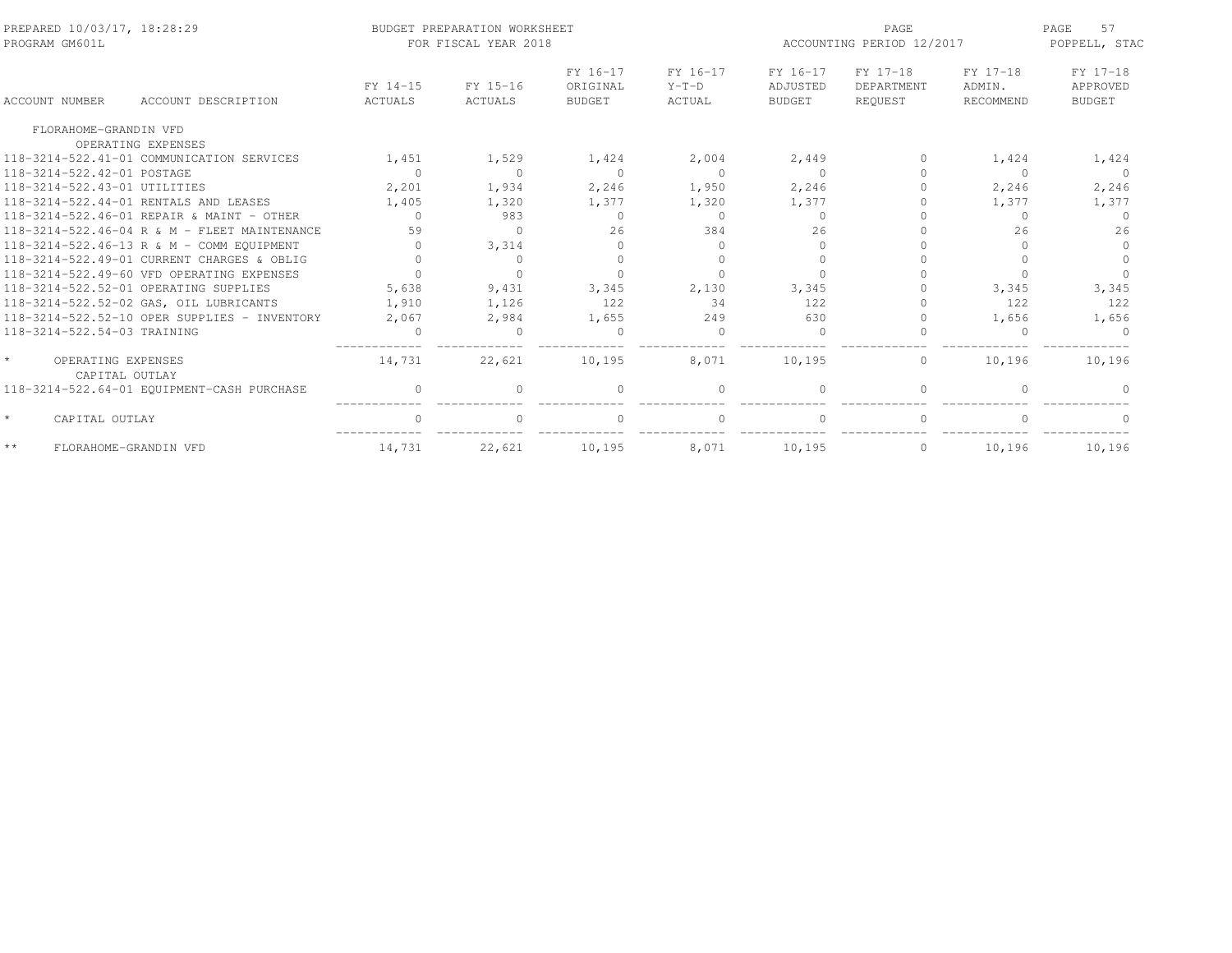| PREPARED 10/03/17, 18:28:29<br>PROGRAM GM601L   |                            | BUDGET PREPARATION WORKSHEET<br>FOR FISCAL YEAR 2018 |                                       |                               | PAGE<br>ACCOUNTING PERIOD 12/2017     |                                   |                                 | 58<br>PAGE<br>POPPELL, STAC           |  |
|-------------------------------------------------|----------------------------|------------------------------------------------------|---------------------------------------|-------------------------------|---------------------------------------|-----------------------------------|---------------------------------|---------------------------------------|--|
| <b>ACCOUNT NUMBER</b><br>ACCOUNT DESCRIPTION    | FY 14-15<br><b>ACTUALS</b> | FY 15-16<br>ACTUALS                                  | FY 16-17<br>ORIGINAL<br><b>BUDGET</b> | FY 16-17<br>$Y-T-D$<br>ACTUAL | FY 16-17<br>ADJUSTED<br><b>BUDGET</b> | FY 17-18<br>DEPARTMENT<br>REOUEST | FY 17-18<br>ADMIN.<br>RECOMMEND | FY 17-18<br>APPROVED<br><b>BUDGET</b> |  |
| GEORGES LAKE VFD                                |                            |                                                      |                                       |                               |                                       |                                   |                                 |                                       |  |
| OPERATING EXPENSES                              |                            |                                                      |                                       |                               |                                       |                                   |                                 |                                       |  |
| 118-3216-522.41-01 COMMUNICATION SERVICES       | 1,208                      | 1,062                                                | 1,095                                 | 1,262                         | 1,095                                 | $\bigcap$                         | 1,095                           | 1,095                                 |  |
| 118-3216-522.42-01 POSTAGE                      | $\Omega$                   | $\Omega$                                             | $\Omega$                              | $\Omega$                      |                                       |                                   | $\Omega$                        | $\Omega$                              |  |
| 118-3216-522.43-01 UTILITIES                    | 567                        | 721                                                  | 540                                   | 1,142                         | 1,040                                 |                                   | 540                             | 540                                   |  |
| 118-3216-522.46-01 REPATR & MAINT - OTHER       | 4,640                      | 122                                                  | 1,816                                 | 827                           | 1,816                                 |                                   | 1,816                           | 1,816                                 |  |
| 118-3216-522.46-04 R & M - FLEET MAINTENANCE    | $\Omega$                   | $\Omega$                                             | 483                                   | $\Omega$                      | 483                                   |                                   | 483                             | 483                                   |  |
| 118-3216-522.46-13 R & M - COMM EOUIPMENT       | 89                         | 215                                                  | 30                                    |                               | 30                                    |                                   | 30                              | 30                                    |  |
| 118-3216-522.49-01 CURRENT CHARGES & OBLIG      | ∩                          | $\Omega$                                             | $\Omega$                              |                               |                                       |                                   |                                 | $\Omega$                              |  |
| 118-3216-522.49-60 VFD OPERATING EXPENSES       |                            | $\cap$                                               |                                       |                               |                                       |                                   |                                 |                                       |  |
| 118-3216-522.52-01 OPERATING SUPPLIES           | 2,463                      | 6,403                                                | 2,575                                 | 1,929                         | 2,075                                 |                                   | 2,576                           | 2,576                                 |  |
| 118-3216-522.52-02 GAS, OIL LUBRICANTS          | 347                        | 146                                                  | 360                                   | 747                           | 360                                   |                                   | 360                             | 360                                   |  |
| 118-3216-522.52-10 OPER SUPPLIES - INVENTORY    | ∩                          | $\cap$                                               | 499                                   | $\Omega$                      | 499                                   |                                   | 499                             | 499                                   |  |
| 118-3216-522.54-03 TRAINING                     |                            |                                                      | $\cap$                                | $\cap$                        | $\cap$                                |                                   |                                 | $\cap$                                |  |
| $\star$<br>OPERATING EXPENSES<br>CAPITAL OUTLAY | 9,314                      | 8,669                                                | 7,398                                 | 5,907                         | 7,398                                 | $\circ$                           | 7,399                           | 7,399                                 |  |
| 118-3216-522.64-01 EQUIPMENT-CASH PURCHASE      | $\bigcap$                  | $\cap$                                               | $\cap$                                | $\Omega$                      |                                       | $\cap$                            |                                 |                                       |  |
| $\star$<br>CAPITAL OUTLAY                       | $\Omega$                   | $\Omega$                                             | $\Omega$                              | $\Omega$                      |                                       | $\Omega$                          | $\cap$                          |                                       |  |
| $\star\star$<br>GEORGES LAKE VFD                | 9,314                      | 8,669                                                | 7,398                                 | 5,907                         | 7,398                                 | $\mathbf{0}$                      | 7,399                           | 7,399                                 |  |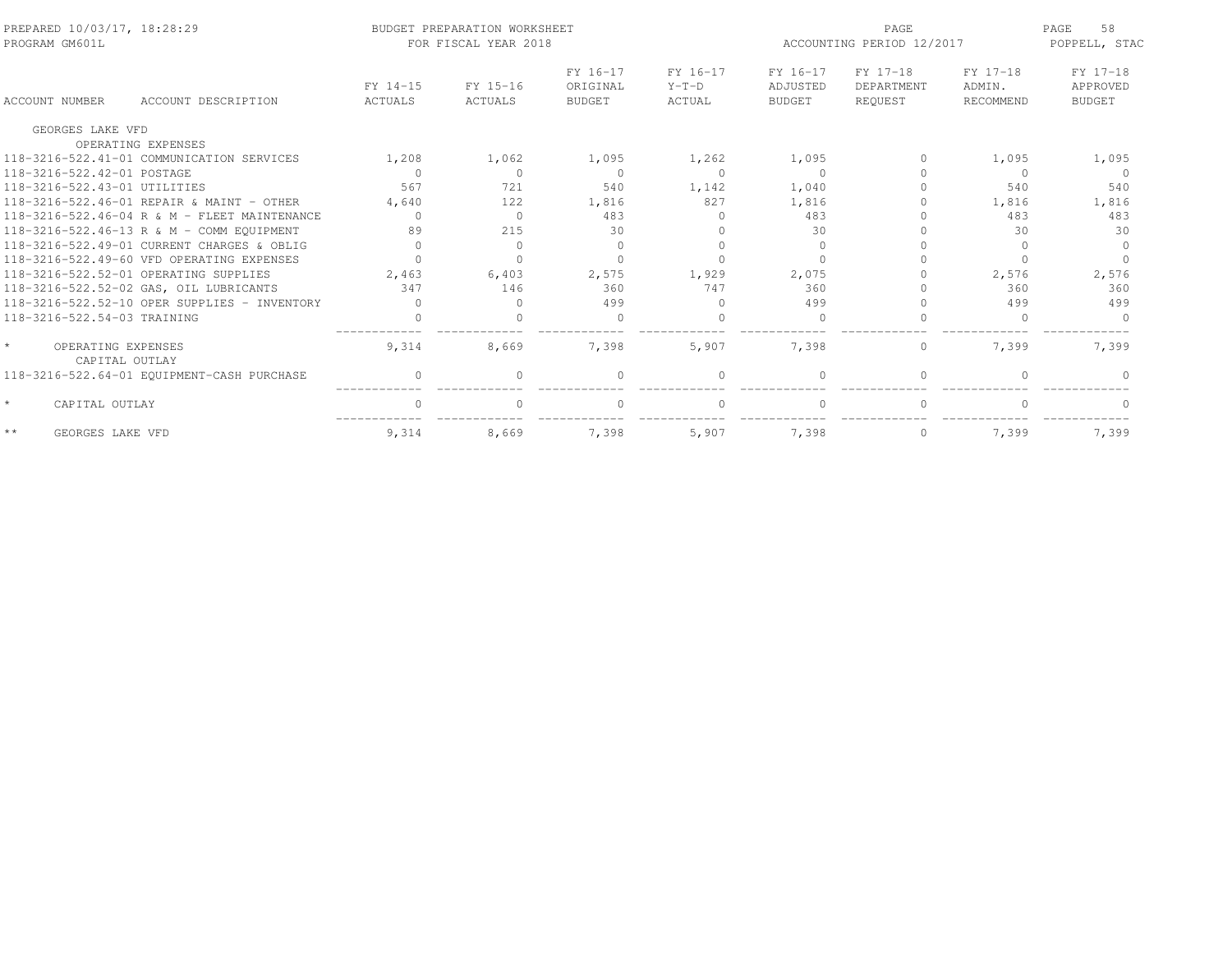| PREPARED 10/03/17, 18:28:29<br>PROGRAM GM601L   |                                              |                     | BUDGET PREPARATION WORKSHEET<br>FOR FISCAL YEAR 2018 |                                       | PAGE<br>ACCOUNTING PERIOD 12/2017 |                                       |                                   | 59<br>PAGE<br>POPPELL, STAC     |                                       |
|-------------------------------------------------|----------------------------------------------|---------------------|------------------------------------------------------|---------------------------------------|-----------------------------------|---------------------------------------|-----------------------------------|---------------------------------|---------------------------------------|
| <b>ACCOUNT NUMBER</b>                           | ACCOUNT DESCRIPTION                          | FY 14-15<br>ACTUALS | FY 15-16<br>ACTUALS                                  | FY 16-17<br>ORIGINAL<br><b>BUDGET</b> | FY 16-17<br>$Y-T-D$<br>ACTUAL     | FY 16-17<br>ADJUSTED<br><b>BUDGET</b> | FY 17-18<br>DEPARTMENT<br>REQUEST | FY 17-18<br>ADMIN.<br>RECOMMEND | FY 17-18<br>APPROVED<br><b>BUDGET</b> |
| INTERLACHEN LAKES EST VFD                       |                                              |                     |                                                      |                                       |                                   |                                       |                                   |                                 |                                       |
|                                                 | OPERATING EXPENSES                           |                     |                                                      |                                       |                                   |                                       |                                   |                                 |                                       |
|                                                 | 118-3217-522.41-01 COMMUNICATION SERVICES    | 3,702               | 3,830                                                | 3,567                                 | 4,117                             | 4,067                                 | 0                                 | 3,567                           | 3,567                                 |
| 118-3217-522.42-01 POSTAGE                      |                                              | $\Omega$            | $\Omega$                                             | $\Omega$                              | $\Omega$                          | $\Omega$                              |                                   | $\Omega$                        | $\Omega$                              |
| 118-3217-522.43-01 UTILITIES                    |                                              | 7,156               | 6,718                                                | 7,150                                 | 5,243                             | 7,150                                 |                                   | 7,150                           | 7,150                                 |
|                                                 | 118-3217-522.44-01 RENTALS AND LEASES        | 1,100               | 1,200                                                | 1,167                                 | 1,200                             | 1,167                                 |                                   | 1,167                           | 1,167                                 |
|                                                 | 118-3217-522.46-01 REPAIR & MAINT - OTHER    | 1,883               | 3,866                                                | 2,909                                 | 2,716                             | 2,909                                 |                                   | 2,909                           | 2,909                                 |
|                                                 | 118-3217-522.46-04 R & M - FLEET MAINTENANCE | 583                 | 1,314                                                | 1,583                                 | 909                               | 1,583                                 |                                   | 1,583                           | 1,583                                 |
|                                                 | 118-3217-522.46-13 R & M - COMM EOUIPMENT    | 247                 | 284                                                  | 363                                   | 229                               | 363                                   |                                   | 363                             | 363                                   |
|                                                 | 118-3217-522.49-01 CURRENT CHARGES & OBLIG   | $\Omega$            | $\Omega$                                             | $\Omega$                              | $\cap$                            | $\Omega$                              |                                   | $\Omega$                        | $\Omega$                              |
|                                                 | 118-3217-522.49-60 VFD OPERATING EXPENSES    | $\Omega$            | $\Omega$                                             | $\Omega$                              | $\bigcap$                         |                                       |                                   |                                 | $\cap$                                |
|                                                 | 118-3217-522.52-01 OPERATING SUPPLIES        | 6,163               | 6,936                                                | 6,131                                 | 2,043                             | 5,631                                 |                                   | 6,131                           | 6,131                                 |
|                                                 | 118-3217-522.52-02 GAS, OIL LUBRICANTS       | 2,769               | 1,726                                                | 4,356                                 | 2,845                             | 4,356                                 |                                   | 4,357                           | 4,357                                 |
|                                                 | 118-3217-522.52-10 OPER SUPPLIES - INVENTORY | $\Omega$            | 2,309                                                | 1,365                                 | $\Omega$                          | 1,365                                 |                                   | 1,365                           | 1,365                                 |
| 118-3217-522.54-03 TRAINING                     |                                              |                     |                                                      |                                       |                                   |                                       |                                   |                                 |                                       |
| $\star$<br>OPERATING EXPENSES<br>CAPITAL OUTLAY |                                              | 23,603              | 28,183                                               | 28,591                                | 19.302                            | 28,591                                | $\Omega$                          | 28,592                          | 28,592                                |
|                                                 | 118-3217-522.64-01 EQUIPMENT-CASH PURCHASE   | $\Omega$            | $\Omega$                                             | $\Omega$                              | $\bigcap$                         |                                       | $\Omega$                          |                                 |                                       |
| $\star$<br>CAPITAL OUTLAY                       |                                              | $\Omega$            | $\Omega$                                             | $\Omega$                              | $\Omega$                          |                                       | $\Omega$                          | ∩                               | $\Omega$                              |
| $\star\,\star$                                  | INTERLACHEN LAKES EST VFD                    | 23,603              | 28,183                                               | 28,591                                | 19,302                            | 28,591                                | $\circ$                           | 28,592                          | 28,592                                |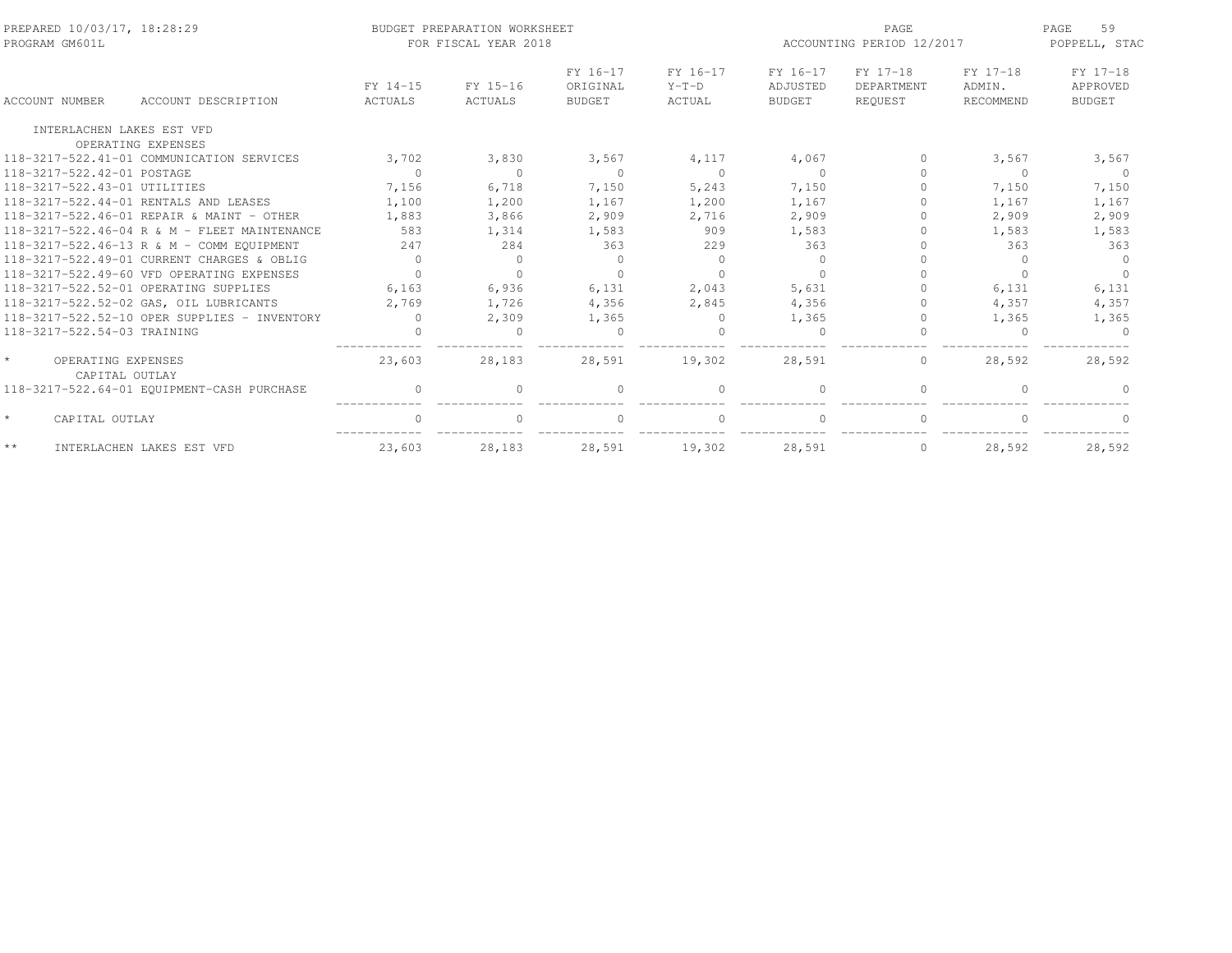| PREPARED 10/03/17, 18:28:29<br>PROGRAM GM601L |                                              | PAGE<br>BUDGET PREPARATION WORKSHEET<br>FOR FISCAL YEAR 2018<br>ACCOUNTING PERIOD 12/2017 |                     | PAGE<br>60<br>POPPELL, STAC           |                               |                                       |                                   |                                 |                                       |
|-----------------------------------------------|----------------------------------------------|-------------------------------------------------------------------------------------------|---------------------|---------------------------------------|-------------------------------|---------------------------------------|-----------------------------------|---------------------------------|---------------------------------------|
| <b>ACCOUNT NUMBER</b>                         | ACCOUNT DESCRIPTION                          | FY 14-15<br>ACTUALS                                                                       | FY 15-16<br>ACTUALS | FY 16-17<br>ORIGINAL<br><b>BUDGET</b> | FY 16-17<br>$Y-T-D$<br>ACTUAL | FY 16-17<br>ADJUSTED<br><b>BUDGET</b> | FY 17-18<br>DEPARTMENT<br>REQUEST | FY 17-18<br>ADMIN.<br>RECOMMEND | FY 17-18<br>APPROVED<br><b>BUDGET</b> |
| BARDIN VFD                                    |                                              |                                                                                           |                     |                                       |                               |                                       |                                   |                                 |                                       |
|                                               | OPERATING EXPENSES                           |                                                                                           |                     |                                       |                               |                                       |                                   |                                 |                                       |
|                                               | 118-3218-522.41-01 COMMUNICATION SERVICES    | 3,542                                                                                     | 2,812               | 3,243                                 | 1,881                         | 3,243                                 | $\Omega$                          | 3,243                           | 3,243                                 |
| 118-3218-522.42-01 POSTAGE                    |                                              | $\Omega$                                                                                  | $\Omega$            | $\Omega$                              | $\Omega$                      | $\Omega$                              |                                   | $\Omega$                        | $\Omega$                              |
| 118-3218-522.43-01 UTILITIES                  |                                              | 4,072                                                                                     | 2,921               | 4,035                                 | 2,943                         | 4,035                                 |                                   | 4,035                           | 4,035                                 |
|                                               | 118-3218-522.44-01 RENTALS AND LEASES        | $\Omega$                                                                                  | $\Omega$            | $\Omega$                              | 130                           | $\Omega$                              |                                   | $\Omega$                        | $\Omega$                              |
|                                               | 118-3218-522.46-01 REPAIR & MAINT - OTHER    | 262                                                                                       | 75                  | 411                                   | $\Omega$                      | 411                                   |                                   | 411                             | 411                                   |
|                                               | 118-3218-522.46-04 R & M - FLEET MAINTENANCE | 850                                                                                       | 3,882               | 550                                   | 4,079                         | 550                                   |                                   | 550                             | 550                                   |
|                                               | 118-3218-522.46-13 R & M - COMM EQUIPMENT    | $\cap$                                                                                    | $\bigcap$           | 52                                    | $\bigcap$                     | 52                                    |                                   | 52                              | 52                                    |
|                                               | 118-3218-522.49-01 CURRENT CHARGES & OBLIG   | $\Omega$                                                                                  | $\Omega$            | $\Omega$                              |                               | $\bigcap$                             |                                   | $\Omega$                        | $\Omega$                              |
|                                               | 118-3218-522.49-59 VFD-PRIOR YEAR CARRYOVER  | 2,170                                                                                     | 780                 | 723                                   |                               | 723                                   |                                   | 723                             | 723                                   |
|                                               | 118-3218-522.49-60 VFD OPERATING EXPENSES    | $\Omega$                                                                                  | $\Omega$            | $\Omega$                              | $\Omega$                      | $\Omega$                              |                                   | $\Omega$                        | $\Omega$                              |
| 118-3218-522.51-01 OFFICE SUPPLIES            |                                              | $\Omega$                                                                                  | 171                 | $\Omega$                              | $\cap$                        | $\Omega$                              |                                   | $\Omega$                        | $\cap$                                |
|                                               | 118-3218-522.52-01 OPERATING SUPPLIES        | 8,895                                                                                     | 13,040              | 10,612                                | 6,101                         | 10,612                                |                                   | 10,612                          | 10,612                                |
|                                               | 118-3218-522.52-02 GAS, OIL LUBRICANTS       | 1,164                                                                                     | 692                 | 1,398                                 | 751                           | 1,398                                 |                                   | 1,398                           | 1,398                                 |
|                                               | 118-3218-522.52-10 OPER SUPPLIES - INVENTORY | 2,206                                                                                     | 240                 | 1,103                                 | $\circ$                       | 1,103                                 |                                   | 1,102                           | 1,102                                 |
| 118-3218-522.54-03 TRAINING                   |                                              | $\cap$                                                                                    | $\Omega$            | $\Omega$                              | $\cap$                        |                                       |                                   | $\cap$                          | $\cap$                                |
| OPERATING EXPENSES<br>CAPITAL OUTLAY          |                                              | 23,161                                                                                    | 24,613              | 22,127                                | 15,885                        | 22,127                                | $\circ$                           | 22,126                          | 22,126                                |
|                                               | 118-3218-522.62-01 BLDGS-CONST & OR IMPROV   | $\Omega$                                                                                  | $\circ$             | $\circ$                               | $\Omega$                      | 0                                     | $\mathbf{0}$                      | $\Omega$                        | $\Omega$                              |
|                                               | 118-3218-522.64-01 EQUIPMENT-CASH PURCHASE   | 3,800                                                                                     | $\Omega$            | $\Omega$                              | $\bigcap$                     |                                       | $\bigcap$                         |                                 | $\cap$                                |
| $\star$<br>CAPITAL OUTLAY                     |                                              | 3,800                                                                                     | $\Omega$            | $\Omega$                              | $\Omega$                      |                                       | $\cap$                            |                                 |                                       |
| $\star\,\star$<br>BARDIN VFD                  |                                              | 26,961                                                                                    | 24,613              | 22,127                                | 15,885                        | 22,127                                | $\mathbf{0}$                      | 22,126                          | 22,126                                |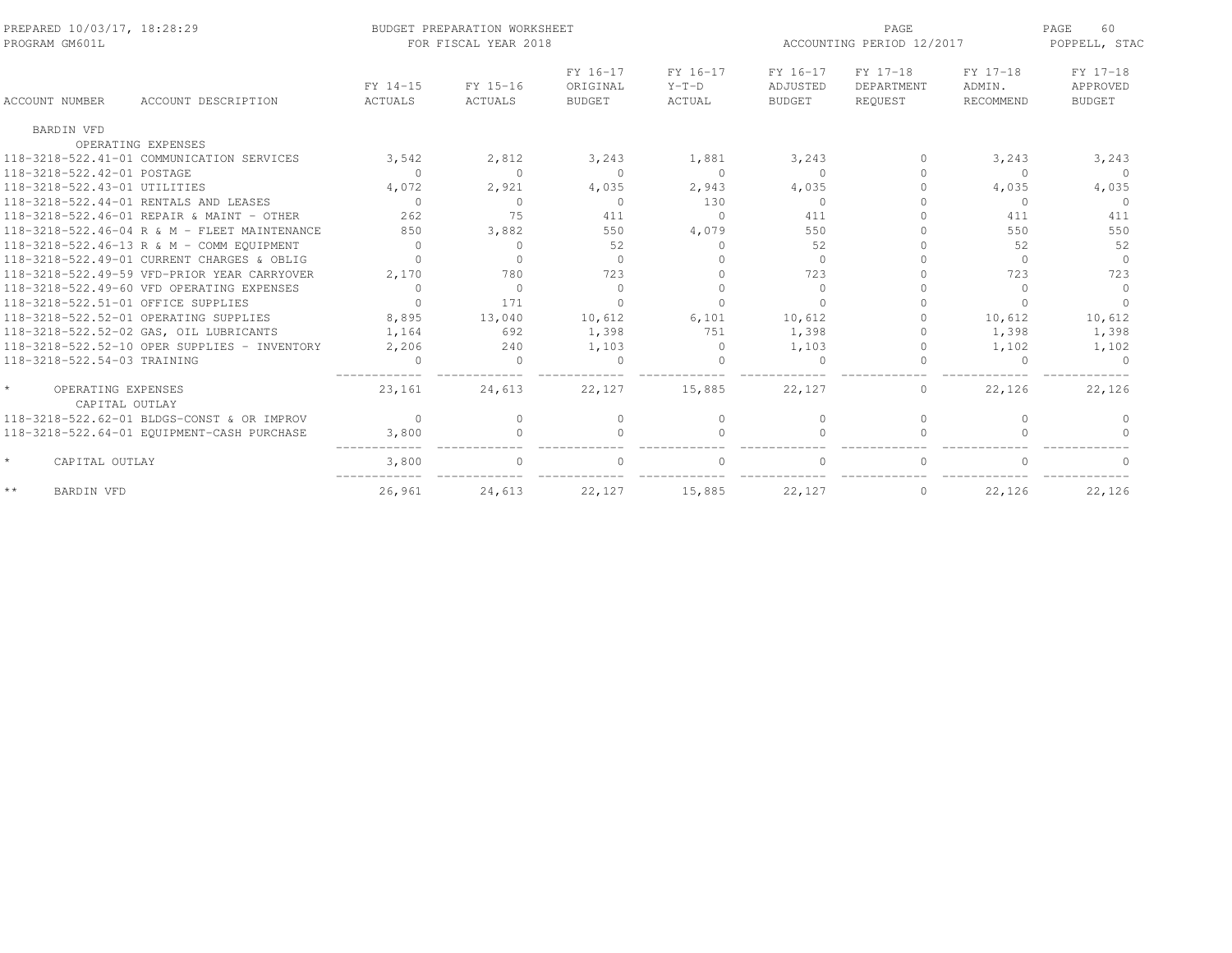| PREPARED 10/03/17, 18:28:29<br>PROGRAM GM601L |                                                                 |                     | BUDGET PREPARATION WORKSHEET<br>FOR FISCAL YEAR 2018 |                                       |                               | ACCOUNTING PERIOD 12/2017             | 61<br>PAGE<br>POPPELL, STAC       |                                 |                                       |
|-----------------------------------------------|-----------------------------------------------------------------|---------------------|------------------------------------------------------|---------------------------------------|-------------------------------|---------------------------------------|-----------------------------------|---------------------------------|---------------------------------------|
| <b>ACCOUNT NUMBER</b>                         | ACCOUNT DESCRIPTION                                             | FY 14-15<br>ACTUALS | FY 15-16<br>ACTUALS                                  | FY 16-17<br>ORIGINAL<br><b>BUDGET</b> | FY 16-17<br>$Y-T-D$<br>ACTUAL | FY 16-17<br>ADJUSTED<br><b>BUDGET</b> | FY 17-18<br>DEPARTMENT<br>REQUEST | FY 17-18<br>ADMIN.<br>RECOMMEND | FY 17-18<br>APPROVED<br><b>BUDGET</b> |
|                                               |                                                                 |                     |                                                      |                                       |                               |                                       |                                   |                                 |                                       |
| RIVERSIDE (SAN MATEO) VFD                     |                                                                 |                     |                                                      |                                       |                               |                                       |                                   |                                 |                                       |
|                                               | OPERATING EXPENSES<br>118-3219-522.41-01 COMMUNICATION SERVICES | 2,475               | 2,653                                                | 2,384                                 | 2,615                         | 2,884                                 |                                   | 2,383                           | 2,383                                 |
| 118-3219-522.42-01 POSTAGE                    |                                                                 | $\Omega$            | $\Omega$                                             | $\Omega$                              | $\Omega$                      | $\bigcap$                             |                                   | $\Omega$                        | $\Omega$                              |
| 118-3219-522.43-01 UTILITIES                  |                                                                 | 3,113               | 2,978                                                | 3,719                                 | 2,873                         | 3,719                                 |                                   | 3,719                           | 3,719                                 |
|                                               | 118-3219-522.44-01 RENTALS AND LEASES                           | $\Omega$            | $\Omega$                                             | $\Omega$                              | 130                           | $\cap$                                |                                   | $\Omega$                        | $\cap$                                |
|                                               | 118-3219-522.46-01 REPAIR & MAINT - OTHER                       | 450                 | 165                                                  | 956                                   | 28                            | 956                                   |                                   | 956                             | 956                                   |
|                                               | 118-3219-522.46-04 R & M - FLEET MAINTENANCE                    | $\bigcap$           | 65                                                   | $\Omega$                              | $\Omega$                      | $\bigcap$                             |                                   | $\Omega$                        | $\Omega$                              |
|                                               | 118-3219-522.46-13 R & M - COMM EOUIPMENT                       | $\cap$              | 120                                                  | 1,013                                 | $\Omega$                      | 1,013                                 |                                   | 1,013                           | 1,013                                 |
|                                               | 118-3219-522.49-01 CURRENT CHARGES & OBLIG                      | $\cap$              | $\Omega$                                             | $\Omega$                              | $\Omega$                      |                                       |                                   | ∩                               | $\cap$                                |
|                                               | 118-3219-522.49-60 VFD OPERATING EXPENSES                       |                     | $\cap$                                               | $\cap$                                |                               |                                       |                                   |                                 |                                       |
|                                               | 118-3219-522.52-01 OPERATING SUPPLIES                           | 19,620              | 5,132                                                | 10,572                                | 3,960                         | 10,072                                |                                   | 10,572                          | 10,572                                |
|                                               | 118-3219-522.52-02 GAS, OIL LUBRICANTS                          | 2,789               | 738                                                  | 3,034                                 | 665                           | 3,034                                 |                                   | 3,034                           | 3,034                                 |
|                                               | 118-3219-522.52-10 OPER SUPPLIES - INVENTORY                    | $\Omega$            |                                                      |                                       |                               |                                       |                                   |                                 |                                       |
| 118-3219-522.54-03 TRAINING                   |                                                                 |                     |                                                      |                                       |                               |                                       |                                   |                                 |                                       |
| OPERATING EXPENSES<br>CAPITAL OUTLAY          |                                                                 | 28,447              | 11,851                                               | 21,678                                | 10,271                        | 21,678                                | $\Omega$                          | 21,677                          | 21,677                                |
|                                               | 118-3219-522.64-01 EQUIPMENT-CASH PURCHASE                      | $\Omega$            | $\Omega$                                             | $\Omega$                              | $\Omega$                      |                                       | $\cap$                            |                                 |                                       |
| $\star$<br>CAPITAL OUTLAY                     |                                                                 | $\Omega$            | $\Omega$                                             | $\Omega$                              | $\Omega$                      |                                       | $\Omega$                          |                                 | $\cap$                                |
| $\star\,\star$                                | RIVERSIDE (SAN MATEO) VFD                                       | 28,447              | 11,851                                               | 21,678                                | 10,271                        | 21,678                                | $\circ$                           | 21,677                          | 21,677                                |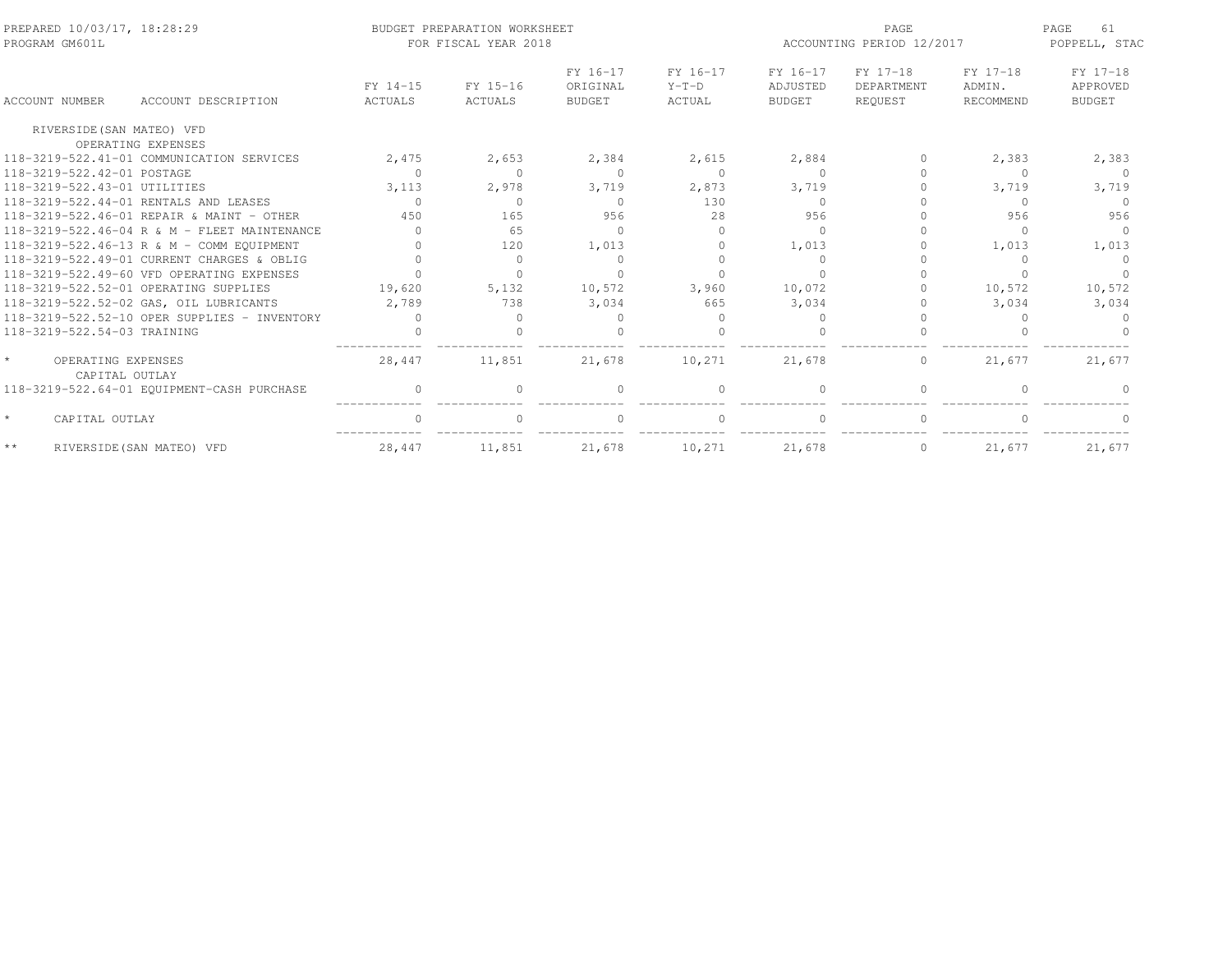| PREPARED 10/03/17, 18:28:29<br>PROGRAM GM601L   |                     | BUDGET PREPARATION WORKSHEET<br>FOR FISCAL YEAR 2018 |                                       |                               | PAGE<br>ACCOUNTING PERIOD 12/2017     |                                   |                                 | 62<br>PAGE<br>POPPELL, STAC           |  |
|-------------------------------------------------|---------------------|------------------------------------------------------|---------------------------------------|-------------------------------|---------------------------------------|-----------------------------------|---------------------------------|---------------------------------------|--|
| <b>ACCOUNT NUMBER</b><br>ACCOUNT DESCRIPTION    | FY 14-15<br>ACTUALS | FY 15-16<br>ACTUALS                                  | FY 16-17<br>ORIGINAL<br><b>BUDGET</b> | FY 16-17<br>$Y-T-D$<br>ACTUAL | FY 16-17<br>ADJUSTED<br><b>BUDGET</b> | FY 17-18<br>DEPARTMENT<br>REQUEST | FY 17-18<br>ADMIN.<br>RECOMMEND | FY 17-18<br>APPROVED<br><b>BUDGET</b> |  |
| WEST PUTNAM (JOHNSON) VFD                       |                     |                                                      |                                       |                               |                                       |                                   |                                 |                                       |  |
| OPERATING EXPENSES                              |                     |                                                      |                                       |                               |                                       |                                   |                                 |                                       |  |
| 118-3220-522.41-01 COMMUNICATION SERVICES       | 2,849               | 4,939                                                | 2,460                                 | 3,628                         | 4,260                                 |                                   | 2,460                           | 2,460                                 |  |
| 118-3220-522.42-01 POSTAGE                      | $\cap$              | $\Omega$                                             | $\Omega$                              | $\Omega$                      | $\Omega$                              |                                   | $\Omega$                        | $\Omega$                              |  |
| 118-3220-522.43-01 UTILITIES                    | 3,678               | 4,638                                                | 3,973                                 | 4,779                         | 5,473                                 |                                   | 3,973                           | 3,973                                 |  |
| 118-3220-522.44-01 RENTALS AND LEASES           | $\bigcap$           | $\Omega$                                             | $\Omega$                              | 130                           |                                       |                                   |                                 |                                       |  |
| 118-3220-522.46-01 REPAIR & MAINT - OTHER       |                     | $\cap$                                               | $\cap$                                | $\bigcap$                     |                                       |                                   |                                 |                                       |  |
| 118-3220-522.46-04 R & M - FLEET MAINTENANCE    | 1,493               | 1,108                                                | 510                                   | $\bigcap$                     | 510                                   |                                   | 510                             | 510                                   |  |
| 118-3220-522.46-13 R & M - COMM EQUIPMENT       | 185                 | $\Omega$                                             | 1,219                                 |                               | 1,219                                 |                                   | 1,219                           | 1,219                                 |  |
| 118-3220-522.49-01 CURRENT CHARGES & OBLIG      | $\cap$              | $\Omega$                                             | $\Omega$                              |                               | $\Omega$                              |                                   | ∩                               | $\Omega$                              |  |
| 118-3220-522.49-60 VFD OPERATING EXPENSES       |                     | $\cap$                                               | $\cap$                                |                               |                                       |                                   |                                 |                                       |  |
| 118-3220-522.52-01 OPERATING SUPPLIES           | 10,430              | 8,387                                                | 9,446                                 | 6,997                         | 6,146                                 |                                   | 9,445                           | 9,445                                 |  |
| 118-3220-522.52-02 GAS, OIL LUBRICANTS          | 5,736               | 4,434                                                | 6,822                                 | 7,044                         | 6,822                                 |                                   | 6,822                           | 6,822                                 |  |
| 118-3220-522.52-10 OPER SUPPLIES - INVENTORY    | 2,345               | $\Omega$                                             | 1,181                                 | $\Omega$                      | 1,181                                 |                                   | 1,181                           | 1,181                                 |  |
| 118-3220-522.54-03 TRAINING                     |                     |                                                      |                                       |                               |                                       |                                   |                                 |                                       |  |
| $\star$<br>OPERATING EXPENSES<br>CAPITAL OUTLAY | 26.716              | 23,506                                               | 25,611                                | 22,578                        | 25,611                                | $\Omega$                          | 25,610                          | 25,610                                |  |
| 118-3220-522.64-01 EQUIPMENT-CASH PURCHASE      |                     | $\Omega$                                             | $\cap$                                | $\bigcap$                     |                                       | $\cap$                            |                                 |                                       |  |
| $\star$<br>CAPITAL OUTLAY                       | $\cap$              | $\Omega$                                             | $\Omega$                              | $\Omega$                      |                                       | $\cap$                            |                                 | $\cap$                                |  |
| $\star\,\star$<br>WEST PUTNAM(JOHNSON) VFD      | 26,716              | 23,506                                               | 25,611                                | 22,578                        | 25,611                                | $\circ$                           | 25,610                          | 25,610                                |  |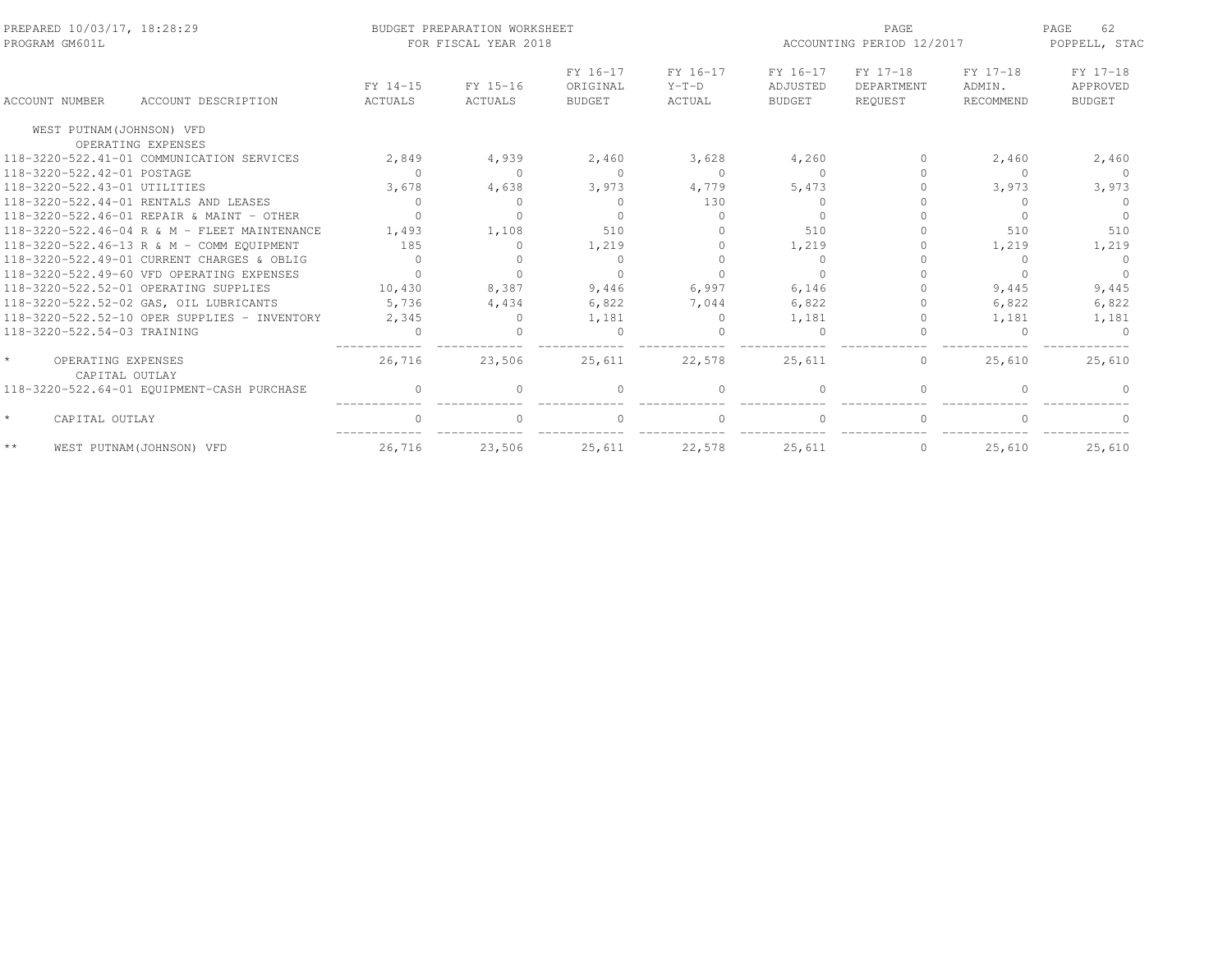| PREPARED 10/03/17, 18:28:29<br>PROGRAM GM601L |                            | BUDGET PREPARATION WORKSHEET<br>FOR FISCAL YEAR 2018 |                                       |                               | ACCOUNTING PERIOD 12/2017             | 63<br>PAGE<br>POPPELL, STAC       |                                 |                                       |
|-----------------------------------------------|----------------------------|------------------------------------------------------|---------------------------------------|-------------------------------|---------------------------------------|-----------------------------------|---------------------------------|---------------------------------------|
| <b>ACCOUNT NUMBER</b><br>ACCOUNT DESCRIPTION  | FY 14-15<br><b>ACTUALS</b> | FY 15-16<br><b>ACTUALS</b>                           | FY 16-17<br>ORIGINAL<br><b>BUDGET</b> | FY 16-17<br>$Y-T-D$<br>ACTUAL | FY 16-17<br>ADJUSTED<br><b>BUDGET</b> | FY 17-18<br>DEPARTMENT<br>REOUEST | FY 17-18<br>ADMIN.<br>RECOMMEND | FY 17-18<br>APPROVED<br><b>BUDGET</b> |
| BOSTWICK VFD                                  |                            |                                                      |                                       |                               |                                       |                                   |                                 |                                       |
| OPERATING EXPENSES                            |                            |                                                      |                                       |                               |                                       |                                   |                                 |                                       |
| 118-3221-522.41-01 COMMUNICATION SERVICES     | 769                        | 2,426                                                | 1,442                                 | 2,415                         | 2,842                                 |                                   | 1,441                           | 1,441                                 |
| 118-3221-522.42-01 POSTAGE                    | $\Omega$                   | $\cap$                                               | $\Omega$                              | $\circ$                       | $\bigcap$                             |                                   | $\Omega$                        | $\Omega$                              |
| 118-3221-522.43-01 UTILITIES                  | 4,164                      | 4,452                                                | 2,165                                 | 3,359                         | 3,465                                 |                                   | 2,165                           | 2,165                                 |
| 118-3221-522.44-01 RENTALS AND LEASES         | $\Omega$                   | $\Omega$                                             | $\Omega$                              | 120                           | $\bigcap$                             |                                   | $\Omega$                        | $\Omega$                              |
| 118-3221-522.46-01 REPAIR & MAINT - OTHER     | 4.5                        | 470                                                  | 220                                   | 300                           | 470                                   |                                   | 220                             | 220                                   |
| 118-3221-522.46-04 R & M - FLEET MAINTENANCE  | 2,522                      | $\Omega$                                             | 1,528                                 | 104                           | 1,528                                 |                                   | 1,528                           | 1,528                                 |
| 118-3221-522.46-13 R & M - COMM EQUIPMENT     | 658                        | $\Omega$                                             | 295                                   | 22                            | 295                                   |                                   | 295                             | 295                                   |
| 118-3221-522.49-01 CURRENT CHARGES & OBLIG    | 3,881                      | 277                                                  | 1,370                                 | 238                           | 1,070                                 |                                   | 1,370                           | 1,370                                 |
| 118-3221-522.49-59 VFD-PRIOR YEAR CARRYOVER   | 24,011                     | $\Omega$                                             | 9,382                                 | $\Omega$                      | 9,382                                 |                                   | 9,382                           | 9,382                                 |
| 118-3221-522.49-60 VFD OPERATING EXPENSES     | $\Omega$                   | 43                                                   | 1,160                                 | $\Omega$                      | 1,160                                 |                                   | 1,160                           | 1,160                                 |
| 118-3221-522.52-01 OPERATING SUPPLIES         | 11,940                     | 4,965                                                | 14,379                                | 8,059                         | 11,729                                | 0                                 | 14,379                          | 14,379                                |
| 118-3221-522.52-02 GAS, OIL LUBRICANTS        | 4,704                      | 2,162                                                | 4,701                                 | 4,132                         | 4,701                                 |                                   | 4,701                           | 4,701                                 |
| 118-3221-522.52-10 OPER SUPPLIES - INVENTORY  | 1,157                      | $\Omega$                                             | 3,895                                 | 4,630                         | 3,895                                 | 0                                 | 3,895                           | 3,895                                 |
| 118-3221-522.54-03 TRAINING                   | $\Omega$                   | $\Omega$                                             | $\Omega$                              | $\Omega$                      | $\Omega$                              | $\cap$                            | $\Omega$                        | $\Omega$                              |
| OPERATING EXPENSES<br>CAPITAL OUTLAY          | 53,851                     | 14,795                                               | 40,537                                | 23,379                        | 40.537                                | $\Omega$                          | 40.536                          | 40,536                                |
| 118-3221-522.64-01 EQUIPMENT-CASH PURCHASE    | 5,131                      | <sup>0</sup>                                         |                                       | $\Omega$                      |                                       |                                   |                                 |                                       |
| $\star$<br>CAPITAL OUTLAY                     | 5,131                      | $\Omega$                                             | $\Omega$                              | $\bigcap$                     |                                       | $\Omega$                          |                                 |                                       |
| $\star\,\star$<br>BOSTWICK VFD                | 58,982                     | 14,795                                               | 40,537                                | 23,379                        | 40,537                                | $\circ$                           | 40,536                          | 40,536                                |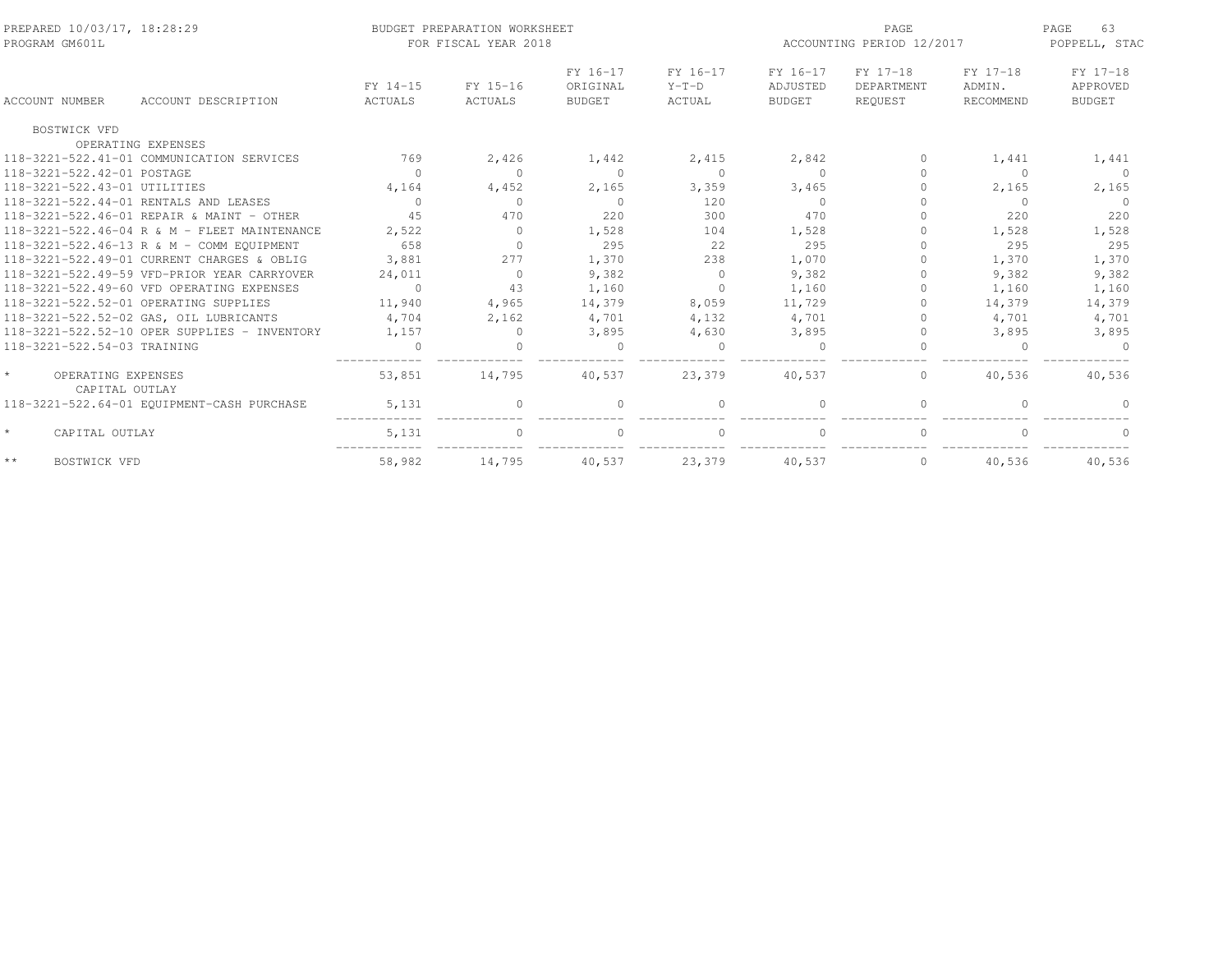| PREPARED 10/03/17, 18:28:29<br>PROGRAM GM601L |                                              |                     | BUDGET PREPARATION WORKSHEET<br>FOR FISCAL YEAR 2018 |                                       |                               | PAGE<br>ACCOUNTING PERIOD 12/2017     |                                   |                                 | PAGE<br>64<br>POPPELL, STAC           |  |
|-----------------------------------------------|----------------------------------------------|---------------------|------------------------------------------------------|---------------------------------------|-------------------------------|---------------------------------------|-----------------------------------|---------------------------------|---------------------------------------|--|
| ACCOUNT NUMBER                                | ACCOUNT DESCRIPTION                          | FY 14-15<br>ACTUALS | FY 15-16<br>ACTUALS                                  | FY 16-17<br>ORIGINAL<br><b>BUDGET</b> | FY 16-17<br>$Y-T-D$<br>ACTUAL | FY 16-17<br>ADJUSTED<br><b>BUDGET</b> | FY 17-18<br>DEPARTMENT<br>REQUEST | FY 17-18<br>ADMIN.<br>RECOMMEND | FY 17-18<br>APPROVED<br><b>BUDGET</b> |  |
| FRANCIS VFD                                   |                                              |                     |                                                      |                                       |                               |                                       |                                   |                                 |                                       |  |
|                                               | OPERATING EXPENSES                           |                     |                                                      |                                       |                               |                                       |                                   |                                 |                                       |  |
|                                               | 118-3222-522.41-01 COMMUNICATION SERVICES    | 1,661               | 1,876                                                | 1,861                                 | 1,705                         | 2,861                                 |                                   | 1,861                           | 1,861                                 |  |
| 118-3222-522.42-01 POSTAGE                    |                                              | $\Omega$            | $\Omega$                                             | $\Omega$                              | $\Omega$                      | $\bigcap$                             |                                   | $\Omega$                        | $\Omega$                              |  |
| 118-3222-522.43-01 UTILITIES                  |                                              | 2,281               | 1,960                                                | 2,053                                 | 1,806                         | 2,053                                 |                                   | 2,053                           | 2,053                                 |  |
|                                               | 118-3222-522.46-01 REPAIR & MAINT - OTHER    | 230                 | 218                                                  | 339                                   | $\bigcap$                     | 339                                   |                                   | 338                             | 338                                   |  |
|                                               | 118-3222-522.46-04 R & M - FLEET MAINTENANCE | 248                 | $\Omega$                                             | 816                                   |                               | 816                                   |                                   | 816                             | 816                                   |  |
|                                               | 118-3222-522.46-13 R & M - COMM EQUIPMENT    | $\bigcap$           | 120                                                  | 38                                    |                               | 38                                    |                                   | 38                              | 38                                    |  |
|                                               | 118-3222-522.49-01 CURRENT CHARGES & OBLIG   |                     | $\Omega$                                             | $\Omega$                              |                               |                                       |                                   |                                 | $\Omega$                              |  |
|                                               | 118-3222-522.49-60 VFD OPERATING EXPENSES    |                     | $\Omega$                                             |                                       |                               |                                       |                                   |                                 |                                       |  |
|                                               | 118-3222-522.52-01 OPERATING SUPPLIES        | 9,134               | 6,932                                                | 8,167                                 | 4,001                         | 7,167                                 |                                   | 8,167                           | 8,167                                 |  |
|                                               | 118-3222-522.52-02 GAS, OIL LUBRICANTS       | 2,714               | 2,000                                                | 3,006                                 | 1,655                         | 3,006                                 |                                   | 3,006                           | 3,006                                 |  |
|                                               | 118-3222-522.52-10 OPER SUPPLIES - INVENTORY | $\Omega$            | 1,351                                                | $\Omega$                              | 1,450                         | $\bigcap$                             |                                   | ∩                               | $\Omega$                              |  |
| 118-3222-522.54-03 TRAINING                   |                                              | $\cap$              | $\cap$                                               | $\cap$                                | $\cap$                        |                                       |                                   |                                 |                                       |  |
| OPERATING EXPENSES<br>CAPITAL OUTLAY          |                                              | 16,268              | 14,457                                               | 16,280                                | 10,617                        | 16,280                                | $\circ$                           | 16.279                          | 16,279                                |  |
|                                               | 118-3222-522.64-01 EQUIPMENT-CASH PURCHASE   | $\Omega$            | $\cap$                                               | $\cap$                                | $\Omega$                      |                                       | $\cap$                            |                                 |                                       |  |
| $\star$<br>CAPITAL OUTLAY                     |                                              | $\mathbf{0}$        | $\Omega$                                             | $\mathbf{0}$                          | $\Omega$                      | $\Omega$                              | $\mathbf{0}$                      | $\cap$                          |                                       |  |
| $\star\,\star$<br>FRANCIS VFD                 |                                              | 16,268              | 14,457                                               | 16,280                                | 10,617                        | 16,280                                | $\circ$                           | 16,279                          | 16,279                                |  |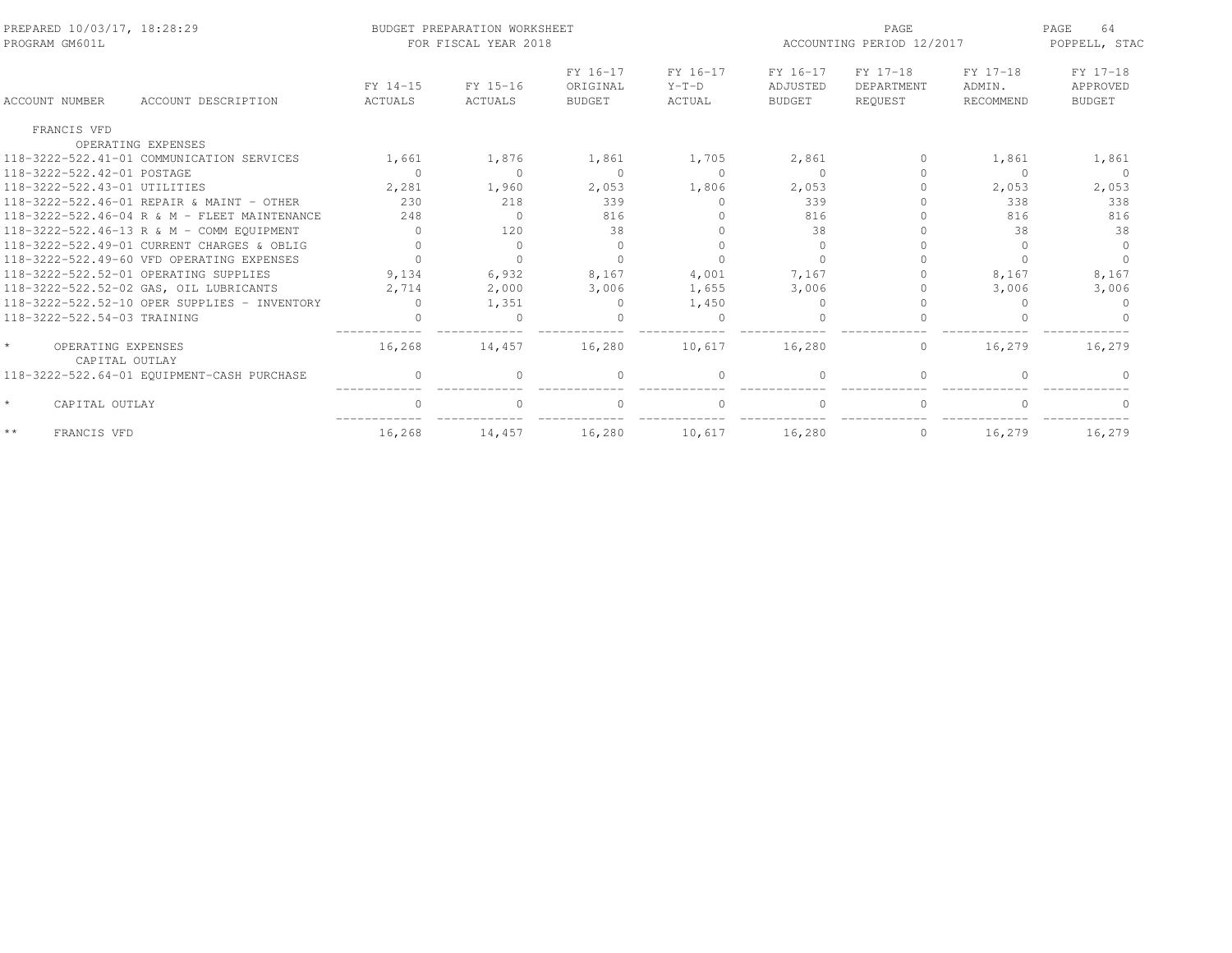| PREPARED 10/03/17, 18:28:29<br>PROGRAM GM601L |                     |                            | BUDGET PREPARATION WORKSHEET<br>FOR FISCAL YEAR 2018 |                                       |                               | ACCOUNTING PERIOD 12/2017             | 65<br>PAGE<br>POPPELL, STAC       |                                 |                                       |
|-----------------------------------------------|---------------------|----------------------------|------------------------------------------------------|---------------------------------------|-------------------------------|---------------------------------------|-----------------------------------|---------------------------------|---------------------------------------|
| <b>ACCOUNT NUMBER</b>                         | ACCOUNT DESCRIPTION | FY 14-15<br><b>ACTUALS</b> | FY 15-16<br><b>ACTUALS</b>                           | FY 16-17<br>ORIGINAL<br><b>BUDGET</b> | FY 16-17<br>$Y-T-D$<br>ACTUAL | FY 16-17<br>ADJUSTED<br><b>BUDGET</b> | FY 17-18<br>DEPARTMENT<br>REOUEST | FY 17-18<br>ADMIN.<br>RECOMMEND | FY 17-18<br>APPROVED<br><b>BUDGET</b> |
| SATSUMA VFD                                   |                     |                            |                                                      |                                       |                               |                                       |                                   |                                 |                                       |
| OPERATING EXPENSES                            |                     |                            |                                                      |                                       |                               |                                       |                                   |                                 |                                       |
| 118-3223-522.41-01 COMMUNICATION SERVICES     |                     | 7,466                      | 7,141                                                | 7,382                                 | 7,736                         | 7,382                                 | $\bigcap$                         | 7,382                           | 7,382                                 |
| 118-3223-522.42-01 POSTAGE                    |                     | $\Omega$                   | $\cap$                                               | $\Omega$                              | $\Omega$                      | $\bigcap$                             | $\Omega$                          | $\Omega$                        | $\Omega$                              |
| 118-3223-522.43-01 UTILITIES                  |                     | 4,471                      | 4,885                                                | 4,220                                 | 5,213                         | 6,220                                 |                                   | 4,220                           | 4,220                                 |
| 118-3223-522.44-01 RENTALS AND LEASES         |                     | 1,440                      | 1,440                                                | 1,463                                 | 1,440                         | 1,463                                 |                                   | 1,463                           | 1,463                                 |
| 118-3223-522.46-01 REPAIR & MAINT - OTHER     |                     | 892                        | 1,470                                                | 691                                   | 792                           | 751                                   |                                   | 691                             | 691                                   |
| 118-3223-522.46-04 R & M - FLEET MAINTENANCE  |                     | 269                        | 401                                                  | 125                                   | 180                           | 125                                   |                                   | 125                             | 125                                   |
| 118-3223-522.46-13 R & M - COMM EQUIPMENT     |                     | $\Omega$                   | 117                                                  | $\Omega$                              | $\bigcap$                     | $\cap$                                |                                   | $\Omega$                        | $\Omega$                              |
| 118-3223-522.49-01 CURRENT CHARGES & OBLIG    |                     | 64                         | 9                                                    | 21                                    |                               | 21                                    |                                   | 21                              | 21                                    |
| 118-3223-522.49-59 VFD-PRIOR YEAR CARRYOVER   |                     | 13,775                     | $\Omega$                                             | 4,592                                 | $\Omega$                      | 2,592                                 |                                   | 4,592                           | 4,592                                 |
| 118-3223-522.49-60 VFD OPERATING EXPENSES     |                     | $\Omega$                   | $\Omega$                                             | $\Omega$                              |                               | $\bigcap$                             |                                   | $\Omega$                        | $\Omega$                              |
| 118-3223-522.52-01 OPERATING SUPPLIES         |                     | 24,335                     | 9,415                                                | 16,867                                | 15,601                        | 16,807                                |                                   | 16,867                          | 16,867                                |
| 118-3223-522.52-02 GAS, OIL LUBRICANTS        |                     | 698                        | 4,826                                                | 5,566                                 | 6,170                         | 5,566                                 |                                   | 5,566                           | 5,566                                 |
| 118-3223-522.52-10 OPER SUPPLIES - INVENTORY  |                     | $\Omega$                   | 1,289                                                | 3,042                                 | 74                            | 3,042                                 | 0                                 | 3,042                           | 3,042                                 |
| 118-3223-522.54-03 TRAINING                   |                     | $\bigcap$                  | $\Omega$                                             | $\Omega$                              | $\Omega$                      | $\Omega$                              | $\cap$                            | $\Omega$                        | $\Omega$                              |
| OPERATING EXPENSES<br>CAPITAL OUTLAY          |                     | 53,410                     | 30,993                                               | 43,969                                | 37,206                        | 43.969                                | $\Omega$                          | 43.969                          | 43,969                                |
| 118-3223-522.64-01 EQUIPMENT-CASH PURCHASE    |                     | $\Omega$                   | 5,812                                                | $\Omega$                              | $\Omega$                      |                                       |                                   |                                 |                                       |
| $\star$<br>CAPITAL OUTLAY                     |                     | $\Omega$                   | 5,812                                                | $\Omega$                              | $\bigcap$                     |                                       | $\Omega$                          |                                 |                                       |
| $\star\,\star$<br>SATSUMA VFD                 |                     | 53,410                     | 36,805                                               | 43,969                                | 37,206                        | 43,969                                | $\circ$                           | 43,969                          | 43,969                                |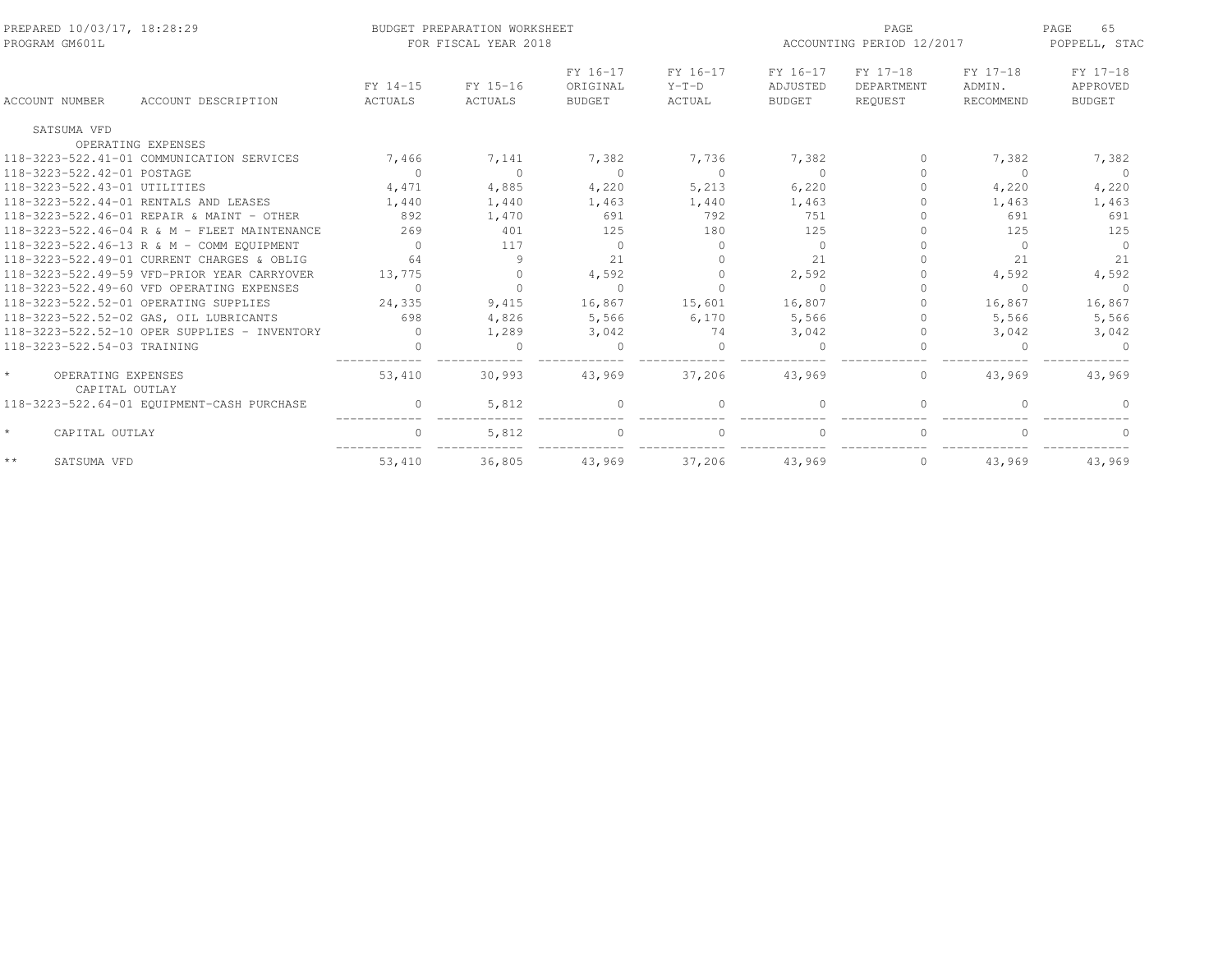| PREPARED 10/03/17, 18:28:29<br>PROGRAM GM601L   |                                              |           | BUDGET PREPARATION WORKSHEET<br>FOR FISCAL YEAR 2018 |                      |                     | ACCOUNTING PERIOD 12/2017 | PAGE<br>66<br>POPPELL, STAC |                    |                      |
|-------------------------------------------------|----------------------------------------------|-----------|------------------------------------------------------|----------------------|---------------------|---------------------------|-----------------------------|--------------------|----------------------|
|                                                 |                                              | FY 14-15  | FY 15-16                                             | FY 16-17<br>ORIGINAL | FY 16-17<br>$Y-T-D$ | FY 16-17<br>ADJUSTED      | FY 17-18<br>DEPARTMENT      | FY 17-18<br>ADMIN. | FY 17-18<br>APPROVED |
| <b>ACCOUNT NUMBER</b>                           | ACCOUNT DESCRIPTION                          | ACTUALS   | ACTUALS                                              | <b>BUDGET</b>        | ACTUAL              | <b>BUDGET</b>             | REOUEST                     | RECOMMEND          | <b>BUDGET</b>        |
| MELROSE VFD                                     |                                              |           |                                                      |                      |                     |                           |                             |                    |                      |
|                                                 | OPERATING EXPENSES                           |           |                                                      |                      |                     |                           |                             |                    |                      |
|                                                 | 118-3224-522.41-01 COMMUNICATION SERVICES    | 3,563     | 3,673                                                | 3,431                | 3,499               | 3,856                     | $\Omega$                    | 3,431              | 3,431                |
| 118-3224-522.42-01 POSTAGE                      |                                              | $\bigcap$ | $\Omega$                                             | $\Omega$             | $\Omega$            | $\bigcap$                 |                             | $\Omega$           | $\cap$               |
| 118-3224-522.43-01 UTILITIES                    |                                              | 6,052     | 5,328                                                | 6,330                | 5,310               | 6,330                     |                             | 6,330              | 6,330                |
|                                                 | 118-3224-522.44-01 RENTALS AND LEASES        |           | $\Omega$                                             |                      | 100                 | 100                       |                             |                    |                      |
|                                                 | 118-3224-522.46-01 REPAIR & MAINT - OTHER    |           | 935                                                  |                      | $\bigcap$           |                           |                             |                    |                      |
|                                                 | 118-3224-522.46-04 R & M - FLEET MAINTENANCE |           | $\Omega$                                             |                      |                     |                           |                             |                    |                      |
|                                                 | 118-3224-522.46-13 R & M - COMM EOUIPMENT    | 862       | 2,870                                                | 331                  |                     | 331                       |                             | 331                | 331                  |
|                                                 | 118-3224-522.49-01 CURRENT CHARGES & OBLIG   | $\cap$    | $\Omega$                                             | $\Omega$             | $\cap$              | $\Omega$                  |                             | $\cap$             | $\cap$               |
|                                                 | 118-3224-522.49-60 VFD OPERATING EXPENSES    |           | $\cap$                                               |                      |                     |                           |                             |                    |                      |
|                                                 | 118-3224-522.52-01 OPERATING SUPPLIES        | 10,167    | 7,986                                                | 6,492                | 9,008               | 6,392                     |                             | 6,492              | 6,492                |
|                                                 | 118-3224-522.52-02 GAS, OIL LUBRICANTS       | 5,138     | 4,369                                                | 9,268                | 7,060               | 8,843                     |                             | 9,268              | 9,268                |
|                                                 | 118-3224-522.52-10 OPER SUPPLIES - INVENTORY |           |                                                      |                      | $\Omega$            |                           |                             |                    |                      |
| 118-3224-522.54-03 TRAINING                     |                                              |           |                                                      |                      |                     |                           |                             |                    |                      |
| $\star$<br>OPERATING EXPENSES<br>CAPITAL OUTLAY |                                              | 25,782    | 25,161                                               | 25,852               | 24,977              | 25,852                    | $\Omega$                    | 25,852             | 25,852               |
|                                                 | 118-3224-522.64-01 EQUIPMENT-CASH PURCHASE   | $\Omega$  |                                                      | $\Omega$             | $\Omega$            |                           | $\Omega$                    |                    |                      |
| $\star$<br>CAPITAL OUTLAY                       |                                              | $\cap$    | $\cap$                                               | $\Omega$             | $\Omega$            |                           | $\Omega$                    | ∩                  |                      |
| $\star\star$<br>MELROSE VFD                     |                                              | 25,782    | 25,161                                               | 25,852               | 24,977              | 25,852                    | $\circ$                     | 25,852             | 25,852               |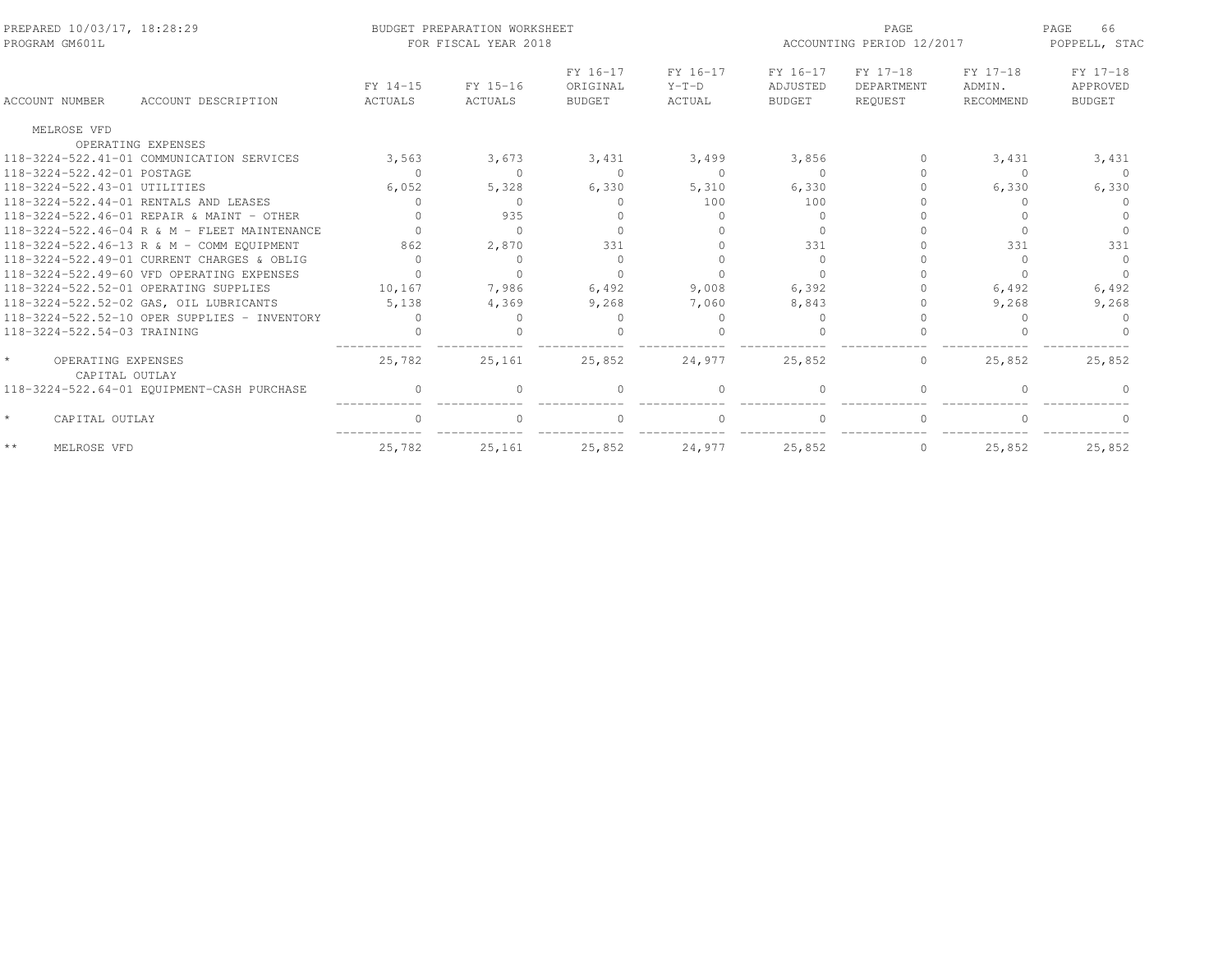| PREPARED 10/03/17, 18:28:29<br>PROGRAM GM601L |                                              | BUDGET PREPARATION WORKSHEET<br>FOR FISCAL YEAR 2018 |              |                      |                     |                      | PAGE<br>ACCOUNTING PERIOD 12/2017 |                    |                             |  |
|-----------------------------------------------|----------------------------------------------|------------------------------------------------------|--------------|----------------------|---------------------|----------------------|-----------------------------------|--------------------|-----------------------------|--|
|                                               |                                              | FY 14-15                                             | FY 15-16     | FY 16-17<br>ORIGINAL | FY 16-17<br>$Y-T-D$ | FY 16-17<br>ADJUSTED | FY 17-18<br>DEPARTMENT            | FY 17-18<br>ADMIN. | FY 17-18<br><b>APPROVED</b> |  |
| <b>ACCOUNT NUMBER</b>                         | ACCOUNT DESCRIPTION                          | <b>ACTUALS</b>                                       | ACTUALS      | <b>BUDGET</b>        | <b>ACTUAL</b>       | <b>BUDGET</b>        | REQUEST                           | RECOMMEND          | <b>BUDGET</b>               |  |
| COUNTYWIDE FIRE PROTECT.                      | PERSONAL SERVICES                            |                                                      |              |                      |                     |                      |                                   |                    |                             |  |
|                                               | 118-3290-522.12-11 REGULAR SALARIES & WAGES  | 229,393                                              | 373,077      | 742,543              | 466,186             | 642,127              | 642,127                           | 757,172            | 757,172                     |  |
|                                               | 118-3290-522.12-12 SALARIES/WAGES - OVERTIME | 39,608                                               | 109,452      | 5,000                | 195,773             | 65,416               | 65,416                            | 50,000             | 50,000                      |  |
|                                               | 118-3290-522.13-11 SALARIES & WAGES-OPS      | 130,938                                              | 130,754      | 130,000              | 102,203             | 122,184              | 122,184                           | 100,000            | 100,000                     |  |
|                                               | 118-3290-522.15-01 CLOTHING ALLOWANCE        | 1,125                                                | 1,172        | 2,500                | 553                 | 2,500                | 2,500                             | 2,500              | 2,500                       |  |
| 118-3290-522.15-11 EXPERIENCE PAY             |                                              | 600                                                  | 556          | 1,000                | 329                 | 1,000                | 1,000                             | 1,000              | 1,000                       |  |
|                                               | 118-3290-522.21-13 FICA TAXES MATCHING       | 24,004                                               | 38,810       | 64,072               | 49,656              | 64,072               | 64,072                            | 78,746             | 78,746                      |  |
|                                               | 118-3290-522.22-13 RETIREMENT CONTRIBUTIONS  | 33,128                                               | 81,649       | 190,143              | 123,819             | 190,143              | 190,143                           | 212,537            | 212,537                     |  |
| 118-3290-522.23-13 HEALTH INSURANCE           |                                              | 32,518                                               | 66,228       | 144,318              | 71,446              | 144,318              | 144,318                           | 137,227            | 137,227                     |  |
| PERSONAL SERVICES                             | OPERATING EXPENSES                           | 491,314                                              | 801,698      | 1,279,576            | 1,009,965           | 1,231,760            | 1,231,760                         | 1,339,182          | 1,339,182                   |  |
| 118-3290-522.31-05 VOLUNTEERS                 |                                              | 10                                                   | $\circ$      | $\circ$              | 31,607              | 47,816               | 47,816                            | 47,816             | 47,816                      |  |
|                                               | 118-3290-522.34-01 OTHER CONTRACTUAL SERVICE | $\overline{0}$                                       | 1,987        | 1,500                | $\circ$             | $\overline{0}$       | 1,500                             | 1,500              | 1,500                       |  |
|                                               | 118-3290-522.41-01 COMMUNICATION SERVICES    | 2,220                                                | 2,254        | 2,500                | 2,292               | 2,500                | 2,500                             | 2,500              | 2,500                       |  |
| 118-3290-522.43-03 WATER SUPPLY               |                                              | 1,739                                                | 5,349        | 10,000               | 2,778               | 10,000               | 10,000                            | 10,000             | 10,000                      |  |
|                                               | 118-3290-522.44-01 RENTALS AND LEASES        | $\mathbf{0}$                                         | $\mathbf{0}$ | $\circ$              | $\mathbf{0}$        | $\overline{0}$       | $\mathbf{0}$                      | $\mathbf{0}$       | $\circ$                     |  |
|                                               | 118-3290-522.45-20 INSURANCE-RISK MANAGEMENT | 216,018                                              | 216,018      | 245,261              | 245,261             | 245,261              | 245,261                           | 247,400            | 247,400                     |  |
|                                               | 118-3290-522.46-01 REPAIR & MAINT - OTHER    | 15,830                                               | 40,541       | 6,500                | 11,971              | 8,455                | 6,500                             | 6,500              | 6,500                       |  |
|                                               | 118-3290-522.46-04 R & M - FLEET MAINTENANCE | 182,794                                              | 200,655      | 140,000              | 185,553             | 140,000              | 140,000                           | 250,000            | 250,000                     |  |
|                                               | 118-3290-522.46-13 R & M - COMM EQUIPMENT    | 48,600                                               | 49,671       | 50,000               | 50,136              | 50,000               | 50,000                            | 140,000            | 140,000                     |  |
|                                               | 118-3290-522.49-01 CURRENT CHARGES & OBLIG   | 7,065                                                | 127          | 3,500                | 3                   | 3,500                | 3,500                             | 3,500              | 3,500                       |  |
|                                               | 118-3290-522.49-03 COMM/FEES/COSTS-TAX COLL  | $\Omega$                                             | $\Omega$     | $\Omega$             | $\Omega$            | $\bigcirc$           | $\Omega$                          | $\Omega$           | $\Omega$                    |  |
|                                               | 118-3290-522.49-70 FIRE REHAB CONTRIB EXPEND | 184                                                  | 289          | 5,239                | 1,673               | 5,239                | 5,171                             | 5,171              | 5,171                       |  |
|                                               | 118-3290-522.52-01 OPERATING SUPPLIES        | 117,896                                              | 241,425      | 224,999              | 166,287             | 186,752              | 202,856                           | 202,856            | 202,856                     |  |
|                                               | 118-3290-522.52-02 GAS, OIL LUBRICANTS       | 3,276                                                | 2,158        | 7,500                | 6,258               | 7,500                | 7,500                             | 7,500              | 7,500                       |  |
|                                               | 118-3290-522.52-10 OPER SUPPLIES - INVENTORY | 61,373                                               | 2,636        | 42,500               | 28,388              | 42,500               | 75,000                            | 75,000             | 75,000                      |  |
| OPERATING EXPENSES<br>CAPITAL OUTLAY          |                                              | 657,005                                              | 763,110      | 739,499              | 732,207             | 749,523              | 797,604                           | 999,743            | 999,743                     |  |
|                                               | 118-3290-522.62-01 BLDGS-CONST & OR IMPROV   | 697,495                                              | 45,184       | 456,991              | 355,325             | 419,447              | $\circ$                           | $\circ$            | $\circ$                     |  |
|                                               | 118-3290-522.63-01 IMPR OTHER THAN BUILDINGS | $\mathbf{0}$                                         | $\mathbf{0}$ | $\mathbf{0}$         | $\circ$             | $\cap$               | $\mathbf{0}$                      | $\circ$            | $\circ$                     |  |
|                                               | 118-3290-522.64-01 EQUIPMENT-CASH PURCHASE   | 966,627                                              | 55,871       | 1,307,679            | 997,141             | 1,027,944            | 1,500,242                         | $\Omega$           | $\Omega$                    |  |
|                                               | 118-3290-522.64-04 COMPUTER HARDWARE         | $\mathbf{0}$                                         | $\circ$      | $\circ$              | $\mathbf{0}$        | $\Omega$             | $\circ$                           | $\circ$            | $\Omega$                    |  |
| 118-3290-522.68-01 SOFTWARE                   |                                              | $\Omega$                                             | $\Omega$     | $\Omega$             | $\mathbf{0}$        | $\Omega$             | $\Omega$                          | $\Omega$           | $\Omega$                    |  |
| CAPITAL OUTLAY<br>DEBT SERVICE                |                                              | 1,664,122                                            | 101,055      | 1,764,670            | 1,352,466           | 1,447,391            | 1,500,242                         | $\Omega$           | $\cap$                      |  |
|                                               | 118-3290-522.71-05 PRINCIPAL-LEASE PURCHASE  | $\mathbf{0}$                                         | $\circ$      | $\circ$              | $\mathbb O$         | $\mathbf{0}$         | $\mathbb O$                       | $\circ$            | $\circ$                     |  |
|                                               | 118-3290-522.72-05 INTEREST-LEASE PURCHASE   | $\Omega$                                             | $\Omega$     | $\Omega$             | $\mathbf{0}$        | $\Omega$             | $\circ$                           | $\Omega$           | $\Omega$                    |  |
| DEBT SERVICE<br>NON-OPERATING                 |                                              | $\Omega$                                             | $\Omega$     | $\Omega$             | $\Omega$            | $\Omega$             | $\Omega$                          | $\Omega$           | $\Omega$                    |  |
|                                               | 118-3290-581.91-28 TRF-RISK MANAGEMENT FD    | 33,547                                               | 0            | 32,069               | 32,069              | 32,069               | 32,069                            | 33,547             | 33,547                      |  |
|                                               | 118-3290-581.91-32 TRF-GROUP INSURANCE RES   | $\Omega$                                             | 10,497       | $\circ$              | $\mathbf{0}$        | $\Omega$             | $\mathbf{0}$                      | $\Omega$           | $\mathbf{0}$                |  |
|                                               | 118-3290-581.91-45 TRANSFER TO GENERAL FUND  | $\Omega$                                             | $\circ$      | $\circ$              | $\mathbf{0}$        | $\Omega$             | $\circ$                           | $\circ$            | $\Omega$                    |  |
|                                               | 118-3290-581.91-46 TRANSFER-COMM. IMPR FUND  | $\mathbf{0}$                                         | 102,622      | 50,000               | 50,000              | 50,000               | $\circ$                           | 50,000             | 50,000                      |  |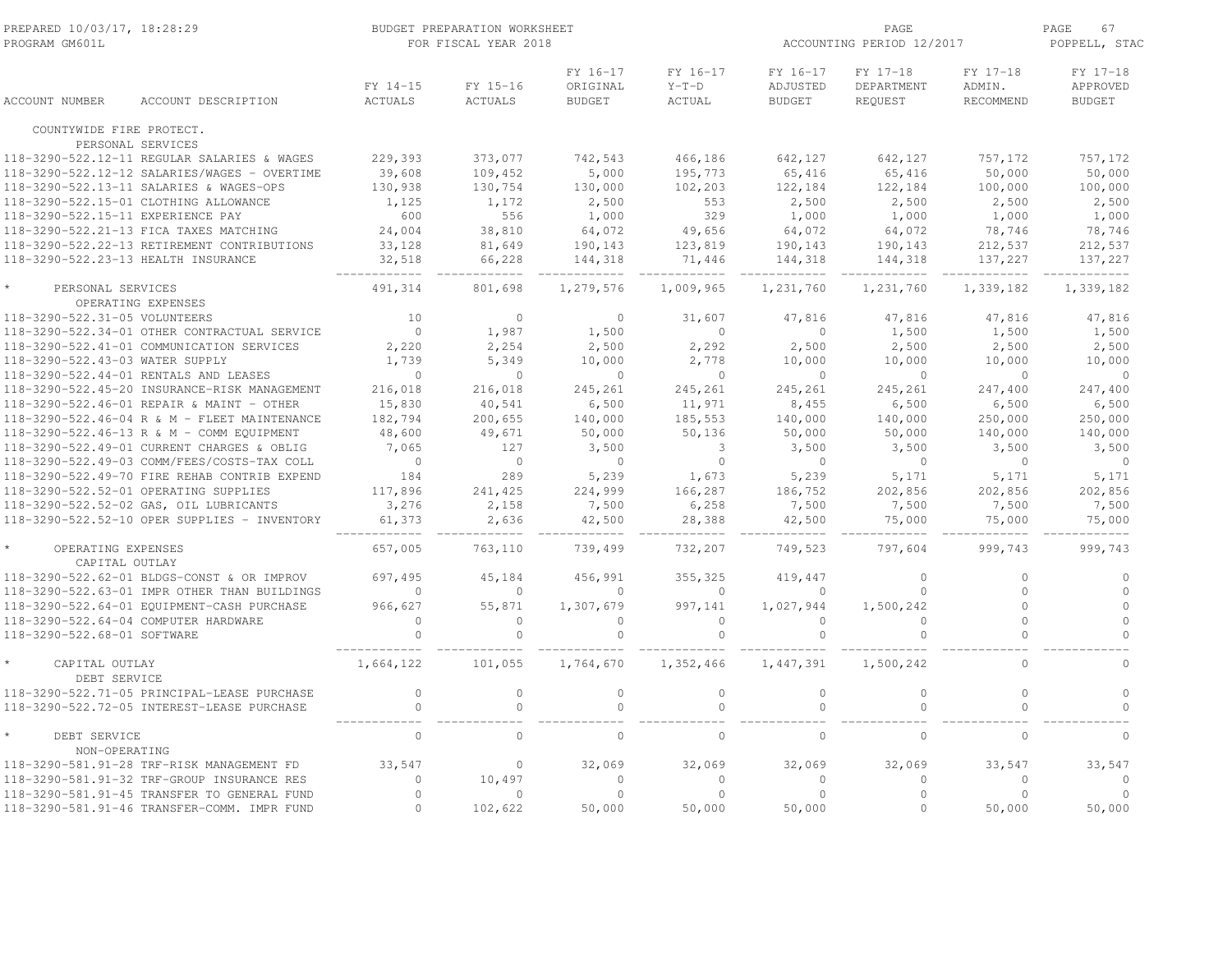|               | PREPARED 10/03/17, 18:28:29<br>PROGRAM GM601L |                                              |                        | BUDGET PREPARATION WORKSHEET<br>FOR FISCAL YEAR 2018 |                                |                               | ACCOUNTING PERIOD 12/2017      | PAGE<br>68<br>POPPELL, STAC       |                                 |                                       |
|---------------|-----------------------------------------------|----------------------------------------------|------------------------|------------------------------------------------------|--------------------------------|-------------------------------|--------------------------------|-----------------------------------|---------------------------------|---------------------------------------|
|               | ACCOUNT NUMBER                                | ACCOUNT DESCRIPTION                          | FY 14-15<br>ACTUALS    | FY 15-16<br>ACTUALS                                  | FY 16-17<br>ORIGINAL<br>BUDGET | FY 16-17<br>$Y-T-D$<br>ACTUAL | FY 16-17<br>ADJUSTED<br>BUDGET | FY 17-18<br>DEPARTMENT<br>REQUEST | FY 17-18<br>ADMIN.<br>RECOMMEND | FY 17-18<br>APPROVED<br><b>BUDGET</b> |
|               |                                               | 118-3290-581.91-53 BUD TRFR-FLEET MAINT FUND |                        | 174.630                                              | $\Omega$                       |                               | $\Box$                         | $\mathbf{0}$                      |                                 |                                       |
| $\star$       | NON-OPERATING                                 |                                              | 33,547                 | 287.749                                              | 82,069                         | 82,069                        | 82,069                         | 32,069                            | 83.547                          | 83,547                                |
| $**$<br>$***$ | FIRE TAXING UNIT                              | COUNTYWIDE FIRE PROTECT.                     | 2,845,988<br>3,809,085 | 1,953,612<br>2,820,993                               | 3,865,814<br>4,769,416         | 3,176,707<br>3,860,702        | 3,510,743<br>4,769,416         | 3,561,675<br>4,039,627            | 2,422,472<br>3,409,432          | 2,422,472<br>3,409,432                |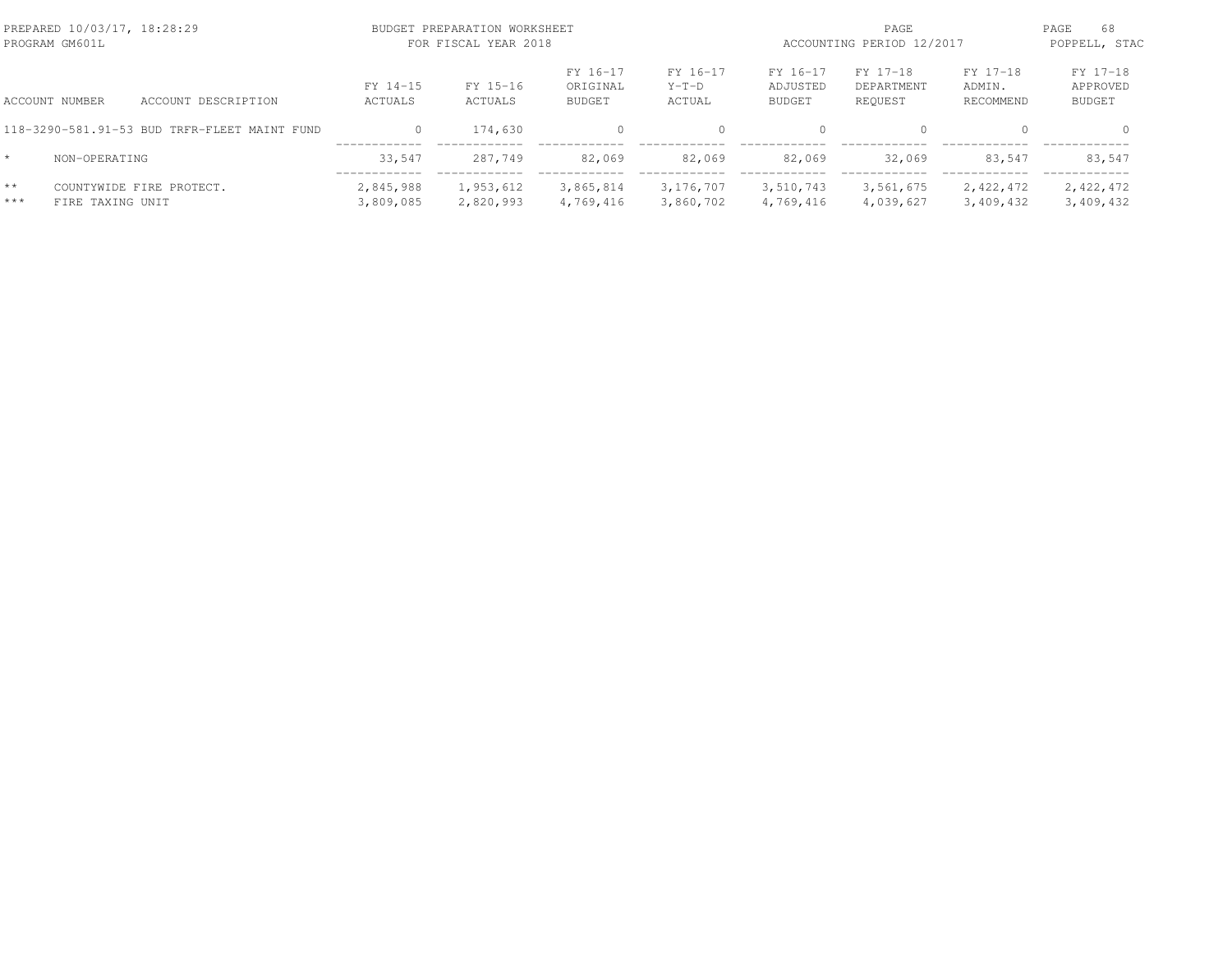| PREPARED 10/03/17, 18:28:29<br>PROGRAM GM601L |                                                |                                             |                            | BUDGET PREPARATION WORKSHEET<br>FOR FISCAL YEAR 2018 |                                       |                               | ACCOUNTING PERIOD 12/2017             | 69<br>PAGE<br>POPPELL, STAC       |                                 |                                       |
|-----------------------------------------------|------------------------------------------------|---------------------------------------------|----------------------------|------------------------------------------------------|---------------------------------------|-------------------------------|---------------------------------------|-----------------------------------|---------------------------------|---------------------------------------|
|                                               | <b>ACCOUNT NUMBER</b>                          | ACCOUNT DESCRIPTION                         | FY 14-15<br><b>ACTUALS</b> | FY 15-16<br>ACTUALS                                  | FY 16-17<br>ORIGINAL<br><b>BUDGET</b> | FY 16-17<br>$Y-T-D$<br>ACTUAL | FY 16-17<br>ADJUSTED<br><b>BUDGET</b> | FY 17-18<br>DEPARTMENT<br>REOUEST | FY 17-18<br>ADMIN.<br>RECOMMEND | FY 17-18<br>APPROVED<br><b>BUDGET</b> |
|                                               | LAW ENFORCEMENT TRUST<br>LAW ENFORCEMENT TRUST | OPERATING EXPENSES                          |                            |                                                      |                                       |                               |                                       |                                   |                                 |                                       |
|                                               |                                                | 119-3411-521.49-01 CURRENT CHARGES & OBLIG  | 25,000                     | 26,173                                               | 25,000                                | 15,000                        | 25,000                                | $\Omega$                          | 25,000                          | 25,000                                |
|                                               |                                                | 119-3411-521.52-01 OPERATING SUPPLIES       | 1,508                      |                                                      | 65,000                                | 81,034                        | 65,000                                |                                   | 65,000                          | 65,000                                |
|                                               | 119-3411-521.54-03 TRAINING                    |                                             | $\Omega$                   |                                                      | $\Omega$                              | $\Omega$                      | $\Omega$                              | $\Omega$                          |                                 | $\Omega$                              |
| $\star$                                       | OPERATING EXPENSES<br>CAPITAL OUTLAY           |                                             | 26,508                     | 26,173                                               | 90,000                                | 96,034                        | 90,000                                | 0                                 | 90,000                          | 90,000                                |
|                                               |                                                | 119-3411-521.64-01 EQUIPMENT-CASH PURCHASE  | 18,426                     | $\circ$                                              | 10,000                                | $\mathbf{0}$                  | 10,000                                | $\circ$                           | 10,000                          | 10,000                                |
|                                               | CAPITAL OUTLAY<br>NON-OPERATING                |                                             | 18,426                     | $\mathbf{0}$                                         | 10,000                                | $\mathbf{0}$                  | 10,000                                | $\circ$                           | 10,000                          | 10,000                                |
|                                               |                                                | 119-3411-598.99-01 RESERVE FOR CONT-REGULAR | $\Omega$                   | $\Omega$                                             | 10,000                                | $\Omega$                      | 10,000                                | $\circ$                           | 10,000                          | 10,000                                |
| $\star$                                       | NON-OPERATING                                  |                                             | $\mathbf{0}$               | $\circ$                                              | 10,000                                | $\circ$                       | 10,000                                | $\circ$                           | 10,000                          | 10,000                                |
| $\star\star$<br>$***$                         | LAW ENFORCEMENT<br>LAW ENFORCEMENT TRUST       | TRUST                                       | 44,934<br>44,934           | 26,173<br>26,173                                     | 110,000<br>110,000                    | 96,034<br>96,034              | 110,000<br>110,000                    | $\circ$<br>$\Omega$               | 110,000<br>110,000              | 110,000<br>110,000                    |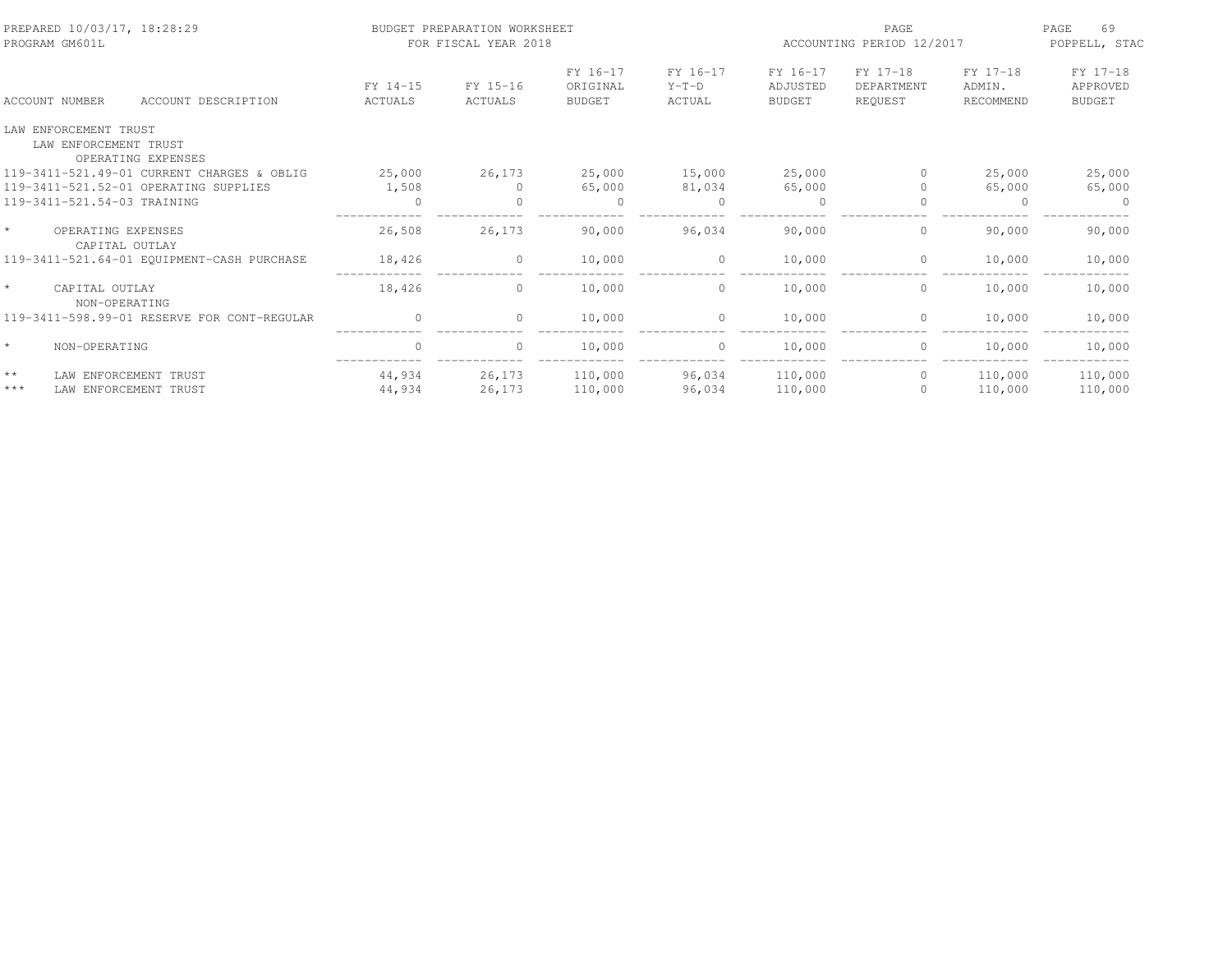| PREPARED 10/03/17, 18:28:29<br>PROGRAM GM601L         |                     | BUDGET PREPARATION WORKSHEET<br>FOR FISCAL YEAR 2018 |                                       |                               | ACCOUNTING PERIOD 12/2017             | 70<br>PAGE<br>POPPELL, STAC       |                                 |                                       |
|-------------------------------------------------------|---------------------|------------------------------------------------------|---------------------------------------|-------------------------------|---------------------------------------|-----------------------------------|---------------------------------|---------------------------------------|
| ACCOUNT DESCRIPTION<br>ACCOUNT NUMBER                 | FY 14-15<br>ACTUALS | FY 15-16<br>ACTUALS                                  | FY 16-17<br>ORIGINAL<br><b>BUDGET</b> | FY 16-17<br>$Y-T-D$<br>ACTUAL | FY 16-17<br>ADJUSTED<br><b>BUDGET</b> | FY 17-18<br>DEPARTMENT<br>REOUEST | FY 17-18<br>ADMIN.<br>RECOMMEND | FY 17-18<br>APPROVED<br><b>BUDGET</b> |
| LAW ENFORCE EDUCATION FD<br>LAW ENFORCEMENT EDUCATION |                     |                                                      |                                       |                               |                                       |                                   |                                 |                                       |
| OPERATING EXPENSES                                    |                     |                                                      |                                       |                               |                                       |                                   |                                 |                                       |
| 120-3410-521.49-26 EDUCATION EXPENSE-SHERIFF          | 20,987              | 24,270                                               | 30,000                                | 15,305                        | 30,000                                | $\bigcap$                         | 20,000                          | 20,000                                |
| 120-3410-521.54-04 LE TRAINING-318.18(11) FS          | $\bigcap$           |                                                      | $\Omega$                              |                               |                                       |                                   |                                 |                                       |
| $\star$<br>OPERATING EXPENSES<br>NON-OPERATING        | 20,987              | 24,270                                               | 30,000                                | 15,305                        | 30,000                                | $\circ$                           | 20,000                          | 20,000                                |
| 120-3410-598.99-01 RESERVE FOR CONT-REGULAR           | $\Omega$            | $\Omega$                                             | $\Omega$                              | $\Omega$                      | $\bigcap$                             | $\Omega$                          |                                 |                                       |
| $\star$<br>NON-OPERATING                              | $\mathbf{0}$        | $\circ$                                              | $\mathbf{0}$                          | $\mathbf{0}$                  | $\Omega$                              | $\mathbf{0}$                      |                                 | $\Omega$                              |
| $\star\star$<br>LAW ENFORCEMENT EDUCATION             | 20,987              | 24,270                                               | 30,000                                | 15,305                        | 30,000                                | $\circ$                           | 20,000                          | 20,000                                |
| $***$<br>LAW ENFORCE EDUCATION FD                     | 20,987              | 24,270                                               | 30,000                                | 15,305                        | 30,000                                |                                   | 20,000                          | 20,000                                |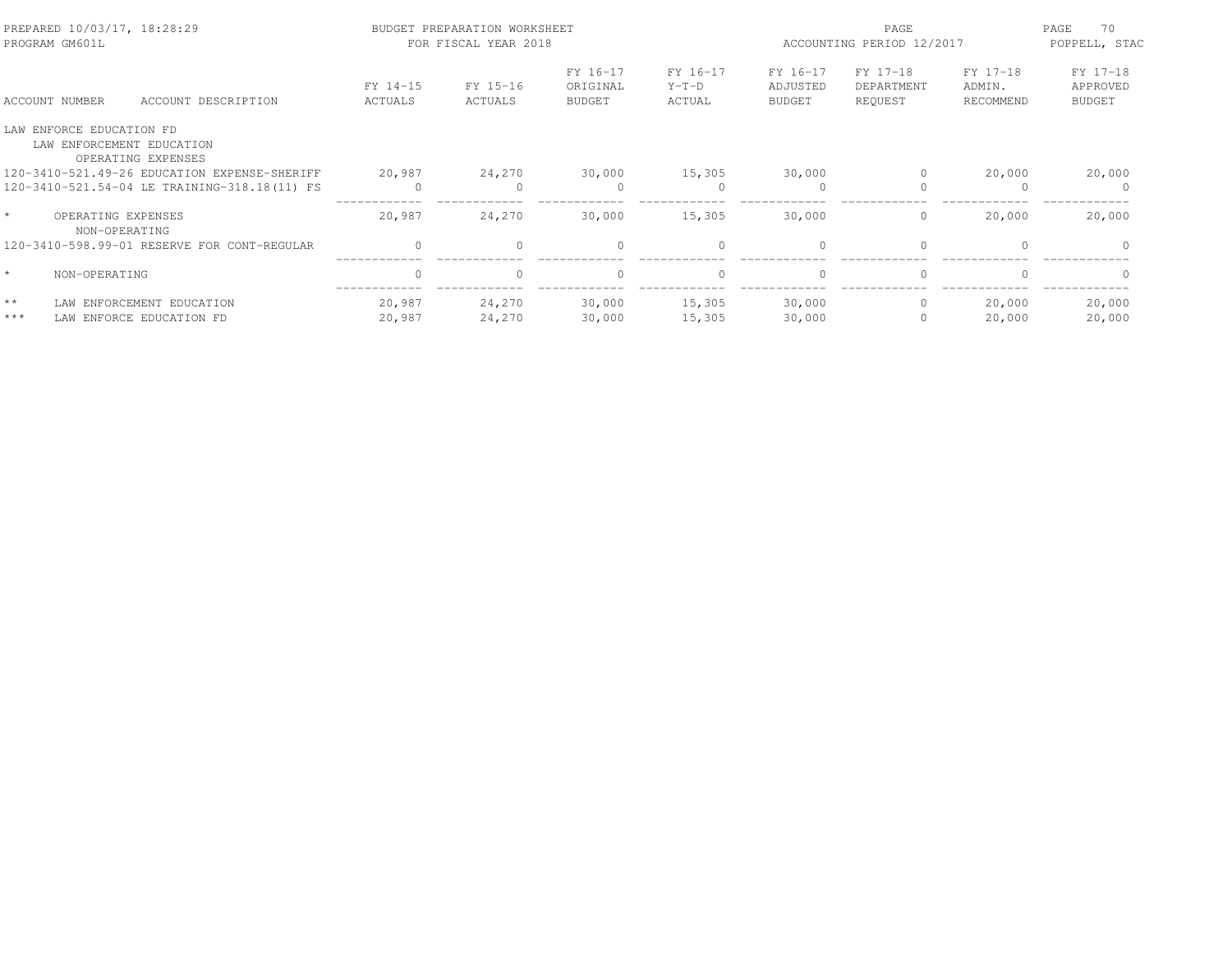| PREPARED 10/03/17, 18:28:29<br>PROGRAM GM601L                        |                     | BUDGET PREPARATION WORKSHEET<br>FOR FISCAL YEAR 2018 |                                       |                               | ACCOUNTING PERIOD 12/2017             | 71<br>PAGE<br>POPPELL, STAC       |                                 |                                       |
|----------------------------------------------------------------------|---------------------|------------------------------------------------------|---------------------------------------|-------------------------------|---------------------------------------|-----------------------------------|---------------------------------|---------------------------------------|
| ACCOUNT DESCRIPTION<br>ACCOUNT NUMBER                                | FY 14-15<br>ACTUALS | FY 15-16<br>ACTUALS                                  | FY 16-17<br>ORIGINAL<br><b>BUDGET</b> | FY 16-17<br>$Y-T-D$<br>ACTUAL | FY 16-17<br>ADJUSTED<br><b>BUDGET</b> | FY 17-18<br>DEPARTMENT<br>REOUEST | FY 17-18<br>ADMIN.<br>RECOMMEND | FY 17-18<br>APPROVED<br><b>BUDGET</b> |
| COURT IMPROVEMENT FUND<br>COURT IMPROVE-939.18 F.S.<br>NON-OPERATING |                     |                                                      |                                       |                               |                                       |                                   |                                 |                                       |
| 122-2330-581.91-30 TRF - GENERAL FUND                                |                     |                                                      |                                       |                               |                                       | $\Omega$                          |                                 |                                       |
| $\star$<br>NON-OPERATING<br>OPERATING EXPENSES                       | $\Omega$            | $\Omega$                                             | $\cap$                                | $\Omega$                      | $\bigcap$                             | $\Omega$                          | $\Omega$                        | $\Omega$                              |
| 122-2330-712.34-01 OTHER CONTRACTUAL SERVICE                         | $\Omega$            |                                                      |                                       | $\Omega$                      |                                       | $\cap$                            | ∩                               |                                       |
| 122-2330-712.46-01 REPAIR & MAINT - OTHER                            | 22,365              | 442                                                  | 25,000                                | 375                           | 25,000                                |                                   | 25,000                          | 25,000                                |
| 122-2330-712.49-01 CURRENT CHARGES & OBLIG                           |                     |                                                      |                                       |                               |                                       |                                   |                                 |                                       |
| 122-2330-712.49-50 LEGAL ADVERTISEMENTS                              | $\bigcap$           |                                                      |                                       | $\cap$                        |                                       | O                                 |                                 |                                       |
| $\star$<br>OPERATING EXPENSES<br>CAPITAL OUTLAY                      | 22,365              | 442                                                  | 25,000                                | 375                           | 25,000                                | $\circ$                           | 25,000                          | 25,000                                |
| 122-2330-712.62-01 BLDGS-CONSTR & OR IMPROV                          | 863                 | 138                                                  | 75,000                                | 685                           | 75,000                                | $\Omega$                          | 996,800                         | 996,800                               |
| 122-2330-712.63-01 IMPROVE OTHER THAN BLDGS                          | $\circ$             | $\Omega$                                             | $\Omega$                              | $\Omega$                      |                                       | $\Omega$                          | $\Omega$                        |                                       |
| $\star$<br>CAPITAL OUTLAY                                            | 863                 | 138                                                  | 75,000                                | 685                           | 75,000                                | $\circ$                           | 996,800                         | 996,800                               |
| $\star$ $\star$<br>COURT IMPROVE-939.18 F.S.                         | 23,228              | 580                                                  | 100,000                               | 1,060                         | 100,000                               | $\circ$                           | 1,021,800                       | 1,021,800                             |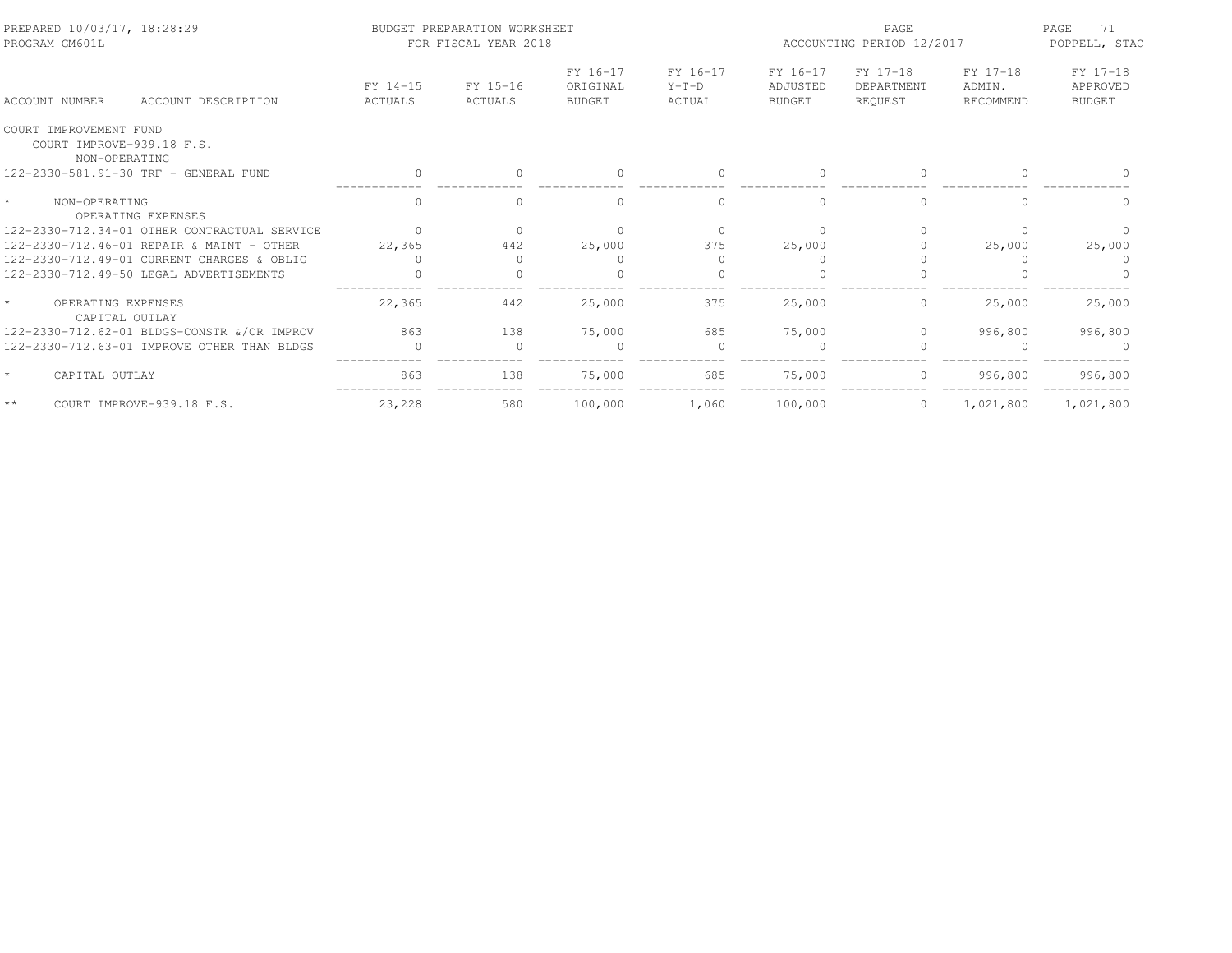| PREPARED 10/03/17, 18:28:29<br>PROGRAM GM601L |                                              |                     | BUDGET PREPARATION WORKSHEET<br>FOR FISCAL YEAR 2018 |                                       |                               | ACCOUNTING PERIOD 12/2017             | 72<br>PAGE<br>POPPELL, STAC       |                                 |                                       |
|-----------------------------------------------|----------------------------------------------|---------------------|------------------------------------------------------|---------------------------------------|-------------------------------|---------------------------------------|-----------------------------------|---------------------------------|---------------------------------------|
| ACCOUNT NUMBER                                | ACCOUNT DESCRIPTION                          | FY 14-15<br>ACTUALS | FY 15-16<br>ACTUALS                                  | FY 16-17<br>ORIGINAL<br><b>BUDGET</b> | FY 16-17<br>$Y-T-D$<br>ACTUAL | FY 16-17<br>ADJUSTED<br><b>BUDGET</b> | FY 17-18<br>DEPARTMENT<br>REQUEST | FY 17-18<br>ADMIN.<br>RECOMMEND | FY 17-18<br>APPROVED<br><b>BUDGET</b> |
| COURTHOUSE GRANT-IN-AID                       |                                              |                     |                                                      |                                       |                               |                                       |                                   |                                 |                                       |
|                                               | OPERATING EXPENSES                           |                     |                                                      |                                       |                               |                                       |                                   |                                 |                                       |
|                                               | 122-2331-712.31-01 PROFESSIONAL SERVICES     |                     |                                                      |                                       |                               |                                       |                                   |                                 |                                       |
|                                               | 122-2331-712.34-01 OTHER CONTRACTUAL SERVICE |                     |                                                      |                                       |                               |                                       |                                   |                                 |                                       |
|                                               | 122-2331-712.49-01 CURRENT CHARGES & OBLIG   | 116                 | 116                                                  | 1,000                                 | 139                           | 1,000                                 |                                   |                                 |                                       |
|                                               | 122-2331-712.52-01 OPERATING SUPPLIES        | 223                 | 312                                                  | 5,000                                 |                               | 5,000                                 |                                   |                                 |                                       |
|                                               | 122-2331-712.52-10 OPER SUPPLIES - INVENTORY |                     |                                                      |                                       |                               |                                       |                                   |                                 |                                       |
| $\star$<br>OPERATING EXPENSES                 | CAPITAL OUTLAY                               | 339                 | 428                                                  | 6,000                                 | 139                           | 6,000                                 | $\Omega$                          | $\Omega$                        |                                       |
|                                               | 122-2331-712.62-01 BLDGS-CONSTR & OR IMPROV  |                     |                                                      |                                       |                               |                                       |                                   |                                 |                                       |
|                                               | 122-2331-712.63-01 IMPROVE OTHER THAN BLDGS  |                     |                                                      |                                       |                               |                                       |                                   |                                 |                                       |
|                                               | 122-2331-712.64-01 EQUIPMENT-CASH PURCHASE   |                     |                                                      |                                       |                               |                                       |                                   |                                 |                                       |
| $\star$<br>CAPITAL OUTLAY                     |                                              |                     |                                                      |                                       |                               |                                       | $\cap$                            |                                 |                                       |
| $**$                                          | COURTHOUSE GRANT-IN-AID                      | 339                 | 428                                                  | 6,000                                 | 139                           | 6,000                                 | $\Omega$                          | ∩                               |                                       |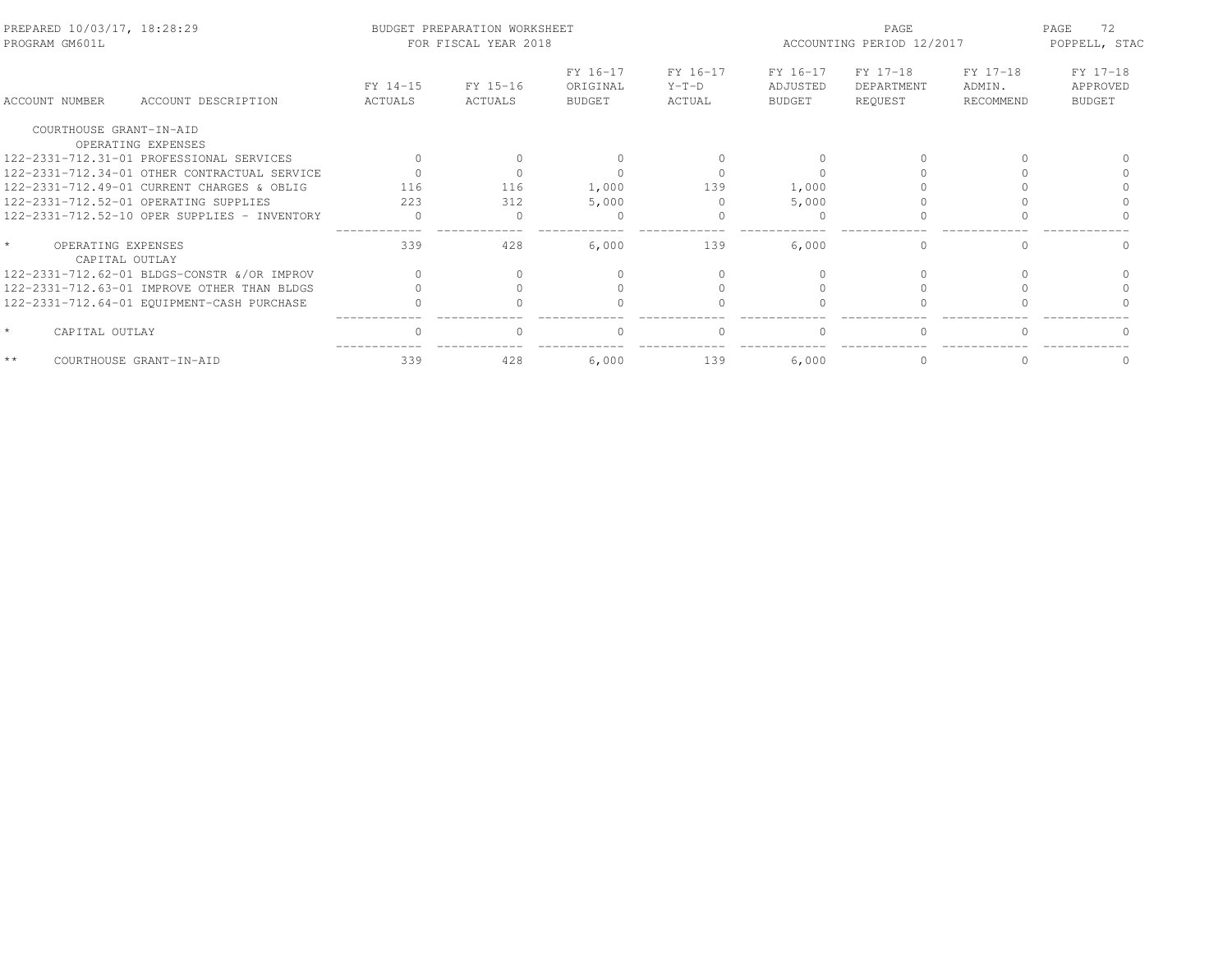| PREPARED 10/03/17, 18:28:29<br>PROGRAM GM601L       |                     | BUDGET PREPARATION WORKSHEET<br>FOR FISCAL YEAR 2018 |                                       |                               | PAGE<br>ACCOUNTING PERIOD 12/2017     |                                   |                                 | 73<br>PAGE<br>POPPELL, STAC           |
|-----------------------------------------------------|---------------------|------------------------------------------------------|---------------------------------------|-------------------------------|---------------------------------------|-----------------------------------|---------------------------------|---------------------------------------|
| <b>ACCOUNT NUMBER</b><br>ACCOUNT DESCRIPTION        | FY 14-15<br>ACTUALS | FY 15-16<br>ACTUALS                                  | FY 16-17<br>ORIGINAL<br><b>BUDGET</b> | FY 16-17<br>$Y-T-D$<br>ACTUAL | FY 16-17<br>ADJUSTED<br><b>BUDGET</b> | FY 17-18<br>DEPARTMENT<br>REOUEST | FY 17-18<br>ADMIN.<br>RECOMMEND | FY 17-18<br>APPROVED<br><b>BUDGET</b> |
| CRT FACILITIES-318.18 FS<br>OPERATING EXPENSES      |                     |                                                      |                                       |                               |                                       |                                   |                                 |                                       |
| 122-2334-685.44-01 RENTALS & LEASES                 |                     |                                                      |                                       |                               |                                       | $\Omega$                          |                                 |                                       |
| $\star$<br>OPERATING EXPENSES<br>OPERATING EXPENSES | $\Omega$            | $\cap$                                               | $\cap$                                | $\Omega$                      | $\cap$                                | $\Omega$                          | $\cap$                          | $\Omega$                              |
| 122-2334-712.34-01 OTHER CONTRACTUAL SERVICE        | 1,500               |                                                      | $\Omega$                              | $\circ$                       | $\Omega$                              | $\Omega$                          | $\Omega$                        | $\Omega$                              |
| 122-2334-712.44-01 RENTALS & LEASES                 | $\Omega$            |                                                      | 3,000                                 | $\Omega$                      | 3,000                                 | $\bigcap$                         | 3,000                           | 3,000                                 |
| 122-2334-712.46-01 REPAIR & MAINT - OTHER           | 8,184               |                                                      | 8,000                                 | 1,365                         | 8,000                                 | <sup>∩</sup>                      | 8,000                           | 8,000                                 |
| 122-2334-712.49-01 CURRENT CHARGES & OBLIG          | 913                 |                                                      | 4,000                                 | 2,507                         | 4,000                                 |                                   | 4,000                           | 4,000                                 |
| 122-2334-712.52-01 OPERATING SUPPLIES               | 3,455               | 397                                                  | 1,000                                 | $\Omega$                      | 1,000                                 | $\Omega$                          | 1,000                           | 1,000                                 |
| $\star$<br>OPERATING EXPENSES<br>CAPITAL OUTLAY     | 14,052              | 397                                                  | 16,000                                | 3,872                         | 16,000                                | $\circ$                           | 16,000                          | 16,000                                |
| 122-2334-712.62-01 BLDGS-CONSTR &/OR IMPROV         | 216,741             | 36,102                                               | $\bigcap$                             | $\Omega$                      | $\Omega$                              | $\circ$                           | 77,500                          | 77,500                                |
| 122-2334-712.64-01 EQUIPMENT-CASH PURCHASE          | 7,600               | $\mathbf{0}$                                         | $\bigcap$                             | $\Omega$                      |                                       | $\Omega$                          | $\Omega$                        | $\Omega$                              |
| $\star$<br>CAPITAL OUTLAY                           | 224,341             | 36,102                                               |                                       |                               |                                       | 0                                 | 77,500                          | 77,500                                |
| $\star$ $\star$<br>CRT FACILITIES-318.18 FS         | 238,393             | 36,499                                               | 16,000                                | 3,872                         | 16,000                                | $\Omega$                          | 93,500                          | 93,500                                |
| $\star\star\star$<br>COURT IMPROVEMENT FUND         | 261,960             | 37,507                                               | 122,000                               | 5,071                         | 122,000                               | $\circ$                           | 1, 115, 300                     | 1, 115, 300                           |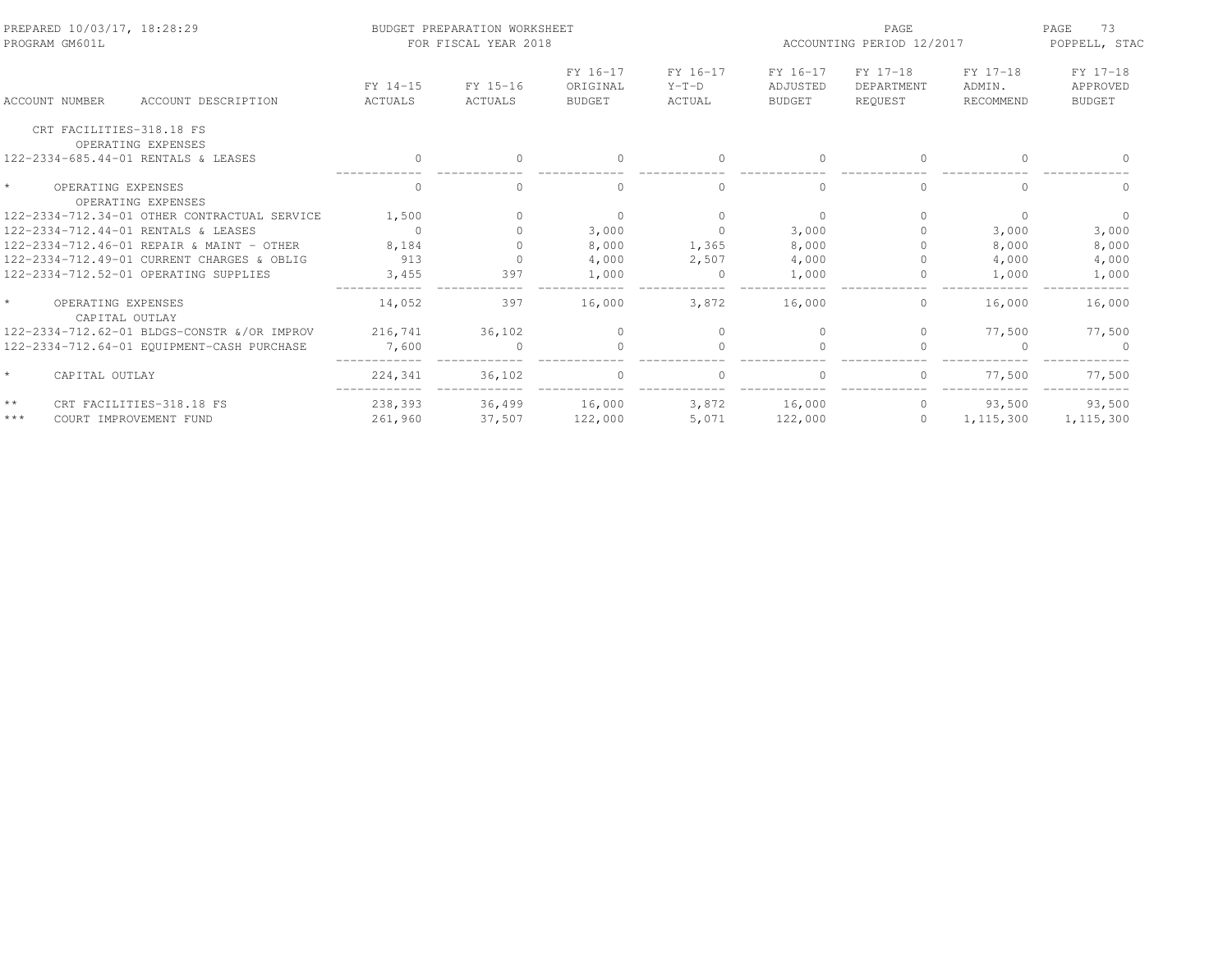| PREPARED 10/03/17, 18:28:29<br>PROGRAM GM601L |                                                                     |                                                    |                     | BUDGET PREPARATION WORKSHEET<br>FOR FISCAL YEAR 2018 |                                       | ACCOUNTING PERIOD 12/2017     | 74<br>PAGE<br>POPPELL, STAC    |                                   |                                 |                                       |
|-----------------------------------------------|---------------------------------------------------------------------|----------------------------------------------------|---------------------|------------------------------------------------------|---------------------------------------|-------------------------------|--------------------------------|-----------------------------------|---------------------------------|---------------------------------------|
| ACCOUNT NUMBER                                |                                                                     | ACCOUNT DESCRIPTION                                | FY 14-15<br>ACTUALS | FY 15-16<br>ACTUALS                                  | FY 16-17<br>ORIGINAL<br><b>BUDGET</b> | FY 16-17<br>$Y-T-D$<br>ACTUAL | FY 16-17<br>ADJUSTED<br>BUDGET | FY 17-18<br>DEPARTMENT<br>REOUEST | FY 17-18<br>ADMIN.<br>RECOMMEND | FY 17-18<br>APPROVED<br><b>BUDGET</b> |
|                                               | DOMESTIC VIOLENCE TR FD<br>TRANSFERS/RESERVES/MISC<br>NON-OPERATING |                                                    |                     |                                                      |                                       |                               |                                |                                   |                                 |                                       |
|                                               |                                                                     | 123-9999-581.91-45 TRANSFER TO GENERAL FUND        |                     |                                                      |                                       |                               | $\cap$                         | $\Omega$                          |                                 |                                       |
| $\star$                                       | NON-OPERATING                                                       |                                                    |                     |                                                      |                                       |                               | $\bigcap$                      | $\Omega$                          |                                 |                                       |
| $* *$<br>$***$                                |                                                                     | TRANSFERS/RESERVES/MISC<br>DOMESTIC VIOLENCE TR FD |                     |                                                      |                                       |                               |                                |                                   |                                 |                                       |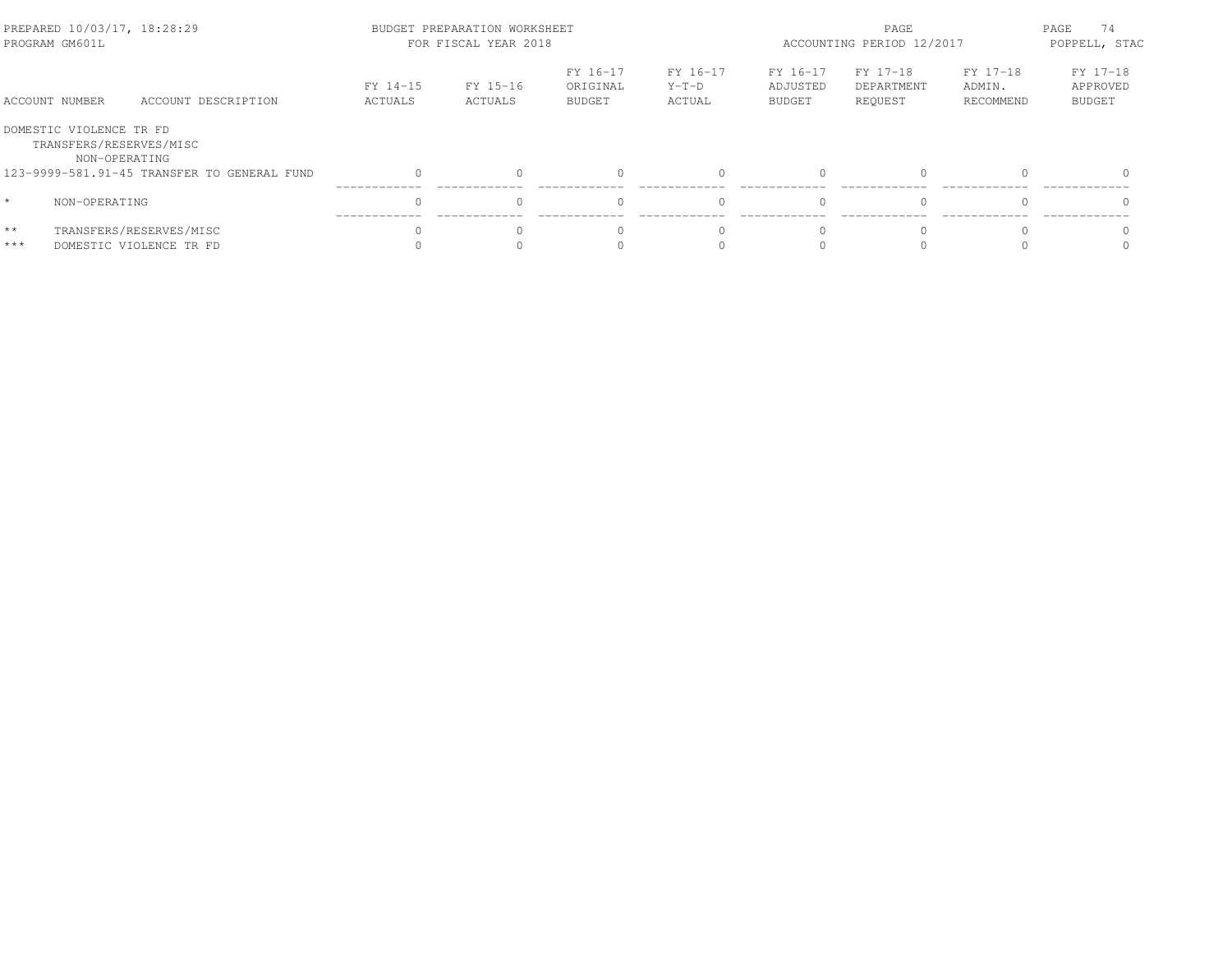|               | PREPARED 10/03/17, 18:28:29<br>PROGRAM GM601L                   |                                              |                     | BUDGET PREPARATION WORKSHEET<br>FOR FISCAL YEAR 2018 |                                       | ACCOUNTING PERIOD 12/2017     | 75<br>PAGE<br>POPPELL, STAC           |                                   |                                 |                                       |
|---------------|-----------------------------------------------------------------|----------------------------------------------|---------------------|------------------------------------------------------|---------------------------------------|-------------------------------|---------------------------------------|-----------------------------------|---------------------------------|---------------------------------------|
|               | ACCOUNT NUMBER                                                  | ACCOUNT DESCRIPTION                          | FY 14-15<br>ACTUALS | FY 15-16<br>ACTUALS                                  | FY 16-17<br>ORIGINAL<br><b>BUDGET</b> | FY 16-17<br>$Y-T-D$<br>ACTUAL | FY 16-17<br>ADJUSTED<br><b>BUDGET</b> | FY 17-18<br>DEPARTMENT<br>REQUEST | FY 17-18<br>ADMIN.<br>RECOMMEND | FY 17-18<br>APPROVED<br><b>BUDGET</b> |
|               | DRIVER'S EDUCATION<br>DRIVER EDUCATION SUPPORT<br>GRANTS & AIDS |                                              |                     |                                                      |                                       |                               |                                       |                                   |                                 |                                       |
|               |                                                                 | 124-2111-529.81-00 AIDS TO GOVERNMENT AGENCY | 25,000              | $\Omega$                                             | 45,000                                | 45,000                        | 45,000                                | 0                                 | 45,000                          | 45,000                                |
|               | GRANTS & AIDS                                                   |                                              | 25,000              | $\Omega$                                             | 45,000                                | 45,000                        | 45,000                                | $\circ$                           | 45,000                          | 45,000                                |
| $**$<br>$***$ | DRIVER'S EDUCATION                                              | DRIVER EDUCATION SUPPORT                     | 25,000<br>25,000    | $\Omega$                                             | 45,000<br>45,000                      | 45,000<br>45,000              | 45,000<br>45,000                      | 0<br>0                            | 45,000<br>45,000                | 45,000<br>45,000                      |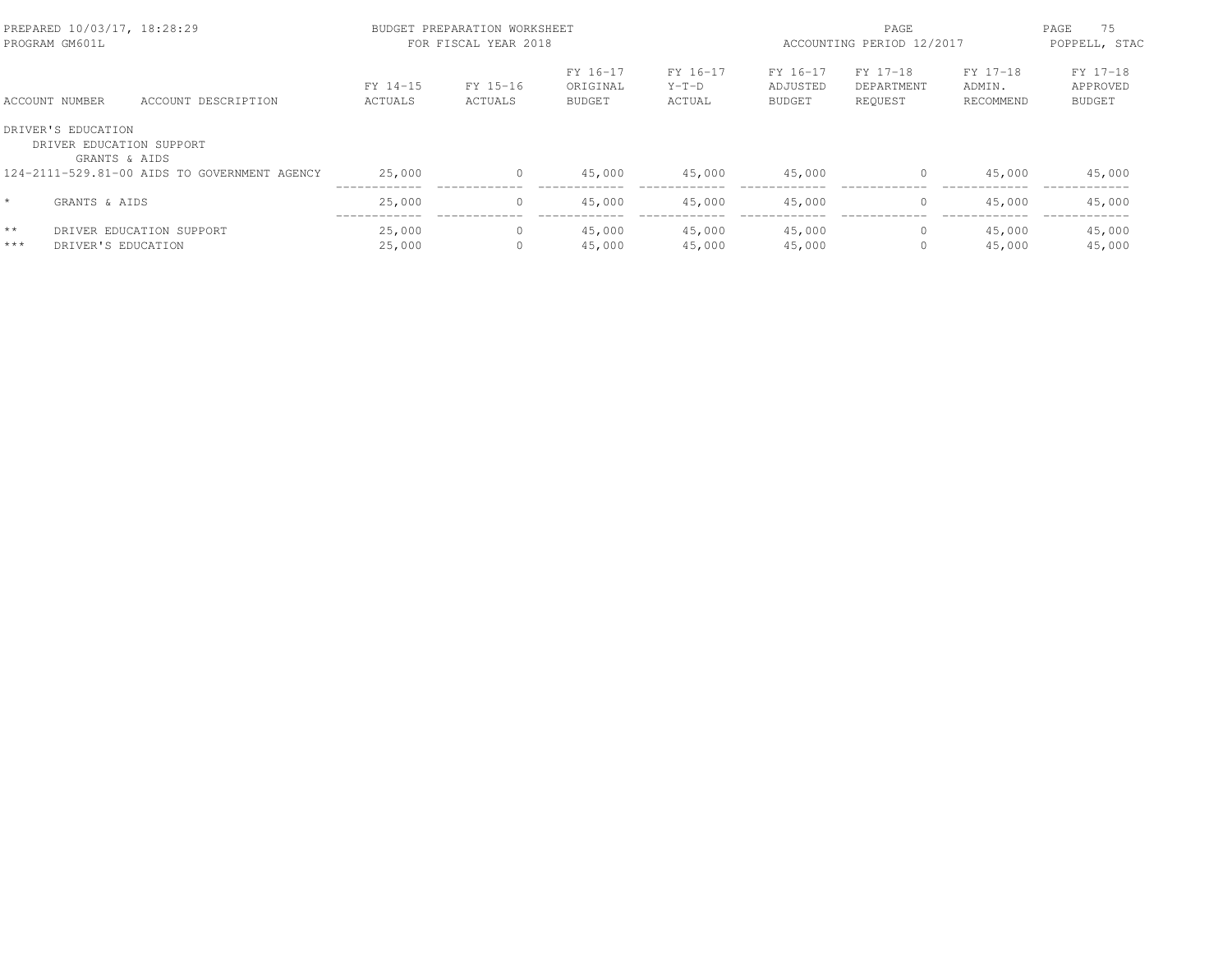| PREPARED 10/03/17, 18:28:29<br>PROGRAM GM601L                            |                     | BUDGET PREPARATION WORKSHEET<br>FOR FISCAL YEAR 2018 |                                       | ACCOUNTING PERIOD 12/2017            | PAGE<br>76<br>POPPELL, STAC           |                                   |                                 |                                       |
|--------------------------------------------------------------------------|---------------------|------------------------------------------------------|---------------------------------------|--------------------------------------|---------------------------------------|-----------------------------------|---------------------------------|---------------------------------------|
| ACCOUNT NUMBER<br>ACCOUNT DESCRIPTION                                    | FY 14-15<br>ACTUALS | FY 15-16<br>ACTUALS                                  | FY 16-17<br>ORIGINAL<br><b>BUDGET</b> | FY 16-17<br>$Y-T-D$<br><b>ACTUAL</b> | FY 16-17<br>ADJUSTED<br><b>BUDGET</b> | FY 17-18<br>DEPARTMENT<br>REQUEST | FY 17-18<br>ADMIN.<br>RECOMMEND | FY 17-18<br>APPROVED<br><b>BUDGET</b> |
| ARTICLE V COURT SUPPORT<br>ARTICLE V COURT SUPPORT<br>OPERATING EXPENSES |                     |                                                      |                                       |                                      |                                       |                                   |                                 |                                       |
| 125-2335-564.34-11 CONTR SVCS-LEGAL AID                                  | 16,413              | 15,433                                               | 22,000                                | 8,885                                | 22,000                                | $\mathbb O$                       | $\circ$                         |                                       |
| OPERATING EXPENSES<br>NON-OPERATING                                      | 16,413              | 15,433                                               | 22,000                                | 8,885                                | 22,000                                | $\Omega$                          | $\Omega$                        |                                       |
| 125-2335-581.91-07 BUD TRF-CLERK/DRUG COURT                              | 4,582               | $\circ$                                              | 15,000                                | $\circ$                              | 15,000                                | $\circ$                           | $\Omega$                        | $\Omega$                              |
| NON-OPERATING<br>OPERATING EXPENSES                                      | 4,582               | $\circ$                                              | 15,000                                | $\circ$                              | 15,000                                | $\circ$                           | $\circ$                         | $\Omega$                              |
| 125-2335-603.34-28 PUB DEF-WESTLAW CONTR SVC                             | $\circ$             | 2,382                                                | 2,430                                 | 2,224                                | 2,430                                 | $\circ$                           | 2,478                           | 2,478                                 |
| OPERATING EXPENSES<br>OPERATING EXPENSES                                 | $\Omega$            | 2,382                                                | 2,430                                 | 2,224                                | 2,430                                 | $\Omega$                          | 2.478                           | 2,478                                 |
| 125-2335-622.31-02 CONSULTANTS                                           | 22,917              | 29,999                                               | 25,000                                | 20,834                               | 25,000                                | $\Omega$                          | 60,000                          | 60,000                                |
| 125-2335-622.31-03 LABORATORY TESTING                                    | 14,045              | 10,818                                               | 20,000                                | 19,054                               | 20,000                                |                                   | $\Omega$                        | $\Omega$                              |
| 125-2335-622.34-11 CONTR SVCS-INNOVATIVE CRT                             | $\bigcap$           | $\cap$                                               | $\bigcirc$                            | $\Omega$                             | $\bigcirc$                            |                                   | $\Omega$                        | $\Omega$                              |
| 125-2335-622.40-01 TRAVEL & PER DIEM                                     | $\bigcap$           | $\Omega$                                             | 750                                   | 189                                  | 750                                   |                                   | $\cap$                          |                                       |
| 125-2335-622.41-01 COMMUNICATIONS SERVICES                               |                     | $\Omega$                                             | 1,200                                 | $\Omega$                             | 1,200                                 |                                   |                                 |                                       |
| 125-2335-622.42-01 POSTAGE                                               |                     | $\circ$                                              | 250                                   | $\Omega$                             | 250                                   |                                   | $\Omega$                        | $\Omega$                              |
| 125-2335-622.51-01 OFFICE SUPPLIES                                       |                     | 272                                                  | 1,000                                 | $\Omega$                             | 1,000                                 |                                   |                                 | $\cap$                                |
| OPERATING EXPENSES<br>OPERATING EXPENSES                                 | 36,962              | 41,089                                               | 48,200                                | 40,077                               | 48,200                                | $\circ$                           | 60,000                          | 60,000                                |
| 125-2335-689.34-11 CONTR SVCS-JUVENILE COURT                             | $\mathbf{0}$        | $\Omega$                                             | 10,000                                | $\Omega$                             | 10,000                                | $\Omega$                          | $\Omega$                        | $\Omega$                              |
| $\star$<br>OPERATING EXPENSES<br>OPERATING EXPENSES                      | $\Omega$            | $\Omega$                                             | 10,000                                | $\Omega$                             | 10,000                                | $\Omega$                          | $\Omega$                        | $\cap$                                |
| 125-2335-714.34-11 CONTR SVCS-ART V LAW LIBR                             | $\overline{0}$      | $\Omega$                                             | 1,500                                 | $\Omega$                             | 1,500                                 | $\Omega$                          | $\Omega$                        | $\Omega$                              |
| 125-2335-714.52-01 OPERATING EXPENSES                                    | 2,010               | 2,192                                                | 2,500                                 | 2,170                                | 2,500                                 | $\circ$                           | 2,500                           | 2,500                                 |
| 125-2335-714.54-01 BOOKS/PUBLICATIONS/SUBSCR                             | 19,647              | 21,119                                               | 20,000                                | 18,640                               | 20,000                                |                                   |                                 | $\cap$                                |
| $\star$<br>OPERATING EXPENSES                                            | 21,657              | 23,311                                               | 24,000                                | 20,810                               | 24,000                                | $\circ$                           | 2,500                           | 2,500                                 |
| $\star\star$<br>ARTICLE V COURT SUPPORT                                  | 79,614              | 82,215                                               | 121,630                               | 71,996                               | 121,630                               | $\circ$                           | 64,978                          | 64,978                                |
| $\star\star\star$<br>ARTICLE V COURT SUPPORT                             | 79,614              | 82,215                                               | 121,630                               | 71,996                               | 121,630                               | $\circ$                           | 64,978                          | 64,978                                |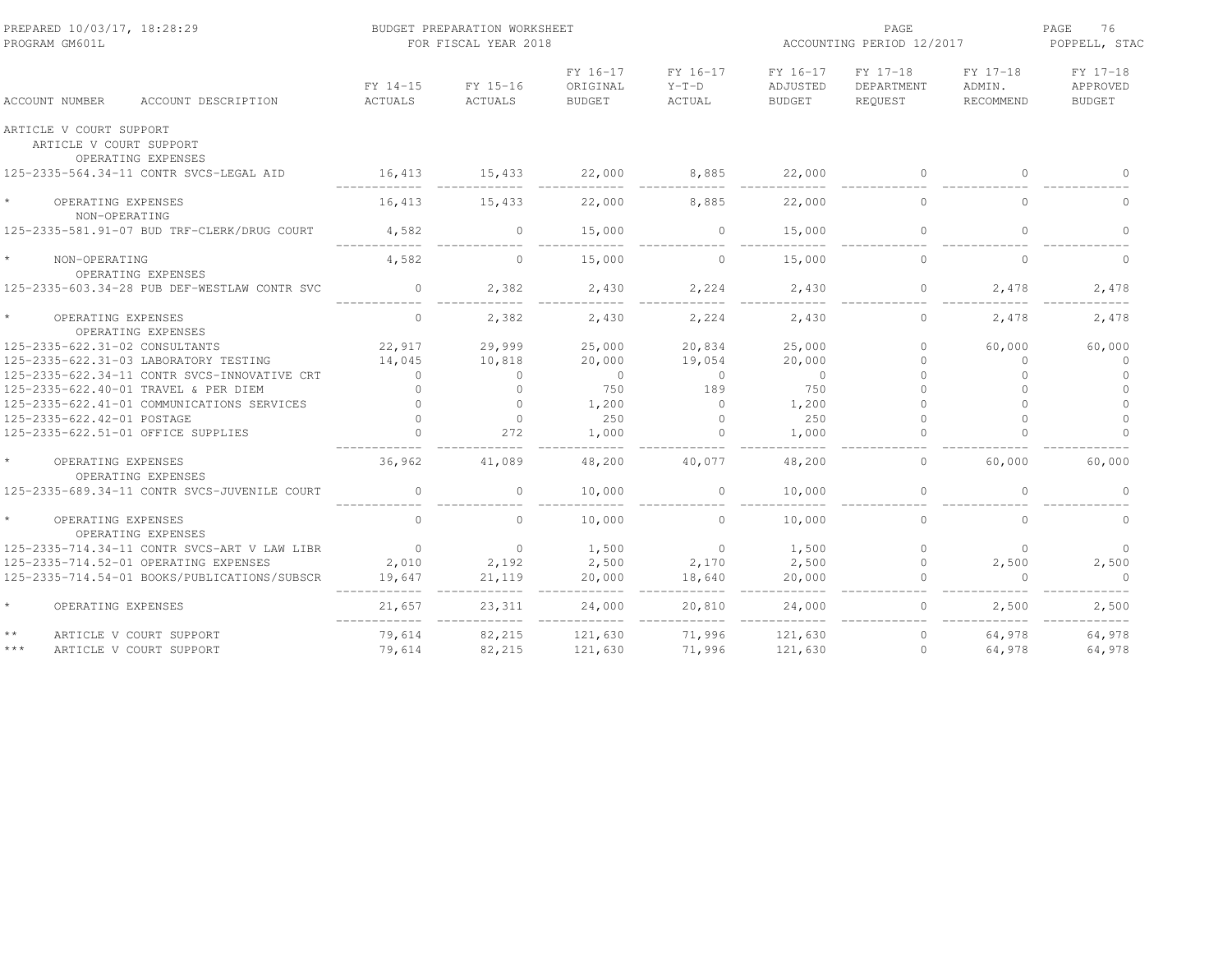| PREPARED 10/03/17, 18:28:29<br>PROGRAM GM601L     |                                                                  | BUDGET PREPARATION WORKSHEET<br>FOR FISCAL YEAR 2018 |                            |                                       |                               |                                       | PAGE<br>ACCOUNTING PERIOD 12/2017 |                                 |                                       |  |
|---------------------------------------------------|------------------------------------------------------------------|------------------------------------------------------|----------------------------|---------------------------------------|-------------------------------|---------------------------------------|-----------------------------------|---------------------------------|---------------------------------------|--|
| <b>ACCOUNT NUMBER</b>                             | ACCOUNT DESCRIPTION                                              | FY 14-15<br><b>ACTUALS</b>                           | FY 15-16<br><b>ACTUALS</b> | FY 16-17<br>ORIGINAL<br><b>BUDGET</b> | FY 16-17<br>$Y-T-D$<br>ACTUAL | FY 16-17<br>ADJUSTED<br><b>BUDGET</b> | FY 17-18<br>DEPARTMENT<br>REQUEST | FY 17-18<br>ADMIN.<br>RECOMMEND | FY 17-18<br>APPROVED<br><b>BUDGET</b> |  |
| COURT TECHNOLOGY FUND<br>COURT TECHNOLOGY SUPPORT |                                                                  |                                                      |                            |                                       |                               |                                       |                                   |                                 |                                       |  |
|                                                   | OPERATING EXPENSES                                               |                                                      |                            |                                       |                               |                                       |                                   |                                 |                                       |  |
|                                                   | 126-2336-519.49-20 COURT TECHNOLOGY SUPPORT                      | $\circ$                                              | $\circ$                    | $\Omega$                              | $\circ$                       | $\mathbf{0}$                          | $\circ$                           | 25,000                          | 25,000                                |  |
| OPERATING EXPENSES                                |                                                                  | $\Omega$                                             | $\Omega$                   | $\Omega$                              | $\bigcap$                     | $\bigcap$                             | $\circ$                           | 25,000                          | 25,000                                |  |
|                                                   | OPERATING EXPENSES<br>126-2336-602.41-01 COMMUNICATIONS SERVICES | $\mathbf{0}$                                         | $\circ$                    | $\circ$                               | $\circ$                       | $\mathbf{0}$                          | $\mathbf{0}$                      | $\circ$                         | $\circ$                               |  |
|                                                   | 126-2336-602.46-01 REPAIR & MAINT - OTHER                        | 1,006                                                | 800                        | 1,000                                 | $\circ$                       | $\Omega$                              | $\circ$                           | $\circ$                         | $\circ$                               |  |
| 126-2336-602.52-01 OPERATING SUPPLIES             |                                                                  | 38,320                                               | 41,386                     | 38,000                                | 48,852                        | 44,000                                | $\circ$                           | 59,000                          | 59,000                                |  |
|                                                   | 126-2336-602.52-10 OPER SUPPLIES - INVENTORY                     | $\circ$                                              | $\mathbf 0$                | 500                                   | $\mathbf{0}$                  | 500                                   | $\circ$                           | $\Omega$                        | $\circ$                               |  |
| OPERATING EXPENSES                                |                                                                  | 39,326                                               | 42,186                     | 39,500                                | 48,852                        | 44,500                                | $\Omega$                          | 59,000                          | 59,000                                |  |
| CAPITAL OUTLAY                                    | 126-2336-602.64-01 EQUIPMENT-CASH PURCHASE                       | 10,400                                               | $\circ$                    | 11,500                                | $\circ$                       | 6,500                                 | $\mathbf{0}$                      | 10,000                          | 10,000                                |  |
|                                                   |                                                                  |                                                      |                            |                                       |                               |                                       |                                   |                                 |                                       |  |
| CAPITAL OUTLAY                                    | OPERATING EXPENSES                                               | 10,400                                               | $\Omega$                   | 11,500                                | $\mathbf{0}$                  | 6,500                                 | $\mathbf{0}$                      | 10,000                          | 10,000                                |  |
|                                                   | 126-2336-603.31-01 PROFESSIONAL SERVICES                         | $\Omega$                                             | $\Omega$                   | $\Omega$                              | $\Omega$                      | $\Omega$                              | $\Omega$                          | $\Omega$                        | $\circ$                               |  |
| 126-2336-603.44-01 RENTALS & LEASES               |                                                                  | 1,369                                                | $\circ$                    | 33,995                                | $\Omega$                      | 33,995                                | $\circ$                           | 22,913                          | 22,913                                |  |
|                                                   | 126-2336-603.46-01 REPAIR & MAINT.-OTHER                         | $\mathbf{0}$                                         | 0                          | 8,200                                 | 4,449                         | 8,200                                 | $\circ$                           | 6,780                           | 6,780                                 |  |
| 126-2336-603.52-01 OPERATING SUPPLIES             |                                                                  | 5,055                                                | 4,896                      | 15,546                                | 5,753                         | 15,546                                | $\mathbf{0}$                      | 15,805                          | 15,805                                |  |
| OPERATING EXPENSES<br>CAPITAL OUTLAY              |                                                                  | 6,424                                                | 4,896                      | 57,741                                | 10,202                        | 57,741                                | $\Omega$                          | 45,498                          | 45,498                                |  |
|                                                   | 126-2336-603.64-01 EOUIPMENT-CASH PURCHASE                       | $\mathbb O$                                          | 18,118                     | $\mathbf 0$                           | $\mathbf 0$                   | $\mathbf{0}$                          | $\mathbf{0}$                      | 20,643                          | 20,643                                |  |
| CAPITAL OUTLAY                                    | OPERATING EXPENSES                                               | $\circ$                                              | 18,118                     | $\Omega$                              | $\Omega$                      | $\Omega$                              | $\circ$                           | 20,643                          | 20,643                                |  |
| 126-2336-604.52-01 OPERATING SUPPLIES             |                                                                  | $\mathbb O$                                          | 214                        | $\mathbf{0}$                          | 837                           | 837                                   | $\mathbb O$                       | $\circ$                         | $\circ$                               |  |
|                                                   | 126-2336-604.52-10 OPER SUPPLIES-INVENTORY                       | $\Omega$                                             | $\Omega$                   | $\Omega$                              | $\Omega$                      | $\Omega$                              | $\Omega$                          | $\Omega$                        | $\Omega$                              |  |
| OPERATING EXPENSES<br>CAPITAL OUTLAY              |                                                                  | $\mathbf{0}$                                         | 214                        | $\Omega$                              | 837                           | 837                                   | $\circ$                           | $\Omega$                        | $\circ$                               |  |
| 126-2336-604.62-01 IMPROVEMENTS                   |                                                                  | 8,199                                                | 0                          | 25,000                                | $\mathbf{0}$                  | 24,163                                | $\circ$                           | 65,511                          | 65,511                                |  |
| CAPITAL OUTLAY                                    | OPERATING EXPENSES                                               | 8,199                                                | $\circ$                    | 25,000                                | $\Omega$                      | 24,163                                | $\circ$                           | 65,511                          | 65,511                                |  |
|                                                   | 126-2336-605.41-01 COMMUNICATIONS SERVICES                       | 374                                                  | 4,183                      | 23,500                                | 1,466                         | 23,500                                | $\Omega$                          | 23,500                          | 23,500                                |  |
|                                                   | 126-2336-605.49-20 COURT TECHNOLOGY SUPPORT                      | 2,773                                                | 4,747                      | 20,000                                | 6,009                         | 20,000                                | 0                                 | 17,500                          | 17,500                                |  |
| 126-2336-605.52-01 OPERATING SUPPLIES             |                                                                  | 9,465                                                | 7,514                      | 15,000                                | 11,019                        | 15,000                                | $\Omega$                          | 20,000                          | 20,000                                |  |
|                                                   | 126-2336-605.52-10 OPER SUPPLIES - INVENTORY                     | 13,753                                               | 89,621                     | 20,000                                | 11,179                        | 20,000                                | $\circ$                           | 18,000                          | 18,000                                |  |
| OPERATING EXPENSES                                |                                                                  | 26,365                                               | 106,065                    | 78,500                                | 29,673                        | 78,500                                | $\circ$                           | 79,000                          | 79,000                                |  |
| CAPITAL OUTLAY                                    | 126-2336-605.64-01 EQUIPMENT-CASH PURCHASE                       | 19,672                                               | 5,582                      | 25,000                                | 9,286                         | 25,000                                | $\mathbf{0}$                      | 22,500                          | 22,500                                |  |
| CAPITAL OUTLAY                                    |                                                                  | 19,672                                               | 5,582                      | 25,000                                | 9,286                         | 25,000                                | $\circ$                           | 22,500                          | 22,500                                |  |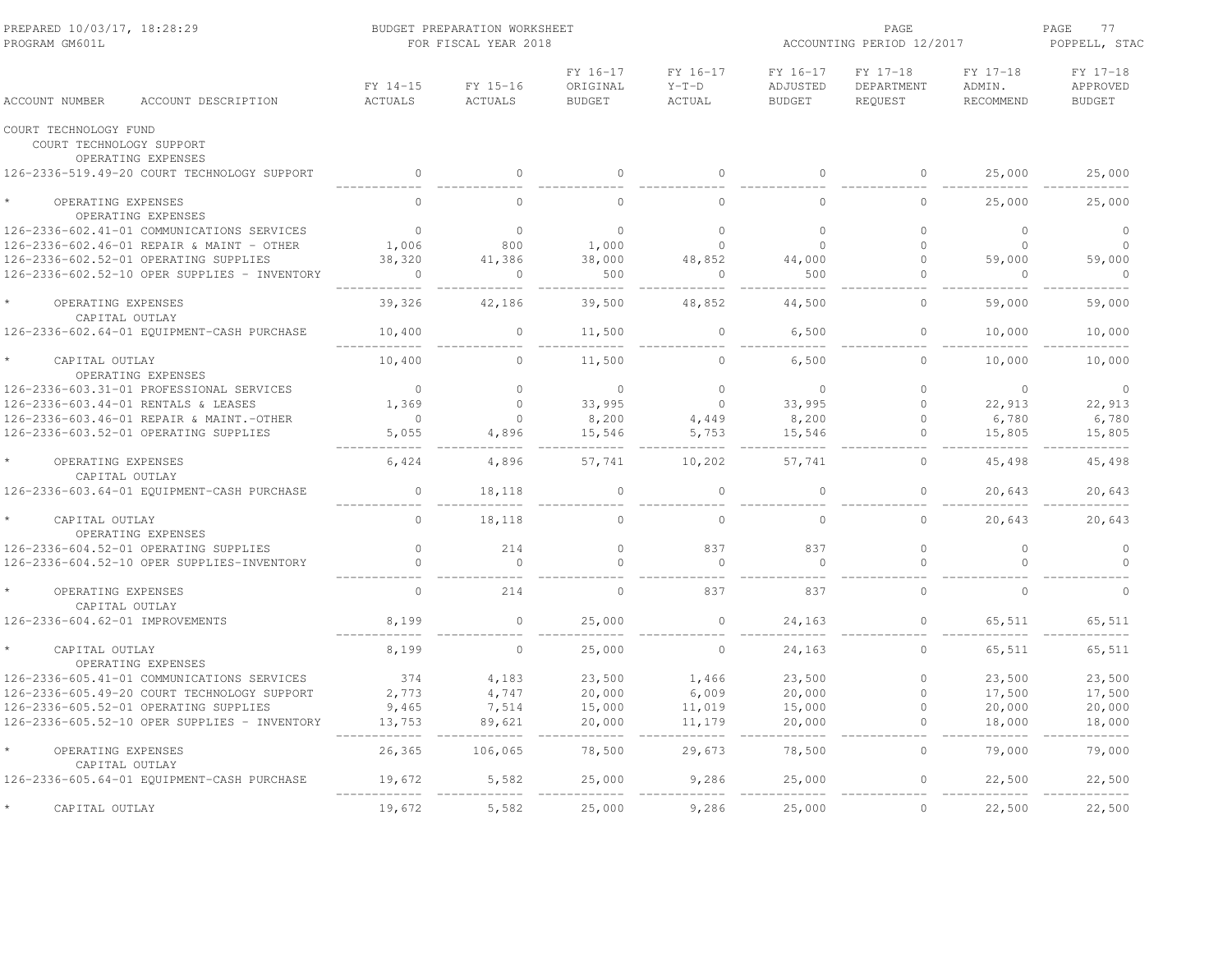| PREPARED 10/03/17, 18:28:29<br>PROGRAM GM601L |                                      |                                                             |                     | BUDGET PREPARATION WORKSHEET<br>FOR FISCAL YEAR 2018 |                                       | ACCOUNTING PERIOD 12/2017     | 78<br>PAGE<br>POPPELL, STAC           |                                   |                                 |                                       |
|-----------------------------------------------|--------------------------------------|-------------------------------------------------------------|---------------------|------------------------------------------------------|---------------------------------------|-------------------------------|---------------------------------------|-----------------------------------|---------------------------------|---------------------------------------|
|                                               | ACCOUNT NUMBER                       | ACCOUNT DESCRIPTION                                         | FY 14-15<br>ACTUALS | FY 15-16<br>ACTUALS                                  | FY 16-17<br>ORIGINAL<br><b>BUDGET</b> | FY 16-17<br>$Y-T-D$<br>ACTUAL | FY 16-17<br>ADJUSTED<br><b>BUDGET</b> | FY 17-18<br>DEPARTMENT<br>REOUEST | FY 17-18<br>ADMIN.<br>RECOMMEND | FY 17-18<br>APPROVED<br><b>BUDGET</b> |
|                                               |                                      | OPERATING EXPENSES<br>126-2336-622.52-01 OPERATING SUPPLIES | $\Omega$            | $\Omega$                                             | $\Omega$                              | $\circ$                       | $\Omega$                              | $\Omega$                          | $\cap$                          |                                       |
|                                               | OPERATING EXPENSES<br>CAPITAL OUTLAY |                                                             | $\Omega$            | $\Omega$                                             | $\Omega$                              | $\Omega$                      | $\cap$                                | $\Omega$                          | $\cap$                          | $\Omega$                              |
|                                               |                                      | 126-2336-642.64-01 EQUIPMENT CASH PURCHASE                  | $\Omega$            | 0                                                    | $\mathbf{0}$                          | $\circ$                       | $\Omega$                              | $\mathbf{0}$                      | $\Omega$                        |                                       |
|                                               | CAPITAL OUTLAY                       |                                                             | $\circ$             | $\Omega$                                             | $\mathbf{0}$                          | $\circ$                       | $\Omega$                              | $\mathbf{0}$                      | $\Omega$                        | $\Omega$                              |
| $**$<br>$***$                                 | COURT TECHNOLOGY FUND                | COURT TECHNOLOGY SUPPORT                                    | 110,386<br>110,386  | 177,061<br>177,061                                   | 237,241<br>237,241                    | 98,850<br>98,850              | 237,241<br>237,241                    | 0                                 | 327,152<br>327, 152             | 327,152<br>327, 152                   |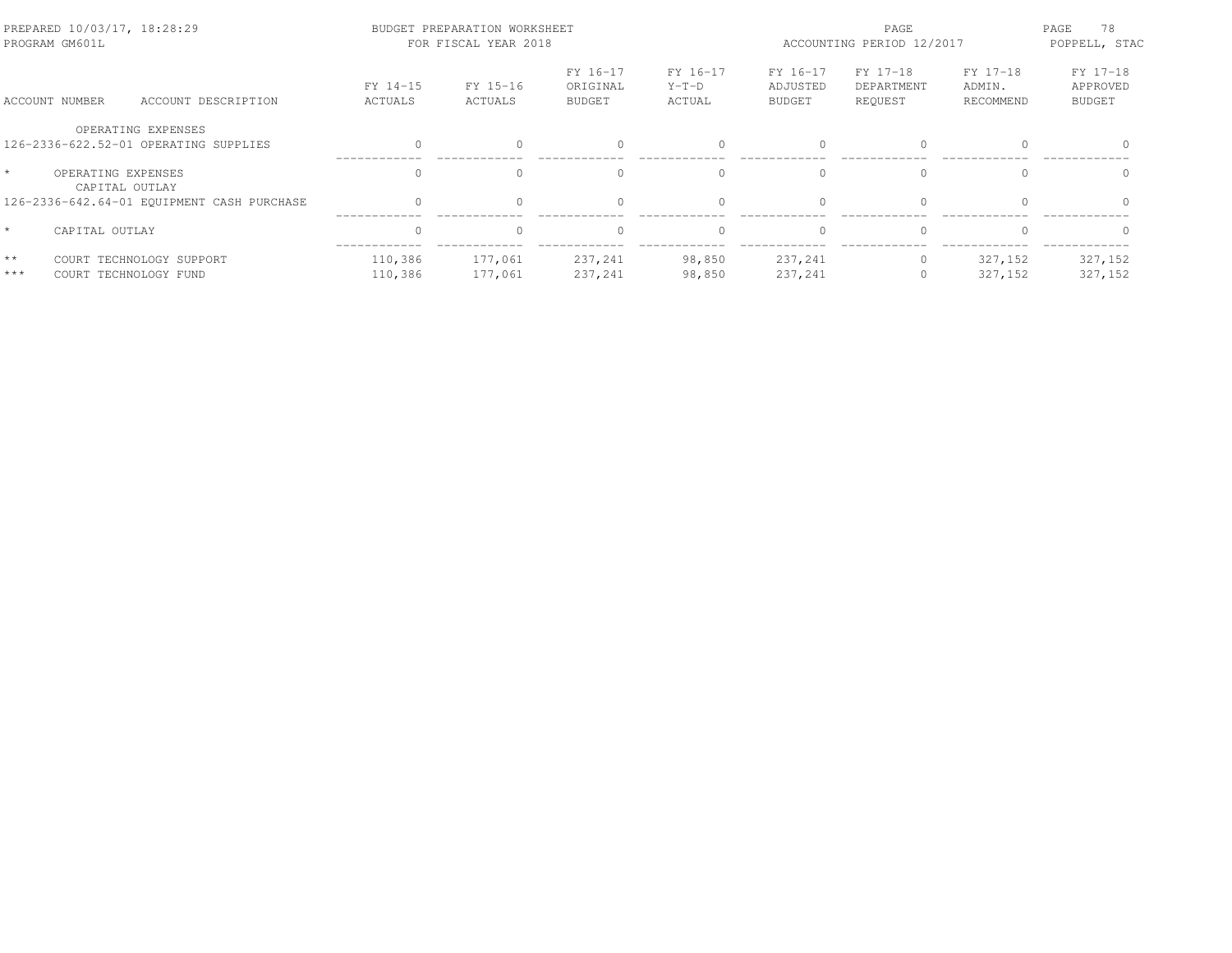| PREPARED 10/03/17, 18:28:29<br>PROGRAM GM601L |                                           |                                             |                     | BUDGET PREPARATION WORKSHEET<br>FOR FISCAL YEAR 2018 |                                       |                               | ACCOUNTING PERIOD 12/2017             | 79<br>PAGE<br>POPPELL, STAC       |                                 |                                       |
|-----------------------------------------------|-------------------------------------------|---------------------------------------------|---------------------|------------------------------------------------------|---------------------------------------|-------------------------------|---------------------------------------|-----------------------------------|---------------------------------|---------------------------------------|
|                                               | ACCOUNT NUMBER                            | ACCOUNT DESCRIPTION                         | FY 14-15<br>ACTUALS | FY 15-16<br>ACTUALS                                  | FY 16-17<br>ORIGINAL<br><b>BUDGET</b> | FY 16-17<br>$Y-T-D$<br>ACTUAL | FY 16-17<br>ADJUSTED<br><b>BUDGET</b> | FY 17-18<br>DEPARTMENT<br>REQUEST | FY 17-18<br>ADMIN.<br>RECOMMEND | FY 17-18<br>APPROVED<br><b>BUDGET</b> |
|                                               | CRIME PREVENTION<br>LAW ENFORCEMENT TRUST | OPERATING EXPENSES                          |                     |                                                      |                                       |                               |                                       |                                   |                                 |                                       |
|                                               |                                           | 127-3411-521.49-01 CURRENT CHARGES & OBLIG  | $\Omega$            | $\Omega$                                             |                                       | $\Omega$                      | $\bigcap$                             |                                   | <sup>0</sup>                    |                                       |
|                                               |                                           | 127-3411-521.52-01 OPERATING SUPPLIES       | 26,021              | 38,530                                               | 25,000                                | 12,481                        | 25,000                                |                                   | 35,000                          | 35,000                                |
|                                               | 127-3411-521.54-03 TRAINING               |                                             | $\Omega$            |                                                      | $\Omega$                              | $\Omega$                      | $\Omega$                              |                                   | $\Omega$                        | $\Omega$                              |
| $\star$                                       | OPERATING EXPENSES<br>CAPITAL OUTLAY      |                                             | 26,021              | 38,530                                               | 25,000                                | 12,481                        | 25,000                                | 0                                 | 35,000                          | 35,000                                |
|                                               |                                           | 127-3411-521.64-01 EQUIPMENT-CASH PURCHASE  | 862                 | $\Omega$                                             | $\Omega$                              | $\Omega$                      | $\cap$                                | $\Omega$                          |                                 |                                       |
|                                               | CAPITAL OUTLAY<br>NON-OPERATING           |                                             | 862                 | $\Omega$                                             | $\Omega$                              | $\Omega$                      | $\bigcap$                             | $\Omega$                          | $\cap$                          |                                       |
|                                               |                                           | 127-3411-598.99-01 RESERVE FOR CONT-REGULAR | $\Omega$            | $\Omega$                                             | 2,500                                 | $\circ$                       | 2,500                                 | $\Omega$                          | 2,500                           | 2,500                                 |
|                                               | NON-OPERATING                             |                                             | $\circ$             | $\circ$                                              | 2,500                                 | $\circ$                       | 2,500                                 | $\circ$                           | 2,500                           | 2,500                                 |
| $\star\star$<br>$***$                         | LAW ENFORCEMENT TRUST<br>CRIME PREVENTION |                                             | 26,883<br>26,883    | 38,530<br>38,530                                     | 27,500<br>27,500                      | 12,481<br>12,481              | 27,500<br>27,500                      | $\circ$<br>$\Omega$               | 37,500<br>37,500                | 37,500<br>37,500                      |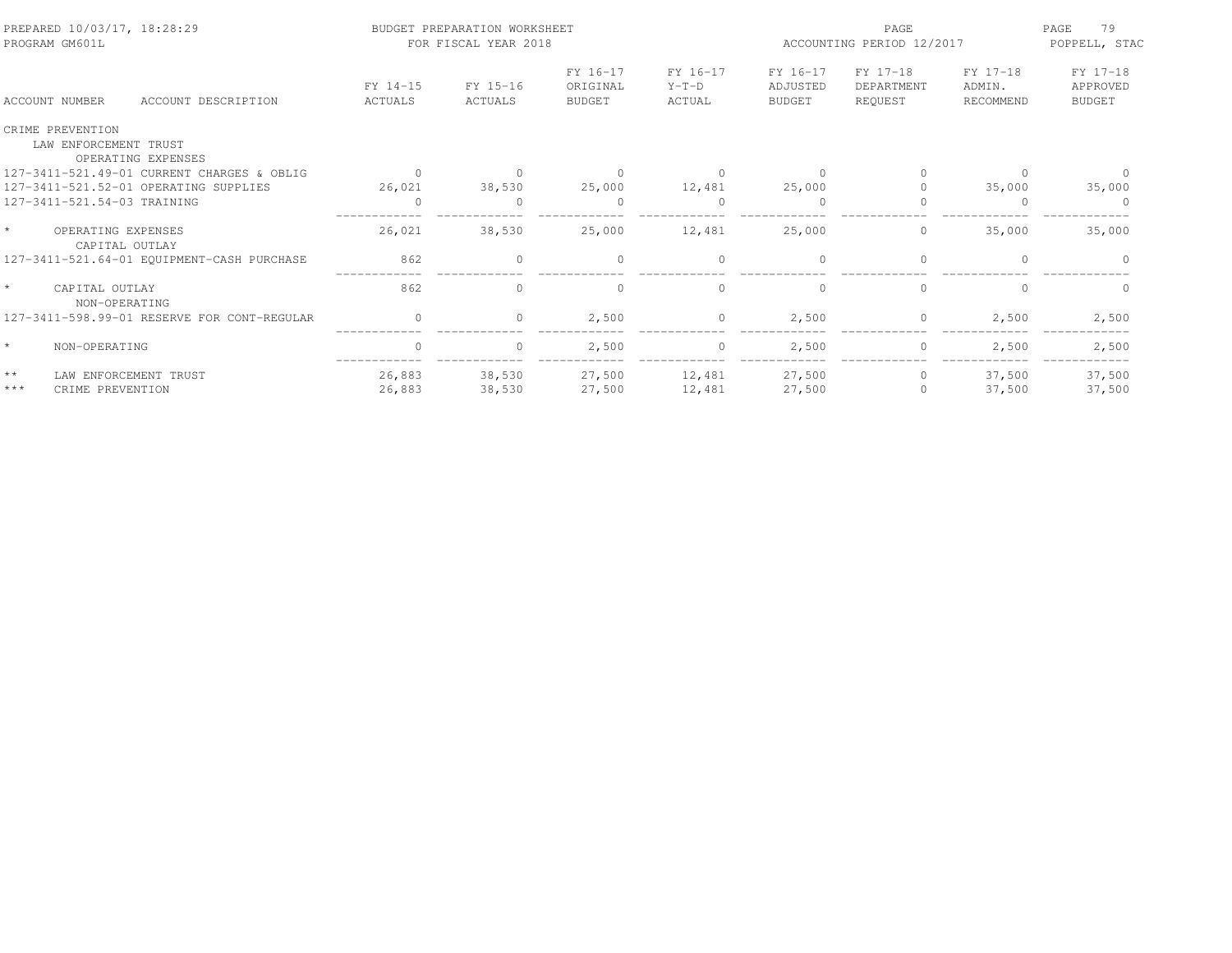| PREPARED 10/03/17, 18:28:29<br>PROGRAM GM601L |                                              |                              | BUDGET PREPARATION WORKSHEET<br>FOR FISCAL YEAR 2018 |                                       | ACCOUNTING PERIOD 12/2017     | PAGE<br>80<br>POPPELL, STAC           |                                   |                                        |                                       |
|-----------------------------------------------|----------------------------------------------|------------------------------|------------------------------------------------------|---------------------------------------|-------------------------------|---------------------------------------|-----------------------------------|----------------------------------------|---------------------------------------|
| <b>ACCOUNT NUMBER</b>                         | ACCOUNT DESCRIPTION                          | FY 14-15<br>ACTUALS          | FY 15-16<br>ACTUALS                                  | FY 16-17<br>ORIGINAL<br><b>BUDGET</b> | FY 16-17<br>$Y-T-D$<br>ACTUAL | FY 16-17<br>ADJUSTED<br><b>BUDGET</b> | FY 17-18<br>DEPARTMENT<br>REQUEST | FY 17-18<br>ADMIN.<br><b>RECOMMEND</b> | FY 17-18<br>APPROVED<br><b>BUDGET</b> |
| E 9-1-1 SYSTEM                                |                                              |                              |                                                      |                                       |                               |                                       |                                   |                                        |                                       |
| EMERG SVCS/E 911 SYSTEM                       |                                              |                              |                                                      |                                       |                               |                                       |                                   |                                        |                                       |
|                                               | PERSONAL SERVICES                            |                              |                                                      |                                       |                               |                                       |                                   |                                        |                                       |
|                                               | 130-3992-525.12-11 REGULAR SALARIES & WAGES  | 41,732                       | 58,763                                               | 72,004                                | 72,533                        | 72,004<br>577                         | 72,004<br>$\Omega$                | 72,004                                 | 72,004                                |
| 130-3992-525.15-11 EXPERIENCE PAY             | 130-3992-525.12-12 SALARIES/WAGES - OT       | $\mathbf{0}$<br>$\mathbf{0}$ | $\circ$<br>$\Omega$                                  | $\circ$<br>700                        | 1,821<br>$\circ$              | 700                                   | 700                               | $\circ$<br>700                         | $\circ$<br>700                        |
|                                               | 130-3992-525.21-13 FICA TAXES MATCHING       | 2,918                        | 4,336                                                | 5,508                                 | 5,534                         | 4,931                                 | 5,508                             | 5,508                                  | 5,508                                 |
|                                               | 130-3992-525.22-13 RETIREMENT CONTRIBUTIONS  | 3,063                        | 4,320                                                | 5,460                                 | 5,650                         | 5,460                                 | 5,460                             | 5,782                                  | 5,782                                 |
|                                               | 130-3992-525.23-13 LIFE & HEALTH INSURANCE   | 8,241                        | 12,638                                               | 14,000                                | 13,370                        | 14,000                                | 14,000                            | 17,068                                 | 17,068                                |
|                                               |                                              |                              |                                                      |                                       |                               |                                       |                                   |                                        |                                       |
| PERSONAL SERVICES                             | OPERATING EXPENSES                           | 55,954                       | 80,057                                               | 97,672                                | 98,908                        | 97,672                                | 97,672                            | 101,062                                | 101,062                               |
|                                               | 130-3992-525.32-01 AUDIT-STATE REQUIRE-CPA   | 2,500                        | 2,500                                                | 2,500                                 | 2,500                         | 2,500                                 | 2,500                             | 2,500                                  | 2,500                                 |
|                                               | 130-3992-525.34-01 OTHER CONTRACTUAL SERVICE | 35,226                       | 31,994                                               | 117,000                               | 83,181                        | 170,000                               | 93,000                            | 93,000                                 | 93,000                                |
|                                               | 130-3992-525.40-01 TRAVEL & PER DIEM         | 4,548                        | 5,801                                                | 6,000                                 | 2,547                         | 6,000                                 | 6,000                             | 6,000                                  | 6,000                                 |
|                                               | 130-3992-525.41-01 COMMUNICATION SERVICES    | 7,380                        | 6,528                                                | 8,500                                 | 7,520                         | 8,500                                 | 8,500                             | 8,500                                  | 8,500                                 |
| 130-3992-525.42-01 POSTAGE                    |                                              | 109                          | 243                                                  | 1,750                                 | 216                           | 1,750                                 | 1,500                             | 1,500                                  | 1,500                                 |
|                                               | 130-3992-525.44-01 RENTALS AND LEASES        | $\Omega$                     | 38                                                   | $\circ$                               | $\circ$                       | $\Omega$                              | $\Omega$                          | $\Omega$                               | $\Omega$                              |
|                                               | 130-3992-525.46-01 REPAIR & MAINT - OTHER    | 179,958                      | 132,869                                              | 72,250                                | 54,209                        | 124,936                               | 85,363                            | 85,363                                 | 85,363                                |
|                                               | 130-3992-525.46-04 R & M - FLEET MAINTENANCE | 173                          | 589                                                  | 1,500                                 | $\circ$                       | 1,500                                 | 1,500                             | 1,500                                  | 1,500                                 |
|                                               | 130-3992-525.47-01 PRINTING & BINDING        | $\mathbf{0}$                 | 46                                                   | 1,500                                 | 52                            | 1,500                                 | 15,000                            | 1,200                                  | 1,200                                 |
|                                               | 130-3992-525.47-02 REPRODUCTION SERVICES     | $\mathbf{0}$                 | $\circ$                                              | $\circ$                               | $\circ$                       | $\circ$                               | $\overline{0}$                    | $\circ$                                | $\circ$                               |
|                                               | 130-3992-525.49-01 CURRENT CHARGES & OBLIG   | $\Omega$                     | $\Omega$                                             | $\circ$                               | $\mathbf{0}$                  | $\circ$                               | $\circ$                           | 350,000                                | 350,000                               |
|                                               | 130-3992-525.49-59 CURRENT CHGS-WIRELESS 911 | $\Omega$                     | $\Omega$                                             | $\Omega$                              | $\Omega$                      | $\Omega$                              | $\Omega$                          | $\Omega$                               | $\Omega$                              |
| 130-3992-525.51-01 OFFICE SUPPLIES            |                                              | 448                          | 122                                                  | 2,000                                 | 1,369                         | 2,000                                 | 2,000                             | 2,000                                  | 2,000                                 |
|                                               | 130-3992-525.52-01 OPERATING SUPPLIES        | 1,458                        | 1,887                                                | 6,000                                 | 2,776                         | 6,000                                 | 6,000                             | 6,000                                  | 6,000                                 |
|                                               | 130-3992-525.52-02 GAS, OIL & LUBRICANTS     | 454                          | 227                                                  | 2,500                                 | 205                           | 2,500                                 | 2,500                             | 2,500                                  | 2,500                                 |
|                                               | 130-3992-525.52-10 OPER SUPPLIES - INVENTORY | 1,934                        | $\circ$                                              | $\circ$                               | $\circ$                       | $\circ$                               | $\circ$                           | $\circ$                                | $\circ$                               |
|                                               | 130-3992-525.54-01 BOOKS/PUBLICATIONS/SUBSCR | $\circ$                      | 100                                                  | 250                                   | 50                            | 250                                   | 250                               | 250                                    | 250                                   |
|                                               | 130-3992-525.54-02 DUES & MEMBERSHIPS        | 183                          | 710                                                  | 1,230                                 | $\mathbf{0}$                  | 1,230                                 | 1,000                             | 1,000                                  | 1,000                                 |
| 130-3992-525.54-03 TRAINING                   |                                              | 1,145                        | 1,945                                                | 8,000                                 | 1,584                         | 8,000                                 | 8,000                             | 8,000                                  | 8,000                                 |
| OPERATING EXPENSES<br>CAPITAL OUTLAY          |                                              | 235,516                      | 185,599                                              | 230,980                               | 156,209                       | 336,666                               | 233, 113                          | 569,313                                | 569,313                               |
|                                               | 130-3992-525.64-01 EQUIPMENT-CASH PURCHASE   | $\Omega$                     | $\Omega$                                             | $\circ$                               | 123,028                       | 123,029                               | 118,819                           | 118,819                                | 118,819                               |
|                                               | 130-3992-525.64-04 COMPUTER/TECH. HARDWARE   | $\mathbb O$                  | $\circ$                                              | $\mathbf 0$                           | $\circ$                       | $\mathbf{0}$                          | $\mathbf{0}$                      | $\circ$                                | $\circ$                               |
|                                               | 130-3992-525.64-07 EOPT-CASH-WIRELESS 911    | $\mathbf{0}$                 | $\circ$                                              | $\mathbf 0$                           | $\mathbb O$                   | $\mathbf{0}$                          | 295,916                           | $\circ$                                | $\overline{0}$                        |
| CAPITAL OUTLAY<br>NON-OPERATING               |                                              | $\mathbf{0}$                 | $\circ$                                              | $\circ$                               | 123,028                       | 123,029                               | 414,735                           | 118,819                                | 118,819                               |
|                                               | 130-3992-581.91-45 TRANSFER TO GENERAL FUND  | $\Omega$                     | $\Omega$                                             | $\Omega$                              | 49,767                        | $\Omega$                              | $\Omega$                          | 50,000                                 | 50,000                                |
| NON-OPERATING                                 |                                              | $\Omega$                     | $\Omega$                                             | $\mathbf{0}$                          | 49,767                        | $\Omega$                              | $\circ$                           | 50,000                                 | 50,000                                |
| NON-OPERATING                                 |                                              |                              |                                                      |                                       |                               |                                       |                                   |                                        |                                       |
|                                               | 130-3992-598.99-01 RESERVE FOR CONT-REGULAR  | $\mathbb O$                  | $\circ$                                              | 25,000                                | $\circ$                       | 25,000                                | $\circ$                           | $\circ$                                | $\circ$                               |
|                                               | 130-3992-598.99-12 RESTR RESERVE-CAP OUTLAY  | $\Omega$                     | $\Omega$                                             |                                       | $\circ$                       |                                       | $\mathbf{0}$                      | $\Omega$                               | $\Omega$                              |
| NON-OPERATING                                 |                                              | $\mathbf{0}$                 | $\circ$                                              | 25,000                                | $\circ$                       | 25,000                                | $\mathbf{0}$                      | $\Omega$                               | $\circ$                               |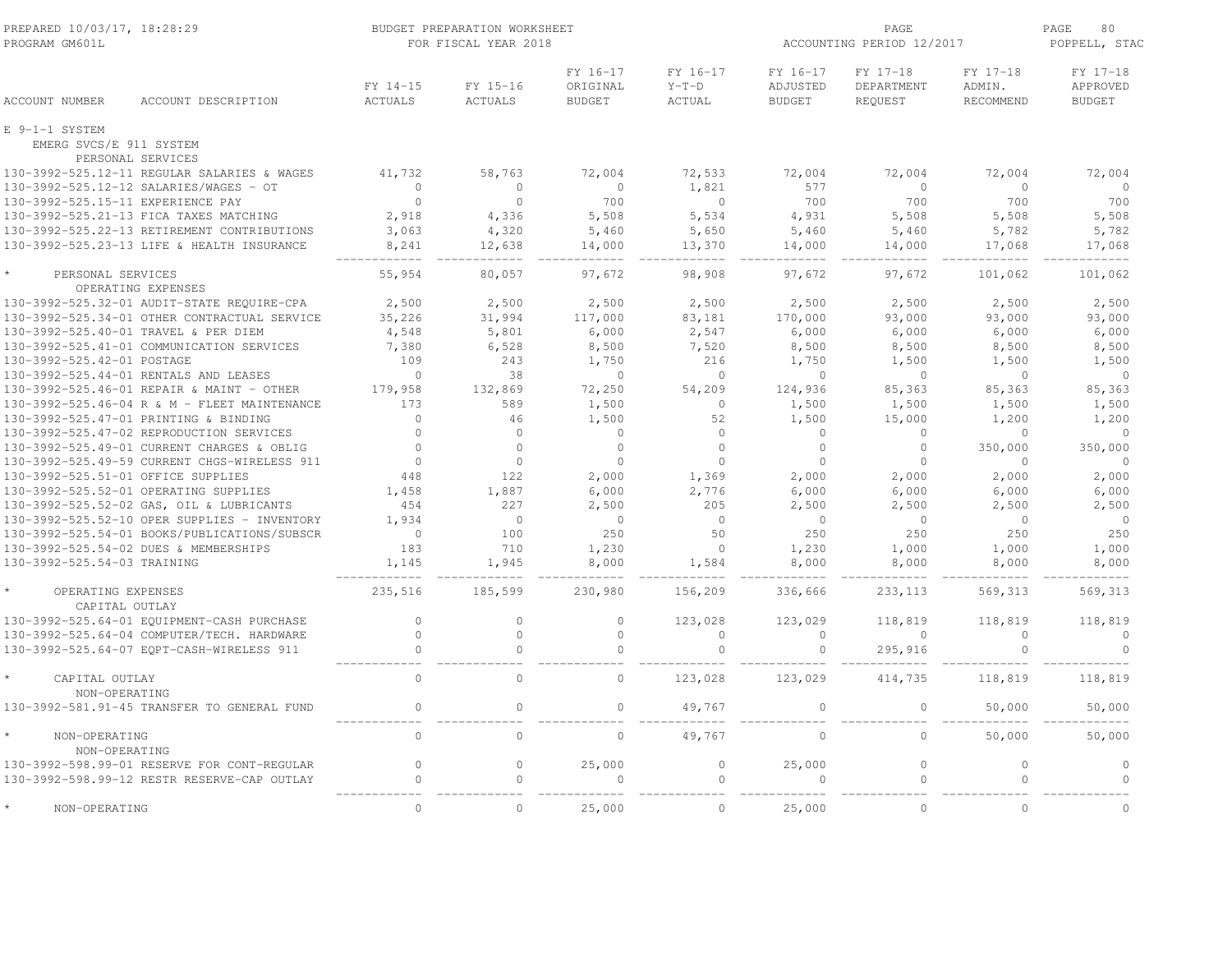|                       | PREPARED 10/03/17, 18:28:29<br>PROGRAM GM601L |                         |                     | BUDGET PREPARATION WORKSHEET<br>FOR FISCAL YEAR 2018 |                                       |                               |                                |                                   | PAGE<br>ACCOUNTING PERIOD 12/2017 |                                       |  |
|-----------------------|-----------------------------------------------|-------------------------|---------------------|------------------------------------------------------|---------------------------------------|-------------------------------|--------------------------------|-----------------------------------|-----------------------------------|---------------------------------------|--|
|                       | ACCOUNT NUMBER                                | ACCOUNT DESCRIPTION     | FY 14-15<br>ACTUALS | FY 15-16<br>ACTUALS                                  | FY 16-17<br>ORIGINAL<br><b>BUDGET</b> | FY 16-17<br>$Y-T-D$<br>ACTUAL | FY 16-17<br>ADJUSTED<br>BUDGET | FY 17-18<br>DEPARTMENT<br>REOUEST | FY 17-18<br>ADMIN.<br>RECOMMEND   | FY 17-18<br>APPROVED<br><b>BUDGET</b> |  |
| $\star\star$<br>$***$ | E 9-1-1 SYSTEM                                | EMERG SVCS/E 911 SYSTEM | 291,470<br>291,470  | 265,656<br>265,656                                   | 353,652<br>353,652                    | 427,912<br>427,912            | 582,367<br>582,367             | 745,520<br>745,520                | 839,194<br>839,194                | 839,194<br>839,194                    |  |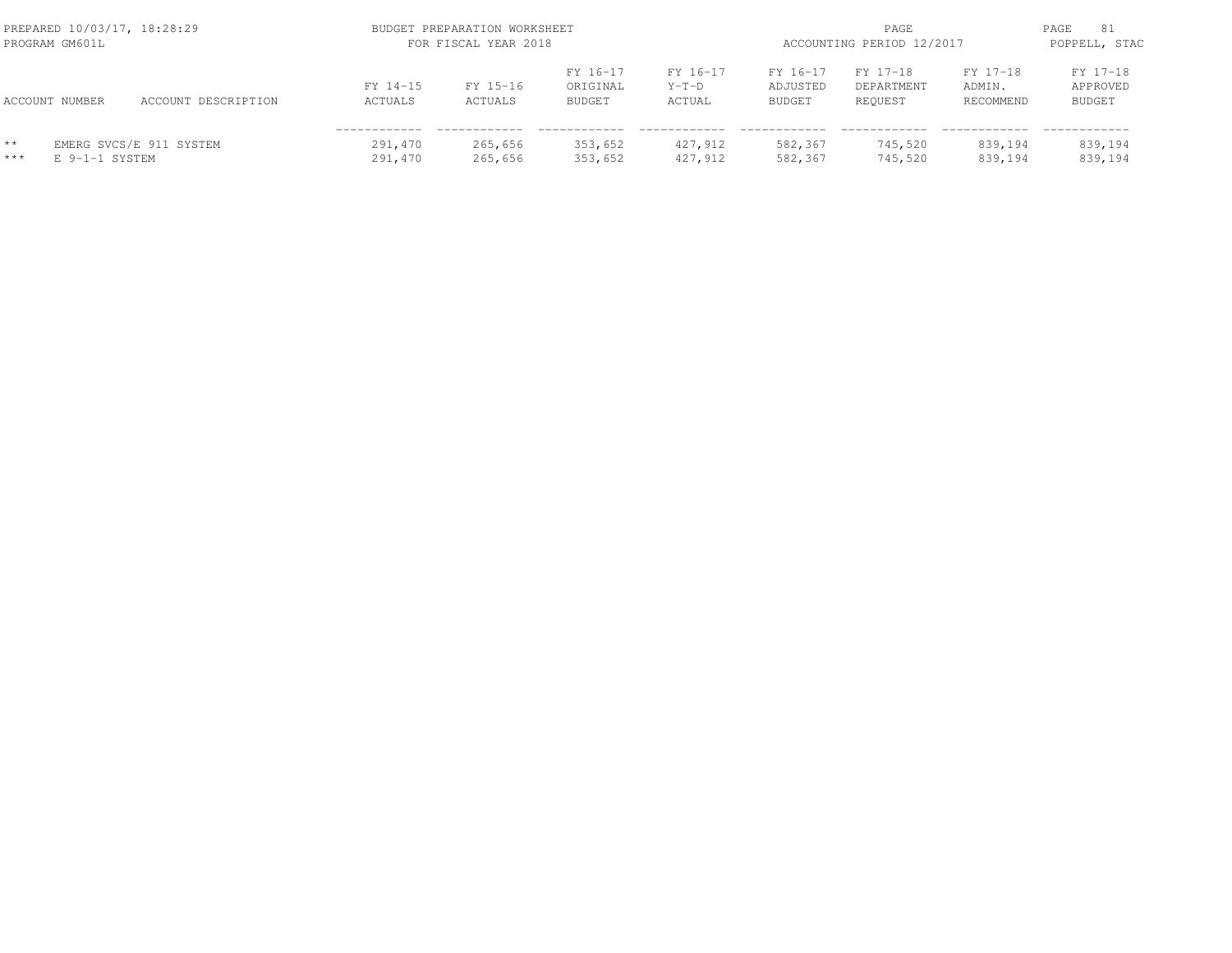| PREPARED 10/03/17, 18:28:29<br>PROGRAM GM601L |                     | BUDGET PREPARATION WORKSHEET<br>FOR FISCAL YEAR 2018 |                                       |                               | ACCOUNTING PERIOD 12/2017             | 82<br>PAGE<br>POPPELL, STAC       |                                 |                                       |
|-----------------------------------------------|---------------------|------------------------------------------------------|---------------------------------------|-------------------------------|---------------------------------------|-----------------------------------|---------------------------------|---------------------------------------|
| ACCOUNT DESCRIPTION<br><b>ACCOUNT NUMBER</b>  | FY 14-15<br>ACTUALS | FY 15-16<br>ACTUALS                                  | FY 16-17<br>ORIGINAL<br><b>BUDGET</b> | FY 16-17<br>$Y-T-D$<br>ACTUAL | FY 16-17<br>ADJUSTED<br><b>BUDGET</b> | FY 17-18<br>DEPARTMENT<br>REQUEST | FY 17-18<br>ADMIN.<br>RECOMMEND | FY 17-18<br>APPROVED<br><b>BUDGET</b> |
| TOURIST DEVELOPMENT FUND                      |                     |                                                      |                                       |                               |                                       |                                   |                                 |                                       |
| TOURIST DEVELOPMENT<br>OPERATING EXPENSES     |                     |                                                      |                                       |                               |                                       |                                   |                                 |                                       |
| 131-2107-552.32-01 AUDIT-STATE REQUIRED-CPA   | 500                 | 500                                                  | 500                                   | 500                           | 500                                   | $\Omega$                          | 500                             | 500                                   |
| 131-2107-552.48-03 TOURISM-EVENTS/ACTIVITIES  | 17,160              | 16,549                                               | 37,500                                | 27,118                        | 37,500                                |                                   | 45,000                          | 45,000                                |
| 131-2107-552.48-04 TOURISM-PROMO/ADVERTISE    | 174,887             | 207,303                                              | 162,500                               | 98,028                        | 162,500                               |                                   | 195,000                         | 195,000                               |
| 131-2107-552.48-05 TOURISM-CULTURAL EVENTS    | 17,202              | 17,780                                               | 25,000                                | 13,662                        | 25,000                                |                                   | 30,000                          | 30,000                                |
| 131-2107-552.49-45 TOURIST DEVELOPMENT-ADMIN  | 20,000              | 20,000                                               | 25,000                                | 22,913                        | 25,000                                | $\Omega$                          | 30,000                          | 30,000                                |
| OPERATING EXPENSES<br>NON-OPERATING           | 229,749             | 262,132                                              | 250,500                               | 162,221                       | 250,500                               | 0                                 | 300,500                         | 300,500                               |
| 131-2107-598.99-01 RESERVE FOR CONT-REGULAR   | $\Omega$            | $\Omega$                                             | 25,000                                | $\cap$                        | 25,000                                | $\circ$                           | 30,000                          | 30,000                                |
| 131-2107-598.99-32 LARGE PROJECT              | $\Omega$            | $\Omega$                                             | 25,000                                | <sup>0</sup>                  | 25,000                                | $\circ$                           | 30,000                          | 30,000                                |
| NON-OPERATING                                 | $\mathbf{0}$        | $\circ$                                              | 50,000                                | $\mathbf{0}$                  | 50,000                                | $\mathbf 0$                       | 60,000                          | 60,000                                |
| $\star\star$<br>TOURIST DEVELOPMENT           | 229,749             | 262,132                                              | 300,500                               | 162,221                       | 300,500                               | $\overline{0}$                    | 360,500                         | 360,500                               |
| $***$<br>TOURIST DEVELOPMENT FUND             | 229,749             | 262,132                                              | 300,500                               | 162,221                       | 300,500                               | $\Omega$                          | 360,500                         | 360,500                               |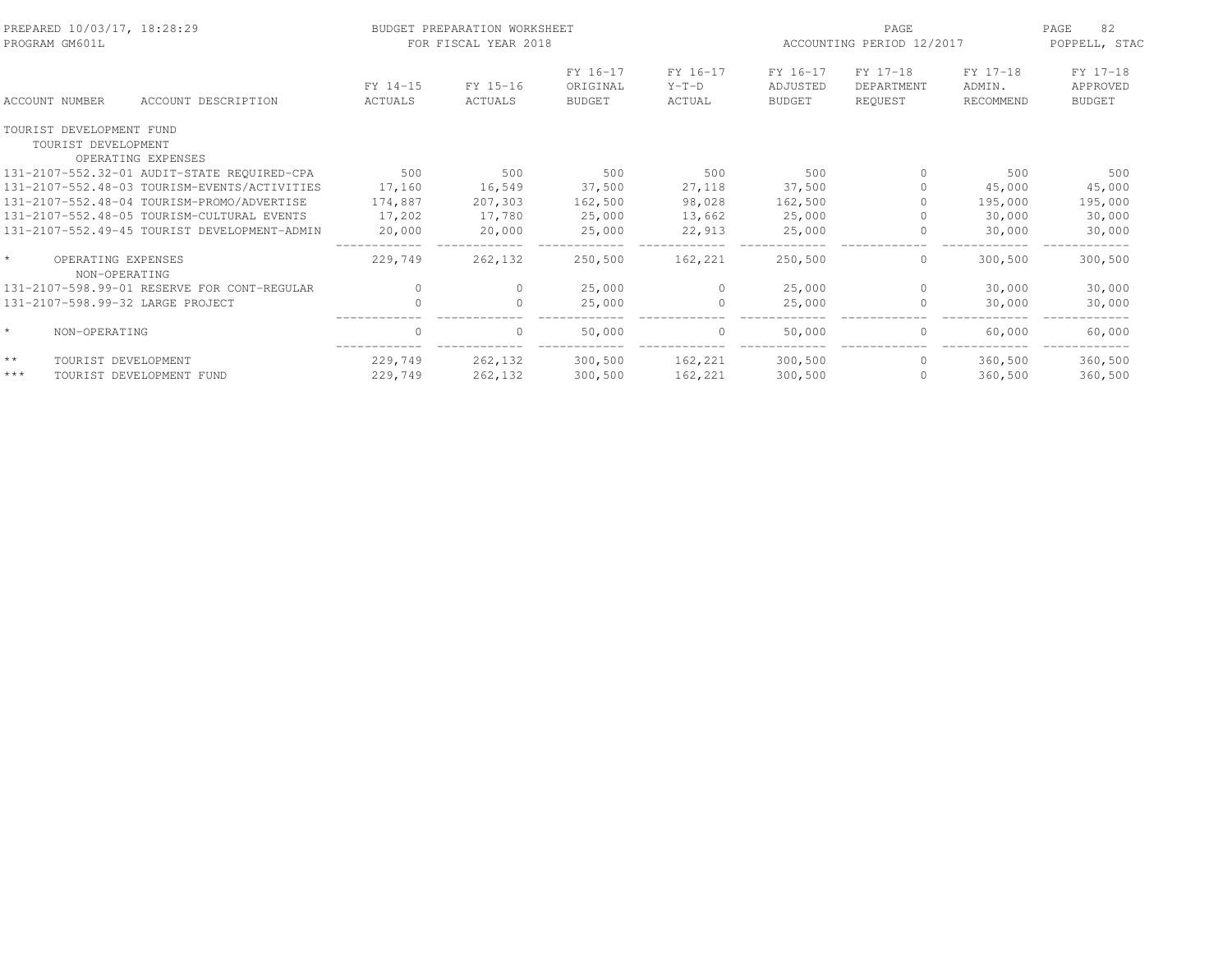| PREPARED 10/03/17, 18:28:29<br>PROGRAM GM601L                                |                            | BUDGET PREPARATION WORKSHEET<br>FOR FISCAL YEAR 2018 |                                       | PAGE<br>ACCOUNTING PERIOD 12/2017    |                                       |                                   | PAGE<br>83<br>POPPELL, STAC            |                                       |
|------------------------------------------------------------------------------|----------------------------|------------------------------------------------------|---------------------------------------|--------------------------------------|---------------------------------------|-----------------------------------|----------------------------------------|---------------------------------------|
| ACCOUNT DESCRIPTION<br><b>ACCOUNT NUMBER</b>                                 | FY 14-15<br><b>ACTUALS</b> | FY 15-16<br><b>ACTUALS</b>                           | FY 16-17<br>ORIGINAL<br><b>BUDGET</b> | FY 16-17<br>$Y-T-D$<br><b>ACTUAL</b> | FY 16-17<br>ADJUSTED<br><b>BUDGET</b> | FY 17-18<br>DEPARTMENT<br>REQUEST | FY 17-18<br>ADMIN.<br><b>RECOMMEND</b> | FY 17-18<br>APPROVED<br><b>BUDGET</b> |
| COMMUNICATION IMPROVEMENT<br>COMMUNICATION IMPROVEMENT<br>OPERATING EXPENSES |                            |                                                      |                                       |                                      |                                       |                                   |                                        |                                       |
| 132-3993-525.46-04 R & M - FLEET MAINTENANCE                                 | 740                        | $\circ$                                              | 1,359                                 | 234                                  | 1,359                                 | 1,359                             | 1,359                                  | 1,359                                 |
| OPERATING EXPENSES<br>OPERATING EXPENSES                                     | 740                        | $\Omega$                                             | 1,359                                 | 234                                  | 1,359                                 | 1,359                             | 1,359                                  | 1,359                                 |
| 132-3993-529.32-01 AUDIT-STATE REQUIRED-CPA                                  | $\overline{0}$             | $\Omega$                                             | $\overline{0}$                        | $\Omega$                             | $\overline{0}$                        | $\Omega$                          | $\Omega$                               | $\Omega$                              |
| 132-3993-529.34-01 OTHER CONTRACTUAL SERVICE                                 | 1,600                      | 1,128                                                | 7,500                                 | 5,997                                | 7,500                                 | 7,500                             | 7,500                                  | 7,500                                 |
| 132-3993-529.41-01 COMMUNICATIONS SERVICES                                   | 20,912                     | 20,618                                               | 20,000                                | 20,575                               | 20,000                                | 20,800                            | 20,800                                 | 20,800                                |
| 132-3993-529.46-01 REPAIR & MAINT - OTHER                                    | 31,965                     | 14,686                                               | 3,500                                 | 7,721                                | 9,200                                 | 23,000                            | 21,015                                 | 21,015                                |
| 132-3993-529.46-13 R & M - COMM EQUIPMENT                                    | 8,280                      | 12,058                                               | 5,000                                 | 9,176                                | 9,176                                 | 9,176                             | 9,176                                  | 9,176                                 |
| 132-3993-529.49-50 LEGAL ADVERTISEMENTS                                      | $\overline{0}$             | $\overline{0}$                                       | $\overline{0}$                        | $\circ$                              | $\bigcirc$                            | $\circ$                           | $\Omega$                               | $\overline{0}$                        |
| 132-3993-529.52-01 OPERATING SUPPLIES                                        | 64                         | 435                                                  | 2,400                                 | $\circ$                              | 2,200                                 | 2,900                             | 2,400                                  | 2,400                                 |
| 132-3993-529.52-02 GAS, OIL & LUBRICANTS                                     | 1,331                      | 352                                                  | 500                                   | 473                                  | 700                                   | 500                               | 500                                    | 500                                   |
| 132-3993-529.52-10 OPER SUPPLIES - INVENTORY                                 | $\cap$                     | $\Omega$                                             | 500                                   | $\Omega$                             | 500                                   | $\Omega$                          | 500                                    | 500                                   |
| $\star$<br>OPERATING EXPENSES<br>CAPITAL OUTLAY                              | 64,152                     | 49,277                                               | 39,400                                | 43,942                               | 49,276                                | 63,876                            | 61,891                                 | 61,891                                |
| 132-3993-529.62-01 BLDGS-CONSTR & /OR IMPROV                                 | $\Omega$                   | $\Omega$                                             | $\Omega$                              | $\Omega$                             | $\Omega$                              | 300,000                           | $\Omega$                               | $\Omega$                              |
| 132-3993-529.63-01 IMPROVE OTHER THAN BLDGS                                  | $\Omega$                   | $\Omega$                                             | 25,000                                | $\Omega$                             | 15,124                                | 15,124                            | $\Omega$                               | $\Omega$                              |
| 132-3993-529.64-01 EQUIPMENT CASH PURCHASE                                   | 3,999                      | $\Omega$                                             | $\Omega$                              | $\bigcap$                            | $\bigcap$                             | $\Omega$                          | $\cap$                                 | $\cap$                                |
| CAPITAL OUTLAY<br>DEBT SERVICE                                               | 3,999                      | $\circ$                                              | 25,000                                | $\circ$                              | 15,124                                | 315, 124                          | $\mathbf{0}$                           | $\Omega$                              |
| 132-3993-529.71-02 PRINCIPAL - LOANS                                         | 97,422                     | 101,378                                              | 105,495                               | 105,495                              | 105,495                               | $\circ$                           | 109,778                                | 109,778                               |
| 132-3993-529.72-02 INTEREST - LOANS                                          | 22,902                     | 19,097                                               | 14,946                                | 14,961                               | 14,946                                | $\circ$                           | 10,723                                 | 10,723                                |
| $\star$<br>DEBT SERVICE<br>NON-OPERATING                                     | 120,324                    | 120,475                                              | 120,441                               | 120,456                              | 120,441                               | $\circ$                           | 120,501                                | 120,501                               |
| 132-3993-598.99-01 RESERVE FOR CONT-REGULAR                                  | $\circ$                    | $\circ$                                              | $\circ$                               | $\circ$                              | $\mathbf{0}$                          | $\circ$                           | $\mathbf{0}$                           | $\circ$                               |
| 132-3993-598.99-12 RESTR RESERVE-CAP OUTLAY                                  | $\circ$                    | $\Omega$                                             | $\Omega$                              | $\Omega$                             |                                       | $\cap$                            |                                        |                                       |
| $\star$<br>NON-OPERATING                                                     | $\Omega$                   | $\Omega$                                             | $\Omega$                              | $\Omega$                             |                                       | $\Omega$                          | $\cap$                                 |                                       |
| $\star$ $\star$<br>COMMUNICATION IMPROVEMENT                                 | 189,215                    | 169,752                                              | 186,200                               | 164,632                              | 186,200                               | 380,359                           | 183,751                                | 183,751                               |
| $\star\star\star$<br>COMMUNICATION IMPROVEMENT                               | 189,215                    | 169,752                                              | 186,200                               | 164,632                              | 186,200                               | 380,359                           | 183,751                                | 183,751                               |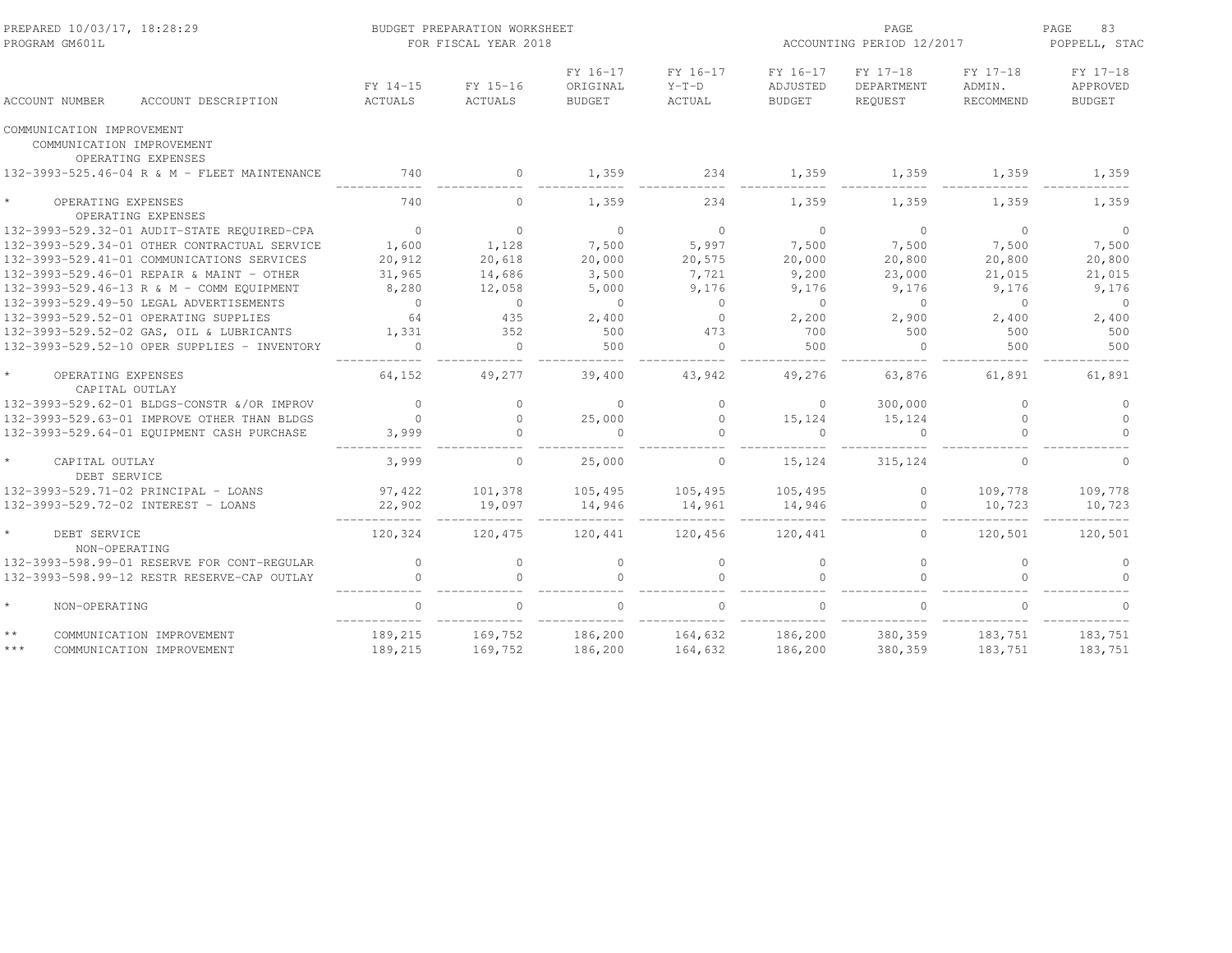| PREPARED 10/03/17, 18:28:29<br>PROGRAM GM601L                           |                           | BUDGET PREPARATION WORKSHEET<br>FOR FISCAL YEAR 2018 |                                | ACCOUNTING PERIOD 12/2017     | PAGE<br>84<br>POPPELL, STAC           |                                   |                                 |                                       |
|-------------------------------------------------------------------------|---------------------------|------------------------------------------------------|--------------------------------|-------------------------------|---------------------------------------|-----------------------------------|---------------------------------|---------------------------------------|
| ACCOUNT NUMBER<br>ACCOUNT DESCRIPTION                                   | FY 14-15<br>ACTUALS       | FY 15-16<br>ACTUALS                                  | FY 16-17<br>ORIGINAL<br>BUDGET | FY 16-17<br>$Y-T-D$<br>ACTUAL | FY 16-17<br>ADJUSTED<br><b>BUDGET</b> | FY 17-18<br>DEPARTMENT<br>REQUEST | FY 17-18<br>ADMIN.<br>RECOMMEND | FY 17-18<br>APPROVED<br><b>BUDGET</b> |
| ECONOMIC DEVELOPMENT FUND                                               |                           |                                                      |                                |                               |                                       |                                   |                                 |                                       |
| ECONOMIC DEVELOPMENT                                                    |                           |                                                      |                                |                               |                                       |                                   |                                 |                                       |
| OPERATING EXPENSES                                                      |                           |                                                      |                                |                               |                                       |                                   |                                 |                                       |
| 133-2108-541.34-01 OTHER CONTRACTUAL SERVICE                            | $\sim$ 0                  | $\Omega$                                             | $\circ$                        | $\circ$                       | $\Omega$                              | $\circ$                           | $\circ$                         | $\Omega$                              |
| 133-2108-541.49-50 LEGAL ADVERTISEMENTS                                 | $\circ$                   | $\circ$                                              | $\Omega$                       | $\circ$                       | $\Omega$                              | $\Omega$                          | $\circ$                         | $\Omega$                              |
| OPERATING EXPENSES                                                      | $\bigcap$                 | $\Omega$                                             | $\cap$                         | $\Omega$                      | $\Omega$                              | $\cap$                            | $\Omega$                        | $\cap$                                |
| CAPITAL OUTLAY                                                          |                           |                                                      |                                |                               |                                       |                                   |                                 |                                       |
| 133-2108-541.61-01 LAND                                                 | $\Omega$                  | $\Omega$                                             | $\Omega$                       | $\Omega$                      | $\Omega$                              | $\Omega$                          | $\Omega$                        | $\Omega$                              |
| 133-2108-541.63-78 ED0202-MAIN RD-BUSINES PK                            |                           | $\Omega$                                             | $\cap$                         | $\Omega$                      |                                       | $\Omega$                          | $\cap$                          | $\cap$                                |
| $\star$<br>CAPITAL OUTLAY                                               | $\bigcap$                 | $\Omega$                                             | $\Omega$                       | $\Omega$                      | $\bigcap$                             | $\cap$                            | $\Omega$                        | $\Omega$                              |
| OPERATING EXPENSES                                                      |                           |                                                      |                                |                               |                                       |                                   |                                 |                                       |
| 133-2108-552.31-01 PROFESSIONAL SERVICES                                | 17,594                    | 46,465                                               | 23,820                         | 39,871                        | 53,820                                | $\circ$                           | 20,000                          | 20,000                                |
| 133-2108-552.34-01 OTHER CONTRACTUAL SVCS<br>133-2108-552.42-01 POSTAGE | 150,000<br>$\overline{0}$ | 150,000<br>$\overline{0}$                            | 150,000<br>$\overline{0}$      | 137,500<br>$\sim$ 0           | 150,000<br>$\sim$ 0                   | $\Omega$<br>$\Omega$              | 150,000<br>$\overline{0}$       | 150,000<br>$\overline{0}$             |
| 133-2108-552.47-01 PRINTING & BINDING                                   | $\overline{0}$            | $\overline{0}$                                       | $\overline{0}$                 | $\bigcirc$                    | $\overline{0}$                        | $\cap$                            | $\bigcirc$                      | $\circ$                               |
| 133-2108-552.48-06 PROMOTION/ADVERTISING                                | 10,000                    | 10,000                                               | 10,000                         | 10,000                        | 10,000                                | $\Omega$                          | 10,000                          | 10,000                                |
| 133-2108-552.49-01 OTHER CURRENT CHARGES                                | $\overline{0}$            | $\overline{0}$                                       | $\sim$ 0                       | $\overline{0}$                | $\overline{0}$                        | $\Omega$                          | $\overline{0}$                  | $\overline{0}$                        |
|                                                                         |                           |                                                      |                                |                               |                                       |                                   | -----                           |                                       |
| OPERATING EXPENSES<br>CAPITAL OUTLAY                                    | 177,594                   | 206,465                                              | 183,820                        | 187,371                       | 213,820                               | $\Omega$                          | 180,000                         | 180,000                               |
| 133-2108-552.61-01 LAND                                                 | $\Omega$                  | $\Omega$                                             | $\Omega$                       | $\Omega$                      | $\Omega$                              | $\Omega$                          | $\Omega$                        | $\circ$                               |
| 133-2108-552.63-01 IMPROVE OTHER THAN BLDGS                             | $\circ$                   | $\circ$                                              | $\circ$                        | $\Omega$                      | $\Omega$                              | $\circ$                           | $\Omega$                        | $\Omega$                              |
| $\star$<br>CAPITAL OUTLAY<br>DEBT SERVICE                               | $\Omega$                  | $\Omega$                                             | $\Omega$                       | $\Omega$                      | $\Omega$                              | $\Omega$                          | $\Omega$                        | $\Omega$                              |
| 133-2108-552.71-02 PRINCIPAL - LOANS                                    | $\circ$                   | $\circ$                                              | $\circ$                        | $\circ$                       | $\circ$                               | $\Omega$                          | $\Omega$                        | $\circ$                               |
| 133-2108-552.72-02 INTEREST - LOANS                                     | $\mathbf{0}$              | $\Omega$                                             | $\Omega$                       | $\Omega$                      | $\Omega$                              | $\Omega$                          | $\Omega$                        |                                       |
| DEBT SERVICE<br>GRANTS & AIDS                                           | $\Omega$                  | $\Omega$                                             | $\Omega$                       | $\Omega$                      | $\Omega$                              | $\Omega$                          | $\Omega$                        | $\Omega$                              |
| 133-2108-552.82-01 INCENTIVES                                           | $\Omega$                  | $\circ$                                              | 11,695                         | $\sim$ 0                      | 11,695                                | $\Omega$                          | 11,695                          | 11,695                                |
| 133-2108-552.82-31 SMALL BUSINESS SUPPORT                               | 3,000                     | $\circ$                                              | 12,000                         | 12,000                        | 12,000                                | $\circ$                           | 12,000                          | 12,000                                |
| 133-2108-552.83-01 GRANTS & AIDS                                        | $\Omega$                  | $\Omega$                                             | $\sim$ 0                       | $\Omega$                      | $\overline{0}$                        |                                   | $\overline{0}$                  | $\sim$ 0                              |
| GRANTS & AIDS<br>NON-OPERATING                                          | 3,000                     | $\overline{0}$                                       | 23,695                         | 12,000                        | 23,695                                | $\circ$                           | 23,695                          | 23,695                                |
| 133-2108-598.99-01 RESERVE FOR CONT-REGULAR                             | $\overline{0}$            | $\circ$                                              | $\circ$                        | $\circ$                       | $\mathbf{0}$                          | $\mathbf{0}$                      | $\circ$                         | $\circ$                               |
| 133-2108-598.99-14 RESTR RES-FUTURE MARKETNG                            | $\overline{0}$            | $\circ$                                              | $\Omega$                       | $\circ$                       | $\Omega$                              | $\Omega$                          | $\Omega$                        | $\Omega$                              |
| $\star$<br>NON-OPERATING                                                |                           |                                                      | $\cap$                         |                               |                                       | $\cap$                            |                                 |                                       |
| $\star\star$<br>ECONOMIC DEVELOPMENT                                    | 180,594                   | 206,465                                              | 207,515                        | 199,371                       | 237,515                               | $\circ$                           | 203,695                         | 203,695                               |
| $\star\star\star$<br>ECONOMIC DEVELOPMENT FUND                          | 180,594                   | 206,465                                              | 207,515                        | 199,371                       | 237,515                               | $\circ$                           | 203,695                         | 203,695                               |
|                                                                         |                           |                                                      |                                |                               |                                       |                                   |                                 |                                       |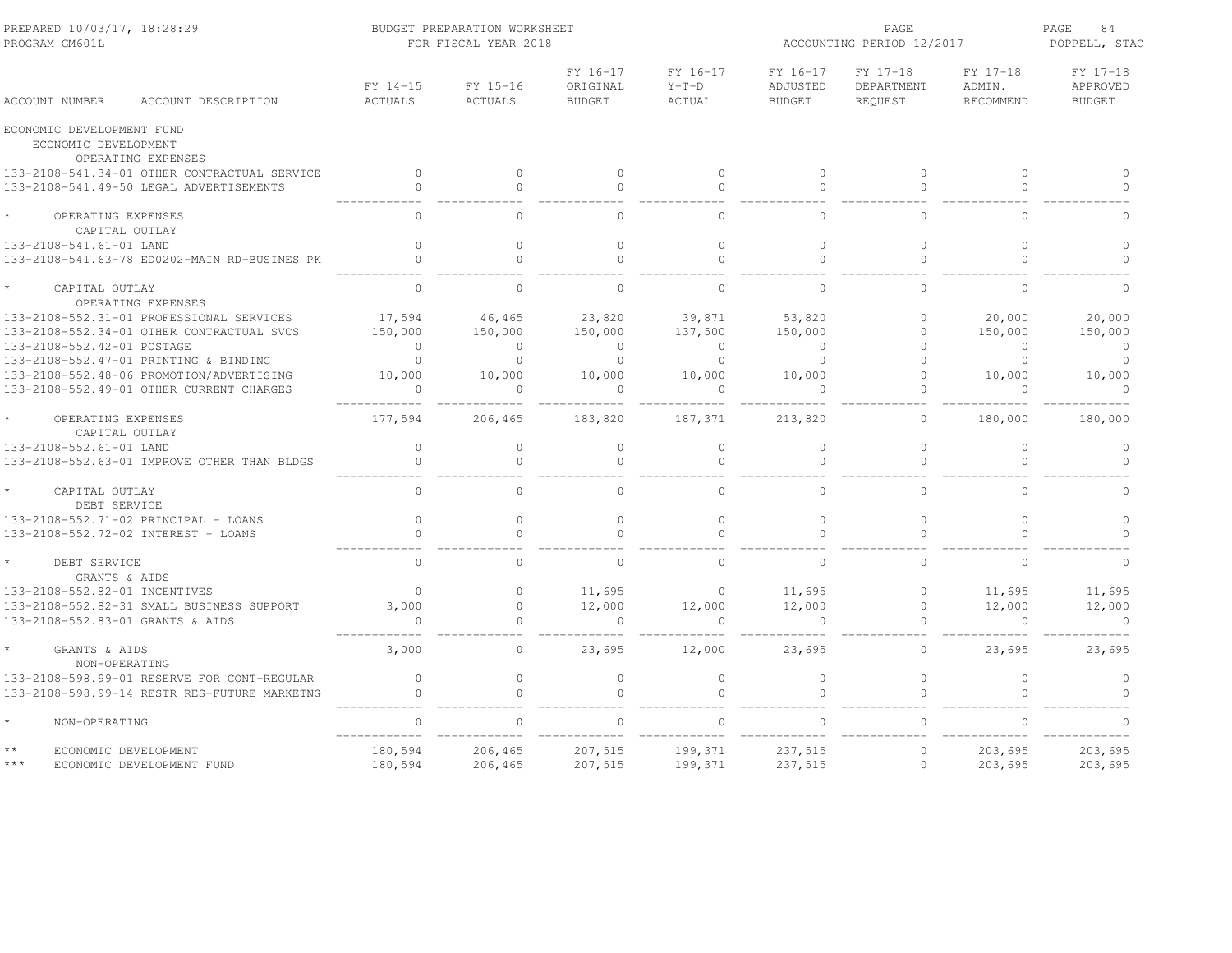| PREPARED 10/03/17, 18:28:29<br>PROGRAM GM601L         |                                  |                     | BUDGET PREPARATION WORKSHEET<br>FOR FISCAL YEAR 2018 |                                       | ACCOUNTING PERIOD 12/2017     | 85<br>PAGE<br>POPPELL, STAC    |                                   |                                 |                                       |
|-------------------------------------------------------|----------------------------------|---------------------|------------------------------------------------------|---------------------------------------|-------------------------------|--------------------------------|-----------------------------------|---------------------------------|---------------------------------------|
| ACCOUNT NUMBER                                        | ACCOUNT DESCRIPTION              | FY 14-15<br>ACTUALS | FY 15-16<br>ACTUALS                                  | FY 16-17<br>ORIGINAL<br><b>BUDGET</b> | FY 16-17<br>$Y-T-D$<br>ACTUAL | FY 16-17<br>ADJUSTED<br>BUDGET | FY 17-18<br>DEPARTMENT<br>REOUEST | FY 17-18<br>ADMIN.<br>RECOMMEND | FY 17-18<br>APPROVED<br><b>BUDGET</b> |
| TRANSPORTATION IMPACT FEE<br>PUBLIC WKS/ADMIN & ENGIN | CAPITAL OUTLAY                   |                     |                                                      |                                       |                               |                                |                                   |                                 |                                       |
|                                                       | 141-4101-541.68-47 EAST PINELLAS | 484,967             |                                                      | $\Omega$                              |                               | $\cap$                         |                                   |                                 |                                       |
| $\star$<br>CAPITAL OUTLAY                             |                                  | 484,967             | $\Omega$                                             | $\Omega$                              |                               | $\bigcap$                      | $\Omega$                          |                                 |                                       |
| $**$                                                  | PUBLIC WKS/ADMIN & ENGIN         | 484,967             |                                                      | $\Omega$                              |                               | $\Omega$                       |                                   |                                 |                                       |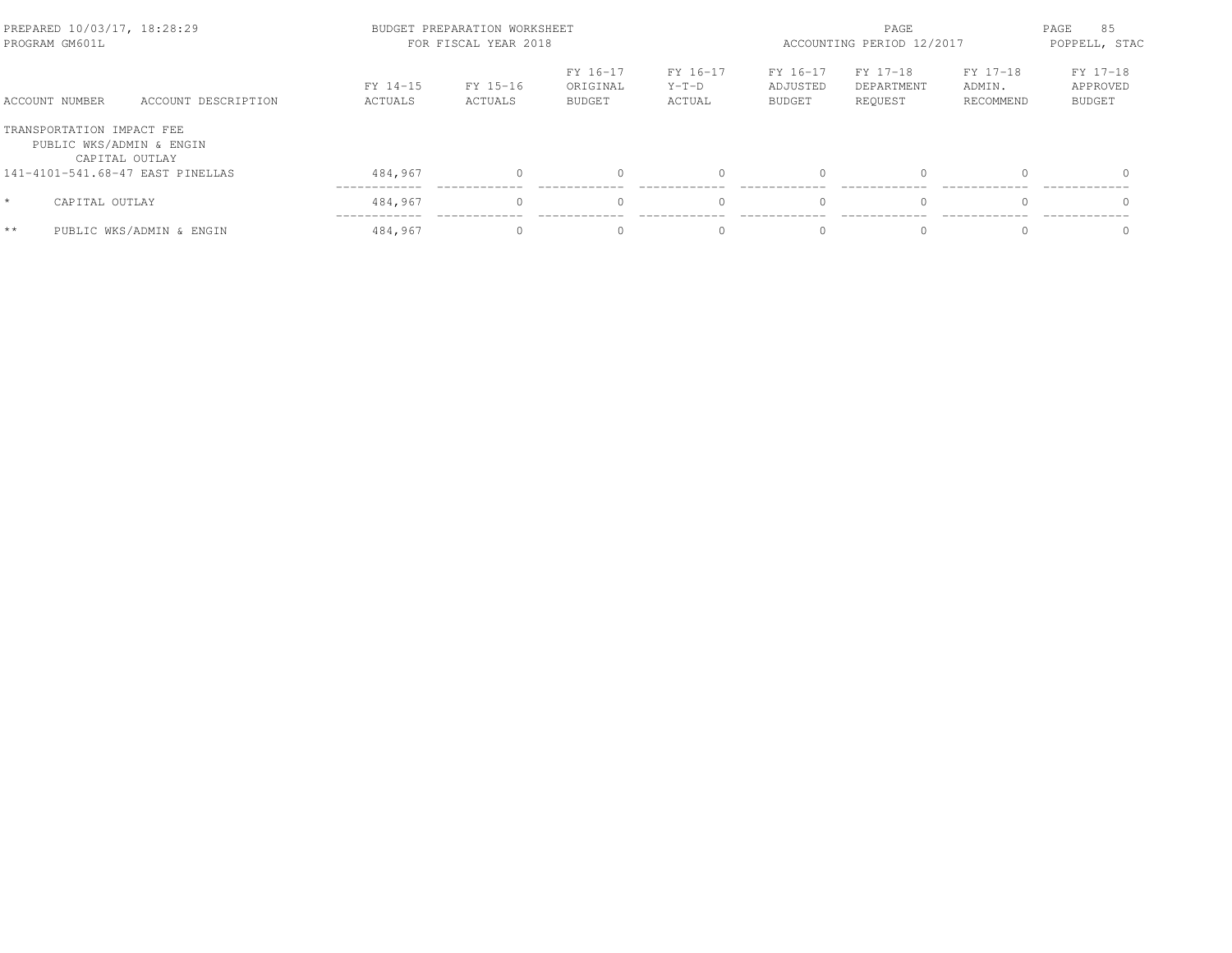| PREPARED 10/03/17, 18:28:29<br>PROGRAM GM601L |                                              |                     | BUDGET PREPARATION WORKSHEET<br>FOR FISCAL YEAR 2018 |                                       | PAGE<br>ACCOUNTING PERIOD 12/2017 |                                       |                                   | PAGE<br>86<br>POPPELL, STAC     |                                |
|-----------------------------------------------|----------------------------------------------|---------------------|------------------------------------------------------|---------------------------------------|-----------------------------------|---------------------------------------|-----------------------------------|---------------------------------|--------------------------------|
| ACCOUNT NUMBER                                | ACCOUNT DESCRIPTION                          | FY 14-15<br>ACTUALS | FY 15-16<br>ACTUALS                                  | FY 16-17<br>ORIGINAL<br><b>BUDGET</b> | FY 16-17<br>$Y-T-D$<br>ACTUAL     | FY 16-17<br>ADJUSTED<br><b>BUDGET</b> | FY 17-18<br>DEPARTMENT<br>REOUEST | FY 17-18<br>ADMIN.<br>RECOMMEND | FY 17-18<br>APPROVED<br>BUDGET |
| PUBLIC WKS/RDS & BRIDGES                      |                                              |                     |                                                      |                                       |                                   |                                       |                                   |                                 |                                |
| CAPITAL OUTLAY                                |                                              |                     |                                                      |                                       |                                   |                                       |                                   |                                 |                                |
|                                               | 141-4102-541.63-01 IMPR OTHER THAN BUILDINGS |                     |                                                      |                                       |                                   |                                       |                                   |                                 |                                |
|                                               | 141-4102-541.64-01 EQUIPMENT-CASH PURCHASE   |                     |                                                      |                                       |                                   |                                       |                                   |                                 |                                |
| $\star$<br>CAPITAL OUTLAY                     |                                              |                     |                                                      |                                       |                                   | $\bigcap$                             | $\Omega$                          |                                 |                                |
| $\star\star$                                  | PUBLIC WKS/RDS & BRIDGES                     |                     |                                                      |                                       |                                   |                                       |                                   |                                 |                                |
| $***$                                         | TRANSPORTATION IMPACT FEE                    | 484,967             |                                                      |                                       |                                   |                                       |                                   |                                 |                                |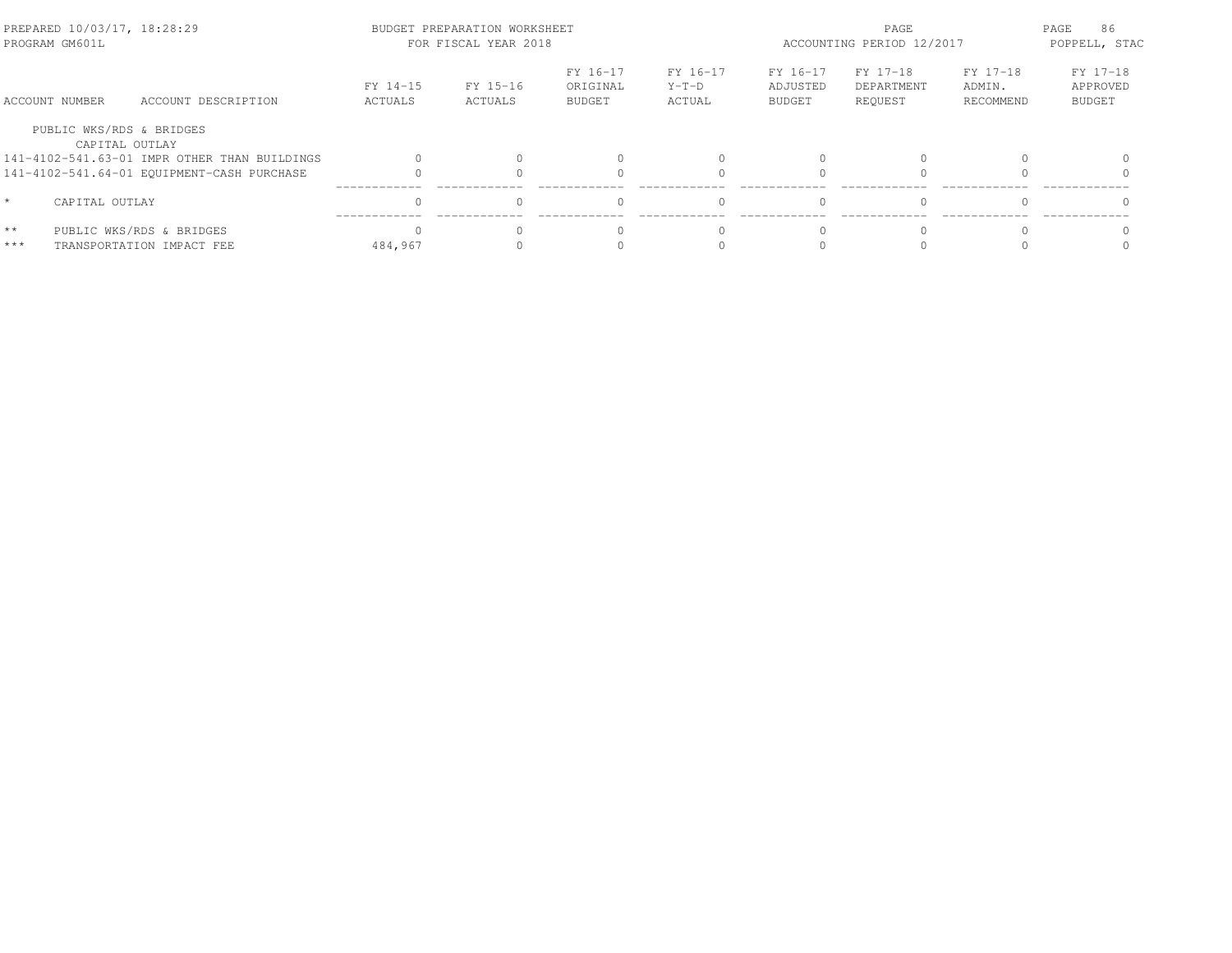|                       | PREPARED 10/03/17, 18:28:29<br>PROGRAM GM601L                  |                                              |                     | BUDGET PREPARATION WORKSHEET<br>FOR FISCAL YEAR 2018 |                                       | PAGE<br>ACCOUNTING PERIOD 12/2017 |                                       |                                   | PAGE<br>87<br>POPPELL, STAC     |                                       |
|-----------------------|----------------------------------------------------------------|----------------------------------------------|---------------------|------------------------------------------------------|---------------------------------------|-----------------------------------|---------------------------------------|-----------------------------------|---------------------------------|---------------------------------------|
|                       | ACCOUNT NUMBER                                                 | ACCOUNT DESCRIPTION                          | FY 14-15<br>ACTUALS | FY 15-16<br>ACTUALS                                  | FY 16-17<br>ORIGINAL<br><b>BUDGET</b> | FY 16-17<br>$Y-T-D$<br>ACTUAL     | FY 16-17<br>ADJUSTED<br><b>BUDGET</b> | FY 17-18<br>DEPARTMENT<br>REQUEST | FY 17-18<br>ADMIN.<br>RECOMMEND | FY 17-18<br>APPROVED<br><b>BUDGET</b> |
|                       | RECREATION IMPACT FEES<br>PARKS & RECREATION<br>CAPITAL OUTLAY |                                              |                     |                                                      |                                       |                                   |                                       |                                   |                                 |                                       |
|                       |                                                                | 142-6101-572.63-01 IMPR OTHER THAN BUILDINGS | 51,741              |                                                      |                                       |                                   |                                       |                                   |                                 |                                       |
|                       |                                                                | 142-6101-572.64-01 EQUIPMENT-CASH PURCHASE   |                     |                                                      |                                       |                                   |                                       |                                   |                                 |                                       |
|                       | CAPITAL OUTLAY                                                 |                                              | 51,741              |                                                      | $\Omega$                              | $\circ$                           | $\bigcap$                             | $\bigcap$                         |                                 | $\Omega$                              |
| $\star\star$<br>$***$ | PARKS & RECREATION<br>RECREATION IMPACT FEES                   |                                              | 51,741<br>51,741    |                                                      |                                       |                                   |                                       |                                   |                                 |                                       |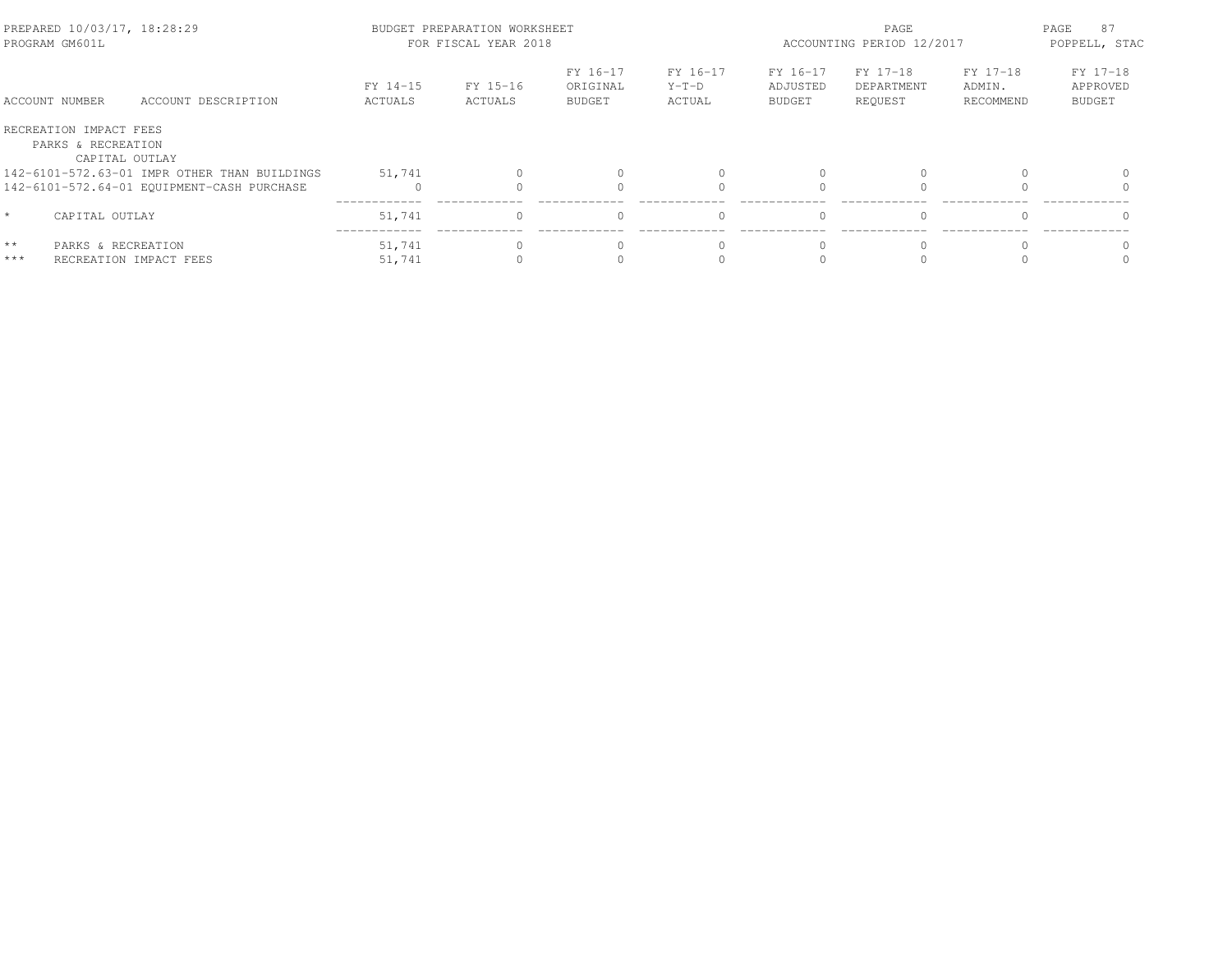| PREPARED 10/03/17, 18:28:29<br>PROGRAM GM601L                  |                                              |                     | BUDGET PREPARATION WORKSHEET<br>FOR FISCAL YEAR 2018 |                                       | PAGE<br>ACCOUNTING PERIOD 12/2017 |                                       |                                   | PAGE<br>88<br>POPPELL, STAC     |                                       |
|----------------------------------------------------------------|----------------------------------------------|---------------------|------------------------------------------------------|---------------------------------------|-----------------------------------|---------------------------------------|-----------------------------------|---------------------------------|---------------------------------------|
| ACCOUNT NUMBER                                                 | ACCOUNT DESCRIPTION                          | FY 14-15<br>ACTUALS | FY 15-16<br>ACTUALS                                  | FY 16-17<br>ORIGINAL<br><b>BUDGET</b> | FY 16-17<br>$Y-T-D$<br>ACTUAL     | FY 16-17<br>ADJUSTED<br><b>BUDGET</b> | FY 17-18<br>DEPARTMENT<br>REQUEST | FY 17-18<br>ADMIN.<br>RECOMMEND | FY 17-18<br>APPROVED<br><b>BUDGET</b> |
| FIRE IMPACT FEES<br>COUNTYWIDE FIRE PROTECT.<br>CAPITAL OUTLAY |                                              |                     |                                                      |                                       |                                   |                                       |                                   |                                 |                                       |
|                                                                | 143-3290-522.63-01 IMPR OTHER THAN BUILDINGS |                     |                                                      |                                       |                                   |                                       |                                   |                                 |                                       |
|                                                                | 143-3290-522.64-01 EQUIPMENT-CASH PURCHASE   |                     |                                                      |                                       |                                   |                                       |                                   |                                 |                                       |
| $\star$<br>CAPITAL OUTLAY                                      |                                              | $\cap$              |                                                      | $\Omega$                              | $\Omega$                          | $\cap$                                | $\Omega$                          |                                 |                                       |
| $\star\star$<br>$***$<br>FIRE IMPACT FEES                      | COUNTYWIDE FIRE PROTECT.                     |                     |                                                      |                                       |                                   |                                       |                                   |                                 |                                       |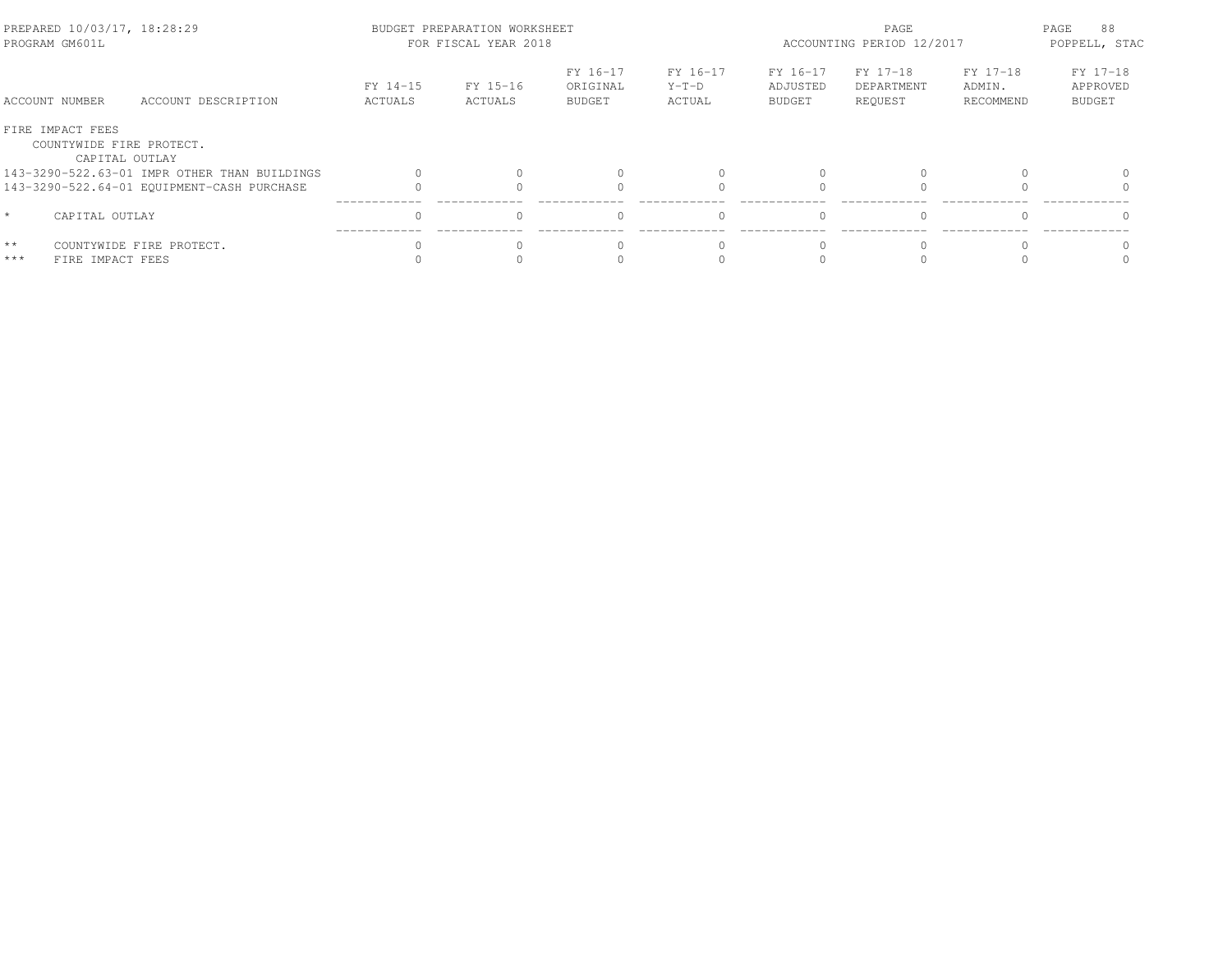| PREPARED 10/03/17, 18:28:29<br>PROGRAM GM601L                  |                                            |                     | BUDGET PREPARATION WORKSHEET<br>FOR FISCAL YEAR 2018 | ACCOUNTING PERIOD 12/2017             | PAGE<br>89<br>POPPELL, STAC   |                                       |                                   |                                 |                                       |
|----------------------------------------------------------------|--------------------------------------------|---------------------|------------------------------------------------------|---------------------------------------|-------------------------------|---------------------------------------|-----------------------------------|---------------------------------|---------------------------------------|
| ACCOUNT NUMBER                                                 | ACCOUNT DESCRIPTION                        | FY 14-15<br>ACTUALS | FY 15-16<br>ACTUALS                                  | FY 16-17<br>ORIGINAL<br><b>BUDGET</b> | FY 16-17<br>$Y-T-D$<br>ACTUAL | FY 16-17<br>ADJUSTED<br><b>BUDGET</b> | FY 17-18<br>DEPARTMENT<br>REQUEST | FY 17-18<br>ADMIN.<br>RECOMMEND | FY 17-18<br>APPROVED<br><b>BUDGET</b> |
| EMS IMPACT FEES<br>EMERGENCY SERVICES                          | CAPITAL OUTLAY                             |                     |                                                      |                                       |                               |                                       |                                   |                                 |                                       |
|                                                                | 144-3991-525.63-01 IMPRV OTHER THAN BLDGS  |                     |                                                      |                                       |                               |                                       |                                   |                                 |                                       |
|                                                                | 144-3991-525.64-01 EQUIPMENT-CASH PURCHASE |                     |                                                      |                                       |                               |                                       |                                   |                                 |                                       |
| $\star$<br>CAPITAL OUTLAY                                      |                                            | $\cap$              |                                                      | $\Omega$                              | $\Omega$                      | $\cap$                                | $\Omega$                          |                                 |                                       |
| $\star\star$<br>EMERGENCY SERVICES<br>$***$<br>EMS IMPACT FEES |                                            |                     |                                                      |                                       |                               |                                       |                                   |                                 |                                       |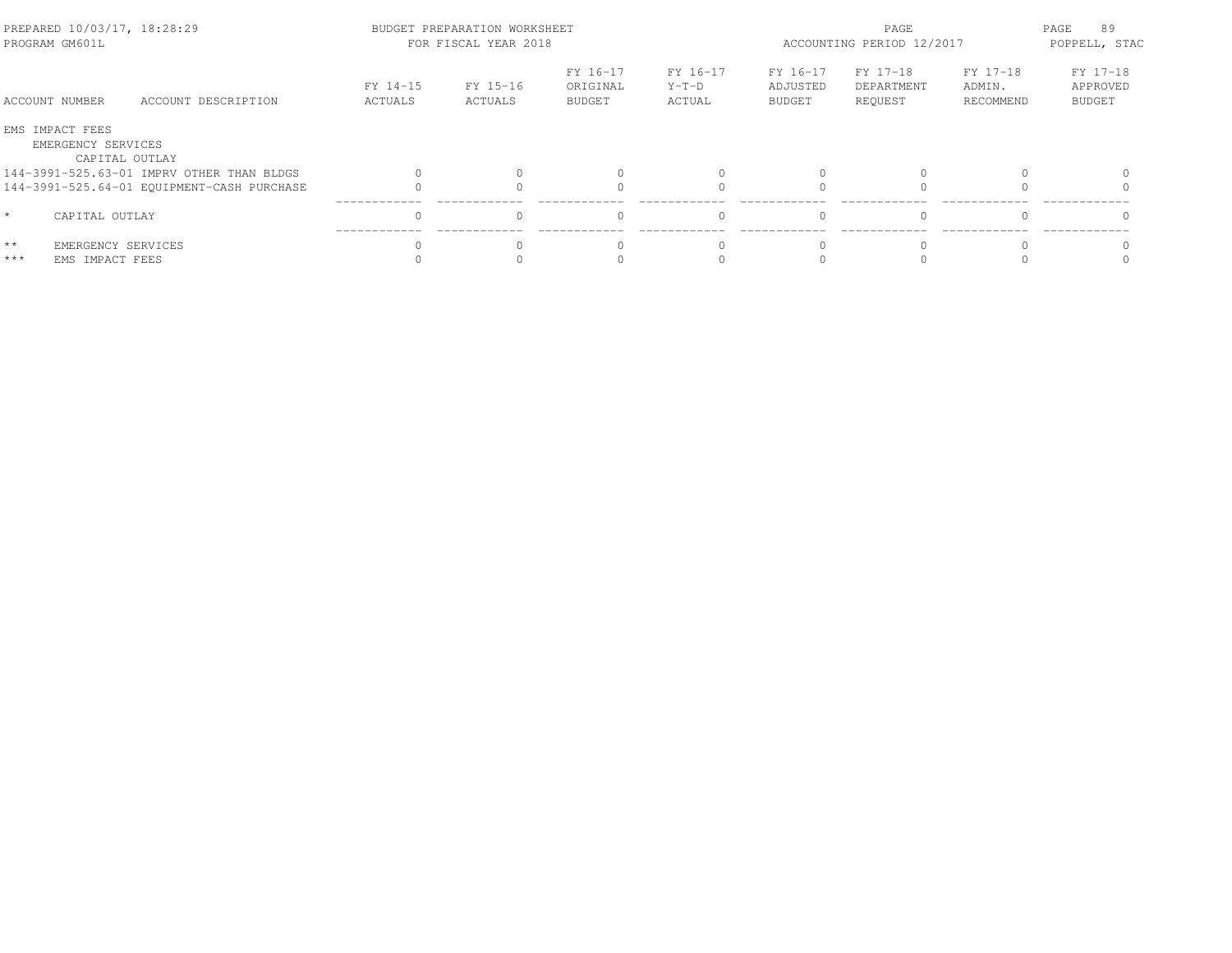| PREPARED 10/03/17, 18:28:29<br>PROGRAM GM601L |                                                                |                                             |                     | BUDGET PREPARATION WORKSHEET<br>FOR FISCAL YEAR 2018 |                                       | ACCOUNTING PERIOD 12/2017     | 90<br>PAGE<br>POPPELL, STAC    |                                   |                                 |                                       |
|-----------------------------------------------|----------------------------------------------------------------|---------------------------------------------|---------------------|------------------------------------------------------|---------------------------------------|-------------------------------|--------------------------------|-----------------------------------|---------------------------------|---------------------------------------|
|                                               | ACCOUNT NUMBER                                                 | ACCOUNT DESCRIPTION                         | FY 14-15<br>ACTUALS | FY 15-16<br>ACTUALS                                  | FY 16-17<br>ORIGINAL<br><b>BUDGET</b> | FY 16-17<br>$Y-T-D$<br>ACTUAL | FY 16-17<br>ADJUSTED<br>BUDGET | FY 17-18<br>DEPARTMENT<br>REOUEST | FY 17-18<br>ADMIN.<br>RECOMMEND | FY 17-18<br>APPROVED<br><b>BUDGET</b> |
|                                               | SCHOOL IMPACT FEES<br>TRANSFERS/RESERVES/MISC<br>NON-OPERATING |                                             |                     |                                                      |                                       |                               |                                |                                   |                                 |                                       |
|                                               |                                                                | 145-9999-581.91-45 TRANSFER TO GENERAL FUND |                     |                                                      |                                       |                               | $\bigcap$                      | $\Omega$                          |                                 |                                       |
| $\star$                                       | NON-OPERATING                                                  |                                             |                     |                                                      |                                       | $\Omega$                      | $\bigcap$                      | $\Omega$                          |                                 |                                       |
| $* *$<br>$***$                                | SCHOOL IMPACT FEES                                             | TRANSFERS/RESERVES/MISC                     |                     |                                                      |                                       |                               |                                |                                   |                                 |                                       |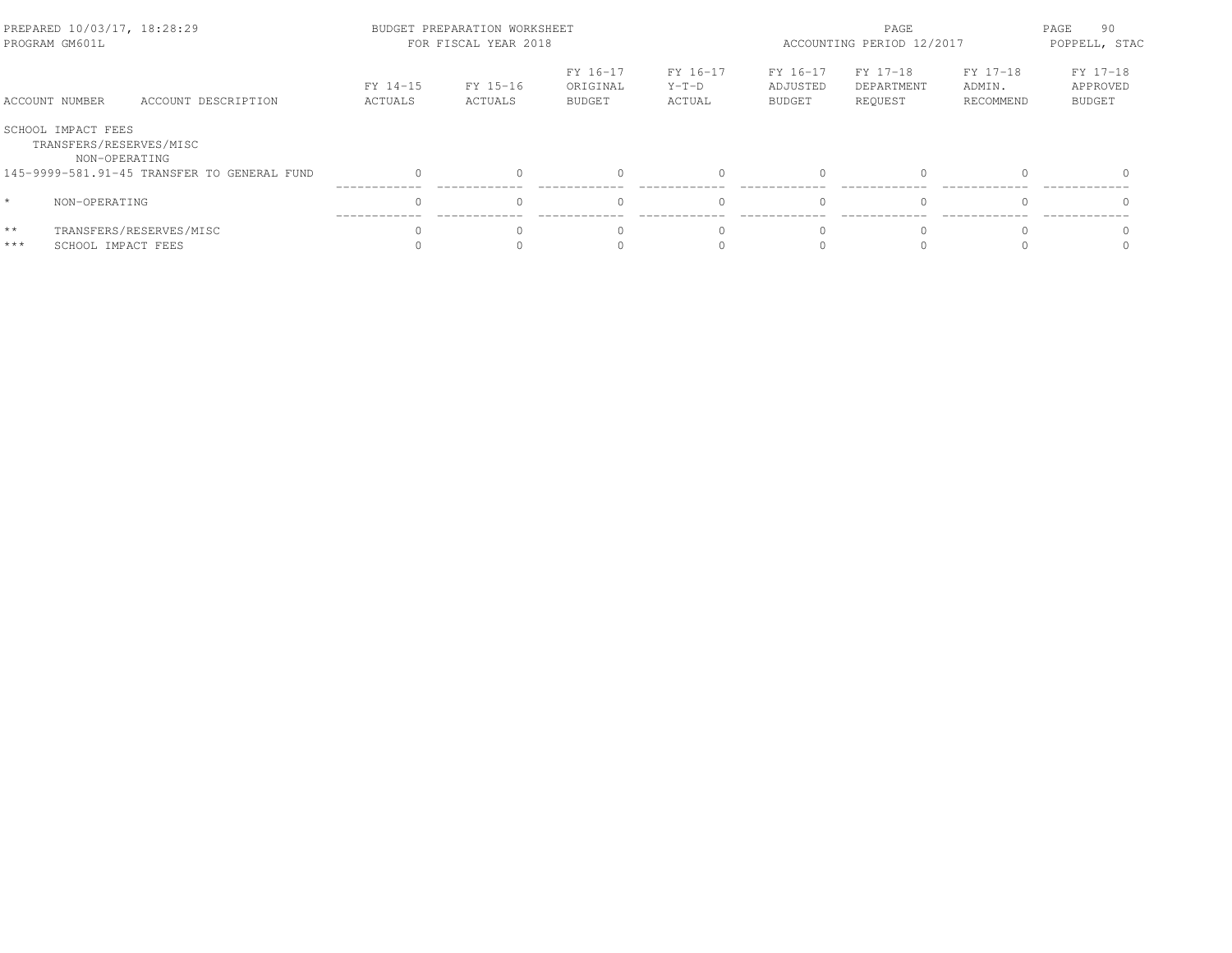| PREPARED 10/03/17, 18:28:29<br>PROGRAM GM601L                             |                     | BUDGET PREPARATION WORKSHEET<br>FOR FISCAL YEAR 2018 |                                       |                               | ACCOUNTING PERIOD 12/2017             | 91<br>PAGE<br>POPPELL, STAC       |                                 |                                       |
|---------------------------------------------------------------------------|---------------------|------------------------------------------------------|---------------------------------------|-------------------------------|---------------------------------------|-----------------------------------|---------------------------------|---------------------------------------|
| <b>ACCOUNT NUMBER</b><br>ACCOUNT DESCRIPTION                              | FY 14-15<br>ACTUALS | FY 15-16<br>ACTUALS                                  | FY 16-17<br>ORIGINAL<br><b>BUDGET</b> | FY 16-17<br>$Y-T-D$<br>ACTUAL | FY 16-17<br>ADJUSTED<br><b>BUDGET</b> | FY 17-18<br>DEPARTMENT<br>REQUEST | FY 17-18<br>ADMIN.<br>RECOMMEND | FY 17-18<br>APPROVED<br><b>BUDGET</b> |
| MISCELLANEOUS GRANT FUNDS<br>VFD ADMIN.-FIRE CONTROL<br>PERSONAL SERVICES |                     |                                                      |                                       |                               |                                       |                                   |                                 |                                       |
| 160-3211-522.12-11 REGULAR SALARIES & WAGES                               | 11,008              | $\Omega$                                             |                                       | $\Omega$                      | $\Omega$                              | $\Omega$                          | $\Omega$                        |                                       |
| 160-3211-522.12-12 SALARIES/WAGES - OVERTIME                              | $\cap$              | $\Omega$                                             |                                       | $\cap$                        |                                       |                                   | $\Omega$                        |                                       |
| 160-3211-522.13-11 SALARIES & WAGES-OPS                                   | $\Omega$            |                                                      |                                       |                               |                                       |                                   |                                 |                                       |
| 160-3211-522.21-13 FICA TAXES MATCHING                                    | 789                 |                                                      |                                       | $\cap$                        |                                       |                                   | $\cap$                          |                                       |
| 160-3211-522.22-13 RETIREMENT CONTRIBUTIONS                               | 793                 |                                                      |                                       | $\Omega$                      | $\cap$                                |                                   | $\cap$                          |                                       |
| 160-3211-522.23-13 HEALTH INSURANCE                                       | 2,740               |                                                      |                                       | $\Omega$                      |                                       |                                   | $\cap$                          |                                       |
| $\star$<br>PERSONAL SERVICES<br>OPERATING EXPENSES                        | 15,330              | $\circ$                                              | $\mathbf{0}$                          | $\circ$                       | $\Omega$                              | $\circ$                           | $\Omega$                        |                                       |
| 160-3211-522.34-01 OTHER CONTRACTUAL SERVICE                              | $\Omega$            | $\Omega$                                             | $\bigcap$                             | $\Omega$                      | $\Omega$                              | $\Omega$                          | $\Omega$                        |                                       |
| 160-3211-522.40-01 TRAVEL & PER DIEM                                      |                     | $\Omega$                                             |                                       | $\Omega$                      | $\Omega$                              |                                   | $\Omega$                        |                                       |
| 160-3211-522.41-01 COMMUNICATION SERVICES                                 |                     | $\cap$                                               |                                       | $\bigcap$                     | $\cap$                                |                                   | $\cap$                          |                                       |
| 160-3211-522.42-01 POSTAGE                                                |                     |                                                      |                                       | $\cap$                        |                                       |                                   | $\cap$                          |                                       |
| 160-3211-522.47-01 PRINTING & BINDING                                     | 11,542              |                                                      |                                       |                               |                                       |                                   |                                 |                                       |
| 160-3211-522.49-01 CURRENT CHARGES & OBLIG                                | $\Omega$            |                                                      |                                       |                               |                                       |                                   |                                 |                                       |
| 160-3211-522.51-01 OFFICE SUPPLIES                                        | $\Omega$            |                                                      |                                       |                               |                                       |                                   |                                 |                                       |
| 160-3211-522.52-01 OPERATING SUPPLIES                                     | 78.269              |                                                      |                                       | $\cap$                        |                                       |                                   |                                 |                                       |
| 160-3211-522.52-10 OPER SUPPLIES - INVENTORY                              | $\overline{0}$      |                                                      |                                       | $\cap$                        |                                       |                                   | $\Omega$                        |                                       |
| 160-3211-522.54-03 TRAINING                                               | 14,881              |                                                      |                                       | $\cap$                        |                                       |                                   |                                 |                                       |
| $\star$<br>OPERATING EXPENSES<br>CAPITAL OUTLAY                           | 104,692             | $\Omega$                                             | $\Omega$                              | $\Omega$                      | $\Omega$                              | $\Omega$                          | $\Omega$                        |                                       |
| 160-3211-522.62-01 BLDGS-CONST & OR IMPROV                                | $\sim$ 0            | $\circ$                                              | $\circ$                               | $\circ$                       | $\circ$                               | $\overline{0}$                    | 1,000,000                       | 1,000,000                             |
| 160-3211-522.64-01 EQUIPMENT-CASH PURCHASE                                | 16,701              |                                                      |                                       | $\Omega$                      |                                       | $\Omega$                          | $\bigcap$                       | $\cap$                                |
| $\star$<br>CAPITAL OUTLAY                                                 | 16,701              |                                                      |                                       | $\Omega$                      |                                       | $\Omega$                          | 1,000,000                       | 1,000,000                             |
| $\star\star$<br>VFD ADMIN.-FIRE CONTROL                                   | 136,723             | $\Omega$                                             | $\Omega$                              | $\Omega$                      | $\Omega$                              | $\Omega$                          | 1,000,000                       | 1,000,000                             |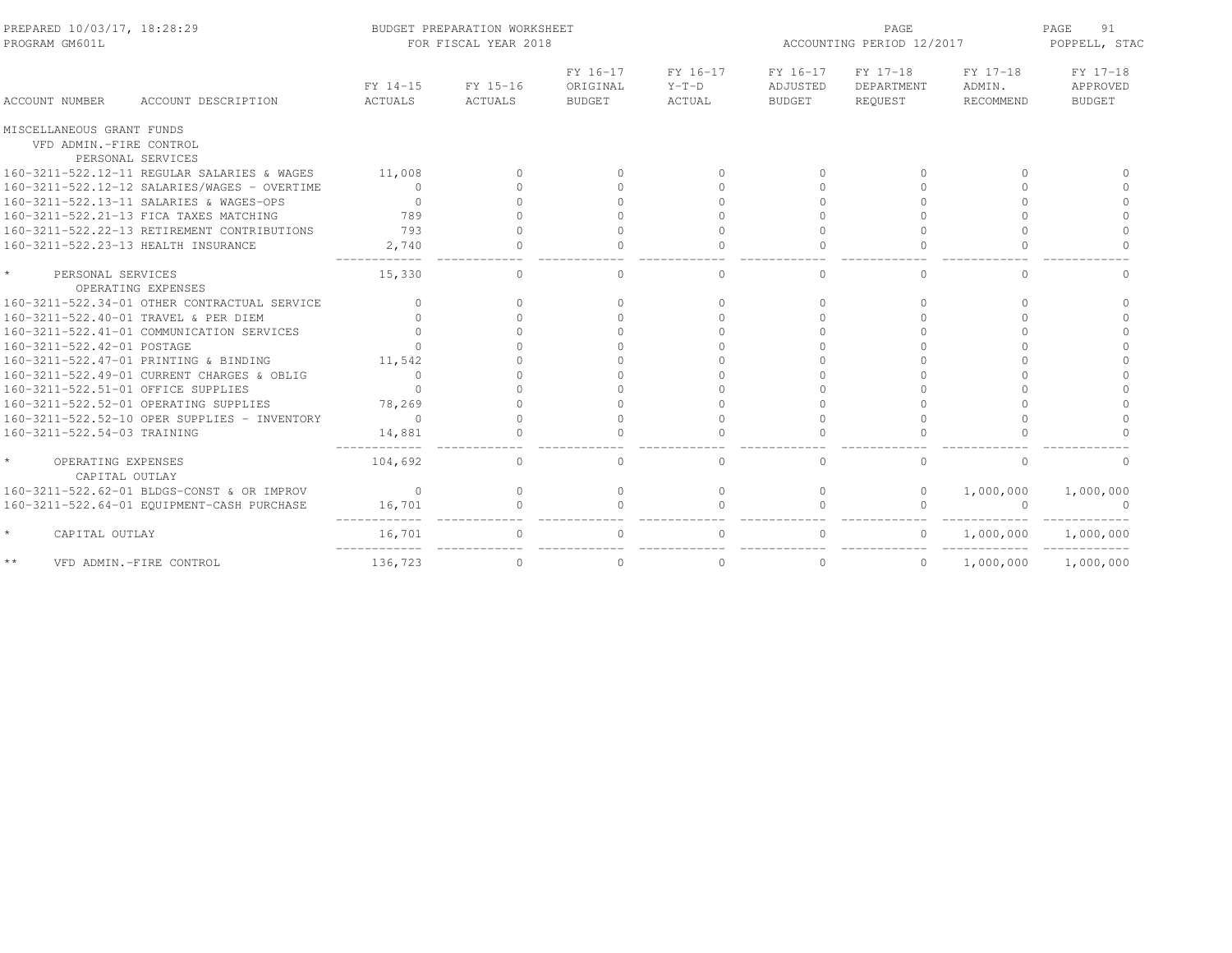| PREPARED 10/03/17, 18:28:29<br>PROGRAM GM601L |                            | BUDGET PREPARATION WORKSHEET<br>FOR FISCAL YEAR 2018 |                                       | ACCOUNTING PERIOD 12/2017            | 92<br>PAGE<br>POPPELL, STAC           |                                   |                                 |                                       |
|-----------------------------------------------|----------------------------|------------------------------------------------------|---------------------------------------|--------------------------------------|---------------------------------------|-----------------------------------|---------------------------------|---------------------------------------|
| ACCOUNT DESCRIPTION<br><b>ACCOUNT NUMBER</b>  | FY 14-15<br><b>ACTUALS</b> | FY 15-16<br><b>ACTUALS</b>                           | FY 16-17<br>ORIGINAL<br><b>BUDGET</b> | FY 16-17<br>$Y-T-D$<br><b>ACTUAL</b> | FY 16-17<br>ADJUSTED<br><b>BUDGET</b> | FY 17-18<br>DEPARTMENT<br>REQUEST | FY 17-18<br>ADMIN.<br>RECOMMEND | FY 17-18<br>APPROVED<br><b>BUDGET</b> |
| EMERGENCY SERVICES                            |                            |                                                      |                                       |                                      |                                       |                                   |                                 |                                       |
| PERSONAL SERVICES                             |                            |                                                      |                                       |                                      |                                       |                                   |                                 |                                       |
| 160-3991-525.12-11 REGULAR SALARIES & WAGES   | 41,825                     | 25,519                                               | 40,475                                | 32,171                               | 38,702                                | $\Omega$                          | 42,923                          | 42,923                                |
| 160-3991-525.12-12 SALARIES/WAGES - OT        | $\Omega$                   | $\Omega$                                             | $\circ$                               | 6,350                                | 1,773                                 | $\Omega$                          | $\Omega$                        |                                       |
| 160-3991-525.15-11 EXPERIENCE PAY             | 700                        | $\circ$                                              | 800                                   | $\Omega$                             | 800                                   | $\Omega$                          | $\circ$                         | $\circ$                               |
| 160-3991-525.21-13 FICA TAXES MATCHING        | 2,904                      | 1,724                                                | 3,096                                 | 2,846                                | 3,096                                 | $\cap$                            | 3,284                           | 3,284                                 |
| 160-3991-525.22-13 RETIREMENT CONTRIBUTIONS   | 3,013                      | 1,835                                                | 3,069                                 | 2,861                                | 3,069                                 | $\Omega$                          | 3,447                           | 3,447                                 |
| 160-3991-525.23-13 LIFE & HEALTH INSURANCE    | 7,968                      | 5,306                                                | 7,000                                 | 5,180                                | 7,000                                 | $\Omega$                          | 8,534                           | 8,534                                 |
| PERSONAL SERVICES<br>OPERATING EXPENSES       | 56,410                     | 34,384                                               | 54,440                                | 49,408                               | 54,440                                | $\circ$                           | 58,188                          | 58,188                                |
| 160-3991-525.34-01 OTHER CONTRACTUAL SERVICE  | 12,028                     | 11,498                                               | 5,500                                 | 135                                  | 5,500                                 | $\mathbf{0}$                      | 5,500                           | 5,500                                 |
| 160-3991-525.34-03 NEFRPC-HAZ MATERIALS PLAN  | $\mathbf{0}$               | $\circ$                                              | $\circ$                               | $\mathbf{0}$                         | $\overline{0}$                        | $\cap$                            | $\circ$                         | $\circ$                               |
| 160-3991-525.34-05 NEFRPC-CEMP TERRORISM PLN  | $\Omega$                   | $\Omega$                                             | $\Omega$                              | $\Omega$                             | $\Omega$                              | $\cap$                            | $\Omega$                        | $\Omega$                              |
| 160-3991-525.40-01 TRAVEL & PER DIEM          | 3,518                      | 4,162                                                | 4,500                                 | 5,389                                | 4,500                                 | $\cap$                            | 4,960                           | 4,960                                 |
| 160-3991-525.41-01 COMMUNICATION SERVICES     | 9,728                      | 8,446                                                | 6,500                                 | 5,228                                | 6,500                                 | $\cap$                            | 6,500                           | 6,500                                 |
| 160-3991-525.44-01 RENTALS AND LEASES         | $\Omega$                   | $\Omega$                                             | $\Omega$                              | $\Omega$                             | $\Omega$                              |                                   | $\Omega$                        | $\overline{0}$                        |
| 160-3991-525.46-01 REPAIR & MAINT - OTHER     | $\Omega$                   | 4,806                                                | 350                                   | 190                                  | 350                                   | $\cap$                            | 350                             | 350                                   |
| 160-3991-525.46-04 R & M - FLEET MAINTENANCE  | 129                        | 861                                                  | 2,500                                 | 1,058                                | 2,500                                 | $\cap$                            | 2,500                           | 2,500                                 |
| 160-3991-525.46-13 R & M - COMM EQUIPMENT     | $\Omega$                   | $\Omega$                                             | 300                                   | 45                                   | 300                                   | $\cap$                            | 300                             | 300                                   |
| 160-3991-525.47-01 PRINTING & BINDING         | $\Omega$                   | $\Omega$                                             | 750                                   | 102                                  | 750                                   | $\cap$                            | 750                             | 750                                   |
| 160-3991-525.49-01 CURRENT CHARGES & OBLIG    | 1,224                      | 1,231                                                | 2,850                                 | 1,106                                | 2,850                                 | $\cap$                            | 2,850                           | 2,850                                 |
| 160-3991-525.52-01 OPERATING SUPPLIES         | 79,625                     | 51,271                                               | 29,908                                | 40,752                               | 20,105                                | $\Omega$                          | 34,683                          | 34,683                                |
| 160-3991-525.52-02 GAS, OIL & LUBRICANTS      | 1,753                      | 2,574                                                | 3,000                                 | 1,370                                | 3,000                                 | $\Omega$                          | 3,000                           | 3,000                                 |
| 160-3991-525.52-10 OPER SUPPLIES - INVENTORY  | $\mathbf{0}$               | 10,333                                               | 12,000                                | 21,802                               | 21,803                                | $\Omega$                          | 12,000                          | 12,000                                |
| 160-3991-525.54-02 DUES & MEMBERSHIPS         | 377                        | 432                                                  | 250                                   | 791                                  | 250                                   | $\Omega$                          | 600                             | 600                                   |
| 160-3991-525.54-03 TRAINING                   | 250                        | 250                                                  | 750                                   | 350                                  | 750                                   | $\Omega$                          | 845                             | 845                                   |
| OPERATING EXPENSES<br>CAPITAL OUTLAY          | 108,632                    | 95,864                                               | 69,158                                | 78,318                               | 69,158                                | $\circ$                           | 74,838                          | 74,838                                |
| 160-3991-525.62-01 CRESCENT CITY RETROFIT     | $\Omega$                   | $\Omega$                                             | $\Omega$                              | $\Omega$                             | $\Omega$                              | $\Omega$                          | $\Omega$                        | $\Omega$                              |
| 160-3991-525.62-07 EM419F-RETROFIT CNTY FAIR  | $\cap$                     | $\Omega$                                             | $\Omega$                              | $\Omega$                             | $\Omega$                              | $\cap$                            | $\Omega$                        | $\Omega$                              |
| 160-3991-525.62-09 FAIR BUILDING 2014 GRANT   | 187,018                    | $\Omega$                                             | $\Omega$                              | $\Omega$                             | $\Omega$                              | $\cap$                            | $\cap$                          | $\Omega$                              |
| 160-3991-525.62-11 FAIR BLDG 2014 NON-GRANT   | 187, 173                   | $\Omega$                                             | $\circ$                               | $\Omega$                             | $\Omega$                              |                                   | $\Omega$                        | $\Omega$                              |
| 160-3991-525.63-01 IMPRV OTHER THAN BLDGS     | $\Omega$                   | $\cap$                                               | $\Omega$                              | $\cap$                               | $\Omega$                              | $\cap$                            | $\cap$                          | $\cap$                                |
| 160-3991-525.64-01 EOUIPMENT-CASH PURCHASE    | $\Omega$                   | 35,167                                               | 33,500                                | 24,977                               | 33,500                                | $\cap$                            | 33,500                          | 33,500                                |
| 160-3991-525.64-04 COMPUTER/TECH. HARDWARE    |                            |                                                      | $\Omega$                              | $\Omega$                             | $\Omega$                              | $\cap$                            |                                 | $\Omega$                              |
| CAPITAL OUTLAY<br>NON-OPERATING               | 374,191                    | 35,167                                               | 33,500                                | 24,977                               | 33,500                                | $\circ$                           | 33,500                          | 33,500                                |
| 160-3991-598.99-01 RESERVE FOR CONT-REGULAR   | $\mathbf{0}$               | $\circ$                                              | $\Omega$                              | $\Omega$                             | $\mathbf{0}$                          | $\mathbf{0}$                      | $\Omega$                        | $\Omega$                              |
| $\star$<br>NON-OPERATING                      |                            |                                                      | $\cap$                                |                                      |                                       | $\cap$                            |                                 |                                       |
| $\star\star$<br>EMERGENCY SERVICES            | 539,233                    | 165,415                                              | 157,098                               | 152,703                              | 157,098                               | $\mathsf{O}\xspace$               | 166,526                         | 166,526                               |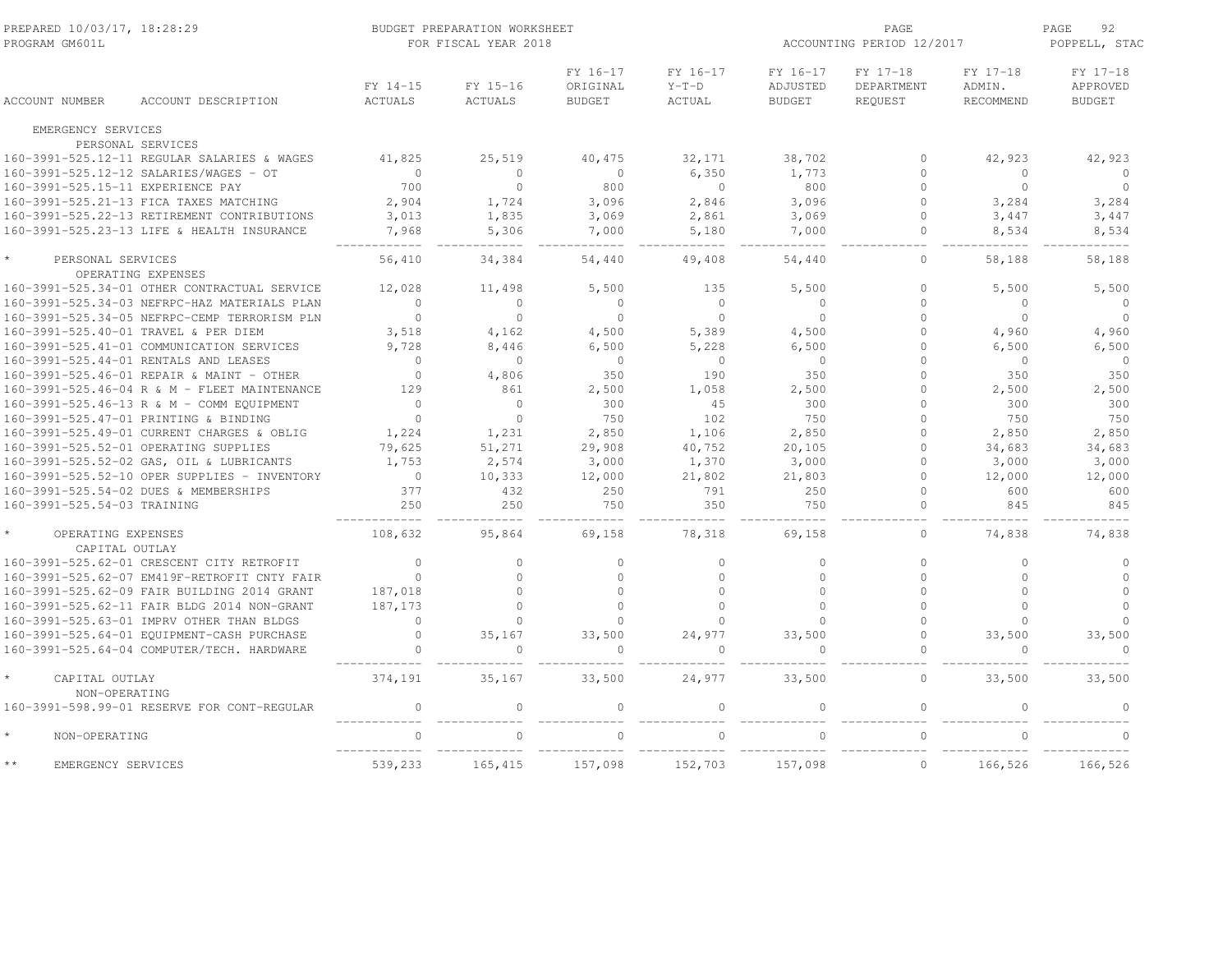| PREPARED 10/03/17, 18:28:29<br>PROGRAM GM601L |                                                                    |                            | BUDGET PREPARATION WORKSHEET<br>FOR FISCAL YEAR 2018 |                                       |                               | ACCOUNTING PERIOD 12/2017             | 93<br>PAGE<br>POPPELL, STAC       |                                 |                                       |
|-----------------------------------------------|--------------------------------------------------------------------|----------------------------|------------------------------------------------------|---------------------------------------|-------------------------------|---------------------------------------|-----------------------------------|---------------------------------|---------------------------------------|
| <b>ACCOUNT NUMBER</b>                         | ACCOUNT DESCRIPTION                                                | FY 14-15<br><b>ACTUALS</b> | FY 15-16<br>ACTUALS                                  | FY 16-17<br>ORIGINAL<br><b>BUDGET</b> | FY 16-17<br>$Y-T-D$<br>ACTUAL | FY 16-17<br>ADJUSTED<br><b>BUDGET</b> | FY 17-18<br>DEPARTMENT<br>REOUEST | FY 17-18<br>ADMIN.<br>RECOMMEND | FY 17-18<br>APPROVED<br><b>BUDGET</b> |
| HOMELAND SECURITY GRANT                       |                                                                    |                            |                                                      |                                       |                               |                                       |                                   |                                 |                                       |
|                                               | OPERATING EXPENSES<br>160-3996-525.34-01 OTHER CONTRACTUAL SERVICE | 10,900                     | 12,308                                               | 31,007                                | 30,480                        | 74,212                                | 43,205                            | 43,205                          | 43,205                                |
| 160-3996-525.49-10 ADMIN                      |                                                                    |                            |                                                      |                                       | 527                           |                                       |                                   |                                 |                                       |
|                                               | 160-3996-525.52-10 OPER SUPPLIES - INVENTORY                       |                            |                                                      |                                       | $\Omega$                      |                                       |                                   |                                 |                                       |
| 160-3996-525.54-03 TRAINING                   |                                                                    |                            |                                                      |                                       | $\bigcap$                     | $\cap$                                |                                   |                                 |                                       |
| OPERATING EXPENSES                            |                                                                    | 10,900                     | 12,308                                               | 31,007                                | 31,007                        | 74,212                                | 43,205                            | 43,205                          | 43,205                                |
| $**$                                          | HOMELAND SECURITY GRANT                                            | 10,900                     | 12,308                                               | 31,007                                | 31,007                        | 74,212                                | 43,205                            | 43,205                          | 43,205                                |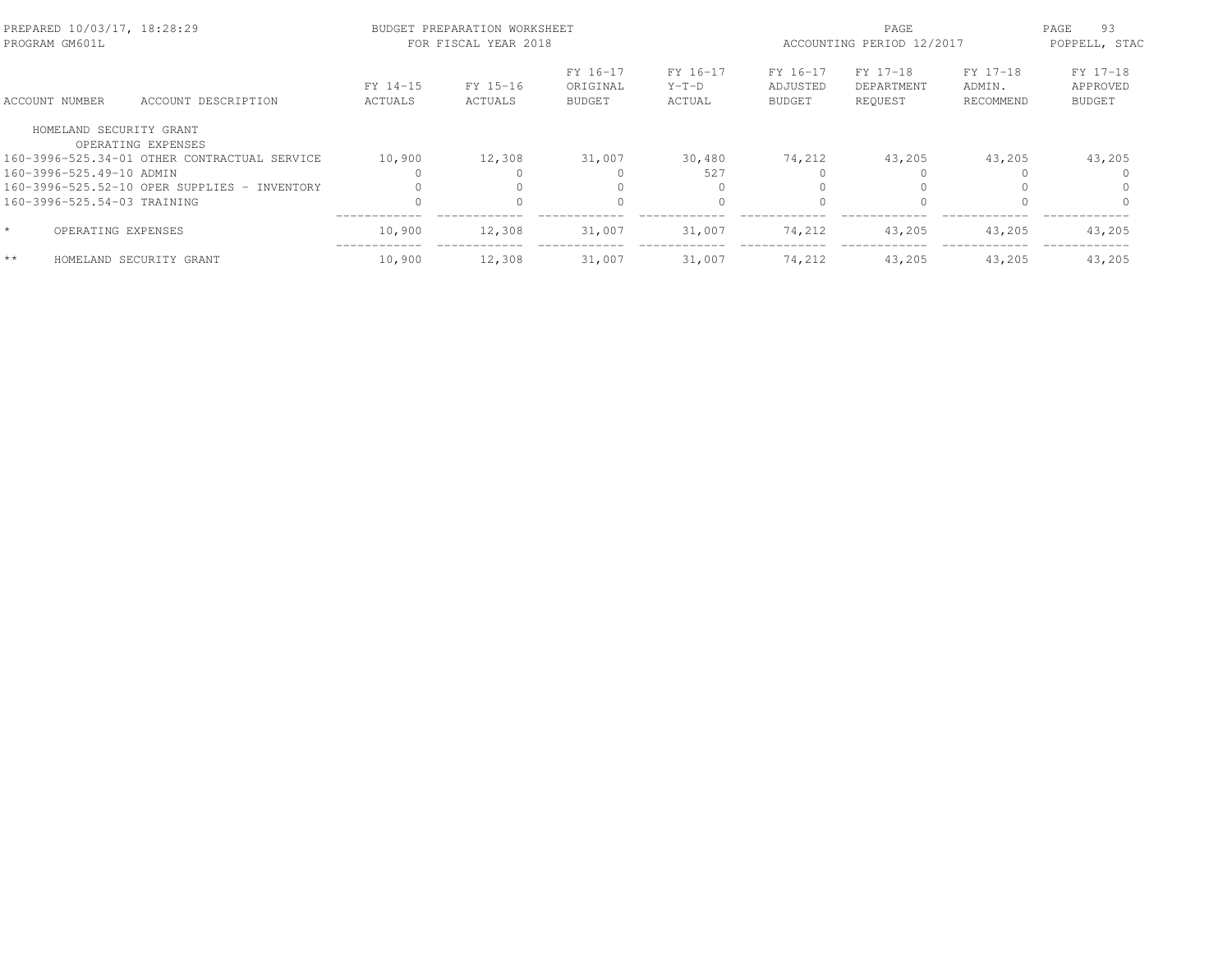| PREPARED 10/03/17, 18:28:29<br>PROGRAM GM601L   |                            | BUDGET PREPARATION WORKSHEET<br>FOR FISCAL YEAR 2018 |                                       |                               | ACCOUNTING PERIOD 12/2017             | 94<br>PAGE<br>POPPELL, STAC       |                                 |                                       |
|-------------------------------------------------|----------------------------|------------------------------------------------------|---------------------------------------|-------------------------------|---------------------------------------|-----------------------------------|---------------------------------|---------------------------------------|
| <b>ACCOUNT NUMBER</b><br>ACCOUNT DESCRIPTION    | FY 14-15<br><b>ACTUALS</b> | FY 15-16<br><b>ACTUALS</b>                           | FY 16-17<br>ORIGINAL<br><b>BUDGET</b> | FY 16-17<br>$Y-T-D$<br>ACTUAL | FY 16-17<br>ADJUSTED<br><b>BUDGET</b> | FY 17-18<br>DEPARTMENT<br>REOUEST | FY 17-18<br>ADMIN.<br>RECOMMEND | FY 17-18<br>APPROVED<br><b>BUDGET</b> |
| EMS                                             |                            |                                                      |                                       |                               |                                       |                                   |                                 |                                       |
| OPERATING EXPENSES                              |                            |                                                      |                                       |                               |                                       |                                   |                                 |                                       |
| 160-5105-526.49-01 CURRENT CHARGES & OBLIG      | $\bigcap$                  |                                                      | $\cap$                                |                               |                                       |                                   | $\cap$                          |                                       |
| 160-5105-526.52-01 OPERATING SUPPLIES           | 6,264                      | 11,944                                               | 5,680                                 | 2,297                         | 10,003                                |                                   | 2,026                           | 2,026                                 |
| 160-5105-526.52-10 OPER SUPPLIES - INVENTORY    | $\cap$                     |                                                      |                                       |                               |                                       |                                   |                                 |                                       |
| 160-5105-526.54-03 TRAINING                     |                            |                                                      |                                       |                               |                                       |                                   |                                 |                                       |
| $\star$<br>OPERATING EXPENSES<br>CAPITAL OUTLAY | 6,264                      | 11,944                                               | 5,680                                 | 2,297                         | 10,003                                | $\circ$                           | 2,026                           | 2,026                                 |
| 160-5105-526.63-01 IMPR OTHER THAN BUILDINGS    |                            |                                                      | $\Omega$                              |                               |                                       |                                   |                                 |                                       |
| 160-5105-526.64-01 EQUIPMENT-CASH PURCHASE      | $\bigcap$                  |                                                      | $\Omega$                              | $\cap$                        |                                       | $\cap$                            |                                 |                                       |
| $\star$<br>CAPITAL OUTLAY<br>NON-OPERATING      | $\mathbf{0}$               | $\circ$                                              | 0                                     | $\mathbf{0}$                  | $\Omega$                              | $\mathbf{0}$                      | $\Omega$                        |                                       |
| 160-5105-598.99-01 RESERVE FOR CONT-REGULAR     | $\Omega$                   |                                                      | $\Omega$                              | $\cap$                        |                                       | $\Omega$                          |                                 |                                       |
| $\star$<br>NON-OPERATING                        |                            |                                                      | $\cap$                                |                               |                                       | $\cap$                            |                                 |                                       |
| $\star\star$<br>EMS                             | 6,264                      | 11.944                                               | 5,680                                 | 2,297                         | 10,003                                | $\mathbf{0}$                      | 2.026                           | 2,026                                 |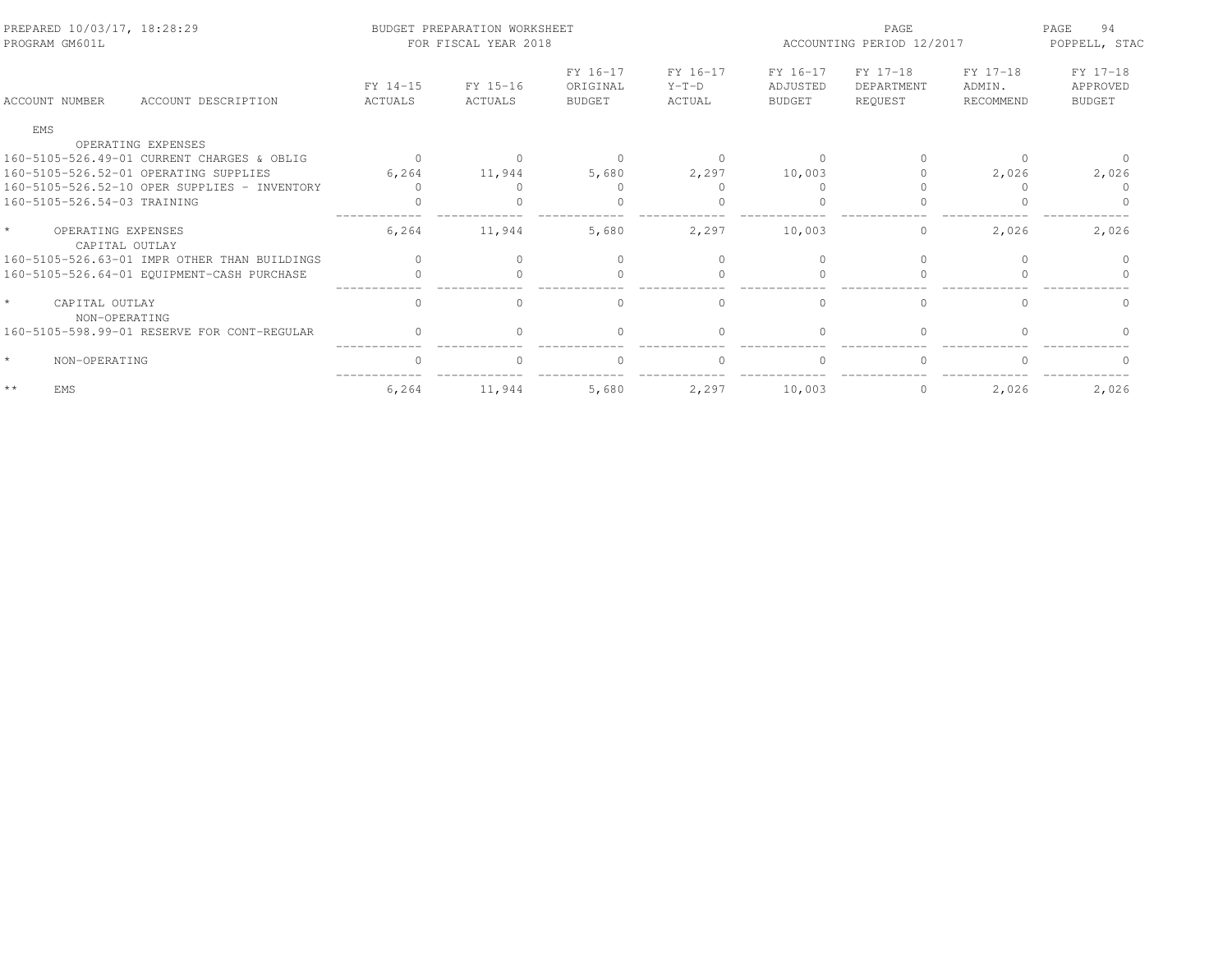| PREPARED 10/03/17, 18:28:29<br>PROGRAM GM601L   |                                              |                     | BUDGET PREPARATION WORKSHEET<br>FOR FISCAL YEAR 2018 |                                |                               | PAGE<br>ACCOUNTING PERIOD 12/2017     |                                   |                                 | 9.5<br>PAGE<br>POPPELL, STAC          |
|-------------------------------------------------|----------------------------------------------|---------------------|------------------------------------------------------|--------------------------------|-------------------------------|---------------------------------------|-----------------------------------|---------------------------------|---------------------------------------|
| <b>ACCOUNT NUMBER</b>                           | ACCOUNT DESCRIPTION                          | FY 14-15<br>ACTUALS | FY 15-16<br>ACTUALS                                  | FY 16-17<br>ORIGINAL<br>BUDGET | FY 16-17<br>$Y-T-D$<br>ACTUAL | FY 16-17<br>ADJUSTED<br><b>BUDGET</b> | FY 17-18<br>DEPARTMENT<br>REOUEST | FY 17-18<br>ADMIN.<br>RECOMMEND | FY 17-18<br>APPROVED<br><b>BUDGET</b> |
|                                                 |                                              |                     |                                                      |                                |                               |                                       |                                   |                                 |                                       |
| EMS MATCHING GRANT                              |                                              |                     |                                                      |                                |                               |                                       |                                   |                                 |                                       |
| PERSONAL SERVICES                               |                                              |                     |                                                      |                                |                               |                                       |                                   |                                 |                                       |
|                                                 | 160-5115-526.12-11 REGULAR SALARIES & WAGES  |                     |                                                      |                                |                               |                                       | <sup>∩</sup>                      |                                 |                                       |
|                                                 | 160-5115-526.12-12 SALARY/WAGES - OVERTIME   |                     |                                                      |                                |                               |                                       |                                   |                                 |                                       |
|                                                 | 160-5115-526.13-11 SALARIES & WAGES - OPS    |                     |                                                      |                                |                               |                                       |                                   |                                 |                                       |
|                                                 | 160-5115-526.15-01 CLOTHING ALLOWANCE        |                     |                                                      |                                |                               |                                       |                                   |                                 |                                       |
| 160-5115-526.15-11 EXPERIENCE PAY               |                                              |                     |                                                      |                                |                               |                                       |                                   |                                 |                                       |
|                                                 | 160-5115-526.21-13 FICA TAXES MATCHING       |                     |                                                      |                                |                               |                                       |                                   |                                 |                                       |
|                                                 | 160-5115-526.22-13 RETIREMENT CONTRIBUTIONS  |                     |                                                      |                                |                               |                                       |                                   |                                 |                                       |
|                                                 | 160-5115-526.23-13 LIFE & HEALTH INSURANCE   |                     |                                                      |                                |                               |                                       |                                   |                                 |                                       |
| $\star$<br>PERSONAL SERVICES                    | OPERATING EXPENSES                           |                     |                                                      |                                | <sup>0</sup>                  |                                       | <sup>0</sup>                      | n                               |                                       |
|                                                 | 160-5115-526.49-01 CURRENT CHARGES & OBLIG   |                     | 33,660                                               |                                | $\Omega$                      | $\Omega$                              |                                   |                                 |                                       |
|                                                 | 160-5115-526.52-01 OPERATING SUPPLIES        |                     | 3,105                                                |                                | 2,002                         | 2,002                                 |                                   |                                 |                                       |
|                                                 | 160-5115-526.52-10 OPER SUPPLIES - INVENTORY |                     | 24,565                                               |                                | 6,856                         | 6,856                                 |                                   |                                 |                                       |
| 160-5115-526.54-03 TRAINING                     |                                              |                     | $\cap$                                               |                                | $\Omega$                      |                                       |                                   |                                 |                                       |
| $\star$<br>OPERATING EXPENSES<br>CAPITAL OUTLAY |                                              | $\circ$             | 61,330                                               | $\Omega$                       | 8,858                         | 8,858                                 | $\Omega$                          | $\Omega$                        |                                       |
|                                                 | 160-5115-526.64-01 EQUIPMENT-CASH PURCHASE   | $\Omega$            | $\cap$                                               |                                | $\Omega$                      |                                       | $\Omega$                          |                                 |                                       |
| $\star$<br>CAPITAL OUTLAY                       |                                              |                     |                                                      |                                | $\cap$                        |                                       | $\cap$                            |                                 |                                       |
| $\star\,\star$<br>EMS MATCHING GRANT            |                                              | $\circ$             | 61,330                                               | 0                              | 8,858                         | 8,858                                 | 0                                 | $\Omega$                        | $\Omega$                              |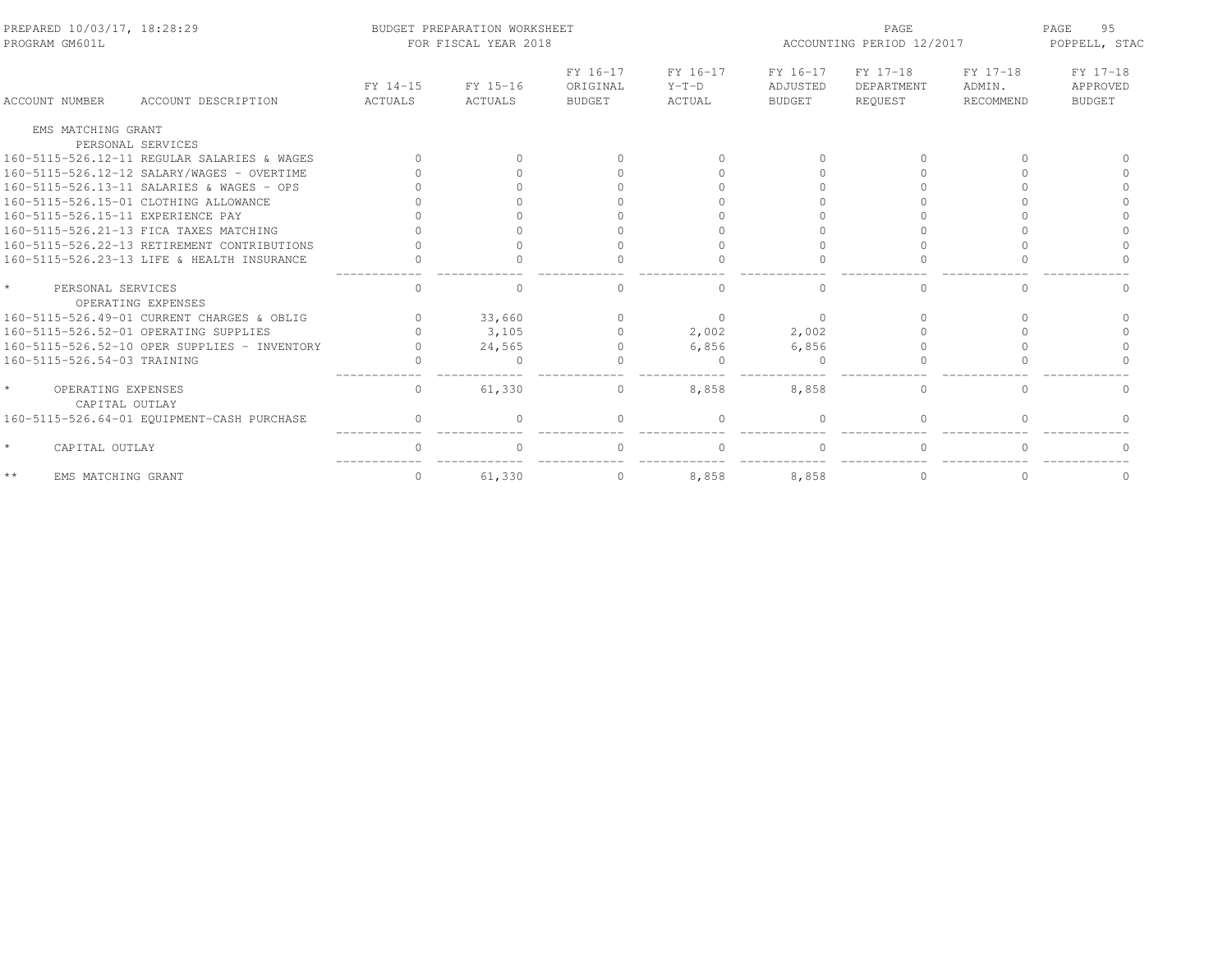| PREPARED 10/03/17, 18:28:29<br>PROGRAM GM601L |                                              |                     | BUDGET PREPARATION WORKSHEET<br>FOR FISCAL YEAR 2018 |                                       | ACCOUNTING PERIOD 12/2017     | PAGE<br>96<br>POPPELL, STAC           |                                   |                                 |                                       |
|-----------------------------------------------|----------------------------------------------|---------------------|------------------------------------------------------|---------------------------------------|-------------------------------|---------------------------------------|-----------------------------------|---------------------------------|---------------------------------------|
| <b>ACCOUNT NUMBER</b>                         | ACCOUNT DESCRIPTION                          | FY 14-15<br>ACTUALS | FY 15-16<br><b>ACTUALS</b>                           | FY 16-17<br>ORIGINAL<br><b>BUDGET</b> | FY 16-17<br>$Y-T-D$<br>ACTUAL | FY 16-17<br>ADJUSTED<br><b>BUDGET</b> | FY 17-18<br>DEPARTMENT<br>REQUEST | FY 17-18<br>ADMIN.<br>RECOMMEND | FY 17-18<br>APPROVED<br><b>BUDGET</b> |
| COUNTY LIBRARY SYSTEM                         |                                              |                     |                                                      |                                       |                               |                                       |                                   |                                 |                                       |
|                                               | PERSONAL SERVICES                            |                     |                                                      |                                       |                               |                                       |                                   |                                 |                                       |
|                                               | 160-6212-571.12-11 REGULAR SALARIES & WAGES  | 91,345              | 162,668                                              | 75,674                                | 65,702                        | 76,674                                | 75,674                            | 74,646                          | 74,646                                |
|                                               | 160-6212-571.12-12 SALARIES/WAGES-OVERTIME   | $\mathbf{0}$        | $\circ$                                              | $\mathbf{0}$                          | 1,247                         | $\Omega$                              | $\circ$                           | $\circ$                         | $\circ$                               |
|                                               | 160-6212-571.13-11 SALARIES & WAGES - OPS    | $\Omega$            | $\circ$                                              | 13,870                                | $\circ$                       | 13,870                                | $\Omega$                          | 13,870                          | 13,870                                |
| 160-6212-571.15-11 EXPERIENCE PAY             |                                              | 400                 | $\Omega$                                             | 600                                   | 200                           | 600                                   | $\Omega$                          | 600                             | 600                                   |
|                                               | 160-6212-571.21-13 FICA TAXES MATCHING       | 6,821               | 6,091                                                | 6,850                                 | 4,968                         | 6,850                                 | $\Omega$                          | 6,772                           | 6,772                                 |
|                                               | 160-6212-571.22-13 RETIREMENT CONTRIBUTIONS  | 6,072               | 5,343                                                | 6,411                                 | 4,527                         | 6,411                                 | $\circ$                           | 6,706                           | 6,706                                 |
|                                               | 160-6212-571.23-13 LIFE & HEALTH INSURANCE   | 16,050              | 15,238                                               | 21,000                                | 6,930                         | 21,000                                | $\Omega$                          | 17,068                          | 17,068                                |
| PERSONAL SERVICES                             | OPERATING EXPENSES                           | 120,688             | 189,340                                              | 124,405                               | 83,574                        | 125,405                               | 75,674                            | 119,662                         | 119,662                               |
|                                               | 160-6212-571.31-01 PROFESSIONAL SERVICES     | $\Omega$            | $\Omega$                                             | $\Omega$                              | $\Omega$                      | $\Omega$                              | $\Omega$                          | $\Omega$                        | $\overline{0}$                        |
|                                               | 160-6212-571.32-01 AUDIT-STATE REQUIRE-CPA   | 1,000               | 1,000                                                | 1,000                                 | 1,000                         | 1,000                                 | $\circ$                           | 1,000                           | 1,000                                 |
|                                               | 160-6212-571.34-01 OTHER CONTRACTUAL SERVICE | 25,234              | 22,456                                               | 20,000                                | 14,373                        | 24,500                                | $\Omega$                          | 20,000                          | 20,000                                |
| 160-6212-571.40-01 TRAVEL & PER DIEM          |                                              | 1,858               | 1,617                                                | 6,500                                 | 2,137                         | 9,000                                 | $\Omega$                          | 6,500                           | 6,500                                 |
|                                               | 160-6212-571.41-01 COMMUNICATION SERVICES    | 700                 | 882                                                  | 700                                   | $\Omega$                      | 700                                   | $\cap$                            | 700                             | 700                                   |
| 160-6212-571.42-01 POSTAGE                    |                                              | 48                  | 457                                                  | 1,000                                 | 80                            | 1,000                                 | $\Omega$                          | 1,000                           | 1,000                                 |
|                                               | 160-6212-571.44-01 RENTALS AND LEASES        | 53,781              | $\circ$                                              | 750                                   | $\circ$                       | 750                                   | $\Omega$                          | 750                             | 750                                   |
|                                               | 160-6212-571.46-01 REPAIR & MAINT - OTHER    | 2,116               | $\mathbf{0}$                                         | 3,000                                 | $\mathbf{0}$                  | 3,000                                 | $\Omega$                          | 3,000                           | 3,000                                 |
|                                               | 160-6212-571.47-01 PRINTING & BINDING        | 908                 | 764                                                  | 4,000                                 | 1,359                         | 4,000                                 | $\Omega$                          | 4,000                           | 4,000                                 |
|                                               | 160-6212-571.49-01 CURRENT CHARGES & OBLIG   | $\overline{0}$      | $\circ$                                              | $\mathbf{0}$                          | 99                            | 750                                   | $\Omega$                          | $\Omega$                        | $\overline{0}$                        |
|                                               | 160-6212-571.52-01 OPERATING SUPPLIES        | 31,297              | 11,992                                               | 18,000                                | 8,688                         | 18,000                                | $\Omega$                          | 18,000                          | 18,000                                |
|                                               | 160-6212-571.52-10 OPER SUPPLIES - INVENTORY | 1,198               | $\mathbf{0}$                                         | $\Omega$                              | $\circ$                       | $\Omega$                              | $\cap$                            | $\Omega$                        | $\overline{0}$                        |
|                                               | 160-6212-571.54-02 DUES & MEMBERSHIPS        | 460                 | 464                                                  | 500                                   | 100                           | 500                                   | $\circ$                           | 500                             | 500                                   |
| 160-6212-571.54-03 TRAINING                   |                                              | 595                 | 654                                                  | 1,350                                 | 165                           | 2,350                                 | $\Omega$                          | 1,350                           | 1,350                                 |
|                                               |                                              |                     |                                                      |                                       |                               |                                       |                                   |                                 |                                       |
| OPERATING EXPENSES<br>CAPITAL OUTLAY          |                                              | 119,195             | 40,286                                               | 56,800                                | 28,001                        | 65,550                                | $\circ$                           | 56,800                          | 56,800                                |
|                                               | 160-6212-571.62-01 BLDGS-CONST & OR IMPROV   | $\Omega$            | $\Omega$                                             | $\Omega$                              | $\Omega$                      | $\Omega$                              | $\Omega$                          | $\Omega$                        | $\circ$                               |
|                                               | 160-6212-571.63-01 IMPR OTHER THAN BUILDINGS | $\mathbf{0}$        | $\Omega$                                             | $\Omega$                              | $\Omega$                      | $\cap$                                | $\Omega$                          | $\Omega$                        | $\Omega$                              |
|                                               | 160-6212-571.64-01 EQUIPMENT-CASH PURCHASE   | 17,311              | $\circ$                                              | $\Omega$                              | $\Omega$                      | $\Omega$                              | $\Omega$                          | $\Omega$                        | $\Omega$                              |
|                                               | 160-6212-571.66-01 BOOKS, PUB & LIB MATERIAL | 7,209               | 2,035                                                | 23,750                                | 20,081                        | 23,750                                |                                   | 23,750                          | 23,750                                |
| $\star$<br>CAPITAL OUTLAY<br>NON-OPERATING    |                                              | 24,520              | 2,035                                                | 23,750                                | 20,081                        | 23,750                                | $\circ$                           | 23,750                          | 23,750                                |
|                                               | 160-6212-598.99-01 RESERVE FOR CONT-REGULAR  | $\Omega$            | $\Omega$                                             |                                       | $\Omega$                      |                                       | $\Omega$                          |                                 |                                       |
| $\star$<br>NON-OPERATING                      |                                              | $\cap$              |                                                      |                                       |                               |                                       |                                   |                                 |                                       |
| $\star\star$<br>COUNTY LIBRARY SYSTEM         |                                              | 264,403             | 231,661                                              | 204,955                               | 131,656                       | 214,705                               | 75,674                            | 200,212                         | 200,212                               |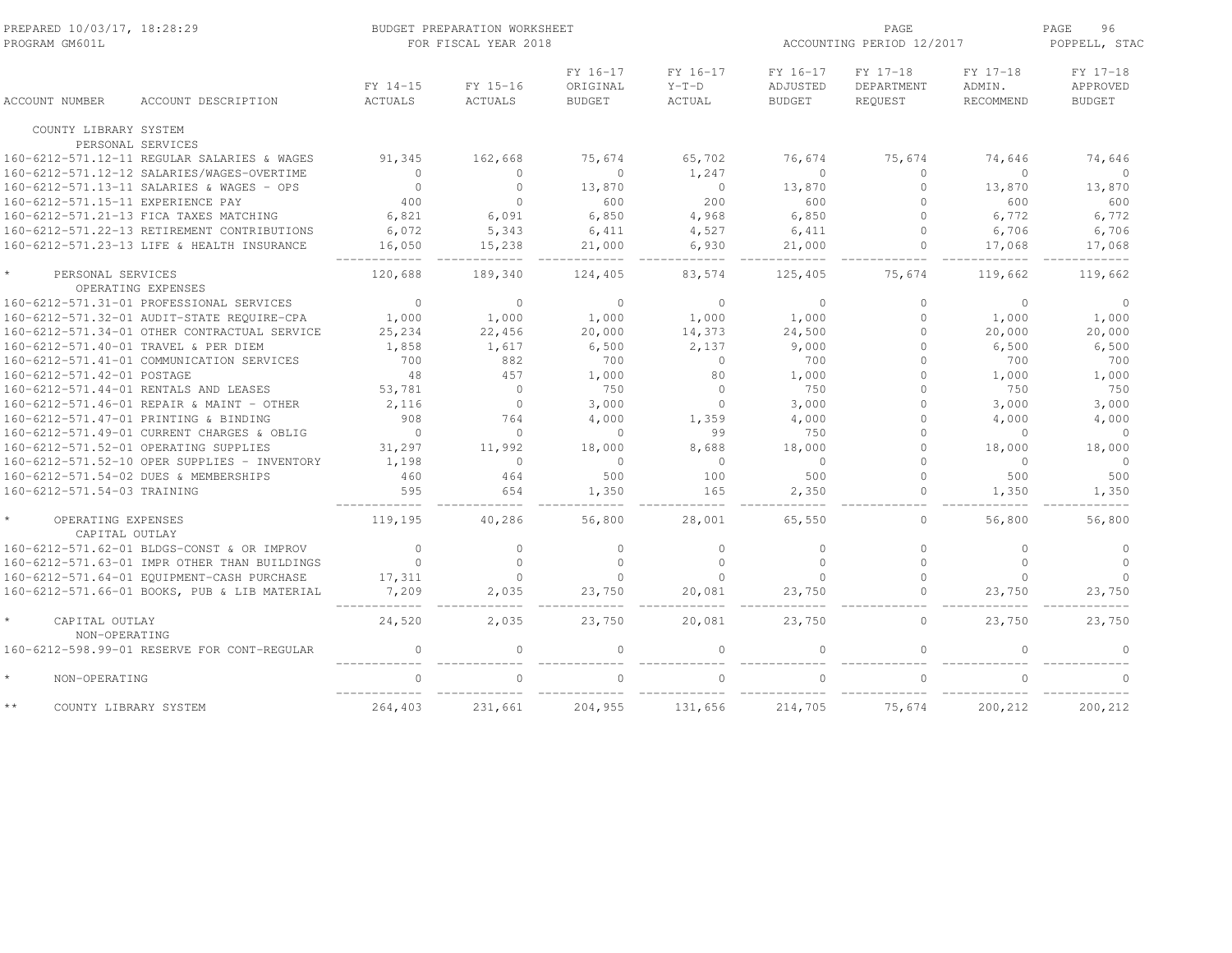| PREPARED 10/03/17, 18:28:29<br>PROGRAM GM601L |                                              |                     | BUDGET PREPARATION WORKSHEET<br>FOR FISCAL YEAR 2018 |                                       |                               | PAGE<br>ACCOUNTING PERIOD 12/2017     |                                   |                                 | PAGE<br>97<br>POPPELL, STAC           |
|-----------------------------------------------|----------------------------------------------|---------------------|------------------------------------------------------|---------------------------------------|-------------------------------|---------------------------------------|-----------------------------------|---------------------------------|---------------------------------------|
| <b>ACCOUNT NUMBER</b>                         | ACCOUNT DESCRIPTION                          | FY 14-15<br>ACTUALS | FY 15-16<br>ACTUALS                                  | FY 16-17<br>ORIGINAL<br><b>BUDGET</b> | FY 16-17<br>$Y-T-D$<br>ACTUAL | FY 16-17<br>ADJUSTED<br><b>BUDGET</b> | FY 17-18<br>DEPARTMENT<br>REOUEST | FY 17-18<br>ADMIN.<br>RECOMMEND | FY 17-18<br>APPROVED<br><b>BUDGET</b> |
| MISC LIBRARY GRANTS                           |                                              |                     |                                                      |                                       |                               |                                       |                                   |                                 |                                       |
|                                               | PERSONAL SERVICES                            |                     |                                                      |                                       |                               |                                       |                                   |                                 |                                       |
|                                               | 160-6215-571.13-11 SALARIES & WAGES - OPS    |                     |                                                      |                                       |                               |                                       |                                   |                                 |                                       |
|                                               | 160-6215-571.21-13 FICA TAXES MATCHING       |                     |                                                      |                                       |                               |                                       |                                   |                                 |                                       |
| $\star$<br>PERSONAL SERVICES                  | OPERATING EXPENSES                           |                     |                                                      |                                       |                               |                                       |                                   |                                 |                                       |
|                                               | 160-6215-571.34-01 OTHER CONTRACTUAL SERVICE |                     |                                                      |                                       |                               |                                       |                                   |                                 |                                       |
|                                               | 160-6215-571.40-01 TRAVEL & PER DIEM         |                     |                                                      |                                       |                               |                                       |                                   |                                 |                                       |
|                                               | 160-6215-571.41-01 COMMUNICATION SERVICES    |                     |                                                      |                                       |                               |                                       |                                   |                                 |                                       |
|                                               | 160-6215-571.52-01 OPERATING SUPPLIES        |                     |                                                      |                                       |                               |                                       |                                   |                                 |                                       |
| OPERATING EXPENSES<br>CAPITAL OUTLAY          |                                              | $\mathbf{0}$        | $\Omega$                                             | $\Omega$                              | $\circ$                       | $\bigcap$                             | $\Omega$                          | $\Omega$                        |                                       |
|                                               | 160-6215-571.64-04 COMPUTER HARDWARE         |                     | $\Omega$                                             | $\Omega$                              | $\Omega$                      |                                       | $\Omega$                          |                                 |                                       |
|                                               | 160-6215-571.66-01 BOOKS, PUB & LIB MATERIAL |                     | 308                                                  |                                       |                               |                                       |                                   |                                 |                                       |
| CAPITAL OUTLAY                                |                                              |                     | 308                                                  |                                       |                               |                                       |                                   |                                 |                                       |
| $\star\star$<br>MISC LIBRARY GRANTS           |                                              | $\bigcap$           | 308                                                  | $\Omega$                              | $\Omega$                      |                                       | $\Omega$                          |                                 |                                       |
| $***$                                         | MISCELLANEOUS GRANT FUNDS                    | 957,523             | 482,966                                              | 398,740                               | 326,521                       | 464,876                               | 118,879                           | 1, 411, 969                     | 1,411,969                             |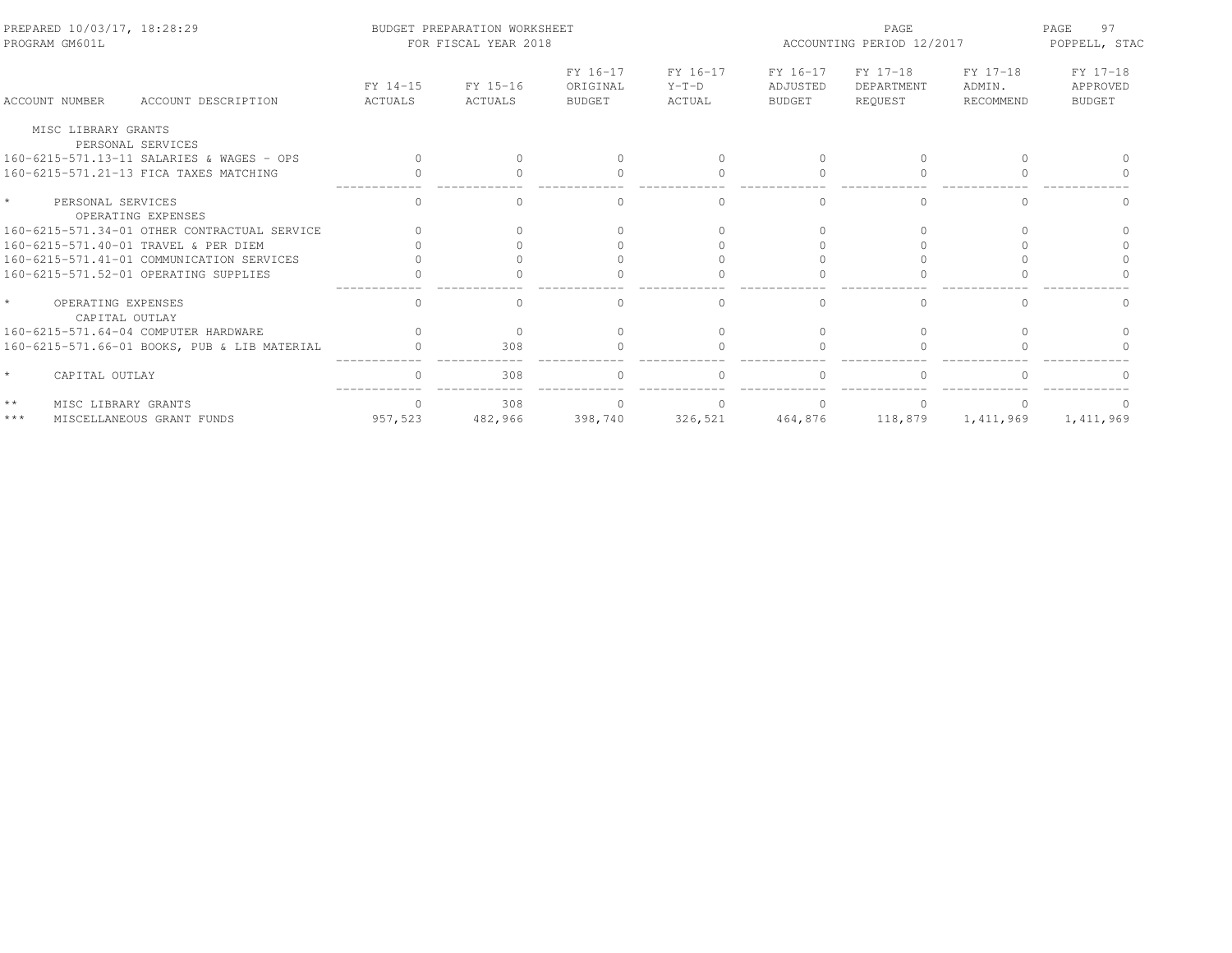| PREPARED 10/03/17, 18:28:29<br>PROGRAM GM601L               |                     | BUDGET PREPARATION WORKSHEET<br>FOR FISCAL YEAR 2018 |                                       | PAGE<br>ACCOUNTING PERIOD 12/2017 |                                       |                                   | 98<br>PAGE<br>POPPELL, STAC     |                                       |
|-------------------------------------------------------------|---------------------|------------------------------------------------------|---------------------------------------|-----------------------------------|---------------------------------------|-----------------------------------|---------------------------------|---------------------------------------|
| ACCOUNT NUMBER<br>ACCOUNT DESCRIPTION                       | FY 14-15<br>ACTUALS | FY 15-16<br>ACTUALS                                  | FY 16-17<br>ORIGINAL<br><b>BUDGET</b> | FY 16-17<br>$Y-T-D$<br>ACTUAL     | FY 16-17<br>ADJUSTED<br><b>BUDGET</b> | FY 17-18<br>DEPARTMENT<br>REOUEST | FY 17-18<br>ADMIN.<br>RECOMMEND | FY 17-18<br>APPROVED<br><b>BUDGET</b> |
| CDBG PROGRAM INCOME<br>PROGRAM INCOME<br>OPERATING EXPENSES |                     |                                                      |                                       |                                   |                                       |                                   |                                 |                                       |
| 161-6505-536.34-01 OTHER CONTRACTUAL SERVICE                | $\Omega$            | <sup>n</sup>                                         |                                       | $\Omega$                          |                                       | $\Omega$                          | ∩                               |                                       |
| $\star$<br>OPERATING EXPENSES<br>OPERATING EXPENSES         |                     |                                                      |                                       | $\bigcap$                         |                                       | ∩                                 |                                 |                                       |
| 161-6505-554.34-01 OTHER CONTRACTUAL SERVICE                |                     |                                                      |                                       |                                   |                                       |                                   |                                 |                                       |
| 161-6505-554.46-01 REPAIR & MAINT-OTHER                     |                     |                                                      |                                       |                                   |                                       |                                   |                                 |                                       |
| 161-6505-554.49-01 CURRENT CHARGES & OBLIG                  |                     |                                                      |                                       |                                   |                                       |                                   |                                 |                                       |
| $\star$<br>OPERATING EXPENSES<br>CAPITAL OUTLAY             | $\Omega$            | O.                                                   |                                       | $\Omega$                          |                                       | $\Omega$                          |                                 |                                       |
| 161-6505-554.62-01 BLDGS-CONST & OR IMPROV                  |                     |                                                      |                                       |                                   |                                       |                                   |                                 |                                       |
| 161-6505-554.63-01 IMPR OTHER THAN BUILDINGS                |                     |                                                      |                                       |                                   |                                       |                                   |                                 |                                       |
| $\star$<br>CAPITAL OUTLAY<br>NON-OPERATING                  | $\Omega$            | $\Omega$                                             | $\cap$                                | $\Omega$                          | $\cap$                                | $\Omega$                          | $\Omega$                        | n                                     |
| 161-6505-598.99-01 RESERVE FOR CONT-REGULAR                 |                     |                                                      |                                       |                                   |                                       |                                   |                                 |                                       |
| $\star$<br>NON-OPERATING                                    | $\cap$              |                                                      |                                       | $\Omega$                          |                                       | $\cap$                            | ∩                               |                                       |
| $\star\star$<br>PROGRAM INCOME                              |                     |                                                      |                                       |                                   |                                       |                                   |                                 |                                       |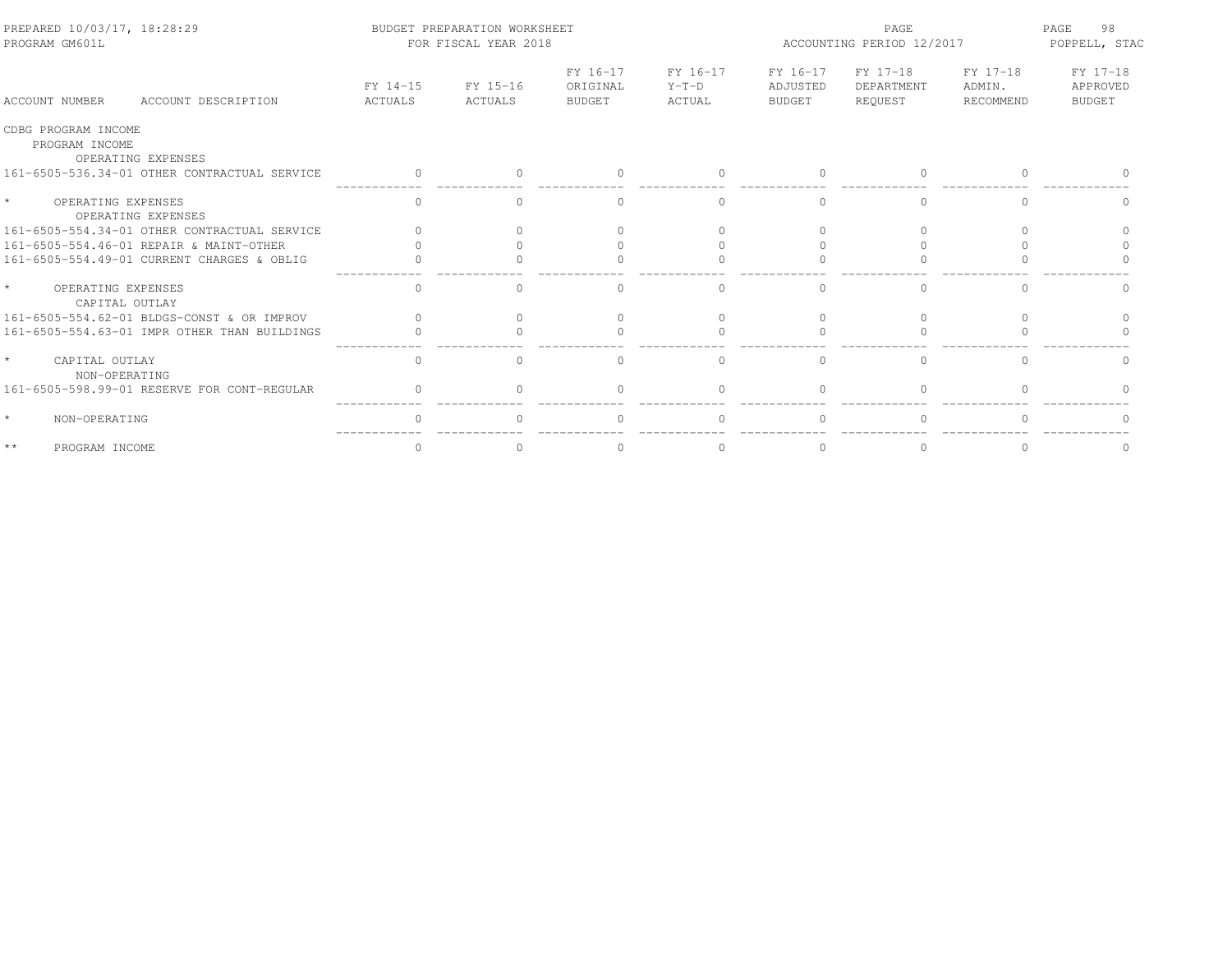| PREPARED 10/03/17, 18:28:29<br>PROGRAM GM601L |                                              |                     | BUDGET PREPARATION WORKSHEET<br>FOR FISCAL YEAR 2018 |                                       |                               | ACCOUNTING PERIOD 12/2017             | 99<br>PAGE<br>POPPELL, STAC       |                                 |                                       |
|-----------------------------------------------|----------------------------------------------|---------------------|------------------------------------------------------|---------------------------------------|-------------------------------|---------------------------------------|-----------------------------------|---------------------------------|---------------------------------------|
| ACCOUNT NUMBER                                | ACCOUNT DESCRIPTION                          | FY 14-15<br>ACTUALS | FY 15-16<br>ACTUALS                                  | FY 16-17<br>ORIGINAL<br><b>BUDGET</b> | FY 16-17<br>$Y-T-D$<br>ACTUAL | FY 16-17<br>ADJUSTED<br><b>BUDGET</b> | FY 17-18<br>DEPARTMENT<br>REQUEST | FY 17-18<br>ADMIN.<br>RECOMMEND | FY 17-18<br>APPROVED<br><b>BUDGET</b> |
| LCL HOUSING ASSIST/SHIP                       |                                              |                     |                                                      |                                       |                               |                                       |                                   |                                 |                                       |
|                                               | OPERATING EXPENSES                           |                     |                                                      |                                       |                               |                                       |                                   |                                 |                                       |
|                                               | 161-6506-554.32-01 AUDIT-STATE REQUIRE-CPA   |                     |                                                      |                                       |                               |                                       |                                   |                                 |                                       |
|                                               | 161-6506-554.34-01 OTHER CONTRACTUAL SERVICE |                     | 46,475                                               | 84,025                                | 49,634                        | 84,025                                |                                   |                                 |                                       |
|                                               | 161-6506-554.34-02 HOUSING/REHABILITATION    |                     | 6,175                                                | 621,300                               | 527,053                       | 621,300                               |                                   | 320,000                         | 320,000                               |
|                                               | 161-6506-554.34-03 TEMPORARY RELOCATION      |                     |                                                      | 15,000                                | 13,132                        | 15,000                                |                                   |                                 |                                       |
| 161-6506-554.34-04 ACQUISITION                |                                              |                     |                                                      | 0                                     |                               |                                       |                                   |                                 |                                       |
| OPERATING EXPENSES                            | CAPITAL OUTLAY                               | $\Omega$            | 52,650                                               | 720,325                               | 589,819                       | 720,325                               | $\circ$                           | 320,000                         | 320,000                               |
|                                               | 161-6506-554.62-01 BLDGS-CONST & OR IMPROV   | $\bigcap$           |                                                      |                                       |                               |                                       |                                   |                                 |                                       |
|                                               | 161-6506-554.63-01 IMPR OTHER THAN BUILDINGS |                     |                                                      |                                       |                               |                                       |                                   |                                 |                                       |
| $\star$<br>CAPITAL OUTLAY                     |                                              | $\bigcap$           | $\Omega$                                             | $\Omega$                              | $\Omega$                      | $\bigcap$                             | $\Omega$                          | $\cap$                          |                                       |
| $\star\star$                                  | LCL HOUSING ASSIST/SHIP                      | 0                   | 52,650                                               | 720,325                               | 589,819                       | 720,325                               | $\circ$                           | 320,000                         | 320,000                               |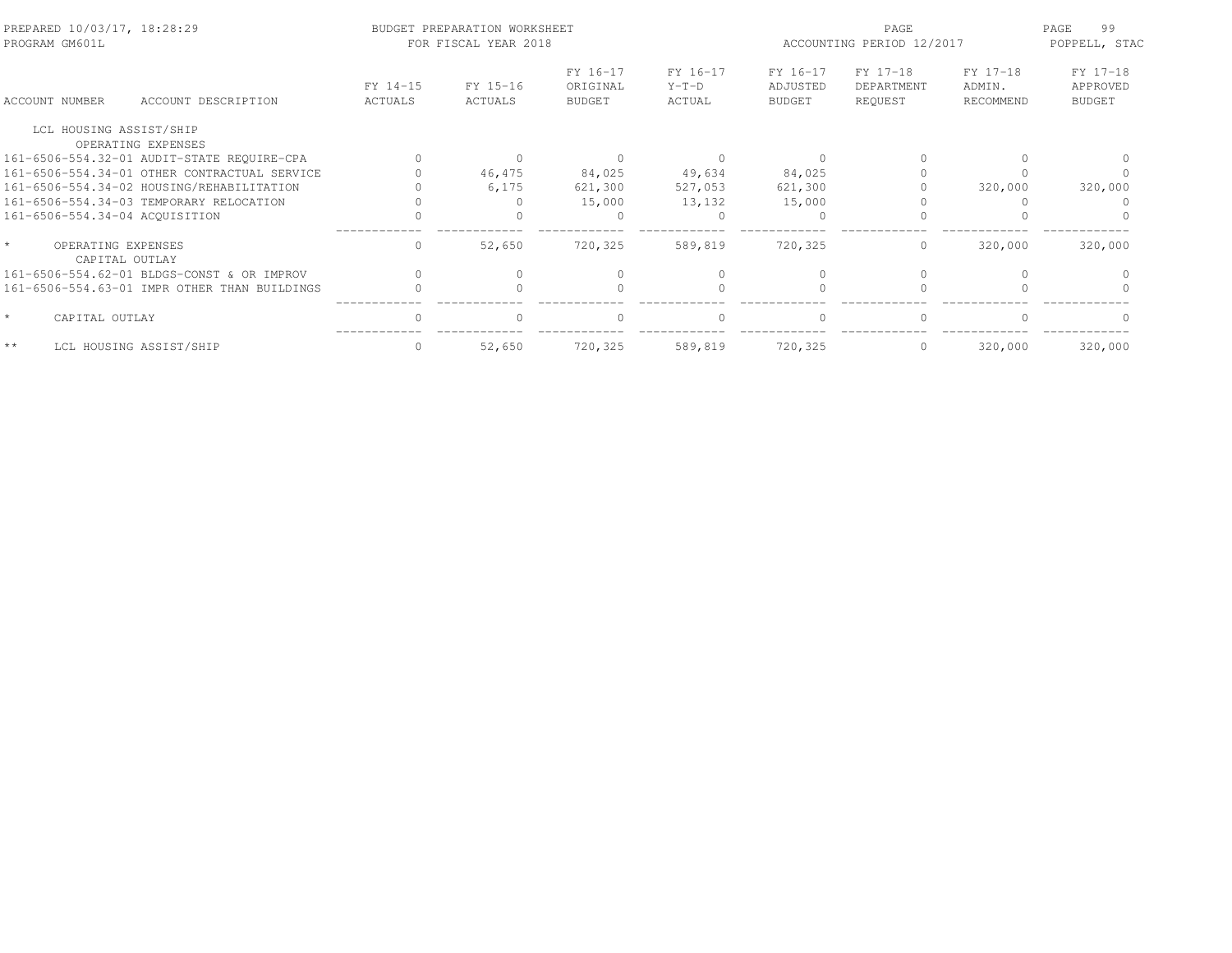| PROGRAM GM601L | PREPARED 10/03/17, 18:28:29                     |                     | BUDGET PREPARATION WORKSHEET<br>FOR FISCAL YEAR 2018 |                                       |                               | PAGE<br>ACCOUNTING PERIOD 12/2017     |                                   |                                 | PAGE<br>100<br>POPPELL, STAC          |
|----------------|-------------------------------------------------|---------------------|------------------------------------------------------|---------------------------------------|-------------------------------|---------------------------------------|-----------------------------------|---------------------------------|---------------------------------------|
| ACCOUNT NUMBER | ACCOUNT DESCRIPTION                             | FY 14-15<br>ACTUALS | FY 15-16<br>ACTUALS                                  | FY 16-17<br>ORIGINAL<br><b>BUDGET</b> | FY 16-17<br>$Y-T-D$<br>ACTUAL | FY 16-17<br>ADJUSTED<br><b>BUDGET</b> | FY 17-18<br>DEPARTMENT<br>REQUEST | FY 17-18<br>ADMIN.<br>RECOMMEND | FY 17-18<br>APPROVED<br><b>BUDGET</b> |
|                | NEIGHBORHOOD STABILIZATON<br>OPERATING EXPENSES |                     |                                                      |                                       |                               |                                       |                                   |                                 |                                       |
|                | 161-6509-554.34-01 OTHER CONTRACTUAL SERVICE    |                     |                                                      |                                       |                               |                                       |                                   |                                 |                                       |
|                | 161-6509-554.34-02 HOUSING/REHABILITATION       |                     |                                                      |                                       |                               |                                       |                                   |                                 |                                       |
|                | 161-6509-554.34-04 ACOUISITION                  |                     |                                                      |                                       |                               |                                       |                                   |                                 |                                       |
| $\star$        | OPERATING EXPENSES                              | $\cap$              |                                                      | $\Omega$                              | $\Omega$                      | $\bigcap$                             | $\Omega$                          |                                 |                                       |
| $\star\star$   | NEIGHBORHOOD STABILIZATON                       |                     |                                                      |                                       |                               |                                       |                                   |                                 |                                       |
| $***$          | CDBG PROGRAM INCOME                             |                     | 52,650                                               | 720,325                               | 589,819                       | 720,325                               |                                   | 320,000                         | 320,000                               |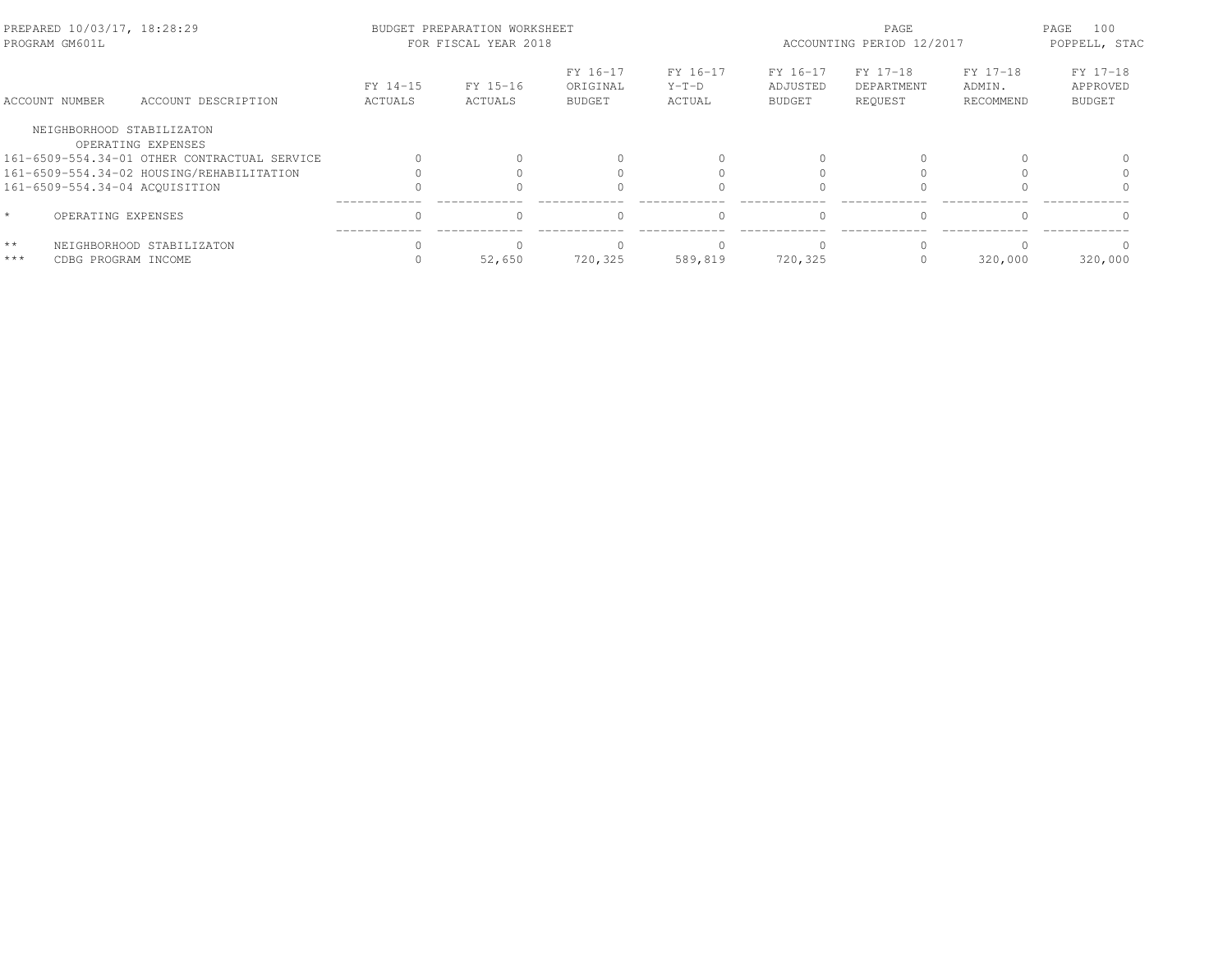| PREPARED 10/03/17, 18:28:29<br>PROGRAM GM601L                    |                     | BUDGET PREPARATION WORKSHEET<br>FOR FISCAL YEAR 2018 |                                       | PAGE<br>ACCOUNTING PERIOD 12/2017 |                                |                                   | 101<br>PAGE<br>POPPELL, STAC    |                                       |
|------------------------------------------------------------------|---------------------|------------------------------------------------------|---------------------------------------|-----------------------------------|--------------------------------|-----------------------------------|---------------------------------|---------------------------------------|
| <b>ACCOUNT NUMBER</b><br>ACCOUNT DESCRIPTION                     | FY 14-15<br>ACTUALS | FY 15-16<br>ACTUALS                                  | FY 16-17<br>ORIGINAL<br><b>BUDGET</b> | FY 16-17<br>$Y-T-D$<br>ACTUAL     | FY 16-17<br>ADJUSTED<br>BUDGET | FY 17-18<br>DEPARTMENT<br>REOUEST | FY 17-18<br>ADMIN.<br>RECOMMEND | FY 17-18<br>APPROVED<br><b>BUDGET</b> |
| INTERLACHEN LAKES ESTATES                                        |                     |                                                      |                                       |                                   |                                |                                   |                                 |                                       |
| INTERLACHEN LAKES ESTATES                                        |                     |                                                      |                                       |                                   |                                |                                   |                                 |                                       |
| OPERATING EXPENSES<br>162-7992-541.32-01 AUDIT-STATE REQUIRE-CPA | 500                 | 500                                                  | 500                                   | 500                               | 500                            | 500                               | 500                             | 500                                   |
| 162-7992-541.34-01 OTHER CONTRACTUAL SERVICE                     | $\overline{0}$      | $\Omega$                                             | $\Omega$                              | $\Omega$                          | $\bigcirc$                     | $\Omega$                          | $\Omega$                        | $\Omega$                              |
| 162-7992-541.34-55 M7G401-ILE-GRADING                            | 68,167              | 69,478                                               | 70,000                                | 91,204                            | 70,000                         | 70,000                            | 70,000                          | 70,000                                |
| 162-7992-541.34-57 M8G401-ILE 2-GRADING                          | 108,426             | 123,084                                              | 165,000                               | 147,654                           | 165,000                        | 165,000                           | 165,000                         | 165,000                               |
| 162-7992-541.34-61 MOG401-ILE UNT 19-GRADING                     | 5,297               | 3,747                                                | 7,100                                 | 2,934                             | 7,100                          | 7,100                             | 7,100                           | 7,100                                 |
| 162-7992-541.42-01 POSTAGE                                       | $\circ$             | $\Omega$                                             | 25                                    | $\Omega$                          | 25                             | 25                                | 25                              | 25                                    |
| 162-7992-541.49-01 CURRENT CHARGES & OBLIG                       |                     |                                                      | 50                                    |                                   | 50                             | 50                                | 50                              | 50                                    |
| 162-7992-541.49-03 COMM/FEES/COSTS-TAX COLL                      | 4,186               | 4,050                                                | 6,500                                 | 4,416                             | 6,500                          | 6,500                             | 6,500                           | 6,500                                 |
| 162-7992-541.49-10 CURRENT CHARGES-ADMIN                         | 4,186               | 4,050                                                | 4,100                                 | 4,416                             | 4,100                          | 4,100                             | 4,100                           | 4,100                                 |
| 162-7992-541.49-50 LEGAL ADVERTISEMENTS                          | $\Omega$            | $\cap$                                               | 400                                   | $\Omega$                          | 400                            | 400                               | 400                             | 400                                   |
| $\star$<br>OPERATING EXPENSES<br>NON-OPERATING                   | 190,762             | 204,909                                              | 253,675                               | 251,124                           | 253,675                        | 253,675                           | 253,675                         | 253,675                               |
| 162-7992-598.99-01 RESERVE FOR CONT-REGULAR                      | $\circ$             | $\circ$                                              | 25,000                                | $\circ$                           | 25,000                         | 25,000                            | 5,000                           | 5,000                                 |
| $\star$<br>NON-OPERATING                                         |                     |                                                      | 25,000                                |                                   | 25,000                         | 25,000                            | 5,000                           | 5,000                                 |
| $\star\star$<br>INTERLACHEN LAKES ESTATES                        | 190,762             | 204,909                                              | 278,675                               | 251,124                           | 278,675                        | 278,675                           | 258,675                         | 258,675                               |
| $***$<br>INTERLACHEN LAKES ESTATES                               | 190,762             | 204,909                                              | 278,675                               | 251,124                           | 278,675                        | 278,675                           | 258,675                         | 258,675                               |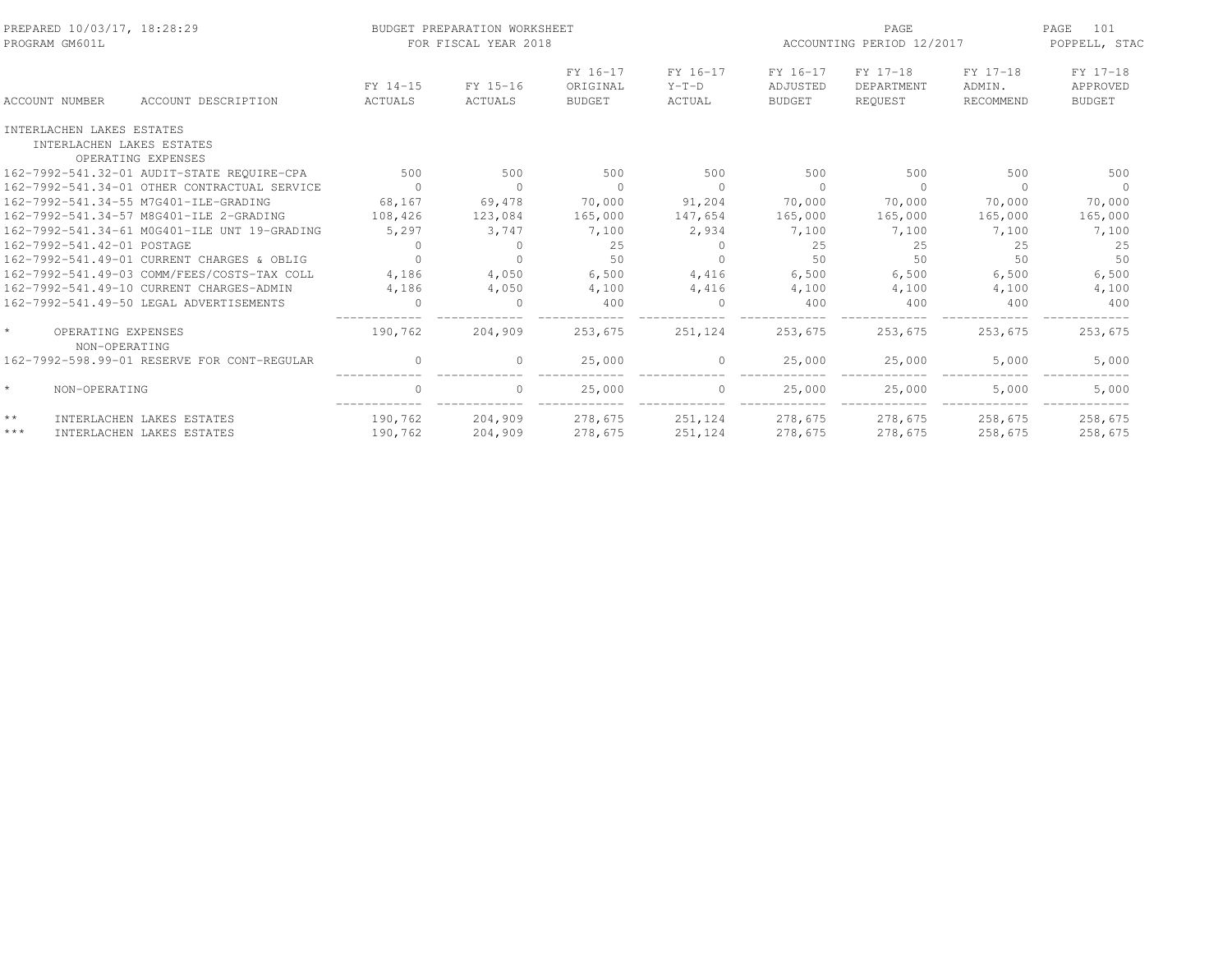| PREPARED 10/03/17, 18:28:29<br>PROGRAM GM601L |                                              |                            | BUDGET PREPARATION WORKSHEET<br>FOR FISCAL YEAR 2018 |                                       |                               | PAGE<br>ACCOUNTING PERIOD 12/2017     |                                   |                                 | 102<br>PAGE<br>POPPELL, STAC          |
|-----------------------------------------------|----------------------------------------------|----------------------------|------------------------------------------------------|---------------------------------------|-------------------------------|---------------------------------------|-----------------------------------|---------------------------------|---------------------------------------|
| ACCOUNT NUMBER                                | ACCOUNT DESCRIPTION                          | FY 14-15<br><b>ACTUALS</b> | FY 15-16<br><b>ACTUALS</b>                           | FY 16-17<br>ORIGINAL<br><b>BUDGET</b> | FY 16-17<br>$Y-T-D$<br>ACTUAL | FY 16-17<br>ADJUSTED<br><b>BUDGET</b> | FY 17-18<br>DEPARTMENT<br>REQUEST | FY 17-18<br>ADMIN.<br>RECOMMEND | FY 17-18<br>APPROVED<br><b>BUDGET</b> |
| WEST PUTNAM MSBU<br>WEST PUTNAM MSTU/MSBU     |                                              |                            |                                                      |                                       |                               |                                       |                                   |                                 |                                       |
|                                               | OPERATING EXPENSES                           |                            |                                                      |                                       |                               |                                       |                                   |                                 |                                       |
|                                               | 163-7993-541.32-01 AUDIT-STATE REQUIRE-CPA   | 500                        | 500                                                  | 500                                   | 500                           | 500                                   | 500                               | 500                             | 500                                   |
|                                               | 163-7993-541.34-01 OTHER CONTRACTUAL SERVICE | $\Omega$                   | $\Omega$                                             | $\Omega$                              |                               | $\Omega$                              | $\bigcap$                         | $\cap$                          |                                       |
|                                               | 163-7993-541.34-65 M2G401-W PUTNAM MSBU-GRAD | 101,364                    | 148,980                                              | 150,000                               | 133,234                       | 150,000                               | 150,000                           | 150,000                         | 150,000                               |
| 163-7993-541.42-01 POSTAGE                    |                                              | $\Omega$                   | $\Omega$                                             | 25                                    | $\Omega$                      | 25                                    | 25                                | 25                              | 25                                    |
|                                               | 163-7993-541.49-03 COMM/FEES/COSTS-TAX COLL  | 2,335                      | 2,277                                                | 2,750                                 | 2,334                         | 2,750                                 | 2,750                             | 2,750                           | 2,750                                 |
|                                               | 163-7993-541.49-10 CURRENT CHARGES-ADMIN     | 2,335                      | 2,277                                                | 2,500                                 | 2,334                         | 2,500                                 | 2,500                             | 2,500                           | 2,500                                 |
|                                               | 163-7993-541.49-50 LEGAL ADVERTISEMENTS      | 36                         |                                                      | 100                                   |                               | 100                                   | 100                               | 100                             | 100                                   |
| OPERATING EXPENSES<br>NON-OPERATING           |                                              | 106,570                    | 154,034                                              | 155,875                               | 138,402                       | 155,875                               | 155,875                           | 155,875                         | 155,875                               |
|                                               | 163-7993-598.99-01 RESERVE FOR CONT-REGULAR  | $\Omega$                   | $\Omega$                                             | 25,000                                | $\bigcap$                     | 25,000                                | 25,000                            | 25,000                          | 25,000                                |
| $\star$<br>NON-OPERATING                      |                                              | $\Omega$                   | $\Omega$                                             | 25,000                                | $\mathbf{0}$                  | 25,000                                | 25,000                            | 25,000                          | 25,000                                |
| $\star\star$                                  | WEST PUTNAM MSTU/MSBU                        | 106,570                    | 154,034                                              | 180,875                               | 138,402                       | 180,875                               | 180,875                           | 180,875                         | 180,875                               |
| $***$<br>WEST PUTNAM MSBU                     |                                              | 106,570                    | 154,034                                              | 180,875                               | 138,402                       | 180,875                               | 180,875                           | 180,875                         | 180,875                               |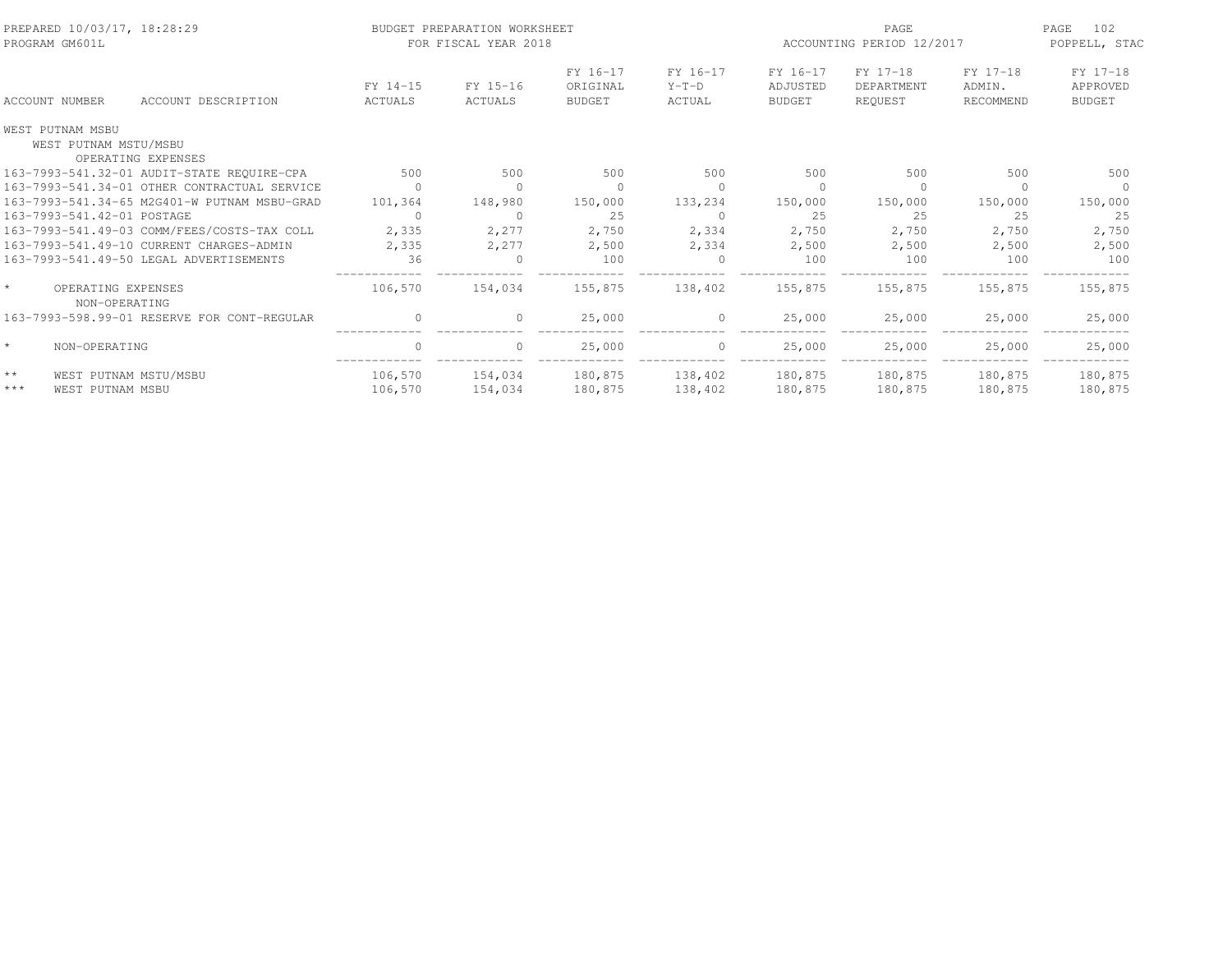| PREPARED 10/03/17, 18:28:29<br>PROGRAM GM601L                             | BUDGET PREPARATION WORKSHEET<br>PAGE<br>FOR FISCAL YEAR 2018<br>ACCOUNTING PERIOD 12/2017 |                     |                                       |                               | 103<br>PAGE<br>POPPELL, STAC          |                                   |                                 |                                       |
|---------------------------------------------------------------------------|-------------------------------------------------------------------------------------------|---------------------|---------------------------------------|-------------------------------|---------------------------------------|-----------------------------------|---------------------------------|---------------------------------------|
| ACCOUNT DESCRIPTION<br>ACCOUNT NUMBER                                     | FY 14-15<br>ACTUALS                                                                       | FY 15-16<br>ACTUALS | FY 16-17<br>ORIGINAL<br><b>BUDGET</b> | FY 16-17<br>$Y-T-D$<br>ACTUAL | FY 16-17<br>ADJUSTED<br><b>BUDGET</b> | FY 17-18<br>DEPARTMENT<br>REOUEST | FY 17-18<br>ADMIN.<br>RECOMMEND | FY 17-18<br>APPROVED<br><b>BUDGET</b> |
| LOC HOUSING ASST TF/SHIP<br>LCL HOUSING ASSIST/SHIP<br>OPERATING EXPENSES |                                                                                           |                     |                                       |                               |                                       |                                   |                                 |                                       |
| 170-6506-554.34-01 OTHER CONTRACTUAL SERVICE                              | 41,300                                                                                    | 35,829              | 60,000                                | 32,752                        | 60,000                                | $\circ$                           | 60,000                          | 60,000                                |
| 170-6506-554.49-52 SHIP PROGRAM - LOANS                                   |                                                                                           |                     | 100,000                               | 36,489                        | 100,000                               |                                   | 125,000                         | 125,000                               |
| 170-6506-554.49-53 SHIP PROGRAM - GRANTS                                  | 155,363                                                                                   | 123,891             | 575,000                               | 74,779                        | 575,000                               |                                   | 960,600                         | 960,600                               |
| 170-6506-554.49-54 FLORIDA FIX GRANTS                                     | 0                                                                                         |                     | $\mathbf{0}$                          | -0                            | 0                                     |                                   |                                 |                                       |
| OPERATING EXPENSES<br>NON-OPERATING                                       | 196,663                                                                                   | 159,720             | 735,000                               | 144,020                       | 735,000                               | $\circ$                           | 1,145,600                       | 1,145,600                             |
| 170-6506-598.99-01 RESERVE FOR CONT-REGULAR                               | $\bigcap$                                                                                 | $\bigcap$           | 25,000                                | $\Omega$                      | 25,000                                | $\circ$                           | 25,000                          | 25,000                                |
| NON-OPERATING                                                             | $\Omega$                                                                                  | $\Omega$            | 25,000                                | $\mathbf{0}$                  | 25,000                                | $\circ$                           | 25,000                          | 25,000                                |
| $\star\star$<br>LCL HOUSING ASSIST/SHIP                                   | 196,663                                                                                   | 159,720             | 760,000                               | 144,020                       | 760,000                               | $\circ$                           | 1,170,600                       | 1,170,600                             |
| $***$<br>LOC HOUSING ASST TF/SHIP                                         | 196,663                                                                                   | 159,720             | 760,000                               | 144,020                       | 760,000                               | 0                                 | 1,170,600                       | 1,170,600                             |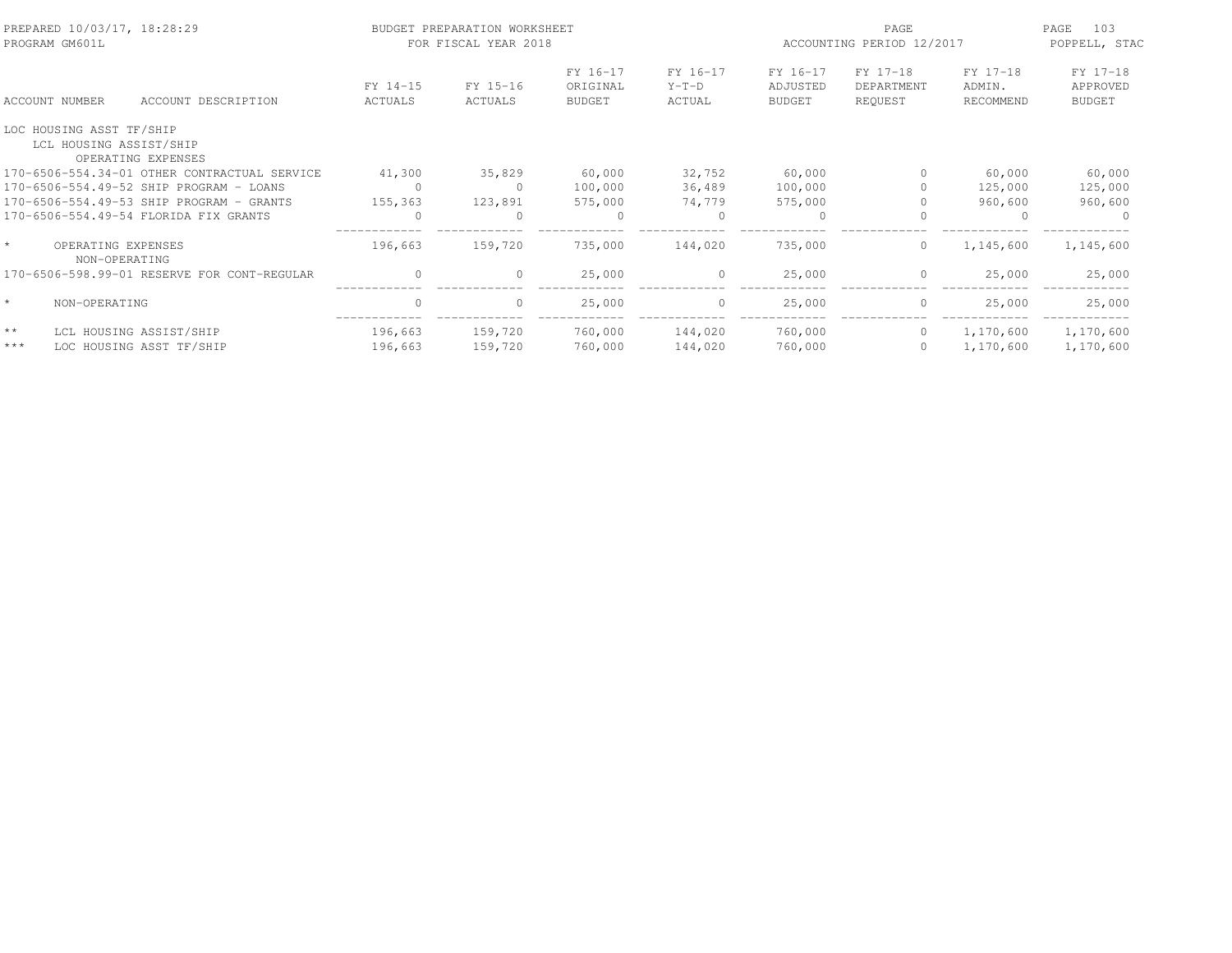| PREPARED 10/03/17, 18:28:29<br>PROGRAM GM601L           |                                              |                     | BUDGET PREPARATION WORKSHEET<br>FOR FISCAL YEAR 2018 |                                       |                               | PAGE<br>ACCOUNTING PERIOD 12/2017     |                                   |                                 | 104<br>PAGE<br>POPPELL, STAC          |
|---------------------------------------------------------|----------------------------------------------|---------------------|------------------------------------------------------|---------------------------------------|-------------------------------|---------------------------------------|-----------------------------------|---------------------------------|---------------------------------------|
| ACCOUNT NUMBER                                          | ACCOUNT DESCRIPTION                          | FY 14-15<br>ACTUALS | FY 15-16<br>ACTUALS                                  | FY 16-17<br>ORIGINAL<br><b>BUDGET</b> | FY 16-17<br>$Y-T-D$<br>ACTUAL | FY 16-17<br>ADJUSTED<br><b>BUDGET</b> | FY 17-18<br>DEPARTMENT<br>REQUEST | FY 17-18<br>ADMIN.<br>RECOMMEND | FY 17-18<br>APPROVED<br><b>BUDGET</b> |
| HURRICANE HSNG RECOV PROG<br>HURR HSNG RECOV (HHR) PROG | OPERATING EXPENSES                           |                     |                                                      |                                       |                               |                                       |                                   |                                 |                                       |
|                                                         | 171-6507-554.34-01 OTHER CONTRACTUAL SERVICE |                     |                                                      |                                       |                               |                                       |                                   |                                 |                                       |
|                                                         | 171-6507-554.49-55 HHR PROGRAM - LOANS       |                     |                                                      |                                       |                               |                                       |                                   |                                 |                                       |
|                                                         | 171-6507-554.49-56 HHR PROGRAM - GRANTS      |                     |                                                      |                                       |                               |                                       |                                   |                                 |                                       |
| $\star$<br>OPERATING EXPENSES<br>NON-OPERATING          |                                              | $\cap$              |                                                      | $\cap$                                | $\Omega$                      |                                       | $\cap$                            |                                 |                                       |
|                                                         | 171-6507-598.99-01 RESERVE FOR CONT-REGULAR  |                     |                                                      |                                       |                               |                                       |                                   |                                 |                                       |
| $\star$<br>NON-OPERATING                                |                                              | $\cap$              |                                                      |                                       | $\Omega$                      |                                       |                                   |                                 |                                       |
| $**$                                                    | HURR HSNG RECOV (HHR) PROG                   | $\bigcap$           |                                                      | $\bigcap$                             | $\Omega$                      | $\bigcap$                             |                                   |                                 |                                       |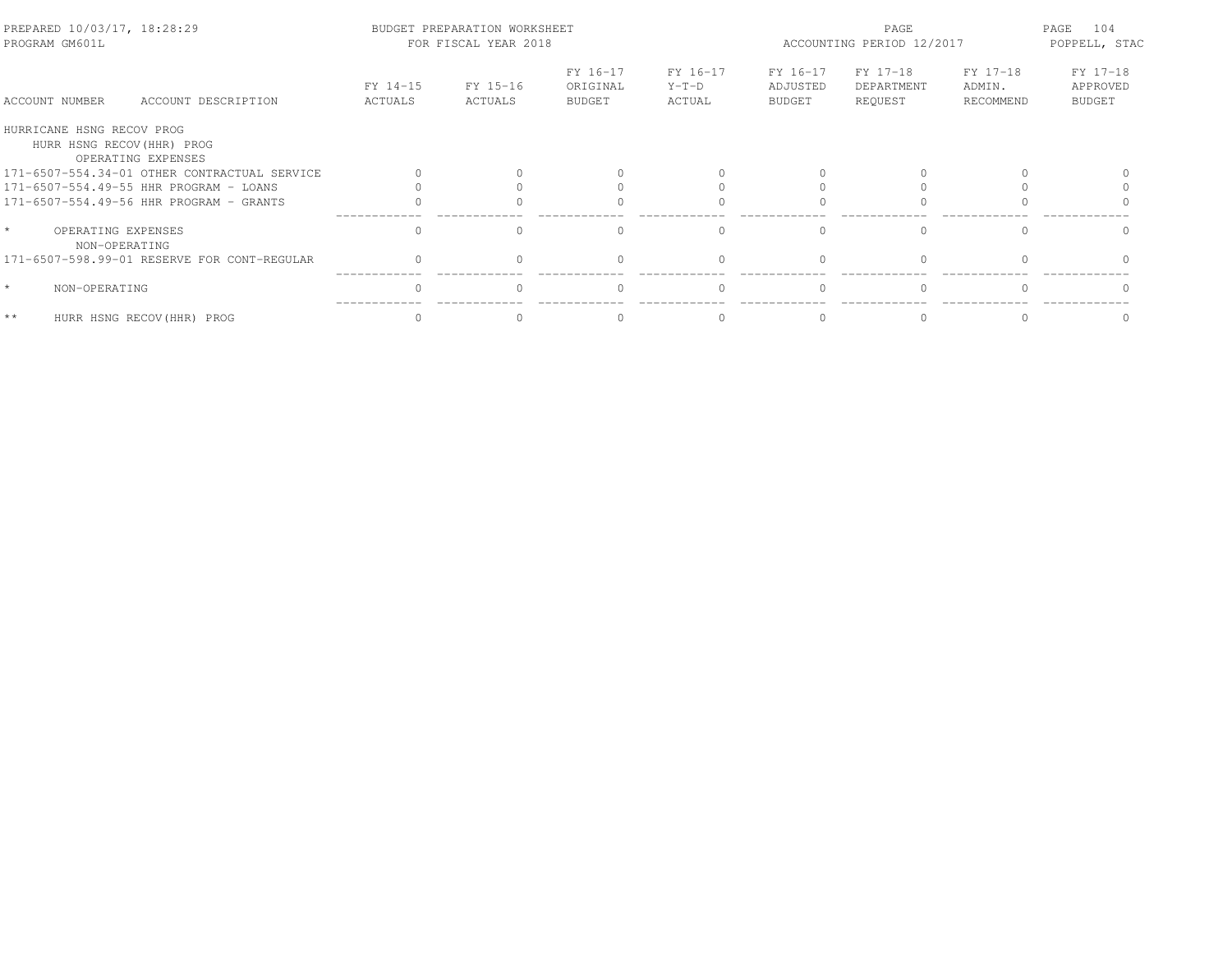| PREPARED 10/03/17, 18:28:29<br>PROGRAM GM601L |                                                               |                     | BUDGET PREPARATION WORKSHEET<br>FOR FISCAL YEAR 2018 |                                       |                               | PAGE<br>ACCOUNTING PERIOD 12/2017 |                                   |                                 | PAGE<br>105<br>POPPELL, STAC          |
|-----------------------------------------------|---------------------------------------------------------------|---------------------|------------------------------------------------------|---------------------------------------|-------------------------------|-----------------------------------|-----------------------------------|---------------------------------|---------------------------------------|
| ACCOUNT NUMBER                                | ACCOUNT DESCRIPTION                                           | FY 14-15<br>ACTUALS | FY 15-16<br>ACTUALS                                  | FY 16-17<br>ORIGINAL<br><b>BUDGET</b> | FY 16-17<br>$Y-T-D$<br>ACTUAL | FY 16-17<br>ADJUSTED<br>BUDGET    | FY 17-18<br>DEPARTMENT<br>REOUEST | FY 17-18<br>ADMIN.<br>RECOMMEND | FY 17-18<br>APPROVED<br><b>BUDGET</b> |
| TRANSFERS/RESERVES/MISC                       | NON-OPERATING<br>171-9999-581.91-49 TRF-LOCAL HOUSING SHIP FD | $\bigcap$           |                                                      | $\Omega$                              |                               | $\cap$                            |                                   |                                 |                                       |
| $\star$<br>NON-OPERATING                      |                                                               | $\cap$              |                                                      | $\Omega$                              |                               | $\bigcap$                         | $\Omega$                          |                                 | $\Omega$                              |
| $* *$<br>$***$                                | TRANSFERS/RESERVES/MISC<br>HURRICANE HSNG RECOV PROG          | $\cap$              |                                                      |                                       |                               | $\bigcap$                         |                                   |                                 |                                       |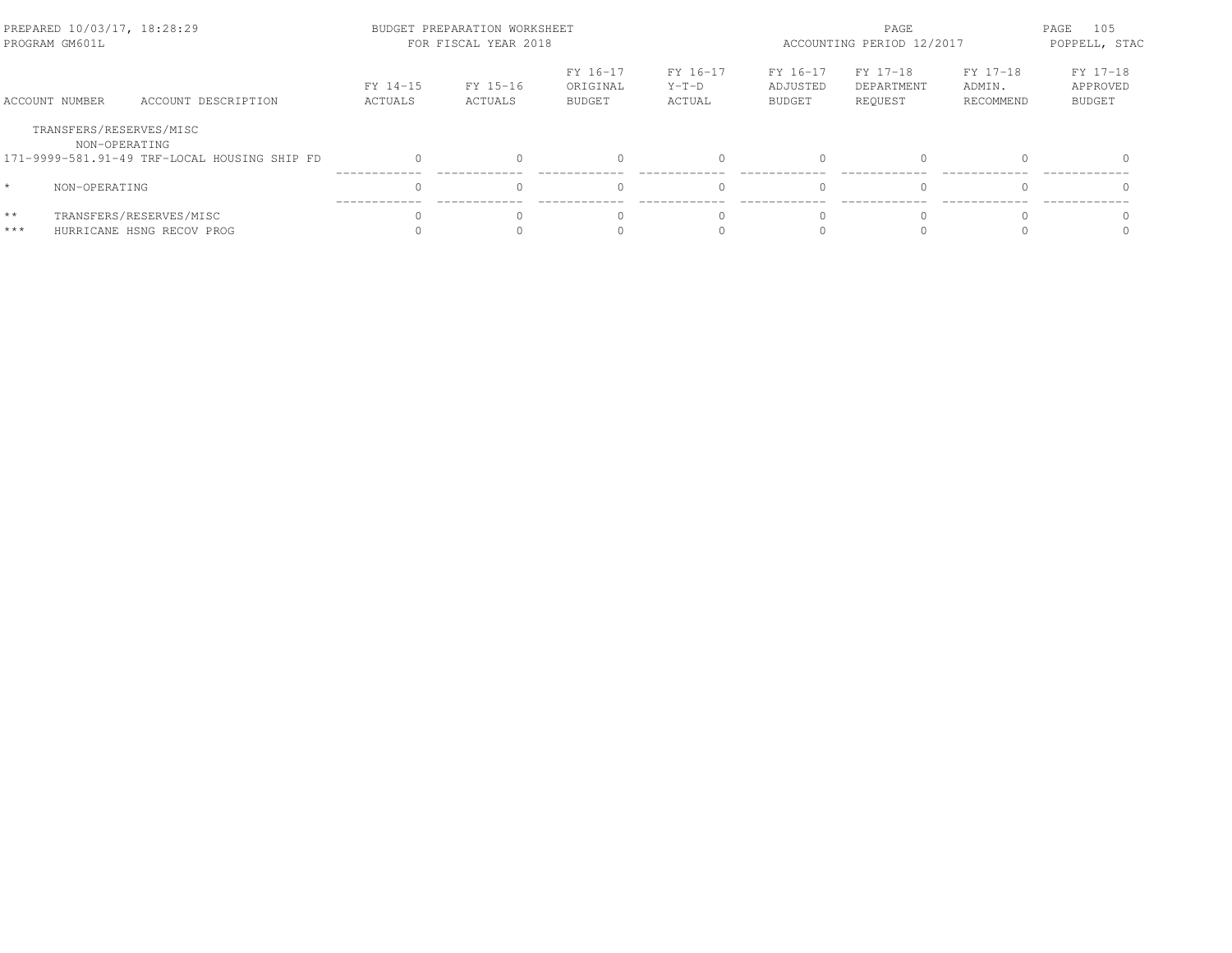| PREPARED 10/03/17, 18:28:29<br>PROGRAM GM601L |                                                                                             | BUDGET PREPARATION WORKSHEET<br>FOR FISCAL YEAR 2018 |                            |                                       |                                      | PAGE<br>ACCOUNTING PERIOD 12/2017     |                                          |                                 | 106<br>PAGE<br>POPPELL, STAC          |  |
|-----------------------------------------------|---------------------------------------------------------------------------------------------|------------------------------------------------------|----------------------------|---------------------------------------|--------------------------------------|---------------------------------------|------------------------------------------|---------------------------------|---------------------------------------|--|
| <b>ACCOUNT NUMBER</b>                         | ACCOUNT DESCRIPTION                                                                         | FY 14-15<br><b>ACTUALS</b>                           | FY 15-16<br><b>ACTUALS</b> | FY 16-17<br>ORIGINAL<br><b>BUDGET</b> | FY 16-17<br>$Y-T-D$<br><b>ACTUAL</b> | FY 16-17<br>ADJUSTED<br><b>BUDGET</b> | FY 17-18<br>DEPARTMENT<br><b>REQUEST</b> | FY 17-18<br>ADMIN.<br>RECOMMEND | FY 17-18<br>APPROVED<br><b>BUDGET</b> |  |
| MSBU FUND                                     |                                                                                             |                                                      |                            |                                       |                                      |                                       |                                          |                                 |                                       |  |
| ROAD MSBU'S                                   |                                                                                             |                                                      |                            |                                       |                                      |                                       |                                          |                                 |                                       |  |
|                                               | OPERATING EXPENSES                                                                          |                                                      |                            |                                       |                                      |                                       |                                          |                                 |                                       |  |
|                                               | 175-4110-541.31-01 PROFESSIONAL SERVICES                                                    | $\Omega$                                             | $\Omega$                   | $\Omega$                              | $\Omega$                             | $\Omega$                              | $\Omega$                                 | $\Omega$                        |                                       |  |
|                                               | 175-4110-541.32-01 AUDIT-STATE REOUIRE-CPA                                                  | 3,000                                                | 3,000                      | 3,000                                 | 3,000                                | 3,000                                 | 3,000                                    | 3,000                           | 3,000                                 |  |
|                                               | 175-4110-541.34-01 OTHER CONTRACTUAL SERVICE                                                | $\Omega$                                             | $\Omega$                   | $\Omega$                              | $\Omega$                             | $\Omega$                              | $\Omega$                                 | $\Omega$                        | $\Omega$                              |  |
|                                               | 175-4110-541.34-50 M5G501-OKLAWAHA HLLS-GRAD                                                | 4,210                                                | 3,120                      | 5,125                                 | 3,790                                | 5,125                                 | 5,125                                    | 5,125                           | 5,125                                 |  |
|                                               | 175-4110-541.34-51 M6G202-BOSTWICK NRTH-GRAD                                                | $\mathbf{0}$                                         | $\Omega$                   | $\mathbf{0}$                          | $\mathbf{0}$                         | $\Omega$                              | $\mathbf{0}$                             | $\Omega$                        | $\Omega$                              |  |
|                                               | 175-4110-541.34-52 M6G204-SHAGGY LANE-GRADE                                                 | $\Omega$                                             | $\Omega$                   | $\Omega$                              | $\Omega$                             | $\Omega$                              | $\Omega$                                 | $\Omega$                        | $\Omega$                              |  |
|                                               | 175-4110-541.34-53 M7G201-ST J HARB, U 3-GRAD                                               | 9,824                                                | 10,244                     | 15,000                                | 7,630                                | 15,000                                | 15,000                                   | 15,000                          | 15,000                                |  |
|                                               | 175-4110-541.34-54 M7G202-W HARBOR FRMS-GRAD                                                | 1,535                                                | 3,105                      | 800                                   | $\Omega$                             | 800                                   | 800                                      | 800                             | 800                                   |  |
|                                               | 175-4110-541.34-56 M8G101-GROVE LK EST-GRAD                                                 | $\circ$                                              | $\circ$                    | $\circ$                               | $\mathbf{0}$                         | $\Omega$                              | $\circ$                                  | $\Omega$                        | $\circ$                               |  |
|                                               | 175-4110-541.34-58 M8G501-LAKESIDE OAKS-GRAD                                                | 720                                                  | 3,745                      | 1,500                                 | 2,160                                | 2,800                                 | 1,500                                    | 1,500                           | 1,500                                 |  |
|                                               | 175-4110-541.34-59 M9G301-SJRE/RIV RDGE-GRAD<br>175-4110-541.34-60 M9G502-MOORES/BUMPY-GRAD | 15,030<br>3,850                                      | 8,620<br>3,490             | 15,500<br>3,500                       | 11,439<br>3,005                      | 15,500<br>3,500                       | 15,500<br>3,500                          | 15,500                          | 15,500<br>3,500                       |  |
|                                               | 175-4110-541.34-62 M2G101-LAKEVIEW PL-GRAD                                                  | $\circ$                                              | $\Omega$                   | $\circ$                               | $\Omega$                             | $\Omega$                              | $\Omega$                                 | 3,500<br>$\Omega$               | $\circ$                               |  |
|                                               | 175-4110-541.34-63 M2G102-ACOSTA CREEK-GRAD                                                 | 3,980                                                | 1,620                      | 6,500                                 | 1,760                                | 6,500                                 | 6,500                                    | 6,500                           | 6,500                                 |  |
|                                               | 175-4110-541.34-64 M2G501-INTERLAC BLVD-GRAD                                                | 53,493                                               | 43,808                     | 33,000                                | 49,996                               | 50,000                                | 33,000                                   | 33,000                          | 33,000                                |  |
|                                               | 175-4110-541.34-66 M7G301-LAKESHORE HILLS MT                                                | $\Omega$                                             | $\Omega$                   | $\circ$                               | $\Omega$                             | $\Omega$                              | $\Omega$                                 | $\Omega$                        | $\overline{0}$                        |  |
| 175-4110-541.42-01 POSTAGE                    |                                                                                             | $\Omega$                                             | $\Omega$                   | 50                                    | $\mathbf{0}$                         | 50                                    | 50                                       | 50                              | 50                                    |  |
|                                               | 175-4110-541.49-01 CURRENT CHARGES & OBLIG                                                  | $\Omega$                                             | $\Omega$                   | 150                                   | 118                                  | 150                                   | 150                                      | 150                             | 150                                   |  |
|                                               | 175-4110-541.49-03 COMM/FEES/COSTS-TAX COLL                                                 | 2,128                                                | 2,058                      | 2,500                                 | 2,092                                | 2,500                                 | 2,500                                    | 2,500                           | 2,500                                 |  |
|                                               | 175-4110-541.49-10 CURRENT CHARGES-ADMIN                                                    | 2,128                                                | 2,058                      | 2,500                                 | 2,092                                | 2,500                                 | 2,500                                    | 2,500                           | 2,500                                 |  |
|                                               | 175-4110-541.49-50 LEGAL ADVERTISEMENTS                                                     | 110                                                  | 193                        | 500                                   | 39                                   | 500                                   | 500                                      | 500                             | 500                                   |  |
| OPERATING EXPENSES<br>CAPITAL OUTLAY          |                                                                                             | 100,008                                              | 85,061                     | 89,625                                | 87,121                               | 107,925                               | 89,625                                   | 89,625                          | 89,625                                |  |
| 175-4110-541.61-01 LAND                       |                                                                                             | $\Omega$                                             | $\Omega$                   | $\Omega$                              | $\Omega$                             | $\Omega$                              | $\Omega$                                 | $\Omega$                        | $\Omega$                              |  |
|                                               | 175-4110-541.63-02 ROAD IMPROVEMENT PROJECTS                                                | $\Omega$                                             | $\Omega$                   | 25,000                                | $\circ$                              | 8,000                                 | 25,000                                   | 25,000                          | 25,000                                |  |
|                                               | 175-4110-541.63-06 R25101-PT OF WDS-RESURF                                                  | $\cap$                                               | $\Omega$                   | $\circ$                               | $\Omega$                             | $\bigcap$                             | $\Omega$                                 | $\cap$                          | $\Omega$                              |  |
|                                               | 175-4110-541.63-15 M3P502-E.COWPEN LAKE-PAVE                                                |                                                      | $\Omega$                   | $\cap$                                |                                      |                                       | $\cap$                                   | $\cap$                          | $\Omega$                              |  |
| $\star$<br>CAPITAL OUTLAY<br>NON-OPERATING    |                                                                                             | $\Omega$                                             | $\Omega$                   | 25,000                                | $\Omega$                             | 8,000                                 | 25,000                                   | 25,000                          | 25,000                                |  |
|                                               | 175-4110-598.99-01 RESERVE FOR CONT-REGULAR                                                 | $\circ$                                              | $\circ$                    | 7,000                                 | $\circ$                              | 5,700                                 | 7,000                                    | 7,000                           | 7,000                                 |  |
| $\star$<br>NON-OPERATING                      |                                                                                             | $\Omega$                                             | $\Omega$                   | 7,000                                 | $\Omega$                             | 5,700                                 | 7,000                                    | 7,000                           | 7,000                                 |  |
| $**$<br>ROAD MSBU'S                           |                                                                                             | 100,008                                              | 85,061                     | 121,625                               | 87,121                               | 121,625                               | 121,625                                  | 121,625                         | 121,625                               |  |
| $***$<br>MSBU FUND                            |                                                                                             | 100,008                                              | 85,061                     | 121,625                               | 87,121                               | 121,625                               | 121,625                                  | 121,625                         | 121,625                               |  |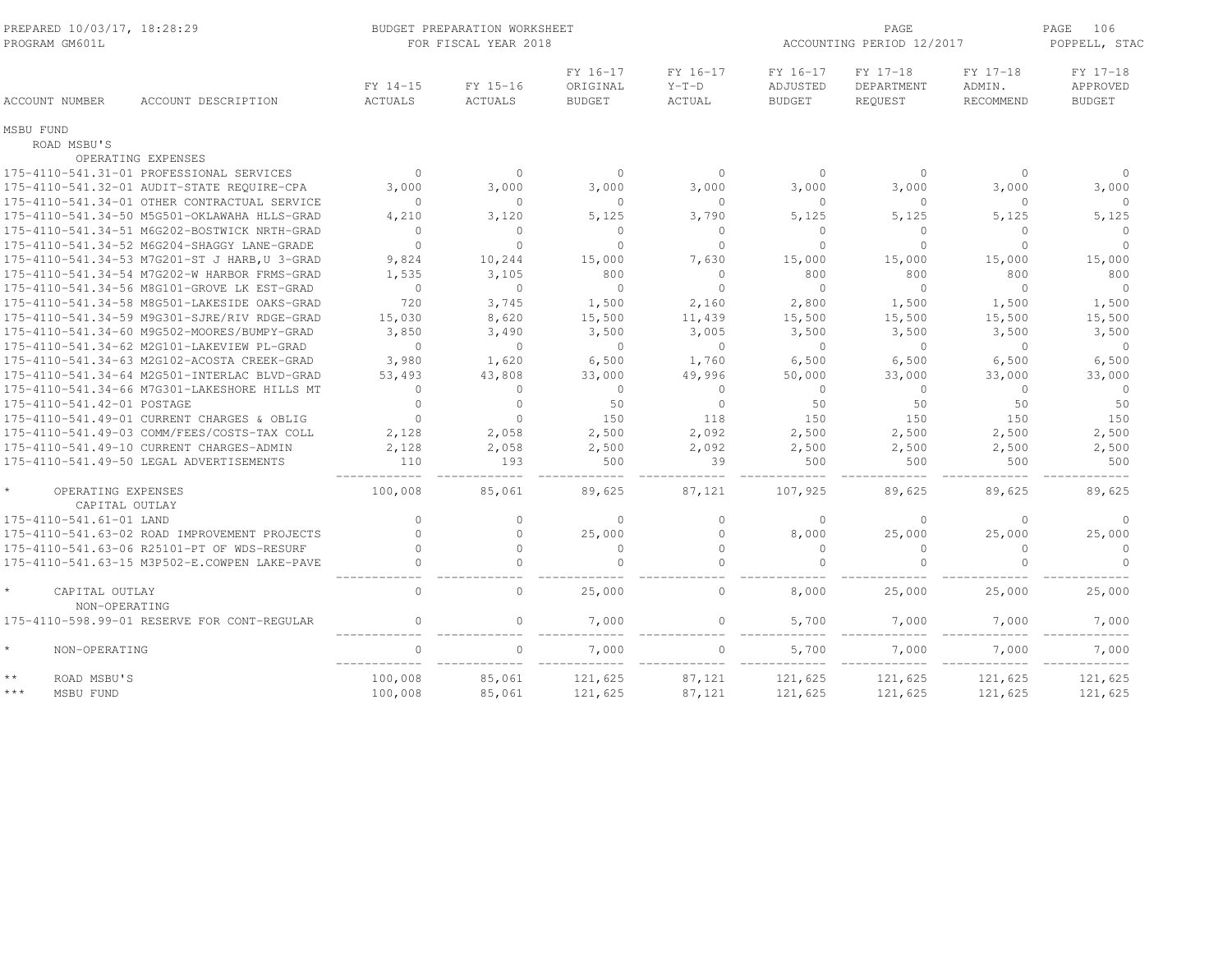| PREPARED 10/03/17, 18:28:29<br>PROGRAM GM601L   |                            | BUDGET PREPARATION WORKSHEET<br>FOR FISCAL YEAR 2018 |                                       | PAGE<br>ACCOUNTING PERIOD 12/2017 |                                       |                                   | 107<br>PAGE<br>POPPELL, STAC    |                                       |
|-------------------------------------------------|----------------------------|------------------------------------------------------|---------------------------------------|-----------------------------------|---------------------------------------|-----------------------------------|---------------------------------|---------------------------------------|
| <b>ACCOUNT NUMBER</b><br>ACCOUNT DESCRIPTION    | FY 14-15<br><b>ACTUALS</b> | FY 15-16<br><b>ACTUALS</b>                           | FY 16-17<br>ORIGINAL<br><b>BUDGET</b> | FY 16-17<br>$Y-T-D$<br>ACTUAL     | FY 16-17<br>ADJUSTED<br><b>BUDGET</b> | FY 17-18<br>DEPARTMENT<br>REQUEST | FY 17-18<br>ADMIN.<br>RECOMMEND | FY 17-18<br>APPROVED<br><b>BUDGET</b> |
| COUNTY JAIL SINKING FUND                        |                            |                                                      |                                       |                                   |                                       |                                   |                                 |                                       |
| CAP IMP REV BDS & INT S F<br>OPERATING EXPENSES |                            |                                                      |                                       |                                   |                                       |                                   |                                 |                                       |
| 201-8113-523.32-01 AUDIT-STATE REQUIRE-CPA      |                            |                                                      | $\Omega$                              |                                   | $\bigcap$                             | $\bigcap$                         |                                 |                                       |
| 201-8113-523.49-01 CURRENT CHARGES & OBLIG      |                            |                                                      | $\Omega$                              |                                   |                                       | $\mathbf{0}$                      |                                 |                                       |
| $\star$<br>OPERATING EXPENSES<br>DEBT SERVICE   |                            |                                                      |                                       |                                   |                                       |                                   |                                 |                                       |
| 201-8113-523.71-01 PRINCIPAL-BOND RETIREMENT    |                            |                                                      | 231,600                               | 231,600                           | 231,600                               | $\circ$                           | 238,900                         | 238,900                               |
| 201-8113-523.72-01 INTEREST - BONDS             |                            |                                                      | 561,600                               | 561,416                           | 561,600                               | $\bigcap$                         | 554,180                         | 554,180                               |
| 201-8113-523.73-01 OTHER DEBT SERVICE COST      |                            |                                                      | $\Omega$                              | $\cap$                            | $\Omega$                              | $\Omega$                          | $\Omega$                        | - 0                                   |
| $\star$<br>DEBT SERVICE<br>NON-OPERATING        | 0                          | $\circ$                                              | 793,200                               | 793,016                           | 793,200                               | $\mathbf{0}$                      | 793,080                         | 793,080                               |
| 201-8113-598.99-01 RESERVE FOR CONT-REGULAR     |                            |                                                      | $\Omega$                              |                                   | $\Omega$                              | $\Omega$                          | 120                             | 120                                   |
| 201-8113-598.99-50 JAIL DEBT SERVICE            |                            |                                                      | 79,320                                | $\circ$                           | 79,320                                | $\circ$                           | 158,640                         | 158,640                               |
| $\star$<br>NON-OPERATING                        |                            |                                                      | 79,320                                | $\circ$                           | 79,320                                | $\circ$                           | 158,760                         | 158,760                               |
| $* *$<br>CAP IMP REV BDS & INT S F              |                            | $\Omega$                                             | 872,520                               | 793,016                           | 872,520                               | $\circ$                           | 951,840                         | 951,840                               |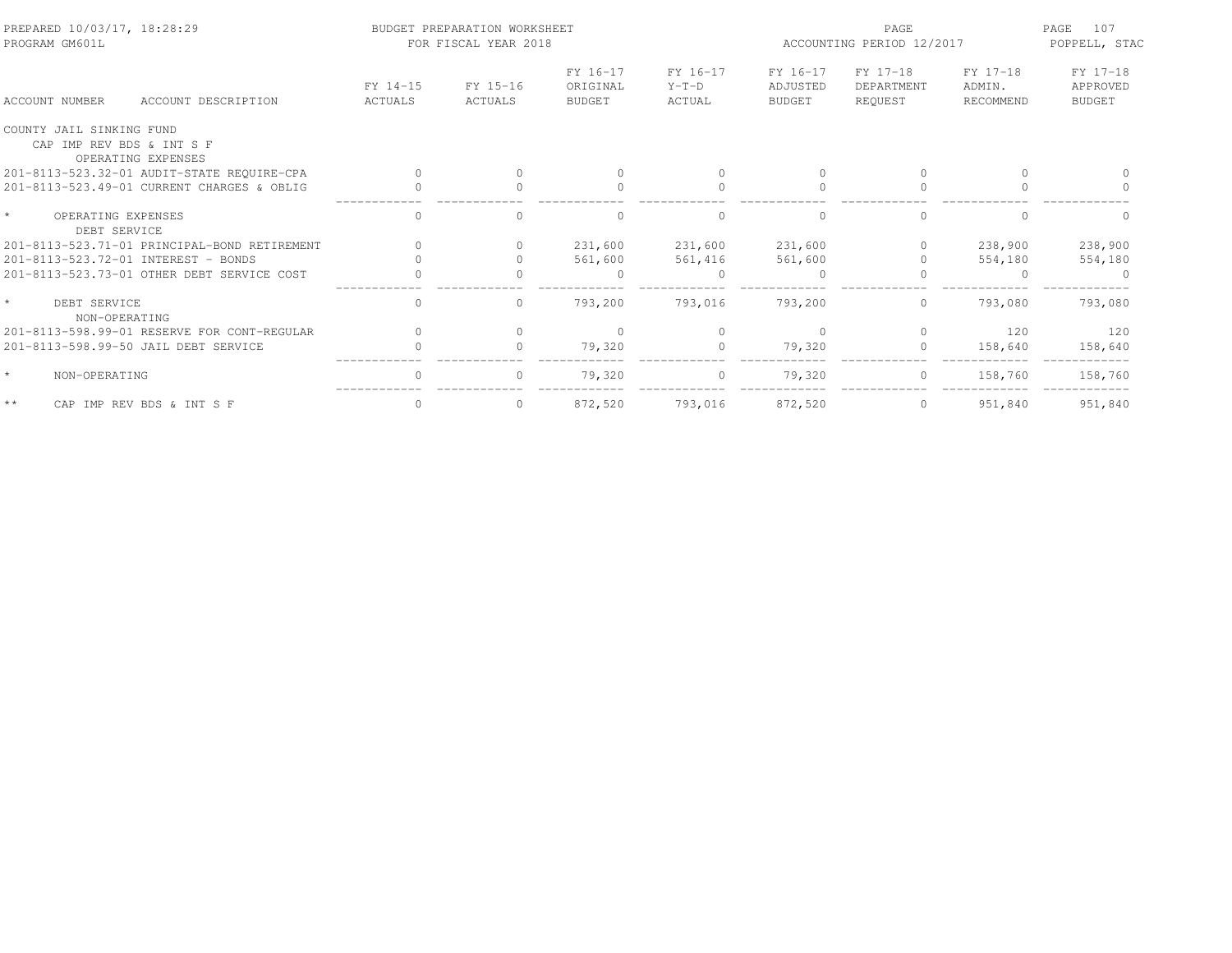| PREPARED 10/03/17, 18:28:29<br>PROGRAM GM601L |                                                              |                     | BUDGET PREPARATION WORKSHEET<br>FOR FISCAL YEAR 2018 |                                       | PAGE<br>ACCOUNTING PERIOD 12/2017 |                                       |                                   | PAGE<br>108<br>POPPELL, STAC    |                                       |
|-----------------------------------------------|--------------------------------------------------------------|---------------------|------------------------------------------------------|---------------------------------------|-----------------------------------|---------------------------------------|-----------------------------------|---------------------------------|---------------------------------------|
| ACCOUNT NUMBER                                | ACCOUNT DESCRIPTION                                          | FY 14-15<br>ACTUALS | FY 15-16<br>ACTUALS                                  | FY 16-17<br>ORIGINAL<br><b>BUDGET</b> | FY 16-17<br>$Y-T-D$<br>ACTUAL     | FY 16-17<br>ADJUSTED<br><b>BUDGET</b> | FY 17-18<br>DEPARTMENT<br>REOUEST | FY 17-18<br>ADMIN.<br>RECOMMEND | FY 17-18<br>APPROVED<br><b>BUDGET</b> |
| TRANSFERS/RESERVES/MISC                       | NON-OPERATING<br>201-9999-598.91-01 TRANSFER TO GENERAL FUND |                     |                                                      |                                       |                                   | $\bigcap$                             | $\Omega$                          |                                 | $\Omega$                              |
| $\star$<br>NON-OPERATING                      |                                                              |                     |                                                      |                                       |                                   | $\bigcap$                             | $\Omega$                          |                                 | $\Omega$                              |
| $**$<br>$***$                                 | TRANSFERS/RESERVES/MISC<br>COUNTY JAIL SINKING FUND          |                     |                                                      | 872,520                               | 793.016                           | $\cap$<br>872,520                     | $\bigcap$<br>0                    | 951,840                         | 951,840                               |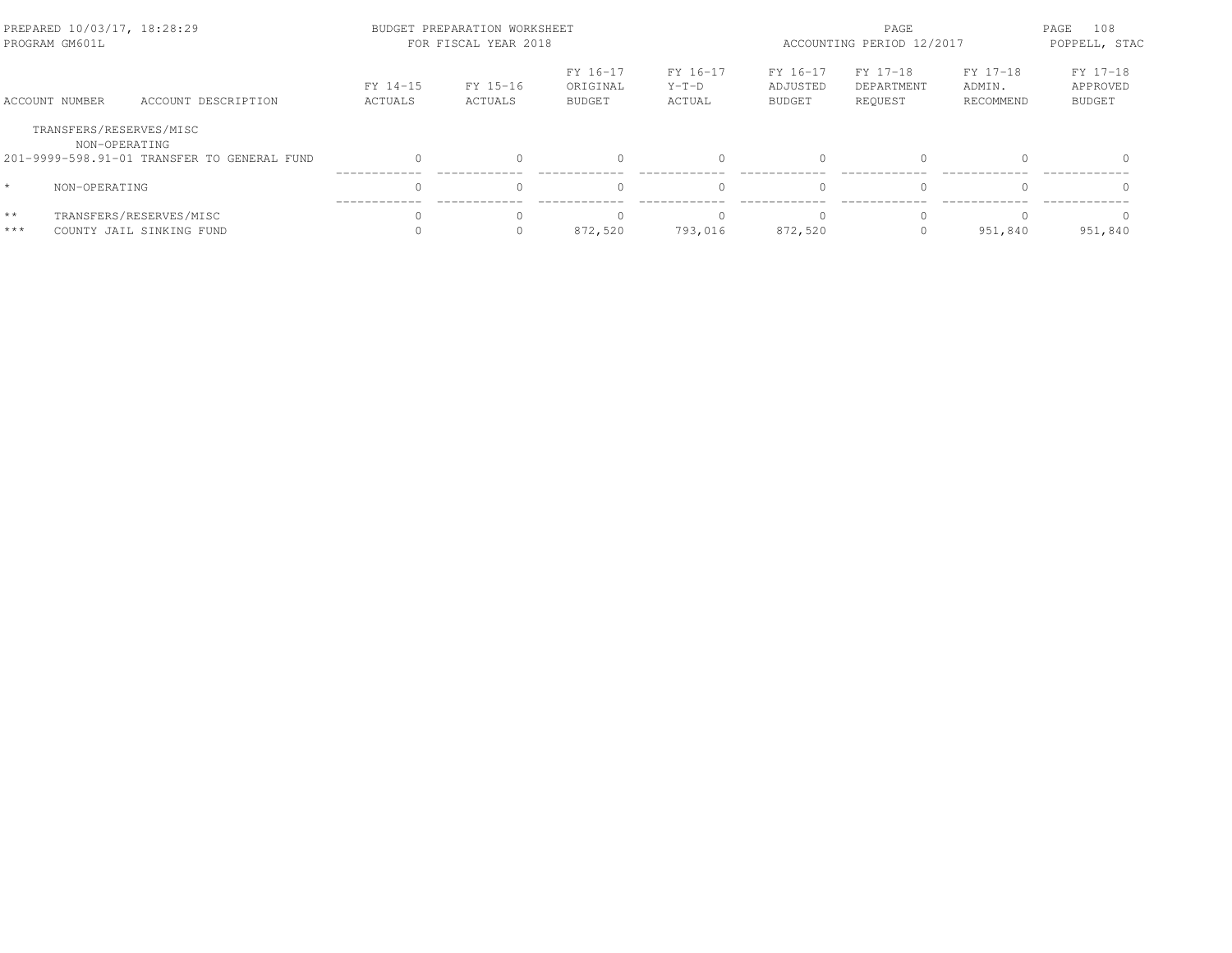| PREPARED 10/03/17, 18:28:29<br>PROGRAM GM601L |                     | BUDGET PREPARATION WORKSHEET<br>FOR FISCAL YEAR 2018 |                                       |                               | PAGE<br>ACCOUNTING PERIOD 12/2017     |                                   |                                 | 109<br>PAGE<br>POPPELL, STAC          |
|-----------------------------------------------|---------------------|------------------------------------------------------|---------------------------------------|-------------------------------|---------------------------------------|-----------------------------------|---------------------------------|---------------------------------------|
| ACCOUNT NUMBER<br>ACCOUNT DESCRIPTION         | FY 14-15<br>ACTUALS | FY 15-16<br><b>ACTUALS</b>                           | FY 16-17<br>ORIGINAL<br><b>BUDGET</b> | FY 16-17<br>$Y-T-D$<br>ACTUAL | FY 16-17<br>ADJUSTED<br><b>BUDGET</b> | FY 17-18<br>DEPARTMENT<br>REQUEST | FY 17-18<br>ADMIN.<br>RECOMMEND | FY 17-18<br>APPROVED<br><b>BUDGET</b> |
| MSBU S/F                                      |                     |                                                      |                                       |                               |                                       |                                   |                                 |                                       |
| 1994 MSBU S/F<br>OPERATING EXPENSES           |                     |                                                      |                                       |                               |                                       |                                   |                                 |                                       |
| 212-7107-541.32-01 AUDIT-STATE REQUIRE-CPA    | 500                 | 500                                                  | 500                                   | 500                           | 500                                   | $\Omega$                          | 500                             | 500                                   |
| 212-7107-541.49-03 COMM/FEES/COSTS-TAX COLL   | 4,370               | 4,018                                                | 5,000                                 | 4,724                         | 5,000                                 | $\circ$                           | 5,000                           | 5,000                                 |
| $\star$<br>OPERATING EXPENSES<br>DEBT SERVICE | 4,870               | 4,518                                                | 5,500                                 | 5,224                         | 5,500                                 | 0                                 | 5,500                           | 5,500                                 |
| 212-7107-541.71-02 PRINCIPAL - LOANS          | 164,506             | 171,185                                              | 178,137                               | 178,137                       | 178,137                               | 0                                 | 138,336                         | 138,336                               |
| 212-7107-541.72-02 INTEREST - LOANS           | 23,371              | 16,832                                               | 9,892                                 | 9,898                         | 9,892                                 |                                   | 2,742                           | 2,742                                 |
| 212-7107-541.73-01 OTHER DEBT SERVICE COST    | $\Omega$            |                                                      | $\Omega$                              | $\Omega$                      | $\cap$                                | $\Omega$                          | $\Omega$                        | $\cap$                                |
| $\star$<br>DEBT SERVICE<br>NON-OPERATING      | 187,877             | 188,017                                              | 188,029                               | 188,035                       | 188,029                               | $\circ$                           | 141,078                         | 141,078                               |
| 212-7107-598.99-01 RESERVE FOR CONT-REGULAR   | $\Omega$            | $\Omega$                                             | 11,531                                | $\circ$                       | 11,531                                | $\circ$                           | 14,650                          | 14,650                                |
| NON-OPERATING                                 | $\circ$             | $\circ$                                              | 11,531                                | $\circ$                       | 11,531                                | $\circ$                           | 14,650                          | 14,650                                |
| $\star\star$<br>1994 MSBU S/F                 | 192,747             | 192,535                                              | 205,060                               | 193,259                       | 205,060                               | $\circ$                           | 161,228                         | 161,228                               |
| $***$<br>MSBU S/F                             | 192,747             | 192,535                                              | 205,060                               | 193,259                       | 205,060                               | $\Omega$                          | 161,228                         | 161,228                               |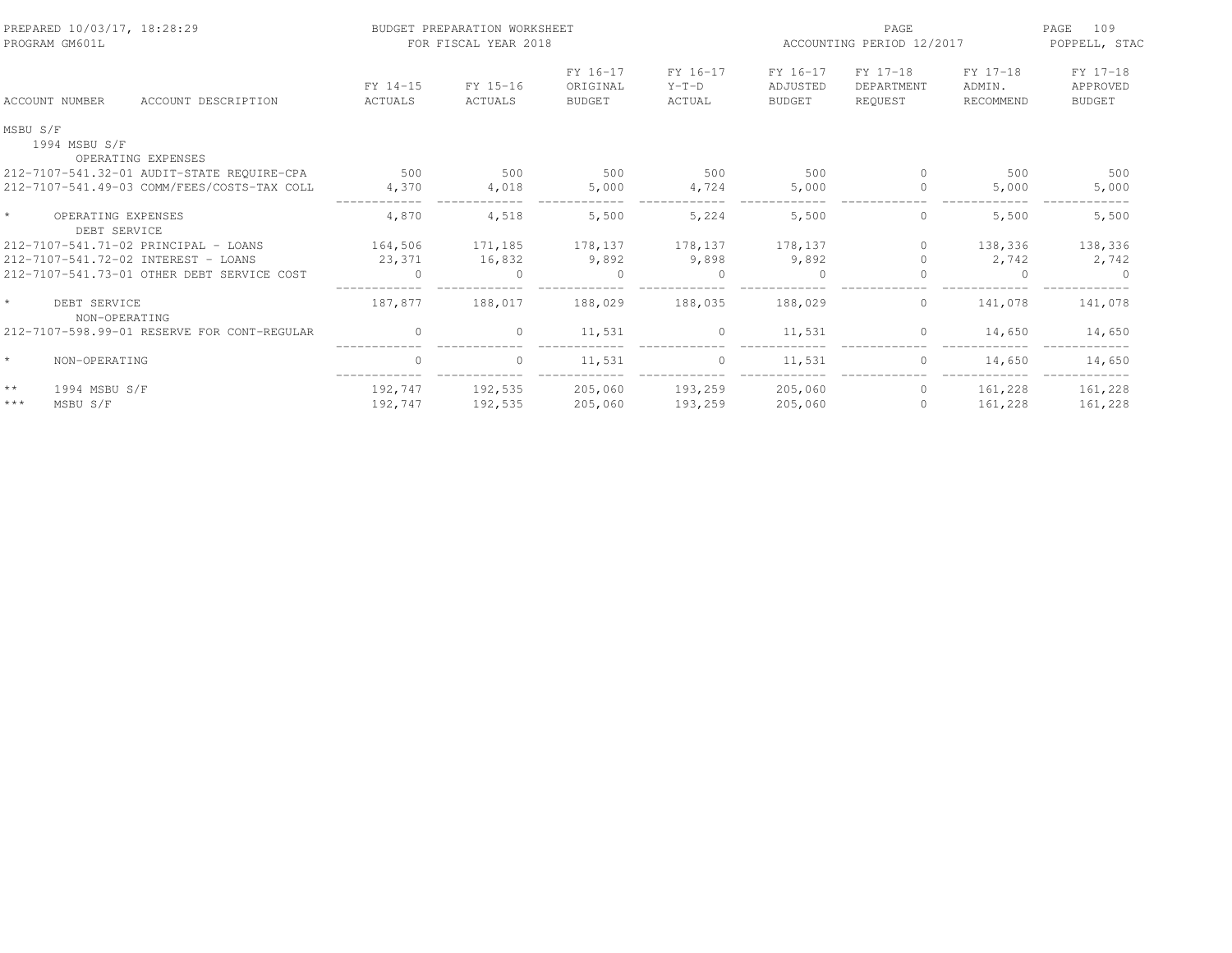| PREPARED 10/03/17, 18:28:29<br>PROGRAM GM601L                                                                     |                                                                                                                                                                                                                               | BUDGET PREPARATION WORKSHEET<br>FOR FISCAL YEAR 2018 |                                |                               | PAGE<br>ACCOUNTING PERIOD 12/2017 POPPELL, STAC                                                |                                   |                                                      | PAGE<br>110                                                          |  |  |
|-------------------------------------------------------------------------------------------------------------------|-------------------------------------------------------------------------------------------------------------------------------------------------------------------------------------------------------------------------------|------------------------------------------------------|--------------------------------|-------------------------------|------------------------------------------------------------------------------------------------|-----------------------------------|------------------------------------------------------|----------------------------------------------------------------------|--|--|
| ACCOUNT DESCRIPTION ACTUALS<br>ACCOUNT NUMBER                                                                     | FY 14-15                                                                                                                                                                                                                      | FY 15-16<br>ACTUALS                                  | FY 16-17<br>ORIGINAL<br>BUDGET | FY 16-17<br>$Y-T-D$<br>ACTUAL | FY 16-17<br>ADJUSTED<br>BUDGET                                                                 | FY 17-18<br>DEPARTMENT<br>REQUEST | FY 17-18<br>ADMIN.<br>RECOMMEND                      | FY 17-18<br>APPROVED<br><b>BUDGET</b>                                |  |  |
| BETTER PLACE PL PROJECTS                                                                                          |                                                                                                                                                                                                                               |                                                      |                                |                               |                                                                                                |                                   |                                                      |                                                                      |  |  |
| BETTER PLACE PL PROJECTS<br>CAPITAL OUTLAY                                                                        |                                                                                                                                                                                                                               |                                                      |                                |                               |                                                                                                |                                   |                                                      |                                                                      |  |  |
| 301-2110-519.63-01 IMPR OTHER THAN BUILDINGS                                                                      | 4,350                                                                                                                                                                                                                         | $\overline{0}$                                       | $\overline{0}$                 | $\overline{0}$                | $\sim$ 0                                                                                       | $\overline{0}$                    | $\overline{0}$                                       |                                                                      |  |  |
| 301-2110-519.63-02 ROAD RESURFACING PROJECTS                                                                      | $\overline{0}$                                                                                                                                                                                                                | $\sim$ 0                                             | $\overline{0}$                 |                               | $\begin{array}{ccc} & & & \circ & & \circ \\ & & & \circ & & \circ \\ 0 & & & & 0 \end{array}$ |                                   | $\begin{matrix} 0 & & & 0 \\ 0 & & & 0 \end{matrix}$ |                                                                      |  |  |
|                                                                                                                   |                                                                                                                                                                                                                               | $\cap$                                               |                                | $\cap$                        | $\Omega$                                                                                       |                                   |                                                      |                                                                      |  |  |
| CAPITAL OUTLAY<br>CAPITAL OUTLAY                                                                                  | 4,350                                                                                                                                                                                                                         |                                                      | $\cap$                         |                               |                                                                                                | $\cap$                            |                                                      |                                                                      |  |  |
| 301-2110-521.62-01 SHERIFF PROPERTY                                                                               |                                                                                                                                                                                                                               | $\Omega$                                             | $\bigcirc$                     | $\circ$                       | $\overline{0}$                                                                                 | $\overline{0}$                    | 120,000                                              | 120,000                                                              |  |  |
| 301-2110-521.64-01 EQUIPMENT-CASH PURCHASE                                                                        | $R$ and $R$ and $R$ and $R$ and $R$ and $R$ and $R$ and $R$ and $R$ and $R$ and $R$ and $R$ and $R$ and $R$ and $R$ and $R$ and $R$ and $R$ and $R$ and $R$ and $R$ and $R$ and $R$ and $R$ and $R$ and $R$ and $R$ and $R$ a | $\Omega$                                             | $\circ$                        | $\circ$                       | $\Omega$                                                                                       | $\bigcap$                         | $\overline{0}$                                       | $\sim$ 0                                                             |  |  |
| $\star$ $\qquad$ CAPITAL OUTLAY                                                                                   | $\Omega$                                                                                                                                                                                                                      | $\Omega$                                             | $\Omega$                       | $\Omega$                      | $\overline{0}$                                                                                 | $\Omega$                          |                                                      | 120,000 120,000                                                      |  |  |
| CAPITAL OUTLAY                                                                                                    |                                                                                                                                                                                                                               |                                                      |                                |                               |                                                                                                |                                   |                                                      |                                                                      |  |  |
| 301-2110-537.63-01 IMPR OTHER THAN BUILDINGS                                                                      | $\circ$                                                                                                                                                                                                                       | $\circ$                                              | $\circ$                        | $\circ$                       | $\circ$                                                                                        | $\circ$                           | $\circ$                                              | $\Omega$                                                             |  |  |
| CAPITAL OUTLAY                                                                                                    | $\cap$                                                                                                                                                                                                                        | $\cap$                                               | $\Omega$                       | $\Omega$                      | $\cap$                                                                                         | $\Omega$                          | $\Omega$                                             | $\Omega$                                                             |  |  |
| CAPITAL OUTLAY                                                                                                    |                                                                                                                                                                                                                               |                                                      |                                |                               |                                                                                                |                                   |                                                      |                                                                      |  |  |
| 301-2110-541.68-16 KELLY SMITH/GAIL/PEOPLES                                                                       | $\circ$                                                                                                                                                                                                                       | $\Omega$                                             | $\circ$                        | $\Omega$                      | $\mathbf{0}$                                                                                   | $\circ$                           | $\Omega$                                             | $\circ$                                                              |  |  |
| 301-2110-541.68-46 INDUSTRIAL PARK ROAD                                                                           | $\bigcirc$                                                                                                                                                                                                                    | $\Omega$                                             | $\Omega$                       | $\Omega$                      | $\Omega$                                                                                       | $\Omega$                          | $\overline{0}$                                       | $\Omega$                                                             |  |  |
| CAPITAL OUTLAY                                                                                                    | $\Omega$                                                                                                                                                                                                                      | $\cap$                                               | $\Omega$                       | $\Omega$                      | $\Omega$                                                                                       | $\cap$                            | $\Omega$                                             | $\Omega$                                                             |  |  |
| DEBT SERVICE                                                                                                      |                                                                                                                                                                                                                               |                                                      |                                |                               |                                                                                                |                                   |                                                      |                                                                      |  |  |
| $301-2110-541.71-02 \text{ PRINCIPAL} - \text{LOANS}$ 1,385,000 1,450,000 1,505,000 1,505,000 1,505,000 1,505,000 |                                                                                                                                                                                                                               |                                                      |                                |                               |                                                                                                |                                   |                                                      |                                                                      |  |  |
| 301-2110-541.72-02 INTEREST - LOANS                                                                               |                                                                                                                                                                                                                               |                                                      |                                |                               |                                                                                                |                                   |                                                      |                                                                      |  |  |
| 301-2110-541.73-02 CLOSING COSTS                                                                                  |                                                                                                                                                                                                                               |                                                      |                                |                               |                                                                                                |                                   |                                                      |                                                                      |  |  |
| DEBT SERVICE                                                                                                      | 1,578,179                                                                                                                                                                                                                     | 1,586,084 1,581,263 1,581,058 1,581,263 0            |                                |                               |                                                                                                |                                   |                                                      | 1,001,944 1,001,944                                                  |  |  |
| CAPITAL OUTLAY                                                                                                    |                                                                                                                                                                                                                               |                                                      |                                |                               |                                                                                                |                                   |                                                      |                                                                      |  |  |
| 301-2110-571.62-01 BLDGS-CONST & OR IMPROV                                                                        | $\sim$ 0                                                                                                                                                                                                                      | $\circ$                                              | $\circ$                        | $\circ$                       | $\circ$                                                                                        | $\Omega$                          | $\overline{0}$                                       | $\Omega$                                                             |  |  |
| CAPITAL OUTLAY                                                                                                    | $\Omega$                                                                                                                                                                                                                      | $\Omega$                                             | $\Omega$                       | $\Omega$                      | $\Omega$                                                                                       | $\Omega$                          | $\Omega$                                             | $\Omega$                                                             |  |  |
| NON-OPERATING                                                                                                     |                                                                                                                                                                                                                               |                                                      |                                |                               |                                                                                                |                                   |                                                      |                                                                      |  |  |
| 301-2110-581.91-08 BUD TRFR-GENERAL FUND                                                                          | $\sim$ 0                                                                                                                                                                                                                      | $\overline{0}$                                       | $\overline{0}$                 | $\overline{0}$                | $\overline{0}$                                                                                 |                                   | $\Omega$                                             |                                                                      |  |  |
| 301-2110-581.91-09 BUDGET TRSF-REG WATER FD 500,000                                                               |                                                                                                                                                                                                                               | 590,000 550,000 550,000 550,000<br>0 0 0 0           |                                |                               |                                                                                                |                                   | $0 \qquad 1,100,000$                                 | 1,100,000                                                            |  |  |
| 301-2110-581.91-25 TRF-ROAD PROJECTS FUND                                                                         | $\overline{0}$                                                                                                                                                                                                                |                                                      |                                |                               |                                                                                                |                                   | $0\qquad \qquad 0$                                   |                                                                      |  |  |
| NON-OPERATING                                                                                                     | 500,000                                                                                                                                                                                                                       | 590,000 550,000 550,000                              |                                |                               |                                                                                                | 550,000 0 1,100,000               |                                                      | 1,100,000                                                            |  |  |
| NON-OPERATING                                                                                                     |                                                                                                                                                                                                                               |                                                      |                                |                               |                                                                                                |                                   |                                                      |                                                                      |  |  |
| 301-2110-598.99-01 RESERVE FOR CONT-REGULAR                                                                       | $\begin{array}{c} 0 \\ 0 \end{array}$                                                                                                                                                                                         | $\circ$                                              | $\circ$                        | $\overline{0}$                | $\begin{matrix}0\\0\end{matrix}$                                                               |                                   |                                                      | $\begin{array}{cccc} 0 & 161,060 & 161,060 \\ 0 & 0 & 0 \end{array}$ |  |  |
| 301-2110-598.99-12 RESTR RESERVE-CAP OUTLAY                                                                       |                                                                                                                                                                                                                               | $\overline{0}$                                       | $\overline{0}$                 | $\overline{0}$                |                                                                                                |                                   |                                                      |                                                                      |  |  |
| 301-2110-598.99-45 RESERVE FUTURE DEBT (405)                                                                      |                                                                                                                                                                                                                               |                                                      | $\overline{0}$                 | $\overline{0}$                | $\sim$ 0                                                                                       | $\sim$ 0                          |                                                      | 624,565 624,565                                                      |  |  |
| NON-OPERATING                                                                                                     |                                                                                                                                                                                                                               |                                                      |                                |                               |                                                                                                |                                   | 785,625                                              | 785,625                                                              |  |  |
| BETTER PLACE PL PROJECTS                                                                                          | 2,082,529                                                                                                                                                                                                                     |                                                      | 2,176,084 2,131,263            |                               |                                                                                                | 2,131,058 2,131,263 0             | 3,007,569                                            | 3,007,569                                                            |  |  |
|                                                                                                                   |                                                                                                                                                                                                                               |                                                      |                                |                               |                                                                                                |                                   |                                                      |                                                                      |  |  |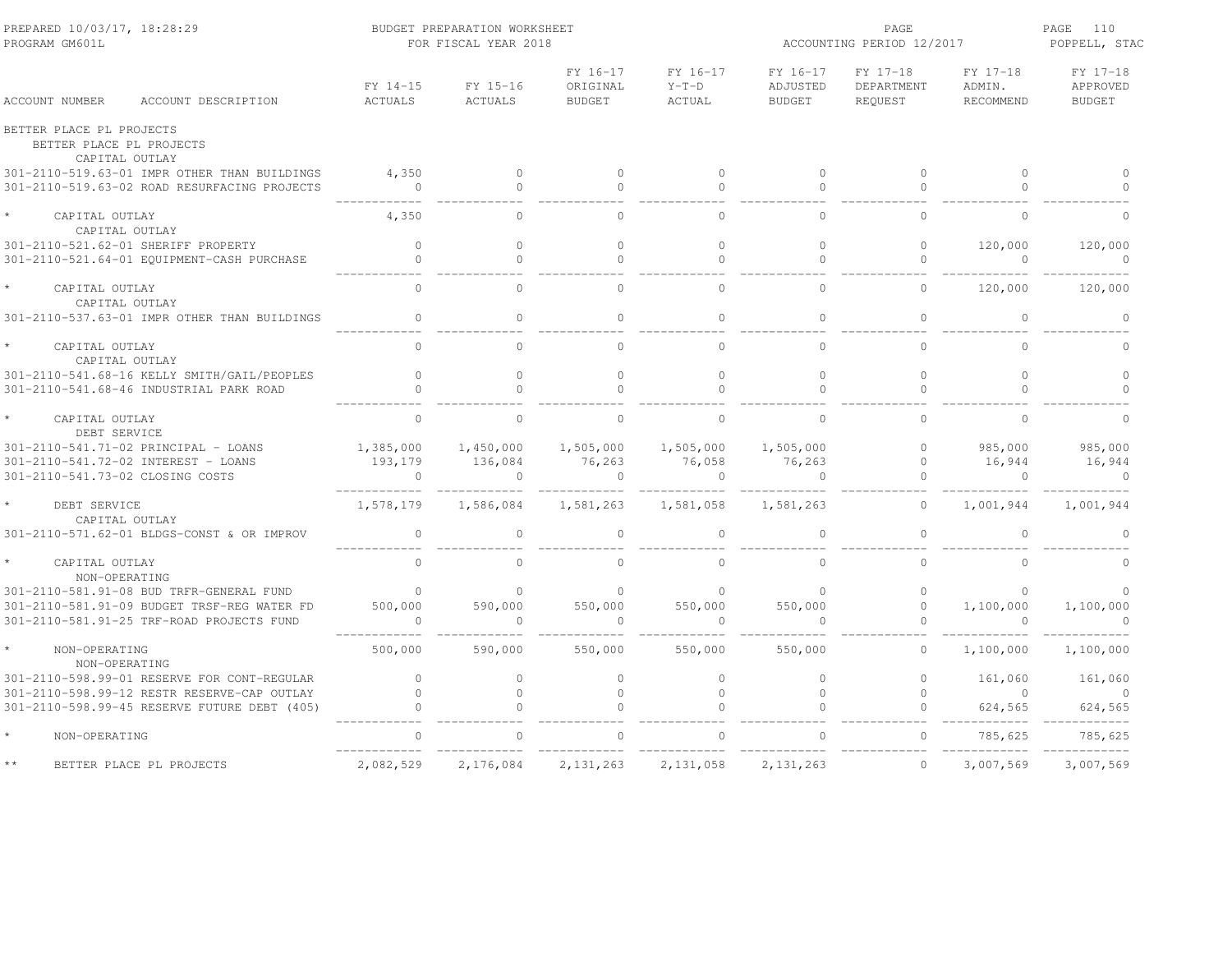| PREPARED 10/03/17, 18:28:29<br>PROGRAM GM601L |                                          | BUDGET PREPARATION WORKSHEET<br>FOR FISCAL YEAR 2018 | ACCOUNTING PERIOD 12/2017 | PAGE<br>111<br>POPPELL, STAC          |                               |                                       |                                   |                                 |                                       |
|-----------------------------------------------|------------------------------------------|------------------------------------------------------|---------------------------|---------------------------------------|-------------------------------|---------------------------------------|-----------------------------------|---------------------------------|---------------------------------------|
| ACCOUNT NUMBER                                | ACCOUNT DESCRIPTION                      | FY 14-15<br>ACTUALS                                  | FY 15-16<br>ACTUALS       | FY 16-17<br>ORIGINAL<br><b>BUDGET</b> | FY 16-17<br>$Y-T-D$<br>ACTUAL | FY 16-17<br>ADJUSTED<br><b>BUDGET</b> | FY 17-18<br>DEPARTMENT<br>REOUEST | FY 17-18<br>ADMIN.<br>RECOMMEND | FY 17-18<br>APPROVED<br><b>BUDGET</b> |
| SUPERVISOR OF ELECTIONS                       | NON-OPERATING                            |                                                      |                           |                                       |                               |                                       |                                   |                                 |                                       |
|                                               | 301-2440-581.91-08 BUD TRFR-GENERAL FUND | $\Omega$                                             |                           |                                       | 304,125                       |                                       | $\Omega$                          |                                 | $\cap$                                |
| $\star$<br>NON-OPERATING                      |                                          | $\Omega$                                             |                           |                                       | 304,125                       |                                       | $\Omega$                          |                                 | $\Omega$                              |
| $**$                                          | SUPERVISOR OF ELECTIONS                  | $\Omega$                                             |                           |                                       | 304,125                       |                                       | $\Omega$                          |                                 |                                       |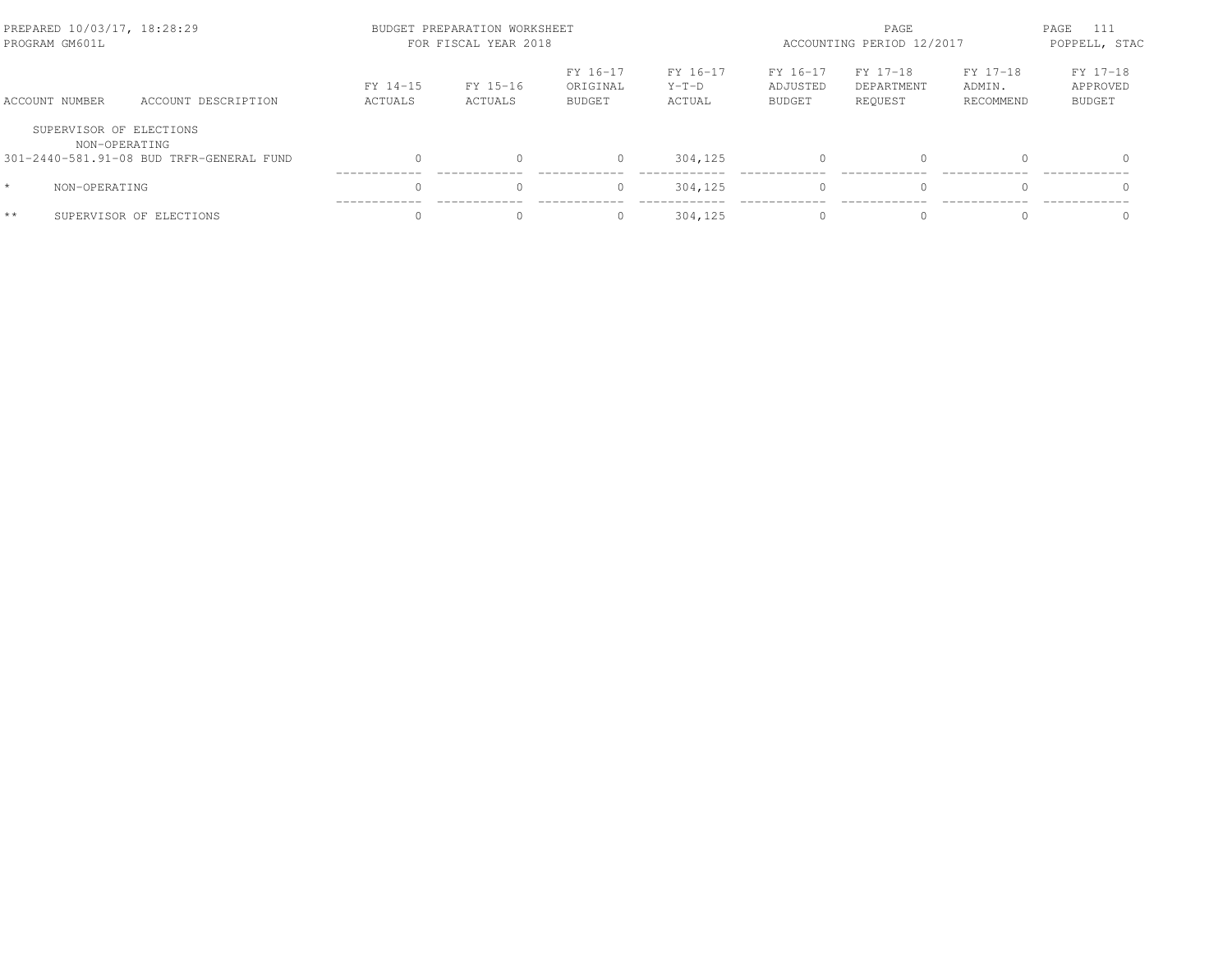| PREPARED 10/03/17, 18:28:29<br>PROGRAM GM601L |                                            | BUDGET PREPARATION WORKSHEET<br>FOR FISCAL YEAR 2018 | PAGE<br>ACCOUNTING PERIOD 12/2017 |                                       |                               | 112<br>PAGE<br>POPPELL, STAC          |                                   |                                 |                                       |
|-----------------------------------------------|--------------------------------------------|------------------------------------------------------|-----------------------------------|---------------------------------------|-------------------------------|---------------------------------------|-----------------------------------|---------------------------------|---------------------------------------|
| ACCOUNT NUMBER                                | ACCOUNT DESCRIPTION                        | FY 14-15<br>ACTUALS                                  | FY 15-16<br>ACTUALS               | FY 16-17<br>ORIGINAL<br><b>BUDGET</b> | FY 16-17<br>$Y-T-D$<br>ACTUAL | FY 16-17<br>ADJUSTED<br><b>BUDGET</b> | FY 17-18<br>DEPARTMENT<br>REOUEST | FY 17-18<br>ADMIN.<br>RECOMMEND | FY 17-18<br>APPROVED<br><b>BUDGET</b> |
|                                               | INFO TECHNOLOGY/GEN SVCS<br>CAPITAL OUTLAY |                                                      |                                   |                                       |                               |                                       |                                   |                                 |                                       |
|                                               | 301-2551-519.64-01 EQUIPMENT-CASH PURCHASE |                                                      |                                   | 400,000                               | 5,610                         | 400,000                               | $\circ$                           | 400,000                         | 400,000                               |
| $\star$<br>CAPITAL OUTLAY                     |                                            |                                                      |                                   | 400,000                               | 5,610                         | 400,000                               | $\circ$                           | 400,000                         | 400,000                               |
| $**$                                          | INFO TECHNOLOGY/GEN SVCS                   |                                                      |                                   | 400,000                               | 5,610                         | 400,000                               | $\mathbf{0}$                      | 400,000                         | 400,000                               |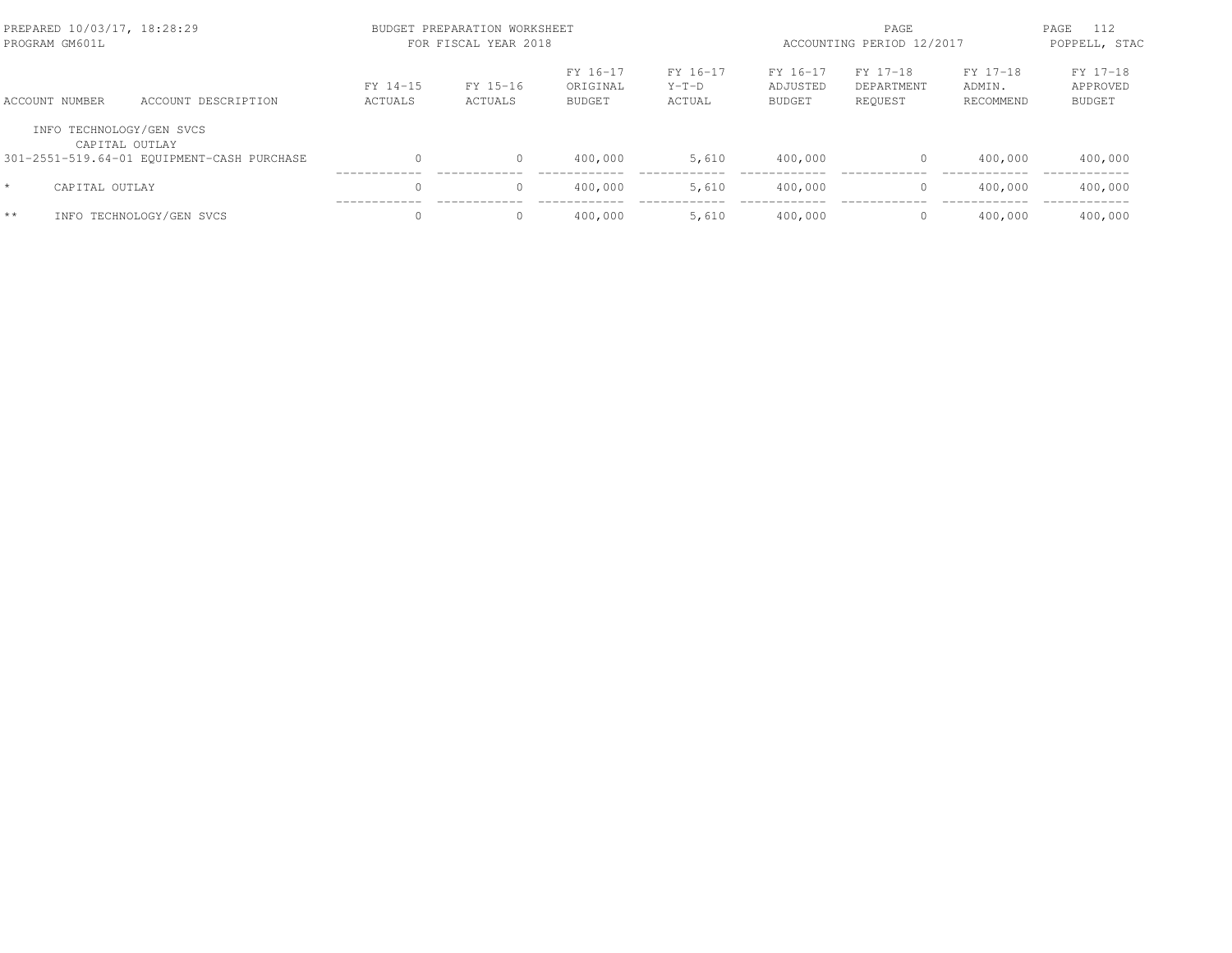| PREPARED 10/03/17, 18:28:29<br>PROGRAM GM601L |                                            | BUDGET PREPARATION WORKSHEET<br>FOR FISCAL YEAR 2018 | ACCOUNTING PERIOD 12/2017 | 113<br>PAGE<br>POPPELL, STAC          |                               |                                       |                                   |                                 |                                       |
|-----------------------------------------------|--------------------------------------------|------------------------------------------------------|---------------------------|---------------------------------------|-------------------------------|---------------------------------------|-----------------------------------|---------------------------------|---------------------------------------|
| ACCOUNT NUMBER                                | ACCOUNT DESCRIPTION                        | FY 14-15<br>ACTUALS                                  | FY 15-16<br>ACTUALS       | FY 16-17<br>ORIGINAL<br><b>BUDGET</b> | FY 16-17<br>$Y-T-D$<br>ACTUAL | FY 16-17<br>ADJUSTED<br><b>BUDGET</b> | FY 17-18<br>DEPARTMENT<br>REOUEST | FY 17-18<br>ADMIN.<br>RECOMMEND | FY 17-18<br>APPROVED<br><b>BUDGET</b> |
|                                               | COUNTYWIDE FIRE PROTECT.<br>CAPITAL OUTLAY |                                                      |                           |                                       |                               |                                       |                                   |                                 |                                       |
|                                               | 301-3290-522.64-01 EQUIPMENT-CASH PURCHASE | $\bigcap$                                            |                           | $\mathbf{0}$                          | $\circ$                       | $\Omega$                              | $\circ$                           | 1,500,242                       | 1,500,242                             |
| $\star$<br>CAPITAL OUTLAY                     |                                            |                                                      |                           | $\Omega$                              | $\Omega$                      | $\Omega$                              | $\mathbf{0}$                      | 1,500,242                       | 1,500,242                             |
| $**$                                          | COUNTYWIDE FIRE PROTECT.                   | $\cap$                                               |                           | $\Omega$                              | $\Omega$                      |                                       | $\circ$                           | 1,500,242                       | 1,500,242                             |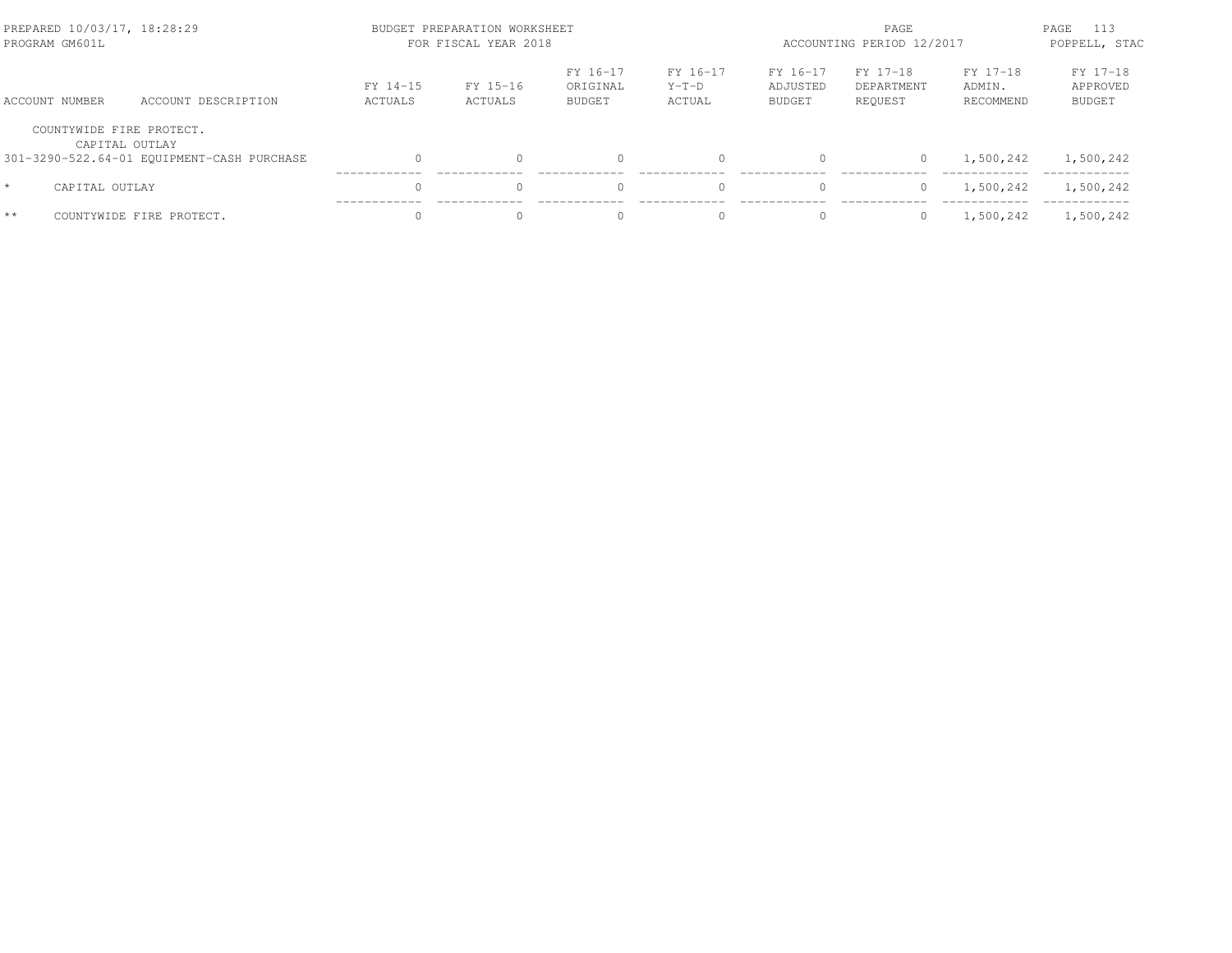| PREPARED 10/03/17, 18:28:29<br>PROGRAM GM601L |                                                     |                     | BUDGET PREPARATION WORKSHEET<br>FOR FISCAL YEAR 2018 |                                       |                               | ACCOUNTING PERIOD 12/2017             | 114<br>PAGE<br>POPPELL, STAC      |                                 |                                       |
|-----------------------------------------------|-----------------------------------------------------|---------------------|------------------------------------------------------|---------------------------------------|-------------------------------|---------------------------------------|-----------------------------------|---------------------------------|---------------------------------------|
| ACCOUNT NUMBER                                | ACCOUNT DESCRIPTION                                 | FY 14-15<br>ACTUALS | FY 15-16<br>ACTUALS                                  | FY 16-17<br>ORIGINAL<br><b>BUDGET</b> | FY 16-17<br>$Y-T-D$<br>ACTUAL | FY 16-17<br>ADJUSTED<br><b>BUDGET</b> | FY 17-18<br>DEPARTMENT<br>REOUEST | FY 17-18<br>ADMIN.<br>RECOMMEND | FY 17-18<br>APPROVED<br><b>BUDGET</b> |
| ANIMAL CONTROL                                | CAPITAL OUTLAY<br>301-3445-529.62-12 ANIMAL SHELTER | $\mathbf{0}$        |                                                      | 750,000                               | $\mathbf{0}$                  | 750,000                               | 0                                 | 750,000                         | 750,000                               |
| CAPITAL OUTLAY                                |                                                     | $\Omega$            |                                                      | 750,000                               | $\Omega$                      | 750,000                               | $\circ$                           | 750,000                         | 750,000                               |
| $**$<br>ANIMAL CONTROL                        |                                                     |                     |                                                      | 750,000                               | $\Omega$                      | 750,000                               | 0                                 | 750,000                         | 750,000                               |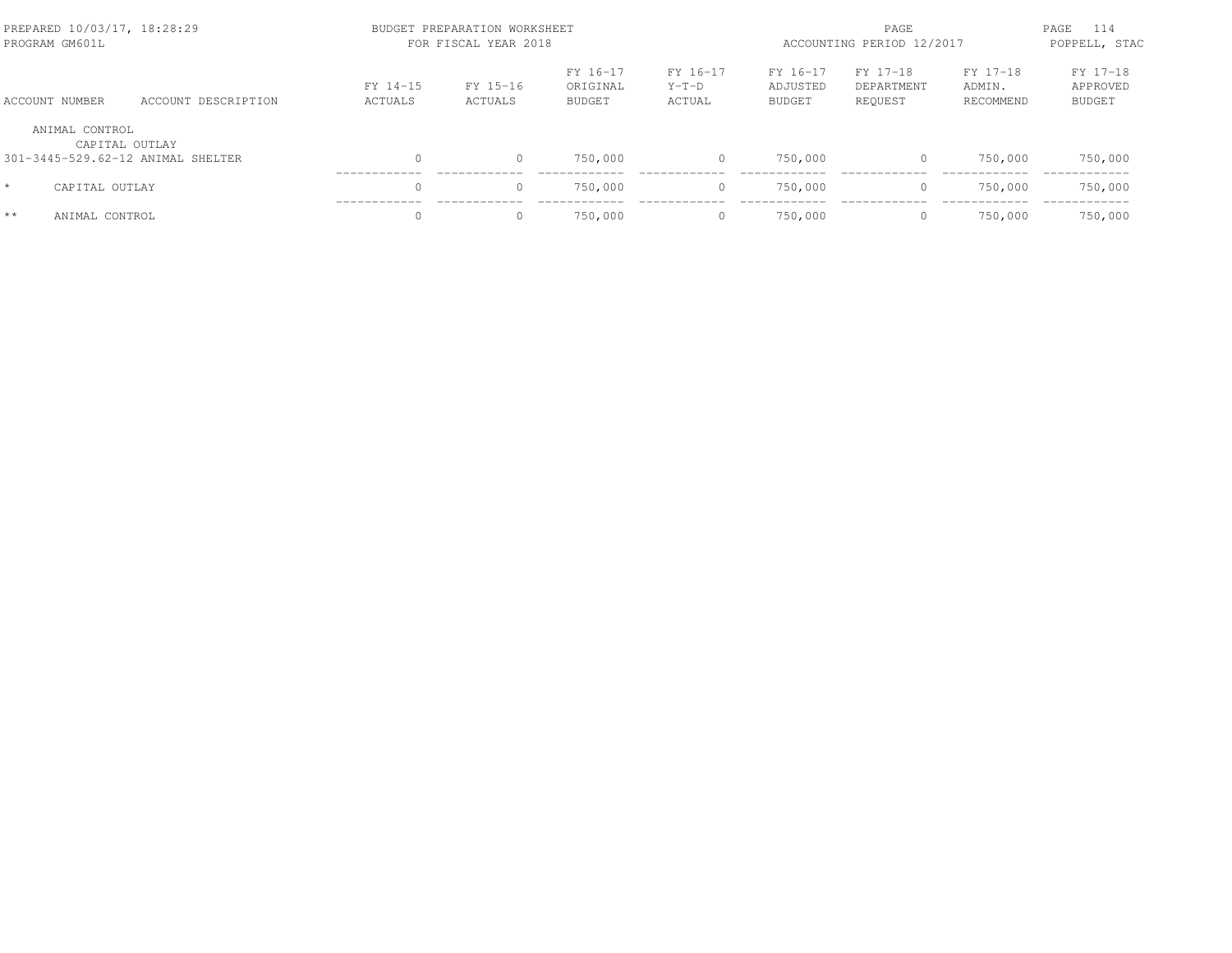| PREPARED 10/03/17, 18:28:29<br>PROGRAM GM601L |                                                            | BUDGET PREPARATION WORKSHEET<br>FOR FISCAL YEAR 2018 | ACCOUNTING PERIOD 12/2017 | 115<br>PAGE<br>POPPELL, STAC          |                               |                                |                                   |                                 |                                       |
|-----------------------------------------------|------------------------------------------------------------|------------------------------------------------------|---------------------------|---------------------------------------|-------------------------------|--------------------------------|-----------------------------------|---------------------------------|---------------------------------------|
| ACCOUNT NUMBER                                | ACCOUNT DESCRIPTION                                        | FY 14-15<br>ACTUALS                                  | FY 15-16<br>ACTUALS       | FY 16-17<br>ORIGINAL<br><b>BUDGET</b> | FY 16-17<br>$Y-T-D$<br>ACTUAL | FY 16-17<br>ADJUSTED<br>BUDGET | FY 17-18<br>DEPARTMENT<br>REQUEST | FY 17-18<br>ADMIN.<br>RECOMMEND | FY 17-18<br>APPROVED<br><b>BUDGET</b> |
| EMERGENCY SERVICES                            | NON-OPERATING<br>301-3991-581.91-18 TRFR-MISC. GRANTS FUND | 138,177                                              | $\cap$                    |                                       | $\Omega$                      | $\bigcap$                      |                                   |                                 | $\Omega$                              |
| NON-OPERATING                                 |                                                            | 138,177                                              |                           |                                       | $\Omega$                      | $\bigcap$                      |                                   |                                 |                                       |
| $**$<br>EMERGENCY SERVICES                    |                                                            | 138, 177                                             |                           |                                       | $\Omega$                      | $\bigcap$                      |                                   |                                 |                                       |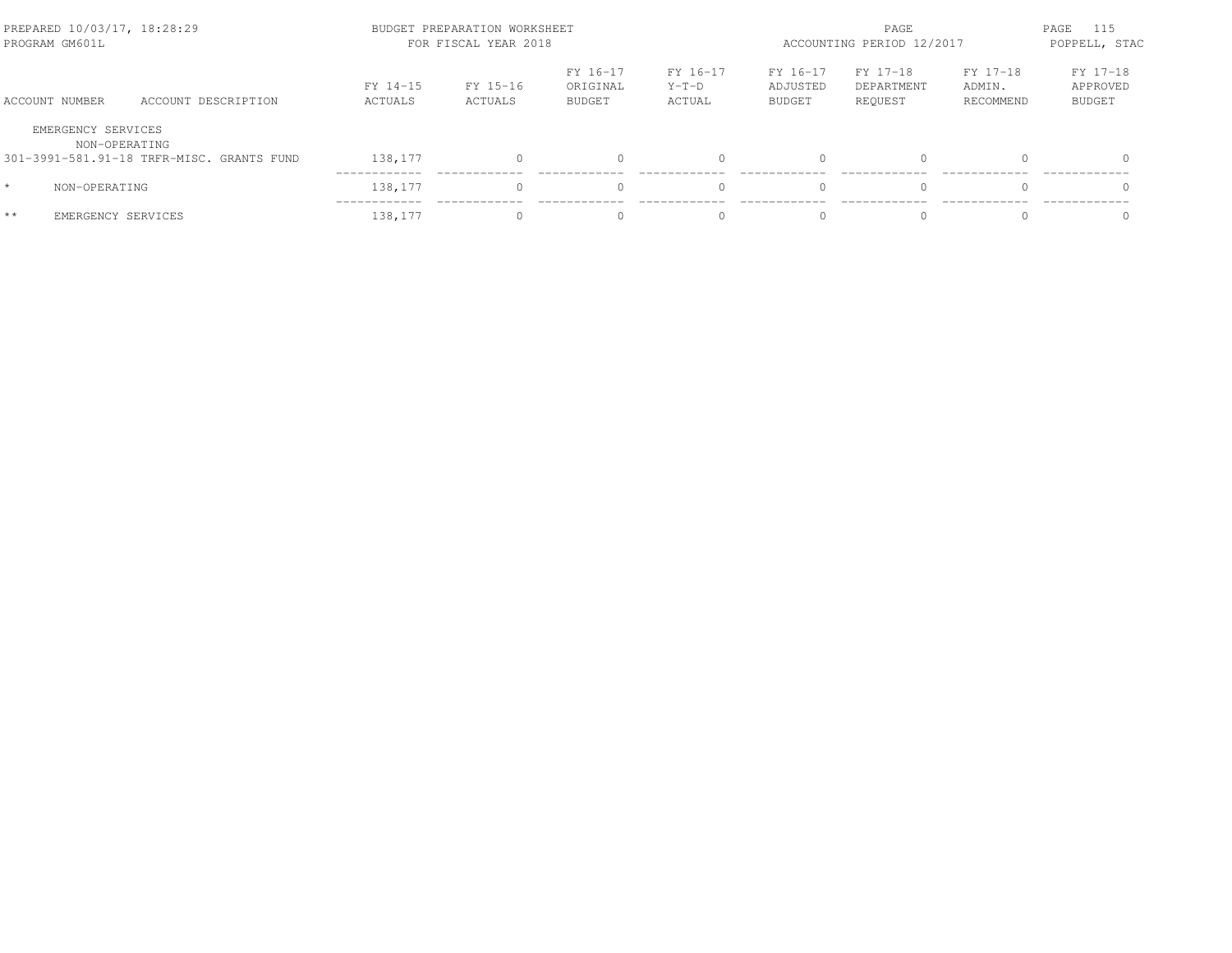| PREPARED 10/03/17, 18:28:29<br>PROGRAM GM601L |                                              |                     | BUDGET PREPARATION WORKSHEET<br>FOR FISCAL YEAR 2018 |                                       | PAGE<br>ACCOUNTING PERIOD 12/2017 |                                       |                                   | PAGE<br>116<br>POPPELL, STAC    |                                       |
|-----------------------------------------------|----------------------------------------------|---------------------|------------------------------------------------------|---------------------------------------|-----------------------------------|---------------------------------------|-----------------------------------|---------------------------------|---------------------------------------|
| ACCOUNT NUMBER                                | ACCOUNT DESCRIPTION                          | FY 14-15<br>ACTUALS | FY 15-16<br>ACTUALS                                  | FY 16-17<br>ORIGINAL<br><b>BUDGET</b> | FY 16-17<br>$Y-T-D$<br>ACTUAL     | FY 16-17<br>ADJUSTED<br><b>BUDGET</b> | FY 17-18<br>DEPARTMENT<br>REQUEST | FY 17-18<br>ADMIN.<br>RECOMMEND | FY 17-18<br>APPROVED<br><b>BUDGET</b> |
| COMMUNICATION IMPROVEMENT<br>CAPITAL OUTLAY   |                                              |                     |                                                      |                                       |                                   |                                       |                                   |                                 |                                       |
|                                               | 301-3993-529.63-12 COMMUNICATIONS SYS PHASE1 | $\Omega$            | $\Omega$                                             | 1,140,000                             | 1,024,817                         | 1,140,000                             | 0                                 | 428,793                         | 428,793                               |
| $\star$<br>CAPITAL OUTLAY                     |                                              | $\Omega$            |                                                      | 1,140,000                             | 1,024,817                         | 1,140,000                             | $\circ$                           | 428.793                         | 428,793                               |
| $**$                                          | COMMUNICATION IMPROVEMENT                    | $\bigcap$           |                                                      | 1,140,000                             | 1,024,817                         | 1,140,000                             | $\circ$                           | 428,793                         | 428,793                               |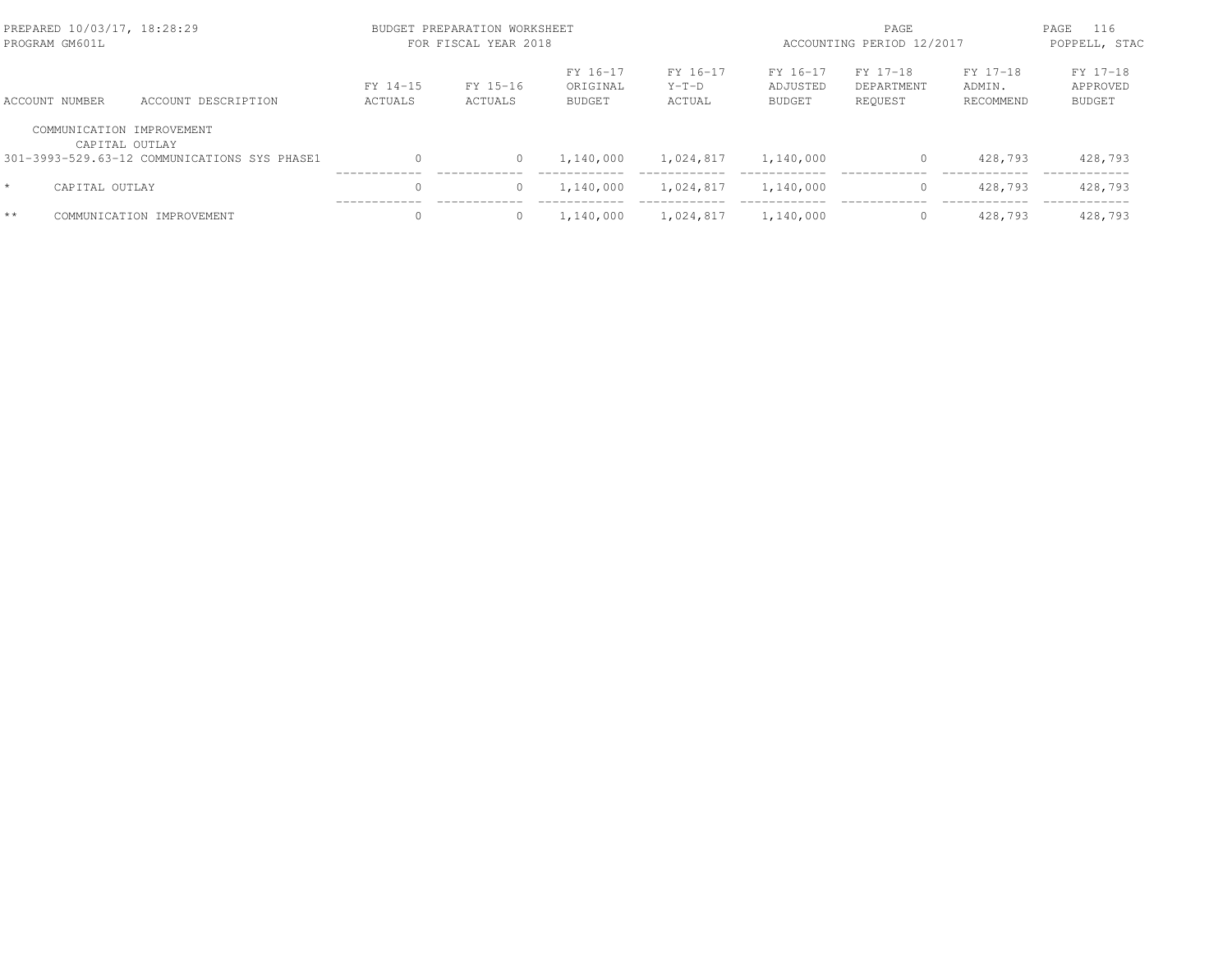| PREPARED 10/03/17, 18:28:29<br>PROGRAM GM601L |                                              |           | BUDGET PREPARATION WORKSHEET<br>FOR FISCAL YEAR 2018 |                      | <b>PAGE</b><br>ACCOUNTING PERIOD 12/2017 |                      |                                   | 117<br>PAGE<br>POPPELL, STAC |                      |
|-----------------------------------------------|----------------------------------------------|-----------|------------------------------------------------------|----------------------|------------------------------------------|----------------------|-----------------------------------|------------------------------|----------------------|
|                                               |                                              | FY 14-15  | FY 15-16                                             | FY 16-17<br>ORIGINAL | FY 16-17<br>$Y-T-D$<br>ACTUAL            | FY 16-17<br>ADJUSTED | FY 17-18<br>DEPARTMENT<br>REOUEST | FY 17-18<br>ADMIN.           | FY 17-18<br>APPROVED |
| ACCOUNT NUMBER                                | ACCOUNT DESCRIPTION                          | ACTUALS   | ACTUALS                                              | <b>BUDGET</b>        |                                          | BUDGET               |                                   | RECOMMEND                    | <b>BUDGET</b>        |
| PUBLIC WKS/ADMIN & ENGIN                      |                                              |           |                                                      |                      |                                          |                      |                                   |                              |                      |
| CAPITAL OUTLAY                                |                                              |           |                                                      |                      |                                          |                      |                                   |                              |                      |
|                                               | 301-4101-541.64-01 EQUIPMENT-CASH PURCHASE   | $\Omega$  | 355,816                                              | 395,000              | 390,286                                  | 395,000              | 292,000                           | 292,000                      | 292,000              |
|                                               | 301-4101-541.67-04 BROWNS LNDING/MACON DRAIN |           | $\Omega$                                             |                      | $\Omega$                                 |                      | $\Omega$                          |                              |                      |
|                                               | 301-4101-541.68-39 RESURFACING PROJECTS      | 155,293   | 556,858                                              |                      |                                          |                      |                                   |                              |                      |
|                                               | 301-4101-541.68-43 PSRDS-PARADISE SHORES RD  | $\Omega$  |                                                      |                      |                                          |                      |                                   |                              |                      |
|                                               | 301-4101-541.68-45 DIRT TO PAVE DP1218       |           |                                                      |                      |                                          |                      |                                   |                              |                      |
| 301-4101-541.68-47 EAST PINELLAS              |                                              | 112,793   |                                                      |                      | $\Omega$                                 |                      |                                   |                              |                      |
|                                               | 301-4101-541.68-56 DTP14-DIRT TO PAVE FY14   | 990,288   | $\Omega$                                             | 4, 418, 321          | $\Omega$                                 | 1,856,377            |                                   |                              |                      |
|                                               | 301-4101-541.68-61 DIRT TO PAVE FY 15 DTP15  | 200       | 1,929,523                                            |                      | 41,547                                   | 78,104               |                                   |                              |                      |
|                                               | 301-4101-541.68-62 ST JOHNS RIVERSIDE ESTATE | 22,500    | 72,050                                               |                      | $\Omega$                                 |                      |                                   | 320,000                      | 320,000              |
|                                               | 301-4101-541.68-63 TRIP15 RESURFACE CR216    | $\bigcap$ | $\Omega$                                             |                      |                                          |                      |                                   | 185,000                      | 185,000              |
|                                               | 301-4101-541.68-64 CR209 WIDEN/RESURFACE     |           | 414,104                                              |                      | $\cap$                                   |                      |                                   | $\Omega$                     |                      |
|                                               | 301-4101-541.68-65 LOUIS BROER RD EXTENSION  |           | 184,347                                              |                      | 34,466                                   | 56,176               |                                   |                              |                      |
|                                               | 301-4101-541.68-68 WEST PALMETTO DRAINAGE    |           | 44,100                                               |                      | 51,672                                   | 455,056              |                                   | 432,306                      | 432,306              |
|                                               | 301-4101-541.68-69 DTP16-DIRT TO PAVE FY2016 |           | 208                                                  |                      | 2,048,398                                | 1,972,608            |                                   | $\Omega$                     | $\cap$               |
|                                               | 301-4101-541.68-72 ROAD WORK NEAR GP         |           | $\Omega$                                             | 270,000              | $\Omega$                                 | 270,000              |                                   | 270,000                      | 270,000              |
|                                               | 301-4101-541.68-75 DTP17-DIRT TO PAVE FY2017 |           |                                                      |                      | 47                                       |                      |                                   | 2,000,000                    | 2,000,000            |
|                                               | 301-4101-541.68-76 HOLLOWAY ROAD ROW         |           |                                                      |                      | 13,855                                   |                      |                                   |                              |                      |
|                                               | 301-4101-541.68-79 RAILROAD CROSS COMFORT RD |           |                                                      |                      | $\Omega$                                 |                      |                                   |                              |                      |
|                                               | 301-4101-541.68-80 FERRY BARGE/TERMINL MATCH |           |                                                      |                      |                                          |                      |                                   |                              |                      |
| $\star$<br>CAPITAL OUTLAY                     |                                              | 1,281,074 | 3,557,006                                            | 5,083,321            | 2,580,271                                | 5,083,321            | 292,000                           | 3,499,306                    | 3,499,306            |
| $\star\star$                                  | PUBLIC WKS/ADMIN & ENGIN                     | 1,281,074 | 3,557,006                                            | 5,083,321            | 2,580,271                                | 5,083,321            | 292,000                           | 3,499,306                    | 3,499,306            |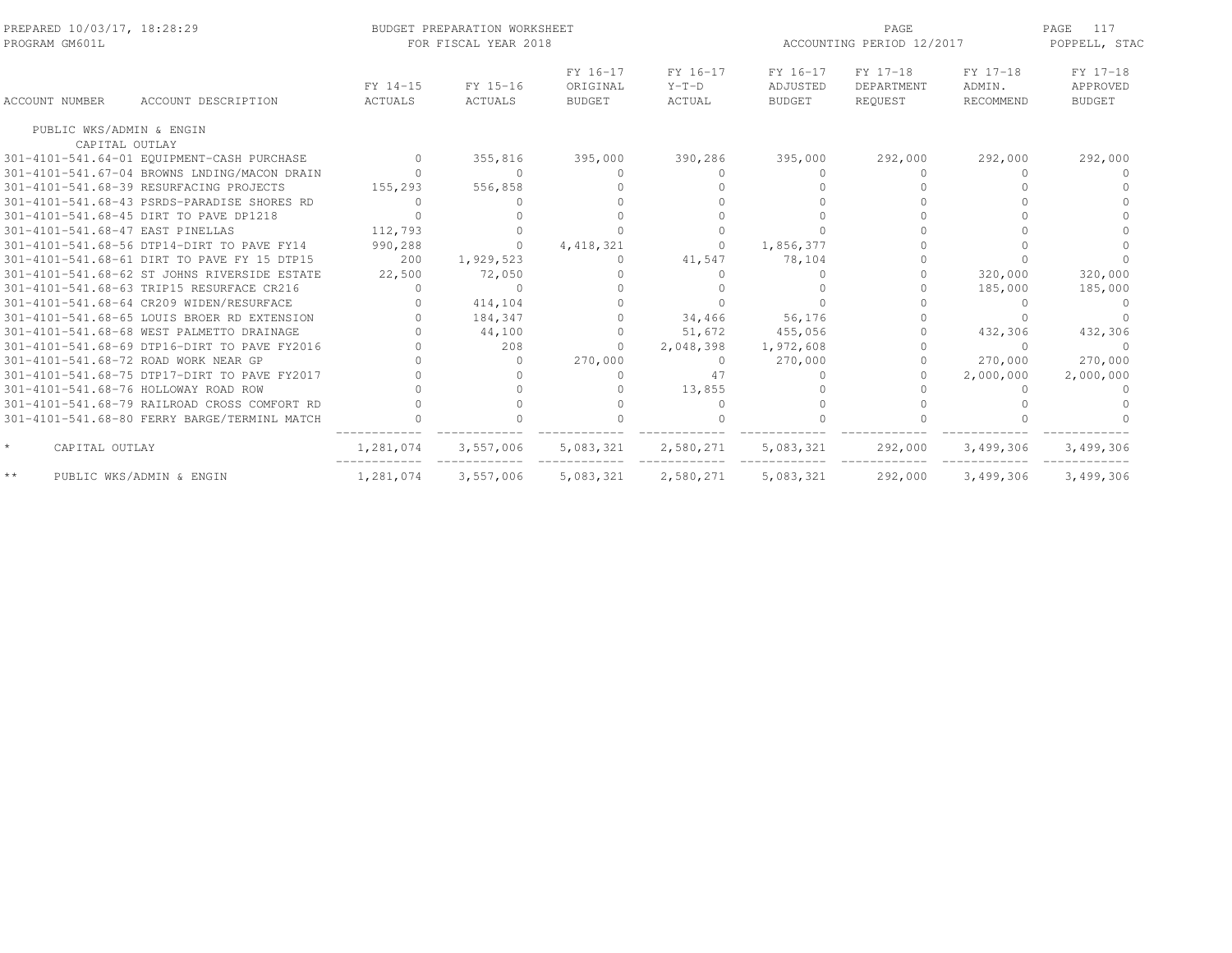|         | PREPARED 10/03/17, 18:28:29<br>PROGRAM GM601L |                                            | BUDGET PREPARATION WORKSHEET<br>FOR FISCAL YEAR 2018 |                     |                                |                               | ACCOUNTING PERIOD 12/2017      | 118<br>PAGE<br>POPPELL, STAC      |                                 |                                |
|---------|-----------------------------------------------|--------------------------------------------|------------------------------------------------------|---------------------|--------------------------------|-------------------------------|--------------------------------|-----------------------------------|---------------------------------|--------------------------------|
|         | <b>ACCOUNT NUMBER</b>                         | ACCOUNT DESCRIPTION                        | FY 14-15<br>ACTUALS                                  | FY 15-16<br>ACTUALS | FY 16-17<br>ORIGINAL<br>BUDGET | FY 16-17<br>$Y-T-D$<br>ACTUAL | FY 16-17<br>ADJUSTED<br>BUDGET | FY 17-18<br>DEPARTMENT<br>REQUEST | FY 17-18<br>ADMIN.<br>RECOMMEND | FY 17-18<br>APPROVED<br>BUDGET |
| EMS     | CAPITAL OUTLAY                                |                                            |                                                      |                     |                                |                               |                                |                                   |                                 |                                |
|         |                                               | 301-5105-526.64-01 EQUIPMENT-CASH PURCHASE | $\circ$                                              | 275,000             | 550,000                        | 320,460                       | 587,877                        | $\circ$                           | 925, 417                        | 925, 417                       |
| $\star$ | CAPITAL OUTLAY                                |                                            | $\Omega$                                             | 275,000             | 550,000                        | 320,460                       | 587,877                        | $\circ$                           | 925, 417                        | 925, 417                       |
| $**$    | EMS                                           |                                            |                                                      | 275,000             | 550,000                        | 320,460                       | 587,877                        | $\circ$                           | 925, 417                        | 925, 417                       |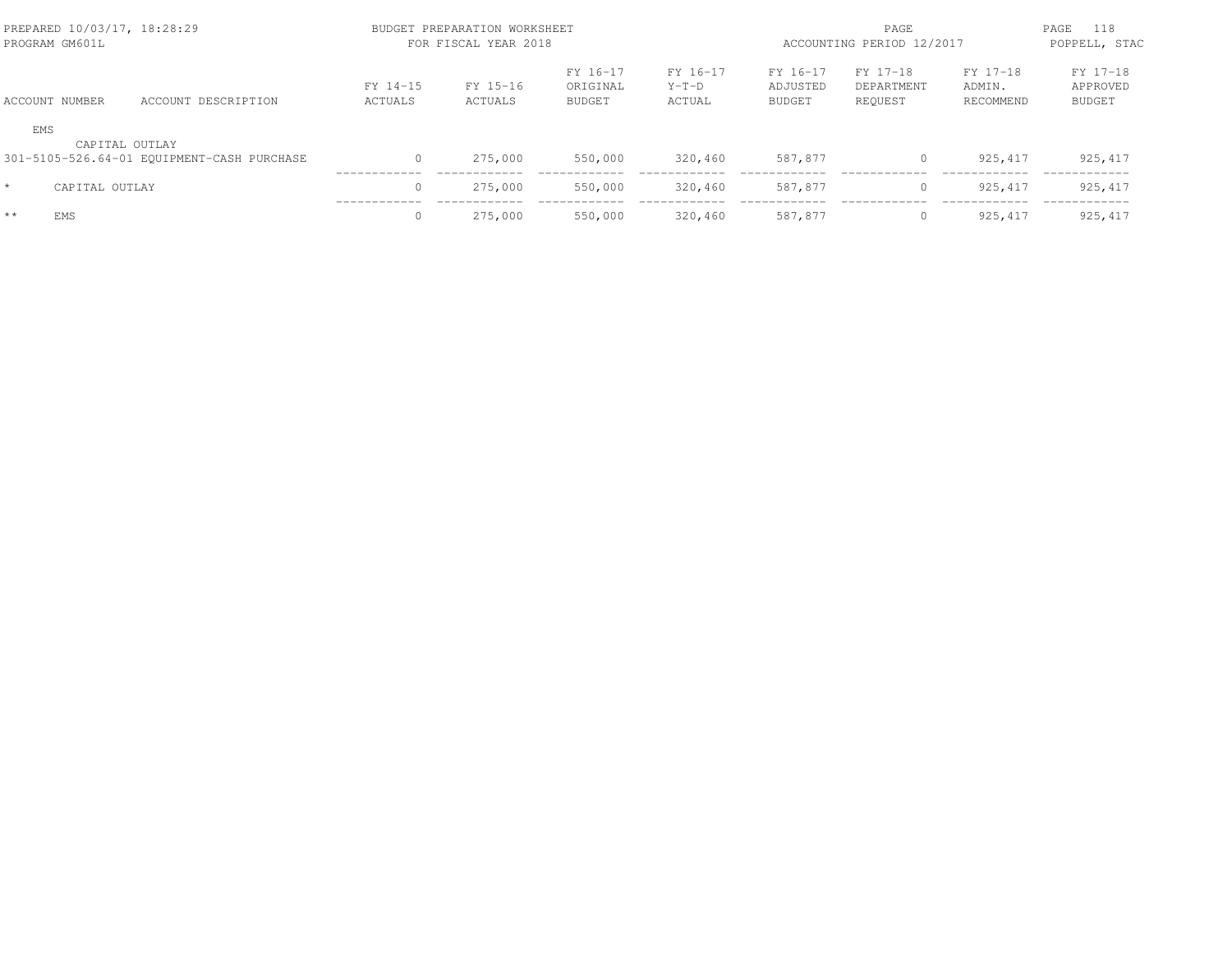| PREPARED 10/03/17, 18:28:29<br>PROGRAM GM601L |                                             |                     | BUDGET PREPARATION WORKSHEET<br>FOR FISCAL YEAR 2018 |                                       |                               | ACCOUNTING PERIOD 12/2017             | 119<br>PAGE<br>POPPELL, STAC      |                                 |                                       |
|-----------------------------------------------|---------------------------------------------|---------------------|------------------------------------------------------|---------------------------------------|-------------------------------|---------------------------------------|-----------------------------------|---------------------------------|---------------------------------------|
| ACCOUNT NUMBER                                | ACCOUNT DESCRIPTION                         | FY 14-15<br>ACTUALS | FY 15-16<br>ACTUALS                                  | FY 16-17<br>ORIGINAL<br><b>BUDGET</b> | FY 16-17<br>$Y-T-D$<br>ACTUAL | FY 16-17<br>ADJUSTED<br><b>BUDGET</b> | FY 17-18<br>DEPARTMENT<br>REQUEST | FY 17-18<br>ADMIN.<br>RECOMMEND | FY 17-18<br>APPROVED<br><b>BUDGET</b> |
| PARKS & RECREATION<br>CAPITAL OUTLAY          |                                             |                     |                                                      |                                       |                               |                                       |                                   |                                 |                                       |
| 301-6101-572.61-01 LAND                       |                                             | 79,096              |                                                      |                                       |                               |                                       | $\Omega$                          |                                 |                                       |
|                                               | 301-6101-572.62-01 BLDGS-CONST & OR IMPROV  | 1,041               | 221,743                                              | 1,735,600                             | $\circ$                       | 1,672,723                             | $\circ$                           | 522,000                         | 522,000                               |
| $\star$<br>CAPITAL OUTLAY<br>GRANTS & AIDS    |                                             | 80,137              | 221,743                                              | 1,735,600                             | $\circ$                       | 1,672,723                             | $\circ$                           | 522,000                         | 522,000                               |
|                                               | 301-6101-572.82-01 CRESCENT CITY TENNIS CTS | $\Omega$            |                                                      | 0                                     | 25,000                        | 25,000                                | $\mathbf{0}$                      | ∩                               | $\Omega$                              |
| $\star$<br>GRANTS & AIDS                      |                                             | $\Omega$            | $\Omega$                                             | $\circ$                               | 25,000                        | 25,000                                | $\mathbf{0}$                      | $\Omega$                        | $\Omega$                              |
| $**$<br>PARKS & RECREATION                    |                                             | 80,137              | 221,743                                              | 1,735,600                             | 25,000                        | 1,697,723                             | $\overline{0}$                    | 522,000                         | 522,000                               |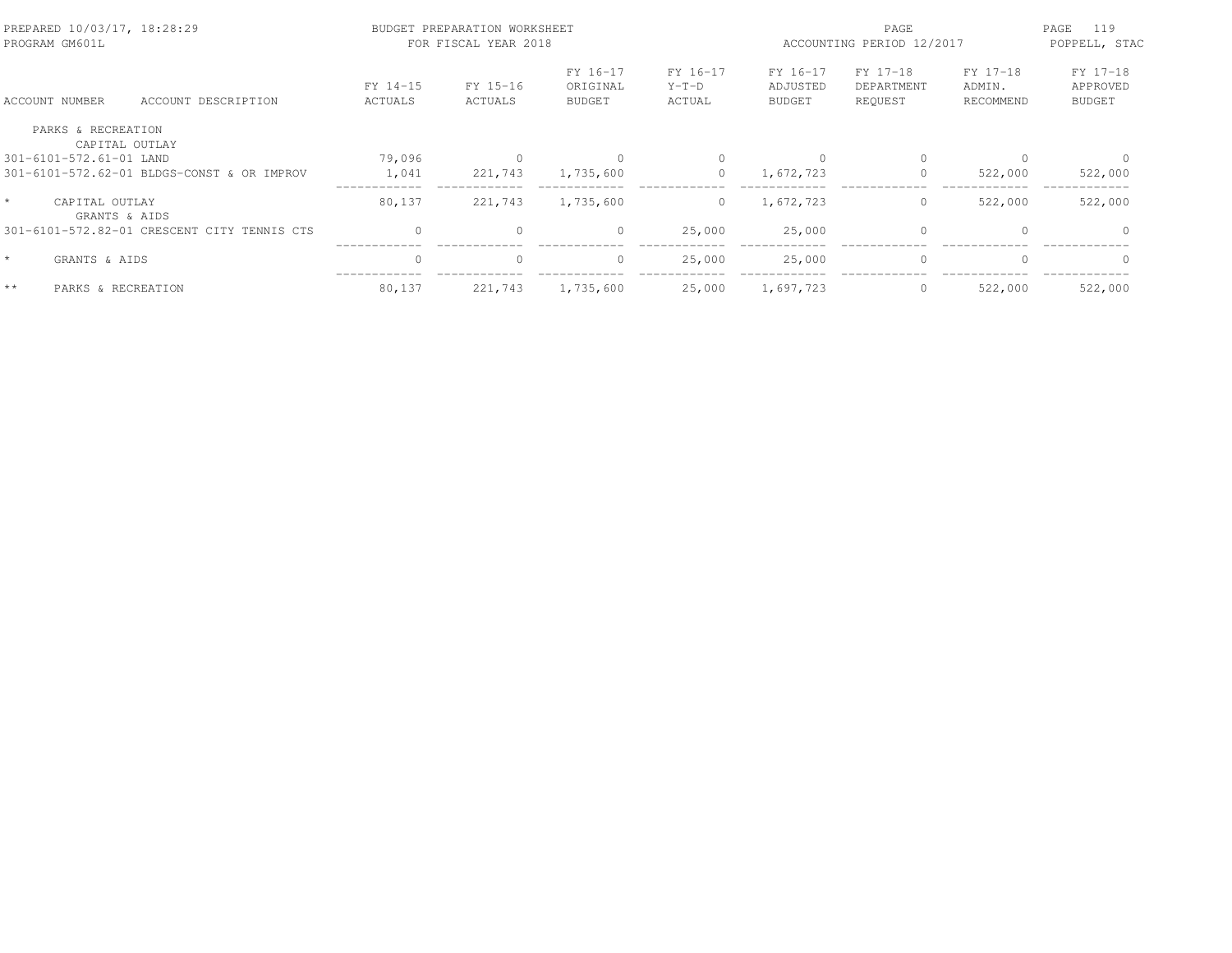|                       | PREPARED 10/03/17, 18:28:29<br>PROGRAM GM601L |                                                       |                     | BUDGET PREPARATION WORKSHEET<br>FOR FISCAL YEAR 2018 |                                       |                             | PAGE<br>ACCOUNTING PERIOD 12/2017     |                                   |                                 | 120<br>PAGE<br>POPPELL, STAC          |  |
|-----------------------|-----------------------------------------------|-------------------------------------------------------|---------------------|------------------------------------------------------|---------------------------------------|-----------------------------|---------------------------------------|-----------------------------------|---------------------------------|---------------------------------------|--|
|                       | ACCOUNT NUMBER                                | ACCOUNT DESCRIPTION                                   | FY 14-15<br>ACTUALS | FY 15-16<br>ACTUALS                                  | FY 16-17<br>ORIGINAL<br><b>BUDGET</b> | FY 16-17<br>Y-T-D<br>ACTUAL | FY 16-17<br>ADJUSTED<br><b>BUDGET</b> | FY 17-18<br>DEPARTMENT<br>REQUEST | FY 17-18<br>ADMIN.<br>RECOMMEND | FY 17-18<br>APPROVED<br><b>BUDGET</b> |  |
|                       | CAP IMP REV BDS & INT S F<br>NON-OPERATING    |                                                       |                     |                                                      |                                       |                             |                                       |                                   |                                 |                                       |  |
|                       |                                               | 301-8113-581.91-45 TRANSFER TO GENERAL FUND           | $\Omega$            | 176,350                                              |                                       |                             | $\Omega$                              | $\mathbf{0}$                      |                                 | $\Omega$                              |  |
|                       |                                               | 301-8113-581.91-60 JAIL DEBT SERVICE FND 201          |                     | 436,260                                              | 872,520                               | 872,520                     | 872,520                               | $\circ$                           | 872,520                         | 872,520                               |  |
| $\star$               | NON-OPERATING                                 |                                                       | $\Omega$            | 612,610                                              | 872.520                               | 872,520                     | 872,520                               | $\circ$                           | 872,520                         | 872,520                               |  |
| $\star\star$<br>$***$ |                                               | CAP IMP REV BDS & INT S F<br>BETTER PLACE PL PROJECTS | 3,581,917           | 612,610<br>6,842,443                                 | 872,520<br>12,662,704                 | 872,520<br>7,263,861        | 872,520<br>12,662,704                 | $\circ$<br>292,000                | 872,520<br>11,905,847           | 872,520<br>11,905,847                 |  |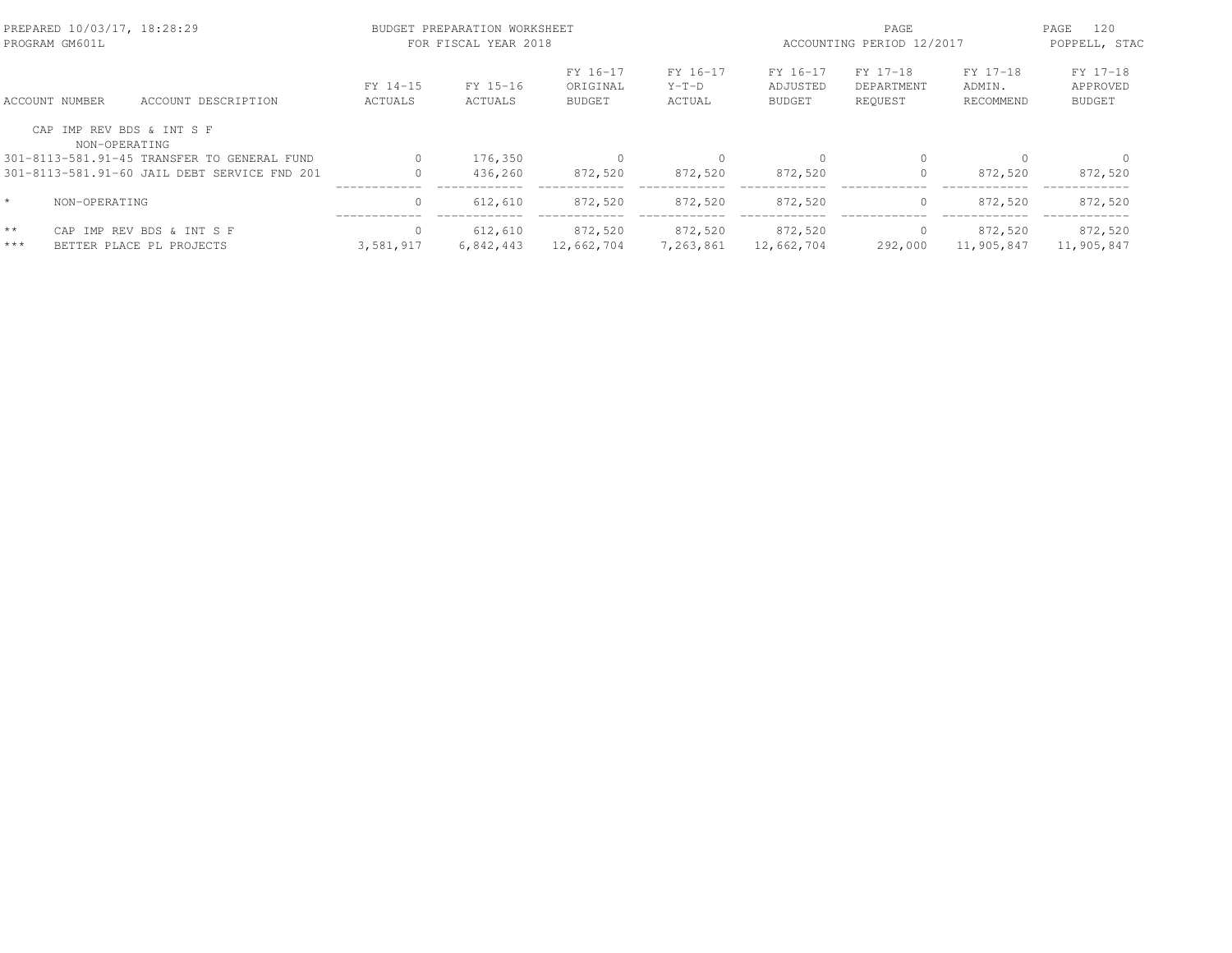| PREPARED 10/03/17, 18:28:29<br>PROGRAM GM601L |                                              | BUDGET PREPARATION WORKSHEET<br>FOR FISCAL YEAR 2018 |                            |                                       |                               |                                       | PAGE<br>ACCOUNTING PERIOD 12/2017 |                                 |                                       |  |
|-----------------------------------------------|----------------------------------------------|------------------------------------------------------|----------------------------|---------------------------------------|-------------------------------|---------------------------------------|-----------------------------------|---------------------------------|---------------------------------------|--|
| ACCOUNT NUMBER                                | ACCOUNT DESCRIPTION                          | FY 14-15<br><b>ACTUALS</b>                           | FY 15-16<br><b>ACTUALS</b> | FY 16-17<br>ORIGINAL<br><b>BUDGET</b> | FY 16-17<br>$Y-T-D$<br>ACTUAL | FY 16-17<br>ADJUSTED<br><b>BUDGET</b> | FY 17-18<br>DEPARTMENT<br>REQUEST | FY 17-18<br>ADMIN.<br>RECOMMEND | FY 17-18<br>APPROVED<br><b>BUDGET</b> |  |
| ROAD & DRAINAGE PROJECTS                      |                                              |                                                      |                            |                                       |                               |                                       |                                   |                                 |                                       |  |
| PUBLIC WKS/ADMIN & ENGIN                      |                                              |                                                      |                            |                                       |                               |                                       |                                   |                                 |                                       |  |
|                                               | OPERATING EXPENSES                           |                                                      |                            |                                       |                               |                                       |                                   |                                 |                                       |  |
|                                               | 307-4101-541.31-01 PROFESSIONAL SERVICES     | $\Omega$                                             | $\Omega$                   | $\Omega$                              | $\Omega$                      | $\Omega$                              | $\Omega$                          | $\Omega$                        | $\Omega$                              |  |
| 307-4101-541.42-01 POSTAGE                    |                                              | $\Omega$                                             | $\cap$                     | $\Omega$                              | 6                             | $\bigcap$                             | $\cap$                            | $\Omega$                        | $\circ$                               |  |
|                                               | 307-4101-541.49-01 CURRENT CHARGES & OBLIG   | $\Omega$                                             | $\cap$                     | $\circ$                               | $\cap$                        | $\cap$                                | $\Omega$                          | $\Omega$                        | $\circ$                               |  |
|                                               | 307-4101-541.49-50 LEGAL ADVERTISEMENTS      | $\Omega$                                             | $\Omega$                   | $\Omega$                              | $\Omega$                      | $\Omega$                              | $\Omega$                          | $\Omega$                        | $\circ$                               |  |
|                                               | 307-4101-541.53-04 MATERIALS-ROAD WIDENING   | $\circ$                                              | $\Omega$                   | $\Omega$                              | $\Omega$                      | $\Omega$                              | $\Omega$                          | $\Omega$                        | $\Omega$                              |  |
| OPERATING EXPENSES                            |                                              | $\Omega$                                             | $\Omega$                   | $\cap$                                | 6                             | $\Omega$                              | $\Omega$                          | $\cap$                          | $\Omega$                              |  |
| CAPITAL OUTLAY                                |                                              |                                                      |                            |                                       |                               |                                       |                                   |                                 |                                       |  |
| 307-4101-541.61-01 LAND                       |                                              | $\circ$                                              | $\Omega$                   | $\Omega$                              | $\Omega$                      | $\Omega$                              | $\circ$                           | $\Omega$                        | $\circ$                               |  |
|                                               | 307-4101-541.63-02 ROAD IMPROVEMENT PROJECTS | $\Omega$                                             | $\cap$                     | $\Omega$                              | $\cap$                        | $\bigcap$                             | $\Omega$                          | $\Omega$                        | $\circ$                               |  |
|                                               | 307-4101-541.66-01 TRAIL CROSSING/MADISON ST | $\circ$                                              | $\cap$                     | $\Omega$                              | $\cap$                        | $\cap$                                | $\Omega$                          | $\Omega$                        | $\circ$                               |  |
|                                               | 307-4101-541.66-02 FL BLACK BEAR BYWAY PLAN  | $\circ$                                              | $\cap$                     | $\Omega$                              | $\Omega$                      | $\cap$                                | $\cap$                            | $\cap$                          | $\circ$                               |  |
|                                               | 307-4101-541.66-03 FLORAF-FLORAHOME TRAIL    | $\Omega$                                             | $\cap$                     | $\cap$                                | $\mathbf{0}$                  | $\cap$                                | $\Omega$                          | $\Omega$                        | $\circ$                               |  |
|                                               | 307-4101-541.66-04 ST JOHNS-SPTS COMPLX-SR19 | $\Omega$                                             | $\Omega$                   | $\Omega$                              | 752                           | 105,000                               | $\Omega$                          | 105,000                         | 105,000                               |  |
|                                               | 307-4101-541.67-01 EAST PALATKA DRAINAGE PRJ | $\Omega$                                             | $\Omega$                   | $\circ$                               | $\mathbf{0}$                  | $\Omega$                              | $\Omega$                          | $\Omega$                        | $\Omega$                              |  |
|                                               | 307-4101-541.67-02 PALMETTO BLUFF RD DRAINAG | $\Omega$                                             | $\Omega$                   | $\Omega$                              | $\Omega$                      | $\Omega$                              | $\Omega$                          | $\Omega$                        | $\circ$                               |  |
|                                               | 307-4101-541.67-03 WELAKA FRONT ST. DRAINAGE | 1,800                                                | 13,713                     | 235,000                               | 334,353                       | 249,673                               | $\Omega$                          | $\Omega$                        | $\circ$                               |  |
|                                               | 307-4101-541.67-04 BROWNS LNDING/MACON DRAIN | $\Omega$                                             | $\bigcap$                  | 15,000                                | $\Omega$                      | 15,000                                | $\Omega$                          | $\Omega$                        | $\circ$                               |  |
|                                               | 307-4101-541.67-05 PORT COMFORT/MOONST DRAIN | $\Omega$                                             | $\Omega$                   | $\Omega$                              | $\Omega$                      | $\Omega$                              | $\Omega$                          | $\Omega$                        | $\circ$                               |  |
|                                               | 307-4101-541.67-06 RODDY ROAD OUTFALL PROJ   | 8,752                                                | $\cap$                     | $\Omega$                              | $\Omega$                      | $\Omega$                              | $\Omega$                          | $\cap$                          | $\Omega$                              |  |
|                                               | 307-4101-541.67-07 HMTOWL-TOWLES RD OUTFALL  | 17,400                                               | $\Omega$                   | $\Omega$                              | $\cap$                        | $\Omega$                              | $\Omega$                          | $\Omega$                        |                                       |  |
|                                               | 307-4101-541.67-08 DEPS90-DOG BRANCH CREEK   | 0                                                    | 106,400                    | $\Omega$                              | 30,400                        | 45,600                                | $\circ$                           | 1,315,200                       | 1,315,200                             |  |
|                                               | 307-4101-541.68-00 ROAD IMPROVEMENT PROJECTS | $\circ$                                              | $\Omega$                   | $\Omega$                              | $\Omega$                      | $\Omega$                              | $\Omega$                          | $\Omega$                        | $\Omega$                              |  |
|                                               | 307-4101-541.68-10 FDOT08-LAP-309C PAVING    | $\Omega$                                             | $\Omega$                   | $\Omega$                              | $\Omega$                      | $\Omega$                              | $\Omega$                          | $\Omega$                        | $\circ$                               |  |
|                                               | 307-4101-541.68-19 FDOT14-LAP-SR100 TO US17  | $\circ$                                              | $\Omega$                   | $\Omega$                              | $\Omega$                      | $\Omega$                              | $\Omega$                          | $\Omega$                        | $\circ$                               |  |
|                                               | 307-4101-541.68-20 LAP-SR15-TO SR207         | $\Omega$                                             | $\Omega$                   | $\cap$                                |                               | $\Omega$                              | $\Omega$                          | $\Omega$                        | $\circ$                               |  |
|                                               | 307-4101-541.68-33 2ND LOCAL OPTION GAS TAX  | $\Omega$                                             | $\cap$                     | $\Omega$                              | $\Omega$                      | $\cap$                                | $\Omega$                          | $\Omega$                        | $\circ$                               |  |
|                                               | 307-4101-541.68-36 DUNNS CREEK STATE PARK    | $\Omega$                                             | $\Omega$                   | $\Omega$                              | $\Omega$                      | $\Omega$                              | $\Omega$                          | $\Omega$                        | $\circ$                               |  |
|                                               | 307-4101-541.68-37 SR15/US17 SIDEWALK INSTAL | $\Omega$                                             | $\cap$                     | $\Omega$                              | $\cap$                        | $\cap$                                | $\Omega$                          | $\cap$                          | $\Omega$                              |  |
|                                               | 307-4101-541.68-38 SCRAP-CR309C/FIRST RESURF | $\Omega$                                             | $\Omega$                   | $\Omega$                              | $\cap$                        |                                       | $\Omega$                          | $\Omega$                        | $\cap$                                |  |
|                                               | 307-4101-541.68-39 RESURFACING PROJECTS      | $\Omega$                                             | $\cap$                     | 2,500,000                             | 2,370,154                     | 2,500,000                             | 1,000,000                         | 1,843,620                       | 1,843,620                             |  |
|                                               | 307-4101-541.68-40 TURN LANE SR19 PT OF WOOD | $\circ$                                              | $\cap$                     | $\circ$                               | $\mathbf{0}$                  | $\mathbf{0}$                          | 0                                 | $\Omega$                        | $\Omega$                              |  |
|                                               | 307-4101-541.68-42 BTSR15-BIKE TRAIL SR15    | $\Omega$                                             | $\Omega$                   | $\Omega$                              | $\mathbf{0}$                  | $\circ$                               | $\circ$                           | $\Omega$                        | $\circ$                               |  |
|                                               | 307-4101-541.68-43 PSRDS-PARADISE SHORES RD  | $\Omega$                                             | $\cap$                     | $\Omega$                              | $\Omega$                      | $\Omega$                              | $\Omega$                          | $\Omega$                        | $\circ$                               |  |
|                                               | 307-4101-541.68-44 CR21S-CR21 WIDEN/RESURF   | $\Omega$                                             | $\Omega$                   | $\Omega$                              | $\Omega$                      | $\Omega$                              |                                   | $\Omega$                        | $\Omega$                              |  |
|                                               | 307-4101-541.68-45 DIRT TO PAVE DP1218       | $\Omega$                                             | $\Omega$                   | $\Omega$                              | $\Omega$                      | $\Omega$                              | $\Omega$                          | $\Omega$                        | $\circ$                               |  |
|                                               | 307-4101-541.68-48 FER12F-DRAYTON TERMINAL   | $\circ$                                              | 160,429                    | 424,550                               | $\Omega$                      | 424,550                               | $\Omega$                          | $\Omega$                        | $\Omega$                              |  |
|                                               | 307-4101-541.68-49 FER12F-DRAYTON BARGE      | 3,541                                                | 2,500                      | 80,200                                | 17,566                        | 80,200                                | $\Omega$                          | 100,000                         | 100,000                               |  |
|                                               | 307-4101-541.68-50 FER12F-FT. GATES TERMINAL | 16,357                                               | 103,679                    | 542,925                               | 52,572                        | 542,925                               | $\Omega$                          | 800,000                         | 800,000                               |  |
|                                               | 307-4101-541.68-51 FER12F-FT. GATES BARGE    | $\Omega$                                             | $\bigcap$                  | 200,000                               | $\mathbf 0$                   | 200,000                               | $\Omega$                          | $\Omega$                        | $\circ$                               |  |
|                                               | 307-4101-541.68-52 309C DITCH EMBANKMENT REP | 376,175                                              | 1,053,692                  | $\Omega$                              | $\mathbf{0}$                  | $\mathbf{0}$                          | $\cap$                            | $\Omega$                        | $\circ$                               |  |
|                                               | 307-4101-541.68-53 CR219S-CR219 RESURFACING  | $\mathbf{0}$                                         | $\circ$                    | $\Omega$                              | $\mathbf{0}$                  | $\circ$                               | $\Omega$                          | $\Omega$                        | $\circ$                               |  |
|                                               | 307-4101-541.68-54 CR209S-CR209 WIDEN/RESURF | 2,419,899                                            | $760-$                     | $\Omega$                              | $\Omega$                      | $\Omega$                              | $\Omega$                          | $\Omega$                        | $\circ$                               |  |
|                                               | 307-4101-541.68-55 FPL01F-US17 STREET LIGHT  | 390,864                                              | $\Omega$                   | $\cap$                                | $\cap$                        | $\Omega$                              | $\Omega$                          | $\Omega$                        | $\circ$                               |  |
|                                               | 307-4101-541.68-57 STRCKS-STRICKLAND RESURFC | $\circ$                                              | $\Omega$                   | $\Omega$                              | $\Omega$                      | $\Omega$                              | $\Omega$                          | $\Omega$                        | $\circ$                               |  |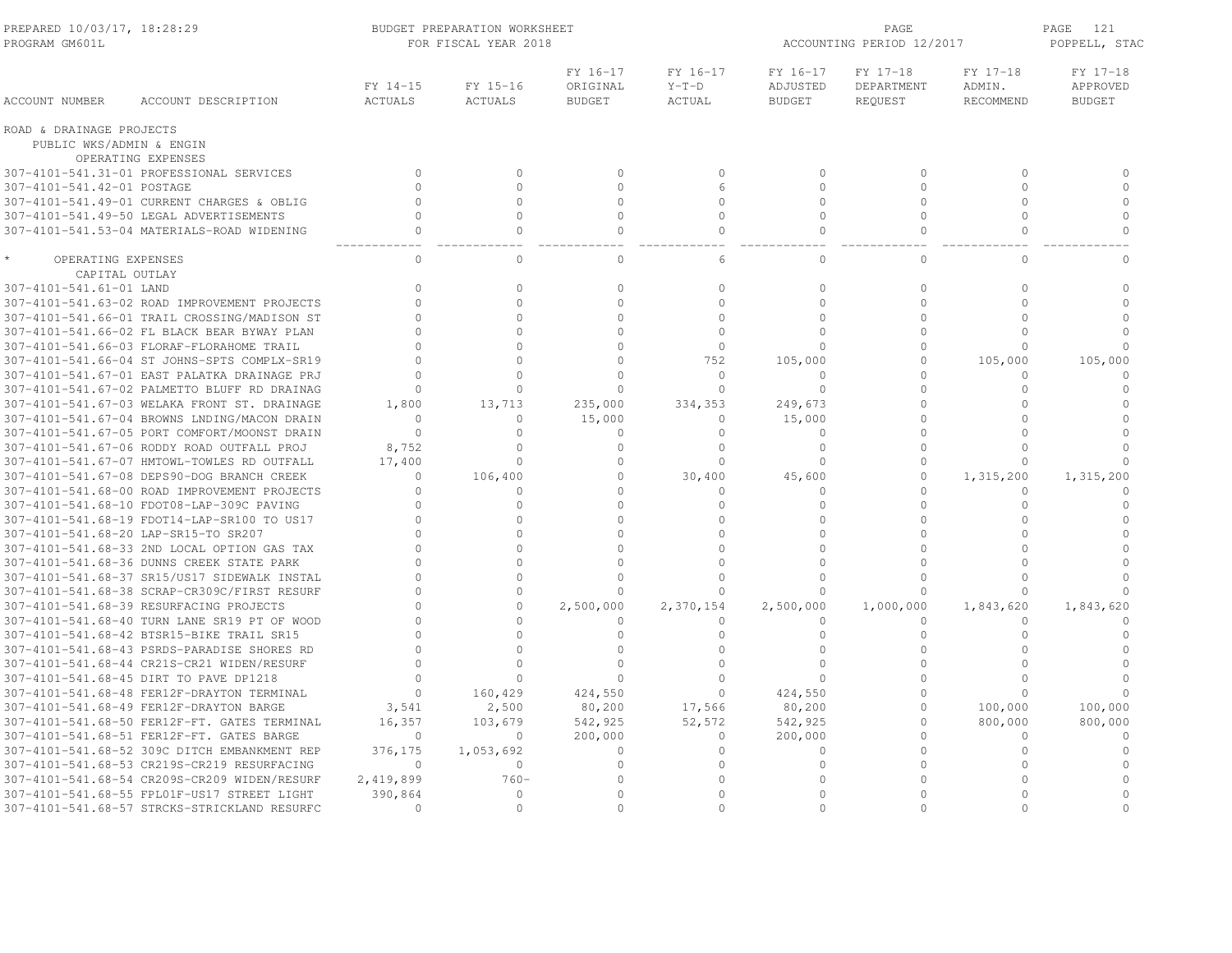| PREPARED 10/03/17, 18:28:29<br>PROGRAM GM601L |                                              |              | BUDGET PREPARATION WORKSHEET<br>FOR FISCAL YEAR 2018 |                      |                     | ACCOUNTING PERIOD 12/2017 | PAGE<br>122<br>POPPELL, STAC |                    |                      |
|-----------------------------------------------|----------------------------------------------|--------------|------------------------------------------------------|----------------------|---------------------|---------------------------|------------------------------|--------------------|----------------------|
|                                               |                                              | FY 14-15     | FY 15-16                                             | FY 16-17<br>ORIGINAL | FY 16-17<br>$Y-T-D$ | FY 16-17<br>ADJUSTED      | FY 17-18<br>DEPARTMENT       | FY 17-18<br>ADMIN. | FY 17-18<br>APPROVED |
| <b>ACCOUNT NUMBER</b>                         | ACCOUNT DESCRIPTION                          | ACTUALS      | ACTUALS                                              | <b>BUDGET</b>        | ACTUAL              | <b>BUDGET</b>             | REQUEST                      | RECOMMEND          | <b>BUDGET</b>        |
|                                               | 307-4101-541.68-58 CCMTRL-CC MULTI-USE TRAIL | 86,087       | 4,019                                                |                      |                     |                           |                              |                    |                      |
|                                               | 307-4101-541.68-59 CR315-SR100 TO CNTY LINE  | 661,440      | <sup>0</sup>                                         |                      |                     |                           |                              |                    |                      |
|                                               | 307-4101-541.68-60 SR100S HOLLOWAY RD SR100  | 80,367       | 224,574                                              | 960,850              | 33,211              | 960,850                   |                              | 927,665            | 927,665              |
|                                               | 307-4101-541.68-63 TRIP15 RESURFACE CR216    | $\Omega$     | 182,776                                              | 1,575,000            | 256,740             | 1,575,000                 |                              | 1,354,136          | 1,354,136            |
|                                               | 307-4101-541.68-66 FERRYS-FT GATES FERRY RD  |              | 179,311                                              | 2,075,000            | 304,744             | 2,075,000                 |                              | 1,500,000          | 1,500,000            |
|                                               | 307-4101-541.68-67 DUNNS CREEK PROJECT-DUNNS |              | 157,768                                              |                      |                     |                           |                              |                    |                      |
|                                               | 307-4101-541.68-68 WEST PALMETTO DRAINAGE    |              |                                                      |                      |                     |                           |                              |                    |                      |
|                                               | 307-4101-541.68-69 DTP16-DIRT TO PAVE FY2016 |              |                                                      |                      |                     |                           |                              |                    |                      |
| 307-4101-541.68-70 RESURFACE 2016             |                                              |              |                                                      |                      |                     |                           |                              |                    |                      |
|                                               | 307-4101-541.68-71 KEOWN AVE RESURFACE       |              | 177                                                  |                      | 116,643             | 140,200                   |                              |                    |                      |
|                                               | 307-4101-541.68-73 ASHLEY LAKE CONST (SCOP)  |              |                                                      |                      | $\Omega$            |                           |                              | 1,527,863          | 1,527,863            |
|                                               | 307-4101-541.68-74 PRICE RD PAVE/RESURFACE   |              |                                                      |                      | $83,127-$           | 387,559                   |                              | $\Omega$           |                      |
|                                               | 307-4101-541.68-77 LAKE SUSAN RD (SCOP)      |              |                                                      |                      |                     |                           |                              | 1,805,054          | 1,805,054            |
|                                               | 307-4101-541.68-78 SR19 TO ZEAGLER (SCOP)    |              |                                                      |                      |                     |                           |                              | 599,138            | 599,138              |
| CAPITAL OUTLAY<br>NON-OPERATING               |                                              | 4,062,682    | 2,188,278                                            | 8,608,525            | 3,434,008           | 9,301,557                 | 1,000,000                    | 11,877,676         | 11,877,676           |
|                                               | 307-4101-598.99-01 RESERVE FOR CONT-REGULAR  |              |                                                      |                      | $\cap$              |                           |                              |                    |                      |
| NON-OPERATING                                 |                                              | $\mathbf{0}$ | $\Omega$                                             | $\Omega$             | $\Omega$            |                           | $\Omega$                     |                    |                      |
| $\star\,\star$                                | PUBLIC WKS/ADMIN & ENGIN                     | 4,062,682    | 2,188,278                                            | 8,608,525            | 3,434,014           | 9,301,557                 | 1,000,000                    | 11,877,676         | 11,877,676           |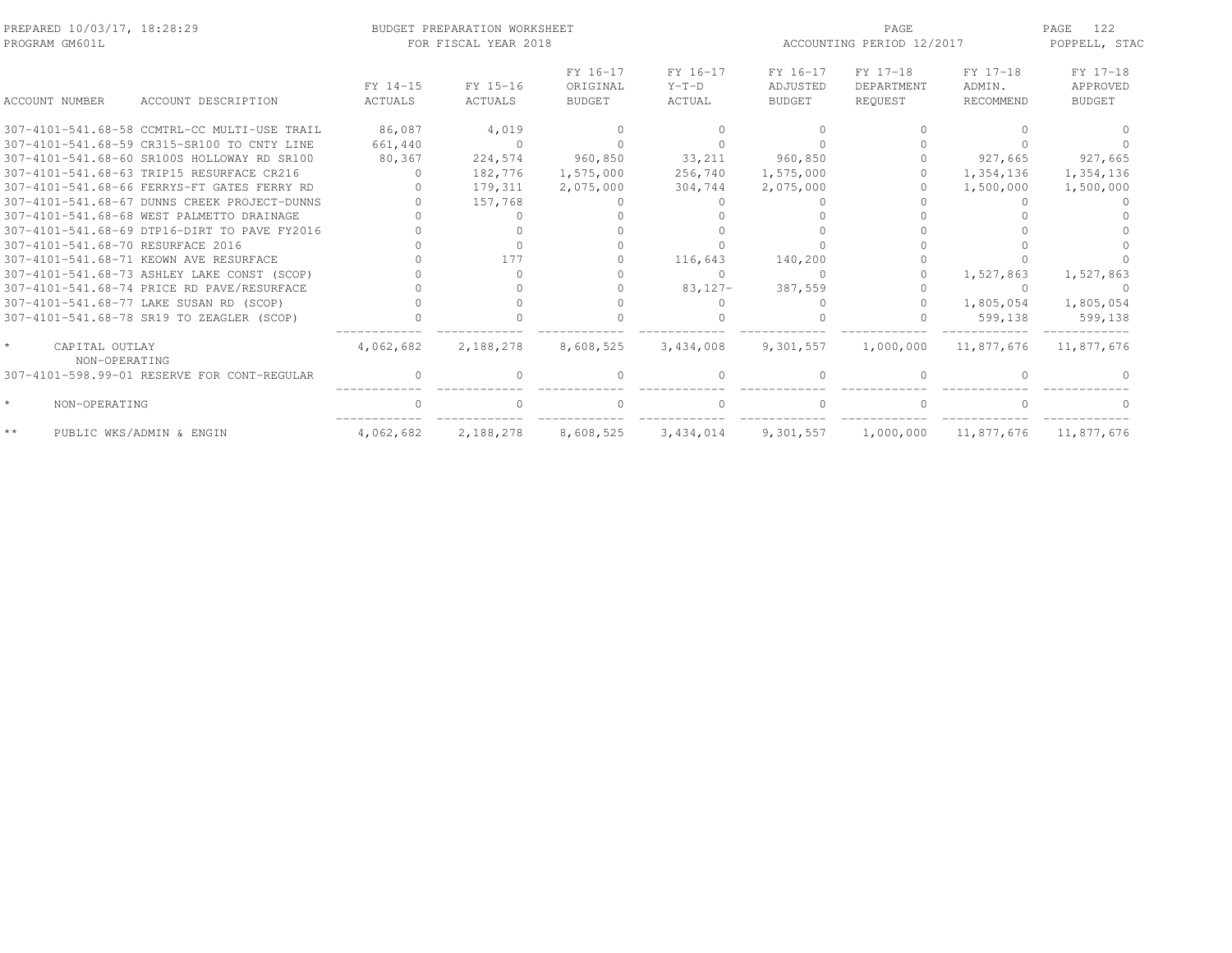| PREPARED 10/03/17, 18:28:29<br>PROGRAM GM601L |                                           |                       | BUDGET PREPARATION WORKSHEET<br>FOR FISCAL YEAR 2018 |                                       | PAGE<br>ACCOUNTING PERIOD 12/2017 |                                       |                                   | PAGE<br>123<br>POPPELL, STAC    |                                       |
|-----------------------------------------------|-------------------------------------------|-----------------------|------------------------------------------------------|---------------------------------------|-----------------------------------|---------------------------------------|-----------------------------------|---------------------------------|---------------------------------------|
| ACCOUNT NUMBER                                | ACCOUNT DESCRIPTION                       | FY 14-15<br>ACTUALS   | FY 15-16<br>ACTUALS                                  | FY 16-17<br>ORIGINAL<br><b>BUDGET</b> | FY 16-17<br>$Y-T-D$<br>ACTUAL     | FY 16-17<br>ADJUSTED<br><b>BUDGET</b> | FY 17-18<br>DEPARTMENT<br>REOUEST | FY 17-18<br>ADMIN.<br>RECOMMEND | FY 17-18<br>APPROVED<br><b>BUDGET</b> |
| PARKS & RECREATION<br>CAPITAL OUTLAY          | 307-6101-572.66-03 FLORAF-FLORAHOME TRAIL | 55,933                |                                                      |                                       |                                   | $\bigcap$                             | $\Omega$                          |                                 | $\Omega$                              |
| $\star$<br>CAPITAL OUTLAY                     |                                           | 55,933                |                                                      |                                       |                                   | $\bigcap$                             | $\Omega$                          |                                 | $\Omega$                              |
| $**$<br>PARKS & RECREATION<br>$***$<br>ROAD   | & DRAINAGE PROJECTS                       | 55,933<br>4, 118, 615 | 2,188,278                                            | 8,608,525                             | 3,434,014                         | 9,301,557                             | $\Omega$<br>1,000,000             | 11,877,676                      | $\Omega$<br>11,877,676                |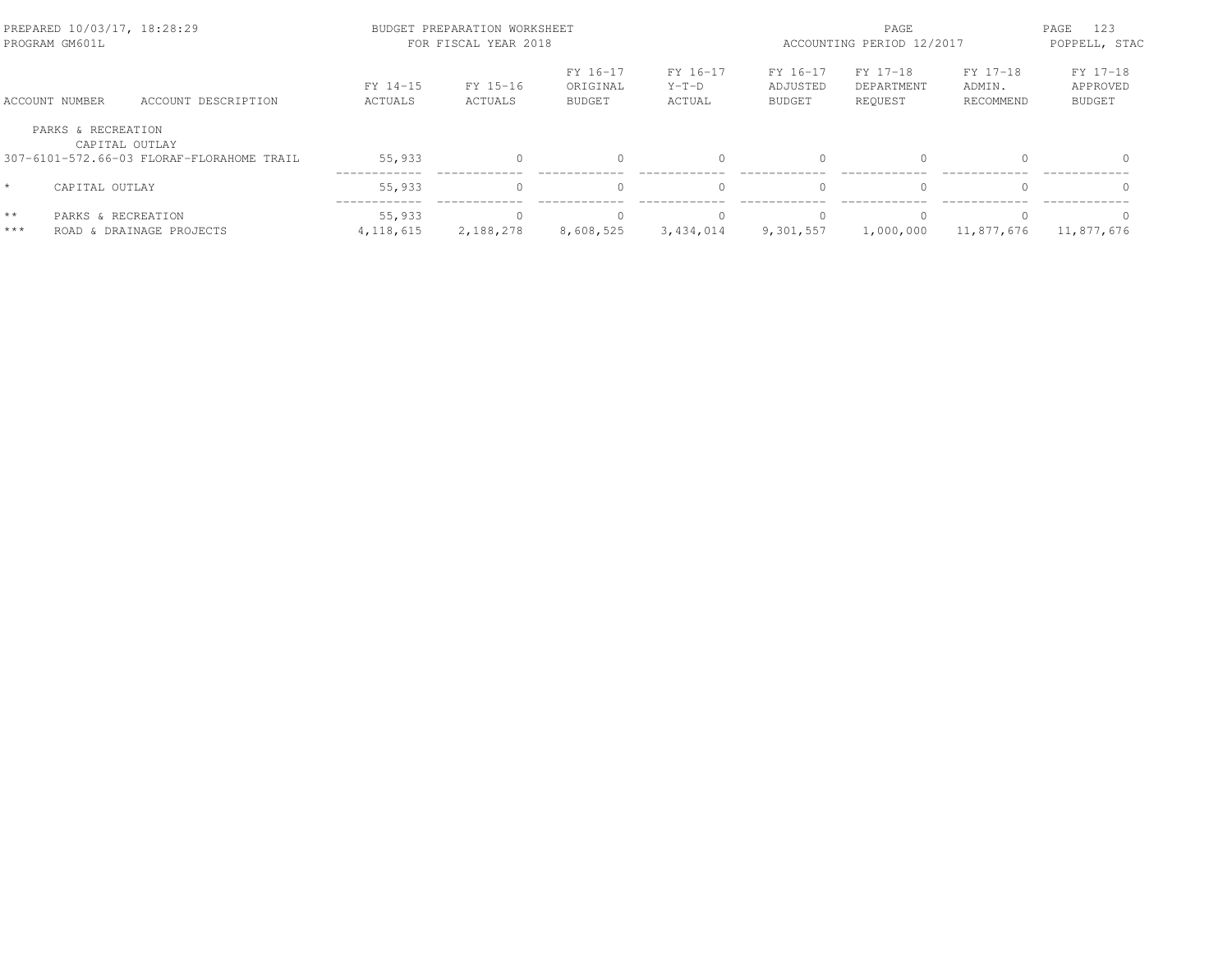| PREPARED 10/03/17, 18:28:29<br>PROGRAM GM601L                        |                     | BUDGET PREPARATION WORKSHEET<br>FOR FISCAL YEAR 2018 |                                       | PAGE<br>ACCOUNTING PERIOD 12/2017 |                                       |                                   | 124<br>PAGE<br>POPPELL, STAC    |                                       |
|----------------------------------------------------------------------|---------------------|------------------------------------------------------|---------------------------------------|-----------------------------------|---------------------------------------|-----------------------------------|---------------------------------|---------------------------------------|
| ACCOUNT NUMBER<br>ACCOUNT DESCRIPTION                                | FY 14-15<br>ACTUALS | FY 15-16<br>ACTUALS                                  | FY 16-17<br>ORIGINAL<br><b>BUDGET</b> | FY 16-17<br>$Y-T-D$<br>ACTUAL     | FY 16-17<br>ADJUSTED<br><b>BUDGET</b> | FY 17-18<br>DEPARTMENT<br>REQUEST | FY 17-18<br>ADMIN.<br>RECOMMEND | FY 17-18<br>APPROVED<br><b>BUDGET</b> |
| CAPITAL PROJECTS FUND<br>LAW ENFORCEMENT TRUST<br>OPERATING EXPENSES |                     |                                                      |                                       |                                   |                                       |                                   |                                 |                                       |
| 308-3411-521.31-01 PROFESSIONAL SERVICES                             | 22,302              | $\circ$                                              | $\Omega$                              | $\circ$                           | $\Omega$                              | $\mathbf{0}$                      | $\Omega$                        |                                       |
| $\star$<br>OPERATING EXPENSES<br>CAPITAL OUTLAY                      | 22,302              |                                                      |                                       | 0                                 |                                       |                                   |                                 |                                       |
| 308-3411-521.63-01 SHERIFF-JAIL EXPANSION                            | 15,171,669          | 1,735,627                                            |                                       | $\Omega$                          | $\cap$                                | $\Omega$                          | $\cap$                          |                                       |
| $\star$<br>CAPITAL OUTLAY<br>DEBT SERVICE                            | 15, 171, 669        | 1,735,627                                            | $\mathbf{0}$                          | $\circ$                           | $\Omega$                              | $\circ$                           | $\Omega$                        |                                       |
| 308-3411-521.71-26 JAIL BAN PRINCIPAL                                | $\overline{0}$      | 17,847,663                                           |                                       | $\Omega$                          |                                       | $\Omega$                          | $\cap$                          |                                       |
| 308-3411-521.72-25 INTEREST AND FISCAL CHRG                          | 57,999              | 77,161                                               |                                       | $\Omega$                          |                                       |                                   |                                 |                                       |
| $\star$<br>DEBT SERVICE<br>NON-OPERATING                             | 57,999              | 17,924,824                                           | $\bigcap$                             | $\Omega$                          |                                       | $\Omega$                          |                                 |                                       |
| 308-3411-581.91-30 TRF - GENERAL FUND                                | $\circ$             | 534,383                                              |                                       |                                   |                                       | $\cap$                            |                                 |                                       |
| $\star$<br>NON-OPERATING                                             | $\circ$             | 534,383                                              | $\Omega$                              | $\circ$                           |                                       | $\Omega$                          | $\Omega$                        |                                       |
| $\star$ $\star$<br>LAW ENFORCEMENT TRUST                             | 15,251,970          | 20,194,834                                           | $\Omega$                              | $\Omega$                          |                                       | $\mathbf{0}$                      |                                 |                                       |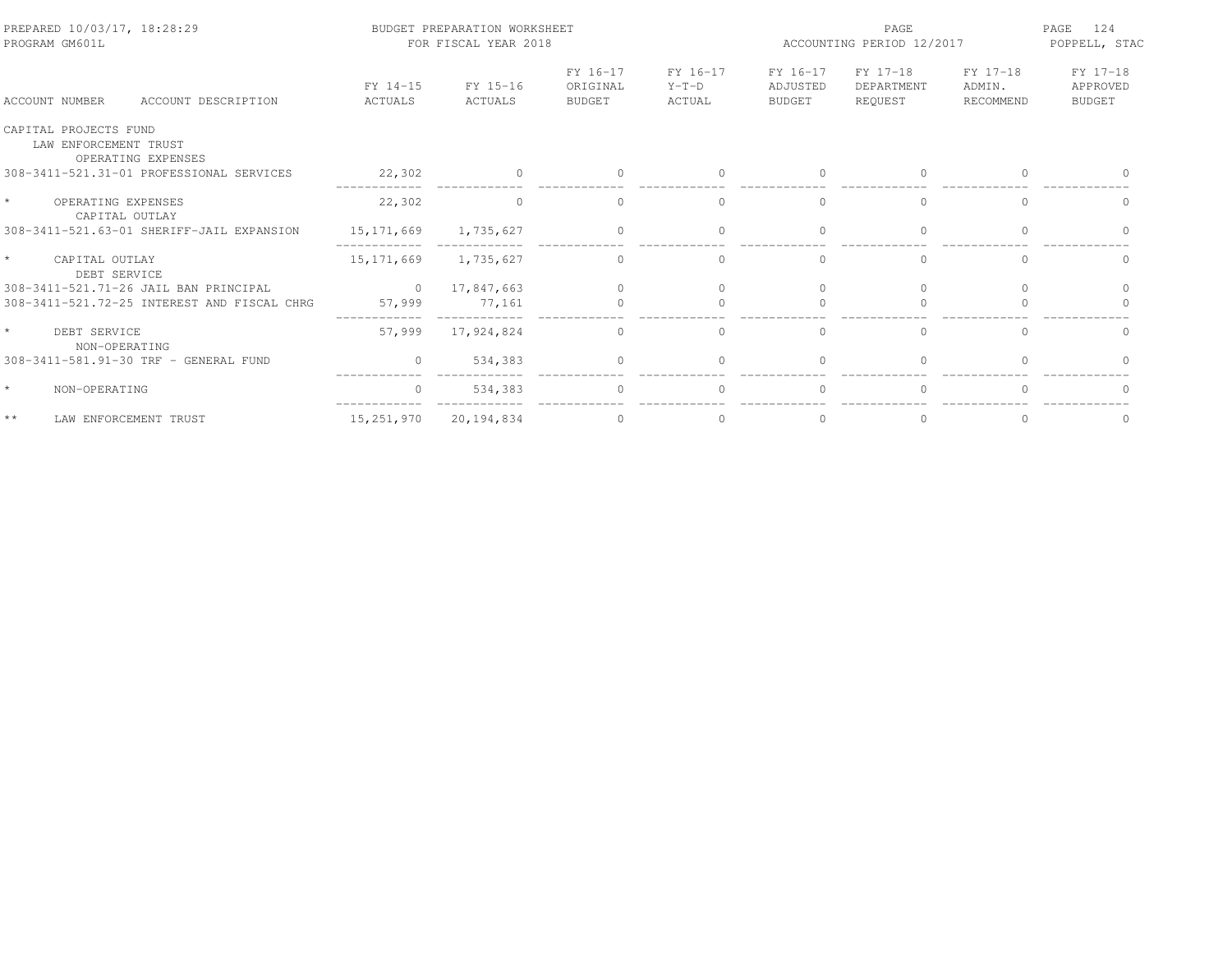| PREPARED 10/03/17, 18:28:29<br>PROGRAM GM601L |                    |                                              |                     | BUDGET PREPARATION WORKSHEET<br>FOR FISCAL YEAR 2018 |                                       |                               | ACCOUNTING PERIOD 12/2017             | 12.5<br>PAGE<br>POPPELL, STAC     |                                 |                                       |
|-----------------------------------------------|--------------------|----------------------------------------------|---------------------|------------------------------------------------------|---------------------------------------|-------------------------------|---------------------------------------|-----------------------------------|---------------------------------|---------------------------------------|
| ACCOUNT NUMBER                                |                    | ACCOUNT DESCRIPTION                          | FY 14-15<br>ACTUALS | FY 15-16<br>ACTUALS                                  | FY 16-17<br>ORIGINAL<br><b>BUDGET</b> | FY 16-17<br>$Y-T-D$<br>ACTUAL | FY 16-17<br>ADJUSTED<br><b>BUDGET</b> | FY 17-18<br>DEPARTMENT<br>REQUEST | FY 17-18<br>ADMIN.<br>RECOMMEND | FY 17-18<br>APPROVED<br><b>BUDGET</b> |
|                                               | EMERGENCY SERVICES |                                              |                     |                                                      |                                       |                               |                                       |                                   |                                 |                                       |
|                                               | CAPITAL OUTLAY     |                                              |                     |                                                      |                                       |                               |                                       |                                   |                                 |                                       |
|                                               |                    | 308-3991-525.62-01 CRESCENT CITY RETROFIT    |                     |                                                      |                                       |                               |                                       |                                   |                                 |                                       |
|                                               |                    | 308-3991-525.62-06 MIDDLETON BURNEY RETROFIT |                     |                                                      |                                       |                               |                                       |                                   |                                 |                                       |
|                                               |                    | 308-3991-525.62-08 KELLY SMITH ELEM RETROFIT |                     |                                                      |                                       |                               |                                       |                                   |                                 |                                       |
|                                               |                    | 308-3991-525.64-04 COMPUTER/TECH. HARDWARE   |                     |                                                      |                                       |                               |                                       |                                   |                                 |                                       |
| $\star$                                       | CAPITAL OUTLAY     |                                              | $\cap$              |                                                      | $\Omega$                              |                               | $\bigcap$                             |                                   |                                 |                                       |
| $**$                                          | EMERGENCY SERVICES |                                              |                     |                                                      |                                       |                               |                                       |                                   |                                 |                                       |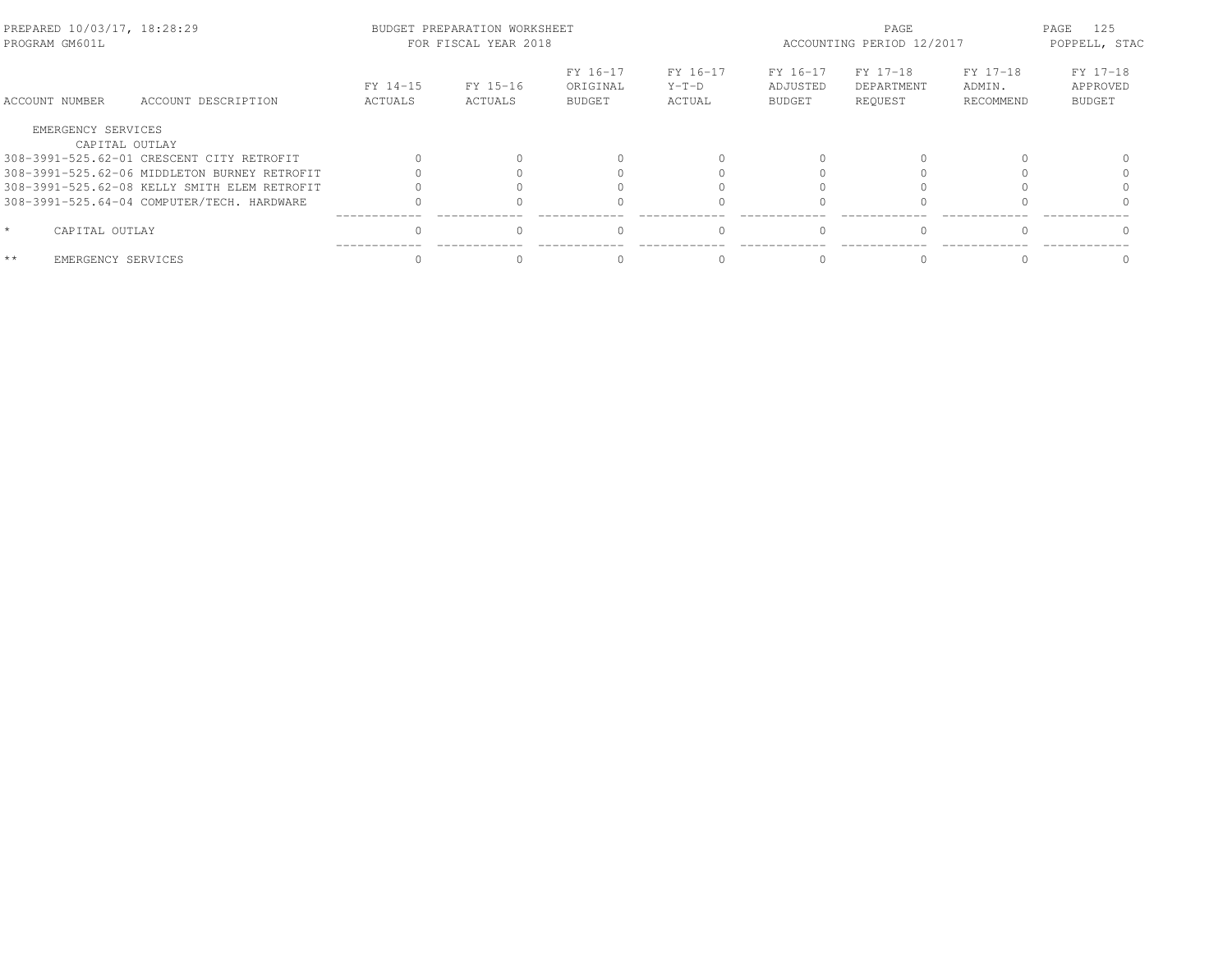| PREPARED 10/03/17, 18:28:29<br>PROGRAM GM601L |                                             |                     | BUDGET PREPARATION WORKSHEET<br>FOR FISCAL YEAR 2018 |                                       |                               | PAGE<br>ACCOUNTING PERIOD 12/2017 |                                   |                                 | 126<br>PAGE<br>POPPELL, STAC   |
|-----------------------------------------------|---------------------------------------------|---------------------|------------------------------------------------------|---------------------------------------|-------------------------------|-----------------------------------|-----------------------------------|---------------------------------|--------------------------------|
| ACCOUNT NUMBER                                | ACCOUNT DESCRIPTION                         | FY 14-15<br>ACTUALS | FY 15-16<br>ACTUALS                                  | FY 16-17<br>ORIGINAL<br><b>BUDGET</b> | FY 16-17<br>$Y-T-D$<br>ACTUAL | FY 16-17<br>ADJUSTED<br>BUDGET    | FY 17-18<br>DEPARTMENT<br>REQUEST | FY 17-18<br>ADMIN.<br>RECOMMEND | FY 17-18<br>APPROVED<br>BUDGET |
| EMERGENCY OPERATIONS CTR                      |                                             |                     |                                                      |                                       |                               |                                   |                                   |                                 |                                |
|                                               | CAPITAL OUTLAY                              |                     |                                                      |                                       |                               |                                   |                                   |                                 |                                |
|                                               | 308-3995-525.62-01 CRESCENT CITY RETROFIT   |                     |                                                      |                                       |                               |                                   |                                   |                                 |                                |
|                                               | 308-3995-525.62-02 EMERGENCY OPERATIONS CTR |                     |                                                      |                                       |                               |                                   |                                   |                                 |                                |
|                                               | 308-3995-525.64-01 EQUIPMENT-CASH PURCHASE  |                     |                                                      |                                       |                               |                                   |                                   |                                 |                                |
| $\star$<br>CAPITAL OUTLAY                     |                                             |                     |                                                      | $\Omega$                              |                               | $\cap$                            |                                   |                                 |                                |
| $**$                                          | EMERGENCY OPERATIONS CTR                    |                     |                                                      |                                       |                               |                                   |                                   |                                 |                                |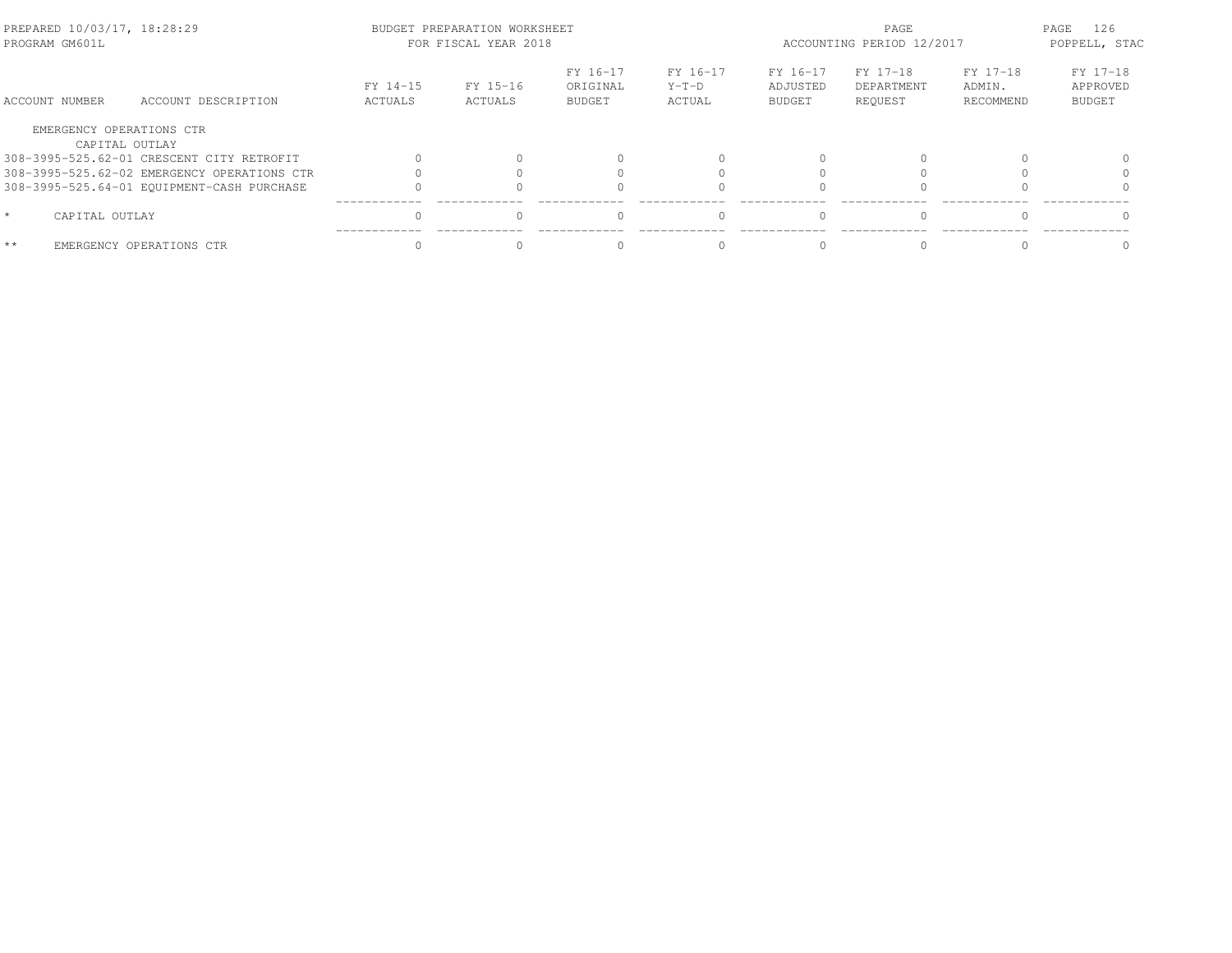| PREPARED 10/03/17, 18:28:29<br>PROGRAM GM601L   |                                              |                     | BUDGET PREPARATION WORKSHEET<br>FOR FISCAL YEAR 2018 |                                       |                               | PAGE<br>ACCOUNTING PERIOD 12/2017     |                                   |                                 | 127<br>PAGE<br>POPPELL, STAC          |
|-------------------------------------------------|----------------------------------------------|---------------------|------------------------------------------------------|---------------------------------------|-------------------------------|---------------------------------------|-----------------------------------|---------------------------------|---------------------------------------|
| ACCOUNT NUMBER                                  | ACCOUNT DESCRIPTION                          | FY 14-15<br>ACTUALS | FY 15-16<br>ACTUALS                                  | FY 16-17<br>ORIGINAL<br><b>BUDGET</b> | FY 16-17<br>$Y-T-D$<br>ACTUAL | FY 16-17<br>ADJUSTED<br><b>BUDGET</b> | FY 17-18<br>DEPARTMENT<br>REQUEST | FY 17-18<br>ADMIN.<br>RECOMMEND | FY 17-18<br>APPROVED<br><b>BUDGET</b> |
| W PUTNAM/WISHAM PARK                            | OPERATING EXPENSES                           |                     |                                                      |                                       |                               |                                       |                                   |                                 |                                       |
|                                                 | 308-6107-572.34-01 OTHER CONTRACTUAL SERVICE |                     |                                                      |                                       |                               |                                       |                                   |                                 |                                       |
|                                                 | 308-6107-572.49-01 CURRENT CHARGES & OBLIG   |                     |                                                      |                                       |                               |                                       |                                   |                                 |                                       |
| $\star$<br>OPERATING EXPENSES<br>CAPITAL OUTLAY |                                              |                     |                                                      |                                       |                               |                                       | $\cap$                            |                                 |                                       |
|                                                 | 308-6107-572.63-01 IMPR OTHER THAN BUILDINGS |                     |                                                      |                                       |                               |                                       |                                   |                                 |                                       |
| $\star$<br>CAPITAL OUTLAY                       |                                              | $\cap$              |                                                      | $\Omega$                              |                               | $\bigcap$                             | $\Omega$                          | $\cap$                          |                                       |
| $**$<br>W PUTNAM/WISHAM PARK                    |                                              |                     |                                                      |                                       |                               |                                       |                                   |                                 |                                       |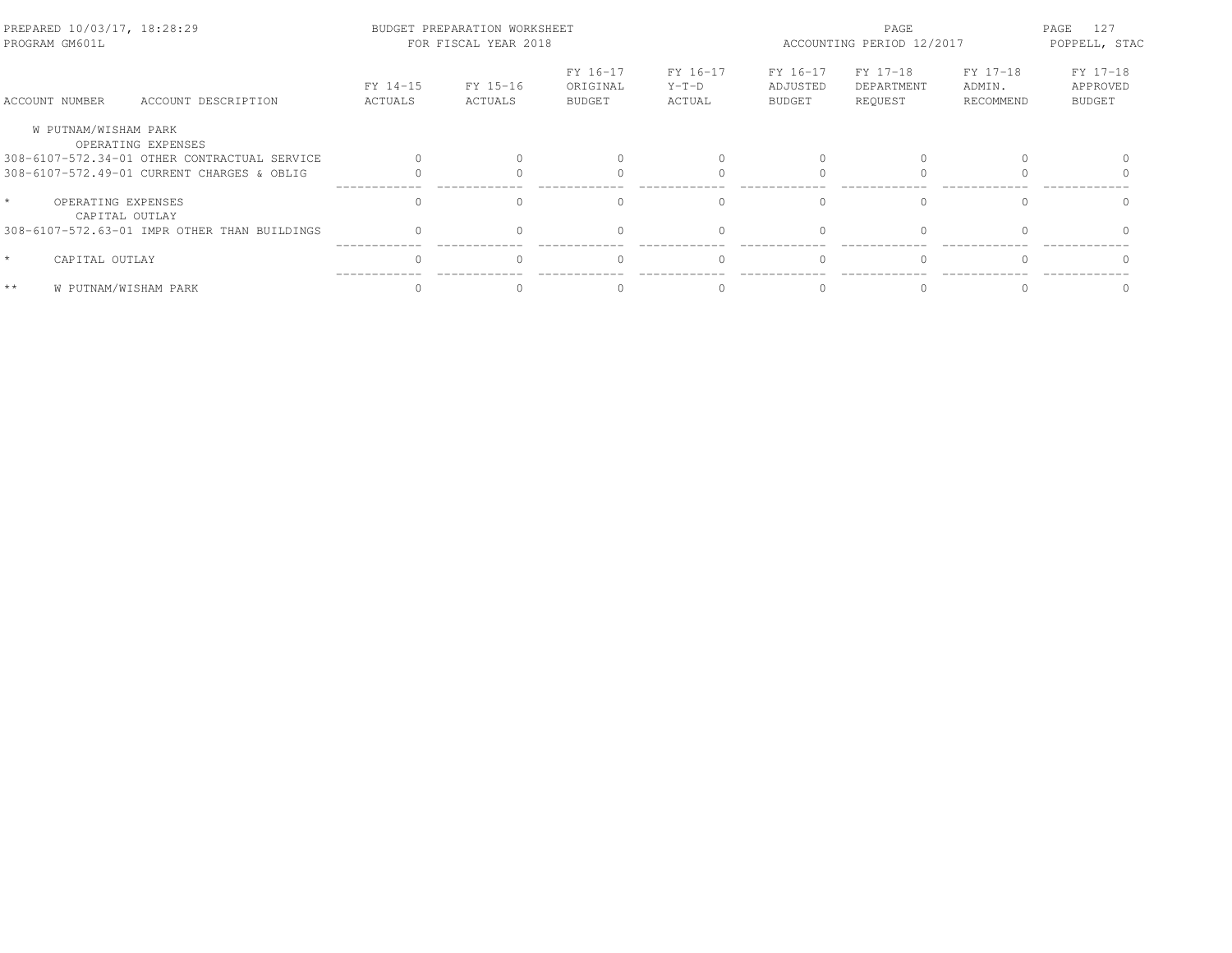| PREPARED 10/03/17, 18:28:29<br>PROGRAM GM601L |                                            |                                             |                     | BUDGET PREPARATION WORKSHEET<br>FOR FISCAL YEAR 2018 |                                       | PAGE<br>ACCOUNTING PERIOD 12/2017 |                                       |                                   | 128<br>PAGE<br>POPPELL, STAC    |                                       |
|-----------------------------------------------|--------------------------------------------|---------------------------------------------|---------------------|------------------------------------------------------|---------------------------------------|-----------------------------------|---------------------------------------|-----------------------------------|---------------------------------|---------------------------------------|
|                                               | ACCOUNT NUMBER                             | ACCOUNT DESCRIPTION                         | FY 14-15<br>ACTUALS | FY 15-16<br>ACTUALS                                  | FY 16-17<br>ORIGINAL<br><b>BUDGET</b> | FY 16-17<br>$Y-T-D$<br>ACTUAL     | FY 16-17<br>ADJUSTED<br><b>BUDGET</b> | FY 17-18<br>DEPARTMENT<br>REOUEST | FY 17-18<br>ADMIN.<br>RECOMMEND | FY 17-18<br>APPROVED<br><b>BUDGET</b> |
|                                               | OLD BOSTWICK SCHOOL RENOV<br>NON-OPERATING |                                             |                     |                                                      |                                       |                                   |                                       |                                   |                                 |                                       |
|                                               |                                            | 308-6111-572.99-01 RESERVE FOR CONT-REGULAR | $\Omega$            |                                                      |                                       |                                   |                                       | $\Omega$                          |                                 | $\bigcap$                             |
| $\star$                                       | NON-OPERATING                              |                                             |                     |                                                      |                                       |                                   |                                       | $\bigcap$                         |                                 | $\Omega$                              |
| $**$                                          | OLD.                                       | BOSTWICK SCHOOL RENOV                       | U                   |                                                      |                                       | $\Omega$                          |                                       | $\Omega$                          |                                 |                                       |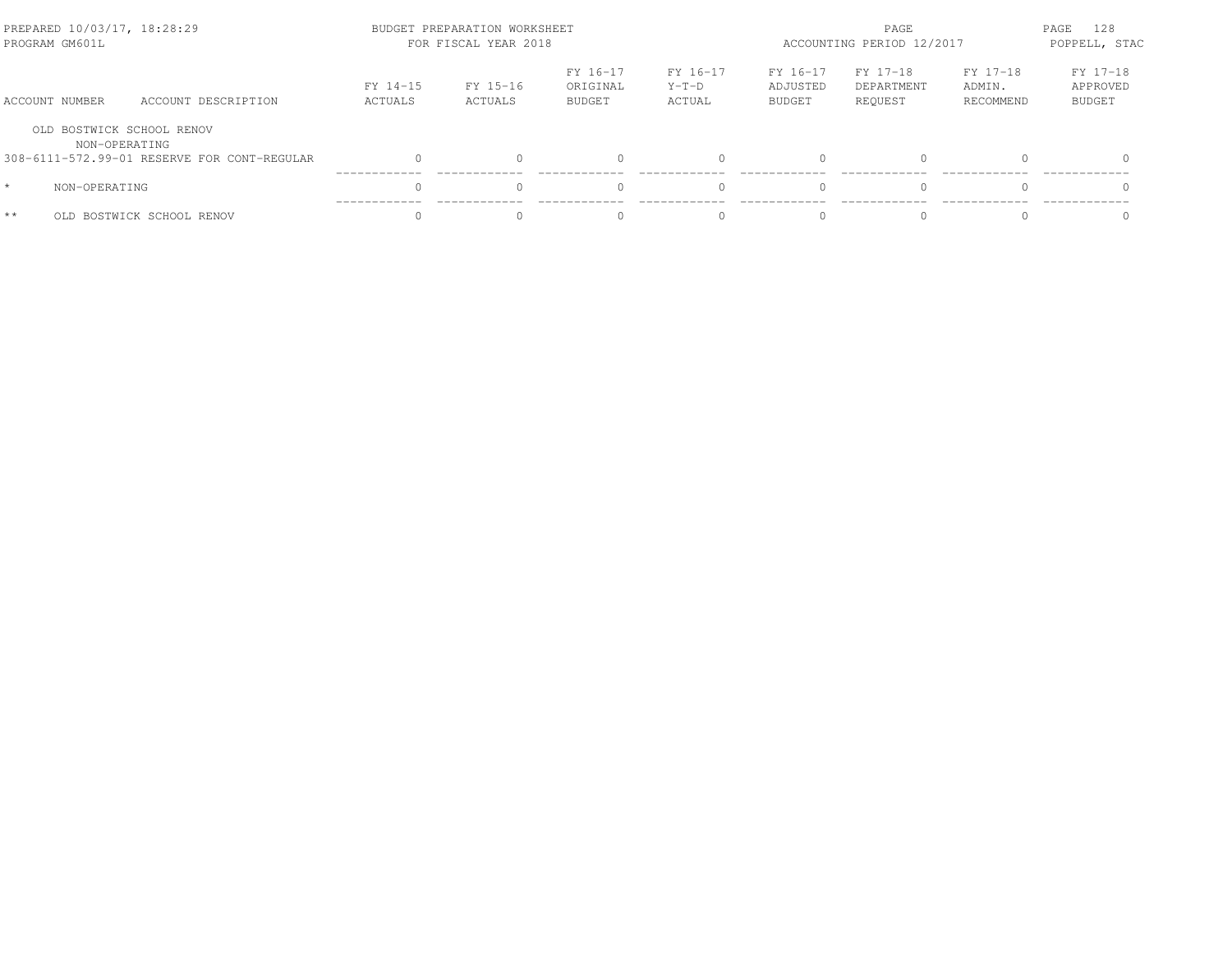| PREPARED 10/03/17, 18:28:29<br>PROGRAM GM601L |                                                                                         | BUDGET PREPARATION WORKSHEET<br>FOR FISCAL YEAR 2018 |                     |                                       |                               |                                       | PAGE<br>ACCOUNTING PERIOD 12/2017 |                                 |                                       |
|-----------------------------------------------|-----------------------------------------------------------------------------------------|------------------------------------------------------|---------------------|---------------------------------------|-------------------------------|---------------------------------------|-----------------------------------|---------------------------------|---------------------------------------|
| ACCOUNT NUMBER                                | ACCOUNT DESCRIPTION                                                                     | FY 14-15<br>ACTUALS                                  | FY 15-16<br>ACTUALS | FY 16-17<br>ORIGINAL<br><b>BUDGET</b> | FY 16-17<br>$Y-T-D$<br>ACTUAL | FY 16-17<br>ADJUSTED<br><b>BUDGET</b> | FY 17-18<br>DEPARTMENT<br>REOUEST | FY 17-18<br>ADMIN.<br>RECOMMEND | FY 17-18<br>APPROVED<br><b>BUDGET</b> |
|                                               | TRANSFERS/RESERVES/MISC<br>NON-OPERATING<br>308-9999-581.91-15 TRF TO TRANSPORTATION FD |                                                      |                     |                                       |                               |                                       |                                   |                                 |                                       |
| $\star$<br>NON-OPERATING                      | NON-OPERATING                                                                           | U                                                    |                     |                                       | $\cap$                        |                                       | $\bigcap$                         |                                 |                                       |
|                                               | 308-9999-598.99-01 RESERVE FOR CONT-REGULAR                                             | $\cap$                                               |                     |                                       |                               |                                       | $\bigcap$                         |                                 |                                       |
| $\star$<br>NON-OPERATING                      |                                                                                         | $\Omega$                                             |                     |                                       | $\Omega$                      | $\cap$                                | $\mathbf{0}$                      | $\cap$                          | $\Omega$                              |
| $\star\,\star$<br>$***$                       | TRANSFERS/RESERVES/MISC<br>CAPITAL PROJECTS FUND                                        | 15,251,970                                           | 20,194,834          |                                       |                               |                                       |                                   |                                 |                                       |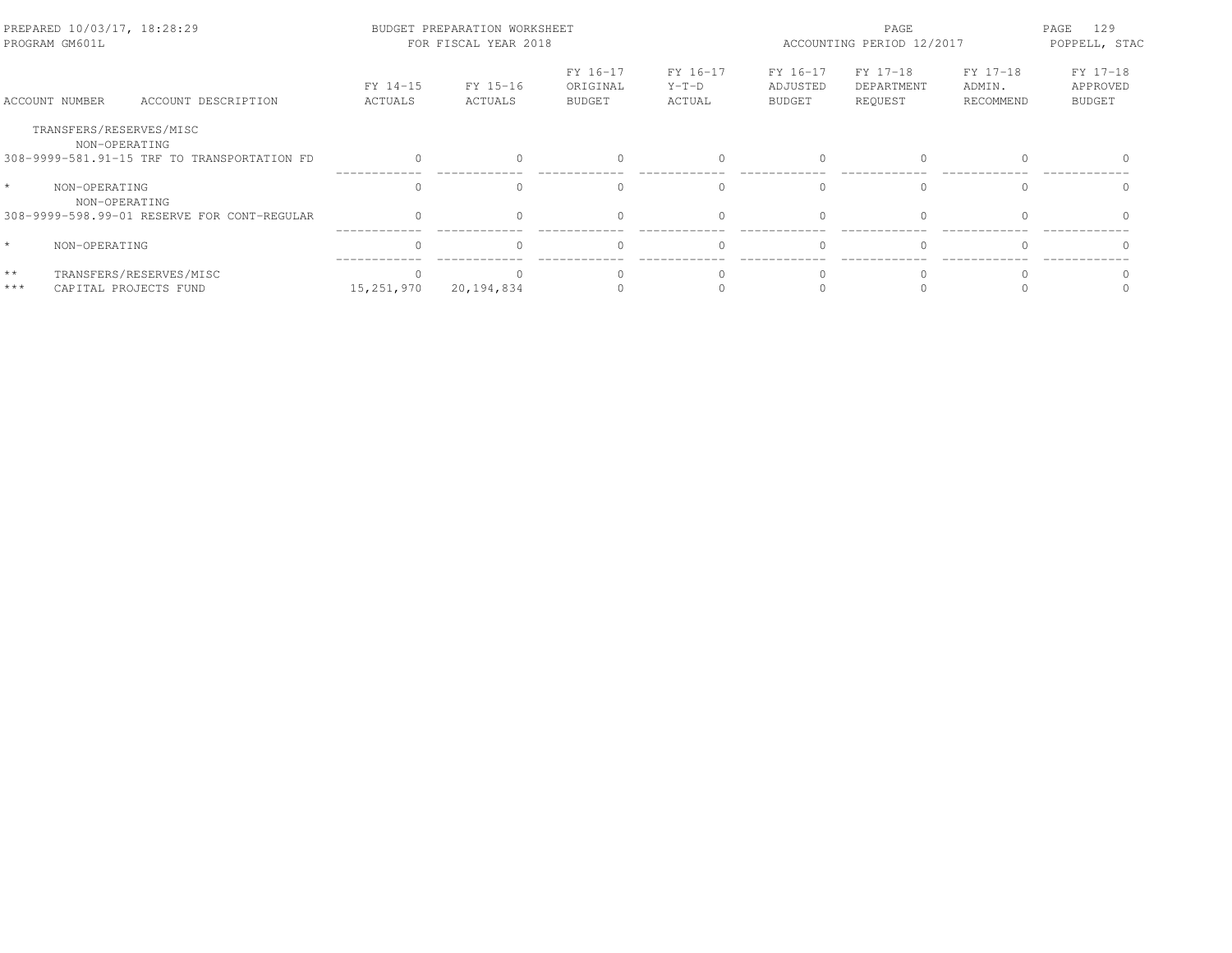| PREPARED 10/03/17, 18:28:29<br>PROGRAM GM601L |                                                                | BUDGET PREPARATION WORKSHEET<br>FOR FISCAL YEAR 2018 |                     |                                       |                               |                                       | PAGE<br>ACCOUNTING PERIOD 12/2017 |                                 |                                       |  |
|-----------------------------------------------|----------------------------------------------------------------|------------------------------------------------------|---------------------|---------------------------------------|-------------------------------|---------------------------------------|-----------------------------------|---------------------------------|---------------------------------------|--|
| <b>ACCOUNT NUMBER</b>                         | ACCOUNT DESCRIPTION                                            | FY 14-15<br><b>ACTUALS</b>                           | FY 15-16<br>ACTUALS | FY 16-17<br>ORIGINAL<br><b>BUDGET</b> | FY 16-17<br>$Y-T-D$<br>ACTUAL | FY 16-17<br>ADJUSTED<br><b>BUDGET</b> | FY 17-18<br>DEPARTMENT<br>REQUEST | FY 17-18<br>ADMIN.<br>RECOMMEND | FY 17-18<br>APPROVED<br><b>BUDGET</b> |  |
| WASTE MANAGEMENT                              |                                                                |                                                      |                     |                                       |                               |                                       |                                   |                                 |                                       |  |
| SANITATION/ADMINISTRATION                     |                                                                |                                                      |                     |                                       |                               |                                       |                                   |                                 |                                       |  |
|                                               | PERSONAL SERVICES                                              |                                                      |                     |                                       |                               |                                       |                                   |                                 |                                       |  |
|                                               | 401-4210-534.12-11 REGULAR SALARIES & WAGES                    | 484,935                                              | 437,101             | 531,188                               | 506,989                       | 531,188                               | 529,806                           | 529,806                         | 529,806                               |  |
|                                               | 401-4210-534.12-12 SALARIES/WAGES-OVERTIME                     | 55,910                                               | 45,371              | 45,000                                | 67,287                        | 45,000                                | 45,000                            | 45,000                          | 45,000                                |  |
|                                               | 401-4210-534.13-11 SALARIES & WAGES - OPS                      | 925                                                  | 11,577              | 2,500                                 | 1,098                         | 2,500                                 | 2,500                             | 2,500                           | 2,500                                 |  |
| 401-4210-534.15-11 EXPERIENCE PAY             |                                                                | 6,700                                                | 3,100               | 6,600                                 | 4,900                         | 6,600                                 | 5,600                             | 5,600                           | 5,600                                 |  |
|                                               | 401-4210-534.21-13 FICA TAXES MATCHING                         | 39,930                                               | 36,105              | 44,652                                | 42,316                        | 44,652                                | 44,164                            | 44,164                          | 44,164                                |  |
|                                               | 401-4210-534.22-13 RETIREMENT CONTRIBUTIONS                    | 54,285                                               | 48,694              | 51,607                                | 53,607                        | 51,607                                | 53,919                            | 53,919                          | 53,919                                |  |
|                                               | 401-4210-534.23-13 LIFE & HEALTH INSURANCE                     | 130,037                                              | 112,228             | 126,000                               | 105,729                       | 126,000                               | 126,000                           | 153,612                         | 153,612                               |  |
| PERSONAL SERVICES                             |                                                                | 772,722                                              | 694,176             | 807,547                               | 781,926                       | 807,547                               | 806,989                           | 834,601                         | 834,601                               |  |
|                                               | OPERATING EXPENSES<br>401-4210-534.31-01 PROFESSIONAL SERVICES | 44,956                                               | 68,279              | 406,500                               | 152,877                       | 406,500                               | 298,500                           | 298,500                         | 298,500                               |  |
|                                               | 401-4210-534.32-01 AUDIT-STATE REQUIRE-CPA                     | 12,360                                               | 12,360              | 12,360                                | 12,360                        | 12,360                                | 12,360                            | 12,360                          | 12,360                                |  |
|                                               | 401-4210-534.34-01 OTHER CONTRACTUAL SERVICE                   | 507,737                                              | 434,081             | 865,500                               | 1,309,545                     | 1,255,500                             | 865,500                           | 865,500                         | 865,500                               |  |
|                                               | 401-4210-534.34-23 UNIFORM RENTALS-EMPLOYER                    | 902                                                  | 766                 | 1,500                                 | 542                           | 1,500                                 | 1,500                             | 1,500                           | 1,500                                 |  |
|                                               | 401-4210-534.34-25 CONTRACT-INMATE CREWS                       | $\mathbf{0}$                                         | 105,000             | 105,000                               | 105,000                       | 105,000                               | 110,000                           | 110,000                         | 110,000                               |  |
|                                               | 401-4210-534.40-01 TRAVEL & PER DIEM                           | 2,354                                                | 1,398               | 3,100                                 | 1,100                         | 3,100                                 | 3,100                             | 3,100                           | 3,100                                 |  |
|                                               | 401-4210-534.41-01 COMMUNICATION SERVICES                      | 3,277                                                | 3,167               | 3,100                                 | 3,387                         | 3,100                                 | 3,100                             | 3,100                           | 3,100                                 |  |
| 401-4210-534.42-01 POSTAGE                    |                                                                | 250                                                  | 236                 | 275                                   | 313                           | 275                                   | 275                               | 275                             | 275                                   |  |
| 401-4210-534.43-01 UTILITIES                  |                                                                | 9,318                                                | 9,124               | 11,000                                | 7,837                         | 11,000                                | 11,000                            | 11,000                          | 11,000                                |  |
|                                               | 401-4210-534.44-01 RENTALS AND LEASES                          | 59                                                   | 59                  | 8,000                                 | 1,017                         | 8,000                                 | 8,000                             | 8,000                           | 8,000                                 |  |
|                                               | 401-4210-534.45-20 INSURANCE-RISK MANAGEMENT                   | 59,045                                               | 59,045              | 70,935                                | 70,935                        | 70,935                                | 70,935                            | 70,935                          | 70,935                                |  |
|                                               | 401-4210-534.46-01 REPAIR & MAINT - OTHER                      | 77,995                                               | 52,039              | 110,000                               | 72,127                        | 110,000                               | 125,000                           | 125,000                         | 125,000                               |  |
|                                               | 401-4210-534.46-04 R & M - FLEET MAINTENANCE                   | 148,770                                              | 103,781             | 125,000                               | 110,322                       | 125,000                               | 125,000                           | 125,000                         | 125,000                               |  |
|                                               | 401-4210-534.46-13 R & M - COMM EQUIPMENT                      | 10,800                                               | 11,289              | 11,300                                | 11,302                        | 11,300                                | 11,300                            | 11,300                          | 11,300                                |  |
|                                               | 401-4210-534.47-01 PRINTING & BINDING                          | $\circ$                                              | 95                  | 250                                   | $\circ$                       | 50                                    | 250                               | 250                             | 250                                   |  |
|                                               | 401-4210-534.49-01 CURRENT CHARGES & OBLIG                     | 235                                                  | 2,158               | 3,560                                 | 1,515                         | 3,560                                 | 3,560                             | 3,560                           | 3,560                                 |  |
|                                               | 401-4210-534.49-03 COMM/FEES/COSTS-TAX COLL                    | 147,467                                              | 113,542             | 120,000                               | 109,873                       | 120,000                               | 120,000                           | 120,000                         | 120,000                               |  |
|                                               | 401-4210-534.49-14 ADMINISTRATIVE SERVICES                     | 58,500                                               | 58,500              | 83,500                                | 83,500                        | 83,500                                | 83,500                            | 83,500                          | 83,500                                |  |
|                                               | 401-4210-534.49-17 SAFETY RECOGNITION                          | 629                                                  | 640                 | 750                                   | 785                           | 750                                   | 750                               | 750                             | 750                                   |  |
|                                               | 401-4210-534.49-47 FEES-LAWSUITS-WASTE MGMT                    | 968,284                                              | $\overline{0}$      | $\overline{0}$                        | $\overline{0}$                | $\overline{0}$                        | $\mathbf{0}$                      | $\overline{0}$                  | $\overline{0}$                        |  |
|                                               | 401-4210-534.49-50 LEGAL ADVERTISEMENTS                        | $\Omega$                                             | 122                 | 300                                   | 209                           | 300                                   | 300                               | 300                             | 300                                   |  |
| 401-4210-534.49-70 NET OPEB COST              |                                                                | 13,686                                               | $\circ$             | 13,000                                | $\mathbf{0}$                  | 13,000                                | 13,000                            | 13,000                          | 13,000                                |  |
| 401-4210-534.51-01 OFFICE SUPPLIES            |                                                                | 1,518                                                | 1,355               | 1,200                                 | 1,850                         | 2,100                                 | 1,200                             | 1,200                           | 1,200                                 |  |
|                                               | 401-4210-534.52-01 OPERATING SUPPLIES                          | 23,949                                               | 18,464              | 22,000                                | 11,665                        | 21,700                                | 20,000                            | 20,000                          | 20,000                                |  |
|                                               | 401-4210-534.52-02 GAS, OIL & LUBRICANTS                       | 156,768                                              | 94,702              | 175,000                               | 106,122                       | 175,000                               | 150,000                           | 150,000                         | 150,000                               |  |
|                                               | 401-4210-534.52-10 OPER SUPPLIES - INVENTORY                   | 4,945                                                | $\circ$             | 6,000                                 | $\circ$                       | 6,000                                 | 6,000                             | 6,000                           | 6,000                                 |  |
|                                               | 401-4210-534.54-01 BOOKS/PUBLICATIONS/SUBSCR                   | 88                                                   | 88                  | 100                                   | 88                            | 100                                   | 100                               | 100                             | 100                                   |  |
|                                               | 401-4210-534.54-02 DUES & MEMBERSHIPS                          | 624                                                  | 212                 | 600                                   | 212                           | 600                                   | 700                               | 700                             | 700                                   |  |
| 401-4210-534.54-03 TRAINING                   |                                                                | 2,159                                                | 2,570               | 2,600                                 | 1,300                         | 2,600                                 | 2,600                             | 2,600                           | 2,600                                 |  |
| 401-4210-534.59-01 DEPRECIATION               |                                                                | 388,263<br>-------------                             | 361,576             | 242,000                               | 278,201                       | 242,000                               | 242,000                           | 242,000                         | 242,000                               |  |
| OPERATING EXPENSES<br>CAPITAL OUTLAY          |                                                                | 2,644,938                                            | 1,514,648           | 2,404,430                             | 2,453,984                     | 2,794,830                             | 2,289,530                         | 2,289,530                       | 2,289,530                             |  |
|                                               | 401-4210-534.62-01 BLDGS-CONST & OR IMPROV                     | 1,326                                                | $\circ$             | 150,000                               | 5,195                         | 9,600                                 | 50,000                            | 50,000                          | 50,000                                |  |
|                                               | 401-4210-534.63-01 IMPR OTHER THAN BUILDINGS                   | $\mathbf{0}$                                         | $\circ$             | 250,000                               | $\circ$                       | $\mathbf{0}$                          | 450,000                           | 450,000                         | 450,000                               |  |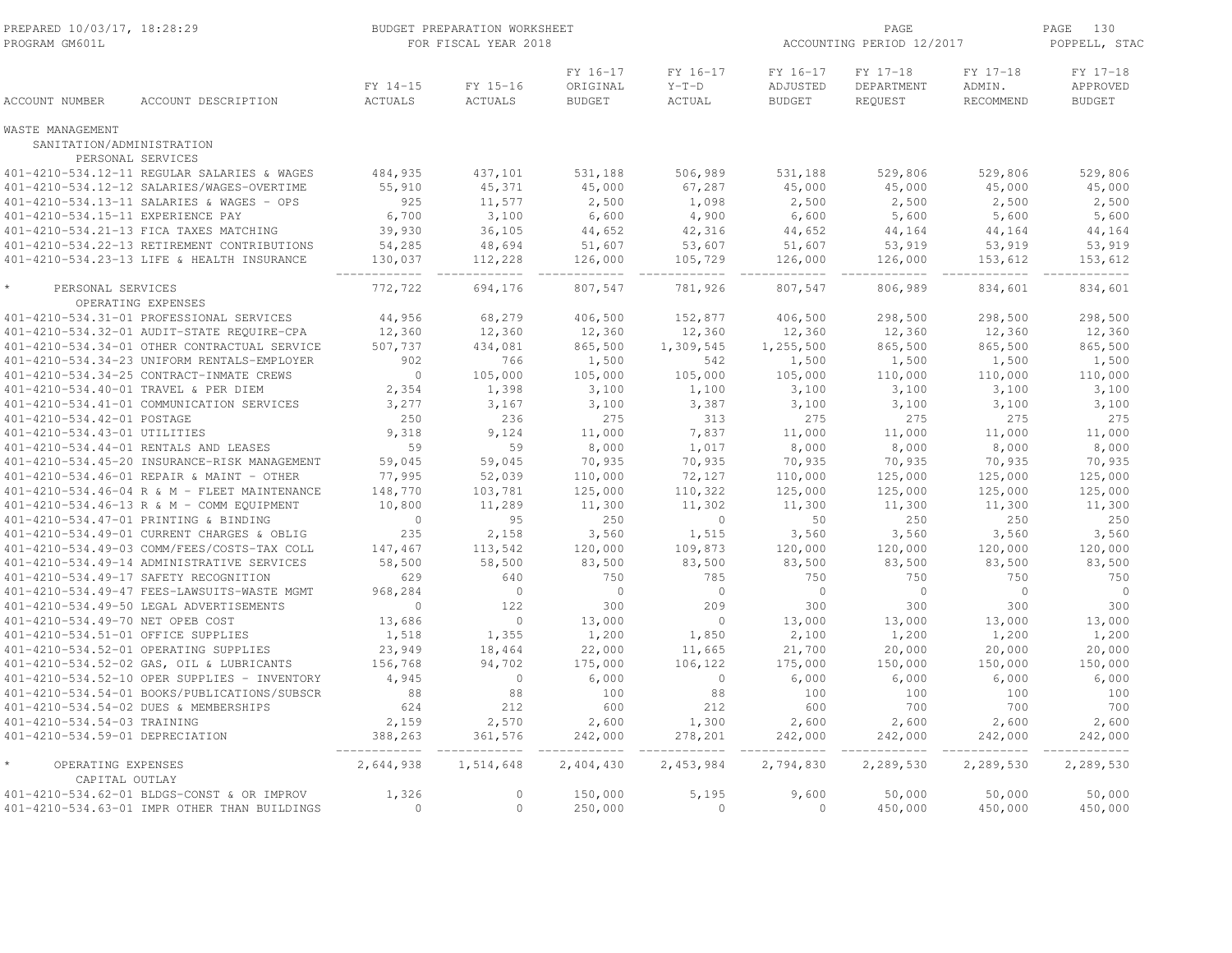| PREPARED 10/03/17, 18:28:29<br>PROGRAM GM601L |                            | BUDGET PREPARATION WORKSHEET<br>FOR FISCAL YEAR 2018 |                                       |                                      | PAGE<br>ACCOUNTING PERIOD 12/2017     |                                   |                                        | 131<br>PAGE<br>POPPELL, STAC          |
|-----------------------------------------------|----------------------------|------------------------------------------------------|---------------------------------------|--------------------------------------|---------------------------------------|-----------------------------------|----------------------------------------|---------------------------------------|
| <b>ACCOUNT NUMBER</b><br>ACCOUNT DESCRIPTION  | FY 14-15<br><b>ACTUALS</b> | FY 15-16<br><b>ACTUALS</b>                           | FY 16-17<br>ORIGINAL<br><b>BUDGET</b> | FY 16-17<br>$Y-T-D$<br><b>ACTUAL</b> | FY 16-17<br>ADJUSTED<br><b>BUDGET</b> | FY 17-18<br>DEPARTMENT<br>REQUEST | FY 17-18<br>ADMIN.<br><b>RECOMMEND</b> | FY 17-18<br>APPROVED<br><b>BUDGET</b> |
| 401-4210-534.64-01 EQUIPMENT-CASH PURCHASE    | 173                        | 109                                                  | 305,000                               | $\Omega$                             | 305,000                               | 410,000                           | 410,000                                | 410,000                               |
| CAPITAL OUTLAY<br>DEBT SERVICE                | 1,499                      | 109                                                  | 705,000                               | 5,195                                | 314,600                               | 910,000                           | 910,000                                | 910,000                               |
| 401-4210-534.71-01 PRINCIPAL-BOND RETIREMENT  | $\Omega$                   | $\Omega$                                             | 563,065                               | $\circ$                              | 563,065                               | 581,798                           | 144,110                                | 144,110                               |
| 401-4210-534.71-05 PRINCIPAL-LEASE PURCHASE   | $\Omega$                   | $\cap$                                               | 154,305                               | $\Omega$                             | 154,305                               | 200,000                           | 48,474                                 | 48,474                                |
| 401-4210-534.72-01 INTEREST - BONDS           | 54,422                     | 34,306                                               | 18,733                                | 12,064                               | 18,733                                | $\Omega$                          | 1,003                                  | 1,003                                 |
| 401-4210-534.72-05 INTEREST-LEASE PURCHASE    | 14,330                     | 7,886                                                | 5,095                                 | 3,226                                | 5,095                                 | $\circ$                           | 1,098                                  | 1,098                                 |
| $\star$<br>DEBT SERVICE<br>NON-OPERATING      | 68,752                     | 42,192                                               | 741,198                               | 15,290                               | 741,198                               | 781,798                           | 194,685                                | 194,685                               |
| 401-4210-581.91-01 BUD TRFR-CLERK TO BOARD    | 53,907                     | 53,729                                               | 53,729                                | 53,729                               | 53,729                                | 53,729                            | 53,729                                 | 53,729                                |
| 401-4210-581.91-28 TRF-RISK MANAGEMENT FD     | 10,182                     | 10,182                                               | 9,432                                 | 9,432                                | 9,432                                 | 10,162                            | 9,604                                  | 9,604                                 |
| 401-4210-581.91-30 TRF - GENERAL FUND         | $\Omega$                   | $\cap$                                               | $\Omega$                              | $\bigcap$                            | $\bigcap$                             | $\bigcap$                         | $\Omega$                               |                                       |
| 401-4210-581.91-32 TRF-GROUP INSURANCE RES    | $\bigcap$                  | 13,296                                               | $\cap$                                | $\bigcap$                            | $\cap$                                |                                   | $\cap$                                 |                                       |
| 401-4210-581.91-45 TRANSFER TO GENERAL FUND   | $\cap$                     | $\cap$                                               | $\cap$                                | $\cap$                               |                                       |                                   | $\cap$                                 |                                       |
| 401-4210-581.91-46 TRANSFER-COMM. IMPR FUND   |                            | 61,573                                               |                                       |                                      |                                       |                                   |                                        |                                       |
| 401-4210-581.91-53 BUD TRFR-FLEET MAINT FUND  | $\Omega$                   | 96,479                                               | $\Omega$                              |                                      |                                       |                                   |                                        |                                       |
| NON-OPERATING<br>NON-OPERATING                | 64,089                     | 235,259                                              | 63,161                                | 63,161                               | 63,161                                | 63,891                            | 63,333                                 | 63,333                                |
| 401-4210-598.99-01 RESERVE FOR CONT-REGULAR   | $\bigcap$                  | $\Omega$                                             | $\circ$                               | $\Omega$                             | $\Omega$                              | $\Omega$                          | $\Omega$                               |                                       |
| 401-4210-598.99-23 RES-ESCROW-FUTURE CLOSURE  | $\Omega$                   |                                                      | $\cap$                                |                                      |                                       | $\cap$                            |                                        |                                       |
| $\star$<br>NON-OPERATING                      |                            |                                                      | $\cap$                                |                                      |                                       |                                   |                                        |                                       |
| $\star\,\star$<br>SANITATION/ADMINISTRATION   | 3,552,000                  | 2,486,384                                            | 4,721,336                             | 3,319,556                            | 4,721,336                             | 4,852,208                         | 4,292,149                              | 4,292,149                             |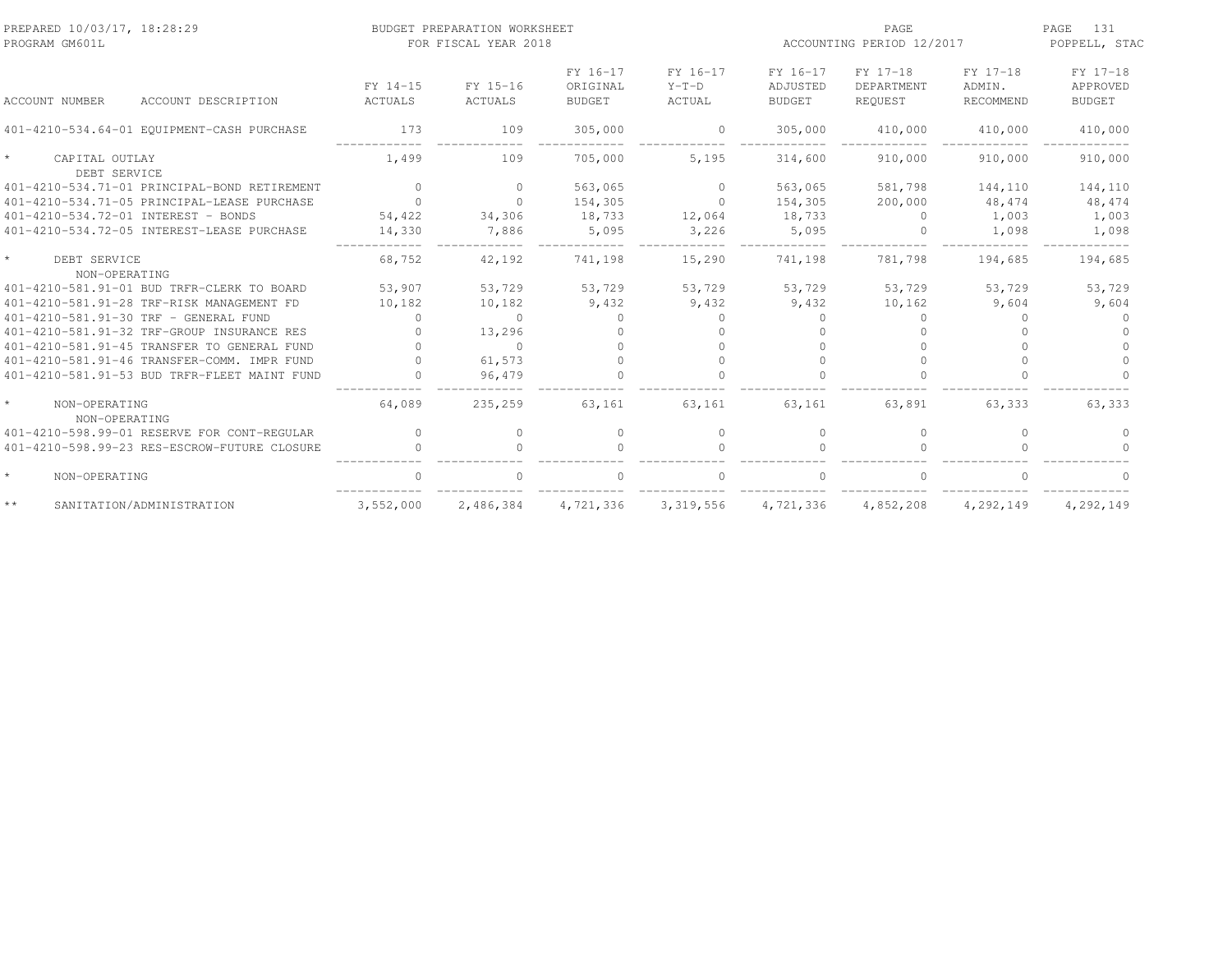| PREPARED 10/03/17, 18:28:29<br>PROGRAM GM601L |                            | BUDGET PREPARATION WORKSHEET<br>FOR FISCAL YEAR 2018 |                                       |                               | ACCOUNTING PERIOD 12/2017             | 132<br>PAGE<br>POPPELL, STAC      |                                 |                                       |
|-----------------------------------------------|----------------------------|------------------------------------------------------|---------------------------------------|-------------------------------|---------------------------------------|-----------------------------------|---------------------------------|---------------------------------------|
| ACCOUNT DESCRIPTION<br><b>ACCOUNT NUMBER</b>  | FY 14-15<br><b>ACTUALS</b> | FY 15-16<br><b>ACTUALS</b>                           | FY 16-17<br>ORIGINAL<br><b>BUDGET</b> | FY 16-17<br>$Y-T-D$<br>ACTUAL | FY 16-17<br>ADJUSTED<br><b>BUDGET</b> | FY 17-18<br>DEPARTMENT<br>REQUEST | FY 17-18<br>ADMIN.<br>RECOMMEND | FY 17-18<br>APPROVED<br><b>BUDGET</b> |
| LONG-TERM CARE                                |                            |                                                      |                                       |                               |                                       |                                   |                                 |                                       |
| PERSONAL SERVICES                             |                            |                                                      |                                       |                               |                                       |                                   |                                 |                                       |
| 401-4214-534.12-11 REGULAR SALARIES & WAGES   | $\bigcap$                  | $\Omega$                                             | $\Omega$                              | $\Omega$                      | $\Omega$                              | $\Omega$                          | $\Omega$                        |                                       |
| 401-4214-534.12-12 SALARIES/WAGES-OVERTIME    |                            | $\cap$                                               |                                       | $\Omega$                      |                                       |                                   | $\Omega$                        |                                       |
| 401-4214-534.15-11 EXPERIENCE PAY             |                            | $\cap$                                               |                                       | $\Omega$                      |                                       |                                   | $\Omega$                        |                                       |
| 401-4214-534.21-13 FICA TAXES MATCHING        |                            | $\cap$                                               |                                       | $\Omega$                      |                                       |                                   | $\cap$                          |                                       |
| 401-4214-534.22-13 RETIREMENT CONTRIBUTIONS   |                            | $\cap$                                               | $\Omega$                              | $\Omega$                      | $\cap$                                | $\cap$                            | $\cap$                          | $\Omega$                              |
| 401-4214-534.23-13 LIFE & HEALTH INSURANCE    | $\cap$                     | $\bigcap$                                            | $\Omega$                              | $\Omega$                      | $\cap$                                | $\Omega$                          | $\Omega$                        | $\Omega$                              |
| PERSONAL SERVICES<br>OPERATING EXPENSES       | $\Omega$                   | $\Omega$                                             | $\Omega$                              | $\circ$                       |                                       | $\Omega$                          | $\cap$                          | $\cap$                                |
| 401-4214-534.31-01 PROFESSIONAL SERVICES      |                            |                                                      |                                       |                               |                                       |                                   |                                 |                                       |
| 401-4214-534.34-01 OTHER CONTRACTUAL SERVICE  | 165,997<br>12,075          | 124,837<br>83,235                                    | 212,100                               | 118,959                       | 212,100                               | 178,200<br>25,000                 | 178,200                         | 178,200                               |
| 401-4214-534.34-23 UNIFORM RENTALS-EMPLOYER   | $\Omega$                   | $\Omega$                                             | 25,000<br>$\Omega$                    | 10,538<br>$\Omega$            | 25,000<br>$\Omega$                    | $\Omega$                          | 25,000<br>$\Omega$              | 25,000<br>$\Omega$                    |
| 401-4214-534.42-01 POSTAGE                    | $\cap$                     | $\Omega$                                             | $\Omega$                              | $\Omega$                      |                                       | $\cap$                            | $\cap$                          | $\Omega$                              |
| 401-4214-534.43-01 UTILITIES                  | 904                        | 648                                                  | 1,000                                 | 535                           | 1,000                                 | 1,000                             | 1,000                           | 1,000                                 |
| 401-4214-534.44-01 RENTALS AND LEASES         | $\cap$                     | $\Omega$                                             | 1,200                                 | $\mathbf{0}$                  | 1,200                                 | 1,200                             | 1,200                           |                                       |
| 401-4214-534.46-01 REPAIR & MAINT - OTHER     | $\bigcap$                  | $\cap$                                               | 400                                   | $\Omega$                      | 400                                   | 400                               | 400                             | 1,200<br>400                          |
| 401-4214-534.46-04 R & M - FLEET MAINTENANCE  | 1,119                      | $\cap$                                               | $\circ$                               | $\Omega$                      | $\bigcap$                             | $\circ$                           | $\Omega$                        | $\Omega$                              |
| 401-4214-534.52-01 OPERATING SUPPLIES         | $\Omega$                   | $\cap$                                               | 150                                   | $\Omega$                      | 150                                   | 150                               | 150                             | 150                                   |
| 401-4214-534.52-10 OPER SUPPLIES - INVENTORY  | $\Omega$                   |                                                      | $\Omega$                              |                               | $\bigcap$                             | $\mathbf{0}$                      | $\Omega$                        | $\Omega$                              |
| 401-4214-534.59-01 DEPRECIATION               | 327,532                    | $2,726,608-$                                         | 400,000                               | $\Omega$                      | 400,000                               | 400,000                           | 400,000                         | 400,000                               |
| 401-4214-534.59-02 CHANGE-LT CARE COSTS EST.  | $227, 305 -$               | $420,740-$                                           | $\Omega$                              |                               |                                       | $\Omega$                          | $\Omega$                        | $\Omega$                              |
| OPERATING EXPENSES<br>CAPITAL OUTLAY          | 280,322                    | $2,938,628-$                                         | 639,850                               | 130,032                       | 639,850                               | 605,950                           | 605,950                         | 605,950                               |
| 401-4214-534.63-01 IMPR OTHER THAN BUILDINGS  | $\circ$                    | $\circ$                                              | 100,000                               | $\circ$                       | 100,000                               | 100,000                           | 100,000                         | 100,000                               |
| $\star$<br>CAPITAL OUTLAY                     |                            | $\Omega$                                             | 100,000                               |                               | 100,000                               | 100,000                           | 100,000                         | 100,000                               |
| $\star\star$<br>LONG-TERM CARE                | 280,322                    | $2,938,628-$                                         | 739,850                               | 130,032                       | 739,850                               | 705,950                           | 705,950                         | 705,950                               |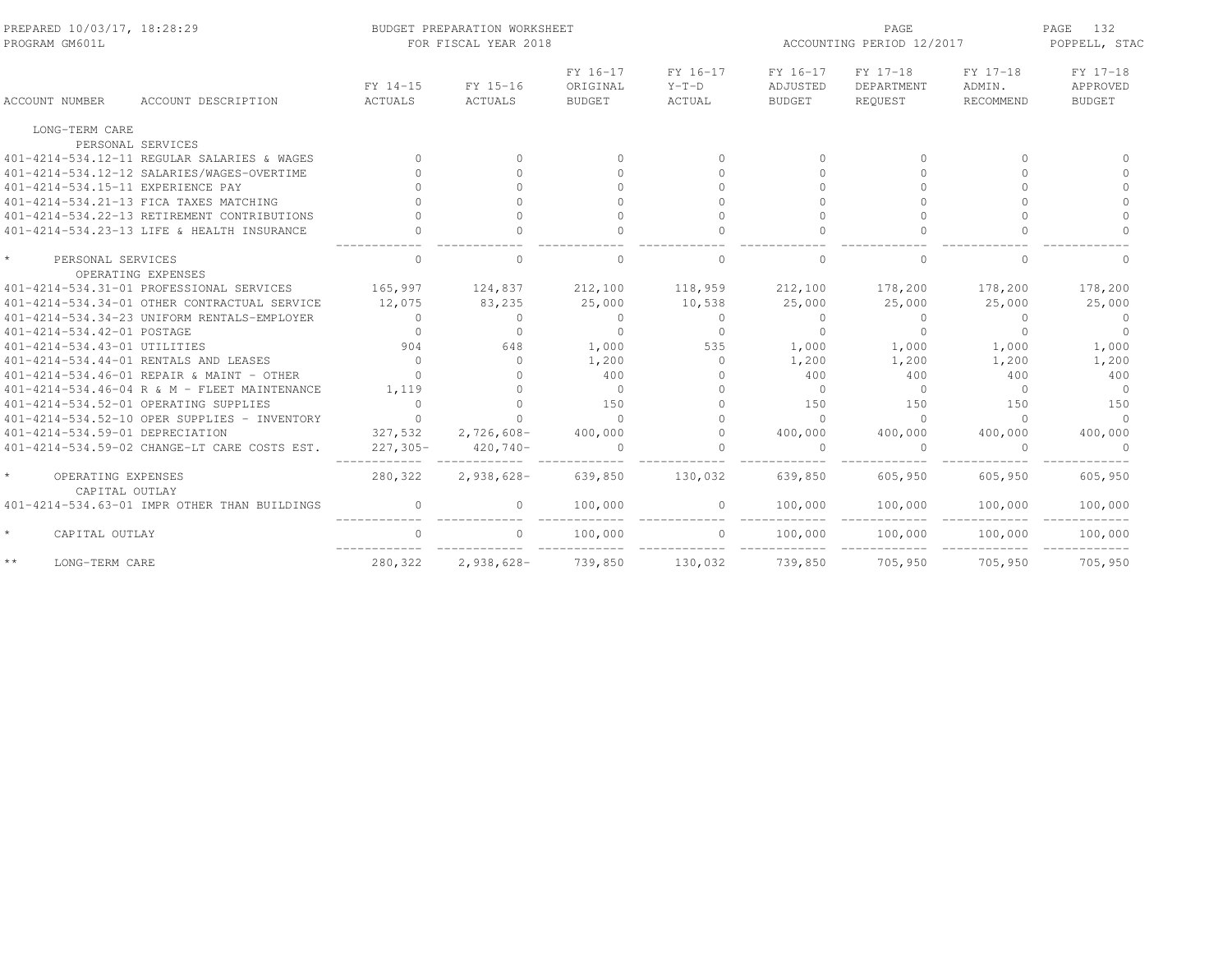|      | PREPARED 10/03/17, 18:28:29<br>PROGRAM GM601L |                                              |                            | BUDGET PREPARATION WORKSHEET<br>FOR FISCAL YEAR 2018 |                                       |                               | PAGE<br>ACCOUNTING PERIOD 12/2017     |                                   |                                 | 133<br>PAGE<br>POPPELL, STAC          |  |
|------|-----------------------------------------------|----------------------------------------------|----------------------------|------------------------------------------------------|---------------------------------------|-------------------------------|---------------------------------------|-----------------------------------|---------------------------------|---------------------------------------|--|
|      | ACCOUNT NUMBER                                | ACCOUNT DESCRIPTION                          | FY 14-15<br><b>ACTUALS</b> | FY 15-16<br>ACTUALS                                  | FY 16-17<br>ORIGINAL<br><b>BUDGET</b> | FY 16-17<br>$Y-T-D$<br>ACTUAL | FY 16-17<br>ADJUSTED<br><b>BUDGET</b> | FY 17-18<br>DEPARTMENT<br>REOUEST | FY 17-18<br>ADMIN.<br>RECOMMEND | FY 17-18<br>APPROVED<br><b>BUDGET</b> |  |
|      | SAN./SOL.WASTE/COLLECTION                     | OPERATING EXPENSES                           |                            |                                                      |                                       |                               |                                       |                                   |                                 |                                       |  |
|      |                                               | 401-4215-534.34-01 OTHER CONTRACTUAL SERVICE | 3,349,659                  | 3,200,001                                            | 3,200,264                             | 2,904,608                     | 3,200,264                             | 3,168,781                         | 3,168,781                       | 3,168,781                             |  |
|      |                                               | 401-4215-534.49-03 COMM/FEES/COSTS-TAX COLL  | 74,540                     | 61,915                                               | 78,648                                | 64,171                        | 78,648                                | 78,648                            | 78,648                          | 78,648                                |  |
|      |                                               | 401-4215-534.52-05 BEAR RESISTANT CANS       | $\Omega$                   |                                                      | $\Omega$                              | 17.773                        | $\Omega$                              | 5,000                             | 5,000                           | 5,000                                 |  |
|      | OPERATING EXPENSES                            |                                              | 3,424,199                  | 3,261,916                                            | 3, 278, 912                           | 2,986,552                     | 3,278,912                             | 3, 252, 429                       | 3, 252, 429                     | 3,252,429                             |  |
| $**$ |                                               | SAN./SOL.WASTE/COLLECTION                    | 3,424,199                  | 3,261,916                                            | 3, 278, 912                           | 2,986,552                     | 3,278,912                             | 3, 252, 429                       | 3, 252, 429                     | 3,252,429                             |  |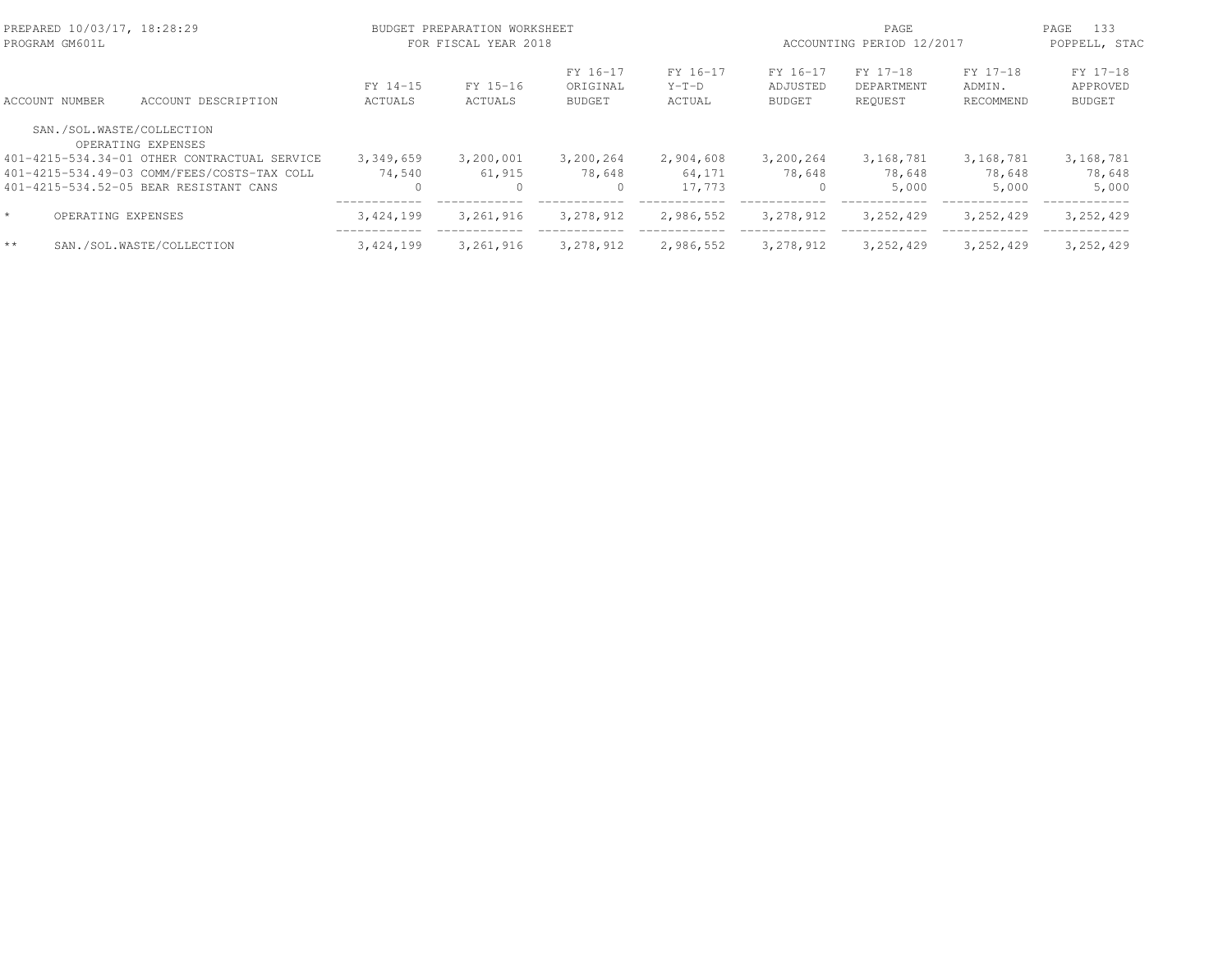|         | PREPARED 10/03/17, 18:28:29<br>PROGRAM GM601L |                                              |                     | BUDGET PREPARATION WORKSHEET<br>FOR FISCAL YEAR 2018 |                                       |                               | ACCOUNTING PERIOD 12/2017             | 134<br>PAGE<br>POPPELL, STAC      |                                 |                                       |
|---------|-----------------------------------------------|----------------------------------------------|---------------------|------------------------------------------------------|---------------------------------------|-------------------------------|---------------------------------------|-----------------------------------|---------------------------------|---------------------------------------|
|         | ACCOUNT NUMBER                                | ACCOUNT DESCRIPTION                          | FY 14-15<br>ACTUALS | FY 15-16<br>ACTUALS                                  | FY 16-17<br>ORIGINAL<br><b>BUDGET</b> | FY 16-17<br>$Y-T-D$<br>ACTUAL | FY 16-17<br>ADJUSTED<br><b>BUDGET</b> | FY 17-18<br>DEPARTMENT<br>REQUEST | FY 17-18<br>ADMIN.<br>RECOMMEND | FY 17-18<br>APPROVED<br><b>BUDGET</b> |
|         | SANITATION/WASTE TIRE                         | OPERATING EXPENSES                           |                     |                                                      |                                       |                               |                                       |                                   |                                 |                                       |
|         |                                               | 401-4218-534.34-01 OTHER CONTRACTUAL SERVICE | 57,577              | 52,467                                               | 77,400                                | 53,262                        | 77,400                                | 77,400                            | 77,400                          | 77,400                                |
|         | 401-4218-534.42-01 POSTAGE                    |                                              |                     |                                                      |                                       |                               |                                       |                                   |                                 |                                       |
|         |                                               | 401-4218-534.49-01 CURRENT CHARGES & OBLIG   | 334                 | 175                                                  | 175                                   | 175                           | 175                                   | 175                               | 175                             | 175                                   |
|         |                                               | 401-4218-534.52-01 OPERATING SUPPLIES        |                     | $\Omega$                                             | 200                                   |                               | 200                                   | 200                               | 200                             | 200                                   |
| $\star$ | OPERATING EXPENSES                            |                                              | 57,914              | 52,642                                               | 77.775                                | 53,437                        | 77.775                                | 77.775                            | 77.775                          | 77,775                                |
| $**$    | SANITATION/WASTE TIRE                         |                                              | 57,914              | 52,642                                               | 77,775                                | 53,437                        | 77.775                                | 77.775                            | 77.775                          | 77,775                                |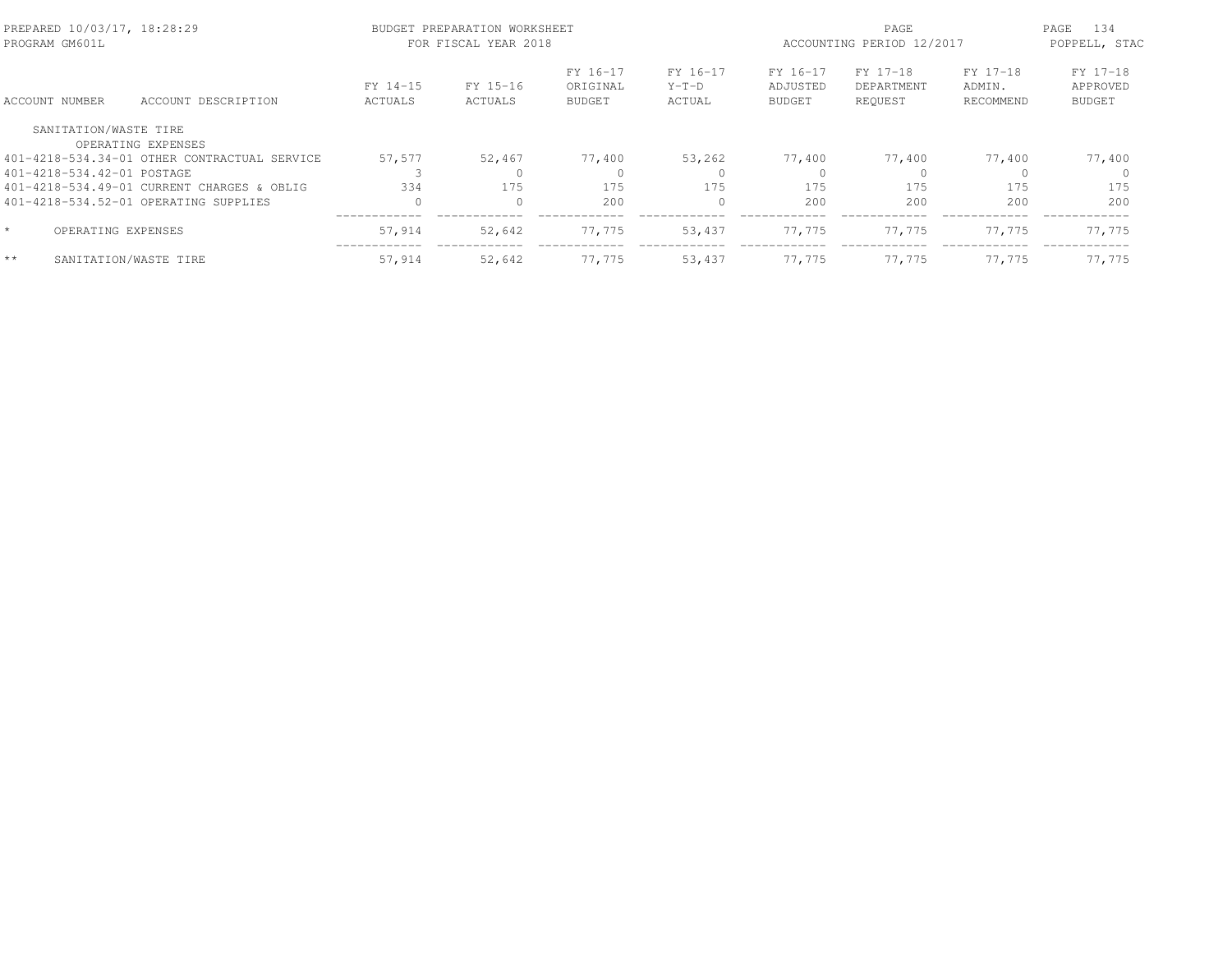| PREPARED 10/03/17, 18:28:29<br>PROGRAM GM601L |                                              |                     | BUDGET PREPARATION WORKSHEET<br>FOR FISCAL YEAR 2018 |                                       | PAGE<br>ACCOUNTING PERIOD 12/2017 |                                       |                                   | PAGE<br>135<br>POPPELL, STAC    |                                       |
|-----------------------------------------------|----------------------------------------------|---------------------|------------------------------------------------------|---------------------------------------|-----------------------------------|---------------------------------------|-----------------------------------|---------------------------------|---------------------------------------|
| <b>ACCOUNT NUMBER</b>                         | ACCOUNT DESCRIPTION                          | FY 14-15<br>ACTUALS | FY 15-16<br>ACTUALS                                  | FY 16-17<br>ORIGINAL<br><b>BUDGET</b> | FY 16-17<br>$Y-T-D$<br>ACTUAL     | FY 16-17<br>ADJUSTED<br><b>BUDGET</b> | FY 17-18<br>DEPARTMENT<br>REQUEST | FY 17-18<br>ADMIN.<br>RECOMMEND | FY 17-18<br>APPROVED<br><b>BUDGET</b> |
|                                               |                                              |                     |                                                      |                                       |                                   |                                       |                                   |                                 |                                       |
| SANITATION/RECYCLING                          |                                              |                     |                                                      |                                       |                                   |                                       |                                   |                                 |                                       |
|                                               | PERSONAL SERVICES                            |                     |                                                      |                                       |                                   |                                       |                                   |                                 |                                       |
|                                               | 401-4219-534.12-11 REGULAR SALARIES & WAGES  | 29,957              | 30,048                                               | 30,577                                | 29,566                            | 30,577                                | 30,577                            | 30,577                          | 30,577                                |
|                                               | 401-4219-534.12-12 SALARIES/WAGES-OVERTIME   | 159                 | 569                                                  | 250                                   | 2,662                             | 250                                   | 250                               | 250                             | 250                                   |
| 401-4219-534.15-11 EXPERIENCE PAY             |                                              | 800                 | 800                                                  | 900                                   | 900                               | 900                                   | 900                               | 900                             | 900                                   |
|                                               | 401-4219-534.21-13 FICA TAXES MATCHING       | 2,044               | 2,403                                                | 2,417                                 | 2,530                             | 2,417                                 | 2,417                             | 2,417                           | 2,417                                 |
|                                               | 401-4219-534.22-13 RETIREMENT CONTRIBUTIONS  | 2,375               | 2,305                                                | 2,327                                 | 2,526                             | 2,327                                 | 2,465                             | 2,465                           | 2,465                                 |
|                                               | 401-4219-534.23-13 LIFE & HEALTH INSURANCE   | 8,208               | 8,102                                                | 7,200                                 | 6,930                             | 7,200                                 | 7,000                             | 8,534                           | 8,534                                 |
| PERSONAL SERVICES                             | OPERATING EXPENSES                           | 43,543              | 44,227                                               | 43,671                                | 45,114                            | 43,671                                | 43,609                            | 45,143                          | 45,143                                |
|                                               | 401-4219-534.31-01 PROFESSIONAL SERVICES     | 380                 | 394                                                  | 5,000                                 | 3,475                             | 5,000                                 | 4,000                             | 4,000                           | 4,000                                 |
|                                               | 401-4219-534.32-01 AUDIT-STATE REQUIRE-CPA   | $\circ$             | $\circ$                                              | $\Omega$                              | $\circ$                           | $\Omega$                              | $\circ$                           | $\circ$                         | $\circ$                               |
|                                               | 401-4219-534.34-01 OTHER CONTRACTUAL SERVICE | 1,281,491           | 1,252,778                                            | 1,222,694                             | 1,106,031                         | 1,220,194                             | 1,212,650                         | 1,212,650                       | 1,212,650                             |
| 401-4219-534.40-01 TRAVEL & PER DIEM          |                                              | $\circ$             | $\Omega$                                             | 200                                   | $\circ$                           | 200                                   | 200                               | 200                             | 200                                   |
| 401-4219-534.42-01 POSTAGE                    |                                              | 20                  | 14                                                   | 25                                    | 5                                 | 25                                    | 25                                | 25                              | 25                                    |
|                                               | 401-4219-534.44-01 RENTALS AND LEASES        | 1,878               | 1,866                                                | 2,020                                 | 1,878                             | 2,020                                 | 2,075                             | 2,075                           | 2,075                                 |
|                                               | 401-4219-534.45-20 INSURANCE-RISK MANAGEMENT | 1,200               | 1,200                                                | 1,200                                 | 1,200                             | 1,200                                 | 1,200                             | 1,200                           | 1,200                                 |
|                                               | 401-4219-534.46-01 REPAIR & MAINT - OTHER    | $\bigcap$           | $\Omega$                                             | 1,000                                 | 784                               | 1,000                                 | 1,000                             | 1,000                           | 1,000                                 |
|                                               | 401-4219-534.46-04 R & M - FLEET MAINTENANCE | 2,348               | $\circ$                                              | 500                                   | 2,307                             | 3,000                                 | 500                               | 500                             | 500                                   |
|                                               | 401-4219-534.47-01 PRINTING & BINDING        | $\Omega$            | $\Omega$                                             | $\Omega$                              | $\Omega$                          | $\bigcirc$                            | $\circ$                           | $\Omega$                        | $\Omega$                              |
|                                               | 401-4219-534.48-01 PROMOTIONAL ACTIVITES     | 1,125               | 954                                                  | 1,300                                 | $\circ$                           | 1,300                                 | 1,300                             | 1,300                           | 1,300                                 |
|                                               | 401-4219-534.49-01 CURRENT CHARGES & OBLIG   | 245                 | 70                                                   | 125                                   | 35                                | 125                                   | 125                               | 125                             | 125                                   |
|                                               | 401-4219-534.49-03 COMM/FEES/COSTS-TAX COLL  | 21,766              | 23,483                                               | 24,000                                | 26,206                            | 24,000                                | 24,000                            | 24,000                          | 24,000                                |
| 401-4219-534.51-01 OFFICE SUPPLIES            |                                              | 52                  | 66                                                   | 50                                    | $\Omega$                          | 50                                    | 50                                | 50                              | 50                                    |
|                                               | 401-4219-534.52-01 OPERATING SUPPLIES        | 13,290              | 13,296                                               | 16,000                                | 14,436                            | 16,000                                | 16,000                            | 16,000                          | 16,000                                |
|                                               | 401-4219-534.52-10 OPER SUPPLIES - INVENTORY | $\Omega$            | $\Omega$                                             | 1,000                                 | $\Omega$                          | 1,000                                 | 1,000                             | 1,000                           | 1,000                                 |
|                                               | 401-4219-534.54-02 DUES & MEMBERSHIPS        | $\Omega$            | $\Omega$                                             | 125                                   | $\circ$                           | 125                                   | 125                               | 125                             | 125                                   |
| 401-4219-534.54-03 TRAINING                   |                                              | $\Omega$            | $\Omega$                                             | 150                                   | $\Omega$                          | 150                                   | 150                               | 150                             | 150                                   |
| 401-4219-534.59-01 DEPRECIATION               |                                              | 2,309               | 2,445                                                | 2,310                                 | 1,806                             | 2,310                                 | 2,310                             | 2,310                           | 2,310                                 |
| OPERATING EXPENSES<br>CAPITAL OUTLAY          |                                              | 1,326,104           | 1,296,566                                            | 1,277,699                             | 1,158,163                         | 1,277,699                             | 1,266,710                         | 1,266,710                       | 1,266,710                             |
|                                               | 401-4219-534.64-01 EQUIPMENT-CASH PURCHASE   | $\circ$             | $\circ$                                              | 20,000                                | $\circ$                           | 20,000                                | 20,000                            | 20,000                          | 20,000                                |
| $\star$<br>CAPITAL OUTLAY                     |                                              | $\Omega$            | $\Omega$                                             | 20,000                                | $\Omega$                          | 20,000                                | 20,000                            | 20,000                          | 20,000                                |
| $\star\star$<br>SANITATION/RECYCLING          |                                              | 1,369,647           | 1,340,793                                            | 1,341,370                             | 1,203,277                         | 1,341,370                             | 1,330,319                         | 1,331,853                       | 1,331,853                             |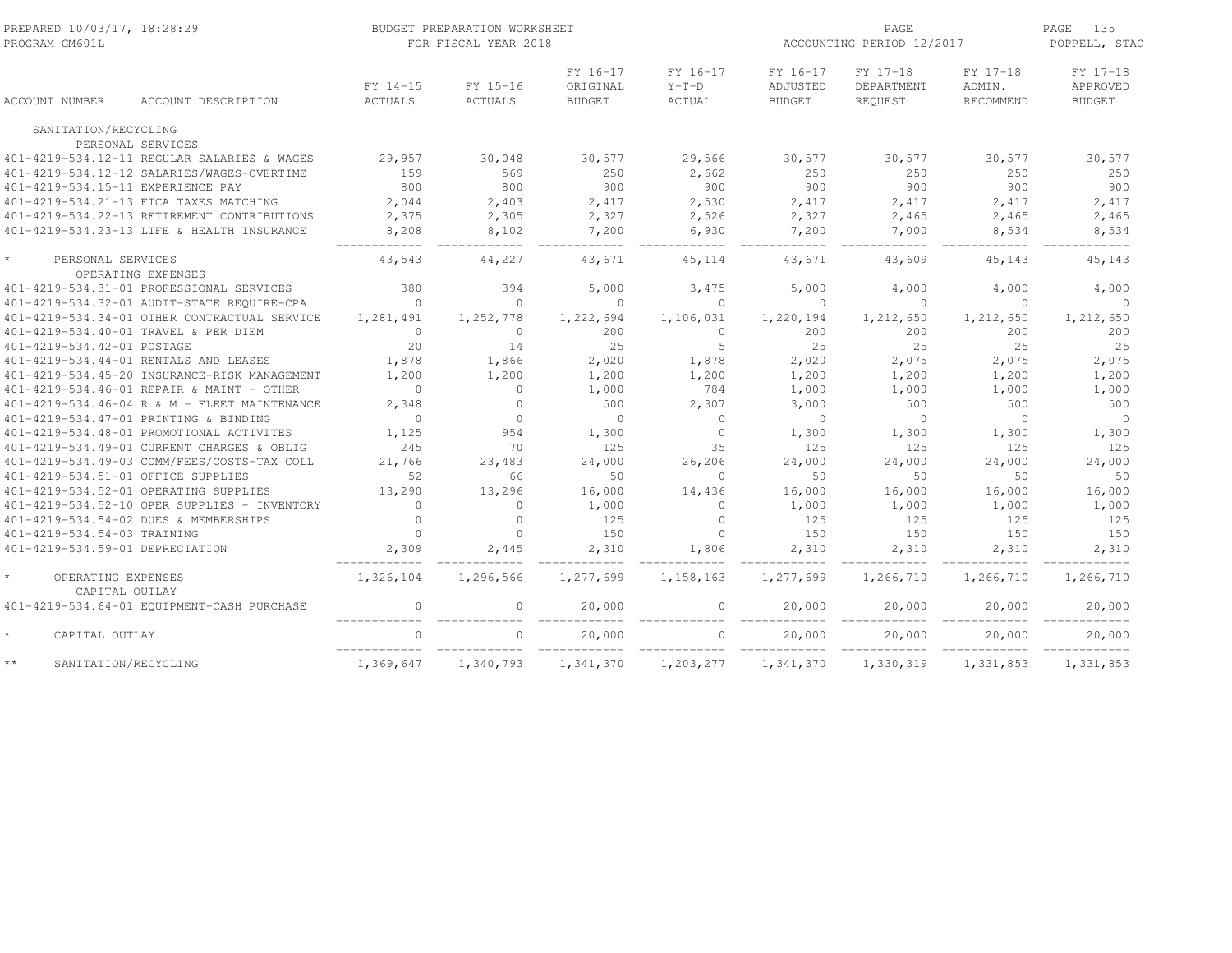| PREPARED 10/03/17, 18:28:29<br>PROGRAM GM601L   |                                              |          | BUDGET PREPARATION WORKSHEET<br>FOR FISCAL YEAR 2018 |                      | PAGE<br>ACCOUNTING PERIOD 12/2017 |                      |                        | 136<br>PAGE<br>POPPELL, STAC |                      |
|-------------------------------------------------|----------------------------------------------|----------|------------------------------------------------------|----------------------|-----------------------------------|----------------------|------------------------|------------------------------|----------------------|
|                                                 |                                              | FY 14-15 | FY 15-16                                             | FY 16-17<br>ORIGINAL | FY 16-17<br>$Y-T-D$               | FY 16-17<br>ADJUSTED | FY 17-18<br>DEPARTMENT | FY 17-18<br>ADMIN.           | FY 17-18<br>APPROVED |
| ACCOUNT NUMBER                                  | ACCOUNT DESCRIPTION                          | ACTUALS  | ACTUALS                                              | BUDGET               | ACTUAL                            | BUDGET               | REQUEST                | RECOMMEND                    | BUDGET               |
| SAN/HAZARDOUS WASTE COLL                        | OPERATING EXPENSES                           |          |                                                      |                      |                                   |                      |                        |                              |                      |
|                                                 | 401-4220-534.31-01 PROFESSIONAL SERVICES     | 550      | 1,589                                                | 1,000                | 550                               | 1,000                | 1,000                  | 1,000                        | 1,000                |
|                                                 | 401-4220-534.32-01 AUDIT-STATE REQUIRE-CPA   |          | $\cap$                                               | $\Omega$             | $\Omega$                          |                      | $\Omega$               | $\Omega$                     | $\cap$               |
|                                                 | 401-4220-534.34-01 OTHER CONTRACTUAL SERVICE | 13,378   | 10,920                                               | 11,500               | 11,415                            | 11,500               | 11,500                 | 11,500                       | 11,500               |
|                                                 | 401-4220-534.40-01 TRAVEL & PER DIEM         |          |                                                      | 500                  | <sup>0</sup>                      | 500                  | 500                    | 500                          | 500                  |
|                                                 | 401-4220-534.46-01 REPAIR & MAINT - OTHER    |          |                                                      | 200                  |                                   | 200                  | 200                    | 200                          | 200                  |
|                                                 | 401-4220-534.47-01 PRINTING & BINDING        |          |                                                      |                      |                                   | $\Omega$             | $\Omega$               | $\Omega$                     | $\Omega$             |
|                                                 | 401-4220-534.48-01 PROMOTIONAL ACTIVITES     |          |                                                      |                      |                                   |                      | $\Omega$               |                              | $\Omega$             |
|                                                 | 401-4220-534.49-01 CURRENT CHARGES & OBLIG   |          |                                                      | 100                  |                                   | 100                  | 100                    | 100                          | 100                  |
|                                                 | 401-4220-534.52-01 OPERATING SUPPLIES        |          |                                                      | 200                  |                                   | 200                  | 200                    | 200                          | 200                  |
| 401-4220-534.54-03 TRAINING                     |                                              |          |                                                      | 100                  |                                   | 100                  | 100                    | 100                          | 100                  |
| 401-4220-534.59-01 DEPRECIATION                 |                                              | 946      | 946                                                  | 950                  | 709                               | 950                  | 950                    | 950                          | 950                  |
| $\star$<br>OPERATING EXPENSES<br>CAPITAL OUTLAY |                                              | 14,874   | 13,455                                               | 14,550               | 12,674                            | 14,550               | 14,550                 | 14,550                       | 14,550               |
|                                                 | 401-4220-534.63-01 IMPR OTHER THAN BUILDINGS |          |                                                      |                      |                                   |                      |                        |                              |                      |
| $\star$<br>CAPITAL OUTLAY                       |                                              |          | $\Omega$                                             |                      | $\circ$                           |                      | $\circ$                | $\Omega$                     |                      |
| $\star\star$                                    | SAN/HAZARDOUS WASTE COLL                     | 14,874   | 13,455                                               | 14,550               | 12,674                            | 14,550               | 14,550                 | 14,550                       | 14,550               |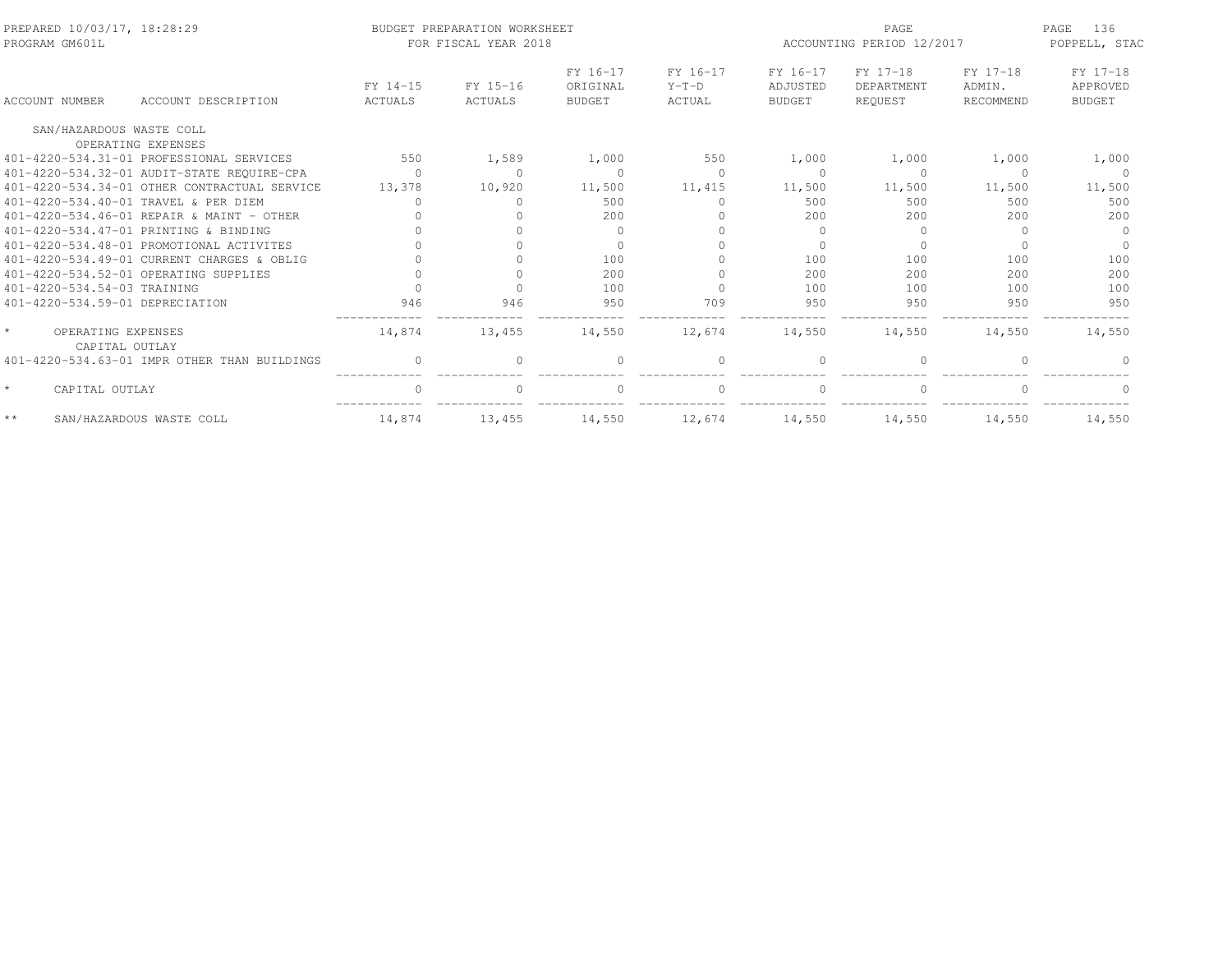|      | PREPARED 10/03/17, 18:28:29<br>PROGRAM GM601L |                                                 |                            | BUDGET PREPARATION WORKSHEET<br>FOR FISCAL YEAR 2018 |                                       |                               | PAGE<br>ACCOUNTING PERIOD 12/2017 |                                   |                                 | 137<br>PAGE<br>POPPELL, STAC          |  |
|------|-----------------------------------------------|-------------------------------------------------|----------------------------|------------------------------------------------------|---------------------------------------|-------------------------------|-----------------------------------|-----------------------------------|---------------------------------|---------------------------------------|--|
|      | ACCOUNT NUMBER                                | ACCOUNT DESCRIPTION                             | FY 14-15<br><b>ACTUALS</b> | FY 15-16<br>ACTUALS                                  | FY 16-17<br>ORIGINAL<br><b>BUDGET</b> | FY 16-17<br>$Y-T-D$<br>ACTUAL | FY 16-17<br>ADJUSTED<br>BUDGET    | FY 17-18<br>DEPARTMENT<br>REQUEST | FY 17-18<br>ADMIN.<br>RECOMMEND | FY 17-18<br>APPROVED<br><b>BUDGET</b> |  |
|      | SAN/LITTER PREVENTION                         | OPERATING EXPENSES                              |                            |                                                      |                                       |                               |                                   |                                   |                                 |                                       |  |
|      |                                               | 401-4221-534.34-01 OTHER CONTRACTUAL SERVICE    | 30,000                     | 30,000                                               | 30,000                                | 30,000                        | 30,000                            | 30,000                            | 30,000                          | 30,000                                |  |
|      |                                               | $1401-4221-534.46-04$ R & M - FLEET MAINTENANCE |                            |                                                      |                                       | $\bigcap$                     |                                   |                                   |                                 | $\Omega$                              |  |
|      |                                               | 401-4221-534.52-01 OPERATING SUPPLIES           | $\bigcap$                  |                                                      |                                       | $\Omega$                      | $\Omega$                          |                                   |                                 | $\Omega$                              |  |
|      | OPERATING EXPENSES                            |                                                 | 30,000                     | 30,000                                               | 30,000                                | 30,000                        | 30,000                            | 30,000                            | 30,000                          | 30,000                                |  |
| $**$ | SAN/LITTER PREVENTION                         |                                                 | 30,000                     | 30,000                                               | 30,000                                | 30,000                        | 30,000                            | 30,000                            | 30,000                          | 30,000                                |  |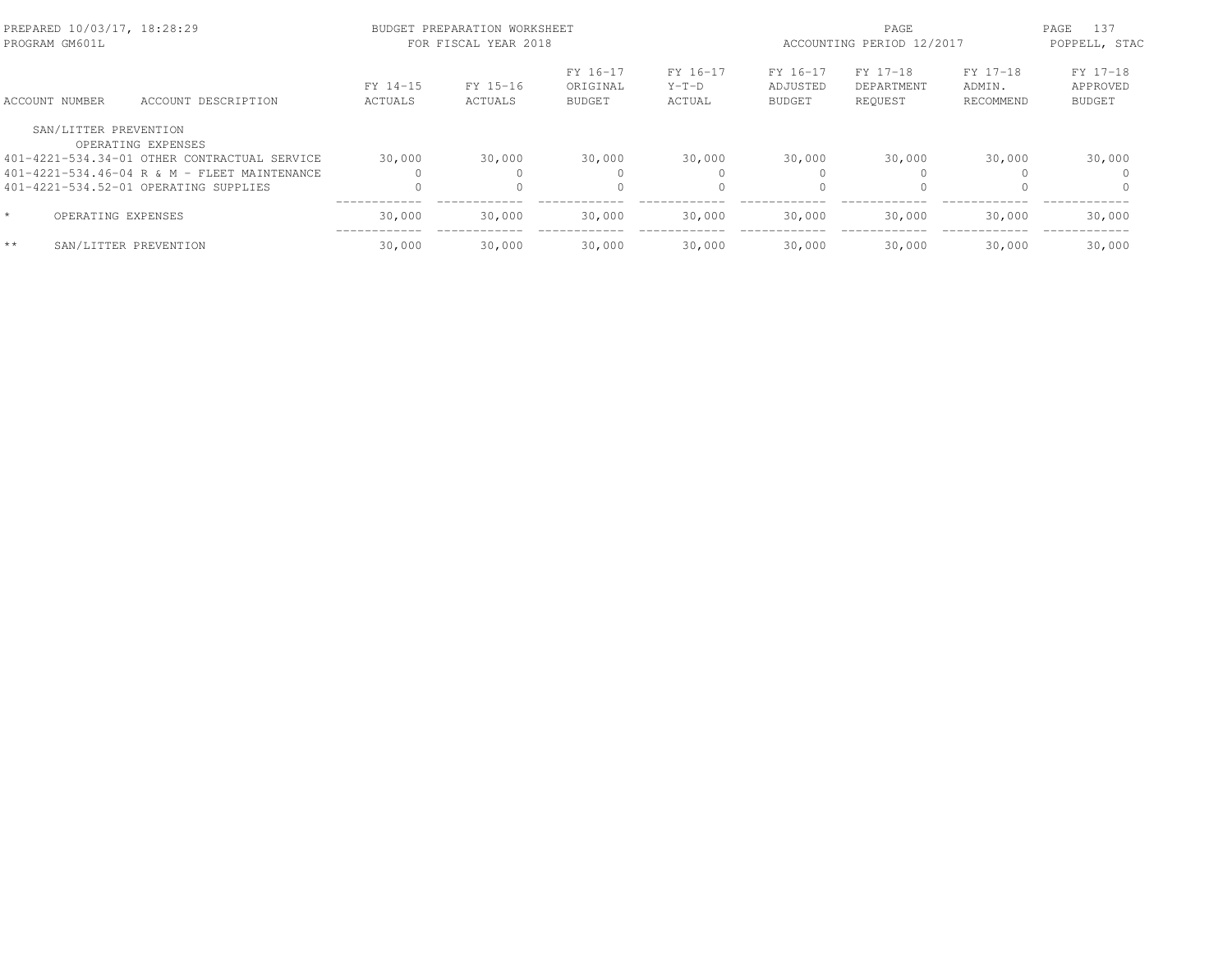| PREPARED 10/03/17, 18:28:29<br>PROGRAM GM601L   |                                              |                     | BUDGET PREPARATION WORKSHEET<br>FOR FISCAL YEAR 2018 |                                       |                               | PAGE<br>ACCOUNTING PERIOD 12/2017     |                                   |                                 | 138<br>PAGE<br>POPPELL, STAC          |
|-------------------------------------------------|----------------------------------------------|---------------------|------------------------------------------------------|---------------------------------------|-------------------------------|---------------------------------------|-----------------------------------|---------------------------------|---------------------------------------|
| ACCOUNT NUMBER                                  | ACCOUNT DESCRIPTION                          | FY 14-15<br>ACTUALS | FY 15-16<br>ACTUALS                                  | FY 16-17<br>ORIGINAL<br><b>BUDGET</b> | FY 16-17<br>$Y-T-D$<br>ACTUAL | FY 16-17<br>ADJUSTED<br><b>BUDGET</b> | FY 17-18<br>DEPARTMENT<br>REQUEST | FY 17-18<br>ADMIN.<br>RECOMMEND | FY 17-18<br>APPROVED<br><b>BUDGET</b> |
| CAPITAL PROJECTS                                |                                              |                     |                                                      |                                       |                               |                                       |                                   |                                 |                                       |
|                                                 | OPERATING EXPENSES                           |                     |                                                      |                                       |                               |                                       |                                   |                                 |                                       |
|                                                 | 401-4223-534.31-01 PROFESSIONAL SERVICES     | 236,070             | 163,692                                              | 100,000                               |                               | 100,000                               | 0                                 |                                 |                                       |
|                                                 | 401-4223-534.59-03 CHANGE-CLOSURE COSTS EST. | 458,687             | 4,152,992                                            | $\Omega$                              |                               | $\Omega$                              | $\Omega$                          |                                 | $\Omega$                              |
| $\star$<br>OPERATING EXPENSES<br>CAPITAL OUTLAY |                                              | 694,757             | 4,316,684                                            | 100,000                               | $\circ$                       | 100,000                               | $\mathbf{0}$                      | $\Omega$                        | $\Omega$                              |
|                                                 | 401-4223-534.63-03 MANDATED IMPROVEMENTS     |                     |                                                      | 4,500,000                             | $\Omega$                      | 4,500,000                             | 2,500,000                         | 2,500,000                       | 2,500,000                             |
|                                                 | 401-4223-534.63-04 CLASS III CLOSURE COSTS   |                     |                                                      | $\Omega$                              |                               |                                       | $\Omega$                          |                                 |                                       |
| $\star$<br>CAPITAL OUTLAY                       |                                              |                     | 0                                                    | 4,500,000                             | $\circ$                       | 4,500,000                             | 2,500,000                         | 2,500,000                       | 2,500,000                             |
| $**$<br>CAPITAL PROJECTS                        |                                              | 694,757             | 4,316,684                                            | 4,600,000                             | $\circ$                       | 4,600,000                             | 2,500,000                         | 2,500,000                       | 2,500,000                             |
| $***$<br>WASTE MANAGEMENT                       |                                              | 9,423,713           | 8,563,246                                            | 14,803,793                            | 7,735,528                     | 14,803,793                            | 12,763,231                        | 12,204,706                      | 12,204,706                            |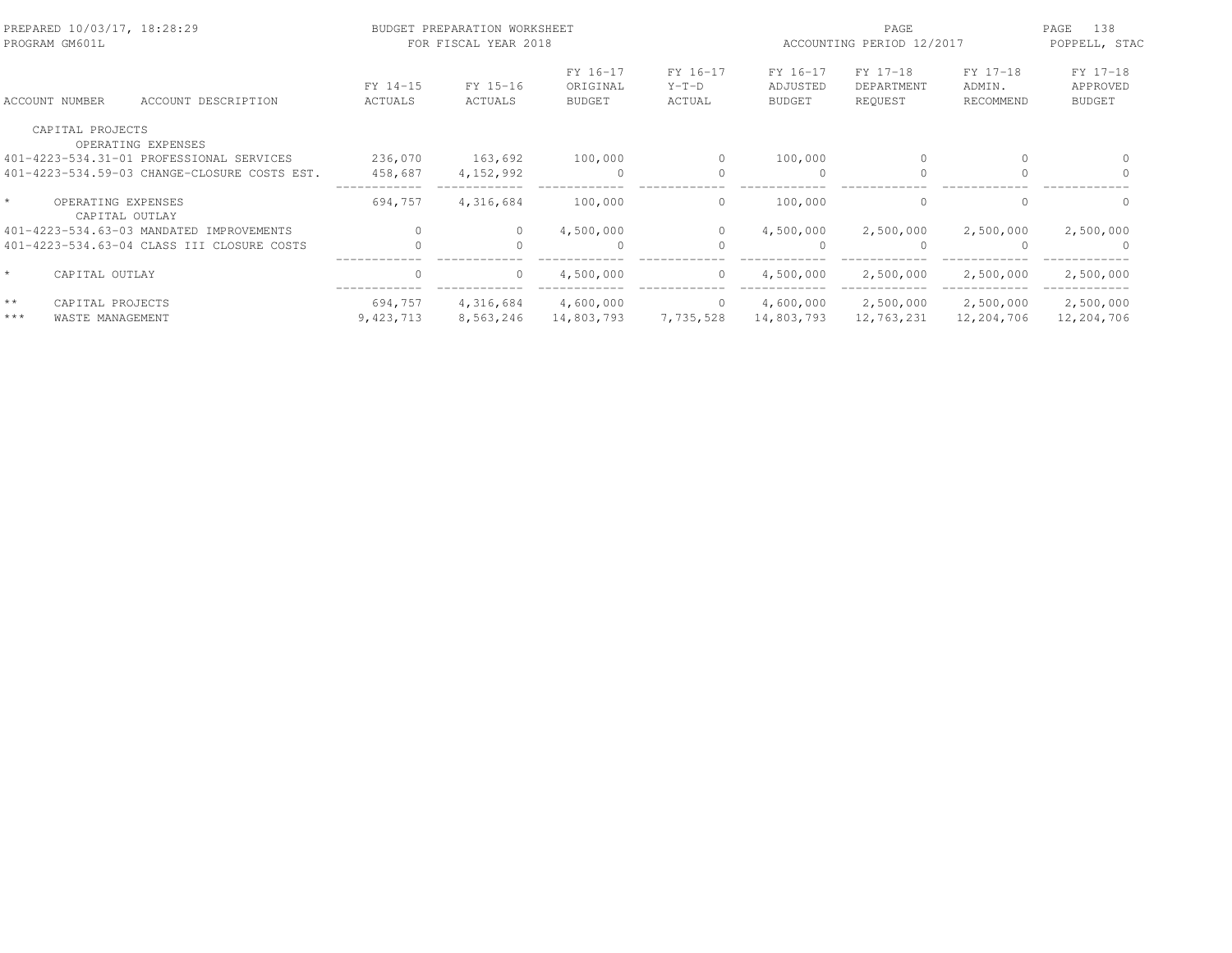| PREPARED 10/03/17, 18:28:29<br>PROGRAM GM601L   |                                              | BUDGET PREPARATION WORKSHEET<br>FOR FISCAL YEAR 2018 |                     |                                       |                               |                                       | PAGE<br>ACCOUNTING PERIOD 12/2017 |                                 |                                       |
|-------------------------------------------------|----------------------------------------------|------------------------------------------------------|---------------------|---------------------------------------|-------------------------------|---------------------------------------|-----------------------------------|---------------------------------|---------------------------------------|
| <b>ACCOUNT NUMBER</b>                           | ACCOUNT DESCRIPTION                          | FY 14-15<br>ACTUALS                                  | FY 15-16<br>ACTUALS | FY 16-17<br>ORIGINAL<br><b>BUDGET</b> | FY 16-17<br>$Y-T-D$<br>ACTUAL | FY 16-17<br>ADJUSTED<br><b>BUDGET</b> | FY 17-18<br>DEPARTMENT<br>REQUEST | FY 17-18<br>ADMIN.<br>RECOMMEND | FY 17-18<br>APPROVED<br><b>BUDGET</b> |
| PORT AUTHORITY FUND                             |                                              |                                                      |                     |                                       |                               |                                       |                                   |                                 |                                       |
| PORT AUTHORITY R&M                              |                                              |                                                      |                     |                                       |                               |                                       |                                   |                                 |                                       |
|                                                 | OPERATING EXPENSES                           |                                                      |                     |                                       |                               |                                       |                                   |                                 |                                       |
|                                                 | 404-7203-543.31-01 PROFESSIONAL SERVICES     | $\sim$ 0                                             | $\Omega$            | $\overline{0}$                        | $\overline{0}$                | $\overline{0}$                        | $\circ$                           | $\overline{0}$                  | $\Omega$                              |
|                                                 | 404-7203-543.32-01 AUDIT-STATE REQUIRE-CPA   | 2,700                                                | 2,700               | 2,700                                 | 2,700                         | 2,700                                 | 2,700                             | 2,700                           | 2,700                                 |
|                                                 | 404-7203-543.34-01 OTHER CONTRACTUAL SERVICE | 1,889                                                | 911                 | 1,800                                 | 1,835                         | 2,200                                 | 2,200                             | 2,200                           | 2,200                                 |
| 404-7203-543.42-01 POSTAGE                      |                                              | 35                                                   | $\overline{4}$      | 100                                   | $\circ$                       | 100                                   | 100                               | 100                             | 100                                   |
| 404-7203-543.43-01 UTILITIES                    |                                              | 211                                                  | 214                 | 250                                   | 231                           | 250                                   | 250                               | 250                             | 250                                   |
|                                                 | 404-7203-543.44-01 RENTALS AND LEASES        | $\overline{0}$                                       | $\Omega$            | 500                                   | $\Omega$                      | 500                                   | 500                               | 500                             | 500                                   |
|                                                 | 404-7203-543.45-20 INSURANCE-RISK MANAGEMENT | 35,164                                               | 35,164              | 28,854                                | 28,854                        | 28,854                                | 28,854                            | 35,164                          | 35,164                                |
|                                                 | 404-7203-543.46-01 REPAIR & MAINT - OTHER    | 25,296                                               | 6,804               | 27,000                                | 11,373                        | 26,600                                | 26,600                            | 26,600                          | 26,600                                |
|                                                 | 404-7203-543.49-01 CURRENT CHARGES & OBLIG   | 182                                                  | 25,062              | 175                                   | 200                           | 175                                   | 175                               | 175                             | 175                                   |
|                                                 | 404-7203-543.49-14 ADMINISTRATIVE SERVICES   | $\Omega$                                             | $\Omega$            | 5,000                                 | $\Omega$                      | 5,000                                 | $\circ$                           | 5,000                           | 5,000                                 |
| 404-7203-543.49-99 BAD DEBT EXPENSE             |                                              | 173,963                                              | 243,589             | $\overline{0}$                        | 563,544                       | $\overline{0}$                        | $\circ$                           | $\circ$                         | $\overline{0}$                        |
|                                                 | 404-7203-543.52-01 OPERATING SUPPLIES        | 6,596                                                | $\Omega$            | 450                                   | $\Omega$                      | 450                                   | 450                               | 450                             | 450                                   |
|                                                 | 404-7203-543.52-10 OPER SUPPLIES - INVENTORY | $\sim$ 0                                             | $\Omega$            | $\Omega$                              | $\Omega$                      | $\bigcirc$                            | $\circ$                           | $\bigcirc$                      | $\Omega$                              |
| 404-7203-543.59-01 DEPRECIATION                 |                                              | 96,942                                               | 96,942              | 100,000                               | 72,342                        | 100,000                               | $\circ$                           | 100,000                         | 100,000                               |
| $\star$<br>OPERATING EXPENSES<br>CAPITAL OUTLAY |                                              | 342,978                                              | 411,390             | 166,829                               | 681,079                       | 166,829                               | 61,829                            | 173,139                         | 173,139                               |
| 404-7203-543.61-01 LAND                         |                                              | $\circ$                                              | $\circ$             | $\circ$                               | $\circ$                       | $\mathbf{0}$                          | $\circ$                           | $\circ$                         | $\circ$                               |
|                                                 | 404-7203-543.63-01 IMPR OTHER THAN BUILDINGS | $\Omega$                                             | $\Omega$            | $\Omega$                              | $\cap$                        |                                       | $\Omega$                          | $\Omega$                        | $\cap$                                |
| $\star$<br>CAPITAL OUTLAY                       | OPERATING EXPENSES                           | $\Omega$                                             | $\Omega$            | $\Omega$                              | $\Omega$                      | $\bigcap$                             | $\circ$                           | $\Omega$                        | $\Omega$                              |
|                                                 | 404-7203-562.31-01 PROFESSIONAL SERVICES     | $\circ$                                              | $\circ$             | $\circ$                               | $\mathbf{0}$                  |                                       | $\mathbf{0}$                      | $\circ$                         |                                       |
| OPERATING EXPENSES<br>NON-OPERATING             |                                              | $\Omega$                                             | $\Omega$            | $\Omega$                              | $\Omega$                      | $\Omega$                              | $\Omega$                          | $\Omega$                        | $\Omega$                              |
|                                                 | 404-7203-581.91-28 TRF-RISK MANAGEMENT FD    | 1,380                                                | 1,380               | 3,773                                 | 3,773                         | 3,773                                 | 3,773                             | 3,842                           | 3,842                                 |
| $\star$<br>NON-OPERATING<br>NON-OPERATING       |                                              | 1,380                                                | 1,380               | 3,773                                 | 3,773                         | 3,773                                 | 3,773                             | 3,842                           | 3,842                                 |
|                                                 | 404-7203-598.99-01 RESERVE FOR CONT-REGULAR  | $\circledcirc$                                       | $\circ$             | 25,000                                | $\overline{0}$                | 25,000                                | 25,000                            | 20,000                          | 20,000                                |
| $\star$<br>NON-OPERATING                        |                                              | $\Omega$                                             | $\Omega$            | 25,000                                | $\Omega$                      | 25,000                                | 25,000                            | 20,000                          | 20,000                                |
| $\star\star$<br>PORT AUTHORITY R&M              |                                              | 344,358                                              | 412,770             | 195,602                               | 684,852                       | 195,602                               | 90,602                            | 196,981                         | 196,981                               |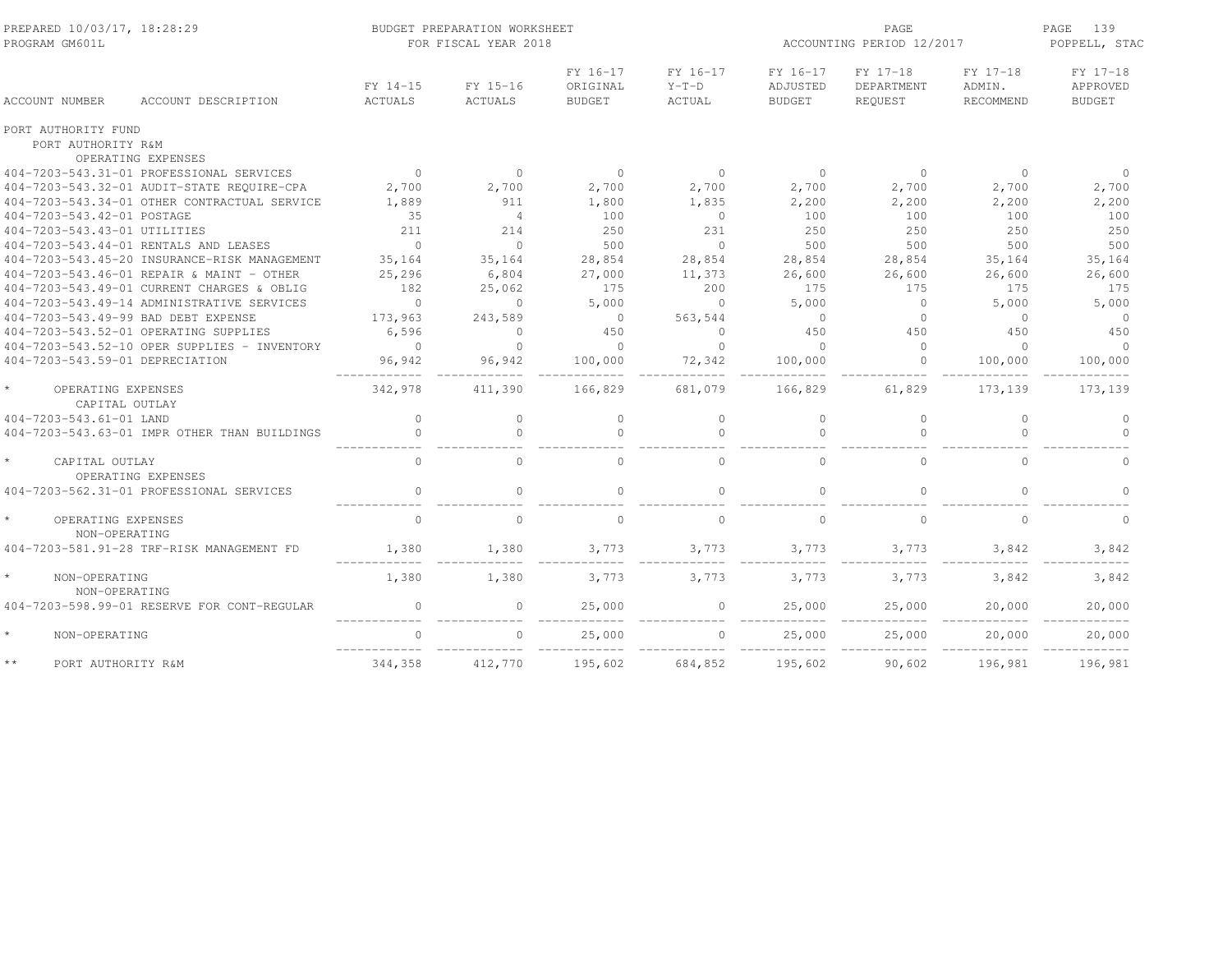|               | PREPARED 10/03/17, 18:28:29<br>PROGRAM GM601L |                                                        |                     | BUDGET PREPARATION WORKSHEET<br>FOR FISCAL YEAR 2018 |                                       |                               |                                |                                   | PAGE<br>ACCOUNTING PERIOD 12/2017 |                                       |  |  |
|---------------|-----------------------------------------------|--------------------------------------------------------|---------------------|------------------------------------------------------|---------------------------------------|-------------------------------|--------------------------------|-----------------------------------|-----------------------------------|---------------------------------------|--|--|
|               | ACCOUNT NUMBER                                | ACCOUNT DESCRIPTION                                    | FY 14-15<br>ACTUALS | FY 15-16<br>ACTUALS                                  | FY 16-17<br>ORIGINAL<br><b>BUDGET</b> | FY 16-17<br>$Y-T-D$<br>ACTUAL | FY 16-17<br>ADJUSTED<br>BUDGET | FY 17-18<br>DEPARTMENT<br>REQUEST | FY 17-18<br>ADMIN.<br>RECOMMEND   | FY 17-18<br>APPROVED<br><b>BUDGET</b> |  |  |
|               | WATER UTILITY                                 | OPERATING EXPENSES<br>404-7205-533.43-06 PALATKA-WATER | 1,869               | 3,291                                                | 4,000                                 | 4,698                         | 4,000                          | 4,000                             | 4,000                             | 4,000                                 |  |  |
|               | OPERATING EXPENSES                            |                                                        | 1,869               | 3,291                                                | 4,000                                 | 4,698                         | 4,000                          | 4,000                             | 4,000                             | 4,000                                 |  |  |
| $**$<br>$***$ | WATER UTILITY<br>PORT AUTHORITY FUND          |                                                        | 1,869<br>346,227    | 3,291<br>416.061                                     | 4,000<br>199,602                      | 4,698<br>689,550              | 4,000<br>199,602               | 4,000<br>94,602                   | 4,000<br>200,981                  | 4,000<br>200,981                      |  |  |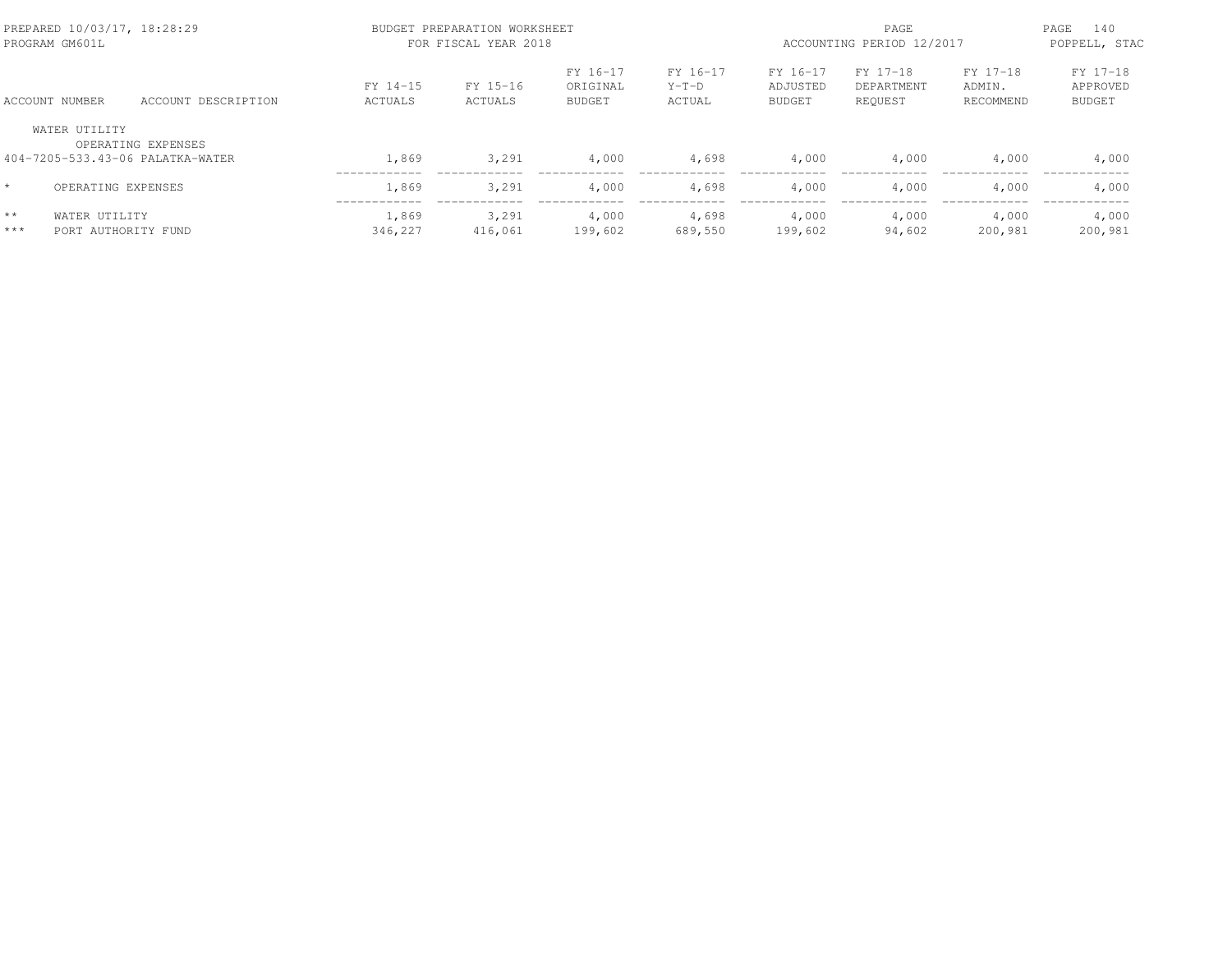| PREPARED 10/03/17, 18:28:29<br>PROGRAM GM601L |                                               | BUDGET PREPARATION WORKSHEET<br>FOR FISCAL YEAR 2018 |                     |                                       |                               |                                       | PAGE<br>ACCOUNTING PERIOD 12/2017 |                                 |                                       |  |
|-----------------------------------------------|-----------------------------------------------|------------------------------------------------------|---------------------|---------------------------------------|-------------------------------|---------------------------------------|-----------------------------------|---------------------------------|---------------------------------------|--|
| <b>ACCOUNT NUMBER</b>                         | ACCOUNT DESCRIPTION                           | FY 14-15<br><b>ACTUALS</b>                           | FY 15-16<br>ACTUALS | FY 16-17<br>ORIGINAL<br><b>BUDGET</b> | FY 16-17<br>$Y-T-D$<br>ACTUAL | FY 16-17<br>ADJUSTED<br><b>BUDGET</b> | FY 17-18<br>DEPARTMENT<br>REQUEST | FY 17-18<br>ADMIN.<br>RECOMMEND | FY 17-18<br>APPROVED<br><b>BUDGET</b> |  |
| E. PUTNAM REGIONAL WATER<br>E. PUTNAM WATER   |                                               |                                                      |                     |                                       |                               |                                       |                                   |                                 |                                       |  |
|                                               | PERSONAL SERVICES                             |                                                      |                     |                                       |                               |                                       |                                   |                                 |                                       |  |
|                                               | 405-5303-533.12-11 REGULAR SALARIES & WAGES   | 138, 474                                             | 139,429             | 160,966                               | 145,587                       | 160,535                               | 160,535                           | 163,993                         | 163,993                               |  |
| 405-5303-533.12-12 OVERTIME                   |                                               | $\overline{0}$                                       | 708                 | 59                                    | 1,966                         | 1,089                                 | 1,000                             | 1,000                           | 1,000                                 |  |
|                                               | 405-5303-533.13-11 SALARIES & WAGES - OPS     |                                                      | $\bigcirc$          | $\bigcirc$                            | $\overline{0}$                | $\overline{0}$                        | $\bigcirc$                        | $\bigcirc$                      | $\overline{0}$                        |  |
| 405-5303-533.15-11 EXPERIENCE PAY             |                                               | $\begin{array}{c}0\\331\end{array}$                  | 400                 | 400                                   | $\bigcirc$                    | 400                                   | 800                               | 800                             | 800                                   |  |
|                                               | 405-5303-533.21-13 FICA TAXES MATCHING        | 9,871                                                | 10,027              | 12,314                                | 10,544                        | 11,715                                | 11,715                            | 12,622                          | 12,622                                |  |
|                                               | 405-5303-533.22-13 RETIREMENT CONTRIBUTIONS   | 10,048                                               | 10,335              | 12,205                                | 11,264                        | 12,205                                | 12,205                            | 13,172                          | 13,172                                |  |
|                                               | 405-5303-533.23-13 LIFE & HEALTH INSURANCE    | 41,547                                               | 42,842              | 35,000                                | 37,222                        | 35,000                                | 35,000                            | 42,670                          | 42,670                                |  |
| PERSONAL SERVICES                             |                                               | 200,271                                              | 203,741             | --------<br>220,944                   | --------<br>206,583           | 220,944                               | 221,255                           | 234,257                         | -------<br>234,257                    |  |
|                                               | OPERATING EXPENSES                            |                                                      |                     |                                       |                               |                                       |                                   |                                 |                                       |  |
|                                               | 405-5303-533.31-01 PROFESSIONAL SERVICES      | 283,800<br>250                                       | 116,991<br>250      | 380,000<br>250                        | 116,200                       | 380,000                               | 250,000                           | 250,000                         | 250,000                               |  |
|                                               | 405-5303-533.32-01 AUDIT-STATE REQUIRED CPA   | 5,791                                                |                     |                                       | 250                           | 250                                   | 250                               | 250                             | 250<br>9,000                          |  |
| 405-5303-533.34-23 UNIFORM RENTALS            | 405-5303-533.34-01 OTHER CONTRACTUAL SVCS     | 1,487                                                | 16,744<br>1,678     | 7,000<br>2,000                        | 8,870<br>1,766                | 9,367<br>2,000                        | 9,000<br>2,000                    | 9,000<br>2,000                  | 2,000                                 |  |
|                                               | 405-5303-533.40-01 TRAVEL & PER DIEM          | 746                                                  | 880                 | 1,000                                 | 35                            | 1,000                                 | 1,500                             | 1,000                           | 1,000                                 |  |
|                                               | 405-5303-533.41-01 COMMUNICATION SERVICES     | 391                                                  | 394                 | 500                                   | 380                           | 500                                   | 500                               | 500                             | 500                                   |  |
| 405-5303-533.42-01 POSTAGE                    |                                               | 4,747                                                | 5,386               | 5,700                                 | 4,206                         | 5,700                                 | 5,700                             | 4,200                           | 4,200                                 |  |
| 405-5303-533.43-01 UTILITIES                  |                                               | 64,618                                               | 64,041              | 70,000                                | 59,113                        | 70,000                                | 70,000                            | 66,000                          | 66,000                                |  |
| 405-5303-533.44-01 RENTALS & LEASES           |                                               | $\bigcirc$                                           | 1,335               | 500                                   | $\circ$                       | 500                                   | 500                               | 500                             | 500                                   |  |
|                                               | 405-5303-533.46-01 REPAIR & MAINT - OTHER     | 5,646                                                | 28,179              | 10,000                                | 14,174                        | 20,000                                | 10,000                            | 15,000                          | 15,000                                |  |
|                                               | 405-5303-533.46-04 R & M - FLEET MAINTENANCE  | 11,687                                               | 5,709               | 6,000                                 | 5,553                         | 6,000                                 | 9,000                             | 9,000                           | 9,000                                 |  |
|                                               | 405-5303-533.47-01 PRINTING & BINDING         | $\sim$ 0                                             | 2,272               | 1,000                                 | 891                           | 1,000                                 | 1,000                             | 1,000                           | 1,000                                 |  |
|                                               | 405-5303-533.49-01 OTHER CURRENT CHARGES      | 75                                                   | $\Omega$            | 1,500                                 | 354                           | 1,500                                 | 1,800                             | 1,800                           | 1,800                                 |  |
|                                               | 405-5303-533.49-33 BOOKEEPING SVCS-UTILITY    | $\overline{0}$                                       | $\Omega$            | $\overline{0}$                        | $\overline{0}$                | $\bigcirc$                            | $\Omega$                          | $\bigcirc$                      | $\overline{0}$                        |  |
|                                               | 405-5303-533.49-42 PLANT OPERATOR SVCS        | 8,085                                                | 15,840              | 12,150                                | 9.635                         | 12,150                                | 12,150                            | 12,150                          | 12,150                                |  |
| 405-5303-533.49-70 NET OPEB COST              |                                               | 5,264                                                | $\Omega$            | $\bigcirc$                            | $\Omega$                      | $\overline{0}$                        | $\Omega$                          | $\overline{0}$                  | $\Omega$                              |  |
| 405-5303-533.49-99 BAD DEBT EXPENSE           |                                               | 284,912                                              | $45 -$              | 150,000                               | $\mathcal{S}$                 | 150,000                               | 150,000                           | 150,000                         | 150,000                               |  |
|                                               | 405-5303-533.52-01 OPERATING SUPPLIES         | 52,943                                               | 66,010              | 50,000                                | 60,950                        | 69,334                                | 60,000                            | 60,000                          | 60,000                                |  |
|                                               | 405-5303-533.52-02 GAS, OIL & LUBRICANTS      | 9,128                                                | 3,570               | 10,000                                | 5,323                         | 10,000                                | 10,000                            | 8,000                           | 8,000                                 |  |
|                                               | 405-5303-533.52-10 OPER SUPPLIES - INVENTORY  | $\begin{array}{c} 0 \\ 0 \end{array}$                | 16,375              | 4,000                                 | 2,299                         | 2,299                                 | 4,000                             | 4,000                           | 4,000                                 |  |
|                                               | 405-5303-533.54-01 BOOKS, PUBS, SUBSCRIPTIONS | $\overline{0}$                                       | 15                  | $\overline{0}$                        | $\overline{0}$                | $\overline{0}$                        | $\circ$                           | $\bigcirc$                      | $\overline{0}$                        |  |
|                                               | 405-5303-533.54-02 DUES & MEMBERSHIPS         | $\frac{500}{485}$                                    | $\overline{0}$      | 1,000                                 | 698                           | 1,000                                 | 1,000                             | 1,000                           | 1,000                                 |  |
| 405-5303-533.54-03 TRAINING                   |                                               |                                                      | 35                  | 1,500                                 | 665                           | 1,500                                 | 2,000                             | 1,500                           | 1,500                                 |  |
| 405-5303-533.59-01 DEPRECIATION               |                                               | 816,920                                              | 814,751             | $\overline{0}$                        | 610,479                       | $\overline{0}$                        | $\overline{0}$                    | $\overline{0}$                  | $\overline{0}$                        |  |
| OPERATING EXPENSES<br>CAPITAL OUTLAY          |                                               | 1,557,475                                            | 1,160,410           | 714,100                               | 901,844                       | 744,100                               | 600,400                           | 596,900                         | 596,900                               |  |
|                                               | 405-5303-533.63-01 IMPR OTHER THAN BLDGS      | 114,606                                              | 1,201,649           | 50,000                                | $\circ$                       | 50,000                                | 65,000                            | 2,565,000                       | 2,565,000                             |  |
|                                               | 405-5303-533.64-01 EQUIPMENT-CASH PURCHASE    | $\Omega$                                             | $\circ$             | $\circ$                               | $\mathbb O$                   | $\overline{0}$                        | $\circ$                           | $\circ$                         | $\Omega$                              |  |
| CAPITAL OUTLAY<br>DEBT SERVICE                |                                               | 114,606                                              | 1,201,649           | 50,000                                | $\Omega$                      | 50,000                                | 65,000                            | 2,565,000                       | 2,565,000                             |  |
|                                               | 405-5303-533.71-01 PRINCIPAL USDA BOND        | $\circ$                                              | $\circ$             | 88,000                                | $\circ$                       | 88,000                                | $\circ$                           | 92,000                          | 92,000                                |  |
|                                               | 405-5303-533.71-06 SRF LOAN PRINCIPAL         | $\Omega$                                             | $\circ$             | 461,482                               | $\circ$                       | 461,482                               | $\circ$                           | 474,280                         | 474,280                               |  |
|                                               | 405-5303-533.72-01 INTEREST-BOND INTEREST     | 261,019                                              | 257,458             | 254,085                               | 232,911                       | 254,085                               | $\circ$                           | 250,275                         | 250,275                               |  |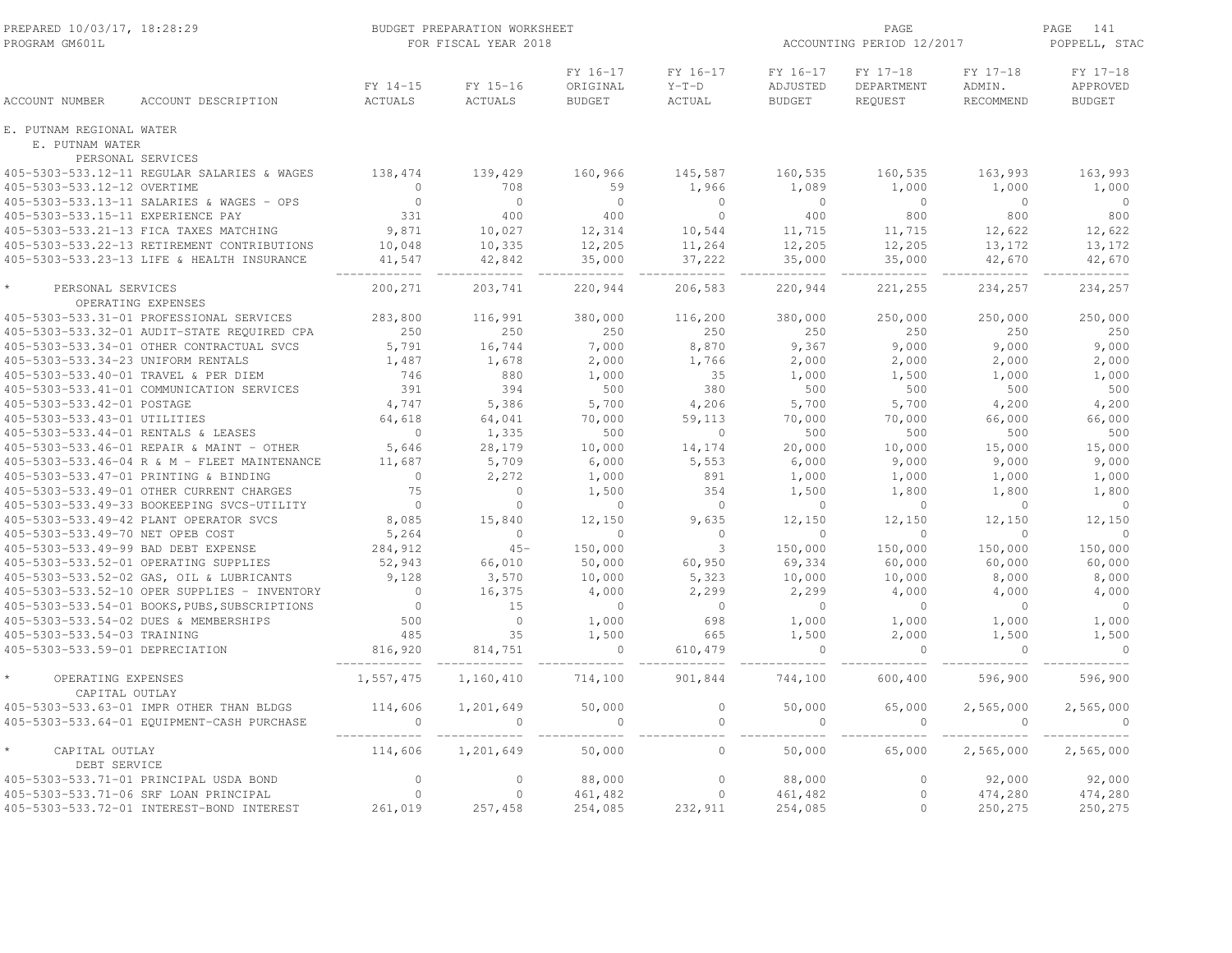| PREPARED 10/03/17, 18:28:29<br>PROGRAM GM601L |                                              |                     | BUDGET PREPARATION WORKSHEET<br>FOR FISCAL YEAR 2018 |                                       |                               | ACCOUNTING PERIOD 12/2017             | 142<br>PAGE<br>POPPELL, STAC      |                                 |                                       |
|-----------------------------------------------|----------------------------------------------|---------------------|------------------------------------------------------|---------------------------------------|-------------------------------|---------------------------------------|-----------------------------------|---------------------------------|---------------------------------------|
| <b>ACCOUNT NUMBER</b>                         | ACCOUNT DESCRIPTION                          | FY 14-15<br>ACTUALS | FY 15-16<br>ACTUALS                                  | FY 16-17<br>ORIGINAL<br><b>BUDGET</b> | FY 16-17<br>$Y-T-D$<br>ACTUAL | FY 16-17<br>ADJUSTED<br><b>BUDGET</b> | FY 17-18<br>DEPARTMENT<br>REOUEST | FY 17-18<br>ADMIN.<br>RECOMMEND | FY 17-18<br>APPROVED<br><b>BUDGET</b> |
|                                               | 405-5303-533.72-03 FISCAL CHARGES CONST ACCT |                     |                                                      |                                       |                               |                                       |                                   |                                 |                                       |
| 405-5303-533.72-08 SRF INTEREST               | 405-5303-533.72-04 FISCAL CHARGES NOTE PMT   | 211,626             | 199,358                                              | 192,571                               | 102,865                       | 192,571                               |                                   | 179,773                         | 179,773                               |
| $\star$<br>DEBT SERVICE<br>NON-OPERATING      |                                              | 472,645             | 456,816                                              | 996,138                               | 335,776                       | 996,138                               | $\mathbf{0}$                      | 996,328                         | 996,328                               |
|                                               | 405-5303-581.91-32 TRF-GROUP INSURANCE RES   |                     | 4,199                                                |                                       |                               |                                       |                                   |                                 |                                       |
|                                               | 405-5303-581.91-53 BUD TRFR-FLEET MAINT FUND |                     | 9,883                                                |                                       |                               |                                       |                                   |                                 |                                       |
| $\star$<br>NON-OPERATING<br>NON-OPERATING     |                                              | $\mathbf{0}$        | 14,082                                               |                                       |                               |                                       |                                   |                                 |                                       |
|                                               | 405-5303-598.99-01 RESERVE FOR CONT-REGULAR  | $\Omega$            |                                                      | $\Omega$                              | $\bigcap$                     | $\Omega$                              |                                   |                                 |                                       |
| $\star$<br>NON-OPERATING                      |                                              | $\Omega$            | $\Omega$                                             | $\Omega$                              | $\Omega$                      | $\Omega$                              | $\Omega$                          | $\cap$                          |                                       |
| $\star\star$<br>E. PUTNAM WATER               |                                              | 2,344,997           | 3,036,698                                            | 1,981,182                             | 1,444,203                     | 2,011,182                             | 886,655                           | 4,392,485                       | 4,392,485                             |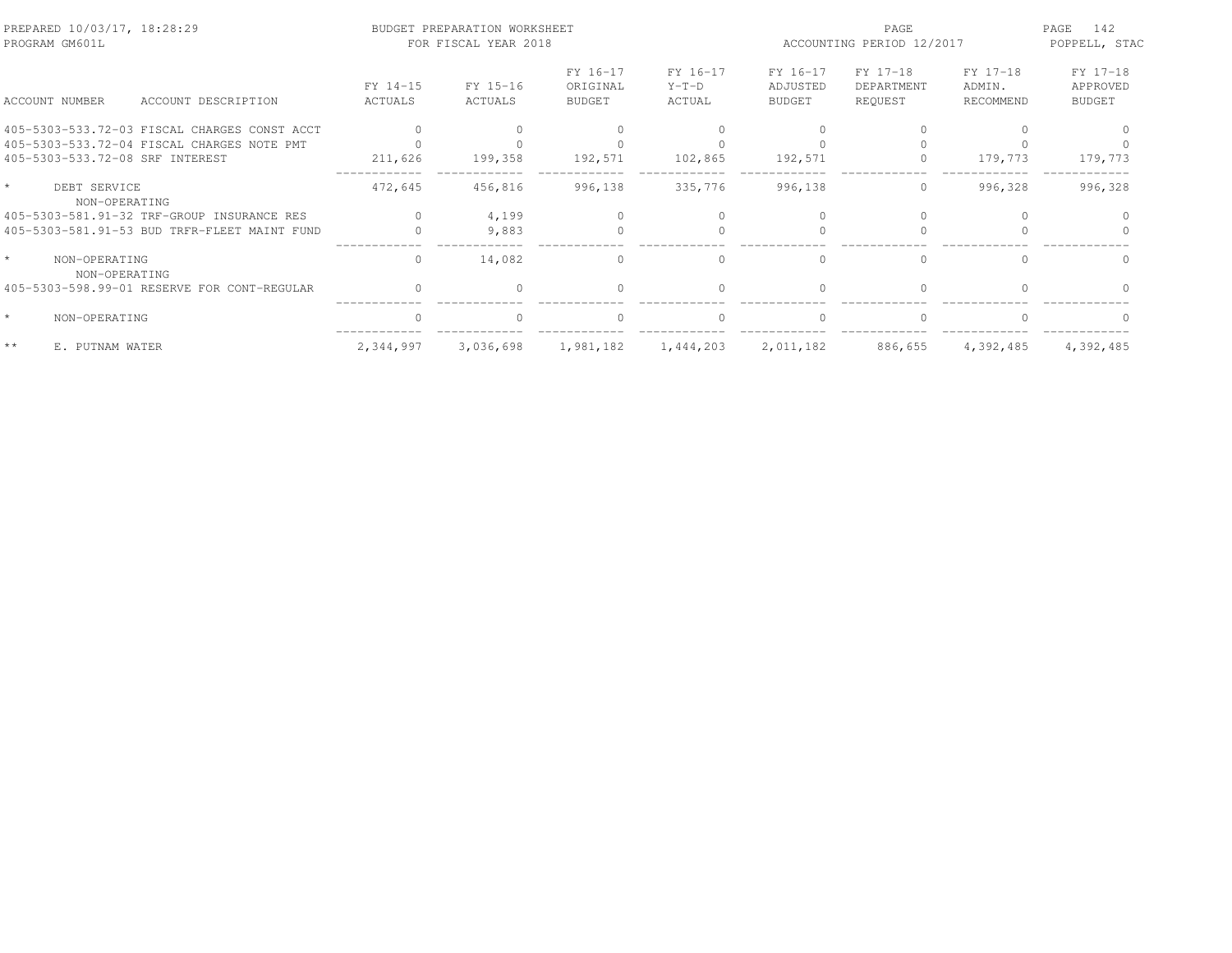| PREPARED 10/03/17, 18:28:29<br>PROGRAM GM601L   |                     | BUDGET PREPARATION WORKSHEET<br>FOR FISCAL YEAR 2018 |                                       |                               | ACCOUNTING PERIOD 12/2017             | 143<br>PAGE<br>POPPELL, STAC      |                                 |                                       |
|-------------------------------------------------|---------------------|------------------------------------------------------|---------------------------------------|-------------------------------|---------------------------------------|-----------------------------------|---------------------------------|---------------------------------------|
| ACCOUNT NUMBER<br>ACCOUNT DESCRIPTION           | FY 14-15<br>ACTUALS | FY 15-16<br>ACTUALS                                  | FY 16-17<br>ORIGINAL<br><b>BUDGET</b> | FY 16-17<br>$Y-T-D$<br>ACTUAL | FY 16-17<br>ADJUSTED<br><b>BUDGET</b> | FY 17-18<br>DEPARTMENT<br>REOUEST | FY 17-18<br>ADMIN.<br>RECOMMEND | FY 17-18<br>APPROVED<br><b>BUDGET</b> |
| E.PUT WATER/SEWER CAP PRJ<br>DEBT SERVICE       |                     |                                                      |                                       |                               |                                       |                                   |                                 |                                       |
| 405-5304-533.72-07 USDA WATER BOND INTEREST     | $\Omega$            | $\Omega$                                             | $\Omega$                              | $\Omega$                      | $\Omega$                              | $\Omega$                          | $\Omega$                        |                                       |
| $\star$<br>DEBT SERVICE<br>OPERATING EXPENSES   | $\mathbf{0}$        | 0                                                    | $\mathbf{0}$                          | $\circ$                       | $\mathbf{0}$                          | $\circ$                           | $\mathbf{0}$                    |                                       |
| 405-5304-535.31-01 PROFESSIONAL SERVICES        | $\Omega$            | $\Omega$                                             | 150,000                               | 15,391                        | 100,000                               | 100,000                           | 100,000                         | 100,000                               |
| 405-5304-535.34-01 OTHER CONTRACTUAL SERVICE    | $\cap$              | $\cap$                                               | $\Omega$                              | $\bigcap$                     | $\bigcap$                             | $\bigcap$                         | $\bigcap$                       | $\Omega$                              |
| 405-5304-535.49-01 CURRENT CHARGES & OBLIG      |                     |                                                      | $\cap$                                | $\cap$                        | $\cap$                                |                                   | $\cap$                          |                                       |
| 405-5304-535.52-02 GAS, OIL & LUBRICANTS        | 264                 | 6,850                                                | $\Omega$                              |                               |                                       |                                   |                                 |                                       |
| $\star$<br>OPERATING EXPENSES<br>CAPITAL OUTLAY | 264                 | 6,858                                                | 150,000                               | 15,391                        | 100,000                               | 100,000                           | 100,000                         | 100,000                               |
| 405-5304-535.63-01 IMPR OTHER THAN BUILDINGS    | $\overline{0}$      | $\Omega$                                             | $\Omega$                              | $\Omega$                      | $\Omega$                              | $\Omega$                          | $\Omega$                        | $\Omega$                              |
| 405-5304-535.64-01 EQUIPMENT-CASH PURCHASE      | 35,908              | $\Omega$                                             | $\cap$                                | $\bigcap$                     |                                       | $\Omega$                          |                                 |                                       |
| $\star$<br>CAPITAL OUTLAY<br>DEBT SERVICE       | 35,908              | $\Omega$                                             | $\Omega$                              | $\Omega$                      | $\Omega$                              | $\Omega$                          | $\cap$                          | $\cap$                                |
| 405-5304-535.71-22 USDA BAN PRINCIPAL WW        |                     | $\cap$                                               | $\cap$                                | $\Omega$                      | $\Omega$                              |                                   | $\Omega$                        | $\Omega$                              |
| 405-5304-535.71-23 USDA BOND WASTEWATER         |                     |                                                      | $\cap$                                | $\cap$                        | $\Omega$                              |                                   | 64,000                          | 64,000                                |
| 405-5304-535.71-24 SRF WASTEWATER PRINCIPAL     |                     | $\Omega$                                             | 63,000                                | $\Omega$                      | 63,000                                | $\Omega$                          | 90,176                          | 90,176                                |
| 405-5304-535.72-22 USDA BAN INTEREST WW         |                     | $\cap$                                               | 96,038                                | $\Omega$                      | 96,038                                |                                   | $\Omega$                        | $\Omega$                              |
| 405-5304-535.72-23 INTEREST USDA BOND WW        |                     | 77,531                                               | $\Omega$                              | 85,284                        | $\Omega$                              |                                   | 91,301                          | 91,301                                |
| 405-5304-535.72-24 INTEREST SRF WASTEWATER      |                     | 5,008                                                | $\circ$                               | 10,595                        | $\Omega$                              | $\Omega$                          | 9,189                           | 9,189                                 |
| 405-5304-535.72-25 FISCAL CHARGES WW            |                     |                                                      | $\Omega$                              | 160,201                       |                                       |                                   |                                 |                                       |
| $\star$<br>DEBT SERVICE                         |                     | 82,539                                               | 159,038                               | 256,080                       | 159,038                               |                                   | 254,666                         | 254,666                               |
| $\star\,\star$<br>E.PUT WATER/SEWER CAP PRJ     | 36,172              | 89,397                                               | 309,038                               | 271,471                       | 259,038                               | 100,000                           | 354,666                         | 354,666                               |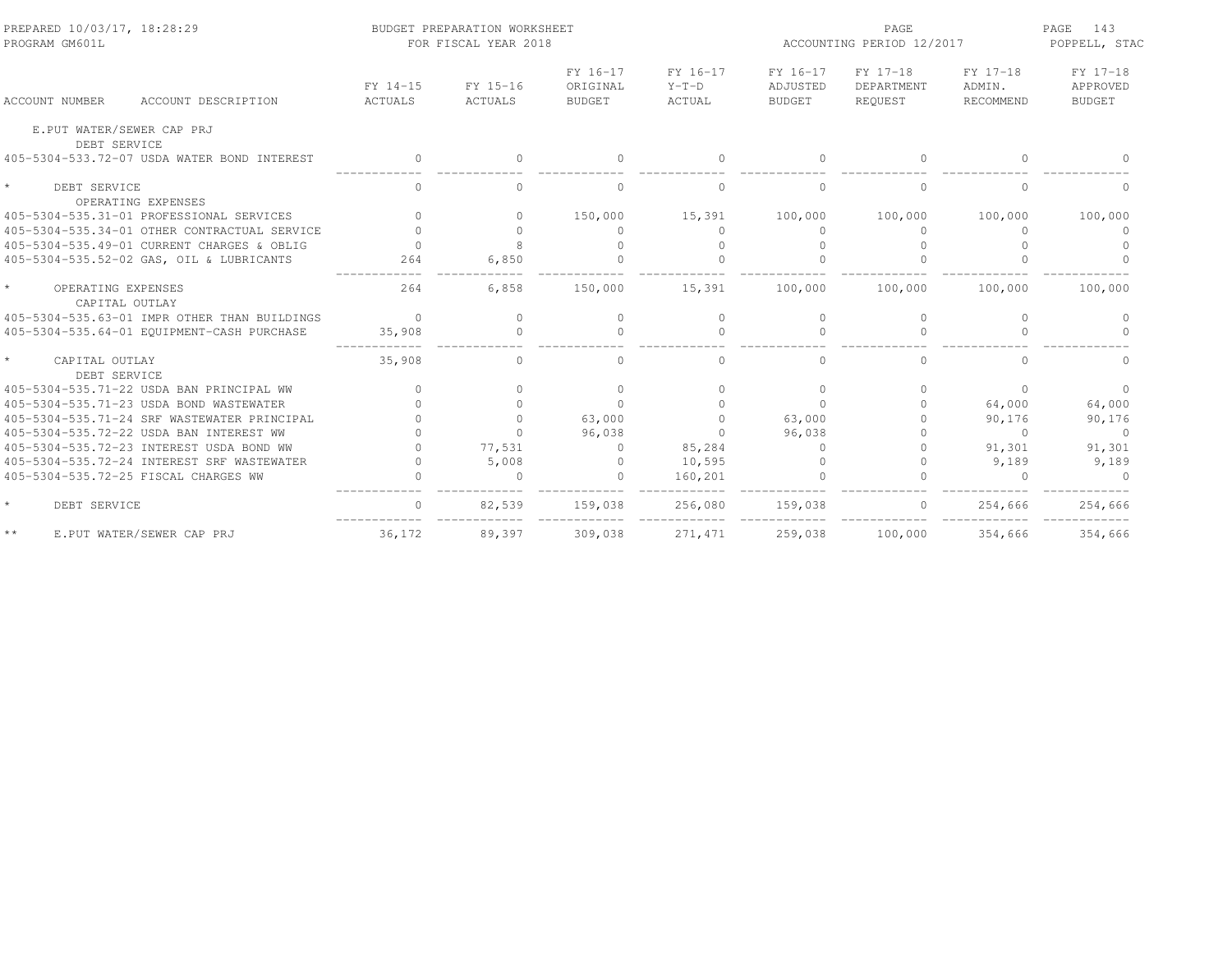| PREPARED 10/03/17, 18:28:29<br>PROGRAM GM601L                |              | BUDGET PREPARATION WORKSHEET<br>FOR FISCAL YEAR 2018 |                      | ACCOUNTING PERIOD 12/2017 | PAGE<br>144<br>POPPELL, STAC |                        |                    |                      |
|--------------------------------------------------------------|--------------|------------------------------------------------------|----------------------|---------------------------|------------------------------|------------------------|--------------------|----------------------|
|                                                              | FY 14-15     | FY 15-16                                             | FY 16-17<br>ORIGINAL | FY 16-17<br>$Y-T-D$       | FY 16-17<br>ADJUSTED         | FY 17-18<br>DEPARTMENT | FY 17-18<br>ADMIN. | FY 17-18<br>APPROVED |
| <b>ACCOUNT NUMBER</b><br>ACCOUNT DESCRIPTION                 | ACTUALS      | ACTUALS                                              | <b>BUDGET</b>        | ACTUAL                    | <b>BUDGET</b>                | REQUEST                | RECOMMEND          | <b>BUDGET</b>        |
| E. PUTNAM WASTEWATER                                         |              |                                                      |                      |                           |                              |                        |                    |                      |
| PERSONAL SERVICES                                            |              |                                                      |                      |                           |                              |                        |                    |                      |
| 405-5308-535.12-11 REGULAR SALARIES & WAGES                  | $\mathbf{0}$ | 0                                                    | $\Omega$             | 0                         | $\Omega$                     | 0                      | $\mathbf{0}$       | $\Omega$             |
| 405-5308-535.12-12 OVERTIME                                  | $\cap$       | $\Omega$                                             | $\cap$               | $\cap$                    | $\bigcap$                    | $\cap$                 | $\cap$             |                      |
| 405-5308-535.13-11 SALARIES & WAGES - OPS                    |              | $\Omega$                                             |                      | $\Omega$                  |                              |                        | $\cap$             |                      |
| 405-5308-535.15-11 EXPERIENCE PAY                            |              | $\Omega$                                             |                      | $\Omega$                  | $\cap$                       |                        | $\Omega$           | $\Omega$             |
| 405-5308-535.21-13 FICA TAXES MATCHING                       |              | $\Omega$                                             |                      | $\Omega$                  | $\cap$                       |                        | $\cap$             | $\Omega$             |
| 405-5308-535.22-13 RETIREMENT CONTRIBUTIONS                  |              | $\cap$                                               |                      | $\Omega$                  | $\cap$                       |                        | $\cap$             | $\Omega$             |
| 405-5308-535.23-13 HEALTH INSURANCE                          |              | $\Omega$                                             |                      | $\Omega$                  |                              |                        |                    |                      |
| PERSONAL SERVICES<br>OPERATING EXPENSES                      | $\Omega$     | $\Omega$                                             | $\cap$               | $\Omega$                  | $\cap$                       | $\Omega$               | $\Omega$           | $\cap$               |
| 405-5308-535.32-01 AUDIT-STATE REQUIRED-CPA                  | 250          | $\Omega$                                             | $\Omega$             | $\cap$                    | $\bigcap$                    | $\Omega$               | $\Omega$           | $\Omega$             |
| 405-5308-535.34-01 OTHER CONTRACTUAL SERVICE                 | $\Omega$     | $\Omega$                                             |                      | $\Omega$                  | $\bigcap$                    | $\cap$                 | $\Omega$           | $\cap$               |
| 405-5308-535.42-01 POSTAGE                                   | $\bigcap$    | $\Omega$                                             |                      | $\cap$                    | $\cap$                       |                        | $\cap$             | $\cap$               |
| 405-5308-535.43-01 UTILITIES                                 | 1,974        | 543                                                  |                      | $\cap$                    |                              |                        |                    |                      |
| 405-5308-535.44-01 RENTALS & LEASES                          | $\Omega$     | $\Omega$                                             |                      | $\Omega$                  | $\cap$                       |                        | $\Omega$           |                      |
| 405-5308-535.46-01 REPAIR & MAINT - OTHER                    | 20,250       | 4.103                                                |                      | $\cap$                    | $\cap$                       |                        | $\cap$             | $\Omega$             |
| 405-5308-535.49-01 CURRENT CHARGES & OBLIG                   | 260          | $\Omega$                                             |                      | 17,000                    |                              |                        |                    |                      |
| 405-5308-535.49-33 BOOKKEEPING SVCS-UTILITY                  | $\Omega$     | $\Omega$                                             |                      | $\Omega$                  | $\cap$                       |                        | $\cap$             |                      |
| 405-5308-535.49-42 PLANT OPERATOR SERVICES                   | $\Omega$     | $\circ$                                              |                      | $\Omega$                  | $\cap$                       |                        |                    |                      |
| 405-5308-535.49-99 BAD DEBT EXPENSE                          | $\bigcap$    | $\Omega$                                             |                      | $\Omega$                  | $\cap$                       |                        | $\cap$             | $\cap$               |
| 405-5308-535.52-01 OPERATING SUPPLIES                        | 466          | 22                                                   |                      | $\Omega$                  |                              |                        | $\cap$             |                      |
| 405-5308-535.52-10 OPER SUPPLIES - INVENTORY                 | $\Omega$     | $\Omega$                                             |                      | $\Omega$                  |                              |                        | $\cap$             | $\cap$               |
| 405-5308-535.59-01 DEPRECIATION                              | 1,487        | 311,690                                              | $\Omega$             | 279,356                   |                              |                        |                    |                      |
| OPERATING EXPENSES<br>CAPITAL OUTLAY                         | 24,687       | 316,358                                              | $\Omega$             | 296,356                   | $\cap$                       | $\Omega$               | $\Omega$           | $\Omega$             |
| 405-5308-535.63-01 IMPR OTHER THAN BUILDINGS                 | $\mathbf{0}$ | $\Omega$                                             | $\Omega$             | $\Omega$                  | $\Omega$                     | $\Omega$               | $\Omega$           | $\Omega$             |
| 405-5308-535.64-01 EQUIPMENT-CASH PURCHASE                   | $\mathbf{0}$ | 0                                                    | 50,000               | 3,097                     | 50,000                       | $\Omega$               |                    | $\cap$               |
| CAPITAL OUTLAY                                               | $\circ$      | $\circ$                                              | 50,000               | 3,097                     | 50,000                       | $\circ$                | $\circ$            | $\circ$              |
| NON-OPERATING<br>405-5308-598.99-01 RESERVE FOR CONT-REGULAR | $\circ$      | $\circ$                                              | $\mathbf{0}$         | $\circ$                   | $\Omega$                     | $\mathbf{0}$           | $\Omega$           | $\Omega$             |
| $\star$<br>NON-OPERATING                                     | $\Omega$     | $\Omega$                                             |                      | $\Omega$                  |                              | $\Omega$               | $\Omega$           | $\Omega$             |
| $\star\star$<br>E. PUTNAM WASTEWATER                         | 24,687       | 316,358                                              | 50,000               | 299,453                   | 50,000                       | $\circ$                | $\circ$            | $\mathbf 0$          |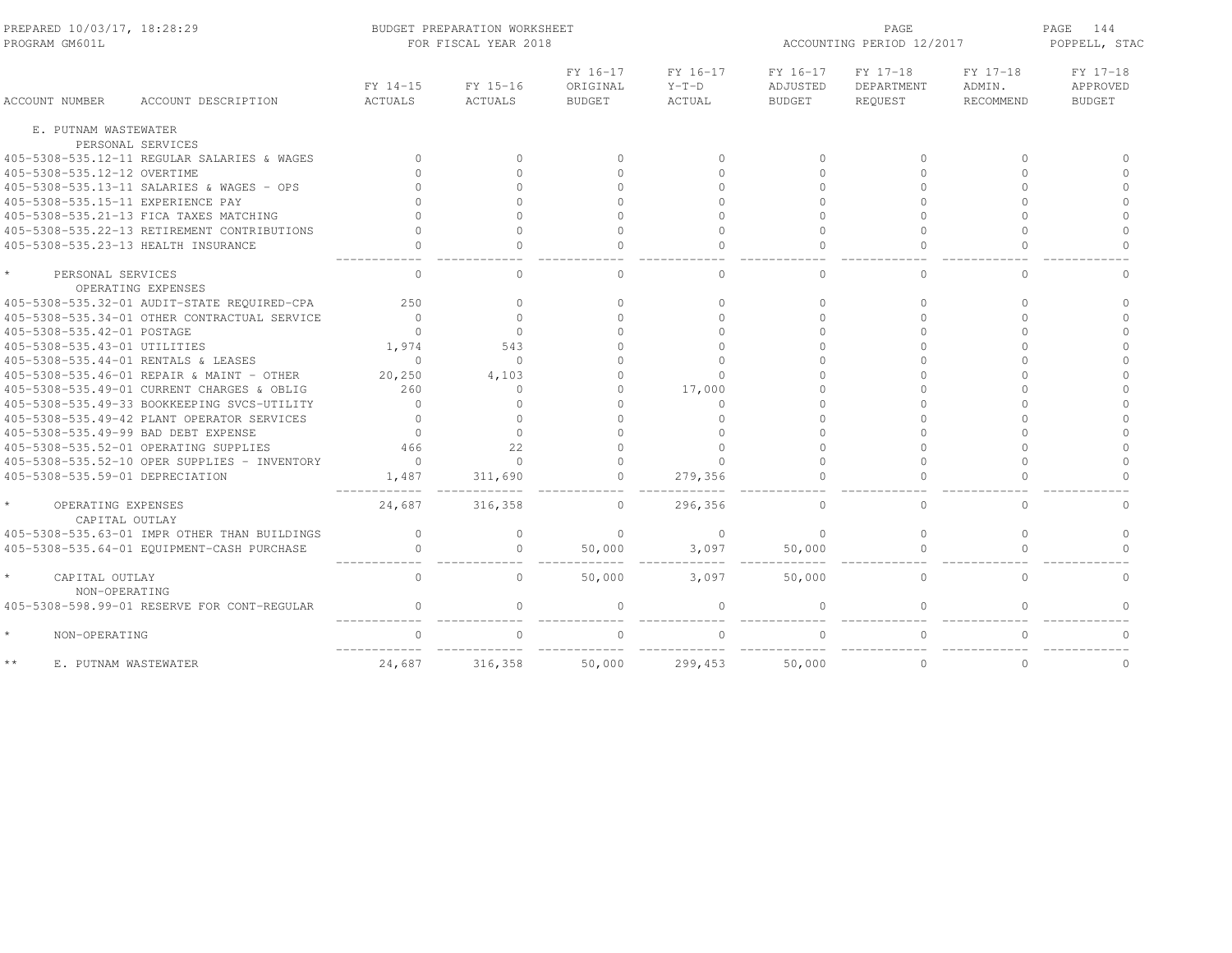| PREPARED 10/03/17, 18:28:29<br>PROGRAM GM601L                      |                     | BUDGET PREPARATION WORKSHEET<br>FOR FISCAL YEAR 2018 |                     |                                       | ACCOUNTING PERIOD 12/2017     | PAGE<br>145<br>POPPELL, STAC          |                                   |                                 |                                       |
|--------------------------------------------------------------------|---------------------|------------------------------------------------------|---------------------|---------------------------------------|-------------------------------|---------------------------------------|-----------------------------------|---------------------------------|---------------------------------------|
| <b>ACCOUNT NUMBER</b>                                              | ACCOUNT DESCRIPTION | FY 14-15<br>ACTUALS                                  | FY 15-16<br>ACTUALS | FY 16-17<br>ORIGINAL<br><b>BUDGET</b> | FY 16-17<br>$Y-T-D$<br>ACTUAL | FY 16-17<br>ADJUSTED<br><b>BUDGET</b> | FY 17-18<br>DEPARTMENT<br>REOUEST | FY 17-18<br>ADMIN.<br>RECOMMEND | FY 17-18<br>APPROVED<br><b>BUDGET</b> |
| PUTNAM CORRECTIONAL SYS                                            |                     |                                                      |                     |                                       |                               |                                       |                                   |                                 |                                       |
| OPERATING EXPENSES<br>405-5309-535.34-01 OTHER CONTRACTUAL SERVICE |                     |                                                      |                     |                                       |                               |                                       |                                   |                                 |                                       |
|                                                                    |                     |                                                      |                     |                                       |                               |                                       |                                   |                                 |                                       |
| 405-5309-535.43-01 UTILITIES                                       |                     |                                                      |                     |                                       |                               |                                       |                                   |                                 |                                       |
| 405-5309-535.44-01 RENTALS & LEASES                                |                     |                                                      |                     |                                       |                               |                                       |                                   |                                 |                                       |
| 405-5309-535.46-01 REPAIR & MAINT - OTHER                          |                     |                                                      | 332                 |                                       |                               |                                       | 5,000                             | 5,000                           | 5,000                                 |
| 405-5309-535.49-01 CURRENT CHARGES & OBLIG                         |                     |                                                      |                     |                                       |                               |                                       |                                   |                                 |                                       |
| 405-5309-535.49-42 PLANT OPERATOR SERVICES                         |                     | 15,075                                               | 11,055              |                                       |                               |                                       |                                   |                                 |                                       |
| 405-5309-535.52-01 OPERATING SUPPLIES                              |                     | 12,270                                               | 1,891               |                                       |                               |                                       |                                   |                                 |                                       |
| 405-5309-535.52-10 OPER SUPPLIES - INVENTORY                       |                     |                                                      |                     |                                       |                               |                                       |                                   |                                 |                                       |
| 405-5309-535.59-01 DEPRECIATION                                    |                     |                                                      |                     |                                       |                               |                                       |                                   |                                 |                                       |
| $\star$<br>OPERATING EXPENSES                                      |                     | 27,345                                               | 13,278              |                                       | $\Omega$                      |                                       | 5,000                             | 5,000                           | 5,000                                 |
| $\star\star$<br>PUTNAM CORRECTIONAL SYS                            |                     | 27,345                                               | 13,278              |                                       | $\mathbf{0}$                  |                                       | 5,000                             | 5,000                           | 5,000                                 |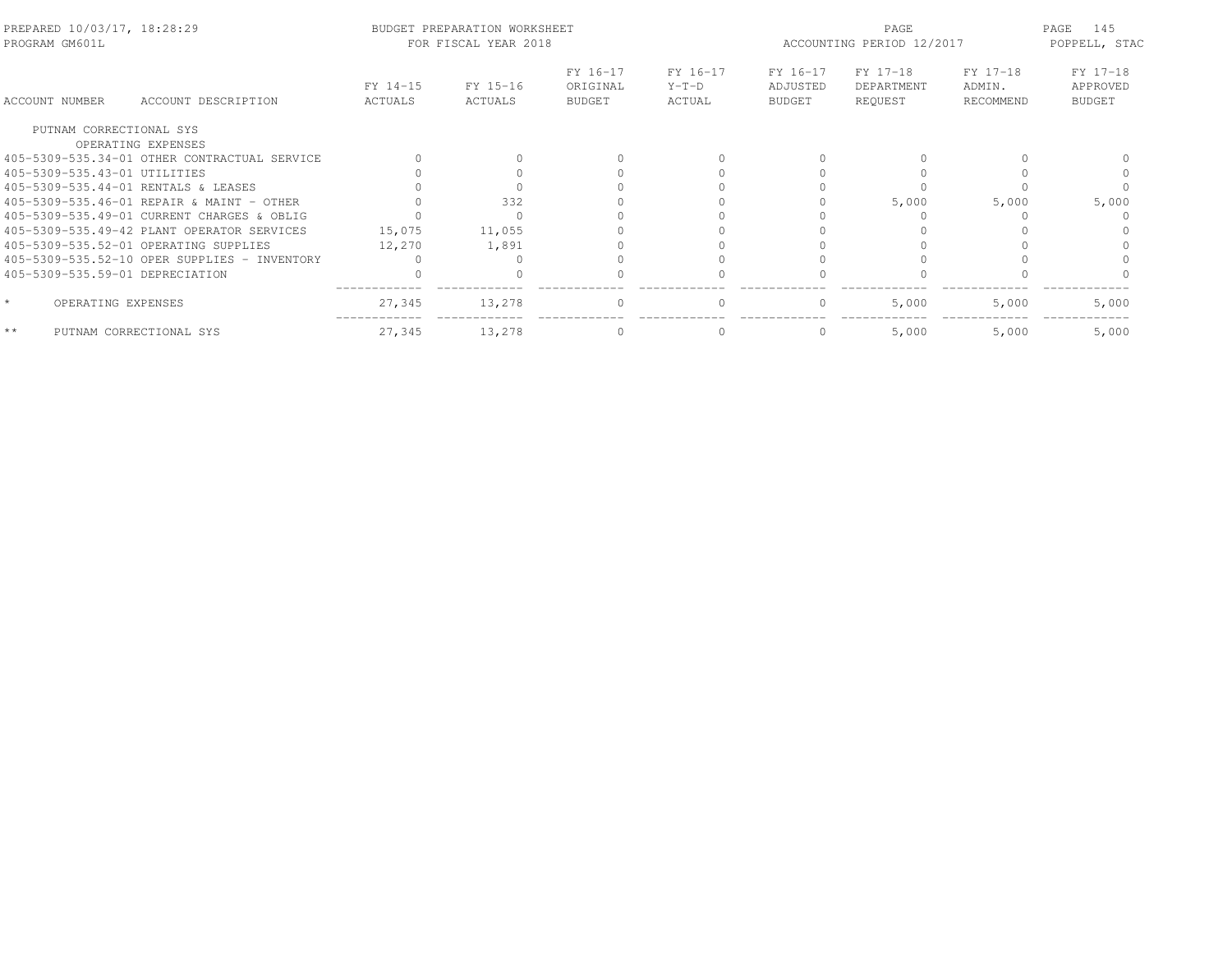| PREPARED 10/03/17, 18:28:29<br>PROGRAM GM601L |                                              | BUDGET PREPARATION WORKSHEET<br>FOR FISCAL YEAR 2018 |                            |                                       |                               |                                       | PAGE<br>ACCOUNTING PERIOD 12/2017 |                                        |                                       |  |
|-----------------------------------------------|----------------------------------------------|------------------------------------------------------|----------------------------|---------------------------------------|-------------------------------|---------------------------------------|-----------------------------------|----------------------------------------|---------------------------------------|--|
| <b>ACCOUNT NUMBER</b>                         | ACCOUNT DESCRIPTION                          | FY 14-15<br><b>ACTUALS</b>                           | FY 15-16<br><b>ACTUALS</b> | FY 16-17<br>ORIGINAL<br><b>BUDGET</b> | FY 16-17<br>$Y-T-D$<br>ACTUAL | FY 16-17<br>ADJUSTED<br><b>BUDGET</b> | FY 17-18<br>DEPARTMENT<br>REQUEST | FY 17-18<br>ADMIN.<br><b>RECOMMEND</b> | FY 17-18<br>APPROVED<br><b>BUDGET</b> |  |
| GILBERT ROAD PLANT                            |                                              |                                                      |                            |                                       |                               |                                       |                                   |                                        |                                       |  |
|                                               | PERSONAL SERVICES                            |                                                      |                            |                                       |                               |                                       |                                   |                                        |                                       |  |
|                                               | 405-5310-535.12-11 REGULAR SALARIES & WAGES  | $\Omega$                                             | $\Omega$                   | $\Omega$                              | $\Omega$                      | $\Omega$                              | $\Omega$                          | $\Omega$                               | $\cap$                                |  |
| 405-5310-535.12-12 OVERTIME                   |                                              | $\Omega$                                             | $\Omega$                   | $\cap$                                | $\Omega$                      | $\bigcap$                             | $\Omega$                          | $\Omega$                               | $\Omega$                              |  |
|                                               | 405-5310-535.13-11 SALARIES & WAGES - OPS    | $\cap$                                               | $\Omega$                   | $\cap$                                | $\cap$                        | $\bigcap$                             | $\cap$                            | $\Omega$                               | $\Omega$                              |  |
|                                               | 405-5310-535.15-11 EXPERIENCE PAY            |                                                      | $\Omega$                   | $\cap$                                | $\Omega$                      | $\cap$                                | $\cap$                            | $\cap$                                 | $\Omega$                              |  |
|                                               | 405-5310-535.21-13 FICA TAXES MATCHING       |                                                      | $\Omega$                   | $\cap$                                | $\cap$                        | $\cap$                                | $\cap$                            | $\cap$                                 | $\Omega$                              |  |
|                                               | 405-5310-535.22-13 RETIREMENT CONTRIBUTIONS  | $\cap$                                               | $\Omega$                   | $\cap$                                | $\cap$                        | $\cap$                                | $\Omega$                          | $\cap$                                 | $\Omega$                              |  |
|                                               | 405-5310-535.23-13 HEALTH INSURANCE          | $\cap$                                               | $\Omega$                   | $\cap$                                | $\cap$                        | $\cap$                                | $\Omega$                          | $\cap$                                 | $\Omega$                              |  |
|                                               | PERSONAL SERVICES<br>OPERATING EXPENSES      | $\Omega$                                             | $\Omega$                   | $\cap$                                | $\Omega$                      | $\cap$                                | $\Omega$                          | $\cap$                                 | $\cap$                                |  |
|                                               | 405-5310-535.32-01 AUDIT-STATE REQUIRED-CPA  | $\cap$                                               | 250                        | 250                                   | 250                           | 250                                   | 250                               | 250                                    | 250                                   |  |
|                                               | 405-5310-535.34-01 OTHER CONTRACTUAL SERVICE | $\Omega$                                             | $\Omega$                   | $\Omega$                              | $\Omega$                      | $\bigcap$                             | $\Omega$                          | $\Omega$                               | $\Omega$                              |  |
| 405-5310-535.42-01 POSTAGE                    |                                              | $\cap$                                               | $\Omega$                   | $\Omega$                              | $\Omega$                      | $\cap$                                | $\Omega$                          | $\Omega$                               | $\Omega$                              |  |
| 405-5310-535.43-01 UTILITIES                  |                                              | 4,848                                                | 23,132                     | 40,000                                | 24,411                        | 40,000                                | 40,000                            | 36,330                                 | 36,330                                |  |
|                                               | 405-5310-535.44-01 RENTALS & LEASES          | $\bigcap$                                            | $\Omega$                   | $\Omega$                              | $\bigcap$                     | $\bigcap$                             | $\Omega$                          | $\Omega$                               | $\Omega$                              |  |
|                                               | 405-5310-535.46-01 REPAIR & MAINT - OTHER    | $\Omega$                                             | 275                        | 1,000                                 | 3,327                         | 3,640                                 | 3,600                             | 3,600                                  | 3,600                                 |  |
|                                               | 405-5310-535.46-04 FLEET MAINTENCE           | 616                                                  | 1,541                      | 1,000                                 | 1,915                         | 1,000                                 | 2,000                             | 2,000                                  | 2,000                                 |  |
|                                               | 405-5310-535.49-01 CURRENT CHARGES & OBLIG   | 136                                                  | 300                        | $\mathbf{0}$                          | 300                           | $\bigcap$                             | $\mathbf{0}$                      | $\Omega$                               | $\circ$                               |  |
|                                               | 405-5310-535.49-33 BOOKKEEPING SVCS-UTILITY  | $\circ$                                              | $\mathbf{0}$               | $\circ$                               | $\mathbf{0}$                  | $\Omega$                              | $\mathbf{0}$                      | $\Omega$                               | $\circ$                               |  |
|                                               | 405-5310-535.49-42 PLANT OPERATOR SERVICES   | $\Omega$                                             | 6,990                      | 5,150                                 | 5,050                         | 5,150                                 | 6,500                             | 6,500                                  | 6,500                                 |  |
|                                               | 405-5310-535.49-99 BAD DEBT EXPENSE          |                                                      | $\Omega$                   | $\Omega$                              | $\Omega$                      | $\cap$                                | $\Omega$                          | $\Omega$                               | $\Omega$                              |  |
|                                               | 405-5310-535.52-01 OPERATING SUPPLIES        |                                                      | 23,159                     | 40,000                                | 39,298                        | 50,333                                | 40,000                            | 40,000                                 | 40,000                                |  |
|                                               | 405-5310-535.52-02 GAS, OIL & LUBRICANTS     | $\Omega$                                             | $\Omega$                   | $\mathbf{0}$                          | 2,205                         | 2,000                                 | 4,000                             | 4,000                                  | 4,000                                 |  |
|                                               | 405-5310-535.52-10 OPER SUPPLIES - INVENTORY | $\Omega$                                             | $\Omega$                   | $\Omega$                              | $\Omega$                      | $\Omega$                              | $\Omega$                          | $\Omega$                               | $\circ$                               |  |
|                                               | 405-5310-535.59-01 DEPRECIATION              | 6,950                                                | 26,342                     | $\Omega$                              | 19,757                        | $\Omega$                              | $\Omega$                          | $\Omega$                               | $\Omega$                              |  |
|                                               | OPERATING EXPENSES<br>CAPITAL OUTLAY         | 12,550                                               | 81,989                     | 87,400                                | 96,513                        | 102,373                               | 96,350                            | 92,680                                 | 92,680                                |  |
|                                               | 405-5310-535.63-01 IMPR OTHER THAN BUILDINGS | $\circ$                                              | $\circ$                    | $\Omega$                              | $\mathbf{0}$                  | $\Omega$                              | $\circ$                           | $\Omega$                               | $\Omega$                              |  |
|                                               | 405-5310-535.64-01 EQUIPMENT-CASH PURCHASE   | $\Omega$                                             | $\circ$                    | $\mathbf{0}$                          | 5,027                         | 5,027                                 | $\Omega$                          | $\Omega$                               | $\Omega$                              |  |
| CAPITAL OUTLAY                                | NON-OPERATING                                | $\Omega$                                             | $\Omega$                   | $\Omega$                              | 5,027                         | 5,027                                 | $\Omega$                          | $\Omega$                               | $\Omega$                              |  |
|                                               | 405-5310-535.99-01 RESERVE FOR CONT-REGULAR  | $\mathbf{0}$                                         | $\Omega$                   | $\Omega$                              | $\circ$                       | $\cap$                                | $\Omega$                          | $\cap$                                 | $\cap$                                |  |
| $\star$<br>NON-OPERATING                      |                                              | $\Omega$                                             | $\cap$                     |                                       | $\cap$                        |                                       | $\cap$                            |                                        |                                       |  |
| $**$                                          | GILBERT ROAD PLANT                           | 12,550                                               | 81,989                     | 87,400                                | 101,540                       | 107,400                               | 96,350                            | 92,680                                 | 92,680                                |  |
| $***$                                         | E. PUTNAM REGIONAL WATER                     | 2,445,751                                            | 3,537,720                  | 2,427,620                             | 2,116,667                     | 2,427,620                             | 1,088,005                         | 4,844,831                              | 4,844,831                             |  |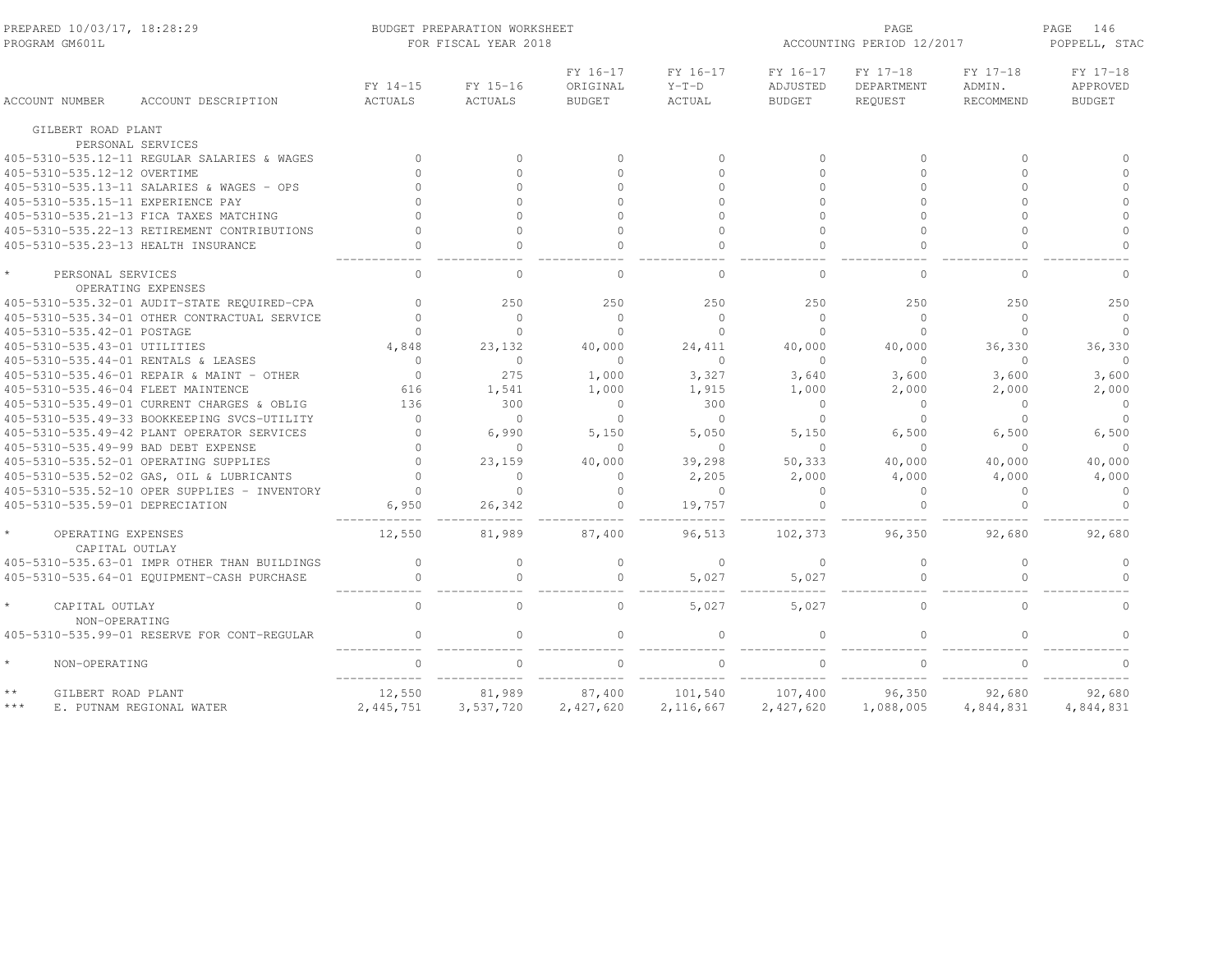| PREPARED 10/03/17, 18:28:29<br>PROGRAM GM601L                           |                            | BUDGET PREPARATION WORKSHEET<br>FOR FISCAL YEAR 2018 |                                       | ACCOUNTING PERIOD 12/2017     | 147<br>PAGE<br>POPPELL, STAC          |                                   |                                 |                                       |
|-------------------------------------------------------------------------|----------------------------|------------------------------------------------------|---------------------------------------|-------------------------------|---------------------------------------|-----------------------------------|---------------------------------|---------------------------------------|
| <b>ACCOUNT NUMBER</b><br>ACCOUNT DESCRIPTION                            | FY 14-15<br><b>ACTUALS</b> | FY 15-16<br>ACTUALS                                  | FY 16-17<br>ORIGINAL<br><b>BUDGET</b> | FY 16-17<br>$Y-T-D$<br>ACTUAL | FY 16-17<br>ADJUSTED<br><b>BUDGET</b> | FY 17-18<br>DEPARTMENT<br>REQUEST | FY 17-18<br>ADMIN.<br>RECOMMEND | FY 17-18<br>APPROVED<br><b>BUDGET</b> |
| PUTNAM REG WTR/WW PROJ FD                                               |                            |                                                      |                                       |                               |                                       |                                   |                                 |                                       |
| E.PUT WATER/SEWER CAP PRJ                                               |                            |                                                      |                                       |                               |                                       |                                   |                                 |                                       |
| OPERATING EXPENSES                                                      |                            |                                                      |                                       |                               |                                       |                                   |                                 |                                       |
| 408-5304-533.31-01 PROFESSIONAL SERVICES                                | $\circ$                    | $\Omega$                                             | $\mathbf{0}$                          | $\mathbf{0}$                  | $\Omega$                              | $\mathbf{0}$                      | $\circ$                         | $\Omega$                              |
| 408-5304-533.32-01 AUDIT-STATE REQUIRED CPA                             | $\Omega$                   | $\Omega$<br>$\Omega$                                 | $\Omega$<br>$\Omega$                  | $\circ$<br>$\Omega$           | $\bigcap$<br>$\Omega$                 | $\circ$                           | $\circ$<br>$\Omega$             | $\Omega$<br>$\circ$                   |
| 408-5304-533.34-01 OTHER CONTRACTUAL SVCS<br>408-5304-533.42-01 POSTAGE |                            | $\cap$                                               | $\Omega$                              | $\Omega$                      | $\cap$                                | $\Omega$<br>$\Omega$              | $\Omega$                        | $\Omega$                              |
| 408-5304-533.47-01 PRINTING & BINDING                                   | $\cap$                     | $\Omega$                                             | $\Omega$                              | $\Omega$                      | $\bigcap$                             | $\Omega$                          | $\Omega$                        | $\Omega$                              |
| 408-5304-533.49-01 OTHER CURRENT CHARGES                                | $\Omega$                   | $\Omega$                                             | $\Omega$                              | $\Omega$                      |                                       | $\Omega$                          | $\Omega$                        | $\Omega$                              |
| 408-5304-533.49-50 LEGAL ADVERTISEMENT                                  | $\Omega$                   | $\cap$                                               | $\Omega$                              | $\circ$                       | $\cap$                                | $\Omega$                          | $\circ$                         | $\Omega$                              |
|                                                                         |                            |                                                      |                                       |                               |                                       |                                   |                                 |                                       |
| OPERATING EXPENSES                                                      | $\mathbf{0}$               | $\Omega$                                             | $\Omega$                              | $\circ$                       | $\cap$                                | $\mathbf{0}$                      | $\circ$                         | $\cap$                                |
| CAPITAL OUTLAY                                                          |                            |                                                      |                                       |                               |                                       |                                   |                                 |                                       |
| 408-5304-533.61-01 LAND                                                 | $\Omega$                   | $\Omega$                                             | $\Omega$                              | $\circ$                       | $\Omega$                              | $\Omega$                          | $\Omega$                        | $\Omega$                              |
| 408-5304-533.62-01 BLDGS-CONSTR & OR IMPROV                             | $\Omega$                   | $\Omega$                                             | $\Omega$                              | $\Omega$                      | $\cap$                                | $\Omega$                          | $\Omega$                        | $\Omega$                              |
| 408-5304-533.63-01 IMPR OTHER THAN BLDGS                                | $\Omega$                   | $\Omega$                                             | $\Omega$                              | $\mathbf{0}$                  | $\Omega$                              | $\Omega$                          | $\Omega$                        | $\circ$                               |
| 408-5304-533.64-01 EQUIPMENT-CASH PURCHASE                              | $\Omega$                   | $\Omega$                                             | $\Omega$                              | $\mathbf{0}$                  | $\Omega$                              | $\mathbf{0}$                      | $\Omega$                        | $\Omega$                              |
| $\star$<br>CAPITAL OUTLAY                                               | $\circ$                    | 0                                                    | $\mathbf{0}$                          | $\circ$                       | $\mathbf{0}$                          | $\mathbf{0}$                      | $\circ$                         | $\circ$                               |
| DEBT SERVICE                                                            |                            |                                                      |                                       |                               |                                       |                                   |                                 |                                       |
| 408-5304-533.71-02 PRINCIPAL - LOANS                                    | $\Omega$                   | $\Omega$                                             | $\Omega$                              | $\circ$                       | $\mathbf{0}$                          | $\circ$                           | $\circ$                         | $\Omega$                              |
| 408-5304-533.72-02 INTEREST - LOANS                                     | $\Omega$                   | $\Omega$                                             | $\Omega$                              | $\circ$                       | $\Omega$                              | $\Omega$                          | $\Omega$                        | $\Omega$                              |
| 408-5304-533.72-03 FISCAL CHARGES CONST ACCT                            | $\cap$                     | $\Omega$                                             | $\Omega$                              | $\Omega$                      | $\Omega$                              | $\Omega$                          | $\Omega$                        | $\Omega$                              |
| 408-5304-533.72-04 FISCAL CHARGES NOTE PMT                              |                            | $\cap$                                               | $\cap$                                | $\Omega$                      |                                       | $\Omega$                          | $\Omega$                        | $\Omega$                              |
| 408-5304-533.72-05 LOAN SERVICE FEE SRF                                 | $\cap$                     | $\Omega$                                             | $\Omega$                              | $\Omega$                      | $\Omega$                              | $\Omega$                          | $\Omega$                        | $\Omega$                              |
| 408-5304-533.72-06 CAPITALIZE INTEREST SRF                              | $\Omega$                   | $\Omega$                                             | $\Omega$                              | $\Omega$                      |                                       | $\Omega$                          | $\Omega$                        | $\Omega$                              |
| 408-5304-533.72-07 USDA WATER BOND INTEREST                             | $\cap$                     | $\cap$                                               | $\cap$                                | $\cap$                        | $\cap$                                | $\Omega$                          | $\cap$                          | $\cap$                                |
| DEBT SERVICE                                                            | $\circ$                    | $\Omega$                                             | $\circ$                               | $\circ$                       | $\Omega$                              | $\mathbf{0}$                      | $\Omega$                        | $\Omega$                              |
| OPERATING EXPENSES                                                      |                            |                                                      |                                       |                               |                                       |                                   |                                 |                                       |
| 408-5304-535.31-01 PROFESSIONAL SERVICES                                | $\Omega$                   | $\Omega$                                             | $\Omega$                              | $\mathbf{0}$                  | $\Omega$                              | $\circ$                           | $\circ$                         | $\circ$                               |
| 408-5304-535.32-01 AUDIT-STATE REQUIRED-CPA                             | $\cap$                     | $\Omega$                                             | $\Omega$                              | $\Omega$                      | $\bigcap$                             | $\Omega$                          | $\Omega$                        | $\Omega$                              |
| 408-5304-535.34-01 OTHER CONTRACTUAL SERVICE                            |                            | $\Omega$                                             | $\Omega$                              | $\Omega$                      | $\Omega$                              | $\Omega$                          | $\Omega$                        | $\circ$                               |
| 408-5304-535.42-01 POSTAGE                                              |                            | $\Omega$                                             | $\Omega$                              | $\Omega$                      | $\cap$                                | $\Omega$                          | $\Omega$                        | $\Omega$                              |
| 408-5304-535.43-01 UTILITIES                                            |                            | $\Omega$                                             | $\cap$                                | $\Omega$                      | $\Omega$                              | $\Omega$                          | $\Omega$                        | $\Omega$                              |
| 408-5304-535.46-01 REPAIR & MAINT - OTHER                               |                            | $\cap$                                               |                                       | $\Omega$                      | $\cap$                                | $\cap$                            | $\circ$                         | $\Omega$                              |
| 408-5304-535.49-01 CURRENT CHARGES & OBLIG                              | $\cap$                     | $\cap$                                               | $\cap$                                | $\Omega$                      | $\cap$                                | $\Omega$                          | $\Omega$                        | $\circ$                               |
| 408-5304-535.49-50 LEGAL ADVERTISEMENTS                                 | $\Omega$                   | $\Omega$                                             | $\Omega$                              | $\Omega$                      | $\Omega$                              | $\Omega$                          | $\Omega$                        | $\Omega$                              |
| 408-5304-535.52-01 OPERATING SUPPLIES                                   | $\Omega$                   | $\Omega$                                             | $\Omega$                              | $\circ$                       | $\Omega$                              | $\Omega$                          | $\circ$                         | $\circ$                               |
| 408-5304-535.52-10 OPER SUPPLIES - INVENTORY                            | $\Omega$                   | $\Omega$                                             | $\Omega$                              | $\circ$                       | $\Omega$                              | $\circ$                           | $\circ$                         | $\Omega$                              |
| OPERATING EXPENSES<br>CAPITAL OUTLAY                                    | $\circ$                    | $\circ$                                              | $\circ$                               | $\circ$                       | $\Omega$                              | $\mathbf{0}$                      | $\circ$                         | $\Omega$                              |
| 408-5304-535.61-01 LAND                                                 | $\mathbf{0}$               | $\Omega$                                             | $\circ$                               | $\mathbb O$                   | $\mathbf{0}$                          | $\circ$                           | $\circ$                         | $\circ$                               |
| 408-5304-535.62-01 BLDGS-CONSTR &/OR IMPROV                             | $\mathbf{0}$               | $\circ$                                              | $\mathbf 0$                           | $\mathbb O$                   | $\mathbf{0}$                          | $\circ$                           | $\circ$                         | $\circ$                               |
| 408-5304-535.63-01 IMPR OTHER THAN BUILDINGS                            | $\Omega$                   | $\Omega$                                             | $\Omega$                              | $\Omega$                      |                                       | $\Omega$                          | $\Omega$                        | $\Omega$                              |
|                                                                         |                            |                                                      |                                       |                               |                                       |                                   |                                 |                                       |
| CAPITAL OUTLAY                                                          | $\mathbf{0}$               | $\circ$                                              | $\Omega$                              | $\circ$                       | $\mathbf{0}$                          | $\circ$                           | $\circ$                         | $\Omega$                              |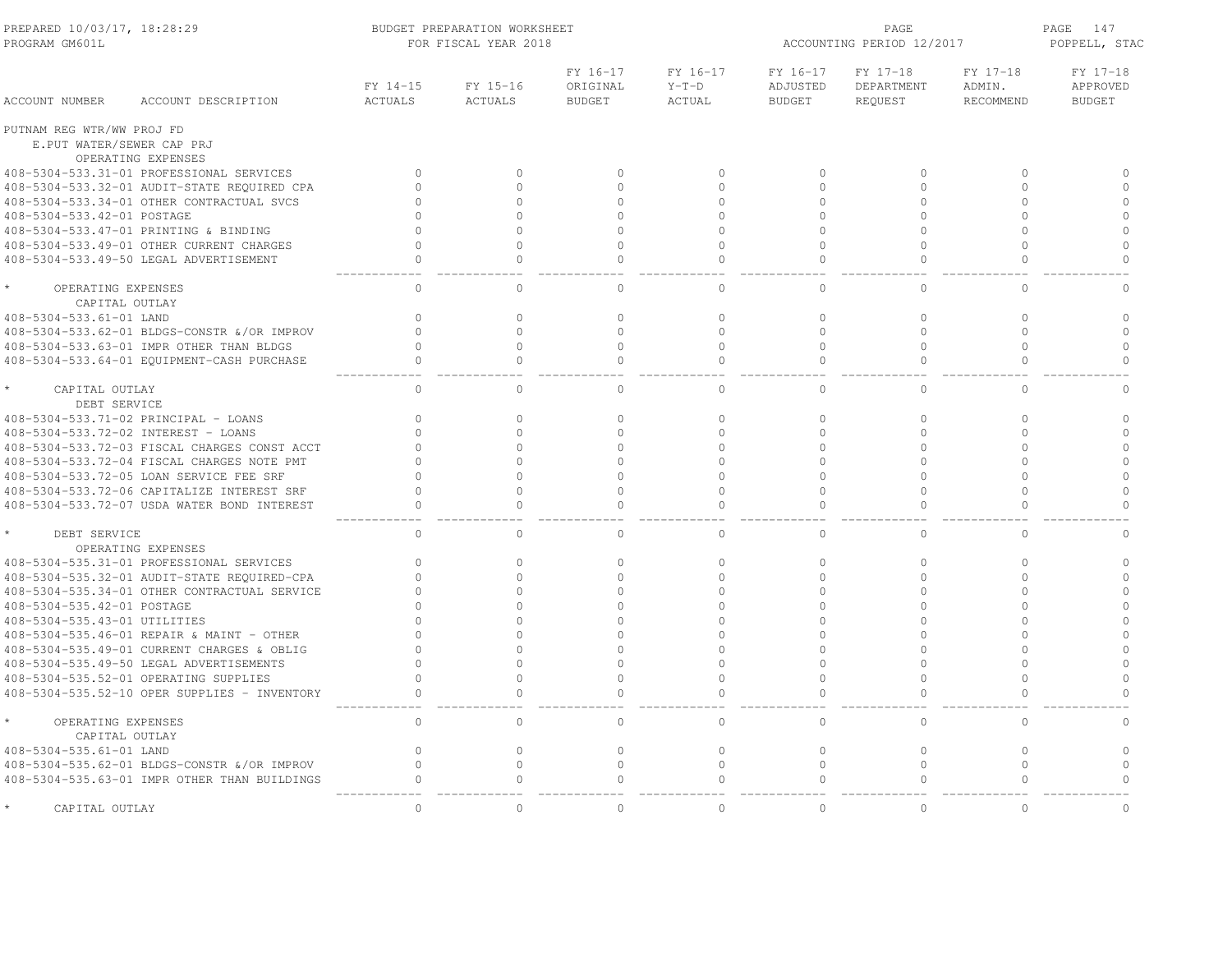| PROGRAM GM601L | PREPARED 10/03/17, 18:28:29    |                                             | BUDGET PREPARATION WORKSHEET<br>FOR FISCAL YEAR 2018 |                     |                                       | PAGE<br>ACCOUNTING PERIOD 12/2017 |                                       |                                   |                                 |                                       |
|----------------|--------------------------------|---------------------------------------------|------------------------------------------------------|---------------------|---------------------------------------|-----------------------------------|---------------------------------------|-----------------------------------|---------------------------------|---------------------------------------|
| ACCOUNT NUMBER |                                | ACCOUNT DESCRIPTION                         | FY 14-15<br><b>ACTUALS</b>                           | FY 15-16<br>ACTUALS | FY 16-17<br>ORIGINAL<br><b>BUDGET</b> | FY 16-17<br>$Y-T-D$<br>ACTUAL     | FY 16-17<br>ADJUSTED<br><b>BUDGET</b> | FY 17-18<br>DEPARTMENT<br>REQUEST | FY 17-18<br>ADMIN.<br>RECOMMEND | FY 17-18<br>APPROVED<br><b>BUDGET</b> |
|                | NON-OPERATING                  |                                             |                                                      |                     |                                       |                                   |                                       |                                   |                                 |                                       |
|                |                                | 408-5304-581.91-09 BUDGET TRSF-REG WATER FD |                                                      |                     |                                       |                                   |                                       |                                   |                                 |                                       |
|                |                                | 408-5304-581.91-15 TRF TO TRANSPORTATION FD |                                                      |                     |                                       |                                   |                                       |                                   |                                 |                                       |
|                | NON-OPERATING<br>NON-OPERATING |                                             |                                                      |                     |                                       | $\Omega$                          | $\cap$                                | $\cap$                            |                                 |                                       |
|                |                                | 408-5304-598.99-01 RESERVE FOR CONT-REGULAR |                                                      |                     |                                       | $\Omega$                          | $\bigcap$                             |                                   |                                 |                                       |
|                | NON-OPERATING                  |                                             | $\Omega$                                             |                     | $\Omega$                              | $\Omega$                          | $\bigcap$                             | $\Omega$                          |                                 |                                       |
| $**$           |                                | E.PUT WATER/SEWER CAP PRJ                   |                                                      |                     |                                       | $\bigcap$                         |                                       |                                   |                                 |                                       |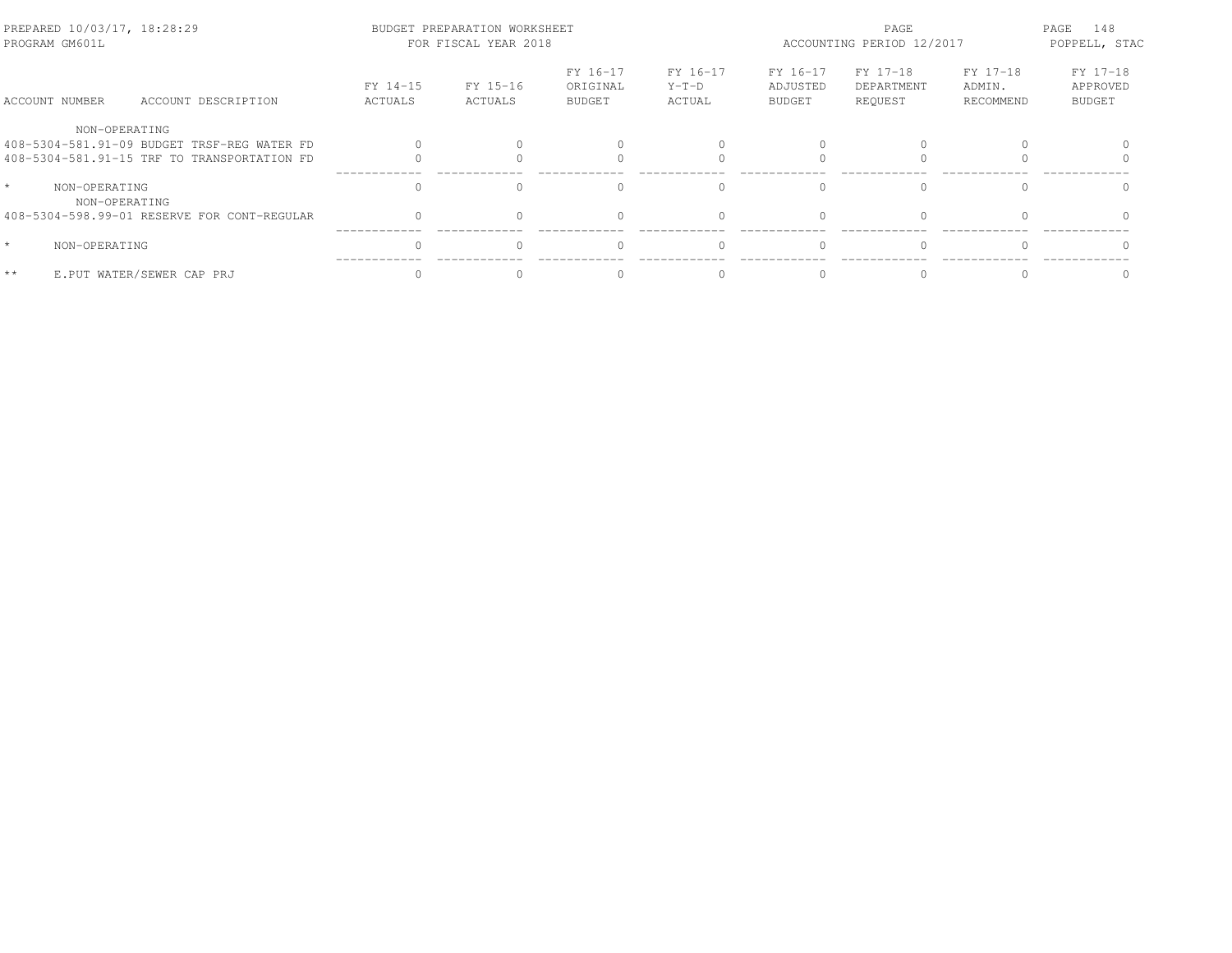| PREPARED 10/03/17, 18:28:29<br>PROGRAM GM601L |                                             |                     | BUDGET PREPARATION WORKSHEET<br>FOR FISCAL YEAR 2018 |                                       | PAGE<br>ACCOUNTING PERIOD 12/2017 |                                       |                                   | PAGE<br>149<br>POPPELL, STAC    |                                       |
|-----------------------------------------------|---------------------------------------------|---------------------|------------------------------------------------------|---------------------------------------|-----------------------------------|---------------------------------------|-----------------------------------|---------------------------------|---------------------------------------|
| ACCOUNT NUMBER                                | ACCOUNT DESCRIPTION                         | FY 14-15<br>ACTUALS | FY 15-16<br>ACTUALS                                  | FY 16-17<br>ORIGINAL<br><b>BUDGET</b> | FY 16-17<br>$Y-T-D$<br>ACTUAL     | FY 16-17<br>ADJUSTED<br><b>BUDGET</b> | FY 17-18<br>DEPARTMENT<br>REOUEST | FY 17-18<br>ADMIN.<br>RECOMMEND | FY 17-18<br>APPROVED<br><b>BUDGET</b> |
| PARADISE VIEW<br>DEBT SERVICE                 | 408-5305-533.72-07 USDA WATER BOND INTEREST |                     |                                                      |                                       |                                   | $\Omega$                              | $\Omega$                          |                                 |                                       |
| $\star$<br>DEBT SERVICE                       |                                             |                     |                                                      |                                       |                                   | $\bigcap$                             | $\Omega$                          |                                 | $\Omega$                              |
| $\star\star$<br>PARADISE VIEW<br>$***$        | PUTNAM REG WTR/WW PROJ FD                   |                     |                                                      |                                       |                                   | $\bigcap$                             | U                                 |                                 |                                       |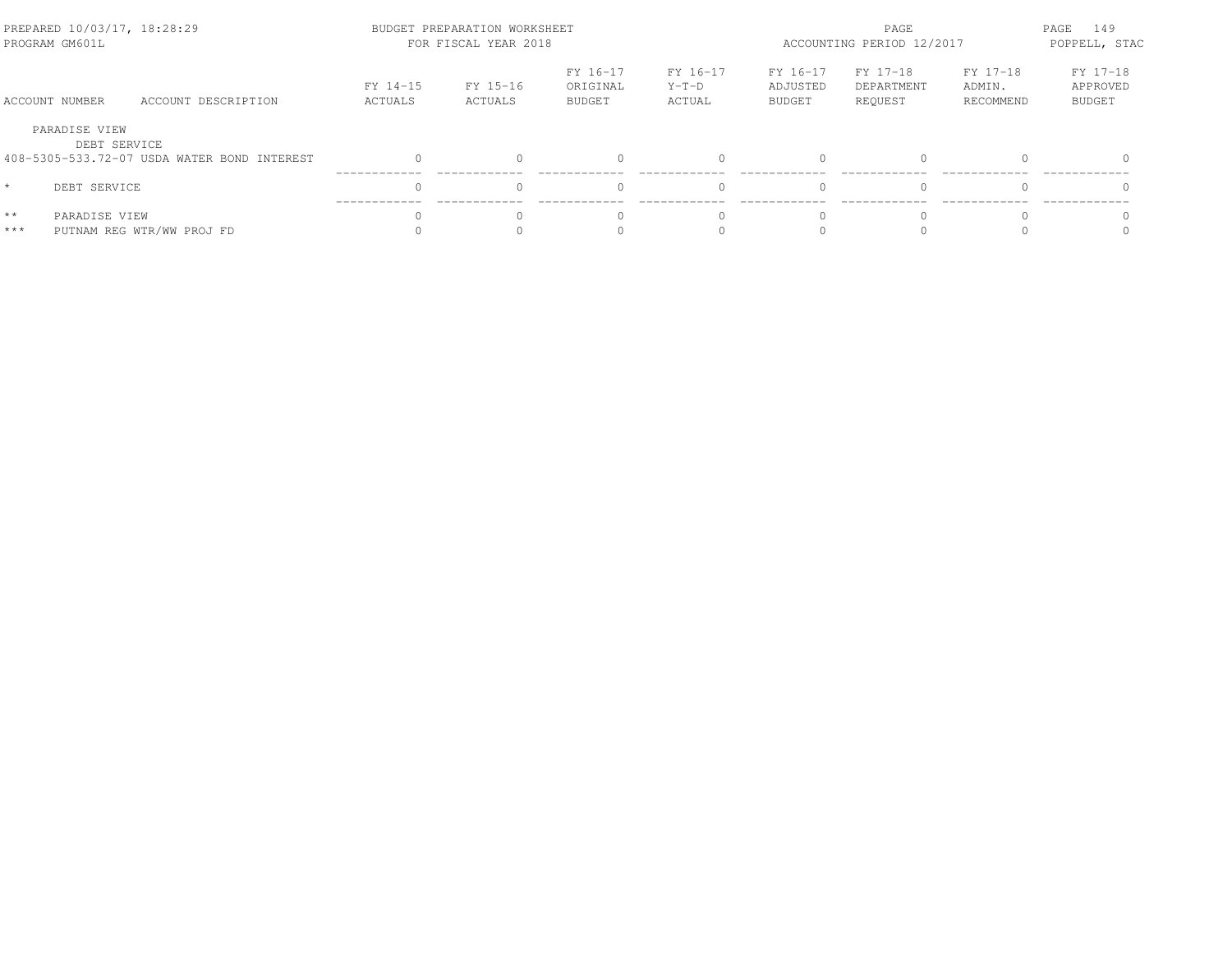| PREPARED 10/03/17, 18:28:29<br>PROGRAM GM601L  |                                              |                            | BUDGET PREPARATION WORKSHEET<br>FOR FISCAL YEAR 2018 |                                       | ACCOUNTING PERIOD 12/2017     | PAGE<br>150<br>POPPELL, STAC          |                                   |                                 |                                       |
|------------------------------------------------|----------------------------------------------|----------------------------|------------------------------------------------------|---------------------------------------|-------------------------------|---------------------------------------|-----------------------------------|---------------------------------|---------------------------------------|
| ACCOUNT NUMBER                                 | ACCOUNT DESCRIPTION                          | FY 14-15<br><b>ACTUALS</b> | FY 15-16<br>ACTUALS                                  | FY 16-17<br>ORIGINAL<br><b>BUDGET</b> | FY 16-17<br>$Y-T-D$<br>ACTUAL | FY 16-17<br>ADJUSTED<br><b>BUDGET</b> | FY 17-18<br>DEPARTMENT<br>REQUEST | FY 17-18<br>ADMIN.<br>RECOMMEND | FY 17-18<br>APPROVED<br><b>BUDGET</b> |
| INTERN SVC FD FLEET MAINT<br>FLEET MAINTENANCE |                                              |                            |                                                      |                                       |                               |                                       |                                   |                                 |                                       |
| NON-OPERATING                                  | 501-8501-581.91-28 TRF-RISK MANAGEMENT FD    | 3,362                      | 3,362                                                | 1,886                                 | 1,886                         | 1,886                                 | $\circ$                           | 1,886                           | 1,886                                 |
|                                                |                                              |                            |                                                      |                                       |                               |                                       |                                   |                                 |                                       |
| NON-OPERATING                                  | PERSONAL SERVICES                            | 3,362                      | 3,362                                                | 1,886                                 | 1,886                         | 1,886                                 | $\mathbf 0$                       | 1,886                           | 1,886                                 |
|                                                | 501-8501-591.12-11 REGULAR SALARIES & WAGES  | 252,861                    | 242,720                                              | 250,259                               | 247,731                       | 250,259                               | $\mathbf{0}$                      | 253,575                         | 253,575                               |
|                                                | 501-8501-591.12-12 SALARIES/WAGES-OVERTIME   | 18,462                     | 21,141                                               | 12,000                                | 25,471                        | 12,000                                | $\circ$                           | 13,000                          | 13,000                                |
|                                                | 501-8501-591.13-11 SALARIES & WAGES - OPS    | $\mathbf{0}$               | $\circ$                                              | $\Omega$                              | $\overline{0}$                | $\overline{0}$                        | $\Omega$                          | $\circ$                         | $\overline{0}$                        |
| 501-8501-591.15-11 EXPERIENCE PAY              |                                              | 2,200                      | $\circ$                                              | 2,200                                 | 800                           | 2,200                                 | $\circ$                           | 2,200                           | 2,200                                 |
|                                                | 501-8501-591.21-13 FICA TAXES MATCHING       | 19,883                     | 19,552                                               | 20,139                                | 20,567                        | 20,139                                | $\Omega$                          | 20,393                          | 20,393                                |
|                                                | 501-8501-591.22-13 RETIREMENT CONTRIBUTIONS  | 19,003                     | 18,275                                               | 19,962                                | 20,193                        | 19,962                                | $\Omega$                          | 21,406                          | 21,406                                |
|                                                | 501-8501-591.23-13 LIFE & HEALTH INSURANCE   | 53,956                     | 53,411                                               | 49,000                                | 46,478                        | 49,000                                | $\circ$                           | 59,738                          | 59,738                                |
| PERSONAL SERVICES                              |                                              | 366,365                    | 355,099                                              | 353,560                               | 361,240                       | 353,560                               | $\circ$                           | 370, 312                        | 370, 312                              |
|                                                | OPERATING EXPENSES                           |                            |                                                      |                                       |                               |                                       |                                   |                                 |                                       |
|                                                | 501-8501-591.34-01 OTHER CONTRACTUAL SERVICE | 73                         | $\circ$                                              | 500                                   | $\mathbf{0}$                  | 500                                   | 500                               | 500                             | 500                                   |
|                                                | 501-8501-591.34-23 UNIFORM RENTALS-EMPLOYER  | 1,751                      | 998                                                  | 2,000                                 | 1,683                         | 2,000                                 | 2,000                             | 2,000                           | 2,000                                 |
| 501-8501-591.40-01 TRAVEL & PER DIEM           |                                              | 284                        | 962                                                  | 1,000                                 | $\mathbf{0}$                  | 1,000                                 | 1,000                             | 1,000                           | 1,000                                 |
| 501-8501-591.41-01 COMMUNICATIONS              |                                              | 2,488                      | 2,131                                                | 2,000                                 | 1,574                         | 2,000                                 | 2,000                             | 2,000                           | 2,000                                 |
| 501-8501-591.42-01 POSTAGE                     |                                              | 5                          | $\mathbf{2}$                                         | 50                                    | $\circ$                       | 50                                    | 50                                | 50                              | 50                                    |
| 501-8501-591.43-01 UTILITIES                   |                                              | 9,433                      | 9,344                                                | 8,000                                 | 7,153                         | 8,400                                 | 8,000                             | 8,000                           | 8,000                                 |
| 501-8501-591.44-01 RENTALS & LEASES            |                                              | $\Omega$                   | 88                                                   | 1,000                                 | $\circ$                       | 1,000                                 | 1,000                             | 1,000                           | 1,000                                 |
|                                                | 501-8501-591.45-20 INSURANCE-RISK MANAGEMENT | 19,895                     | 19,895                                               | 14,427                                | 14,427                        | 14,427                                | 14,427                            | 14,427                          | 14,427                                |
| 501-8501-591.46-01 R & M - OTHER               |                                              | $\Omega$                   | $\Omega$                                             | 1,200                                 | 420                           | 1,200                                 | 1,200                             | 1,200                           | 1,200                                 |
|                                                | 501-8501-591.46-04 R&M-FLEET MAINTENANCE     | 8,024                      | 10,522                                               | 12,000                                | 4,486                         | 12,000                                | 12,000                            | 12,000                          | 12,000                                |
|                                                | 501-8501-591.46-06 R&M-FLT MAINT-SUBCONTRACT | 350,863                    | 225,018                                              | 200,000                               | 287,398                       | 200,000                               | 200,000                           | 214,862                         | 214,862                               |
|                                                | 501-8501-591.46-13 R & M-COMMUNICATION EQUIP | 10,800                     | 11,289                                               | 11,300                                | 11,302                        | 11,300                                | 11,300                            | 11,300                          | 11,300                                |
|                                                | 501-8501-591.47-01 PRINTING AND BINDING      | 30                         | $\circ$                                              | 100                                   | $\circ$                       | 100                                   | 100                               | 100                             | 100                                   |
|                                                | 501-8501-591.49-01 CURRENT CHARGES & OBLIG   | 2,746                      | $\circ$                                              | 500                                   | $\mathbf{0}$                  | 500                                   | 500                               | 500                             | 500                                   |
|                                                | 501-8501-591.49-02 COST OF PARTS SOLD        | 457,221                    | 442,838                                              | 338,045                               | 349,864                       | 338,045                               | 338,045                           | 469,382                         | 469,382                               |
|                                                | 501-8501-591.49-17 SAFETY RECOGNITION        | 438                        | $\circ$                                              | 500                                   | 331                           | 500                                   | 500                               | 500                             | 500                                   |
|                                                | 501-8501-591.49-50 LEGAL ADVERTISEMENTS      | $\Omega$                   | $\Omega$                                             | $\Omega$<br>$\Omega$                  | $\Omega$                      | $\Omega$                              | $\Omega$                          | $\Omega$                        | $\circ$                               |
|                                                | 501-8501-591.49-51 FUEL OVER / SHORT         | $\mathbf 0$                | $\circ$<br>$\Omega$                                  | $\Omega$                              | $\mathbf{1}$<br>$\Omega$      | $\circ$                               | $\mathbf{0}$                      | $\circ$<br>$\Omega$             | $\circ$<br>$\circ$                    |
| 501-8501-591.49-70 NET OPEB COST               |                                              | 5,264                      |                                                      |                                       |                               | $\Omega$                              | $\Omega$                          |                                 |                                       |
| 501-8501-591.51-01 OFFICE SUPPLIES             | 501-8501-591.52-01 OPERATING SUPPLIES        | 315<br>17,300              | 503                                                  | 1,200                                 | 538                           | 1,200<br>22,000                       | 1,200<br>22,000                   | 1,200                           | 1,200<br>22,000                       |
|                                                | 501-8501-591.52-02 GAS, OIL, & LUBRICANTS    | 8,111                      | 14,245<br>11,295                                     | 22,000<br>12,000                      | 11,874<br>10,631              | 12,000                                | 12,000                            | 22,000<br>12,000                | 12,000                                |
|                                                | 501-8501-591.52-10 OPER SUPPLIES - INVENTORY | 1,101                      | 2,197                                                | 6,000                                 | 423                           | 6,000                                 | 6,000                             | 6,000                           | 6,000                                 |
|                                                | 501-8501-591.54-01 BOOKS/PUBLICATION/SUBSCR  | 764                        | 114                                                  | 1,000                                 | 399                           | 1,000                                 | 1,000                             | 1,000                           | 1,000                                 |
| 501-8501-591.54-02 DUES/MEMBERSHIPS            |                                              | 100                        | 50                                                   | 800                                   | 50                            | 400                                   | 800                               | 800                             | 800                                   |
| 501-8501-591.54-03 TRAINING                    |                                              | 461                        | 1,240                                                | 3,000                                 | 944                           | 3,000                                 | 3,000                             | 3,000                           | 3,000                                 |
| 501-8501-591.59-01 DEPRECIATION                |                                              | 15,822                     | 15,238                                               | 8,500                                 | 10,674                        | 8,500                                 | 8,500                             | 8,500                           | 8,500                                 |
|                                                |                                              |                            |                                                      |                                       |                               |                                       |                                   |                                 |                                       |
| OPERATING EXPENSES<br>CAPITAL OUTLAY           |                                              | 913,289                    | 767,969                                              | 647,122                               | 714,172                       | 647,122                               | 647,122                           | 793,321                         | 793,321                               |
|                                                | 501-8501-591.64-01 EQUIPMENT-CASH PURCHASE   | 245                        | 14,381                                               | $\Omega$                              | $\circ$                       | $\circ$                               | $\mathbf{0}$                      | $\circ$                         | $\circ$                               |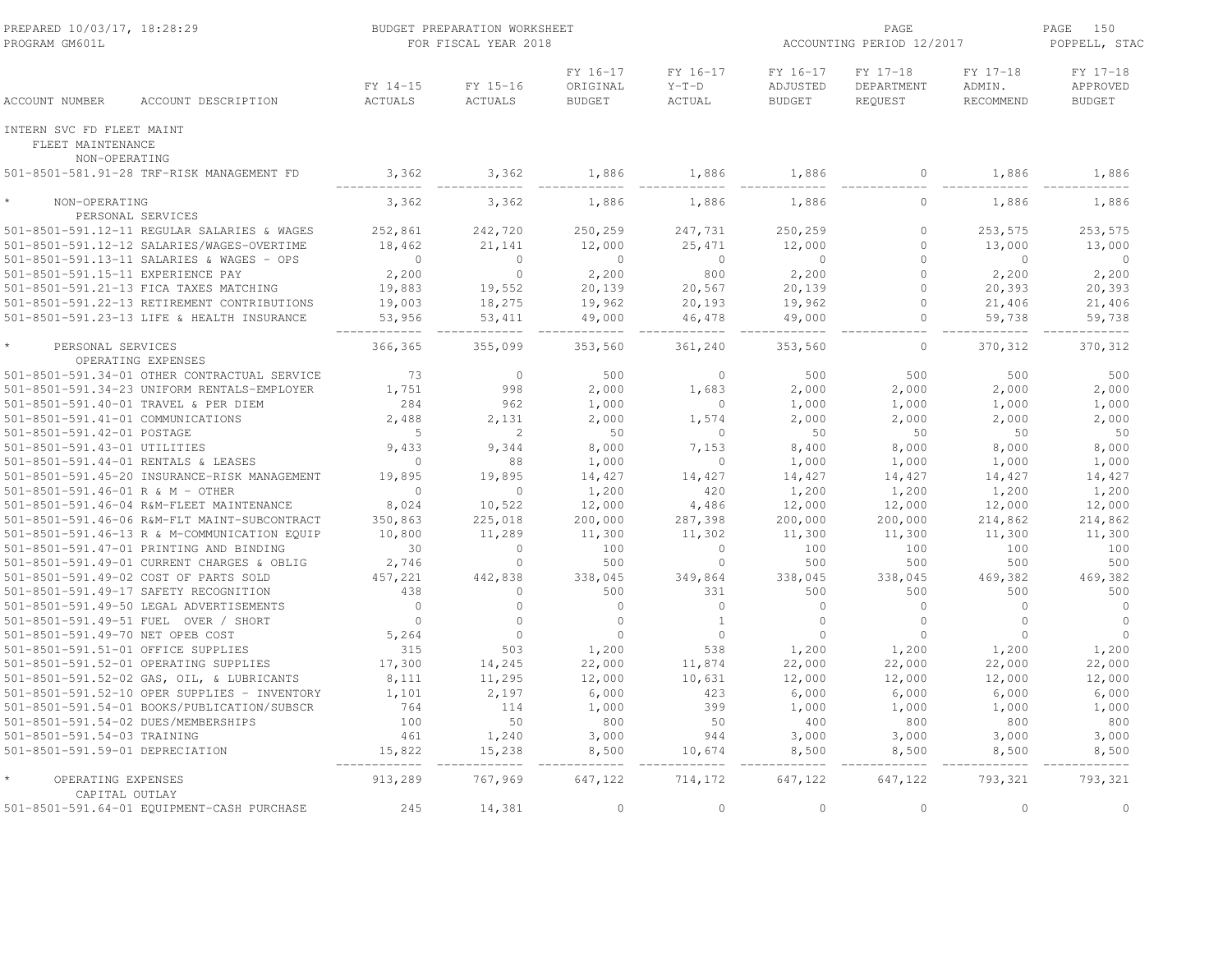|               | PREPARED 10/03/17, 18:28:29<br>PROGRAM GM601L |                                             |                        | BUDGET PREPARATION WORKSHEET<br>FOR FISCAL YEAR 2018 |                                       | PAGE<br>ACCOUNTING PERIOD 12/2017 |                                       |                                   | 151<br>PAGE<br>POPPELL, STAC    |                                       |
|---------------|-----------------------------------------------|---------------------------------------------|------------------------|------------------------------------------------------|---------------------------------------|-----------------------------------|---------------------------------------|-----------------------------------|---------------------------------|---------------------------------------|
|               | ACCOUNT NUMBER                                | ACCOUNT DESCRIPTION                         | FY 14-15<br>ACTUALS    | FY 15-16<br>ACTUALS                                  | FY 16-17<br>ORIGINAL<br><b>BUDGET</b> | FY 16-17<br>$Y-T-D$<br>ACTUAL     | FY 16-17<br>ADJUSTED<br><b>BUDGET</b> | FY 17-18<br>DEPARTMENT<br>REQUEST | FY 17-18<br>ADMIN.<br>RECOMMEND | FY 17-18<br>APPROVED<br><b>BUDGET</b> |
|               | CAPITAL OUTLAY<br>NON-OPERATING               |                                             | 245                    | 14,381                                               | $\Omega$                              | $\Omega$                          | $\Omega$                              | $\Omega$                          |                                 |                                       |
|               |                                               | 501-8501-598.99-01 RESERVE FOR CONT-REGULAR | $\bigcap$              |                                                      |                                       | $\Omega$                          | $\bigcap$                             |                                   |                                 |                                       |
|               | NON-OPERATING                                 |                                             | $\bigcap$              |                                                      |                                       | $\Omega$                          | $\cap$                                | $\Omega$                          |                                 |                                       |
| $**$<br>$***$ | FLEET MAINTENANCE                             | INTERN SVC FD FLEET MAINT                   | 1,283,261<br>1,283,261 | 1,140,811<br>1,140,811                               | 1,002,568<br>1,002,568                | 1,077,298<br>1,077,298            | 1,002,568<br>1,002,568                | 647,122<br>647,122                | 1,165,519<br>1,165,519          | 1,165,519<br>1,165,519                |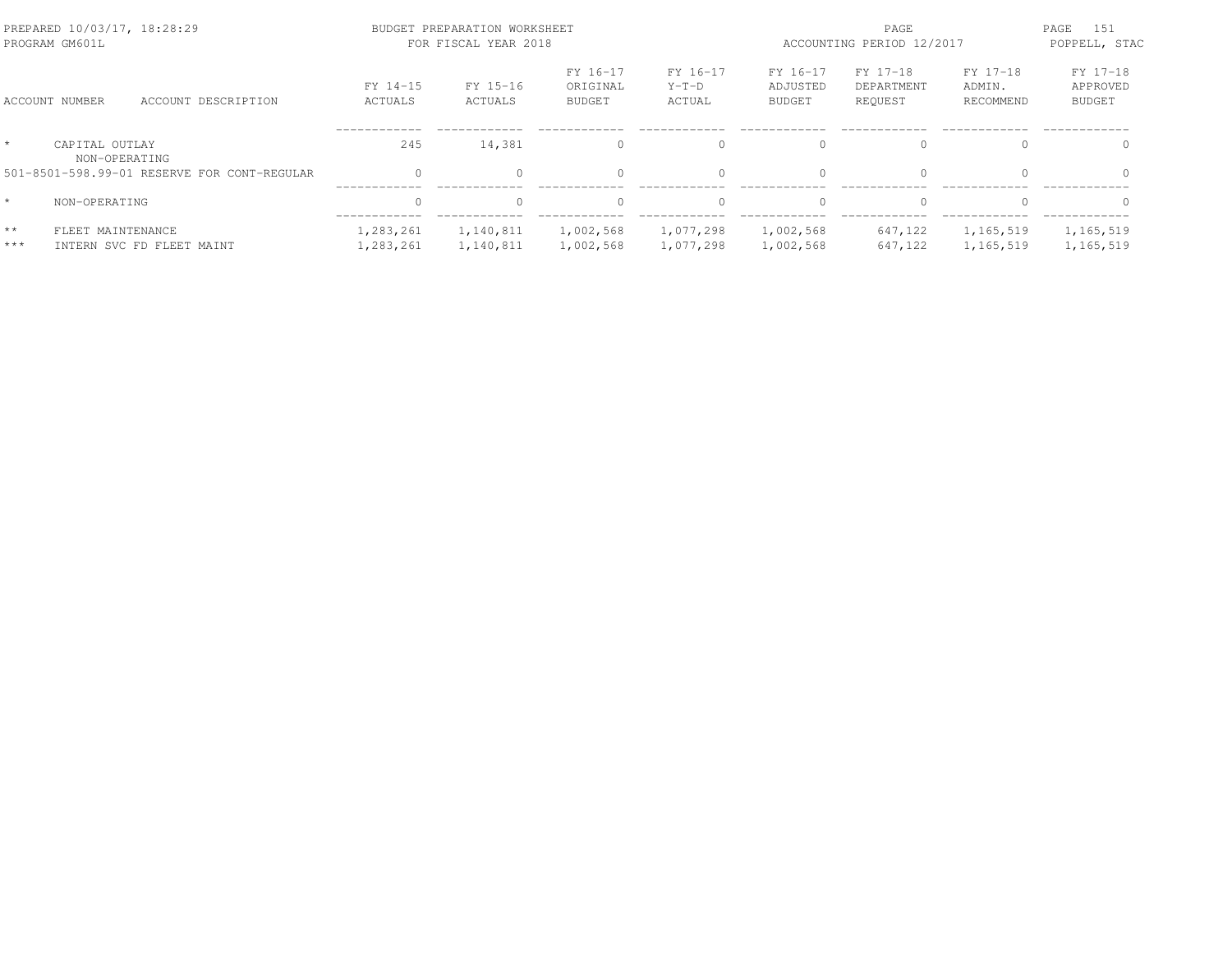| PREPARED 10/03/17, 18:28:29<br>PROGRAM GM601L   |                                                                                      |                     | BUDGET PREPARATION WORKSHEET<br>FOR FISCAL YEAR 2018 |                                       |                               | PAGE<br>ACCOUNTING PERIOD 12/2017     |                                   |                                        | PAGE<br>152<br>POPPELL, STAC          |
|-------------------------------------------------|--------------------------------------------------------------------------------------|---------------------|------------------------------------------------------|---------------------------------------|-------------------------------|---------------------------------------|-----------------------------------|----------------------------------------|---------------------------------------|
| <b>ACCOUNT NUMBER</b>                           | ACCOUNT DESCRIPTION                                                                  | FY 14-15<br>ACTUALS | FY 15-16<br>ACTUALS                                  | FY 16-17<br>ORIGINAL<br><b>BUDGET</b> | FY 16-17<br>$Y-T-D$<br>ACTUAL | FY 16-17<br>ADJUSTED<br><b>BUDGET</b> | FY 17-18<br>DEPARTMENT<br>REQUEST | FY 17-18<br>ADMIN.<br><b>RECOMMEND</b> | FY 17-18<br>APPROVED<br><b>BUDGET</b> |
| INSURANCE RESERVE FUND<br>GROUP INSURANCE ADMIN |                                                                                      |                     |                                                      |                                       |                               |                                       |                                   |                                        |                                       |
|                                                 | PERSONAL SERVICES                                                                    |                     | $\Omega$                                             | $\Omega$                              |                               | $\Omega$                              |                                   |                                        |                                       |
|                                                 | 506-2560-519.12-11 REGULAR SALARIES & WAGES                                          |                     | $\cap$                                               | $\cap$                                | $\circ$<br>$\Omega$           | $\cap$                                | $\Omega$<br>$\cap$                | 46,084<br>250                          | 46,084<br>250                         |
|                                                 | 506-2560-519.12-12 SALARY/WAGES - OVERTIME<br>506-2560-519.21-13 FICA TAXES MATCHING |                     | $\cap$                                               |                                       | $\Omega$                      |                                       | $\Omega$                          | 3,545                                  | 3,545                                 |
|                                                 | 506-2560-519.22-13 RETIREMENT CONTRIBUTIONS                                          |                     | $\Omega$                                             | $\Omega$                              | $\Omega$                      | $\Omega$                              | $\Omega$                          | 5,127                                  |                                       |
|                                                 | 506-2560-519.23-13 LIFE & HEALTH INSURANCE                                           |                     | $\Omega$                                             |                                       | $\Omega$                      |                                       | $\Omega$                          | 9,387                                  | 5,127<br>9,387                        |
| PERSONAL SERVICES                               |                                                                                      | $\mathbf{0}$        | $\Omega$                                             | $\Omega$                              | 0                             |                                       | 0                                 | 64,393                                 | 64,393                                |
|                                                 | OPERATING EXPENSES                                                                   |                     |                                                      |                                       |                               |                                       |                                   |                                        |                                       |
|                                                 | 506-2560-519.31-01 PROFESSIONAL SERVICES                                             | 19,103              | 21,209                                               | 27,000                                | 14,103                        | 27,000                                | 27,000                            | 15,000                                 | 15,000                                |
|                                                 | 506-2560-519.34-09 CONTRACT SERV-SERV FEES                                           | $\mathbf{0}$        | $\Omega$                                             | $\mathbf{0}$                          | $\mathbf{0}$                  | $\Omega$                              | $\circ$                           | $\Omega$                               | $\Omega$                              |
|                                                 | 506-2560-519.40-01 TRAVEL & PER DIEM                                                 | $\Omega$            | $\cap$                                               |                                       | $\Omega$                      |                                       |                                   | $\cap$                                 |                                       |
| 506-2560-519.42-01 POSTAGE                      |                                                                                      |                     | $\Omega$                                             |                                       | $\Omega$                      |                                       |                                   | $\cap$                                 |                                       |
|                                                 | 506-2560-519.45-04 INSURANCE-HEALTH INS PREM                                         | 6,861,394           | 6,398,670                                            | 6,006,026                             | 5,557,581                     | 6,006,026                             | 6,006,026                         | 6,000,000                              | 6,000,000                             |
|                                                 | 506-2560-519.45-05 INS-LIFE-COUNTY CONTRIB                                           | 178,546             | 214,104                                              | 216,000                               | 199,930                       | 216,000                               | 216,000                           | 200,000                                | 200,000                               |
|                                                 | 506-2560-519.45-06 INSUR-IBNR-RUNOFF CLAIMS                                          | $\Omega$            | $\Omega$                                             | $\Omega$                              | $\Omega$                      | $\Omega$                              | $\Omega$                          | $\Omega$                               | $\Omega$                              |
|                                                 | 506-2560-519.45-51 INSURANCE-DENTAL INS PREM                                         | $\Omega$            | $\Omega$                                             | 288,000                               | 259,854                       | 284,932                               | 288,000                           | 280,000                                | 280,000                               |
|                                                 | 506-2560-519.45-52 VISION INS PREMIUM                                                | 42,865              | 46,399                                               | 48,000                                | 58,525                        | 48,000                                | 48,000                            | 57,000                                 | 57,000                                |
|                                                 | 506-2560-519.45-53 INSUR-FSA ADMINISTRATION                                          | 2,395               | 3,105                                                | 2,500                                 | 5,404                         | 5,568                                 | 5,600                             | 7,500                                  | 7,500                                 |
|                                                 | 506-2560-519.49-01 CURRENT CHARGES & OBLIG                                           | $\Omega$            | 251                                                  | $\Omega$                              | $\mathbf{0}$                  | $\Omega$                              | $\Omega$                          | $\Omega$                               | $\Omega$                              |
|                                                 | 506-2560-519.49-50 LEGAL ADVERTISEMENTS                                              |                     | $\Omega$                                             |                                       | $\Omega$                      |                                       |                                   |                                        |                                       |
| 506-2560-519.51-01 OFFICE SUPPLIES              |                                                                                      |                     | $\Omega$                                             |                                       | $\Omega$                      | $\cap$                                |                                   |                                        |                                       |
|                                                 | 506-2560-519.52-01 OPERATING SUPPLIES                                                |                     | $\Omega$                                             |                                       | $\Omega$                      |                                       |                                   |                                        |                                       |
|                                                 | 506-2560-519.54-01 BOOKS/PUBLICATIONS/SUBSCR                                         |                     | $\Omega$                                             | $\cap$                                | $\Omega$                      |                                       |                                   |                                        | $\Omega$                              |
| 506-2560-519.54-03 TRAINING                     |                                                                                      |                     |                                                      |                                       |                               |                                       |                                   |                                        |                                       |
| OPERATING EXPENSES<br>NON-OPERATING             |                                                                                      | 7,104,303           | 6,683,738                                            | 6,587,526                             | 6,095,397                     | 6,587,526                             | 6,590,626                         | 6,559,500                              | 6,559,500                             |
|                                                 | 506-2560-598.99-01 RESERVE FOR CONT-REGULAR                                          | $\mathbf 0$         | 0                                                    | 200,000                               | 0                             | 200,000                               | 0                                 | 200,000                                | 200,000                               |
| NON-OPERATING                                   |                                                                                      | $\mathbf{0}$        | $\circ$                                              | 200,000                               | $\circ$                       | 200,000                               | $\circ$                           | 200,000                                | 200,000                               |
| $\star$ $\star$<br>GROUP INSURANCE ADMIN        |                                                                                      | 7,104,303           | 6,683,738                                            | 6,787,526                             | 6,095,397                     | 6,787,526                             | 6,590,626                         | 6,823,893                              | 6,823,893                             |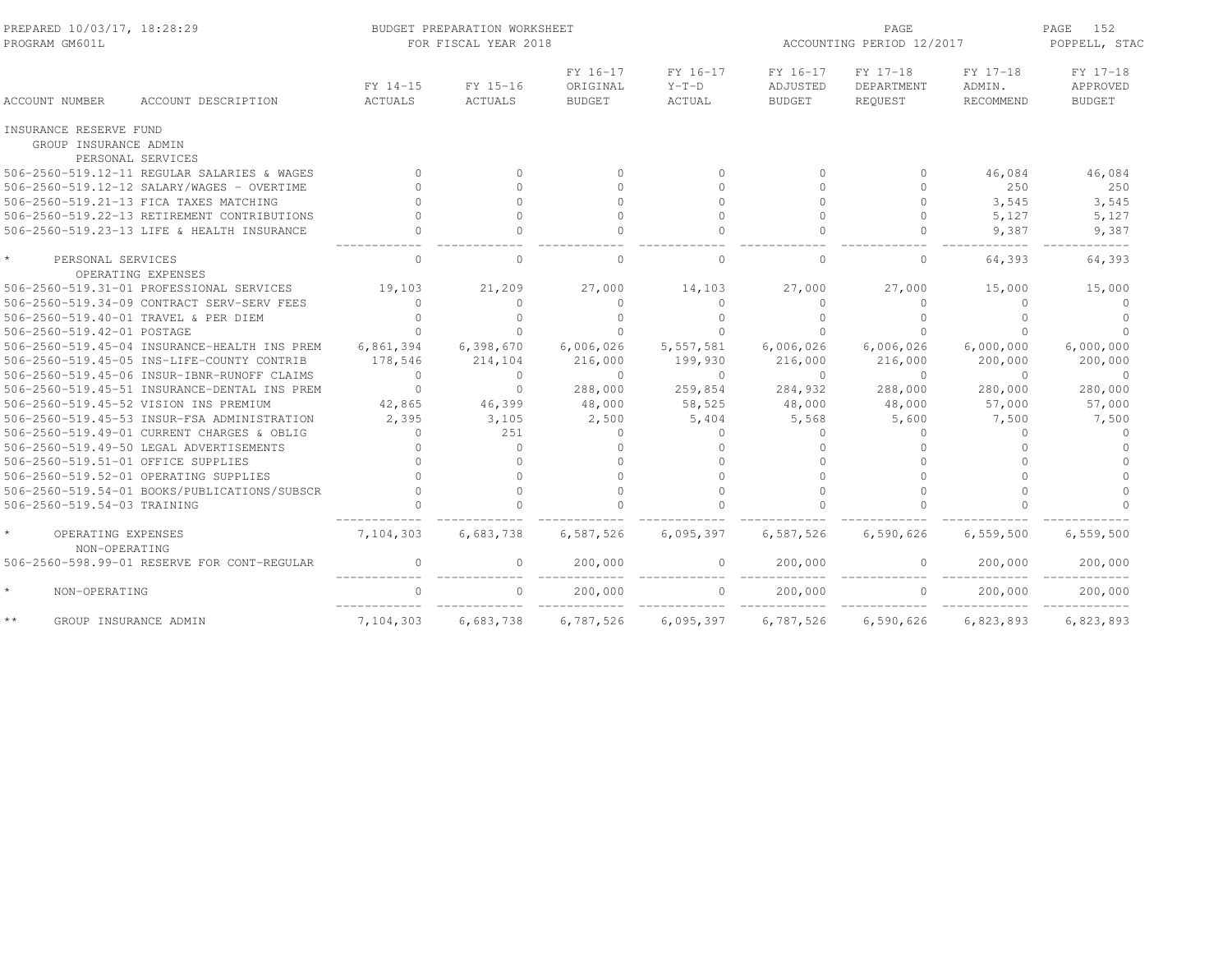| PREPARED 10/03/17, 18:28:29<br>PROGRAM GM601L |                                                        |                     | BUDGET PREPARATION WORKSHEET<br>FOR FISCAL YEAR 2018 |                                       | PAGE<br>ACCOUNTING PERIOD 12/2017 |                                |                                   | 153<br>PAGE<br>POPPELL, STAC    |                                       |
|-----------------------------------------------|--------------------------------------------------------|---------------------|------------------------------------------------------|---------------------------------------|-----------------------------------|--------------------------------|-----------------------------------|---------------------------------|---------------------------------------|
| ACCOUNT NUMBER                                | ACCOUNT DESCRIPTION                                    | FY 14-15<br>ACTUALS | FY 15-16<br>ACTUALS                                  | FY 16-17<br>ORIGINAL<br><b>BUDGET</b> | FY 16-17<br>$Y-T-D$<br>ACTUAL     | FY 16-17<br>ADJUSTED<br>BUDGET | FY 17-18<br>DEPARTMENT<br>REOUEST | FY 17-18<br>ADMIN.<br>RECOMMEND | FY 17-18<br>APPROVED<br><b>BUDGET</b> |
| RISK MANAGEMENT                               | NON-OPERATING<br>506-2561-581.91-30 TRF - GENERAL FUND | 500,000             | $\Omega$                                             | $\Omega$                              | $\Omega$                          | $\bigcap$                      | $\Omega$                          |                                 | $\Omega$                              |
|                                               |                                                        |                     |                                                      |                                       |                                   |                                |                                   |                                 |                                       |
| $\star$<br>NON-OPERATING                      |                                                        | 500,000             |                                                      | $\Omega$                              |                                   | $\Omega$                       |                                   |                                 | $\Omega$                              |
| $**$<br>RISK MANAGEMENT                       |                                                        | 500,000             |                                                      | $\Omega$                              |                                   | $\Omega$                       |                                   |                                 |                                       |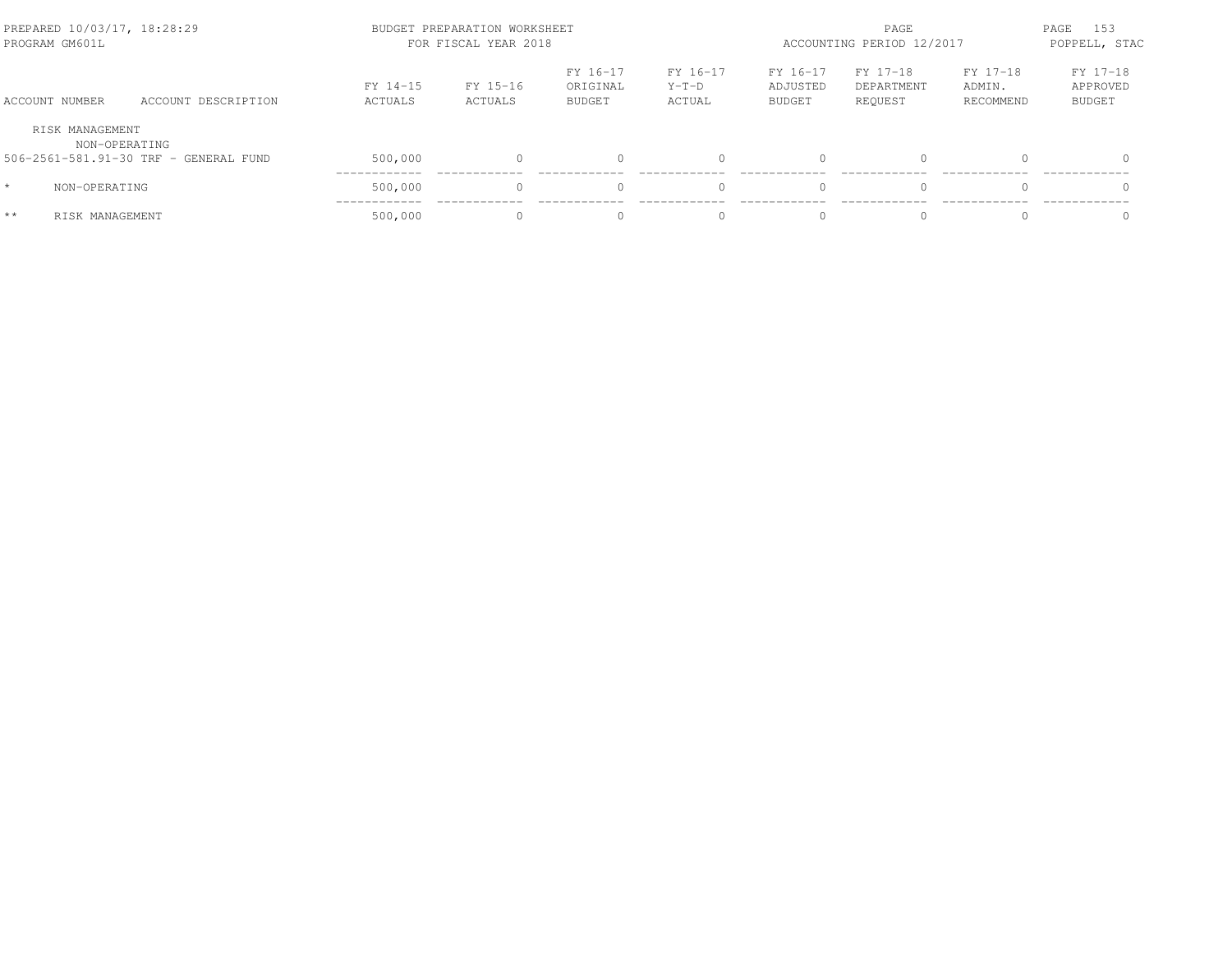| PREPARED 10/03/17, 18:28:29<br>PROGRAM GM601L |                                                              |                     | BUDGET PREPARATION WORKSHEET<br>FOR FISCAL YEAR 2018 |                                       |                               | PAGE<br>ACCOUNTING PERIOD 12/2017 |                                   |                                 | PAGE<br>154<br>POPPELL, STAC          |
|-----------------------------------------------|--------------------------------------------------------------|---------------------|------------------------------------------------------|---------------------------------------|-------------------------------|-----------------------------------|-----------------------------------|---------------------------------|---------------------------------------|
| ACCOUNT NUMBER                                | ACCOUNT DESCRIPTION                                          | FY 14-15<br>ACTUALS | FY 15-16<br>ACTUALS                                  | FY 16-17<br>ORIGINAL<br><b>BUDGET</b> | FY 16-17<br>$Y-T-D$<br>ACTUAL | FY 16-17<br>ADJUSTED<br>BUDGET    | FY 17-18<br>DEPARTMENT<br>REOUEST | FY 17-18<br>ADMIN.<br>RECOMMEND | FY 17-18<br>APPROVED<br><b>BUDGET</b> |
| TRANSFERS/RESERVES/MISC                       | NON-OPERATING<br>506-9999-519.91-01 RESIDUAL EQUITY TRANSFER |                     |                                                      |                                       |                               | $\bigcap$                         | $\Omega$                          |                                 | $\Omega$                              |
| $\star$<br>NON-OPERATING                      |                                                              |                     |                                                      |                                       |                               | $\bigcap$                         | $\Omega$                          |                                 | $\Omega$                              |
| $**$<br>$***$                                 | TRANSFERS/RESERVES/MISC<br>INSURANCE RESERVE FUND            | 7,604,303           | 6,683,738                                            | 6,787,526                             | 6,095,397                     | 6,787,526                         | $\bigcap$<br>6,590,626            | 6,823,893                       | $\Omega$<br>6,823,893                 |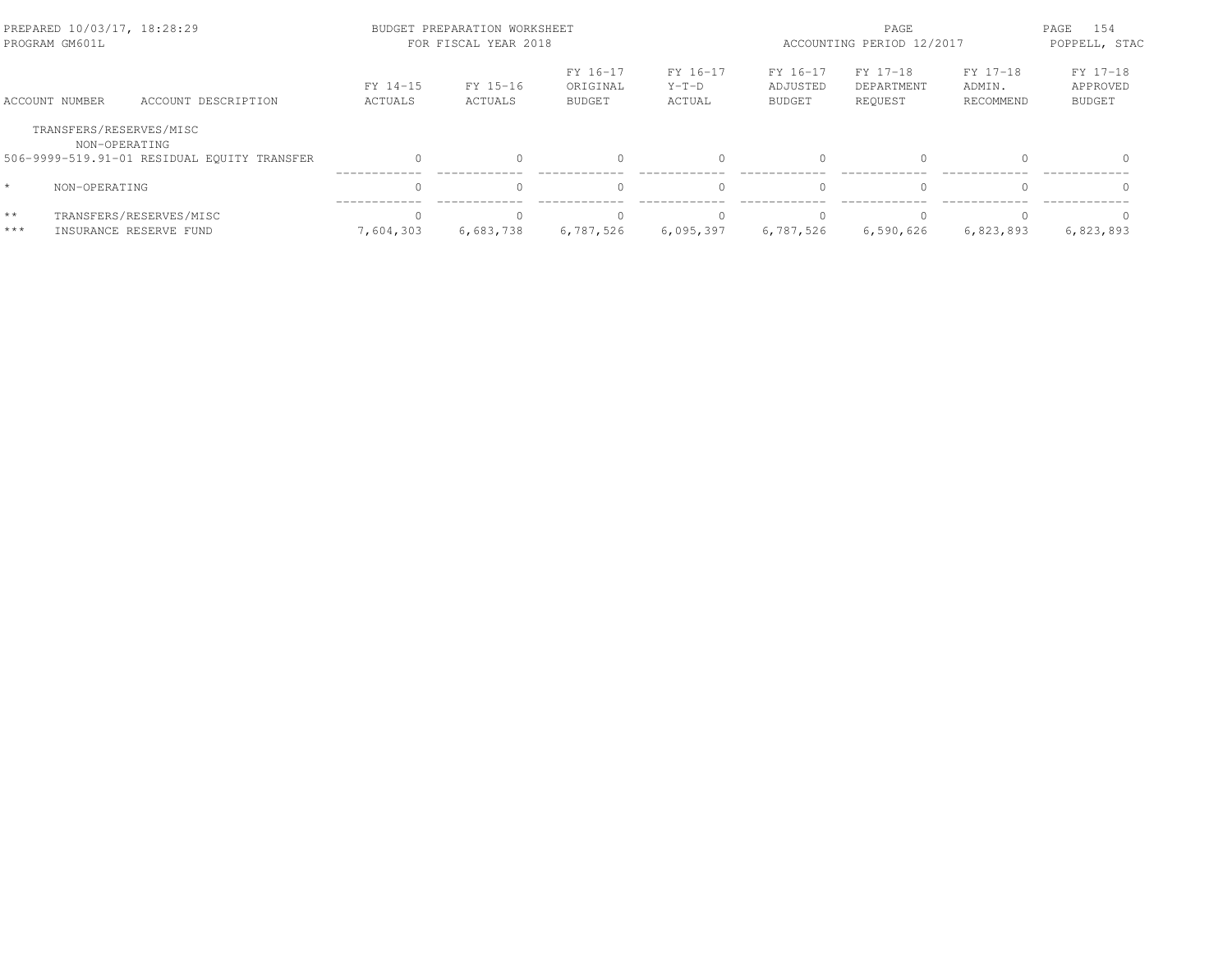| PREPARED 10/03/17, 18:28:29<br>PROGRAM GM601L |                                               | BUDGET PREPARATION WORKSHEET<br>PAGE<br>ACCOUNTING PERIOD 12/2017<br>FOR FISCAL YEAR 2018 |                     |                                       |                               | PAGE<br>155<br>POPPELL, STAC          |                                   |                                 |                                       |
|-----------------------------------------------|-----------------------------------------------|-------------------------------------------------------------------------------------------|---------------------|---------------------------------------|-------------------------------|---------------------------------------|-----------------------------------|---------------------------------|---------------------------------------|
| <b>ACCOUNT NUMBER</b>                         | ACCOUNT DESCRIPTION                           | FY 14-15<br>ACTUALS                                                                       | FY 15-16<br>ACTUALS | FY 16-17<br>ORIGINAL<br><b>BUDGET</b> | FY 16-17<br>$Y-T-D$<br>ACTUAL | FY 16-17<br>ADJUSTED<br><b>BUDGET</b> | FY 17-18<br>DEPARTMENT<br>REQUEST | FY 17-18<br>ADMIN.<br>RECOMMEND | FY 17-18<br>APPROVED<br><b>BUDGET</b> |
| RISK MANAGEMENT FUND<br>RISK MANAGEMENT       |                                               |                                                                                           |                     |                                       |                               |                                       |                                   |                                 |                                       |
|                                               | PERSONAL SERVICES                             |                                                                                           |                     |                                       |                               |                                       |                                   |                                 |                                       |
|                                               | 507-2561-519.12-11 REGULAR SALARIES & WAGES   | 43,636                                                                                    | 43,053              | 42,939                                | 42,918                        | 42,939                                | 43,053                            | 43,742                          | 43,742                                |
| 507-2561-519.15-11 EXPERIENCE PAY             |                                               | $\mathbf{0}$                                                                              | 800                 | 800                                   | $\circ$                       | 800                                   | 800                               | 800                             | 800                                   |
|                                               | 507-2561-519.21-13 FICA TAXES MATCHING        | 3,046                                                                                     | 3,135               | 3,346                                 | 3,037                         | 3,346                                 | 3,346                             | 3,407                           | 3,407                                 |
|                                               | 507-2561-519.22-13 RETIREMENT CONTRIBUTIONS   | 3,134                                                                                     | 3,233               | 3,317                                 | 3,272                         | 3,317                                 | 3,317                             | 3,577                           | 3,577                                 |
|                                               | 507-2561-519.23-13 LIFE & HEALTH INSURANCE    | 8,242                                                                                     | 8,132               | 7,200                                 | 7,107                         | 7,200                                 | 7,200                             | 8,534                           | 8,534                                 |
| PERSONAL SERVICES                             | OPERATING EXPENSES                            | 58,058                                                                                    | 58,353              | 57,602                                | 56,334                        | 57,602                                | 57,716                            | 60,060                          | 60,060                                |
|                                               | 507-2561-519.31-01 PROFESSIONAL SERVICES      | $\mathbf 0$                                                                               | 3,500               | 2,500                                 | $\mathbf{0}$                  | 2,500                                 | 3,600                             | 3,600                           | 3,600                                 |
|                                               | 507-2561-519.32-01 AUDIT-STATE REQUIRE-CPA    | $\mathbf{0}$                                                                              | $\circ$             | $\circ$                               | $\mathbf{0}$                  | $\overline{0}$                        | $\mathbf{0}$                      | $\circ$                         | $\circ$                               |
|                                               | 507-2561-519.40-01 TRAVEL & PER DIEM          | $\mathbf{0}$                                                                              | 89                  | 100                                   | $\circ$                       | 100                                   | 100                               | 100                             | 100                                   |
|                                               | 507-2561-519.45-01 INSURANCE-PROPERTY/MISC    | 146,459                                                                                   | 158,340             | 224,000                               | 185,992                       | 224,000                               | 233,000                           | 233,000                         | 233,000                               |
|                                               | 507-2561-519.45-02 INSUR-W/C-GLLGHER-CLAIMS   | 1,152,579                                                                                 | 667,784             | 492,025                               | 653,185                       | 492,025                               | 492,025                           | 492,025                         | 492,025                               |
|                                               | 507-2561-519.45-03 INSURANCE-BONDS / OTHER    | 4,862                                                                                     | 4,749               | 6,292                                 | 4,482                         | 4,482                                 | 6, 292                            | 6,292                           | 6,292                                 |
|                                               | 507-2561-519.45-08 INSURANCE-AUTO MASTER      | 77,335                                                                                    | 84,099              | 70,172                                | 77,075                        | 77,075                                | 79,955                            | 79,955                          | 79,955                                |
|                                               | 507-2561-519.45-13 INSURANCE-DATA PROC EQPT   | $\circ$                                                                                   | $\circ$             | $\mathbf{0}$                          | $\circ$                       | $\circ$                               | $\mathbf{0}$                      | $\circ$                         | $\circ$                               |
|                                               | 507-2561-519.45-14 INSUR-VFD ACCIDENT/SICKN   | 17,115                                                                                    | 17,115              | 17,250                                | 16,822                        | 16,822                                | 18,000                            | 18,000                          | 18,000                                |
|                                               | 507-2561-519.45-15 INSUR-W/C-EXCESS/ASSESS    | 140,246                                                                                   | 147,874             | 141,500                               | 147,743                       | 147,743                               | 165,340                           | 165,340                         | 165,340                               |
|                                               | 507-2561-519.45-16 INSUR-W/C-GLLGHER-ADMIN    | 62,354                                                                                    | 53,068              | 46,571                                | 72,625                        | 54,270                                | 55,500                            | 55,500                          | 55,500                                |
|                                               | 507-2561-519.45-18 INSUR-F.A.C.T.-LIABILITY   | 183,616                                                                                   | 191,191             | 180,000                               | 191,191                       | 191,191                               | 196,926                           | 196,926                         | 196,926                               |
| 507-2561-519.45-19 CLAIMS-DEDUCTIBLE          |                                               | 12,086                                                                                    | 59,339              | 27,000                                | 77,927                        | 27,000                                | 27,000                            | 27,000                          | 27,000                                |
|                                               | 507-2561-519.45-21 INSUR-PORT AUTH PROP/LIAB  | 4,811                                                                                     | 4,864               | 5,000                                 | 4,854                         | 4,854                                 | 6,106                             | 6,106                           | 6,106                                 |
|                                               | 507-2561-519.45-22 INSUR-FUEL STORAGE TANKS   | 1,242                                                                                     | 1,579               | 1,200                                 | 2,014                         | 1,200                                 | 2,100                             | 2,100                           | 2,100                                 |
|                                               | 507-2561-519.45-23 INSUR-FAIR AUTH LIABILITY  | 6,517                                                                                     | 7,002               | 6,600                                 | 7,914                         | 7,914                                 | 8,000                             | 8,000                           | 8,000                                 |
| 507-2561-519.45-25 INSUR-FERRY                |                                               | 5,013                                                                                     | 4,949               | 5,100                                 | 4,949                         | 4,949                                 | 5,100                             | 5,100                           | 5,100                                 |
|                                               | 507-2561-519.45-26 INS-CATAST. INMATE MEDICAL | 16,336                                                                                    | 16,814              | 20,000                                | 17,873                        | 17,874                                | 20,000                            | 20,000                          | 20,000                                |
|                                               | 507-2561-519.45-27 INSUR-W/C-SETTLEMENTS      | $\mathbf{0}$                                                                              | $\circ$             | $\circ$                               | $\circ$                       | $\circ$                               | $\circ$                           | $\circ$                         | $\circ$                               |
|                                               | 507-2561-519.46-05 R & M-SHERIFF'S VEHICLES   | $\mathbf{0}$                                                                              | $\circ$             | $\circ$                               | $\circ$                       | $\overline{0}$                        | $\circ$                           | $\circ$                         | $\circ$                               |
|                                               | 507-2561-519.49-01 CURRENT CHARGES & OBLIG    | 10                                                                                        | 80                  | 100                                   | 10                            | 100                                   | 100                               | 100                             | 100                                   |
| 507-2561-519.49-70 NET OPEB COST              |                                               | 1,053                                                                                     | $\circ$             | $\circ$                               | $\mathbf 0$                   | $\Omega$                              | $\circ$                           | $\Omega$                        | $\circ$                               |
| 507-2561-519.51-01 OFFICE SUPPLIES            |                                               | $\Omega$                                                                                  | $\Omega$            | $\Omega$                              | $\Omega$                      | $\overline{0}$                        | $\Omega$                          | $\Omega$                        | $\circ$                               |
|                                               | 507-2561-519.52-01 OPERATING SUPPLIES         | $\Omega$                                                                                  | $\Omega$            | 110                                   | $\Omega$                      | 110                                   | $\Omega$                          | $\Omega$                        | $\circ$                               |
|                                               | 507-2561-519.52-10 OPER SUPPLIES - INVENTORY  | $\circ$                                                                                   | $\circ$             | $\circ$                               | $\mathbf{0}$                  | $\overline{0}$                        | $\mathbf{0}$                      | $\circ$                         | $\circ$                               |
|                                               | 507-2561-519.54-01 BOOKS/PUBLICATIONS/SUBSCR  | 190                                                                                       | 250                 | 250                                   | 250                           | 250                                   | 250                               | 250                             | 250                                   |
|                                               | 507-2561-519.54-02 DUES & MEMBERSHIPS         | $\mathbf{0}$                                                                              | $\circ$             | $\circ$                               | $\mathbf{0}$                  | $\overline{0}$                        | $\mathbf{0}$                      | $\circ$                         | $\circ$                               |
| 507-2561-519.54-03 TRAINING                   |                                               | $\mathbb O$                                                                               | $\circ$             | 1,500                                 | $\circ$                       | 1,255                                 | 1,500                             | 1,500                           | 1,500                                 |
| OPERATING EXPENSES<br>NON-OPERATING           |                                               | 1,831,824                                                                                 | 1,422,686           | 1,247,270                             | 1,464,906                     | 1,275,714                             | 1,320,894                         | 1,320,894                       | 1,320,894                             |
|                                               | 507-2561-598.99-01 RESERVE FOR CONT-REGULAR   | $\mathbf{0}$                                                                              | $\circ$             | 126,480                               | $\circ$                       | 98,036                                | 126,480                           | 135,000                         | 135,000                               |
|                                               | 507-2561-598.99-08 RESERVE-W/C SETTLEMENTS    | $\mathbb O$                                                                               | $\circ$             | 200,000                               | $\circ$                       | 200,000                               | 200,000                           | 200,000                         | 200,000                               |
| NON-OPERATING                                 |                                               | $\mathbf 0$                                                                               | 0                   | 326,480                               | $\mathbf{0}$                  | 298,036                               | 326,480                           | 335,000                         | 335,000                               |
| $\star\star$<br>RISK MANAGEMENT               |                                               | -------------<br>1,889,882                                                                | 1,481,039           | 1,631,352                             | 1,521,240                     | 1,631,352                             | 1,705,090                         | 1,715,954                       | 1,715,954                             |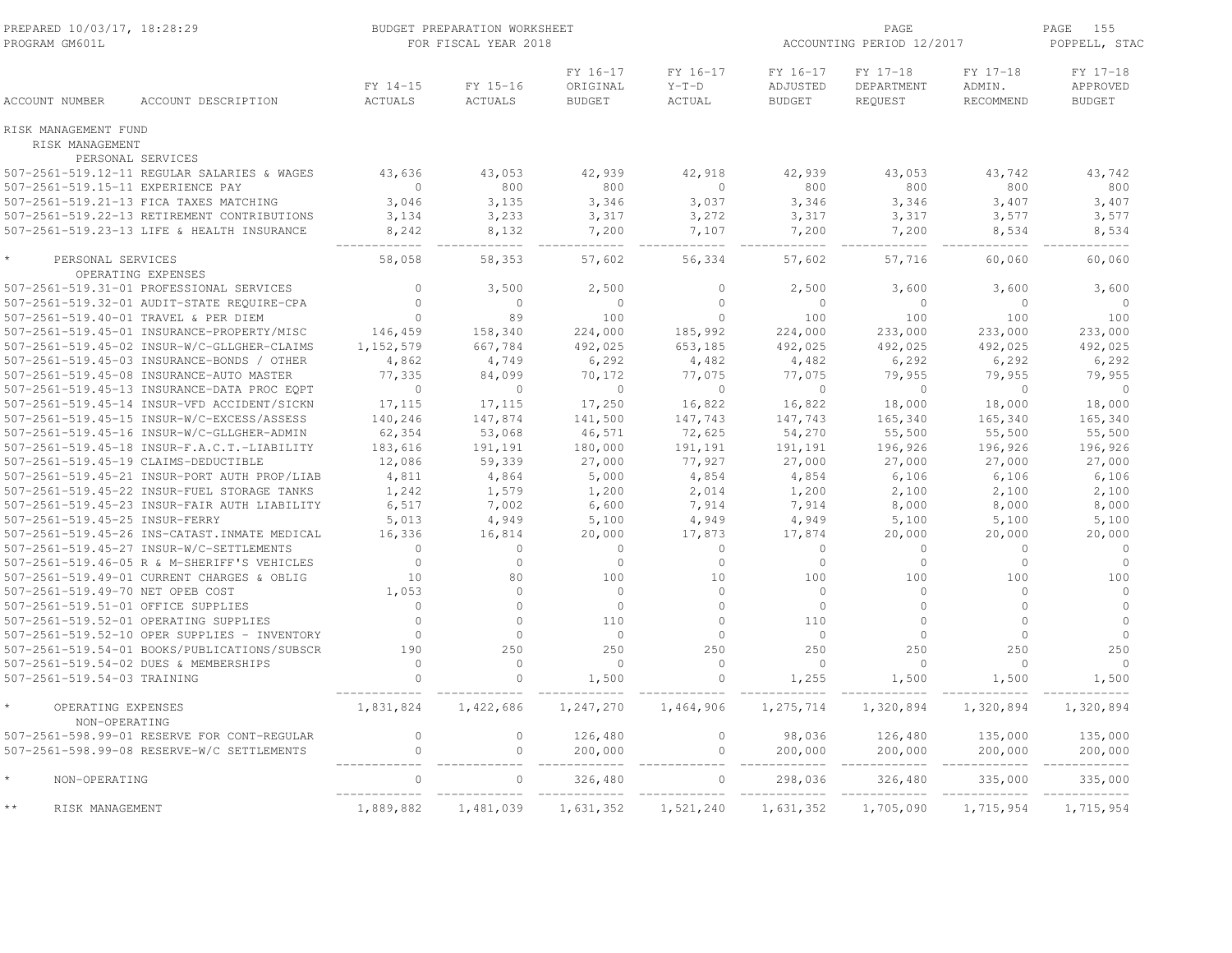| PREPARED 10/03/17, 18:28:29<br>PROGRAM GM601L |                      |                     |                     | BUDGET PREPARATION WORKSHEET<br>FOR FISCAL YEAR 2018 |                                       |                               |                                       |                                   | PAGE<br>ACCOUNTING PERIOD 12/2017 |                                       |  |  |
|-----------------------------------------------|----------------------|---------------------|---------------------|------------------------------------------------------|---------------------------------------|-------------------------------|---------------------------------------|-----------------------------------|-----------------------------------|---------------------------------------|--|--|
|                                               | ACCOUNT NUMBER       | ACCOUNT DESCRIPTION | FY 14-15<br>ACTUALS | FY 15-16<br>ACTUALS                                  | FY 16-17<br>ORIGINAL<br><b>BUDGET</b> | FY 16-17<br>$Y-T-D$<br>ACTUAL | FY 16-17<br>ADJUSTED<br><b>BUDGET</b> | FY 17-18<br>DEPARTMENT<br>REOUEST | FY 17-18<br>ADMIN.<br>RECOMMEND   | FY 17-18<br>APPROVED<br><b>BUDGET</b> |  |  |
| $***$                                         | RISK MANAGEMENT FUND |                     | 1,889,882           | 1,481,039                                            | 1,631,352                             | 1,521,240                     | 1,631,352                             | 1,705,090                         | 1,715,954                         | 1,715,954                             |  |  |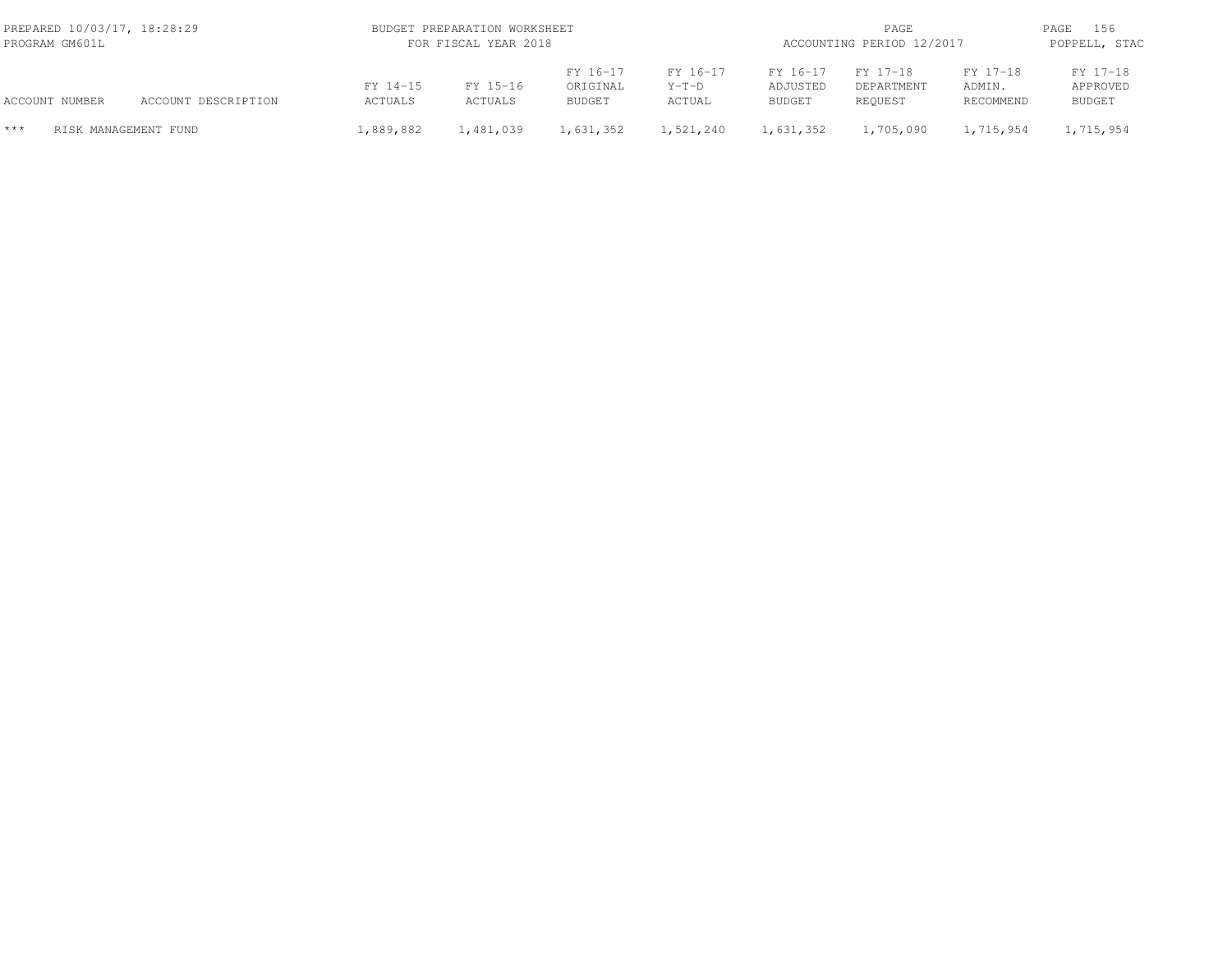| PREPARED 10/03/17, 18:28:29<br>PROGRAM GM601L |                                              | BUDGET PREPARATION WORKSHEET<br>FOR FISCAL YEAR 2018 |                     |                                       |                               | PAGE<br>ACCOUNTING PERIOD 12/2017     |                                   |                                 | PAGE<br>157<br>POPPELL, STAC          |  |
|-----------------------------------------------|----------------------------------------------|------------------------------------------------------|---------------------|---------------------------------------|-------------------------------|---------------------------------------|-----------------------------------|---------------------------------|---------------------------------------|--|
| <b>ACCOUNT NUMBER</b>                         | ACCOUNT DESCRIPTION                          | FY 14-15<br>ACTUALS                                  | FY 15-16<br>ACTUALS | FY 16-17<br>ORIGINAL<br><b>BUDGET</b> | FY 16-17<br>$Y-T-D$<br>ACTUAL | FY 16-17<br>ADJUSTED<br><b>BUDGET</b> | FY 17-18<br>DEPARTMENT<br>REQUEST | FY 17-18<br>ADMIN.<br>RECOMMEND | FY 17-18<br>APPROVED<br><b>BUDGET</b> |  |
| WASTEWATER UTILITIES                          |                                              |                                                      |                     |                                       |                               |                                       |                                   |                                 |                                       |  |
| PARADISE POINT                                |                                              |                                                      |                     |                                       |                               |                                       |                                   |                                 |                                       |  |
|                                               | PERSONAL SERVICES                            |                                                      |                     |                                       |                               |                                       |                                   |                                 |                                       |  |
|                                               | 603-5302-535.12-11 REGULAR SALARIES & WAGES  | $\Omega$                                             | $\Omega$            | $\Omega$                              | $\Omega$                      | $\Omega$                              | $\Omega$                          | $\Omega$                        | $\Omega$                              |  |
| 603-5302-535.12-12 OVERTIME                   |                                              | $\Omega$                                             | $\Omega$            | $\cap$                                | $\Omega$                      | $\Omega$                              | $\Omega$                          | $\Omega$                        | $\Omega$                              |  |
|                                               | 603-5302-535.13-11 SALARIES & WAGES - OPS    |                                                      | $\Omega$            | $\cap$                                | $\Omega$                      | $\cap$                                | $\cap$                            | $\cap$                          | $\Omega$                              |  |
|                                               | 603-5302-535.21-13 FICA TAXES MATCHING       |                                                      | $\Omega$            | $\cap$                                | $\cap$                        | $\cap$                                | $\cap$                            | $\cap$                          | $\Omega$                              |  |
|                                               | 603-5302-535.22-13 RETIREMENT CONTRIBUTIONS  | $\cap$                                               | $\Omega$            | $\cap$                                | $\Omega$                      | $\cap$                                | $\Omega$                          | $\cap$                          | $\circ$                               |  |
|                                               | 603-5302-535.23-13 HEALTH INSURANCE          |                                                      | $\Omega$            | $\cap$                                | $\Omega$                      |                                       | $\Omega$                          | $\cap$                          | $\Omega$                              |  |
| PERSONAL SERVICES                             | OPERATING EXPENSES                           | $\Omega$                                             | $\Omega$            | $\Omega$                              | $\Omega$                      | $\cap$                                | $\Omega$                          | $\cap$                          | $\cap$                                |  |
|                                               | 603-5302-535.34-01 OTHER CONTRACTUAL SERVICE | $\Omega$                                             | $\circ$             | $\Omega$                              | $\Omega$                      | $\cap$                                | $\Omega$                          | $\Omega$                        | $\Omega$                              |  |
|                                               | 603-5302-535.40-01 TRAVEL & PER DIEM         | $\Omega$                                             | $\Omega$            | $\Omega$                              | $\Omega$                      | $\bigcap$                             | $\Omega$                          | $\Omega$                        | $\Omega$                              |  |
| 603-5302-535.42-01 POSTAGE                    |                                              | 97                                                   | $\Omega$            | $\Omega$                              | $\cap$                        | $\cap$                                | $\Omega$                          | $\Omega$                        | $\Omega$                              |  |
| 603-5302-535.43-01 UTILITIES                  |                                              | 6.675                                                | 5,262               | 6,500                                 | 4,284                         | 6,500                                 | 6,500                             | 6,000                           | 6,000                                 |  |
|                                               | 603-5302-535.44-01 RENTALS & LEASES          | $\Omega$                                             | $\Omega$            | $\Omega$                              | $\Omega$                      | $\Omega$                              | $\Omega$                          | 250                             | 250                                   |  |
|                                               | 603-5302-535.46-01 REPAIR & MAINT - OTHER    | 5,005                                                | 3,003               | 4,000                                 | 2,328                         | 4,000                                 | 4,000                             | 3,500                           | 3,500                                 |  |
|                                               | 603-5302-535.47-01 PRINTING & BINDING        | $\mathbf{0}$                                         | 0                   | $\mathbf{0}$                          | $\circ$                       | $\bigcap$                             | $\circ$                           | 0                               | $\circ$                               |  |
|                                               | 603-5302-535.49-01 CURRENT CHARGES & OBLIG   | $\mathbf{0}$                                         | $\circ$             | $\Omega$                              | $\circ$                       | $\Omega$                              | $\mathbf{0}$                      | $\Omega$                        | $\Omega$                              |  |
|                                               |                                              |                                                      |                     |                                       |                               |                                       |                                   |                                 |                                       |  |
|                                               | 603-5302-535.49-42 PLANT OPERATOR SERVICES   | 11,955                                               | 12,000              | 11,955                                | 9,870                         | 11,955                                | 11,955                            | 11,955                          | 11,955                                |  |
|                                               | 603-5302-535.49-99 BAD DEBT EXPENSE          | $\Omega$                                             | $\circ$             | $\bigcap$                             | $\circ$                       | $\bigcap$                             | $\circ$                           | $\Omega$                        | $\Omega$                              |  |
|                                               | 603-5302-535.52-01 OPERATING SUPPLIES        | 7,453                                                | 5,200               | 3,000                                 | 2,482                         | 3,000                                 | 3,000                             | 3,000                           | 3,000                                 |  |
|                                               | 603-5302-535.52-10 OPER SUPPLIES - INVENTORY | $\bigcap$                                            | $\Omega$            | $\Omega$                              | $\Omega$                      | $\cap$                                | 0                                 | $\Omega$                        | $\Omega$                              |  |
|                                               | 603-5302-535.54-01 BOOKS/PUBS/SUBSCRIPTIONS  | $\mathbf{0}$                                         | $\circ$             | $\mathbf{0}$                          | $\Omega$                      | $\cap$                                | $\circ$                           | $\Omega$                        | $\circ$                               |  |
|                                               | 603-5302-535.54-02 DUES & MEMBERSHIPS        | $\Omega$                                             | $\Omega$            | $\Omega$                              | $\Omega$                      | $\cap$                                | $\Omega$                          | $\Omega$                        | $\Omega$                              |  |
| 603-5302-535.54-03 TRAINING                   |                                              | $\Omega$                                             | $\Omega$            | $\Omega$                              | $\Omega$                      | $\cap$                                | $\Omega$                          | $\Omega$                        | $\Omega$                              |  |
| 603-5302-535.59-01 DEPRECIATION               |                                              |                                                      | $\Omega$            |                                       | $\Omega$                      |                                       |                                   |                                 |                                       |  |
| OPERATING EXPENSES<br>CAPITAL OUTLAY          |                                              | 31,185                                               | 25,465              | 25,455                                | 18,964                        | 25,455                                | 25,455                            | 24,705                          | 24,705                                |  |
|                                               | 603-5302-535.63-01 IMPR OTHER THAN BUILDINGS | $\circ$                                              | $\Omega$            | $\Omega$                              | $\circ$                       | $\Omega$                              | $\mathbf{0}$                      | $\Omega$                        | $\circ$                               |  |
|                                               | 603-5302-535.64-01 EQUIPMENT-CASH PURCHASE   | $\Omega$                                             | $\Omega$            | $\cap$                                | $\cap$                        |                                       | $\Omega$                          |                                 |                                       |  |
| $\star$<br>CAPITAL OUTLAY<br>NON-OPERATING    |                                              | $\Omega$                                             | $\Omega$            | $\cap$                                | $\Omega$                      | $\cap$                                | $\Omega$                          | $\cap$                          | $\Omega$                              |  |
|                                               | 603-5302-598.99-01 RESERVE FOR CONT-REGULAR  | $\Omega$                                             | $\Omega$            | $\cap$                                | $\Omega$                      |                                       | $\Omega$                          |                                 |                                       |  |
| $\star$<br>NON-OPERATING                      |                                              | $\cap$                                               |                     |                                       |                               |                                       |                                   |                                 |                                       |  |
| $\star\star$<br>PARADISE POINT                |                                              | 31,185                                               | 25,465              | 25,455                                | 18,964                        | 25,455                                | 25,455                            | 24,705                          | 24,705                                |  |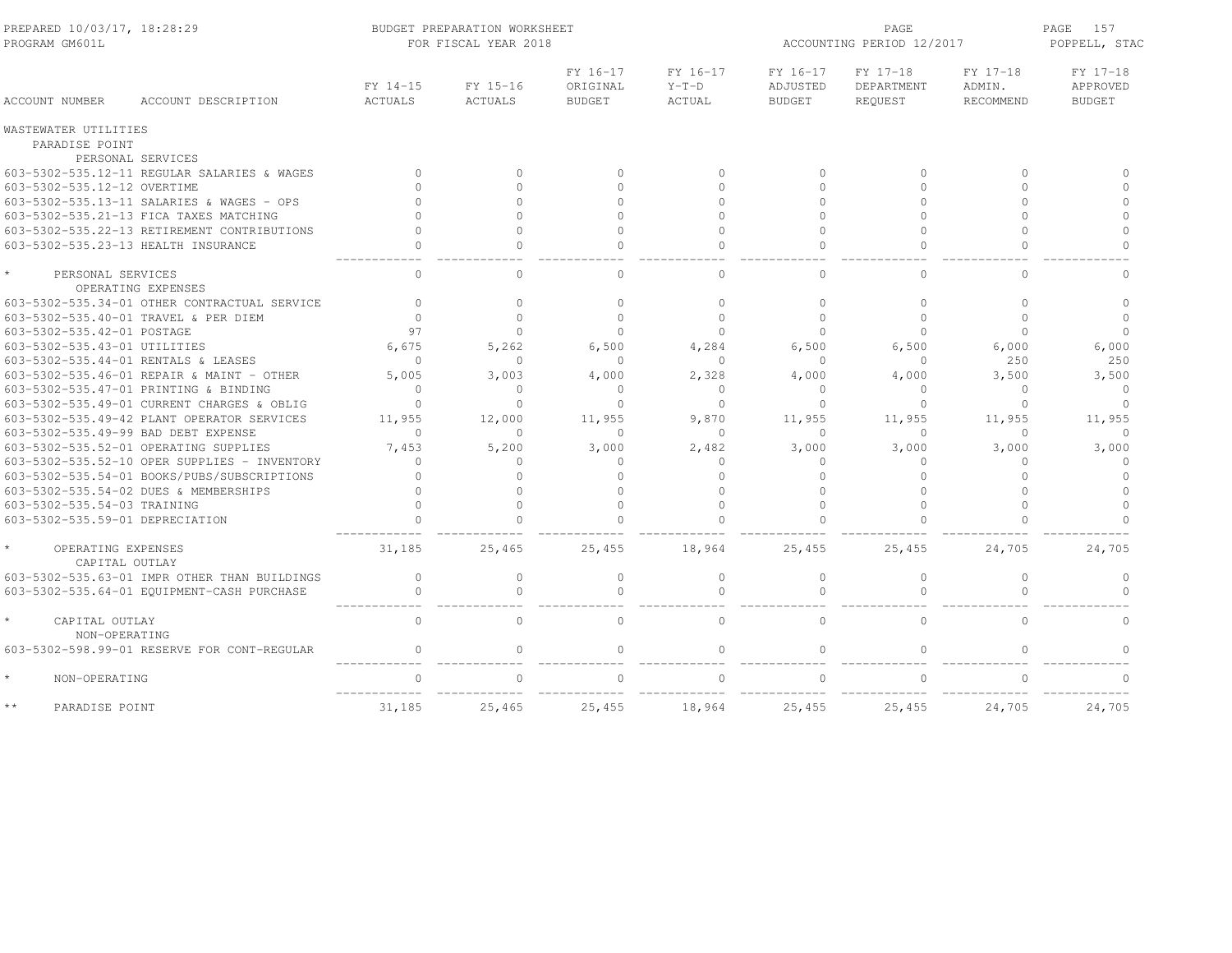| PREPARED 10/03/17, 18:28:29<br>PROGRAM GM601L   |                                              | BUDGET PREPARATION WORKSHEET<br>FOR FISCAL YEAR 2018 |                            |                                       |                                      | ACCOUNTING PERIOD 12/2017             | PAGE<br>158<br>POPPELL, STAC      |                                        |                                       |
|-------------------------------------------------|----------------------------------------------|------------------------------------------------------|----------------------------|---------------------------------------|--------------------------------------|---------------------------------------|-----------------------------------|----------------------------------------|---------------------------------------|
| <b>ACCOUNT NUMBER</b>                           | ACCOUNT DESCRIPTION                          | FY 14-15<br><b>ACTUALS</b>                           | FY 15-16<br><b>ACTUALS</b> | FY 16-17<br>ORIGINAL<br><b>BUDGET</b> | FY 16-17<br>$Y-T-D$<br><b>ACTUAL</b> | FY 16-17<br>ADJUSTED<br><b>BUDGET</b> | FY 17-18<br>DEPARTMENT<br>REQUEST | FY 17-18<br>ADMIN.<br><b>RECOMMEND</b> | FY 17-18<br>APPROVED<br><b>BUDGET</b> |
| PT BUENA VISTA                                  |                                              |                                                      |                            |                                       |                                      |                                       |                                   |                                        |                                       |
|                                                 | PERSONAL SERVICES                            |                                                      |                            |                                       |                                      |                                       |                                   |                                        |                                       |
|                                                 | 603-5307-535.12-11 REGULAR SALARIES & WAGES  | $\Omega$                                             | $\Omega$                   | $\cap$                                | $\Omega$                             | $\Omega$                              | $\Omega$                          | $\Omega$                               | $\cap$                                |
| 603-5307-535.12-12 OVERTIME                     |                                              | $\Omega$                                             | $\Omega$                   | $\cap$                                | $\Omega$                             | $\cap$                                | $\Omega$                          | $\Omega$                               |                                       |
|                                                 | 603-5307-535.13-11 SALARIES & WAGES - OPS    | $\cap$                                               | $\Omega$                   | $\cap$                                | $\cap$                               | $\cap$                                | $\cap$                            | $\Omega$                               | $\Omega$                              |
|                                                 | 603-5307-535.21-13 FICA TAXES MATCHING       | $\Omega$                                             | $\Omega$                   | $\cap$                                | $\Omega$                             | $\bigcap$                             | $\Omega$                          | $\Omega$                               | $\Omega$                              |
|                                                 | 603-5307-535.22-13 RETIREMENT CONTRIBUTIONS  | $\cap$                                               | $\Omega$                   | $\cap$                                | $\bigcap$                            | $\cap$                                | $\Omega$                          | $\cap$                                 | $\Omega$                              |
| 603-5307-535.23-13 HEALTH INSURANCE             |                                              | $\cap$                                               | $\Omega$                   | $\cap$                                | $\cap$                               | $\cap$                                | $\cap$                            | $\cap$                                 | $\cap$                                |
| $\star$<br>PERSONAL SERVICES                    |                                              | $\Omega$                                             | $\Omega$                   | $\cap$                                | $\Omega$                             | $\cap$                                | $\bigcap$                         |                                        | $\cap$                                |
|                                                 | OPERATING EXPENSES                           |                                                      |                            |                                       |                                      |                                       |                                   |                                        |                                       |
|                                                 | 603-5307-535.34-01 OTHER CONTRACTUAL SERVICE | $\Omega$                                             | $\Omega$                   | $\Omega$                              | $\Omega$                             | $\bigcap$                             | $\Omega$                          | 3,500                                  | 3,500                                 |
|                                                 | 603-5307-535.40-01 TRAVEL & PER DIEM         | $\Omega$                                             | $\Omega$                   | $\Omega$                              | $\Omega$                             | $\Omega$                              | $\circ$                           | $\circ$                                | $\Omega$                              |
| 603-5307-535.42-01 POSTAGE                      |                                              | $\bigcap$                                            | $\Omega$                   | $\Omega$                              | $\bigcap$                            | $\cap$                                | $\Omega$                          | $\Omega$                               | $\Omega$                              |
| 603-5307-535.43-01 UTILITIES                    |                                              | 2,530                                                | 2,537                      | 2,650                                 | 2,070                                | 2,650                                 | 2,650                             | 2,600                                  | 2,600                                 |
| 603-5307-535.44-01 RENTALS & LEASES             |                                              | $\Omega$                                             | $\Omega$                   | $\Omega$                              | $\Omega$                             | $\Omega$                              | $\Omega$                          | $\Omega$                               | $\Omega$                              |
|                                                 | 603-5307-535.46-01 REPAIR & MAINT - OTHER    | 4,600                                                | 4,152                      | 5,500                                 | 4,374                                | 5,500                                 | 6,000                             | 5,900                                  | 5,900                                 |
|                                                 | 603-5307-535.49-01 CURRENT CHARGES & OBLIG   | 300                                                  | $\cap$                     | $\Omega$                              | $\Omega$                             | $\Omega$                              | 300                               | 300                                    | 300                                   |
|                                                 | 603-5307-535.49-42 PLANT OPERATOR SERVICES   | 5,978                                                | 6,023                      | 5,500                                 | 4,935                                | 5,500                                 | 5,500                             | 5,500                                  | 5,500                                 |
|                                                 | 603-5307-535.52-01 OPERATING SUPPLIES        | 3,370                                                | 2,590                      | 2,500                                 | 1,944                                | 2,500                                 | 2,500                             | 2,500                                  | 2,500                                 |
|                                                 | 603-5307-535.52-10 OPER SUPPLIES - INVENTORY | $\Omega$                                             | $\Omega$                   | $\Omega$                              | $\Omega$                             | $\bigcap$                             | $\Omega$                          | $\Omega$                               | $\circ$                               |
|                                                 | 603-5307-535.54-01 BOOKS/PUBS/SUBSCRIPTIONS  | $\circ$                                              | $\Omega$                   | $\Omega$                              | $\Omega$                             | $\Omega$                              | $\circ$                           | $\Omega$                               | $\Omega$                              |
|                                                 | 603-5307-535.54-02 DUES & MEMBERSHIPS        | $\cap$                                               | $\Omega$                   | $\cap$                                | $\Omega$                             | $\cap$                                | $\Omega$                          | $\cap$                                 | $\Omega$                              |
| 603-5307-535.54-03 TRAINING                     |                                              |                                                      | $\Omega$                   | $\cap$                                | $\bigcap$                            |                                       | $\cap$                            | $\cap$                                 | $\Omega$                              |
| 603-5307-535.59-01 DEPRECIATION                 |                                              |                                                      | $\Omega$                   | $\cap$                                | $\cap$                               |                                       | $\cap$                            | $\cap$                                 | $\cap$                                |
| $\star$<br>OPERATING EXPENSES<br>CAPITAL OUTLAY |                                              | 16,778                                               | 15,302                     | 16,150                                | 13,323                               | 16,150                                | 16,950                            | 20,300                                 | 20,300                                |
| 603-5307-535.61-01 LAND                         |                                              | $\Omega$                                             | $\Omega$                   | $\Omega$                              | $\circ$                              | $\Omega$                              | $\circ$                           | $\Omega$                               | $\Omega$                              |
|                                                 | 603-5307-535.63-01 IMPR OTHER THAN BUILDINGS | $\Omega$                                             | $\Omega$                   | $\Omega$                              | $\Omega$                             | $\bigcap$                             | $\Omega$                          | $\cap$                                 | $\Omega$                              |
|                                                 | 603-5307-535.64-01 EQUIPMENT-CASH PURCHASE   |                                                      | $\Omega$                   | $\cap$                                | $\Omega$                             |                                       | $\Omega$                          |                                        |                                       |
| $\star$<br>CAPITAL OUTLAY<br>NON-OPERATING      |                                              | $\Omega$                                             | $\Omega$                   | $\Omega$                              | $\Omega$                             | $\bigcap$                             | $\Omega$                          | $\Omega$                               | $\Omega$                              |
|                                                 | 603-5307-598.99-01 RESERVE FOR CONT-REGULAR  | $\circ$                                              | $\Omega$                   | $\Omega$                              | $\Omega$                             |                                       | $\Omega$                          | $\cap$                                 | $\cap$                                |
| $\star$<br>NON-OPERATING                        |                                              | $\Omega$                                             | $\Omega$                   |                                       | $\Omega$                             |                                       | $\Omega$                          | $\cap$                                 |                                       |
| $\star\star$<br>PT BUENA VISTA                  |                                              | 16,778                                               | 15,302                     | 16,150                                | 13,323                               | 16,150                                | 16,950                            | 20,300                                 | 20,300                                |
| $\star\star\star$<br>WASTEWATER UTILITIES       |                                              | 47,963                                               | 40,767                     | 41,605                                | 32,287                               | 41,605                                | 42,405                            | 45,005                                 | 45,005                                |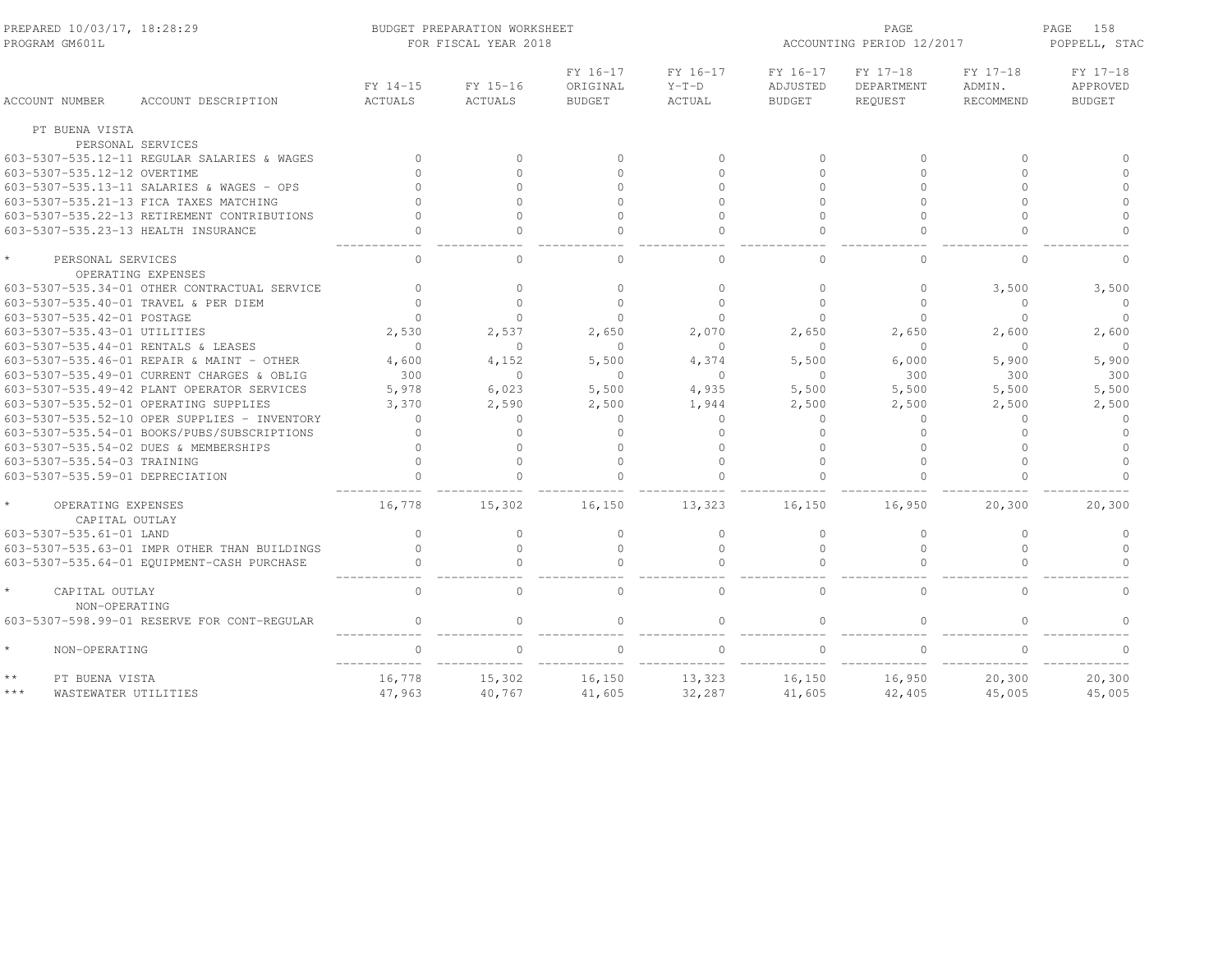| PREPARED 10/03/17, 18:28:29<br>PROGRAM GM601L   |                                               | BUDGET PREPARATION WORKSHEET<br>FOR FISCAL YEAR 2018 |                            |                                       |                               | PAGE<br>ACCOUNTING PERIOD 12/2017     |                                   |                                 | 159<br>PAGE<br>POPPELL, STAC          |
|-------------------------------------------------|-----------------------------------------------|------------------------------------------------------|----------------------------|---------------------------------------|-------------------------------|---------------------------------------|-----------------------------------|---------------------------------|---------------------------------------|
| <b>ACCOUNT NUMBER</b>                           | ACCOUNT DESCRIPTION                           | FY 14-15<br>ACTUALS                                  | FY 15-16<br><b>ACTUALS</b> | FY 16-17<br>ORIGINAL<br><b>BUDGET</b> | FY 16-17<br>$Y-T-D$<br>ACTUAL | FY 16-17<br>ADJUSTED<br><b>BUDGET</b> | FY 17-18<br>DEPARTMENT<br>REOUEST | FY 17-18<br>ADMIN.<br>RECOMMEND | FY 17-18<br>APPROVED<br><b>BUDGET</b> |
| WATER UTILITIES                                 |                                               |                                                      |                            |                                       |                               |                                       |                                   |                                 |                                       |
| PARADISE VIEW<br>PERSONAL SERVICES              |                                               |                                                      |                            |                                       |                               |                                       |                                   |                                 |                                       |
|                                                 | 606-5305-533.12-11 REGULAR SALARIES & WAGES   | $\Omega$                                             | $\Omega$                   | $\Omega$                              | $\Omega$                      | $\Omega$                              | $\Omega$                          | $\Omega$                        | $\cap$                                |
| 606-5305-533.12-12 OVERTIME                     |                                               | $\cap$                                               | $\Omega$                   | $\cap$                                | $\bigcap$                     | $\cap$                                | $\Omega$                          | $\cap$                          |                                       |
|                                                 | 606-5305-533.13-11 SALARIES & WAGES - OPS     | $\Omega$                                             | $\Omega$                   | $\cap$                                | $\Omega$                      | $\cap$                                | $\Omega$                          | $\Omega$                        | $\Omega$                              |
|                                                 | 606-5305-533.21-13 FICA TAXES MATCHING        |                                                      | $\Omega$                   | $\cap$                                | $\bigcap$                     | $\cap$                                | $\Omega$                          | $\Omega$                        | $\Omega$                              |
|                                                 | 606-5305-533.22-13 RETIREMENT CONTRIBUTIONS   | $\Omega$                                             | $\Omega$                   | $\cap$                                | $\bigcap$                     | $\cap$                                | $\Omega$                          | $\Omega$                        | $\Omega$                              |
|                                                 | 606-5305-533.23-13 LIFE & HEALTH INSURANCE    | $\Omega$                                             | 0                          | $\Omega$                              | $\mathbf{0}$                  | $\Omega$                              | $\Omega$                          | $\Omega$                        | $\Omega$                              |
| $\star$<br>PERSONAL SERVICES                    |                                               | $\mathbb O$                                          | $\circ$                    | $\Omega$                              | $\mathsf{O}\xspace$           | $\Omega$                              | $\mathbf{0}$                      | $\circ$                         | $\Omega$                              |
|                                                 | OPERATING EXPENSES                            |                                                      |                            |                                       |                               |                                       |                                   |                                 |                                       |
|                                                 | 606-5305-533.34-01 OTHER CONTRACTUAL SVCS     | $\Omega$                                             | $\Omega$                   | $\circ$                               | $\Omega$                      | $\Omega$                              | $\circ$                           | $\Omega$                        | $\circ$                               |
| 606-5305-533.40-01 TRAVEL & PER DIEM            |                                               | $\bigcap$                                            | $\Omega$                   | $\Omega$                              | $\bigcap$                     | $\Omega$                              | $\Omega$                          | $\Omega$                        | $\Omega$                              |
| 606-5305-533.42-01 POSTAGE                      |                                               | 36                                                   | $\Omega$                   | 100                                   | $\Omega$                      | 100                                   | $\Omega$                          | $\Omega$                        | $\Omega$                              |
| 606-5305-533.43-01 UTILITIES                    |                                               | 631                                                  | 628                        | 650                                   | 608                           | 650                                   | 650                               | 650                             | 650                                   |
| 606-5305-533.44-01 RENTALS & LEASES             |                                               | $\Omega$                                             | $\Omega$                   | $\Omega$                              | $\Omega$                      | $\Omega$                              | $\Omega$                          | $\Omega$                        | $\Omega$                              |
|                                                 | 606-5305-533.46-01 REPAIR & MAINT - OTHER     | 2.436                                                | $\Omega$                   | 3,000                                 | 2,988                         | 3,000                                 | 3,000                             | 3,000                           | 3,000                                 |
|                                                 | 606-5305-533.49-01 OTHER CURRENT CHARGES      | $\Omega$                                             | $\Omega$                   | $\Omega$                              | $\Omega$                      | $\Omega$                              | $\circ$                           | $\circ$                         | $\Omega$                              |
|                                                 | 606-5305-533.49-42 PLANT OPERATOR SVCS        | 6.133                                                | 5,690                      | 5,000                                 | 4,930                         | 5,000                                 | 5,500                             | 5,500                           | 5,500                                 |
| 606-5305-533.49-99 BAD DEBT EXPENSE             |                                               | $\Omega$                                             | $\Omega$                   | $\Omega$                              | $\Omega$                      | $\Omega$                              | $\Omega$                          | $\Omega$                        | $\Omega$                              |
|                                                 | 606-5305-533.52-01 OPERATING SUPPLIES         | 321                                                  | 737                        | 1,500                                 | 1,030                         | 1,500                                 | 1,500                             | 1,500                           | 1,500                                 |
|                                                 | 606-5305-533.52-10 OPER SUPPLIES - INVENTORY  | $\Omega$                                             | $\Omega$                   | $\Omega$                              | $\Omega$                      | $\Omega$                              | $\mathbf{0}$                      | $\Omega$                        | $\Omega$                              |
|                                                 | 606-5305-533.54-01 BOOKS, PUBS, SUBSCRIPTIONS | $\Omega$                                             | $\Omega$                   | $\Omega$                              | $\Omega$                      |                                       | $\Omega$                          | $\Omega$                        | $\Omega$                              |
|                                                 | 606-5305-533.54-02 DUES & MEMBERSHIPS         | $\Omega$                                             | $\Omega$                   | $\cap$                                | $\bigcap$                     | $\cap$                                | $\Omega$                          | $\Omega$                        | $\Omega$                              |
| 606-5305-533.54-03 TRAINING                     |                                               | $\Omega$                                             | $\circ$                    | $\Omega$                              | $\Omega$                      | $\Omega$                              | $\circ$                           | $\Omega$                        | $\circ$                               |
| 606-5305-533.59-01 DEPRECIATION                 |                                               | $\cap$                                               | $\Omega$                   | $\cap$                                | $\cap$                        |                                       |                                   |                                 |                                       |
| $\star$<br>OPERATING EXPENSES<br>CAPITAL OUTLAY |                                               | 9,557                                                | 7,055                      | 10,250                                | 9,556                         | 10,250                                | 10,650                            | 10,650                          | 10,650                                |
|                                                 | 606-5305-533.63-01 IMPR OTHER THAN BLDGS      | $\mathbf{0}$                                         | $\circ$                    | $\Omega$                              | $\circ$                       | $\Omega$                              | $\mathbf{0}$                      | $\Omega$                        | $\Omega$                              |
|                                                 | 606-5305-533.64-01 EQUIPMENT-CASH PURCHASE    | $\circ$                                              | 0                          | $\Omega$                              | $\Omega$                      | $\Omega$                              | $\circ$                           | $\Omega$                        |                                       |
| $\star$<br>CAPITAL OUTLAY<br>NON-OPERATING      |                                               | $\circ$                                              | $\Omega$                   | $\mathbf{0}$                          | $\circ$                       | $\Omega$                              | $\circ$                           | $\circ$                         | 0                                     |
|                                                 | 606-5305-533.99-01 RESERVE FOR CONT- REGULAR  | $\circ$                                              | $\circ$                    | $\Omega$                              | $\Omega$                      | $\Omega$                              | $\mathbf{0}$                      | $\Omega$                        | $\Omega$                              |
| $\star$<br>NON-OPERATING                        |                                               | $\Omega$                                             | $\cap$                     |                                       | $\cap$                        |                                       | $\cap$                            |                                 | $\cap$                                |
| $\star$ $\star$<br>PARADISE VIEW                |                                               | 9,557                                                | 7,055                      | 10,250                                | 9,556                         | 10,250                                | 10,650                            | 10,650                          | 10,650                                |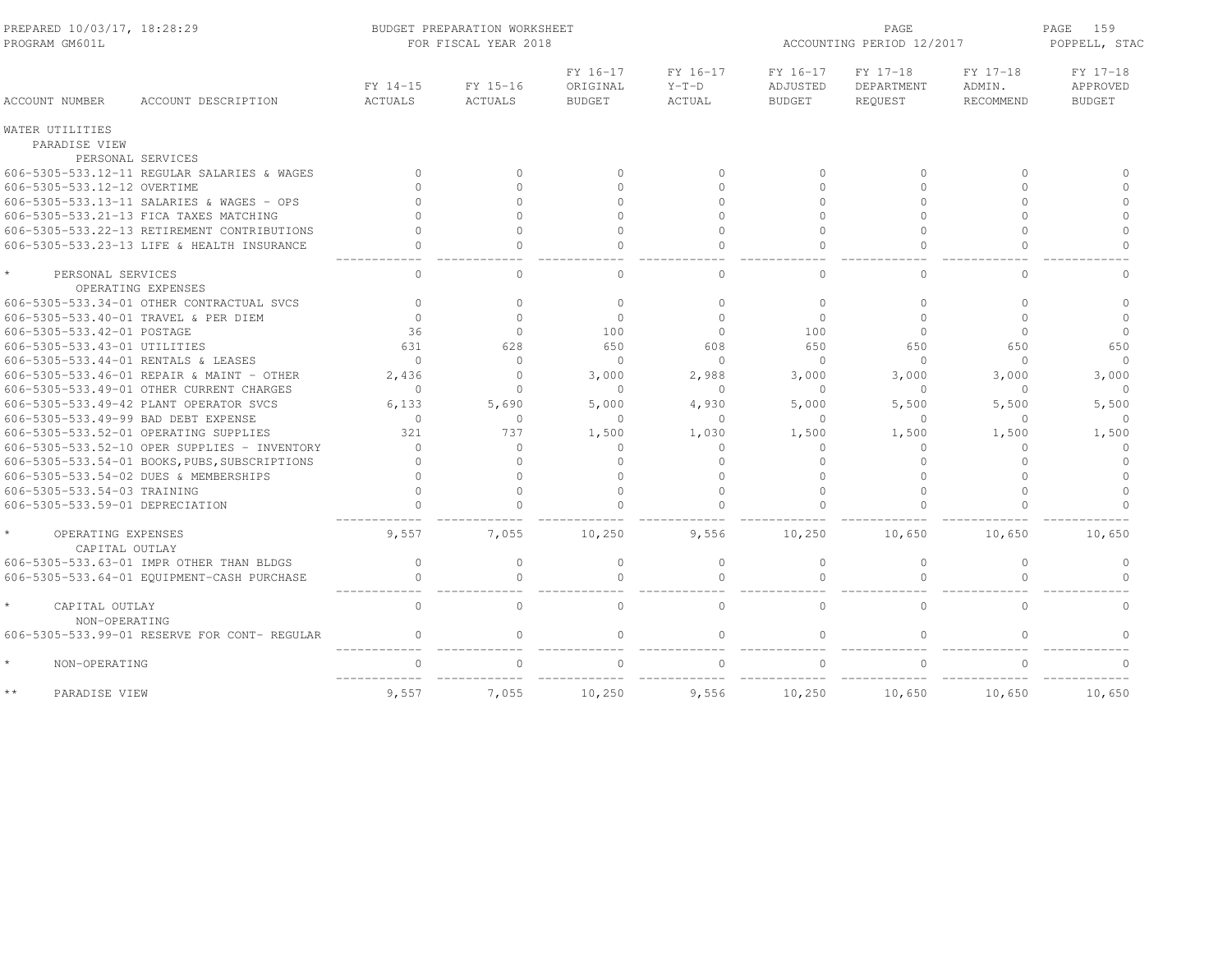| PREPARED 10/03/17, 18:28:29<br>PROGRAM GM601L |                                      |                                               | BUDGET PREPARATION WORKSHEET<br>FOR FISCAL YEAR 2018 |                            |                                       |                               | ACCOUNTING PERIOD 12/2017             | PAGE<br>160<br>POPPELL, STAC      |                                        |                                       |
|-----------------------------------------------|--------------------------------------|-----------------------------------------------|------------------------------------------------------|----------------------------|---------------------------------------|-------------------------------|---------------------------------------|-----------------------------------|----------------------------------------|---------------------------------------|
|                                               | <b>ACCOUNT NUMBER</b>                | ACCOUNT DESCRIPTION                           | FY 14-15<br><b>ACTUALS</b>                           | FY 15-16<br><b>ACTUALS</b> | FY 16-17<br>ORIGINAL<br><b>BUDGET</b> | FY 16-17<br>$Y-T-D$<br>ACTUAL | FY 16-17<br>ADJUSTED<br><b>BUDGET</b> | FY 17-18<br>DEPARTMENT<br>REQUEST | FY 17-18<br>ADMIN.<br><b>RECOMMEND</b> | FY 17-18<br>APPROVED<br><b>BUDGET</b> |
|                                               | PT BUENA VISTA                       |                                               |                                                      |                            |                                       |                               |                                       |                                   |                                        |                                       |
|                                               |                                      | PERSONAL SERVICES                             |                                                      |                            |                                       |                               |                                       |                                   |                                        |                                       |
|                                               |                                      | 606-5307-533.12-11 REGULAR SALARIES & WAGES   | $\Omega$                                             | $\Omega$                   | $\Omega$                              | $\Omega$                      | $\Omega$                              | $\Omega$                          | $\Omega$                               | $\cap$                                |
|                                               | 606-5307-533.12-12 OVERTIME          |                                               | $\cap$                                               | $\Omega$                   | $\cap$                                | $\bigcap$                     | $\cap$                                | $\Omega$                          | $\Omega$                               | $\Omega$                              |
|                                               |                                      | 606-5307-533.13-11 SALARIES & WAGES - OPS     | $\Omega$                                             | $\Omega$                   | $\cap$                                | $\bigcap$                     | $\cap$                                | $\Omega$                          | $\Omega$                               | $\Omega$                              |
|                                               |                                      | 606-5307-533.21-13 FICA TAXES MATCHING        |                                                      | $\Omega$                   | $\cap$                                | $\cap$                        | $\cap$                                | $\cap$                            | $\cap$                                 | $\Omega$                              |
|                                               |                                      | 606-5307-533.22-13 RETIREMENT CONTRIBUTIONS   | $\cap$                                               | $\Omega$                   | $\cap$                                | $\Omega$                      | $\cap$                                | $\Omega$                          | $\cap$                                 | $\Omega$                              |
|                                               |                                      | 606-5307-533.23-13 LIFE & HEALTH INSURANCE    | $\Omega$                                             | $\Omega$                   | $\cap$                                | $\Omega$                      | $\cap$                                | $\Omega$                          | $\cap$                                 | $\Omega$                              |
| $\star$                                       | PERSONAL SERVICES                    | OPERATING EXPENSES                            | $\Omega$                                             | $\Omega$                   | $\Omega$                              | $\Omega$                      | $\bigcap$                             | $\Omega$                          | $\Omega$                               | $\Omega$                              |
|                                               |                                      | 606-5307-533.34-01 OTHER CONTRACTUAL SVCS     | $\Omega$                                             | $\Omega$                   | 1,000                                 | $\bigcap$                     | 1,000                                 | 1,000                             | 1,000                                  | 1,000                                 |
|                                               |                                      | 606-5307-533.40-01 TRAVEL & PER DIEM          | $\bigcap$                                            | $\cap$                     | $\Omega$                              | $\bigcap$                     | $\bigcap$                             | $\Omega$                          | $\Omega$                               | $\Omega$                              |
|                                               | 606-5307-533.42-01 POSTAGE           |                                               | 186                                                  | $\overline{4}$             | 300                                   | $\Omega$                      | 300                                   | $\Omega$                          | $\Omega$                               | $\Omega$                              |
|                                               | 606-5307-533.43-01 UTILITIES         |                                               | 1,582                                                | 2.195                      | 2,500                                 | 1,829                         | 2,500                                 | 2,500                             | 2,500                                  | 2,500                                 |
|                                               |                                      | 606-5307-533.44-01 RENTALS & LEASES           | $\Omega$                                             | $\cap$                     | 2.50                                  | $\Omega$                      | 2.50                                  | 250                               | 250                                    | 250                                   |
|                                               |                                      | 606-5307-533.46-01 REPAIR & MAINT - OTHER     | 233                                                  | 1,641                      | 3,000                                 | 1,494                         | 3,000                                 | 3,000                             | 3,000                                  | 3.000                                 |
|                                               |                                      | 606-5307-533.46-04 R & M - FLEET MAINTENANCE  | 69                                                   | $\Omega$                   | $\circ$                               | $\circ$                       | $\Omega$                              | $\circ$                           | $\Omega$                               | $\overline{0}$                        |
|                                               |                                      | 606-5307-533.49-01 OTHER CURRENT CHARGES      | $\Omega$                                             | $\Omega$                   | 300                                   | $\Omega$                      | 300                                   | 300                               | 300                                    | 300                                   |
|                                               |                                      | 606-5307-533.49-42 PLANT OPERATOR SVCS        | 7,538                                                | 7,703                      | 10,000                                | 7,005                         | 10,000                                | 10,000                            | 10,000                                 | 10,000                                |
|                                               |                                      | 606-5307-533.49-50 LEGAL ADVERTISEMENT        | $\circ$                                              | $\circ$                    | $\circ$                               | $\Omega$                      | $\Omega$                              | $\mathbf{0}$                      | $\Omega$                               | $\circ$                               |
|                                               |                                      | 606-5307-533.52-01 OPERATING SUPPLIES         | 3,985                                                | 3,761                      | 4,900                                 | 4,150                         | 4,900                                 | 4,900                             | 4,900                                  | 4,900                                 |
|                                               |                                      | 606-5307-533.52-10 OPER SUPPLIES - INVENTORY  | $\Omega$                                             | $\Omega$                   | $\Omega$                              | $\Omega$                      | $\Omega$                              | $\Omega$                          | $\Omega$                               | $\circ$                               |
|                                               |                                      | 606-5307-533.54-01 BOOKS, PUBS, SUBSCRIPTIONS | $\Omega$                                             | $\Omega$                   | $\cap$                                | $\cap$                        | $\cap$                                | $\Omega$                          | $\cap$                                 | $\Omega$                              |
|                                               |                                      | 606-5307-533.54-02 DUES & MEMBERSHIPS         | $\Omega$                                             | $\Omega$                   | $\Omega$                              | $\bigcap$                     | $\cap$                                | $\Omega$                          | $\Omega$                               | $\Omega$                              |
|                                               | 606-5307-533.54-03 TRAINING          |                                               | $\cap$                                               | $\Omega$                   | $\cap$                                | $\bigcap$                     | $\cap$                                | $\Omega$                          | $\cap$                                 | $\Omega$                              |
|                                               |                                      | 606-5307-533.59-01 DEPRECIATION               | $\Omega$                                             | $\Omega$                   | $\cap$                                | $\cap$                        | $\cap$                                | $\Omega$                          | $\cap$                                 | $\Omega$                              |
|                                               | OPERATING EXPENSES<br>CAPITAL OUTLAY |                                               | 13,593                                               | 15,304                     | 22,250                                | 14,478                        | 22,250                                | 21,950                            | 21,950                                 | 21,950                                |
|                                               |                                      | 606-5307-533.63-01 IMPR OTHER THAN BLDGS      | $\circ$                                              | $\circ$                    | $\Omega$                              | $\circ$                       | $\Omega$                              | $\mathbf{0}$                      | $\Omega$                               | $\Omega$                              |
|                                               |                                      | 606-5307-533.64-01 EQUIPMENT-CASH PURCHASE    | $\mathbf{0}$                                         | $\Omega$                   | $\Omega$                              | $\Omega$                      |                                       | $\Omega$                          | $\Omega$                               | $\Omega$                              |
| $\star$                                       | CAPITAL OUTLAY<br>NON-OPERATING      |                                               | $\Omega$                                             | $\Omega$                   | $\cap$                                | $\Omega$                      | $\bigcap$                             | $\Omega$                          | $\Omega$                               | $\Omega$                              |
|                                               |                                      | 606-5307-533.99-01 RESERVE FOR CONT- REGULAR  | $\Omega$                                             | $\Omega$                   | $\Omega$                              | $\Omega$                      | $\bigcap$                             | $\Omega$                          | $\Omega$                               | $\cap$                                |
| $\star$                                       | NON-OPERATING                        |                                               | $\Omega$                                             | $\Omega$                   | $\cap$                                | $\cap$                        |                                       | $\bigcap$                         |                                        |                                       |
| $\star\star$                                  | PT BUENA VISTA                       |                                               | 13,593                                               | 15,304                     | 22,250                                | 14,478                        | 22,250                                | 21,950                            | 21,950                                 | 21,950                                |
| $***$                                         | WATER UTILITIES                      |                                               | 23,150                                               | 22,359                     | 32,500                                | 24,034                        | 32,500                                | 32,600                            | 32,600                                 | 32,600                                |